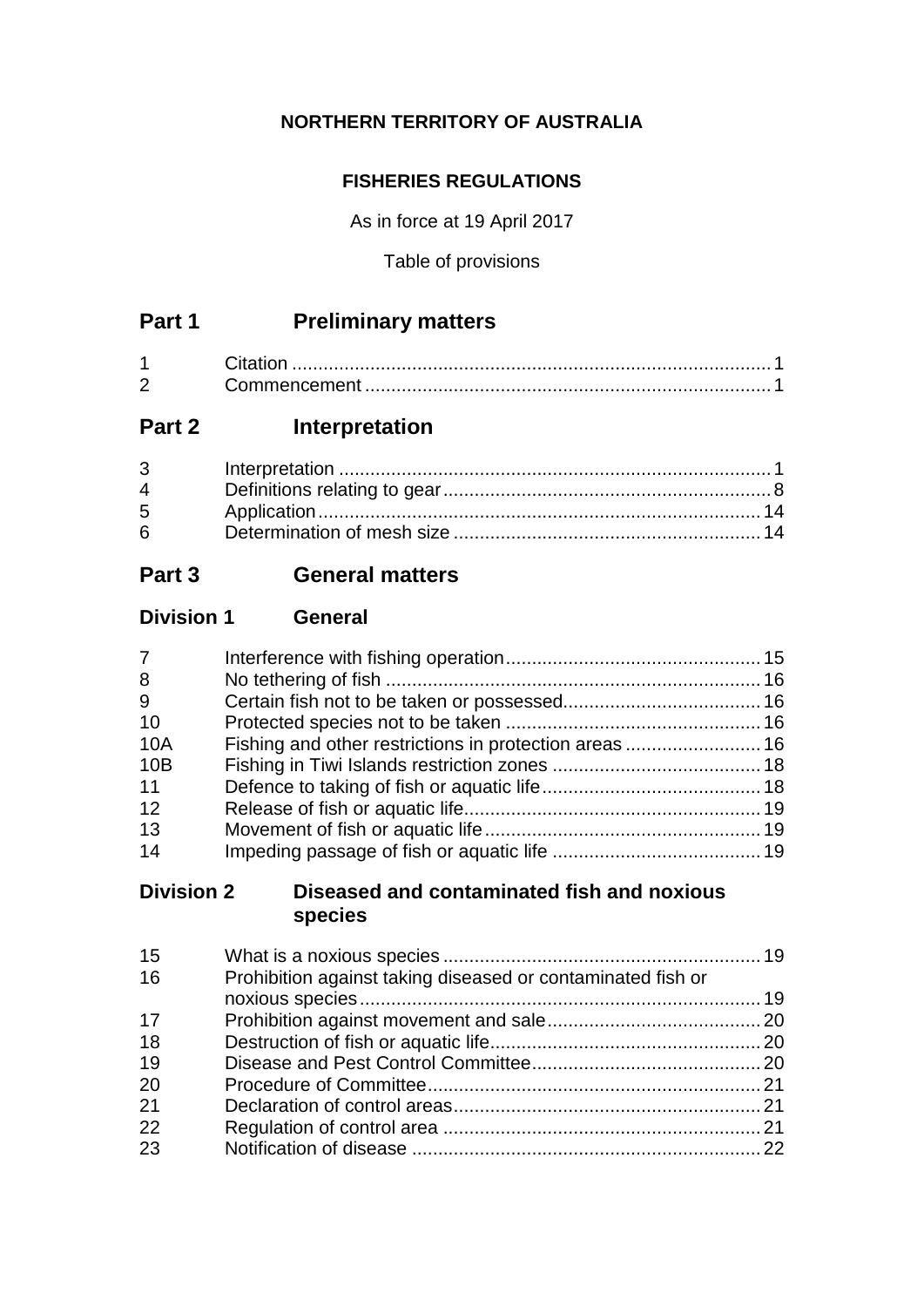## **Division 3 Exotic fish and import permits**

| 25 | Permit required to trade in or release live exotic fish and           |  |
|----|-----------------------------------------------------------------------|--|
|    |                                                                       |  |
| 26 |                                                                       |  |
| 28 | Permit to import live fish or aquatic life to state certain matters23 |  |

### **Division 4 Reporting**

| 28A |  |  |
|-----|--|--|
|-----|--|--|

## **Part 4 Possession and use of fishing gear**

| 29  | Possession of fishing gear while taking fish for sale | 24 |
|-----|-------------------------------------------------------|----|
| 30  |                                                       | 24 |
| 31  |                                                       |    |
| 32  |                                                       |    |
| 33  |                                                       |    |
| 34  |                                                       | 27 |
| 35  |                                                       | 27 |
| 36  |                                                       | 27 |
| 37  |                                                       | 27 |
| 38  |                                                       | 28 |
| 38A |                                                       |    |
| 39  |                                                       |    |
| 40  |                                                       | 28 |
| 41  |                                                       | 28 |
| 42  |                                                       | 29 |
| 43  |                                                       | 29 |
| 44  |                                                       | 29 |
| 45  |                                                       | 29 |

# **Part 5 Amateur fishing**

## **Division 1 Restrictions relating to fishing gear**

### **Division 2 Possession, size and certain vessel limits for amateur fishing**

### **Subdivision 1 Definitions**

| 46AA |  |  |
|------|--|--|
|------|--|--|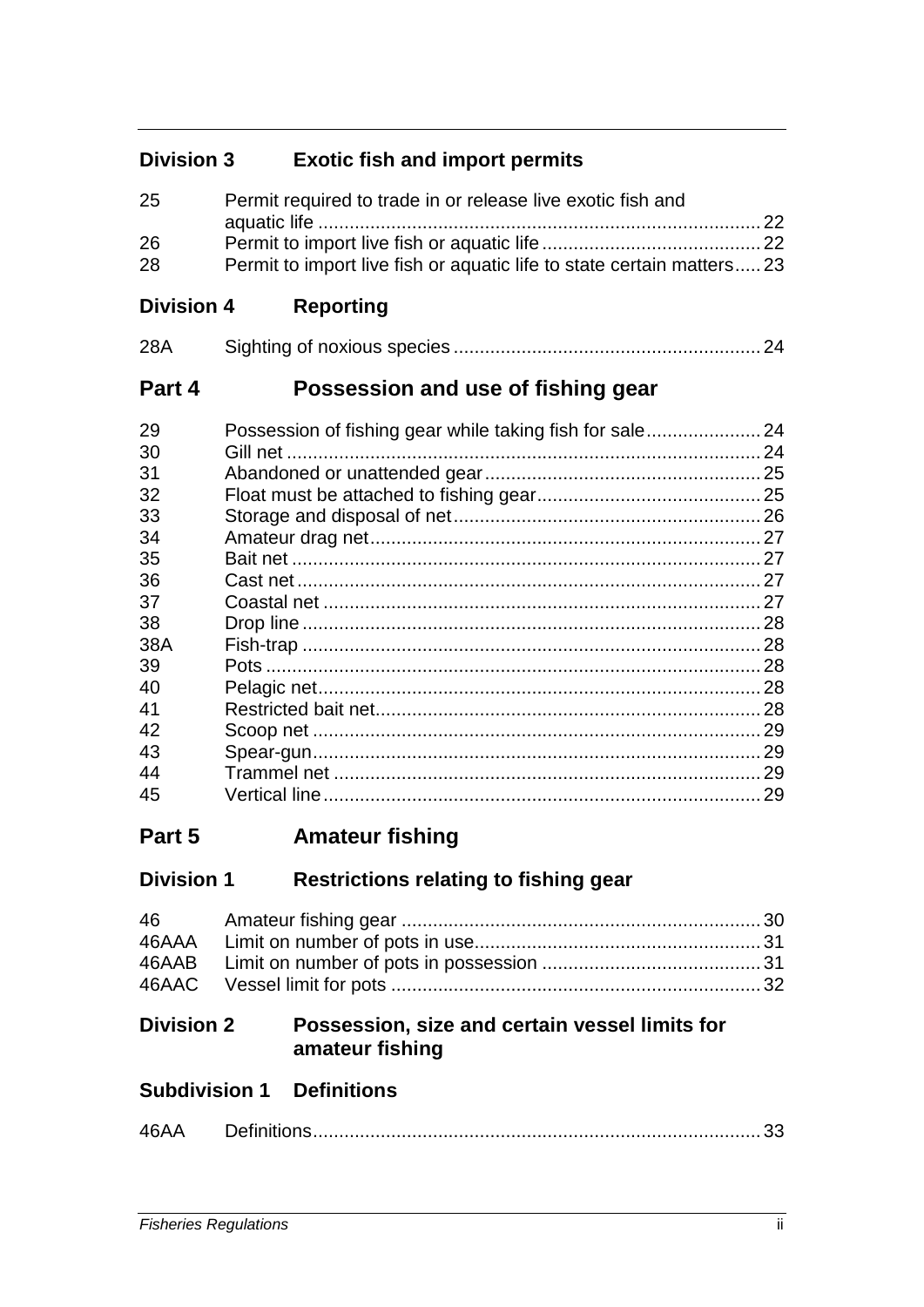# **Subdivision 2 Various possession limits for amateur fishing**

| 46AB |                                                             |  |
|------|-------------------------------------------------------------|--|
| 46AC | Amateur possession limit – regulated molluscs and saltwater |  |
|      |                                                             |  |

## **Subdivision 3 Various size limits for amateur fishing**

|                                  | Subdivision 3 various size limits for amateur fishing             |  |
|----------------------------------|-------------------------------------------------------------------|--|
| 46AD                             | Amateur possession limit - maximum size for king threadfin in     |  |
| 46AE                             | Amateur possession limit – minimum size for mangrove jack 35      |  |
| <b>Subdivision 4</b>             | <b>General defence for Subdivisions 2 and 3</b>                   |  |
| 46AF                             |                                                                   |  |
| <b>Subdivision 5</b>             | Other possession and certain vessel limits for<br>amateur fishing |  |
| 46AG                             | Amateur possession limit – freshwater prawns and freshwater       |  |
| 46A<br>46B                       | Amateur possession limit - tropical rock lobster38                |  |
| <b>Division 3</b>                | <b>Vessel possession limits for amateur fishing</b>               |  |
| 46BAA<br>46BAB<br>46BAC<br>46BAD | Vessel possession limit - king threadfin in Fish Management       |  |
| <b>Division 4</b>                | Other requirements relating to amateur fishing                    |  |
| 46BA<br>46C                      | Molluscs generally to be retained in shell in the field 43        |  |
| Part 6                           | <b>Licensing generally</b>                                        |  |

# **Division 1 Licensing**

| 48 |                                                             |  |
|----|-------------------------------------------------------------|--|
| 49 |                                                             |  |
| 52 | Taking fish for sale prohibited in Kakadu National Park  44 |  |

# **Division 2 Vessels**

| 53 |  |
|----|--|
| 54 |  |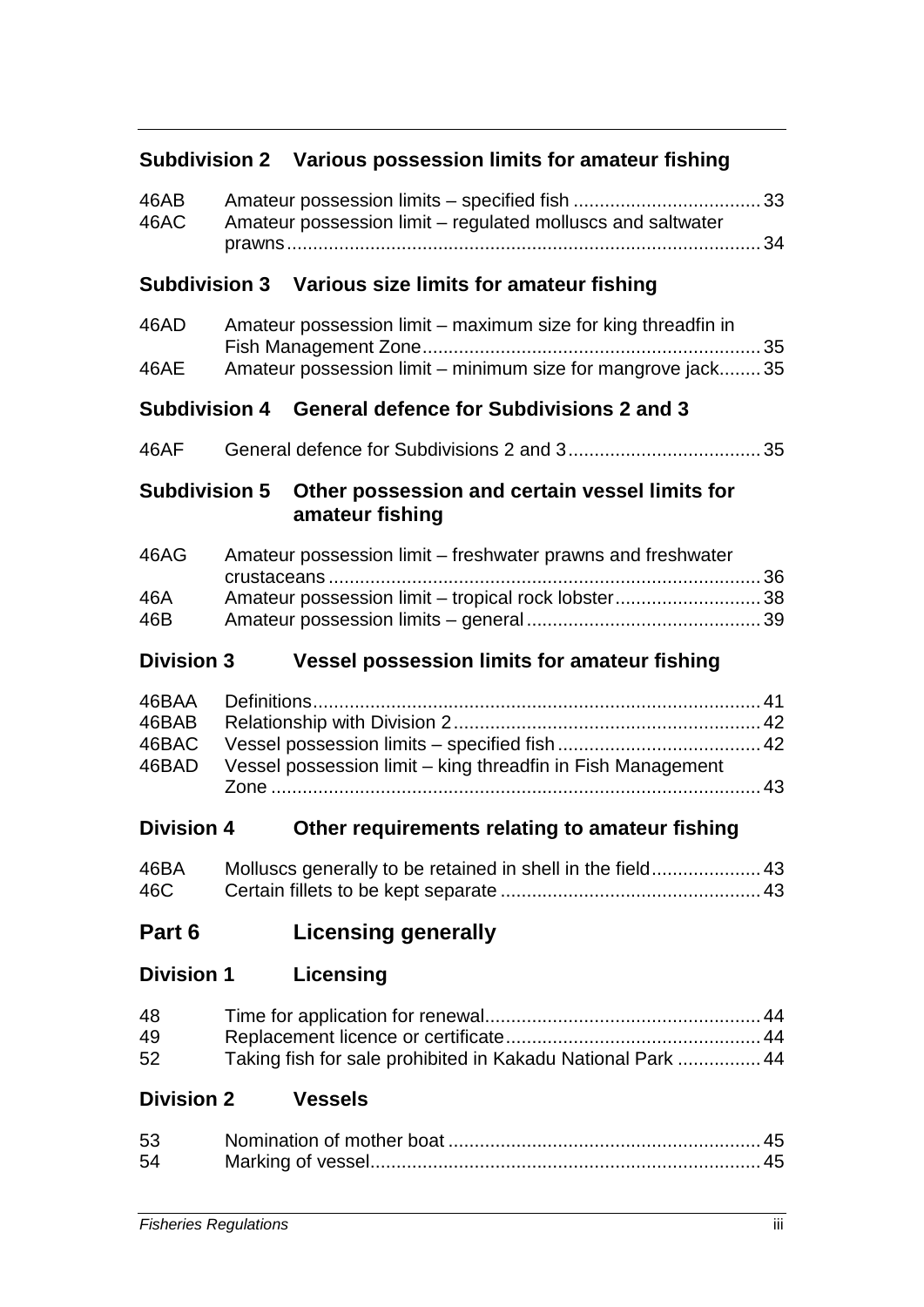| 55 | Marks to be removed from vessel which ceases to be   |  |
|----|------------------------------------------------------|--|
|    |                                                      |  |
| 56 | Vessels used for commercial fishing and fishing tour |  |
|    |                                                      |  |
| 57 |                                                      |  |

## **Division 3 Processing, sale and handling of fish**

| 58 |                                                |  |
|----|------------------------------------------------|--|
| 59 |                                                |  |
| 60 |                                                |  |
| 61 |                                                |  |
| 62 |                                                |  |
| 63 |                                                |  |
| 64 |                                                |  |
| 65 |                                                |  |
| 66 | Fish processing in Frances Bay Mooring Basin51 |  |

## **Part 7 Commercial fishing licences**

## **Division 1 Licensing**

| 68 |  |
|----|--|
| 69 |  |

## **Division 2 General restrictions**

| 70  |  |
|-----|--|
| 71  |  |
| 72  |  |
| 72A |  |

# **Part 8 Commercial fisheries**

**Division 1 Coastal line fishery**

## **Subdivision 1 Preliminary matters**

| 74 |  |
|----|--|
| 77 |  |

## **Subdivision 2 CLF licences and fishing gear**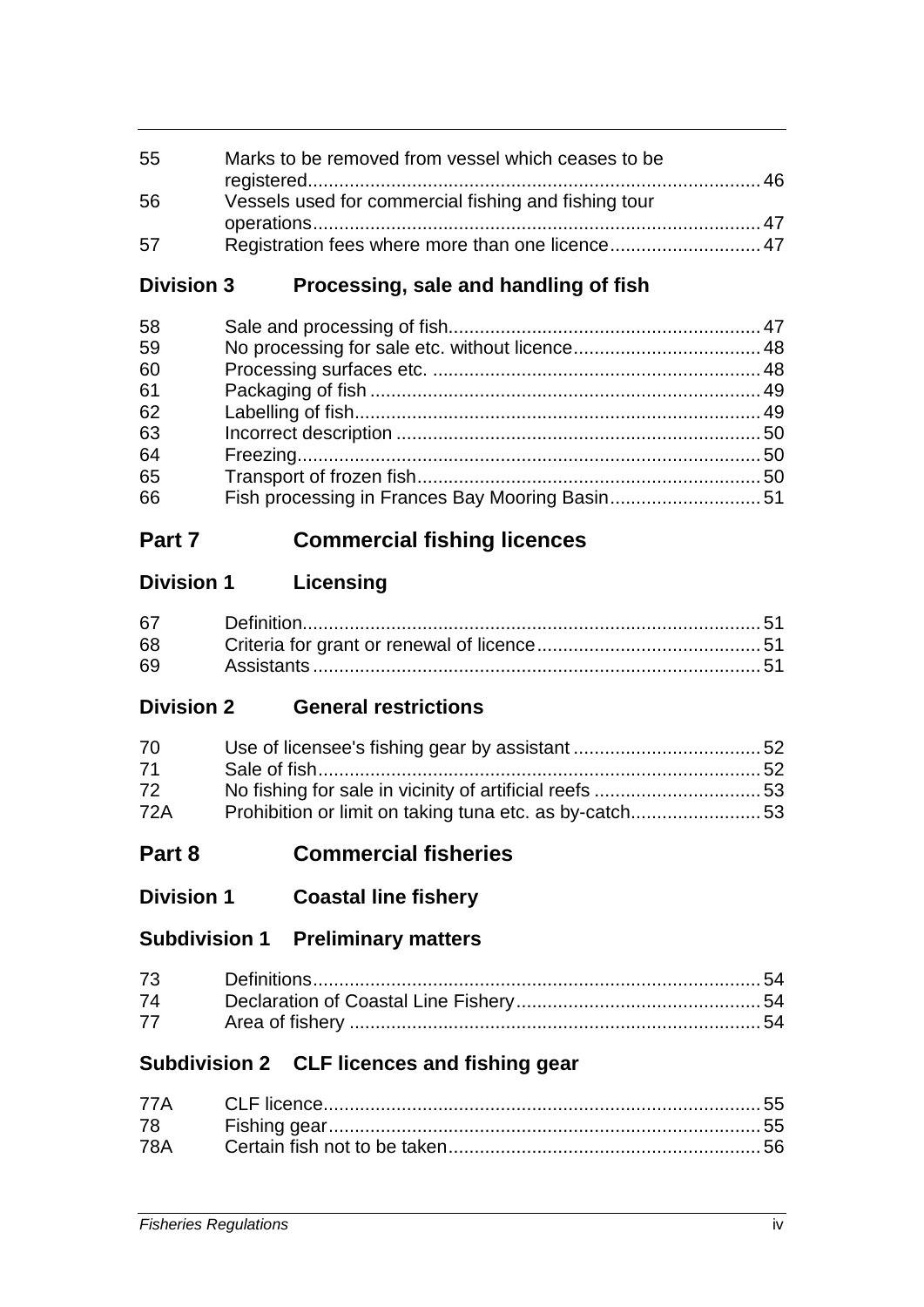## **Subdivision 3 Fishery units, total allowable catch and quota units in CLF Western Zone**

| 78B        |                                                              |  |
|------------|--------------------------------------------------------------|--|
| <b>78C</b> |                                                              |  |
| 78D        | Total allowable catch of black jewfish and golden snapper in |  |
|            |                                                              |  |
| 78E        |                                                              |  |
| <b>78F</b> |                                                              |  |

### **Subdivision 4 Fishing in CLF Western Zone**

| 78G |                                                                 |  |
|-----|-----------------------------------------------------------------|--|
| 78H | Quota units to be held at start of voyage to CLF Western Zone59 |  |
| 78J | No fish on vessel at start of voyage to CLF Western Zone59      |  |
| 78K | Fishing in CLF Western Zone limited to entitlement under        |  |
|     |                                                                 |  |
| 78L | Restrictions apply during voyage to CLF Western Zone 60         |  |
| 78M |                                                                 |  |
| 78N |                                                                 |  |
| 78P |                                                                 |  |
| 78Q |                                                                 |  |
|     |                                                                 |  |

## **Subdivision 5 Transfer of fishery units and quota units**

| 78R        |  |
|------------|--|
| <b>78S</b> |  |
| 78T        |  |

### **Subdivision 6 Register**

| 78U        |  |
|------------|--|
| 78V        |  |
| <b>78W</b> |  |

## **Division 2 Coastal Net Fishery**

| 79 |  |
|----|--|
| 80 |  |
| 81 |  |
| 83 |  |
| 84 |  |
| 85 |  |

## **Division 3 Bait Net Fishery**

| 86 |  |
|----|--|
| 87 |  |
| 89 |  |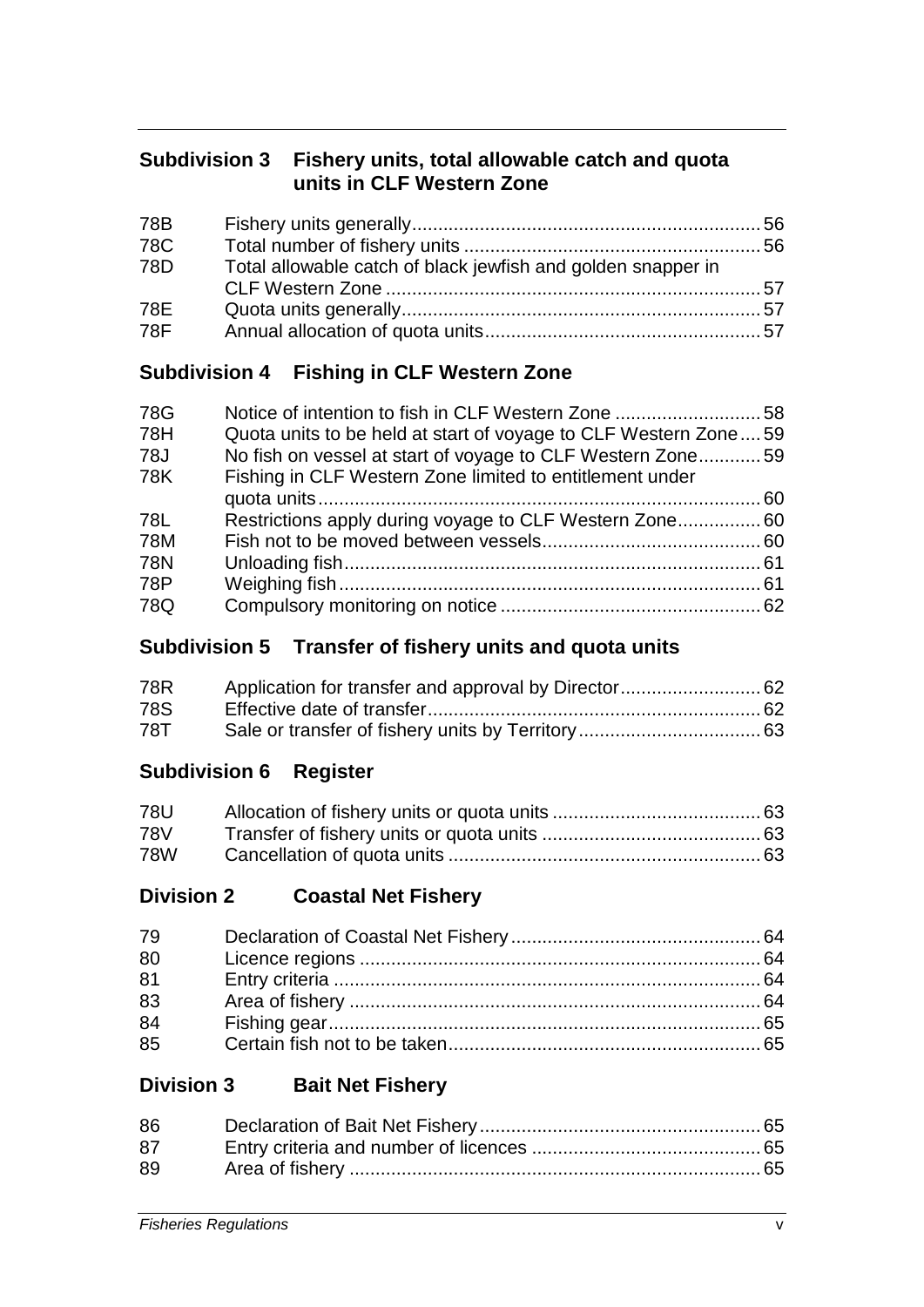|    | Division 4 Spanish Mackerel Fishery |  |
|----|-------------------------------------|--|
| 91 |                                     |  |
| 90 |                                     |  |

92 Declaration of fishery..................................................................... 66

| <b>Division 5</b> | <b>Off-shore Net and Line Fishery</b> |  |
|-------------------|---------------------------------------|--|

| 96   |  |
|------|--|
| 96A  |  |
| 96B  |  |
| 96C  |  |
| 96CA |  |
| 96CB |  |
| 96CC |  |
| 96D  |  |
| 97   |  |
| 98   |  |
| 99   |  |
| 100  |  |
| 100A |  |

## **Division 6 Demersal Fishery**

## **Subdivision 1 Preliminary matters**

## **Subdivision 2 Licences and fishery units**

| $105 -$ |  |
|---------|--|
| 106     |  |
|         |  |

## **Subdivision 3 Total allowable catch and quota units**

| 107B |  |
|------|--|
| 107C |  |
| 107D |  |

## **Subdivision 4 Fishing in Demersal Fishery**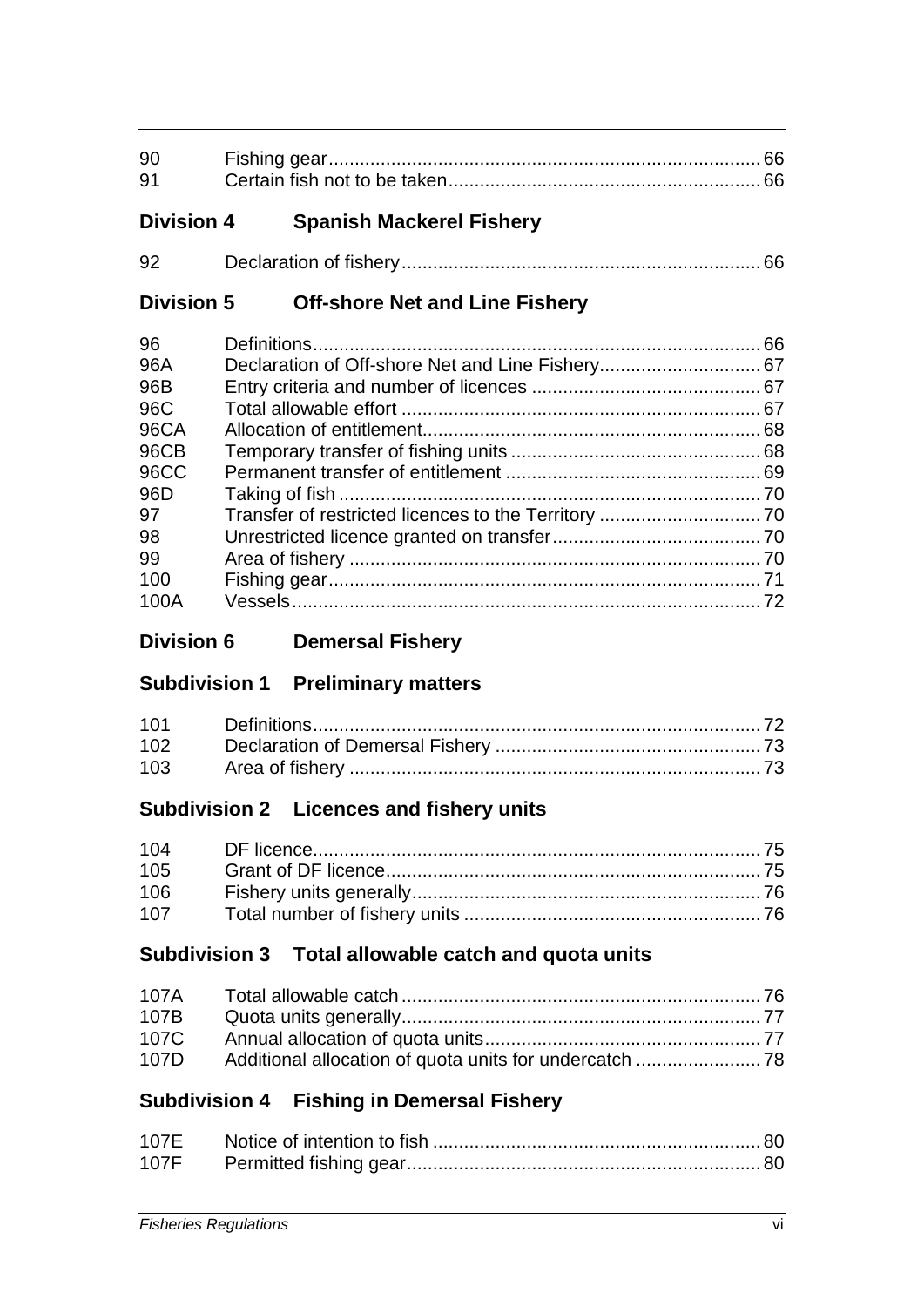| 107G         |                                                                |  |
|--------------|----------------------------------------------------------------|--|
| 107H         |                                                                |  |
| 107J         |                                                                |  |
| 107K         | Use of finfish trawl gear or vessel with finfish trawl gear on |  |
|              |                                                                |  |
| <b>107KA</b> |                                                                |  |
| 107L         | Minimum quota units to be held at start of voyage 84           |  |
| 107M         |                                                                |  |
| 107N         | Fishing limited to entitlement under quota units 85            |  |
| 107P         |                                                                |  |
| 107Q         | No fishing under another licence during voyage 85              |  |
| 107R         |                                                                |  |
| 107S         |                                                                |  |
| 107T         |                                                                |  |
| 107U         |                                                                |  |
| 107V         |                                                                |  |
| 107W         |                                                                |  |
| 107X         | Compulsory monitoring when certain gear on vessel  88          |  |
| 107Y         | Compulsory monitoring after offence committed or               |  |
|              |                                                                |  |
| 107Z         |                                                                |  |
|              |                                                                |  |

# **Subdivision 5 Transfer of fishery units and quota units**

| 108  |  |
|------|--|
| 108A |  |
| 108B |  |

## **Subdivision 6 Register**

| 108C |  |
|------|--|
| 108D |  |
| 108E |  |

# **Division 7 Barramundi Fishery**

| 109<br>110        | 93<br>93                |
|-------------------|-------------------------|
| <b>Division 8</b> | <b>Mud Crab Fishery</b> |
| 111               | 94                      |
| <b>Division 9</b> | <b>Mollusc Fishery</b>  |
| 115               | 94                      |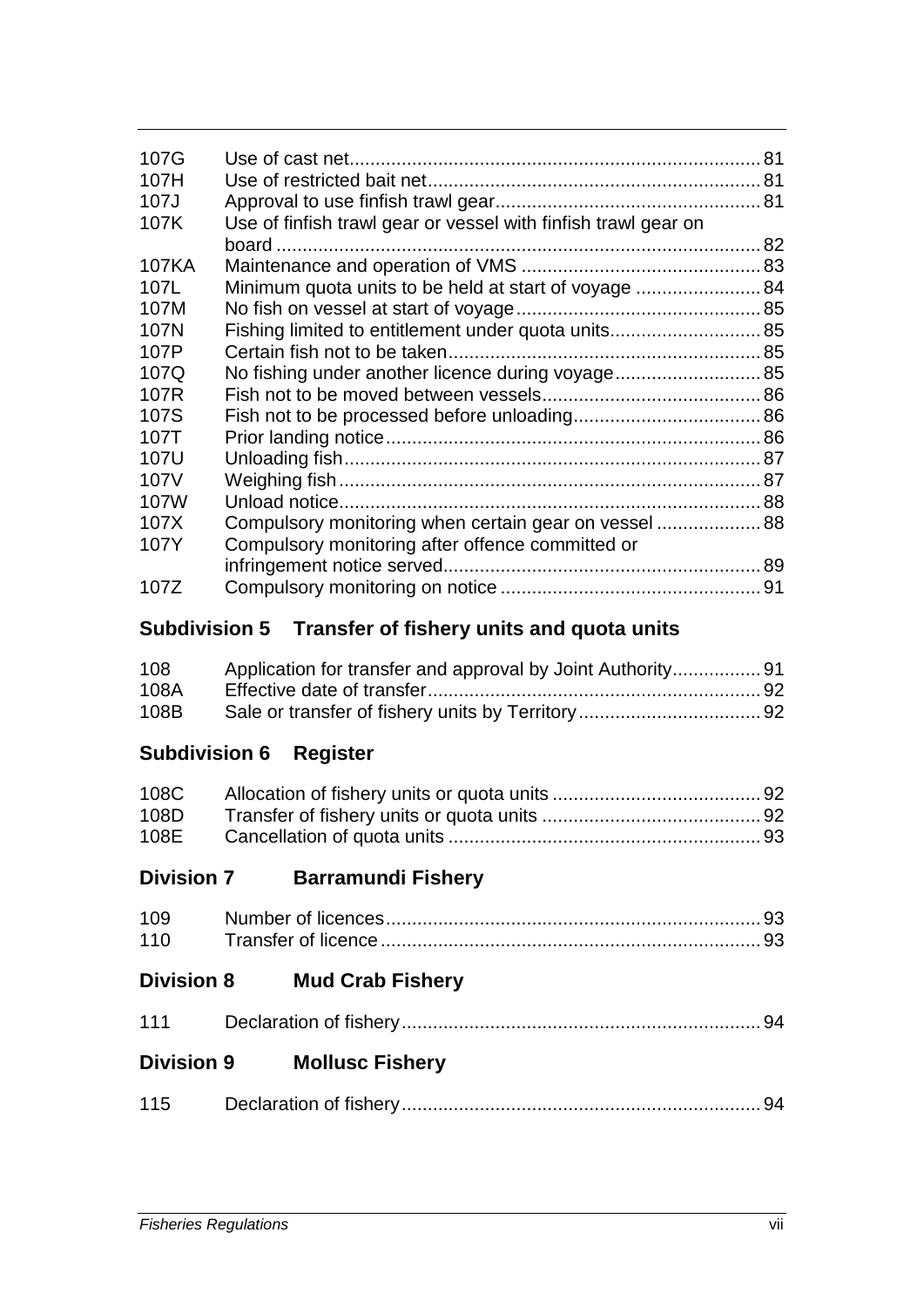## **Division 10 Pearl Oyster Fishery**

## **Subdivision 1 Preliminary matters**

| 118 |  |
|-----|--|
| 119 |  |

## **Subdivision 2 Grant, renewal and transfer of licences**

## **Subdivision 3 Taking of pearl oysters**

| 122A |  |
|------|--|
| 122B |  |

## **Subdivision 4 Allocation of pearl oyster fishing units**

## **Subdivision 5 Transfer of pearl oyster fishing units**

| 122F | Transfer of pearl oyster fishing unit must be in accordance  |  |
|------|--------------------------------------------------------------|--|
|      |                                                              |  |
| 122G |                                                              |  |
| 122H |                                                              |  |
| 122J |                                                              |  |
| 122K |                                                              |  |
| 122L | Where units transferred to person who intends to apply for   |  |
|      |                                                              |  |
| 122M | Licence revoked if minimum number of pearl culture units not |  |
|      |                                                              |  |

## **Subdivision 6 Miscellaneous**

| 122N |  |
|------|--|
| 122P |  |
| 122Q |  |
| 122R |  |

## **Division 12 Aquarium Fishing/Display Fishery**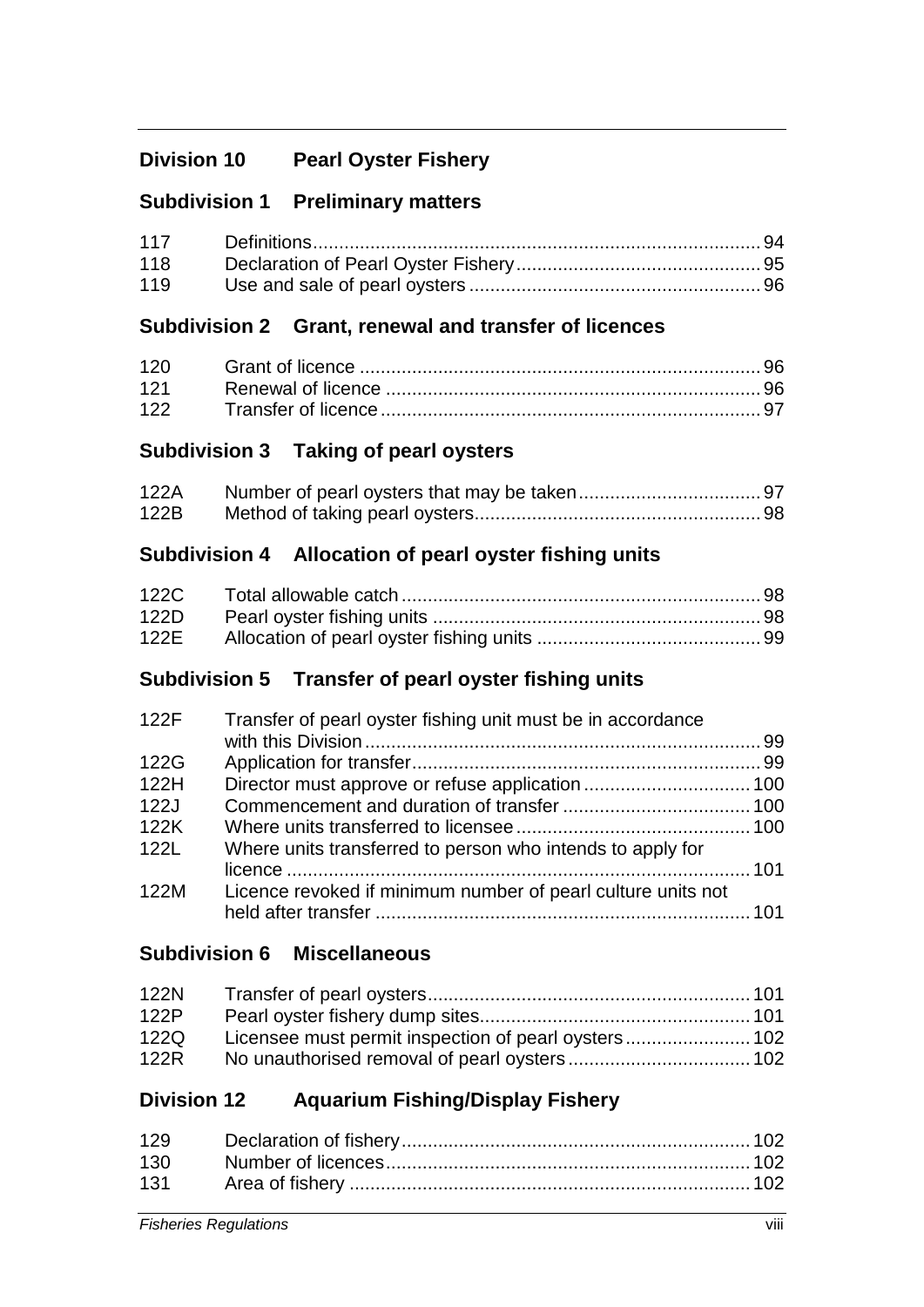## **Division 13 Trepang Fishery**

| 134 |  |
|-----|--|
| 135 |  |
|     |  |
| 136 |  |
| 137 |  |

## **Division 14 Development**

| 138 | Licence required to trial gear or fishing methods 104 |  |
|-----|-------------------------------------------------------|--|
| 139 |                                                       |  |
| 140 |                                                       |  |
| 141 |                                                       |  |

## **Division 15 Timor Reef Fishery**

### **Subdivision 1 Preliminary matters**

## **Subdivision 2 Licences and fishery units**

## **Subdivision 3 Total allowable catch and quota units**

## **Subdivision 4 Fishing in Timor Reef Fishery**

|       | 141JE Minimum quota units to be held at start of voyage 111 |  |
|-------|-------------------------------------------------------------|--|
|       |                                                             |  |
| 141JG |                                                             |  |
|       |                                                             |  |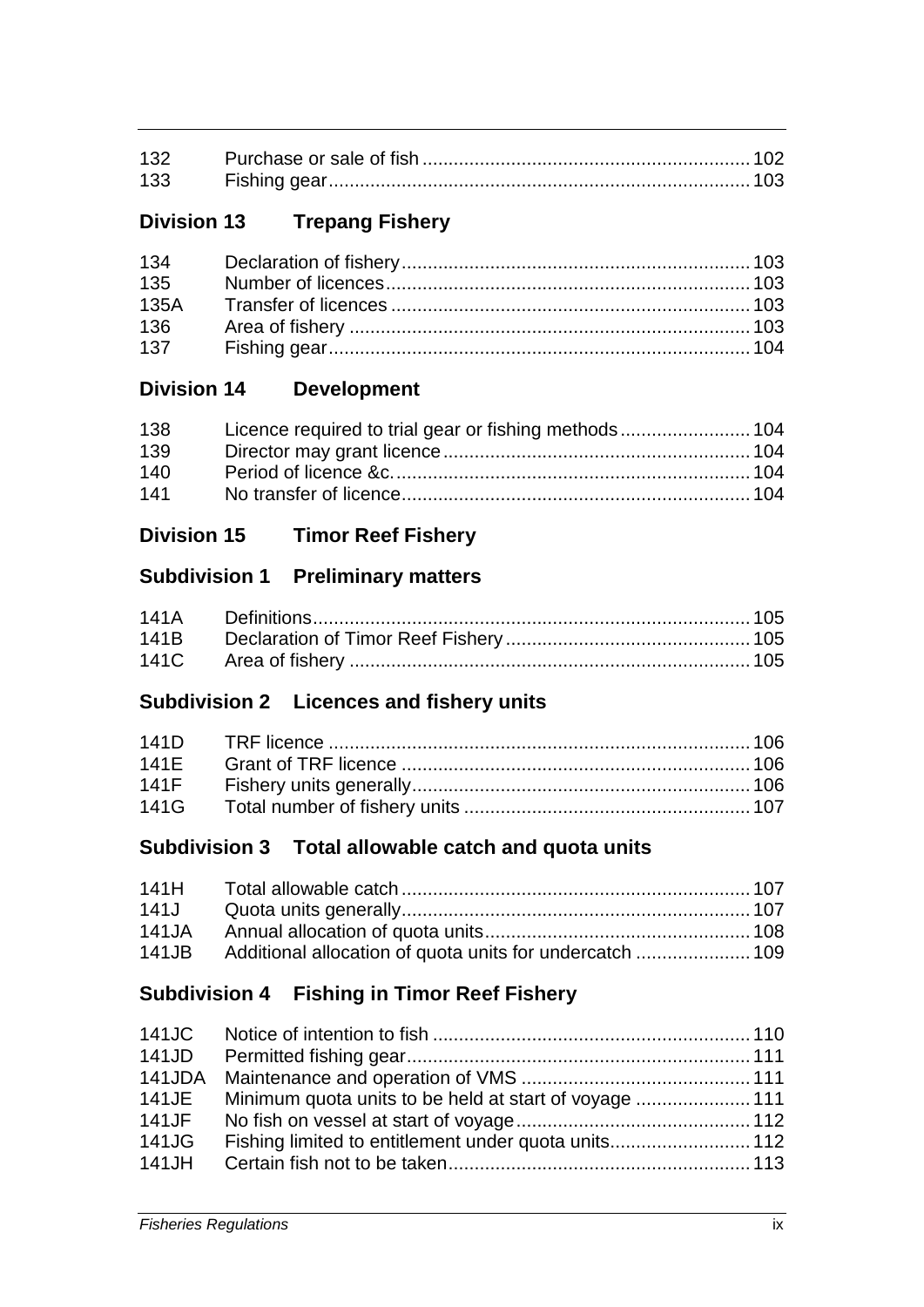| Compulsory monitoring when finfish long-line on vessel  115 |
|-------------------------------------------------------------|
|                                                             |
|                                                             |
|                                                             |
|                                                             |

## **Subdivision 5 Transfer of fishery units and quota units**

| 141JS Application for transfer and approval by Joint Authority 119 |  |
|--------------------------------------------------------------------|--|
|                                                                    |  |
|                                                                    |  |

## **Subdivision 6 Register**

## **Division 17 Jigging Fishery**

| 141R |  |
|------|--|
| 141S |  |
| 141T |  |
| 141U |  |
| 141W |  |
| 141Y |  |

## **Part 9 Processing and sale of fish**

# **Division 1 Licensing generally**

| 142 |  |
|-----|--|
| 143 |  |
| 144 |  |
| 145 |  |
| 147 |  |
| 148 |  |
| 149 |  |

## **Division 2 Fish Trader/Processor**

| 150 | Fish Trader/Processor may process and resell  123 |  |
|-----|---------------------------------------------------|--|
| 151 |                                                   |  |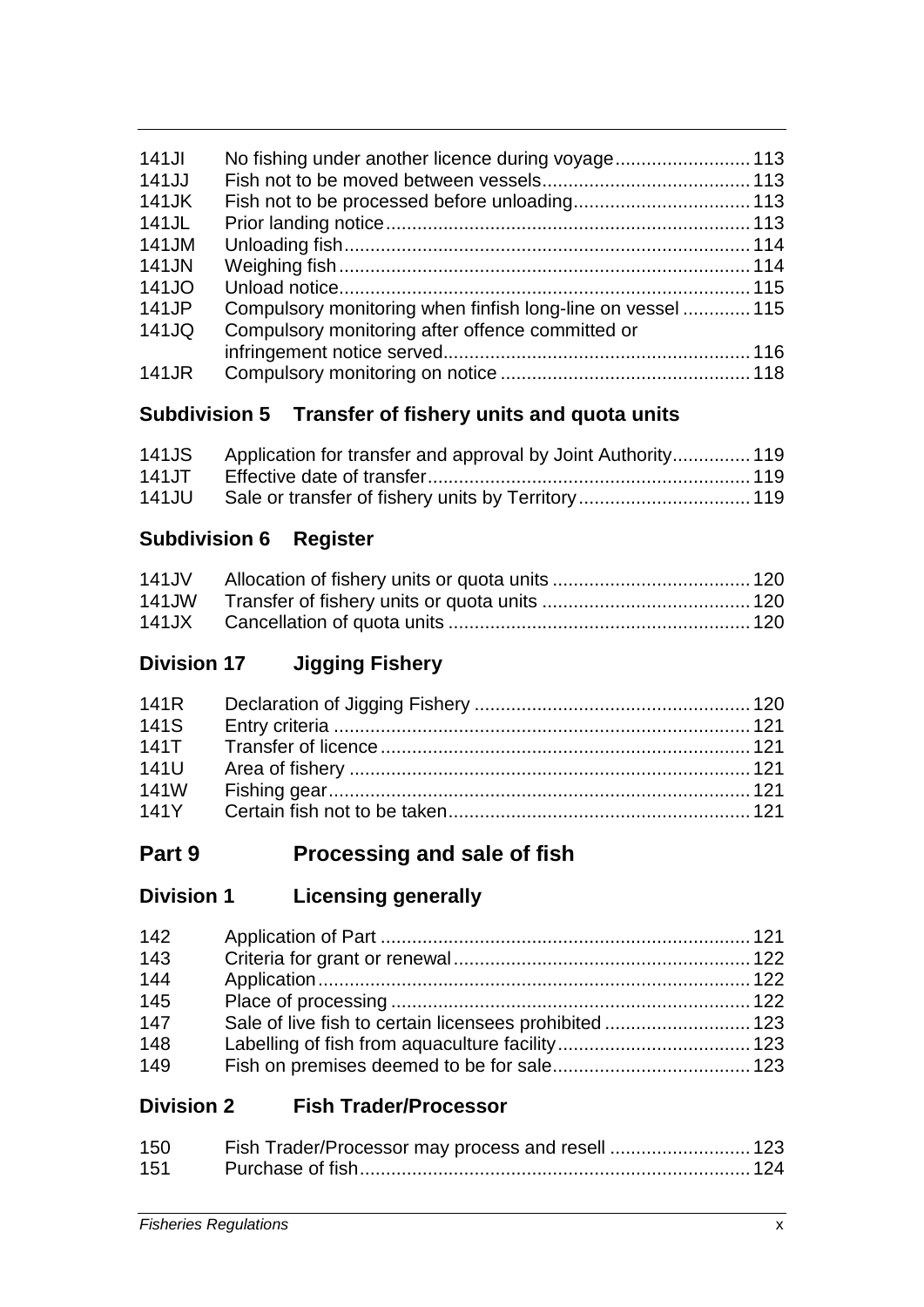| 152                                                         |                                                                    |  |
|-------------------------------------------------------------|--------------------------------------------------------------------|--|
| <b>Division 3</b>                                           | <b>Fish Retailer</b>                                               |  |
| 154<br>155                                                  |                                                                    |  |
| <b>Division 4</b>                                           | <b>Fish Broker</b>                                                 |  |
| 156<br>157<br>158                                           |                                                                    |  |
| <b>Division 5</b>                                           | Sale of fish from Demersal Fishery or Timor<br><b>Reef Fishery</b> |  |
| 158A                                                        |                                                                    |  |
| Part 10                                                     | <b>Aquaculture</b>                                                 |  |
| <b>Division 1</b>                                           | <b>Licensing generally</b>                                         |  |
| 160<br>161<br>162<br>163<br>165<br>166<br>167<br>168<br>169 |                                                                    |  |
|                                                             | Division 2 Aquaculture licence                                     |  |
| 170<br>171<br>172<br>173<br>174<br>175                      |                                                                    |  |
| <b>Division 2A</b>                                          | <b>Ornamental Aquaculture licence</b>                              |  |
| 175A<br>175B<br>175C<br>175D                                | Activities authorised by Ornamental Aquaculture licence  132       |  |

175E Sale of fish................................................................................... 133 175F Disposal of broodstock ................................................................ 133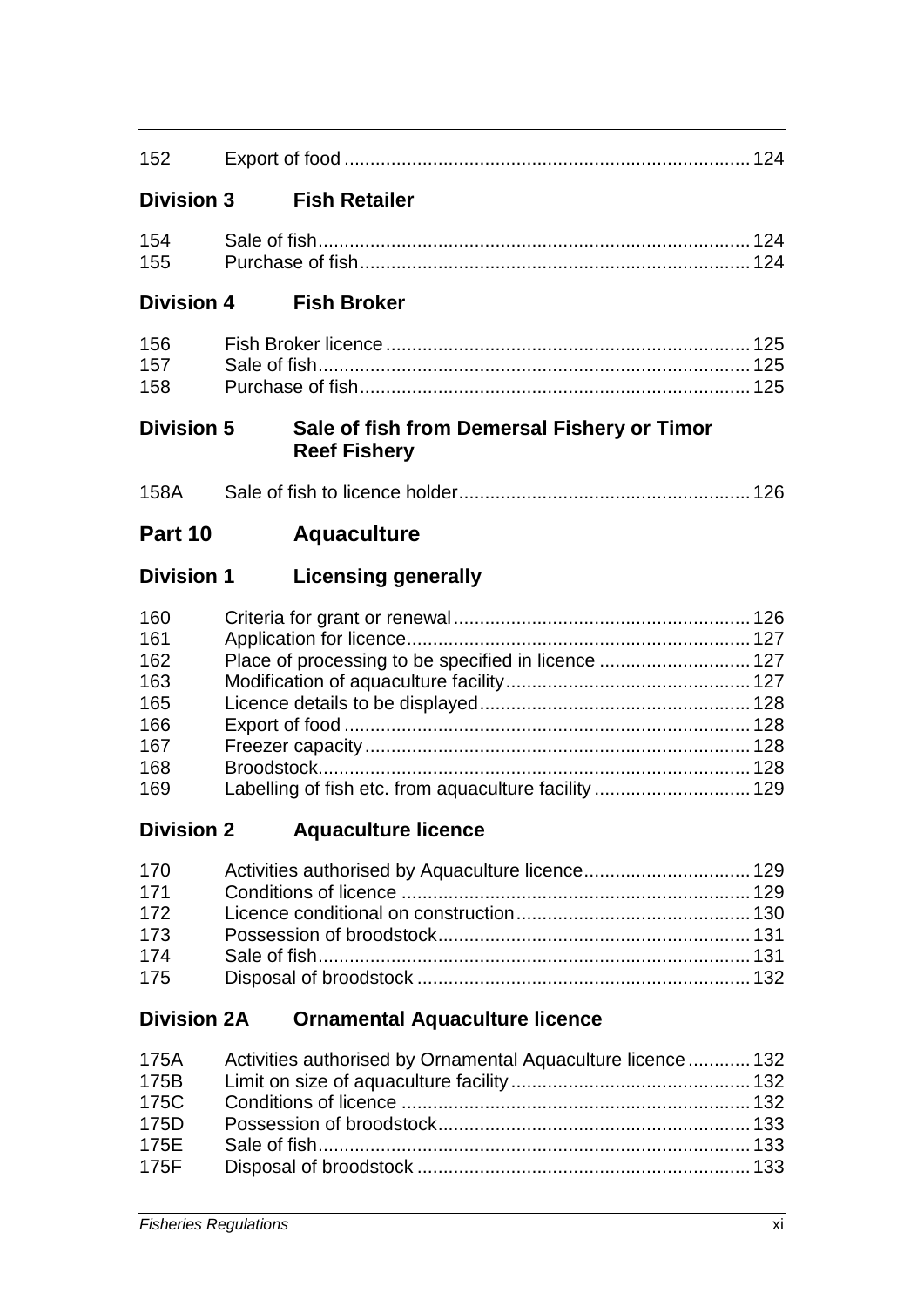## **Division 3 Pearl Oyster Culture Industry**

| 176  |                                                           |  |
|------|-----------------------------------------------------------|--|
| 177  |                                                           |  |
| 178  |                                                           |  |
| 179  |                                                           |  |
| 180  | Licence revoked if licensee not permitted to seed minimum |  |
|      |                                                           |  |
| 181  |                                                           |  |
| 181A |                                                           |  |
| 181B |                                                           |  |

## **Part 11 Special licences**

| <b>Division 1</b> | <b>Licensing generally</b> |  |
|-------------------|----------------------------|--|
|-------------------|----------------------------|--|

| 182 |  |  |
|-----|--|--|
|-----|--|--|

## **Division 2 Aboriginal Coastal licence**

| 183  |                                                             |  |
|------|-------------------------------------------------------------|--|
| 184  |                                                             |  |
| 185  |                                                             |  |
| 186  |                                                             |  |
| 187  | Licensee restrictions in relation to commercial fishing 138 |  |
| 188  |                                                             |  |
| 189  |                                                             |  |
| 190  |                                                             |  |
| 191  |                                                             |  |
| 191A |                                                             |  |

# **Division 3 Fishing Tour Operator licence**

| 192  |                                                     |  |
|------|-----------------------------------------------------|--|
| 193  |                                                     |  |
| 195  |                                                     |  |
| 196  |                                                     |  |
| 196A | Licence does not authorise taking fish for sale 141 |  |
| 198  |                                                     |  |

# **Division 4 Aquarium Trader licence**

| 199  | Sale, purchase and exhibition of live fish and aquatic life 141 |  |
|------|-----------------------------------------------------------------|--|
| 200  |                                                                 |  |
| 201  |                                                                 |  |
| 201A |                                                                 |  |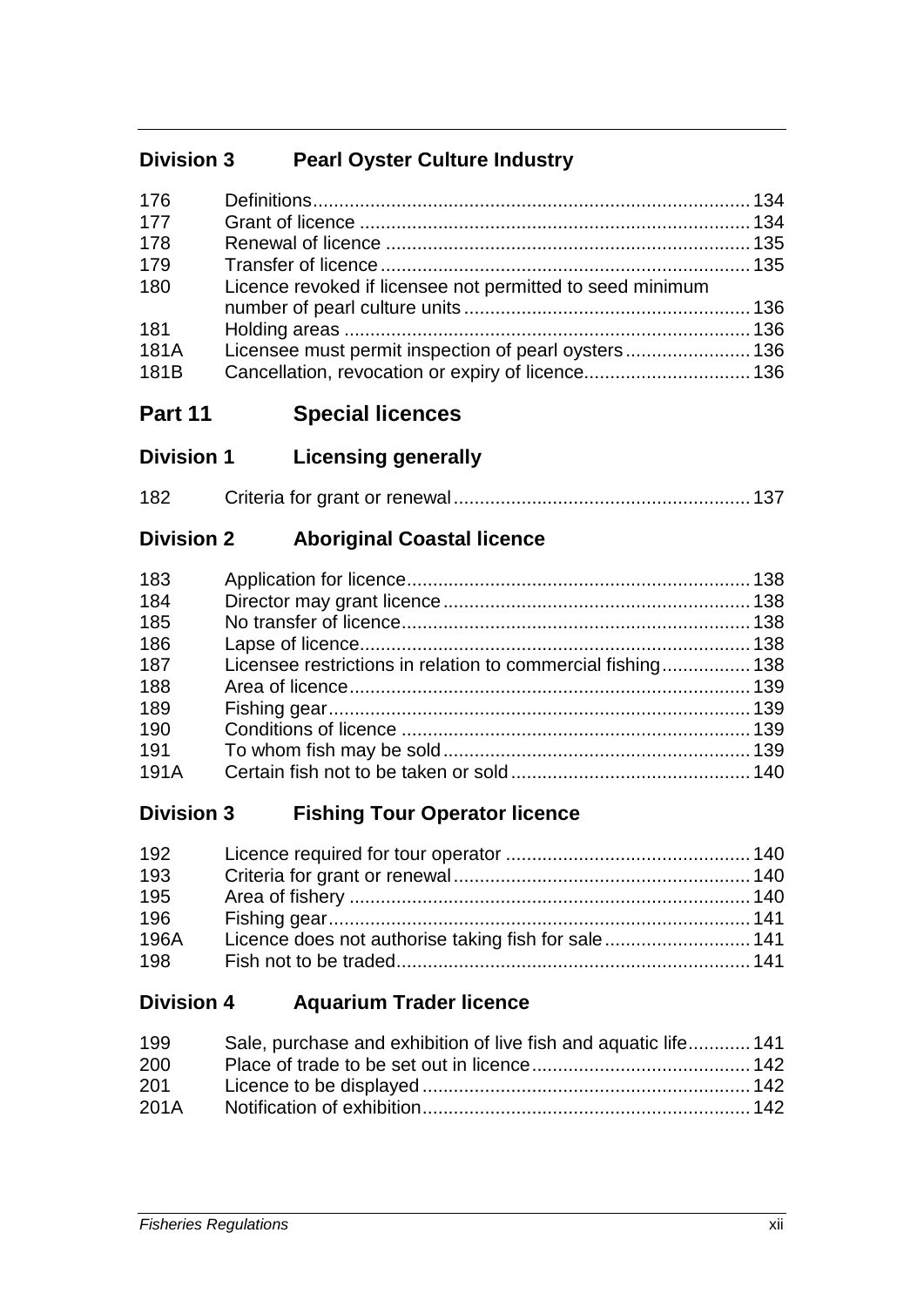## **Division 4A Public Aquarium licence**

| 202  | Taking, purchasing and exhibiting live fish and aquatic life  142 |  |
|------|-------------------------------------------------------------------|--|
| 202A |                                                                   |  |

### **Division 5 Net licence**

| 203 | Licence required for selling or repairing nets 143 |  |
|-----|----------------------------------------------------|--|
| 204 |                                                    |  |
| 205 |                                                    |  |

### **Part 11A Fisheries Inspectors**

| 205AC Additional powers of Fisheries Inspectors (Class 2) 145 |  |
|---------------------------------------------------------------|--|
| 205AD Fisheries Inspector to produce evidence of identity 146 |  |

### **Part 12 Miscellaneous**

| 205A |                                                                      |  |
|------|----------------------------------------------------------------------|--|
| 206  |                                                                      |  |
| 207  |                                                                      |  |
| 208  |                                                                      |  |
| 208A |                                                                      |  |
| 208B |                                                                      |  |
| 208C |                                                                      |  |
| 209  |                                                                      |  |
| 209A | Application of Act to holders of certain permits under               |  |
|      |                                                                      |  |
| 209B | Review of decisions made in relation to Joint Authority fishery  150 |  |

## **Part 13 Repeals and transitional matters for Regulations No. 72 of 1992**

| 210 |  |  |  |
|-----|--|--|--|
|-----|--|--|--|

## **Part 14 Transitional matters for Fisheries Amendment (Off-Shore Net and Line Fishery) Regulations 2005**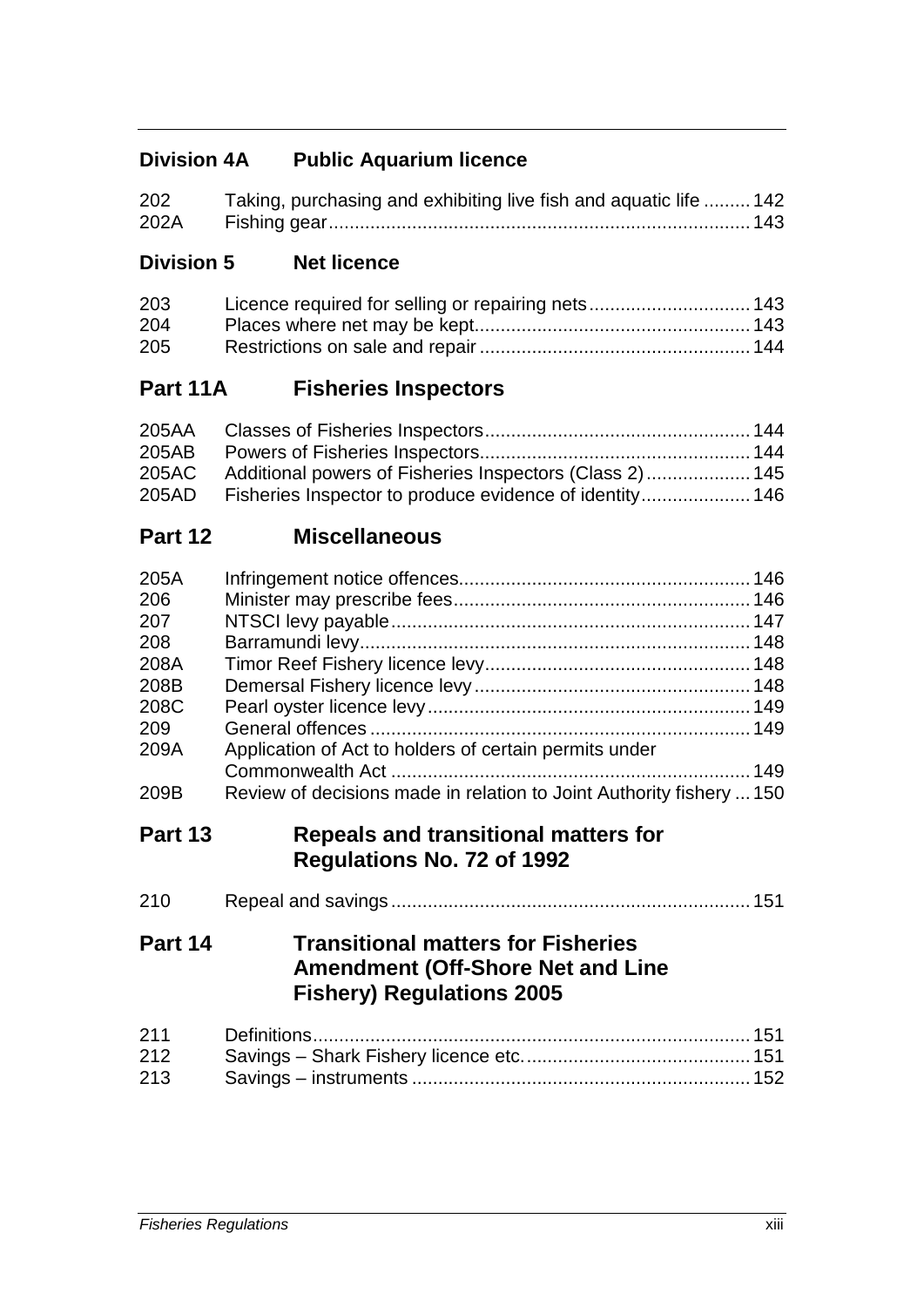| Part 15                                | <b>Transitional matters for Fisheries</b><br><b>Amendment (Pearl Oyster Fishery)</b><br><b>Regulations 2006</b>                                                                  |  |
|----------------------------------------|----------------------------------------------------------------------------------------------------------------------------------------------------------------------------------|--|
| 214<br>215                             |                                                                                                                                                                                  |  |
| Part 16                                | <b>Transitional matters for Fisheries</b><br><b>Amendment (Timor Reef Fishery)</b><br><b>Regulations 2011</b>                                                                    |  |
| 216<br>217<br>218<br>219<br>220<br>221 | Transfer of fishery units if TRF licence not granted  154<br>Allocation of quota units in first licence year 154                                                                 |  |
| Part 17                                | <b>Transitional matters for Fisheries</b><br><b>Amendment (Demersal Fishery)</b><br><b>Regulations 2012</b>                                                                      |  |
| 222<br>223<br>224<br>225<br>226<br>227 | Transfer of fishery units if DF licence not granted  157<br>Allocation of quota units in first licence year 157                                                                  |  |
| Part 18                                | <b>Transitional matters for Fisheries</b><br><b>Amendment (Coastal Line Fishery and</b><br><b>Other Matters) Regulations 2015</b>                                                |  |
| 228<br>229<br>230<br>231<br>232        | Restricted and unrestricted Coastal Line Fishery licences<br>Allocation of fishery units to eligible CLF licences  158<br>Allocation of quota units to eligible CLF licences 159 |  |
| <b>Schedule 1</b>                      | <b>Noxious species</b>                                                                                                                                                           |  |
|                                        | <b>Schedule 1AA Daly River Fish Management Zone</b>                                                                                                                              |  |

**Schedule 1AB Protection areas**

**Schedule 1AC Tiwi Islands restriction zones**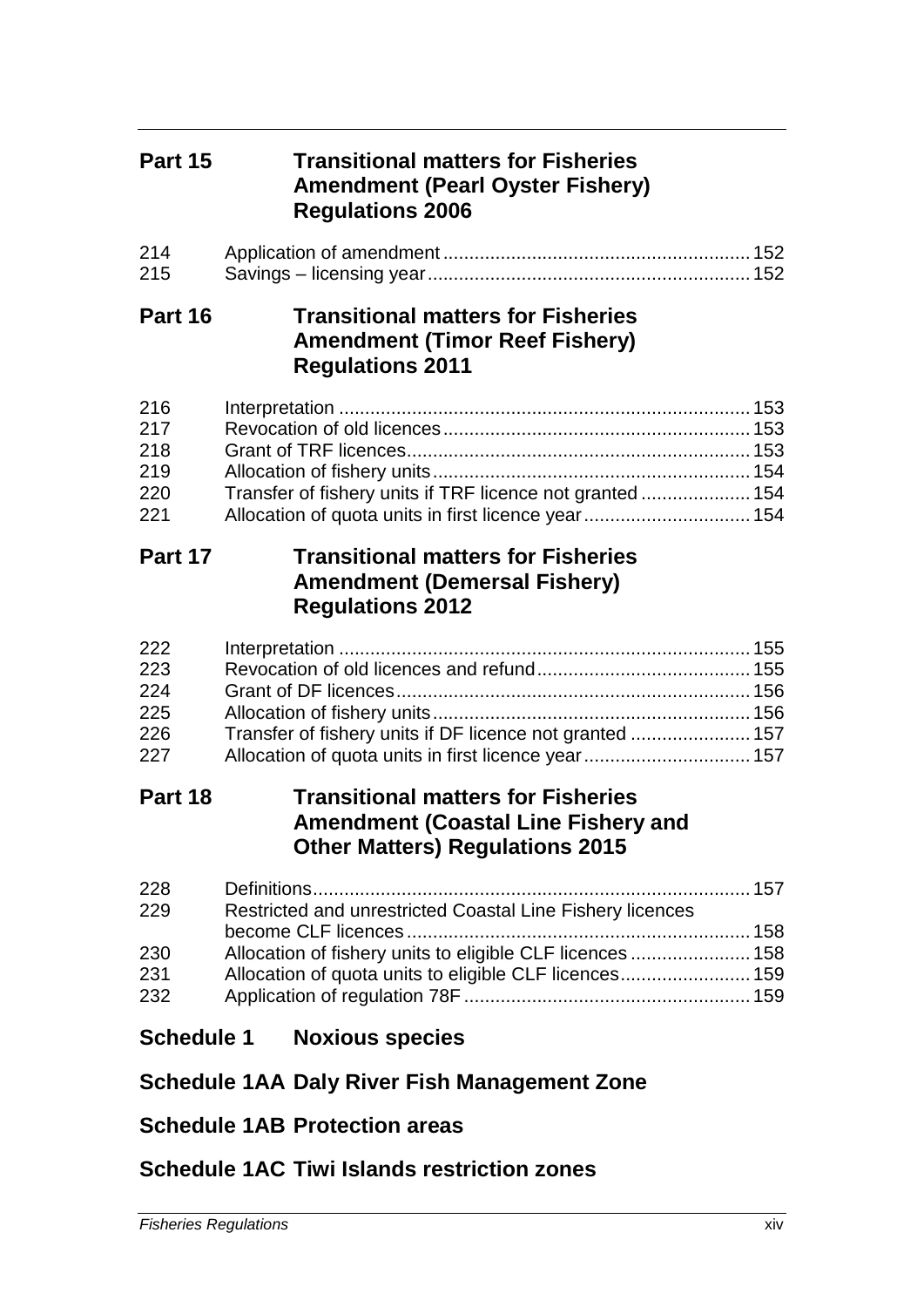| <b>Schedule 2</b> | Licence or permit for which fees are<br>payable                                                 |
|-------------------|-------------------------------------------------------------------------------------------------|
| <b>Schedule 3</b> | Licence or permit for which levies are<br>payable                                               |
| <b>Schedule 5</b> | Tuna or tuna like species in respect of<br>which taking as by-catch is prohibited or<br>limited |
| <b>Schedule 6</b> | Infringement notice offences and penalties                                                      |
| <b>Schedule 7</b> | Species of fish or aquatic life for which<br>permit to import may be granted                    |
| <b>ENDNOTES</b>   |                                                                                                 |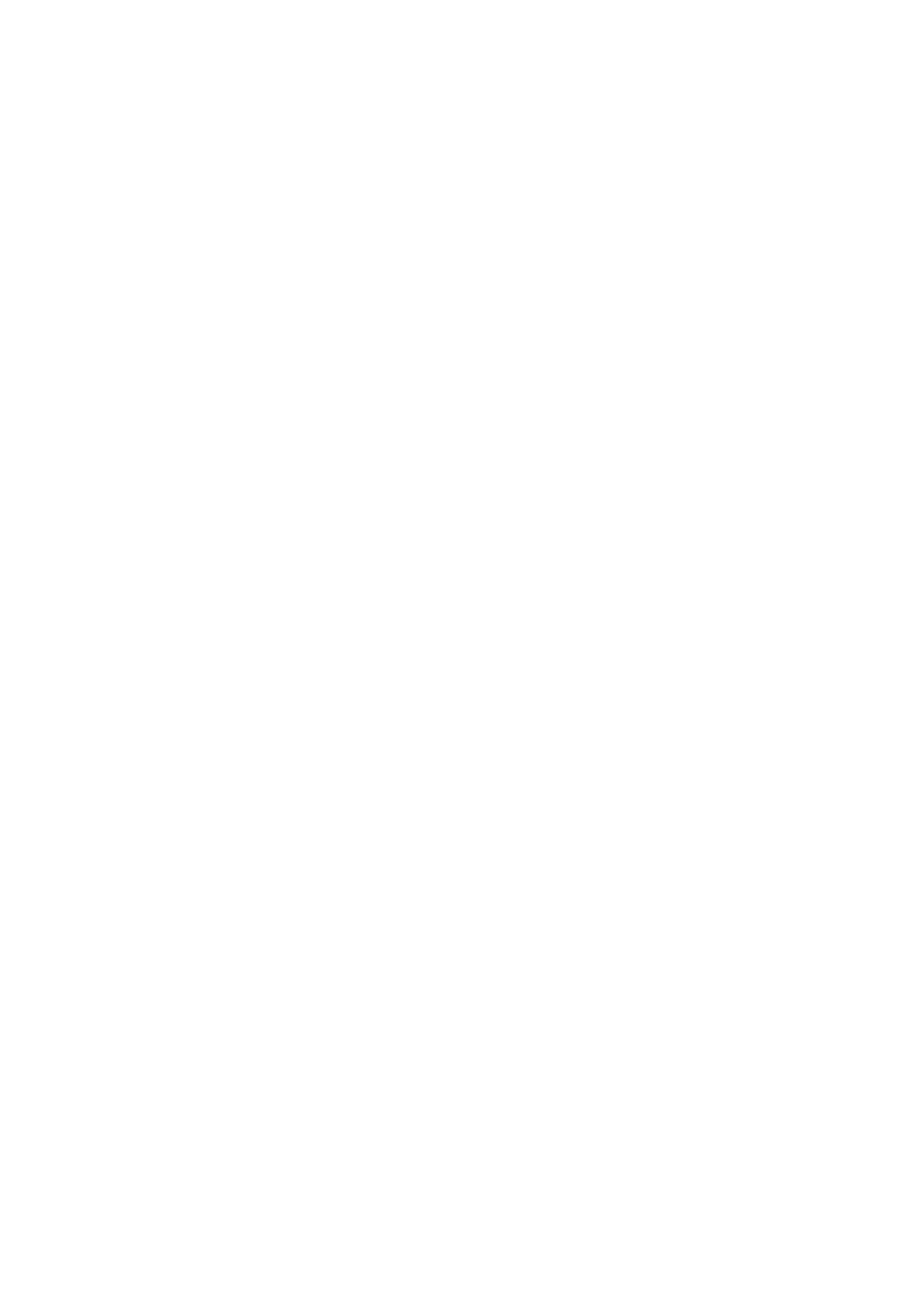## **NORTHERN TERRITORY OF AUSTRALIA**

As in force at 19 April 2017 \_\_\_\_\_\_\_\_\_\_\_\_\_\_\_\_\_\_\_\_

\_\_\_\_\_\_\_\_\_\_\_\_\_\_\_\_\_\_\_\_

### **FISHERIES REGULATIONS**

### **Regulations under the** *Fisheries Act*

### **Part 1 Preliminary matters**

#### **1 Citation**

These Regulations may be cited as the *Fisheries Regulations*.

#### **2 Commencement**

These Regulations shall come into operation on 1 January 1993.

### **Part 2 Interpretation**

#### **3 Interpretation**

(1) In these Regulations:

*Aboriginal Coastal licence* means a licence granted in accordance with Part 11, Division 2.

*Aboriginal Coastal licensee* means the holder of an Aboriginal Coastal licence.

*approved monitoring equipment* means fishing monitoring equipment approved in writing by the Joint Authority.

*aquaculture facility* means a lease or parcel of land or leases or parcels of adjacent land (whether or not covered by water) upon which an aquaculture operation is carried out.

*Aquaculture licence* means a licence granted for the purposes of Part 10, Division 2.

*Aquaculture licensee* means the holder of an Aquaculture licence.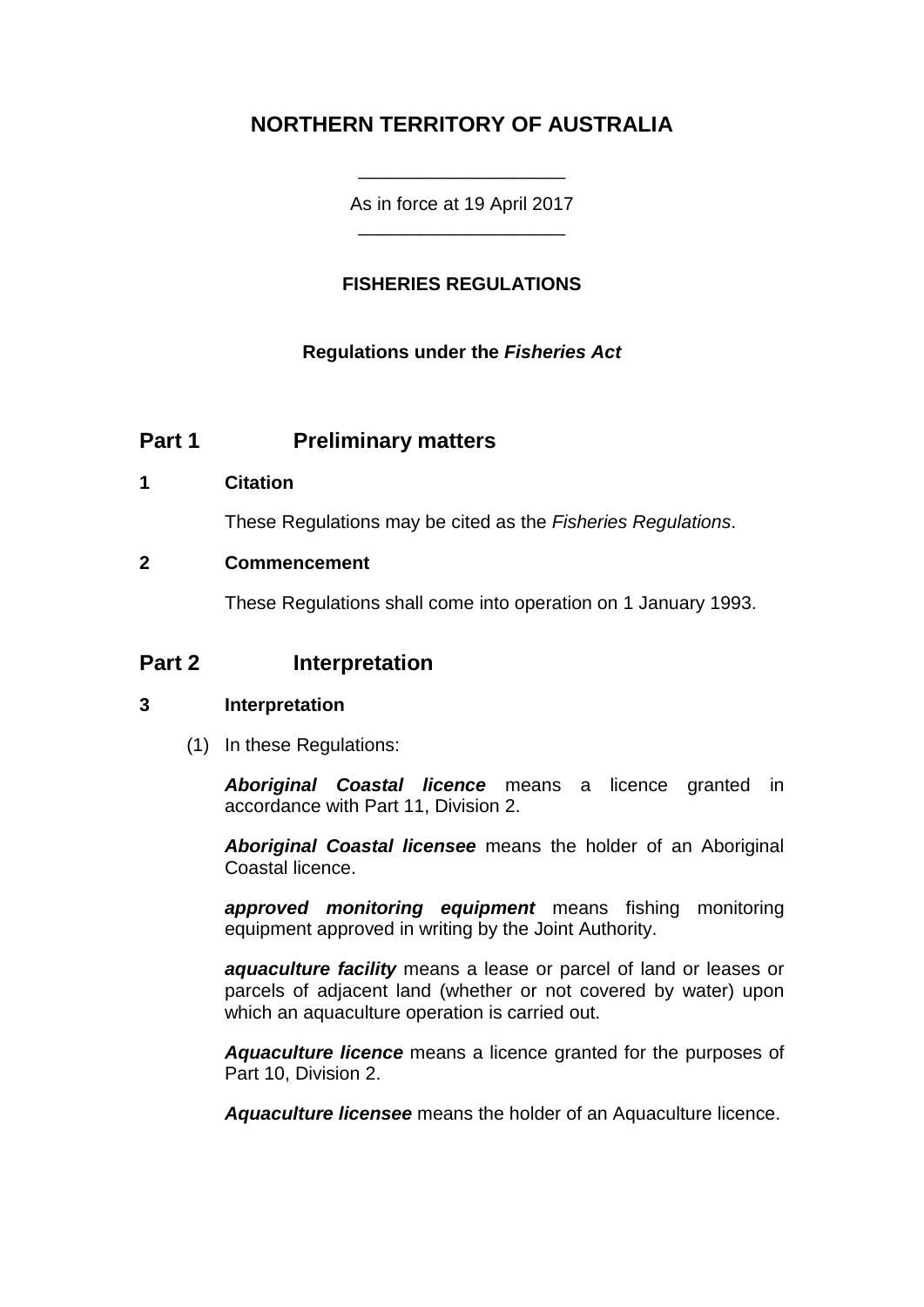*aquarium* means a pond, tank or other container with a surface area not exceeding 10  $m<sup>2</sup>$  used for keeping live fish or aquatic life, and used otherwise than for the purposes of aquaculture.

*Aquarium Trader licence* means a licence granted for the purposes of Part 11, Division 4.

*Aquarium Trader licensee* means the holder of an Aquarium Trader licence.

*assistant* means a person who assists a licensee or an approved operator in the conduct of fishing operations.

**bait** means fish, aquatic life, meat or other organic substance capable of being used, or intended to be used, to entice fish or aquatic life.

*baitfish* means any of the following:

- (a) fish of the family *Mugilidae* (commonly known as mullet);
- (b) fish of the family *Hemiramphidae* (commonly known as garfish);
- (c) fish of the family *Clupeidae* or family *Engraulidae* (commonly known as pilchards, herring and sardines);
- (d) fish of the family *Sillaginidae* (commonly known as whiting).

*baitfish (Division 2)*, for Part 5, Division 2, see regulation 46AA.

*barramundi* means fish of the species *Lates calcarifer*.

*baseline* means the territorial sea baseline of the Territory declared under the *Seas and Submerged Lands Act 1973* (Cth) by Proclamation published in *Commonwealth Gazette* No. S29 on 9 February 1983 (as amended).

*billfish* means fish of the family *Istiophoridae* (commonly known as billfish).

*black jewfish* means fish of the species *Protonibea diacanthus* (commonly known as black jewfish).

*bream* means fish of the genus *Acanthopagrus* (commonly known as bream).

*broodstock* means adult fish or aquatic life taken or used for breeding in an aquaculture facility.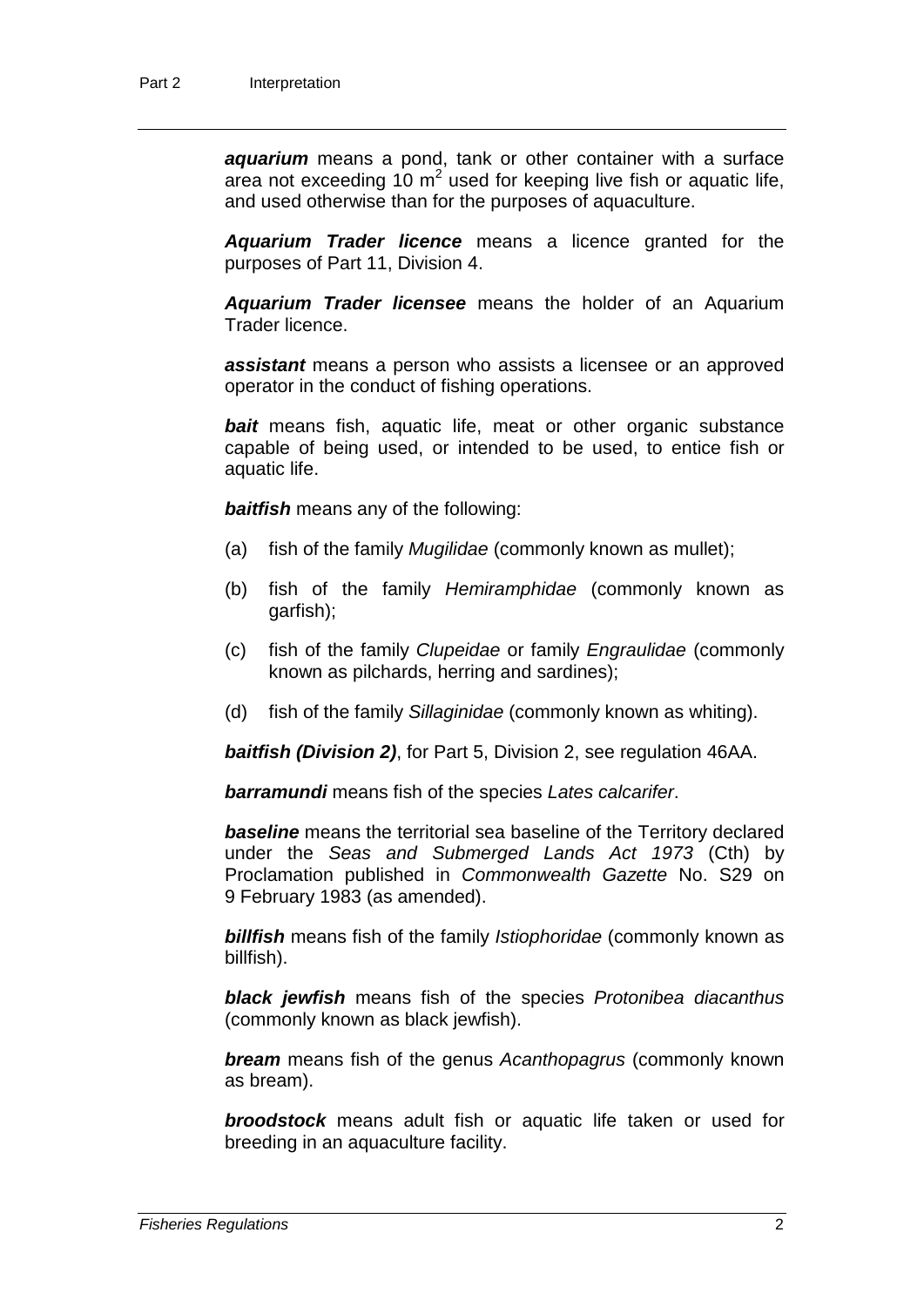*cephalopod* means a mollusc of the class Cephalopoda which includes, but is not limited to, the species commonly known as cuttlefish, octopus and squid.

*Chief Inspector*, see the *Livestock Act*.

#### *coastline* means:

- (a) except in relation to the mouth of a river, an imaginary line drawn along the coast at the Highest Astronomical Tide; or
- (b) in relation to the mouth of a river, an imaginary line, contiguous with the adjacent coastline, drawn across the mouth of the river.

cod means cod, grouper or any other fish of the genus *Epinephelus*, *Cromiletpes* or *Cephalopholis*.

*commercial fishing licence* means a licence relating to a fishery specified in or referred to in Part 8.

*commercial fishing licensee* means a person who holds a commercial fishing licence.

*Committee* means the Disease and Pest Control Committee established under regulation 19.

*coral trout*, for Part 5, Division 3, see regulation 46BAA.

*crab*, for Part 5, Division 2, see regulation 46AA.

*Daly River Fish Management Zone* means the area described in Schedule 1AA.

*Darwin port* means the Port of Darwin as defined in section 3 of the *Ports Management Act*.

*exotic* means, in relation to fish or aquatic life, fish or aquatic life that is not indigenous to the Territory.

*fillet* means part or all of the body musculature of a fish extending from the base of its head to its tail.

*fin fish* means fish of the Class Teleostei.

*fin fish length* means the length of a fin fish from the tip of the snout to the tip of the middle ray of the caudal fin while the fish is lying flat.

*Fish Broker licence* means a licence for the purposes of Part 9, Division 4.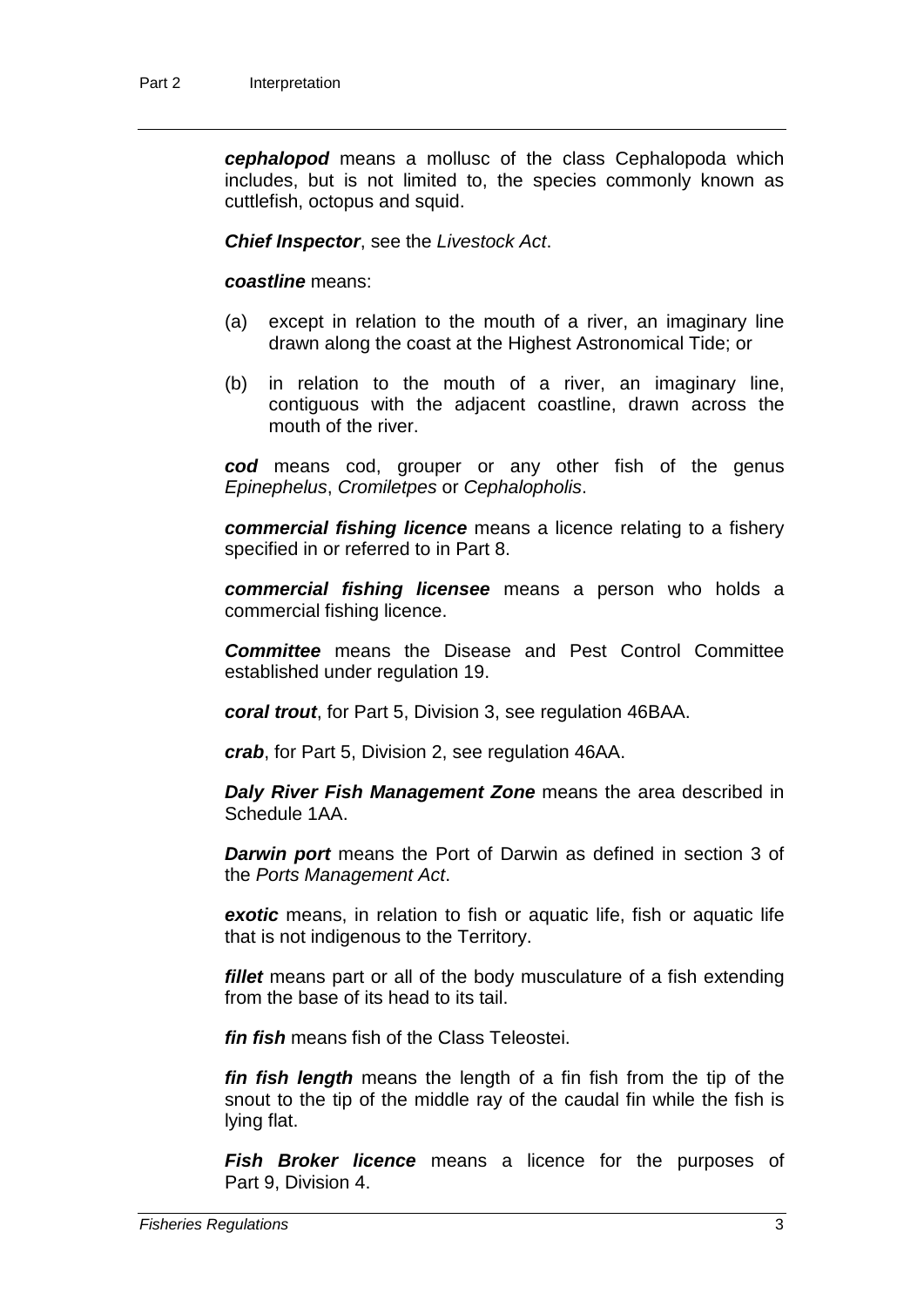*Fish Broker licensee* means the holder of a Fish Broker licence.

*Fish Management Zone* means the Daly River Fish Management Zone or Mary River Fish Management Zone.

*Fish Retailer licence* means a licence for the purposes of Part 9, Division 3.

*Fish Retailer licensee* means the holder of a Fish Retailer licence.

*Fish Trader/Processor licence* means a licence for the purposes of Part 9, Division 2.

*Fish Trader/Processor licensee* means the holder of a Fish Trader/Processor licence.

*Fishing Tour Operator licence* means a licence for the purposes of Part 11, Division 3.

*Fishing Tour Operator licensee* means the holder of a Fishing Tour Operator licence.

*fishing tour operation* means an expedition organised for reward, fee or other valuable consideration, enabling people to engage in amateur fishing.

*Food Standards Code* means the Code adopted as a law of the Territory by the *Food Standards Regulations*.

*fork length*, of a king threadfin, means the length of the king threadfin measured from the tip of the snout to the fork of the tail fin while the fish is lying flat on a measuring tape or measuring device.

*freshwater crustacean* means a freshwater prawn or redclaw.

*freshwater prawn* means a crustacean of the genus *Macrobrachium* (commonly known as a freshwater prawn or cherabin).

*goldband snapper* means fish of the genus *Pristipomoides*  (commonly known as goldband snapper).

*golden snapper* means fish of the species *Lutjanus johnii* (commonly known as golden snapper).

*grouped fish* means fish other than barramundi, goldband snapper, king threadfin, red snapper, Spanish mackerel, shark and mud crab.

*high water mark* means Highest Astronomical Tide.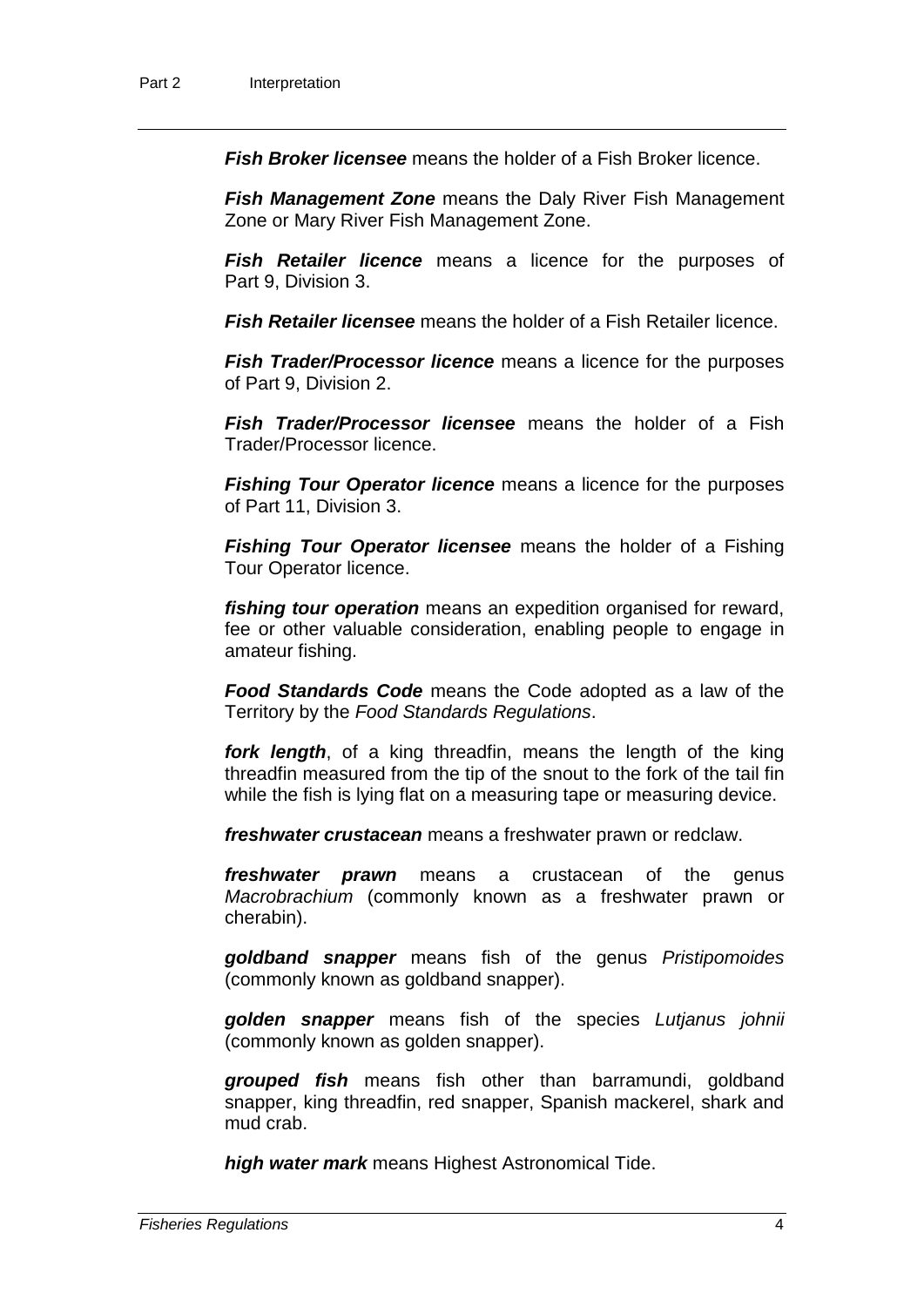*Joint Authority* means the Northern Territory Fisheries Joint Authority established under section 12D(1) of the *Fisheries Act 1952* (Cth) (repealed) and continued in existence by section 7(4)(a) of the *Fisheries Legislation (Consequential Provisions) Act 1991* (Cth).

*king threadfin* means fish of the species *Polydactylus macrochir* (commonly known as king threadfin).

*licensing year* means the year commencing on 1 July in a year and expiring with 30 June in the following year.

*low water mark* means Lowest Astronomical Tide.

*mackerel* means fish of the genus *Scomberomorus*.

*making way* means, in relation to a vessel, moving through water by the use of sails, motors, oars or other means of propulsion, including being towed by another vessel, but does not include movement through water by the action of waves or tides alone.

*mangrove jack* means fish of the species *Lutjanus argentimaculatus* (commonly known as mangrove jack).

*Mary River Fish Management Zone* means the area described in Schedule 3 to the *Barramundi Fishery Management Plan*.

*mollusc* means fish of the Phylum Mollusca.

*mother boat* means the registered vessel nominated under regulation 53.

*mud crab* means crabs, or parts of crabs, of the genus *Scylla*.

*Net licence* means a licence granted for the purposes of Part 11, Division 5.

*Net licensee* means the holder of a Net licence.

*notifiable disease* means a disease causing significant mortality or poor health in fish or aquatic life.

*Ornamental Aquaculture licence* means a licence granted for the purposes of Part 10, Division 2A.

*Ornamental Aquaculture licensee* means the holder of an Ornamental Aquaculture licence.

*pearl oyster* means molluscs of the genus *Pinctada*.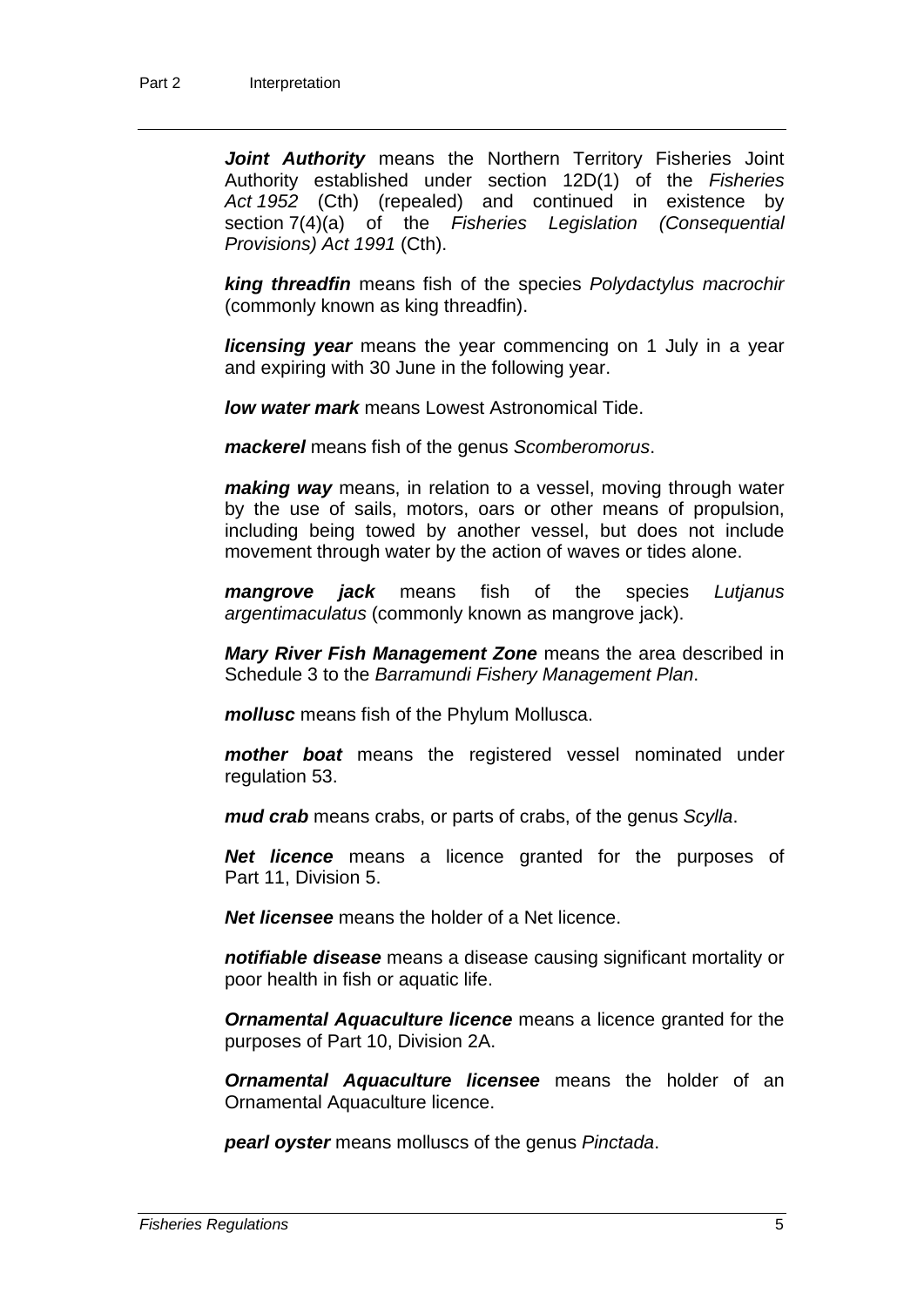*Pearl Oyster Culture Industry licence* means a licence granted for the purposes of Part 10, Division 3.

*pilchard*, for Part 5, Division 2, see regulation 46AA.

*place* includes land, waters, buildings, vehicles and vessels.

*Public Aquarium licence* means a licence for the purposes of Part 11, Division 4A.

*Pearl Oyster Culture Industry licensee* means the holder of a Pearl Oyster Culture licence.

*Public Aquarium licensee* means the holder of a Public Aquarium licence.

*redclaw* means a crustacean of the species *Cherax quadricarinatus* (commonly known as a redclaw).

*red emperor*, for Part 5, Division 3, see regulation 46BAA.

*red snapper* means fish of the species *Lutjanus malabaricus* or *Lutjanus erythropterus* (commonly known as red snapper).

*red snapper (Division 2)*, for Part 5, Division 2, see regulation 46AA.

*regulated mollusc* means a mollusc that is not a cephalopod.

*repealed Regulations* means the Regulations repealed by regulation 210.

*river closure line*, in relation to a river specified in Schedule 5 of the *Barramundi Fishery Management Plan* as in force from time to time, means a straight line drawn between the co-ordinates specified in that Schedule for that river.

*Russell's snapper*, for Part 5, Division 3, see regulation 46BAA.

*saltwater prawn*, for Part 5, Division 2, see regulation 46AA.

*shark* means fish of the Class Chondricthyes.

*shark (Division 2)*, for Part 5, Division 2, see regulation 46AA.

*snapper* means fish of the family Lutjanidae.

*Spanish mackerel* means fish of the species *Scomberomorus commerson* (commonly known as Spanish mackerel).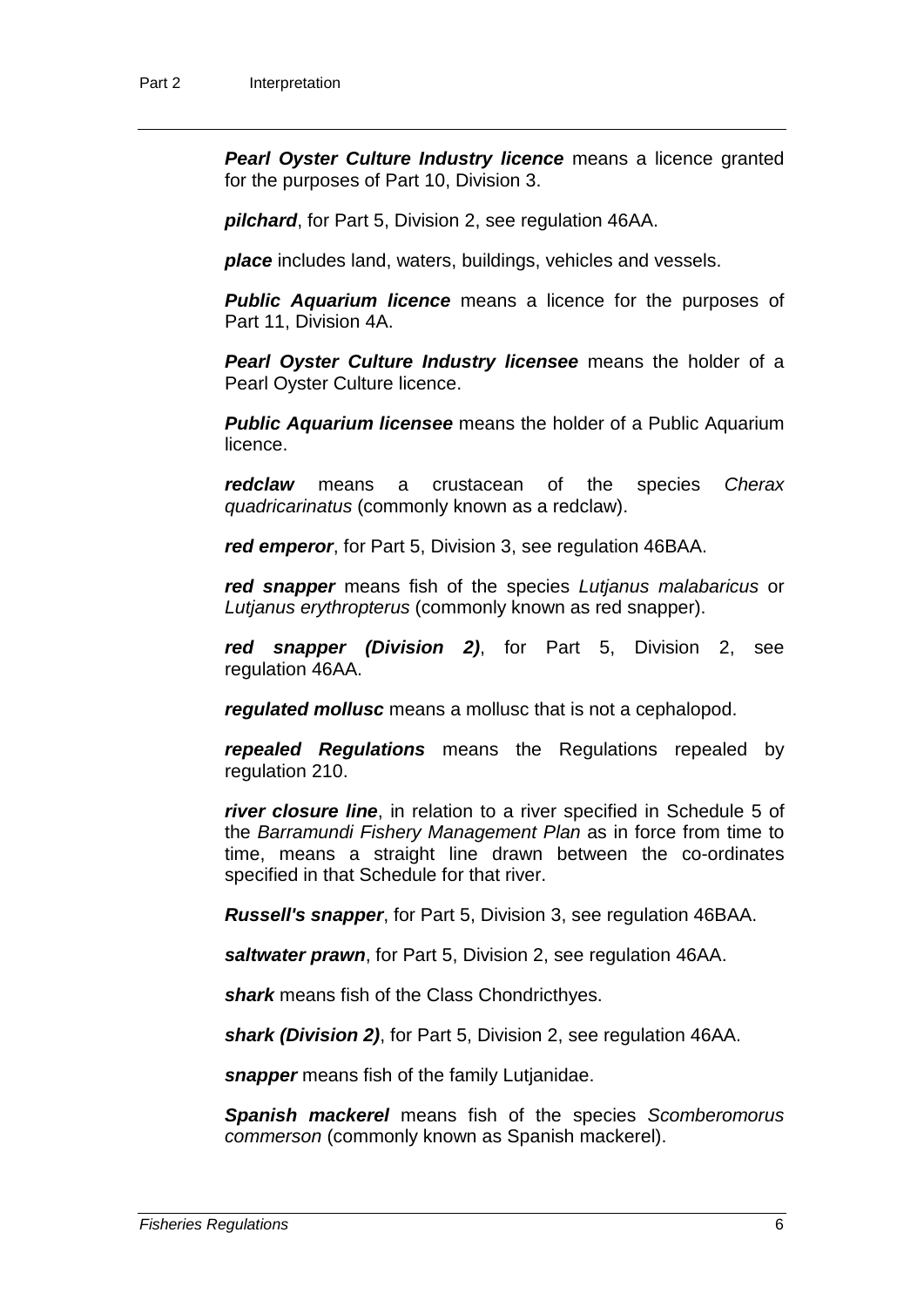*species group* means any of the following:

- (a) goldband snapper;
- (b) red snapper;
- (c) grouped fish.

*stripey snapper*, for Part 5, Division 3, see regulation 46BAA.

*trepang* means fish of the Class Holothuroidea.

*tricky snapper*, for Part 5, Division 3, see regulation 46BAA.

*trunk* means a fish from which the head has been removed.

*tuskfish*, for Part 5, Division 3, see regulation 46BAA.

*underwater breathing apparatus* means artificial breathing apparatus designed for use underwater, other than a snorkel.

*under way* means, in relation to a vessel, a vessel which is not:

- (a) aground; or
- (b) anchored (whether directly or indirectly); or
- (c) made fast to the shore.

*vessel*, for Part 5, Division 3, see regulation 46BAA.

*vessel length* means the length of a vessel measured in accordance with the Uniform Code as defined in section 7(1) of the *Marine Act*.

*voyage* means the period between a vessel leaving a port, permanent camp site or approved anchorage and returning to a port, permanent camp site or approved anchorage, during which time fishing under a licence has taken place.

(2) In these Regulations, a licence name specified by reference to a fishery means a licence granted in respect of the fishery to which the licence name refers and a reference to a licensee specified by reference to a fishery means a person holding a licence in respect of the fishery referred to.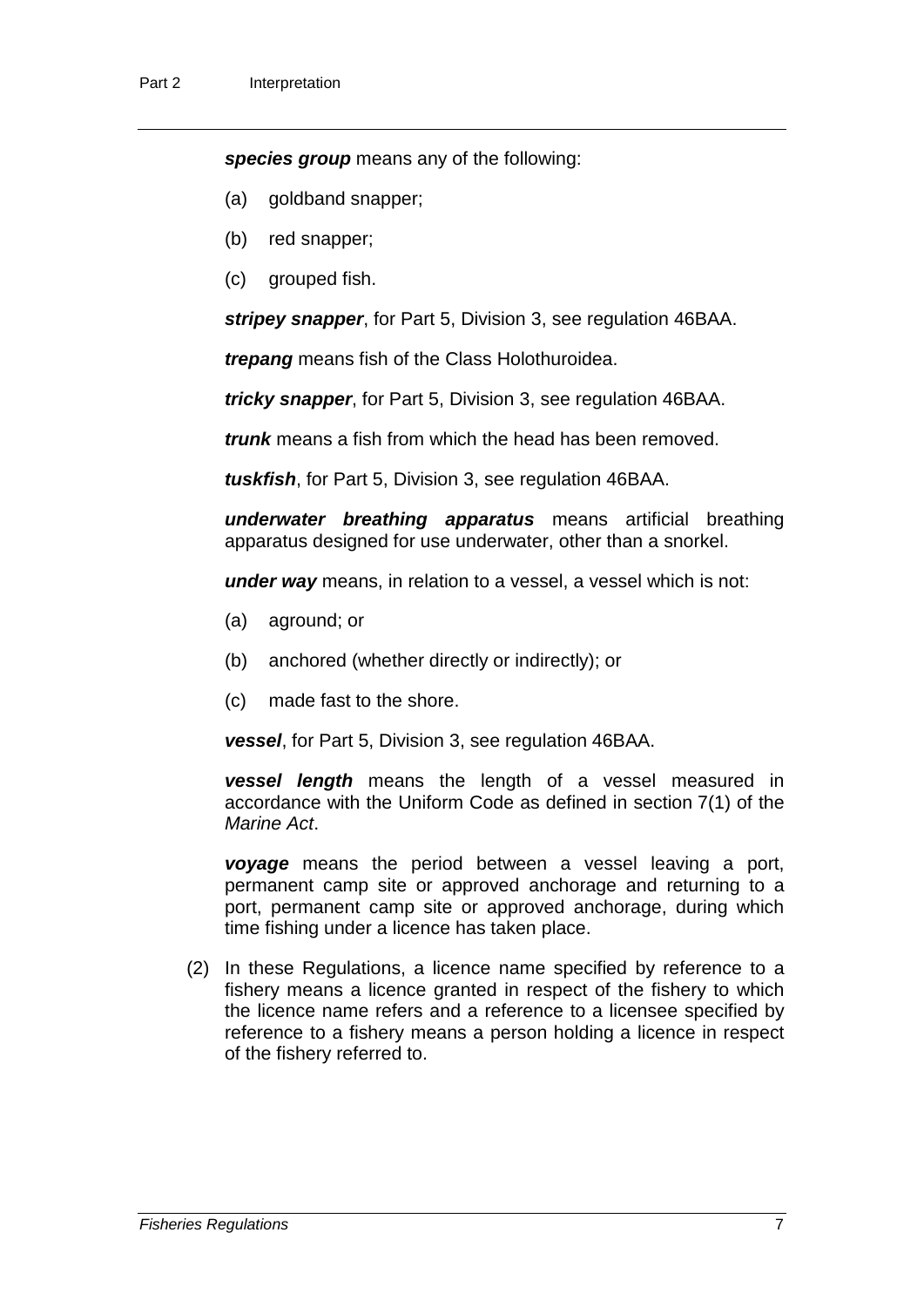- (3) If, under these Regulations, a point, line, area or relative position is to be calculated by reference to the coastline or an imaginary line along the coastline (whether or not along a particular water line on the coast) the coastline or imaginary line along the coastline is taken to include:
	- (a) in relation to a river specified in Schedule 5 of the *Barramundi Fishery Management Plan* as in force from time to time, the river closure line specified in that Schedule for that river; and
	- (b) in relation to any other river, an imaginary straight line across the mouth of the river calculated in the same manner as for the calculation of the baseline for the purposes of the *Seas and Submerged Lands Act 1973* (Cth) had all off-lying islands and historical bays and waters been ignored.
- (4) If the scientific name of a fish or aquatic life changes, a reference in these Regulations to the scientific name must be read as including the new scientific name of the fish or aquatic life.

### **4 Definitions relating to gear**

In these Regulations:

*amateur fishing gear* means gear specified in regulation 46(1).

*amateur drag net* means a net that:

- (a) is made of twine that has a diameter of not less than 0.35 mm; and
- (b) has a mesh size of not more than 28 mm; and
- (c) does not exceed 16 m in length (excluding any attached haul lines); and
- (d) has a drop of not more than 2 m.

#### *Note for paragraph (a)*

*Twine that has a diameter of not less than 0.35 mm is equivalent to 6 kg monofilament fishing line.*

*auto-baiting device* means a device, through which fish hooks are passed, that assists in fixing baits to the hooks.

*bait net* means a net which:

(a) is not longer than 300 m, excluding the length of any attached haul lines; and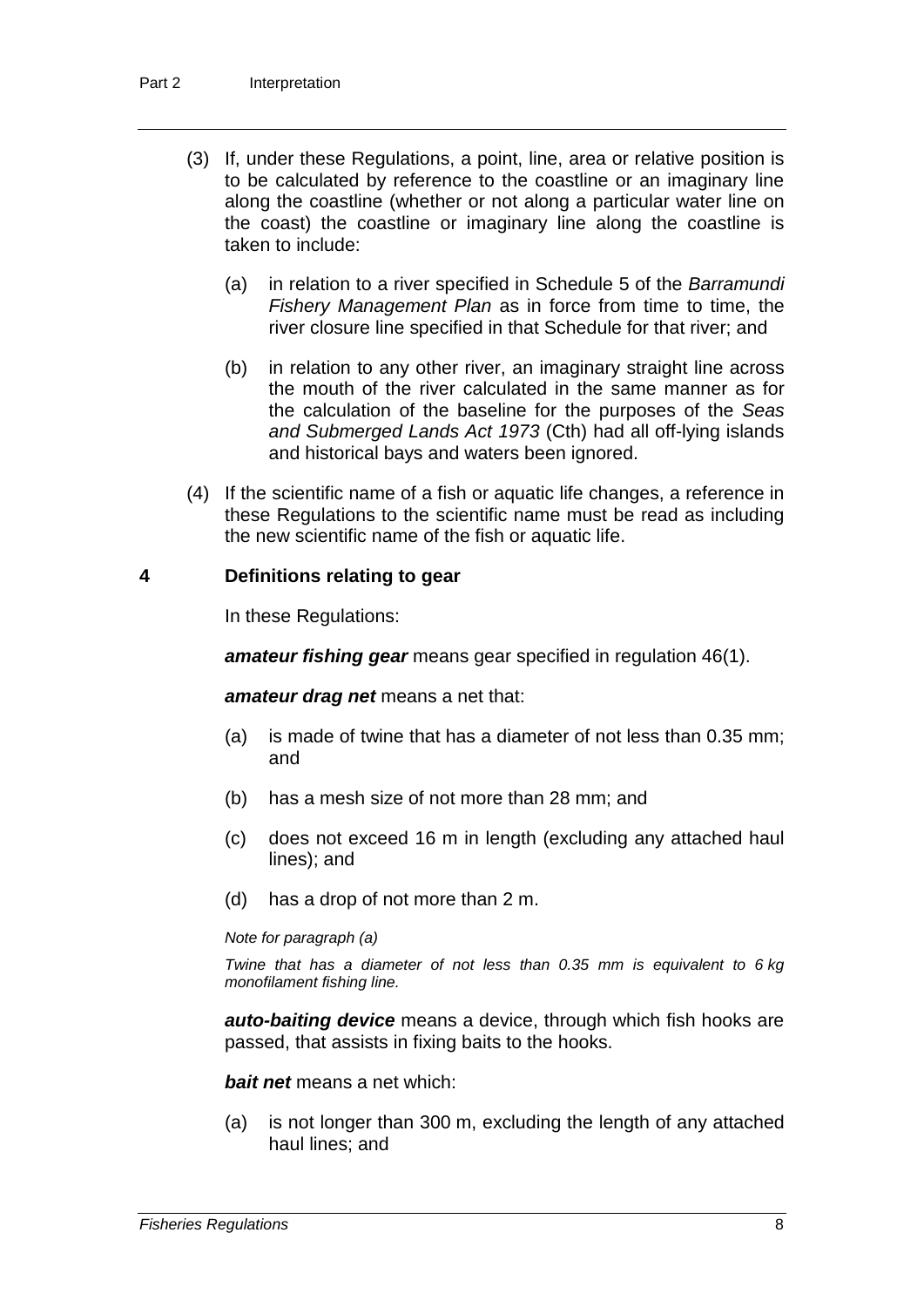- (b) has both pocket, if any, and net made of mesh not larger than 65 mm; and
- (c) has a drop of not more than 5 m.

*cast net* means a net which:

- (a) has a diameter not more than 6 m; and
- (b) is made of mesh not larger than 25 mm; and
- (c) has a drop of not more than 3 m when suspended from the centre.

*coastal net* means a net which:

- (a) is not longer than 300 m, excluding the length of any attached haul lines; and
- (b) has both the pocket, if any, and net made of mesh not larger than 65 mm; and
- (c) has a drop of not more than 5 m.

*complying freshwater pot* means an enclosed pot that:

- (a) is designed to take freshwater crustaceans; and
- (b) is made of flexible net that:
	- (i) is stretched over a metal frame; and
	- (ii) has a mesh size of not less than 15 mm; and
- (c) has not more than 2 openings (excluding any opening for emptying crustaceans from the pot or placing bait in the pot); and
- (d) does not have metal or other rigid material protruding into the funnel of the pot; and
- (e) does not exceed 70 cm in length or 50 cm in width or height; and
- (f) has a turtle excluder device fitted to each opening (excluding any opening for emptying crustaceans from the pot or placing bait in the pot); and
- (g) does not have inside or attached to it material that is likely to entangle fish or aquatic life.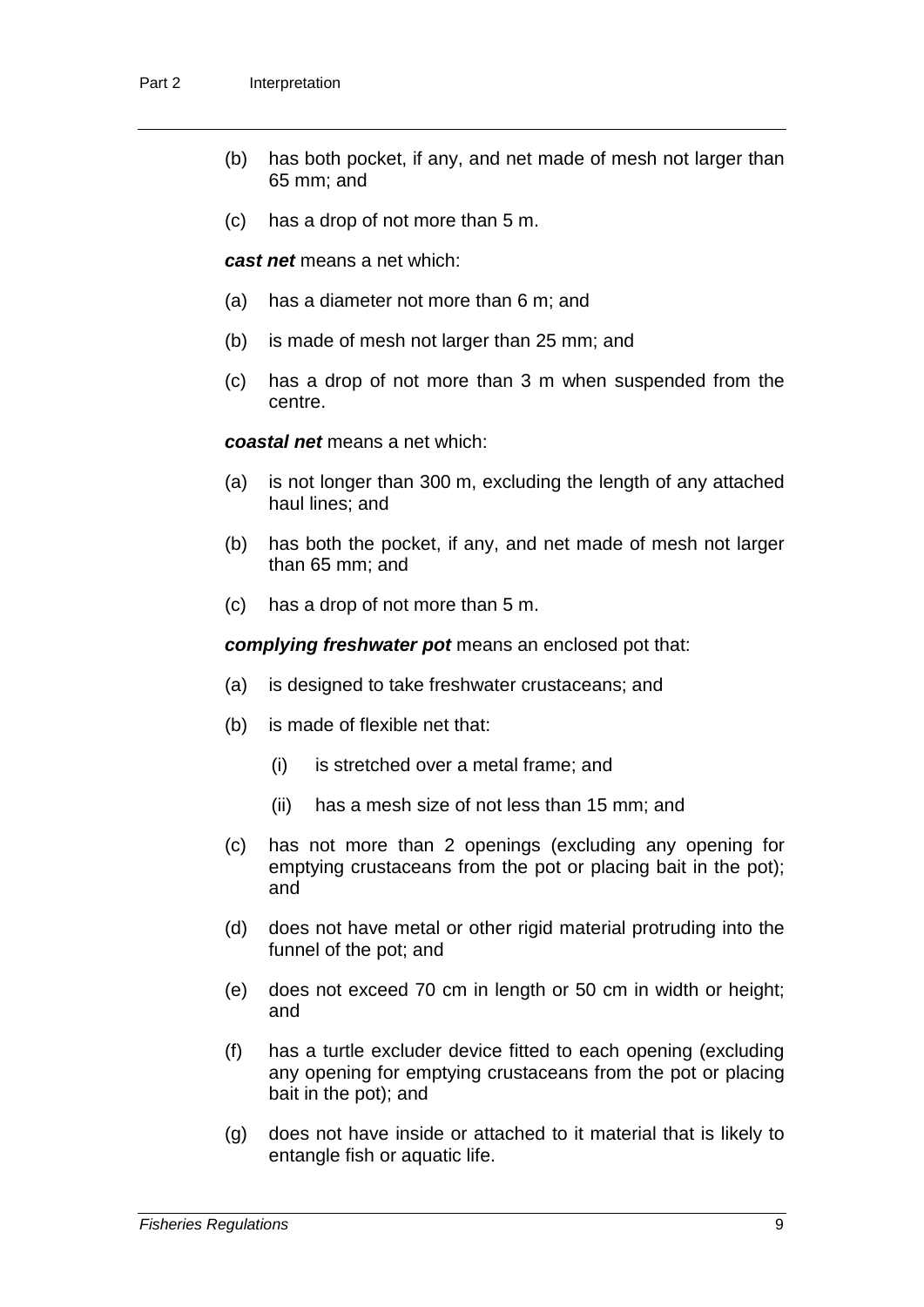*complying marine pot* means an enclosed pot that:

- (a) is designed to take mud crabs; and
- (b) has a volume of  $0.5 \text{ m}^3$  or less; and
- (c) does not exceed 1 m in length, width or height; and
- (d) for a pot used under a licence has a minimum mesh size of 65 mm x 45 mm; and
- (e) has not more than 2 openings (excluding any opening for emptying mud crabs from the pot or placing bait in the pot); and
- (f) does not have metal or other rigid material protruding into the funnel of the pot; and
- (g) does not have inside or attached to it material that is likely to entangle fish or aquatic life.

*demersal* means on or near the sea bed.

*demersal long-line* means a main line anchored to the seabed at both ends and at intervals along its length, to which hooks or branch lines with hooks are attached.

*dilly pot* means a pot that:

- (a) is made of flexible net that:
	- (i) is stretched over one or more metal hoops that do not exceed 1 m in diameter; and
	- (ii) has a mesh size of not less than 15 mm; and
	- (iii) does not exceed 1 m in length; and
- (b) is constructed so that, when set, the sides collapse and the net lies flat on the ground and is not capable of entangling fish or aquatic life; and
- (c) does not have attached to it material that is likely to entangle fish or aquatic life.

*drop*, in relation to a net, means the distance between the head and foot ropes where the net is in normal operation or, if ropes are not present, the positions in which they would be located if present.

*drop line* means a weighted line which has not less than 6 and not more than 40 hooks attached.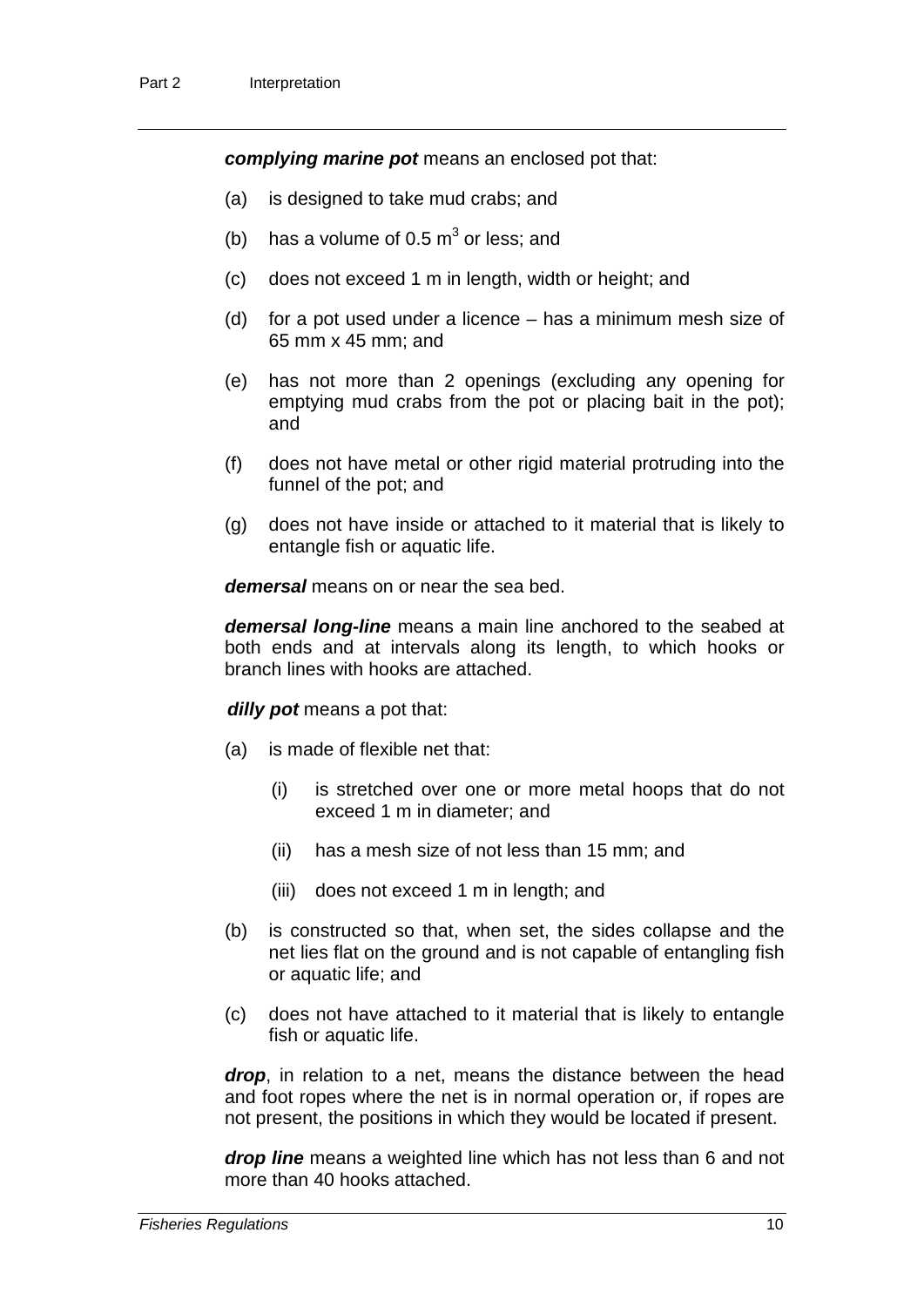*finfish long-line* means a main line that:

- (a) is weighted to the seabed at both ends; and
- (b) has finfish snoods, or branch lines with finfish snoods, attached to it.

*finfish snood* means a short length of unsheathed monofilament nylon or fluorocarbon material that:

- (a) has a diameter of not more than 2 mm; and
- (b) has a fish hook attached to it.

*finfish trawl gear* means a net:

- (a) which has a mesh size of more than 110 mm; and
- (b) the cod end of which is not covered by a double cod end liner; and
- (c) the total weight on the footline (including bobbin lines, chains, bridles and any other device weighing on the footline) of which does not exceed 4 kilograms wet weight in the air per linear metre; and
- (d) the twine size in the forward half (including wing and belly sections) of which does not exceed 90 ply by 400 denier or the equivalent in other material types.

*fish-trap* means a portable cage or part of a cage designed or intended to catch fish or which is capable of catching fish, that:

- (a) has a volume greater than  $0.5 \text{ m}^3$ ; and
- (b) has an external structure made of wire, steel or other rigid material or other approved material; and
- (c) does not have inside or attached to it material that is likely to entangle fish or aquatic life.

*fixed fish-trap* means a permanently positioned structure made of wire, steel or other rigid material which has a door at least 1  $m^2$  in the seaward part of the lower third of the trap through which fish may escape when the structure is not in use.

*funnel*, of a pot, means the opening and adjoined internal flute of the pot that allows crustaceans to enter the pot.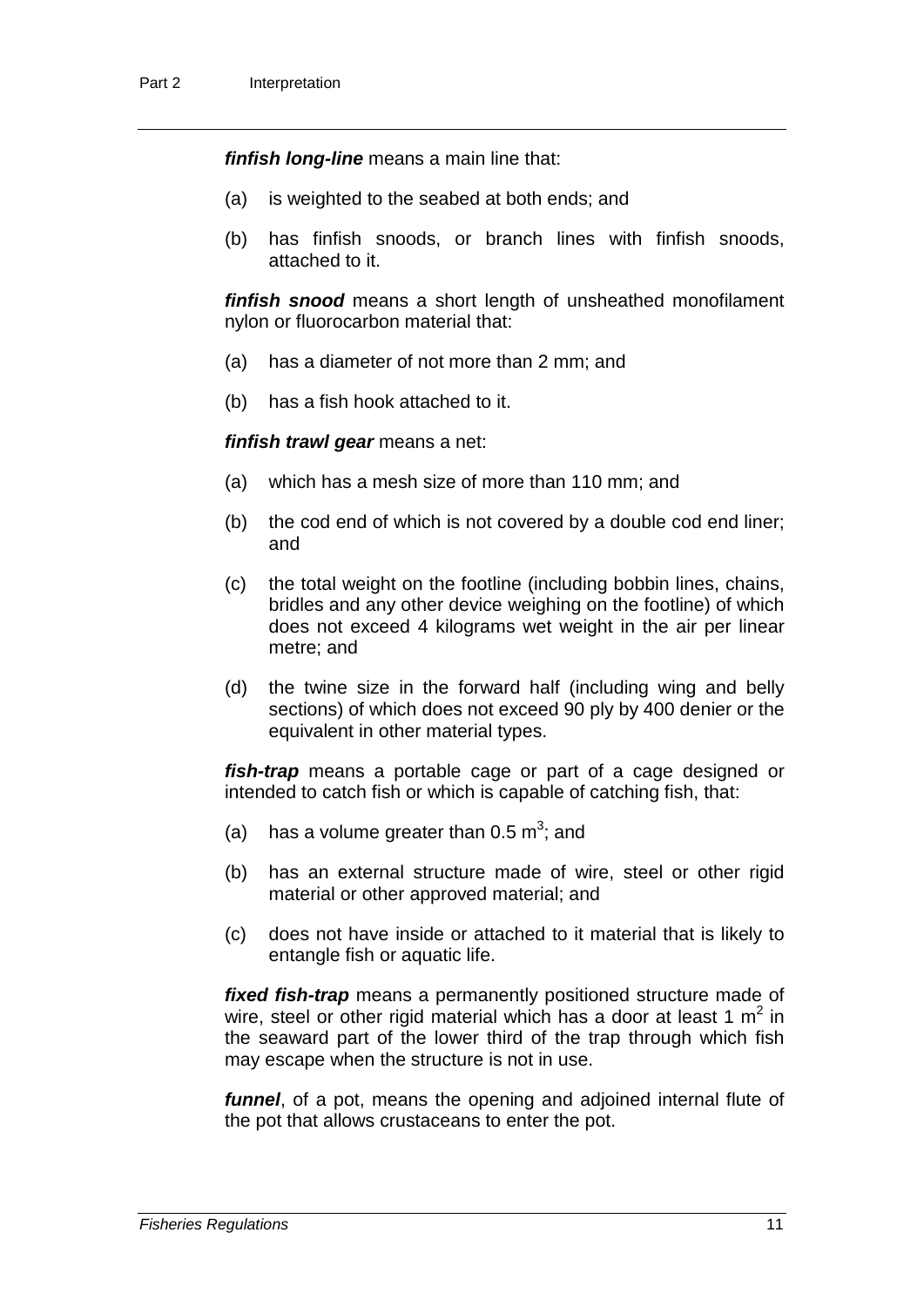*gill net* means a net or part of a net (including any warp, rope, chain, material, device or thing used in conjunction with or attached to the net or part of the net) that:

- (a) has a mesh size greater than 65 mm; and
- (b) is used or is capable of being used to catch fish or aquatic life.

*hand spear* means a spear propelled by human power without the use of a device.

*jigging gear* means a line to which is attached one or more hooked rippers, being a device the stem of which is fitted with at least one, but not more than 3, circles of upturned, barbless hooks.

**line** includes a mono-filament, multi-filament, synthetic or natural fibre twine, material, wire, rope or chain.

*mesh* means one of the open spaces of a net.

*mesh size*, in relation to a net, means the distance between the inner edges of the knots of opposite corners of the mesh or, where the mesh does not have knots, the inner edges of opposite corners of the mesh, measured with the mesh closed, as determined in accordance with regulation 6.

*mono-filament twine* means one continuous length of fibre of synthetic material that is not twisted but is suitable for use as a twine.

#### *multi-filament twine* means:

- (a) fibres, made of synthetic or natural material, that are twisted together to form a filament, then twisted to form a strand; or
- (b) a combination of mono-filament twines twisted or knotted to form a continuous twine.

*net* means a device made of twine forming a number of meshes used or designed to be used to catch or hold fish, whether or not lead ropes, floats, lead lines, anchors or leads are attached, but does not include a scoop net which is hand held and attached to a rigid hoop.

*pelagic long-line* means a main line that can be anchored and to which hooks or branchlines with hooks are attached.

#### *pelagic net* means a net:

(a) constructed of twine not less than 0.9 mm diameter; and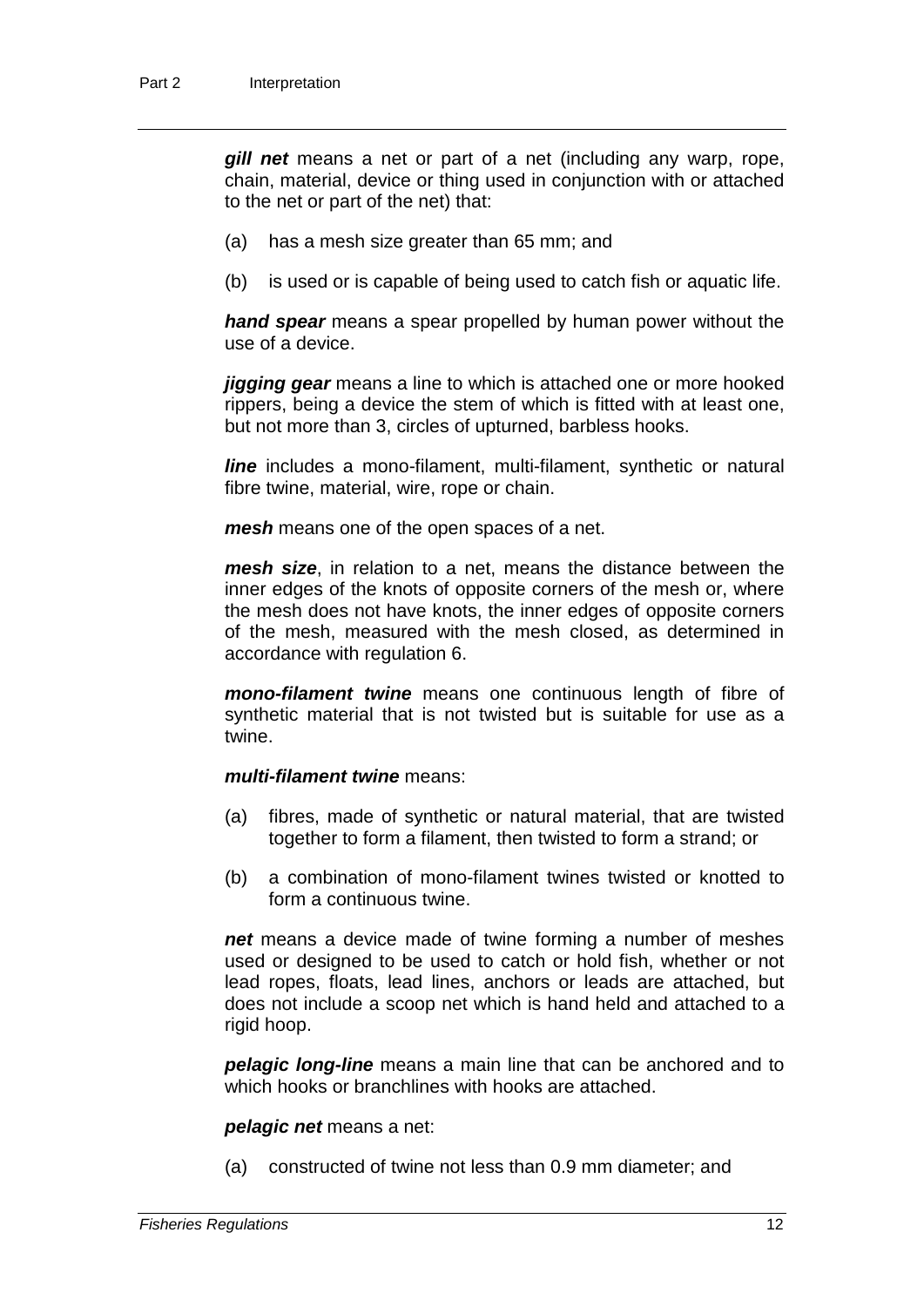- (b) with a mesh size of not less than 160 mm and not greater than 185 mm; and
- (c) having a drop of not more than 100 meshes.

*pocket* means a structure, made of net and attached to or forming part of a net, in which fish may be collected.

*pot* means a portable device designed to act as a trap, or that may act as a trap, for crustaceans.

*regulated pot* means a complying freshwater pot, complying marine pot or dilly pot.

*restricted bait net* means a net which:

- (a) is not longer than 100 m, excluding the length of any attached haul lines; and
- (b) has both pocket, if any, and net made with a mesh 65 mm or less; and
- (c) has a drop of not more than 5 m.

*scoop net* means a net, a landing net, a basket or other similar device with an attached handle, made of mesh attached to a frame and designed to be held in the hand at all times when in use for scooping fish from water.

*snood* means a short length of line that has a fish hook attached to it.

*spear-gun* means a device used in underwater fishing to propel spears, arrows or other projectiles and includes propulsion by means of rubber (commonly known as an Hawaiian sling), bows, compressed gas or explosive charges.

*traditional fish trap*, for an Aboriginal Coastal licensee, means a structure intended to catch fish, that:

- (a) is of a design traditionally used by members of the community or group mentioned in regulation 183(a) of which the licensee is a member; and
- (b) has walls leading to the holding area in the trap of not more than 100m in length.

*trammel net* means a configuration of multi-panelled nets set one behind the other, all or some or part of which are attached to the same section of a headrope.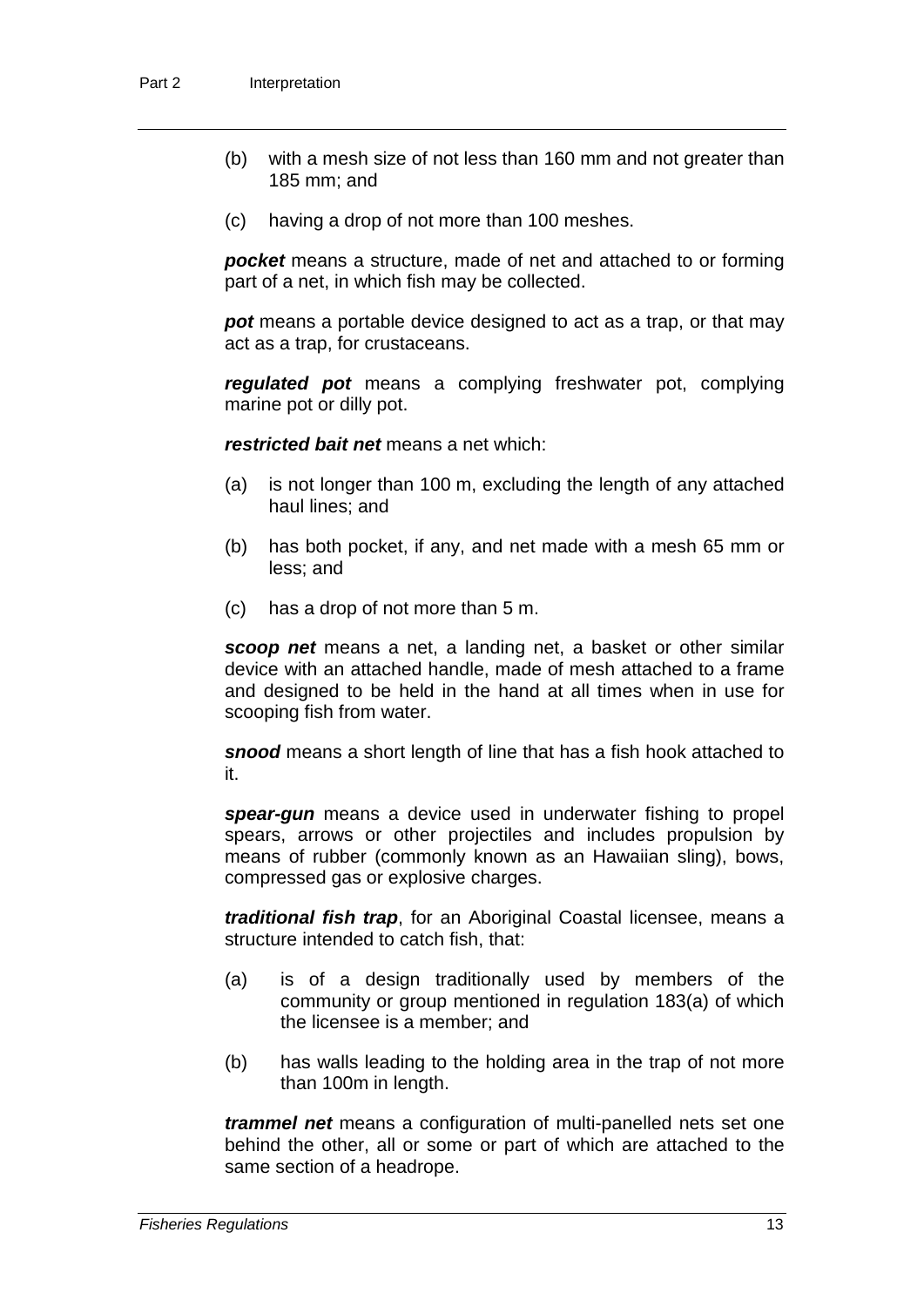*troll line* means a line to which is attached only one of the following:

- (a) one hook;
- (b) one set of joined hooks attached to the one piece of bait;
- (c) one lure to which hooks may be attached.

*turtle excluding device* means a rigid ring with an internal diameter not greater than 90 mm.

*twine* means mono-filament or multi-filament twine.

*vertical line* means a weighted line to which no more than 5 hooks are attached.

#### **5 Application**

- (1) These Regulations (including those regulations not contained in Part 8, Division 5, 6, 15 or 16), to the extent that they can apply, extend to and are taken to apply to each Joint Authority fishery to be managed in accordance with the law of the Territory by the Joint Authority.
- (2) These Regulations are, to the extent that they apply to a Joint Authority fishery, made under section 70 of the Act.

#### **6 Determination of mesh size**

- (1) Where a method for the determination of the mesh size of a net to be used in a fishery is specified in the fishery management plan for that fishery, that method is to be used.
- (2) To determine the mesh size of finfish trawl gear, the following method is to be used:
	- (a) immediately before the measurement is taken, the part of the net to be measured is to be soaked in fresh or salt water for not less than 5 minutes;
	- (b) the part of the net to be measured is to be suspended vertically;
	- (c) the distance between the surface of a knot and the surface of the opposite knot in the same mesh or, in the case of a mesh without knots, the opposite corners of a mesh is to be measured by means of a device which has 2 arms, the upper of which is fixed and the lower of which: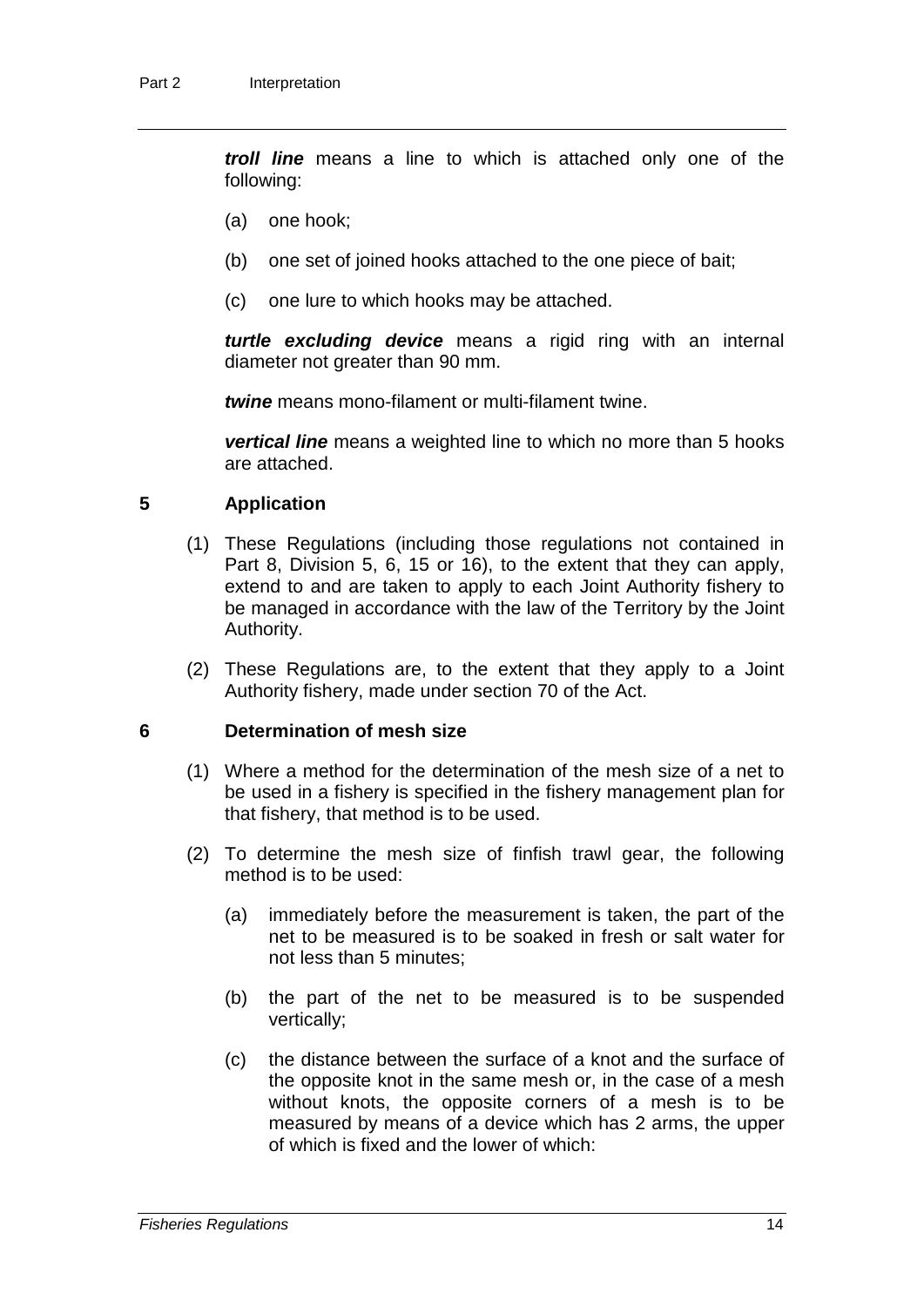- (i) is capable of moving freely in relation to the upper; and
- (ii) has a weight of 3170 grams acting on it;
- (d) the device is to be graduated so that the distance between the upper and lower arms of the device can be ascertained to the nearest millimetre;
- (e) the device is to be suspended so that the upper arm is in contact with the top of the mesh being measured and the lower arm is free to move, allowing the weight acting on the lower arm to pull the mesh taut;
- (f) the measurement of the mesh is to be taken to be the average measurement of 10 meshes at least 30 cm from each other.
- (3) To determine the mesh size of a net to which neither subregulation (1) nor (2) applies, the following method is to be used:
	- (a) immediately before the measurement is taken, the part of the net to be measured is to be soaked in fresh or salt water for not less than 5 minutes;
	- (b) a device graduated in millimetres is to be used to measure the distance between opposite knots or, in the case of a mesh without knots, opposite corners of a mesh when the mesh is closed;
	- (c) the mesh is closed when the sides of the mesh are as close to touching each other as practicable by the use of sufficient tension by hand or other means but without the use of such tension as to stretch the net material or the mesh past its natural length;
	- (d) the measurement of the mesh is to be taken to be the average measurement of 10 meshes at least 30 cm from each other.

### **Part 3 General matters**

### **Division 1 General**

#### **7 Interference with fishing operation**

A person shall not, without lawful authority:

- (a) interfere with a vessel or fishing gear being used for fishing; or
- (b) hinder or obstruct a person fishing.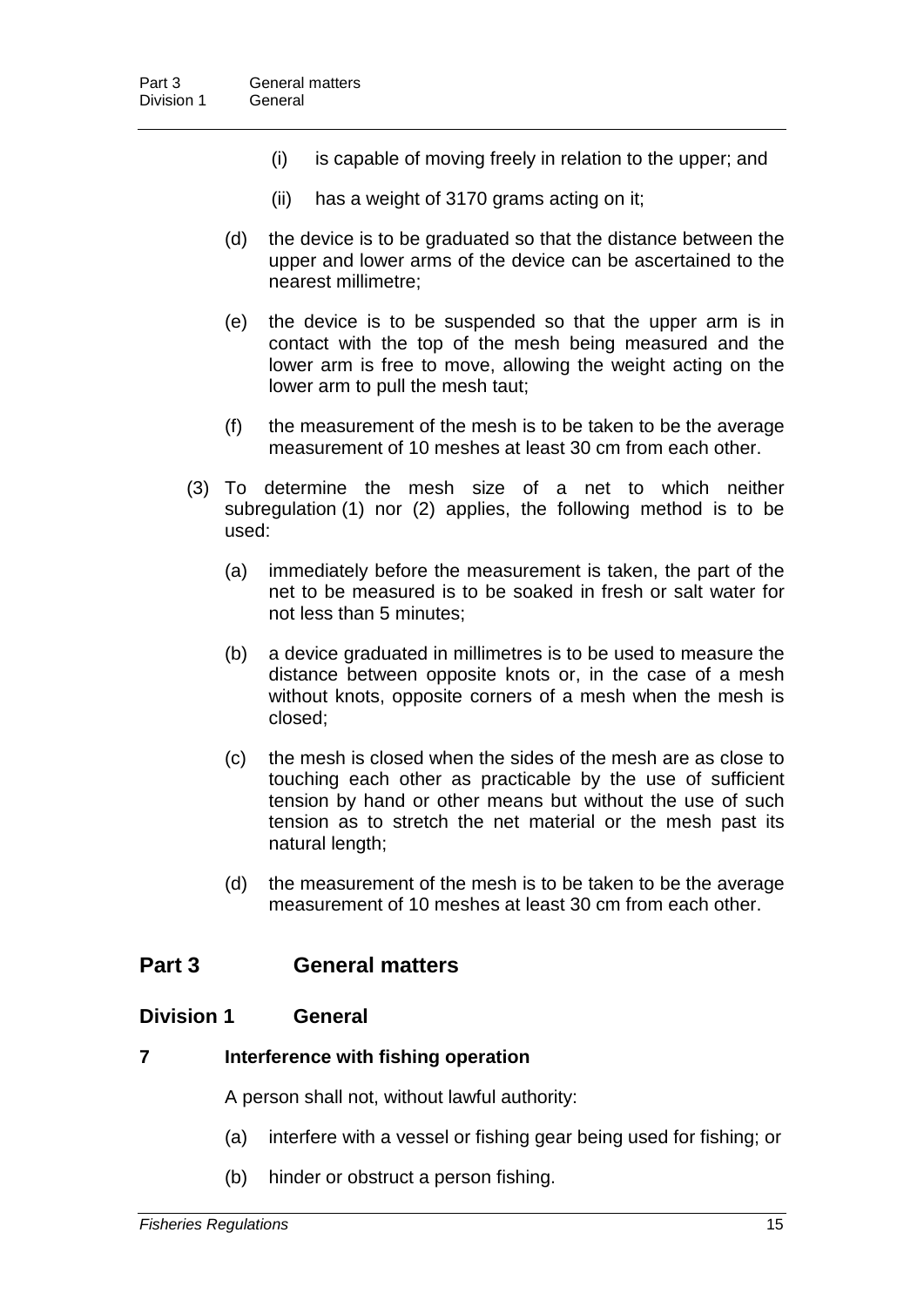#### **8 No tethering of fish**

- (1) A person must not place or retain a fish on a tether after the fish has been taken.
- (2) Subregulation (1) applies whether the fish is alive or dead.
- (3) It is a defence to a charge of an offence against subregulation (1) if the defendant proves the fish was at the defendant's place of permanent residence.

#### **9 Certain fish not to be taken or possessed**

- (1) A person must not take or have possession of any of the following:
	- (a) cod that is more than 1.2 m long;
	- (b) northern river shark, or speartooth shark, of the genus *Glyphis*;
	- (c) sawfish of the genus *Pristis*, but not including wide sawfish (*Pristis pectinata*);
	- (d) molluscs of the family Tridacnidae (giant clam).

Maximum penalty: 170 penalty units.

(2) It is a defence to a charge of an offence against subregulation (1) if the defendant proves the fish were taken or possessed under a licence or permit.

#### **10 Protected species not to be taken**

A person shall not take, whether as by-catch or otherwise, fish or aquatic life which is a protected species under the *Territory Parks and Wildlife Conservation Act*.

#### **10A Fishing and other restrictions in protection areas**

(1) A person commits an offence if the person engages in amateur fishing from an unregistered vessel in a protection area.

Maximum penalty: 170 penalty units.

(2) The holder of a specified licence commits an offence if a vessel registered for the licence is used for fishing under the licence in a protection area.

Maximum penalty: 170 penalty units.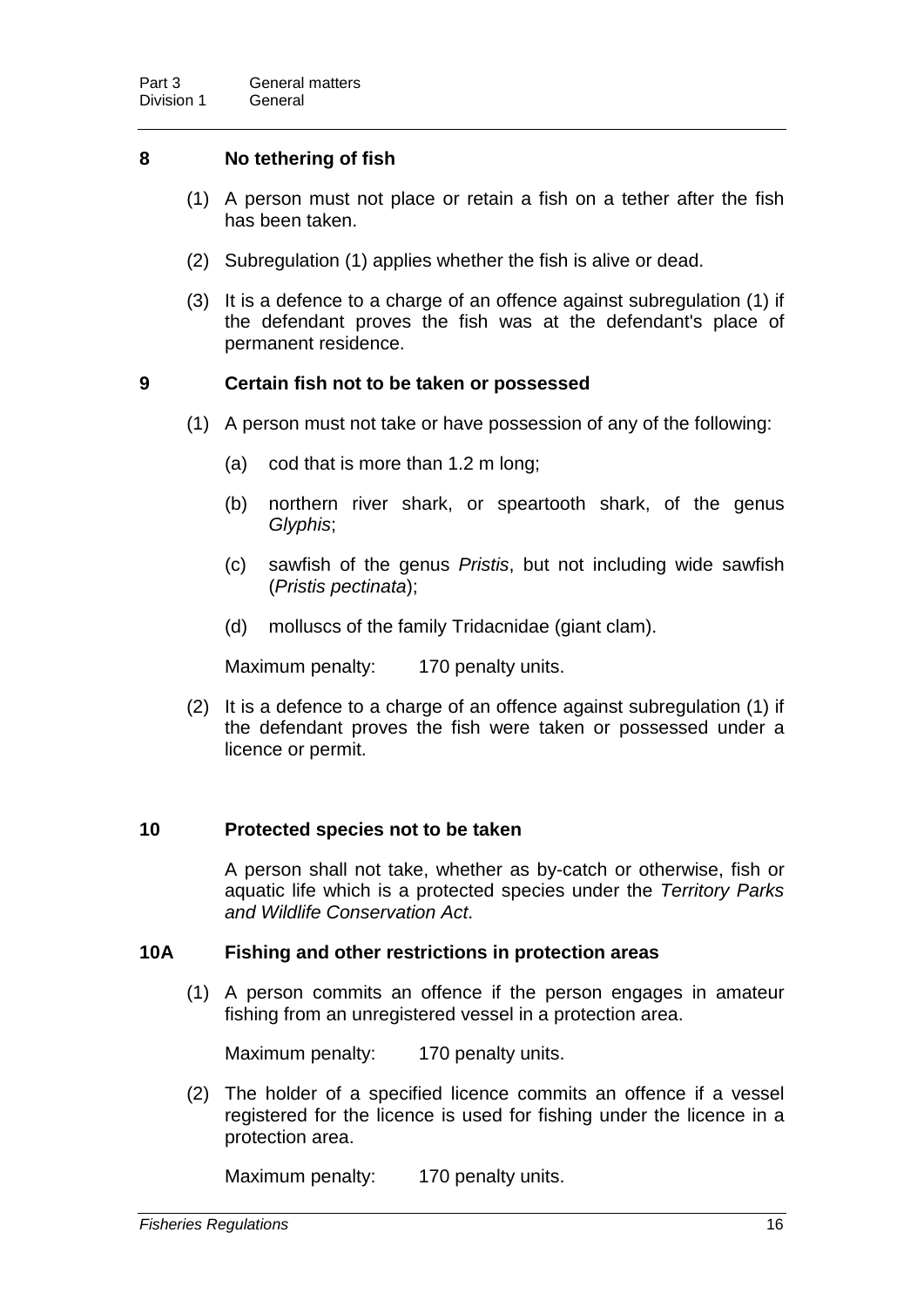- (2A) Subregulation (2) does not apply to the holder of an Off-shore Net and Line Fishery licence in relation to a protection area if the Director gives the holder written approval to use a vessel for fishing under the licence in the protection area.
- (2B) An approval given to the holder of an Off-shore Net and Line Fishery licence under subregulation (2A) is conditional on the holder ensuring that any restrictions specified in the approval relating to the amount of any fish that may be taken in the protection area are complied with.
- (2C) A person in control of an unregistered vessel commits an offence if:
	- (a) there is any fish or amateur fishing gear on board the vessel; and
	- (b) the vessel is in a protection area and is not under way and making way.

Maximum penalty: 170 penalty units.

- (2D) The holder of a specified licence commits an offence if:
	- (a) there is any fish or fishing gear on board a vessel registered for the licence; and
	- (b) the vessel is in a protection area and is not under way and making way.

Maximum penalty: 170 penalty units.

- (2E) Subregulation (2D) does not apply to the holder of an Off-shore Net and Line Fishery licence in relation to a protection area if the holder has been given approval under subregulation (2A) in relation to that area.
	- (3) In this regulation:

*protection area* means each of the following:

- (a) the area described as the Melville Island Protection Area in Schedule 1AB, Part 1;
- (b) the area described as the Charles Point Protection Area in Schedule 1AB, Part 2;
- (c) the area described as the Howland Shoal and Emu Reef Protection Area in Schedule 1AB, Part 3;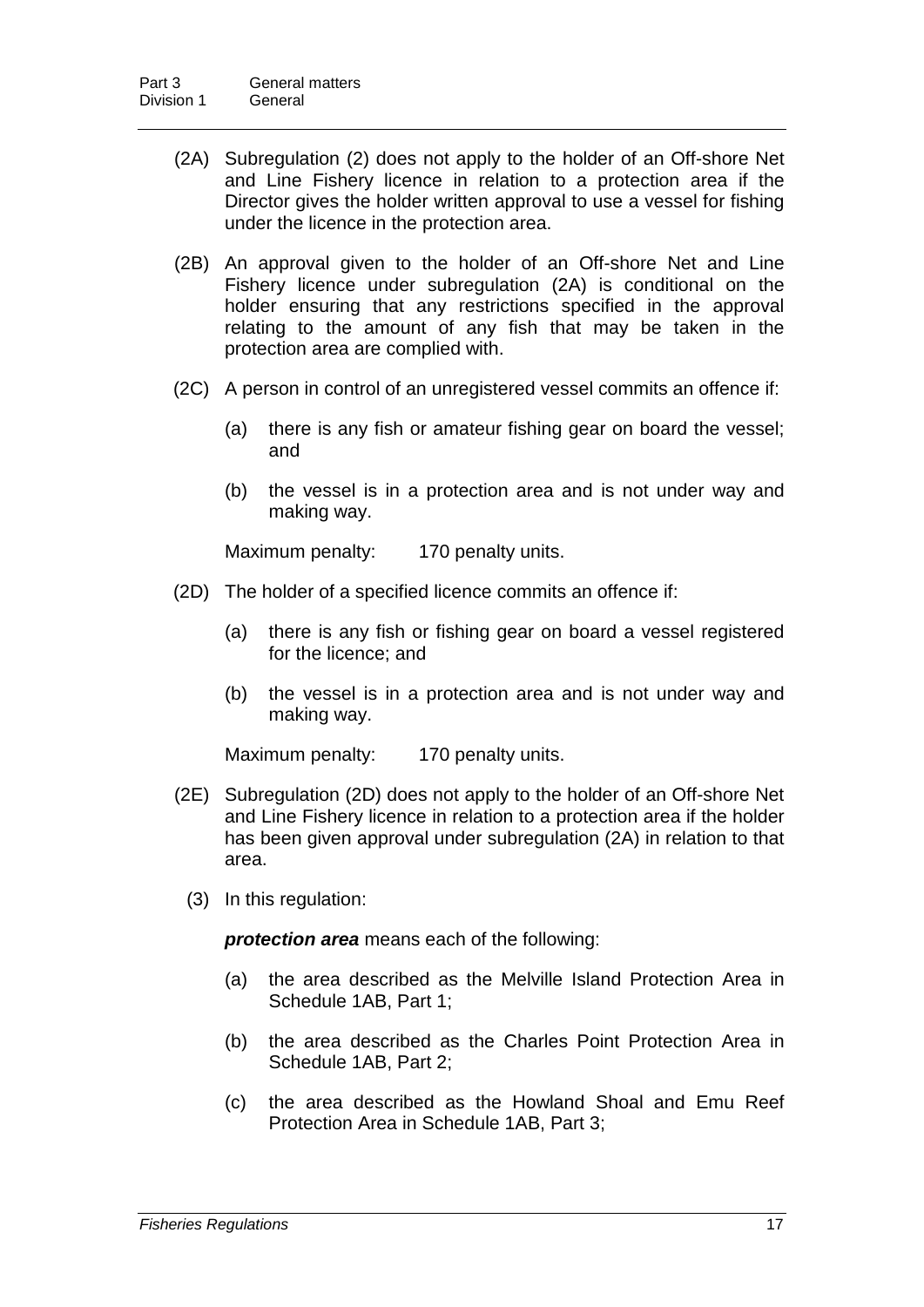- (d) the area described as the Lorna Shoal Protection Area in Schedule 1AB, Part 4;
- (e) the area described as the Bathurst Island Protection Area in Schedule 1AB, Part 5.

#### *specified licence* means:

- (a) a Coastal Line Fishery licence; or
- (b) a Coastal Net Fishery licence; or
- (c) an Off-shore Net and Line Fishery licence; or
- (d) a Fishing Tour Operator licence.

#### **10B Fishing in Tiwi Islands restriction zones**

- (1) A person commits an offence if the person:
	- (a) engages in fishing in a Tiwi Islands restriction zone; and
	- (b) does not do so in accordance with the written permission of the Tiwi Land Council.

Maximum penalty: 170 penalty units.

(2) In this regulation:

#### *Tiwi Islands restriction zone* means:

- (a) the area described as the Melville Island, Nodlaw Island and Karslake Island Restriction Zone in Schedule 1AC, Part 1; or
- (b) the area described as the Bathurst Island and Clift Island Restriction Zone in Schedule 1AC, Part 2.

*Tiwi Land Council* means the Tiwi Land Council established under the *Aboriginal Land Rights (Northern Territory) Act 1976* (Cth).

#### **11 Defence to taking of fish or aquatic life**

It is a defence to a charge of taking fish or aquatic life which the defendant is not permitted to take if the defendant proves that the fish or aquatic life was, immediately after being taken, returned, with as little injury to it as possible, to the water.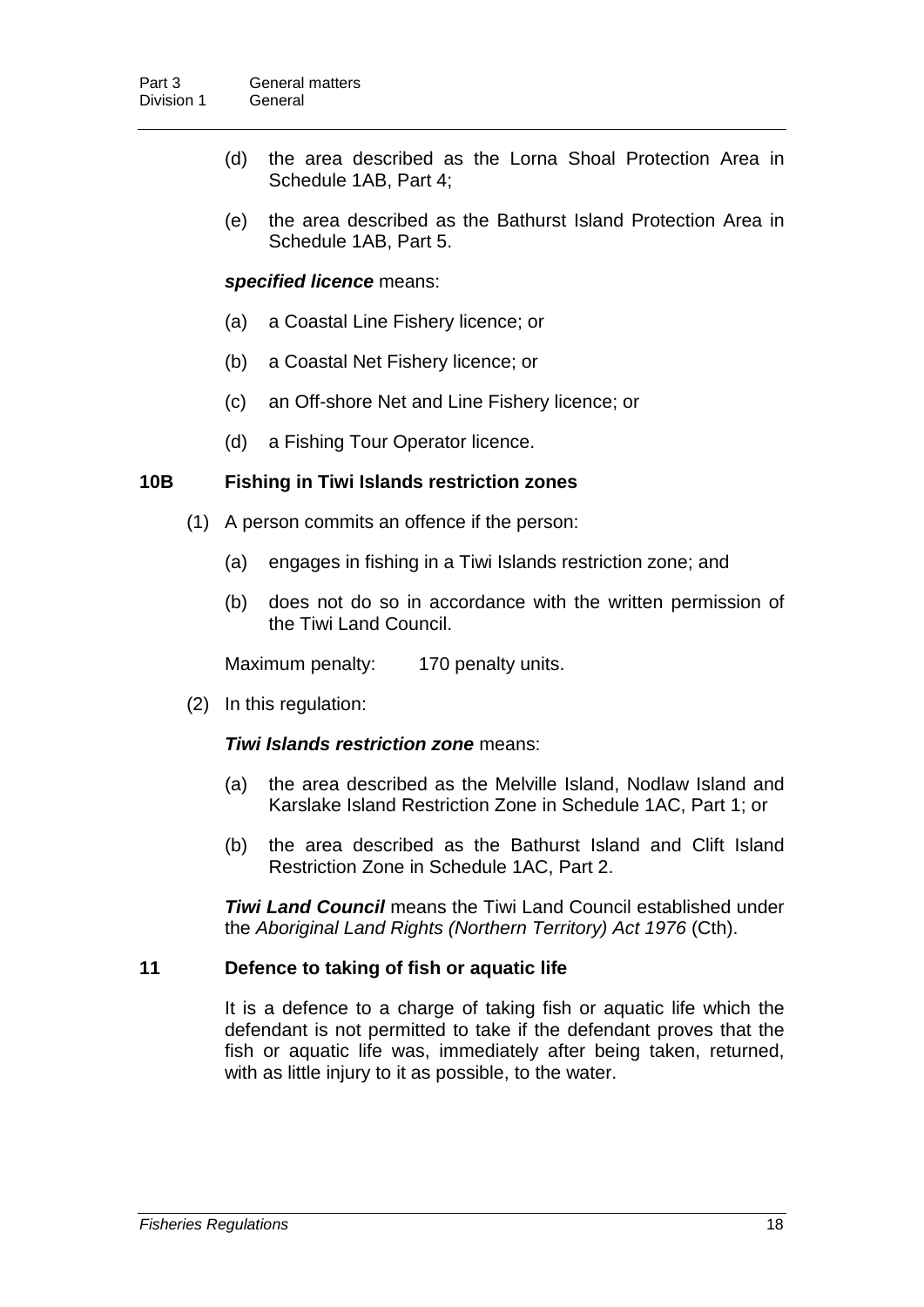### **12 Release of fish or aquatic life**

A person may release live fish or aquatic life into a body of water which is not an aquarium only:

- (a) to return the fish or aquatic life to the water catchment from which it came; or
- (b) in accordance with a permit; or
- (c) in accordance with an Aquaculture licence or Pearl Oyster Culture Industry licence.

### **13 Movement of fish or aquatic life**

A person (other than the holder of an Aquaculture licence or Pearl Oyster Culture Industry licence who moves live fish or aquatic life in accordance with a licence) must not, without a permit under these Regulations, move live fish or aquatic life from a place within a water catchment area and place them into a body of water (other than an aquarium) within a different catchment area from which it is possible that water, live fish or aquatic life may escape into a natural waterway.

#### **14 Impeding passage of fish or aquatic life**

A person who constructs a dam or any other structure which may impede the natural movement of fish or aquatic life downstream or upstream shall, where directed to do so by the Director, provide a device or a facility to permit the passage of fish or aquatic life through, over, under or around the dam or structure.

### **Division 2 Diseased and contaminated fish and noxious species**

#### **15 What is a noxious species**

For the definition *noxious species* in section 4(1) of the Act, each fish or aquatic life specified in Schedule 1 is a noxious species.

#### **16 Prohibition against taking diseased or contaminated fish or noxious species**

- (1) The Director may, by *Gazette* notice, declare areas in which the taking of fish or aquatic life of a particular species is prohibited because of:
	- (a) the risk the species may pose, if consumed, to human health; or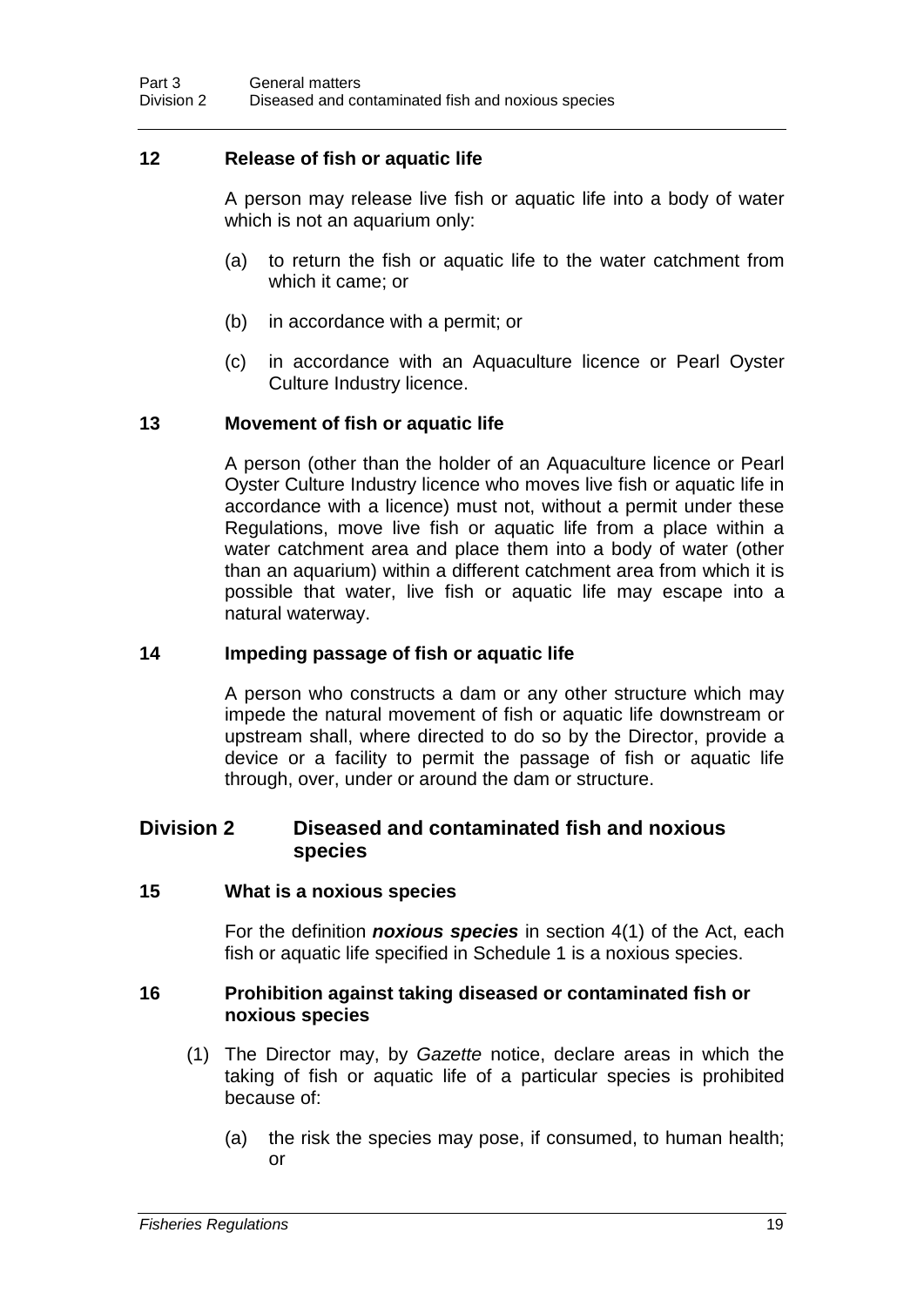- (b) the risk of the spread of contamination or disease to other fish or aquatic life in other areas.
- (2) The Director may, by *Gazette* notice, declare that:
	- (a) the taking of any fish or aquatic life from an area specified in the notice; or
	- (b) the movement of any fish or aquatic life from an area specified in the notice to another area;

is prohibited because of the risk of the spread of a noxious species to other areas.

#### **17 Prohibition against movement and sale**

A person must not:

- (a) move diseased or contaminated fish or aquatic life or a noxious species from one place, water catchment or storage unit to another place, water catchment or storage unit; or
- (b) sell diseased or contaminated fish or aquatic life.

#### **18 Destruction of fish or aquatic life**

- (1) The Director may destroy fish or aquatic life that the Director believes, on reasonable grounds, to be diseased or contaminated, if the Director considers it necessary in order to prevent the spread of disease or contamination.
- (2) The Director may destroy fish or aquatic life if the Director believes, on reasonable grounds, that it is necessary to prevent the spread of a noxious species.

#### **19 Disease and Pest Control Committee**

- (1) The Director may establish a Disease and Pest Control Committee to advise the Director on such issues, related to the prevention or control of disease or noxious species or the prevention of the spread of disease or noxious species, as the Director thinks fit.
- (2) The Committee must consist of:
	- (a) the Director, who must be the Chairperson; and
	- (b) an employee in the department primarily responsible to the Minister for the administration of the *Fisheries Act* nominated by the Director; and
	- (c) the Chief Inspector or a person nominated by him or her; and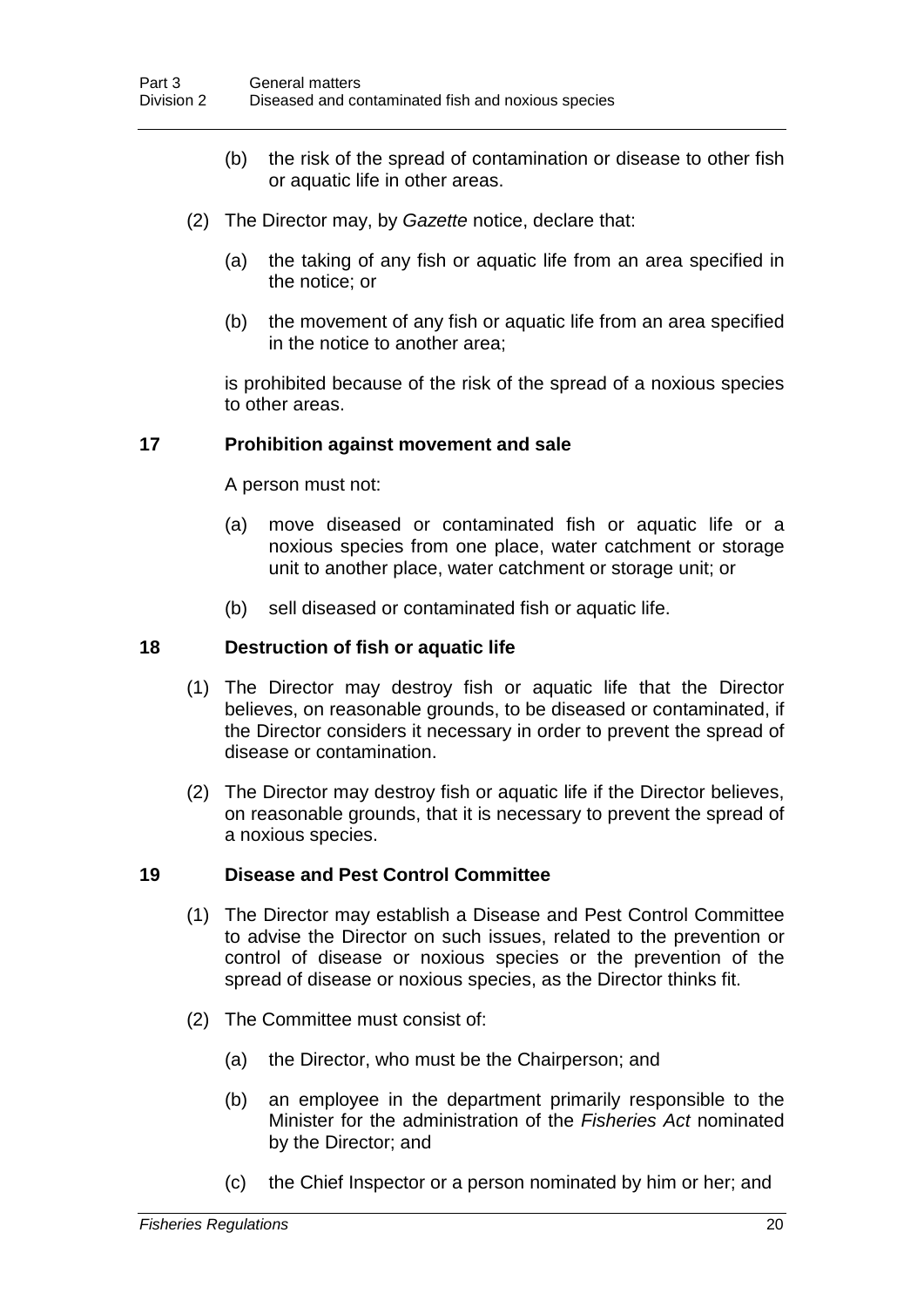- (d) 3 persons appointed by the Director for such period, not exceeding 3 years, as is specified in the instrument of appointment.
- (3) At least one person appointed under subregulation (2)(d) must have the experience and expertise to represent interests relating to fishing, fish and aquatic life on the Committee.

### **20 Procedure of Committee**

- (1) The Chairperson must convene such meetings of the Committee as he or she thinks fit.
- (2) The Committee must determine the procedure to be adopted at or in connection with a meeting of the Committee.
- (3) At a meeting of the Committee, 4 members, one of whom must be:
	- (a) the Chairperson; or
	- (b) the Chief Inspector or his or her nominee;

constitute a quorum.

#### **21 Declaration of control areas**

The Director may, by *Gazette* notice, declare:

- (a) an area containing fish or aquatic life which have contracted a notifiable disease to be a quarantine area; or
- (b) an area containing fish or aquatic life considered by the Committee to be at risk of contracting a notifiable disease to be a protected area; or
- (c) an area containing a noxious species to be a restricted area.

### **22 Regulation of control area**

Where an area has been declared to be a quarantine area, a protected area or a restricted area under regulation 21, the Director may:

- (a) regulate or prohibit all transportation of fish or aquatic life into, within or out of the area; and
- (b) regulate or prohibit the movement into, within or out of the area by people, vehicles, vessels or aircraft; and
- (c) nominate particular species of fish or aquatic life to which the notice applies; and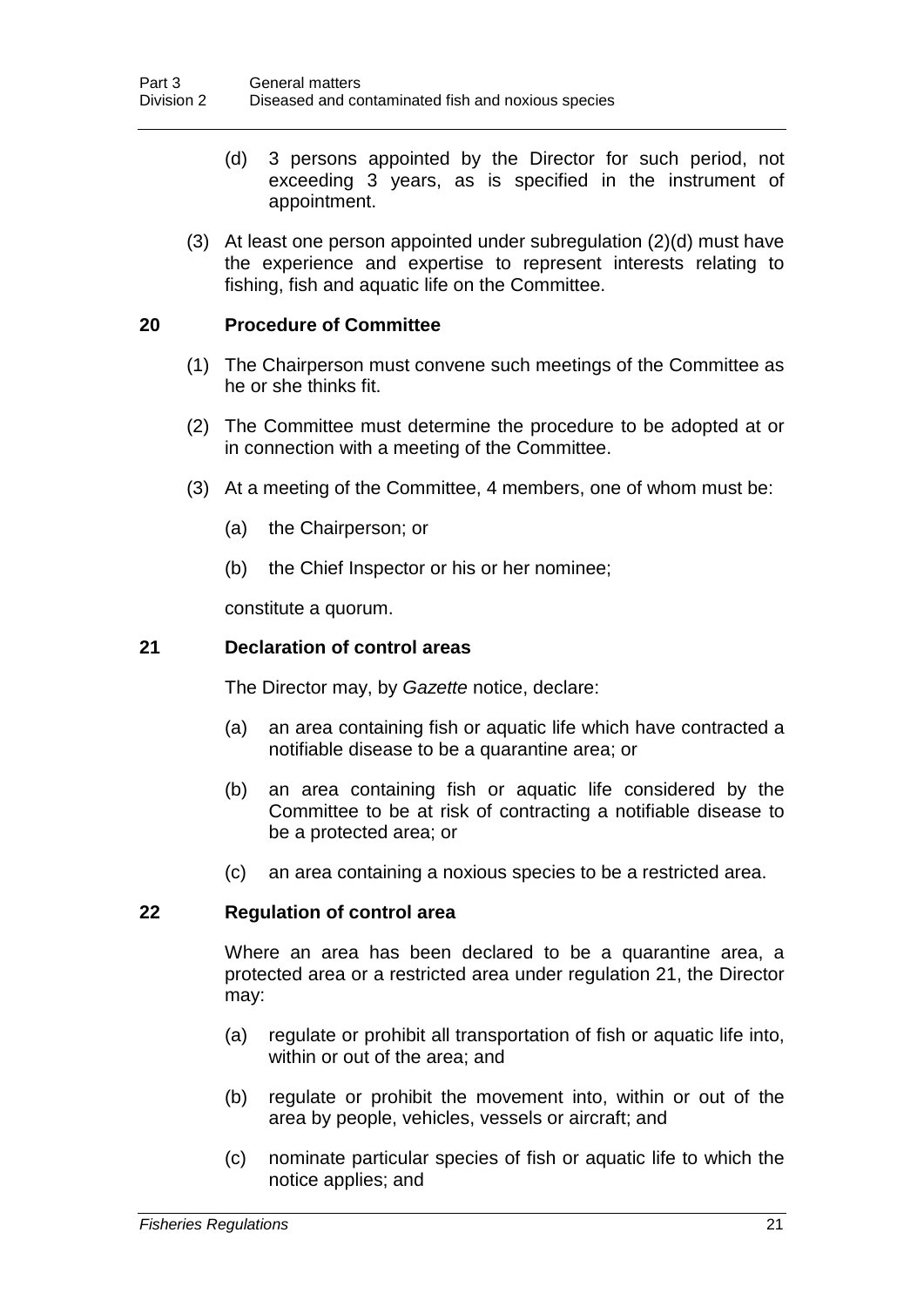- (d) where the area has been declared a quarantine area or a restricted area – prohibit the release of water from an aquaculture facility other than with the permission of the Director; and
- (e) order the treatment or destruction of diseased fish, aquatic life, feed, contaminated equipment, water or other things which, in the opinion of the Director, may transmit disease or a noxious species to areas outside the declared area.

# **23 Notification of disease**

The holder of a licence in respect of Part 10 shall, as soon as practicable after he or she observes symptoms of a notifiable disease in an aquaculture facility operated under the licence, advise the Director of the presence of the disease.

# **Division 3 Exotic fish and import permits**

### **25 Permit required to trade in or release live exotic fish and aquatic life**

For section 11(1)(f) of the Act, the following things are able to be done only under a permit:

- (a) trade in live exotic fish or exotic aquatic life;
- (b) release an exotic fish or exotic aquatic life into a body of water other than an aquarium.

# **26 Permit to import live fish or aquatic life**

- (1) An application for a permit to import live fish or aquatic life must be accompanied by a statement of the proposed method of treatment and disposal of the water in which the fish or aquatic life is imported.
- (1A) The Director may require an applicant for a permit to import live fish or aquatic life to be supported by a certificate attesting to:
	- (a) the disease status of the fish or aquatic life; and
	- (b) any treatment given to the fish or aquatic life.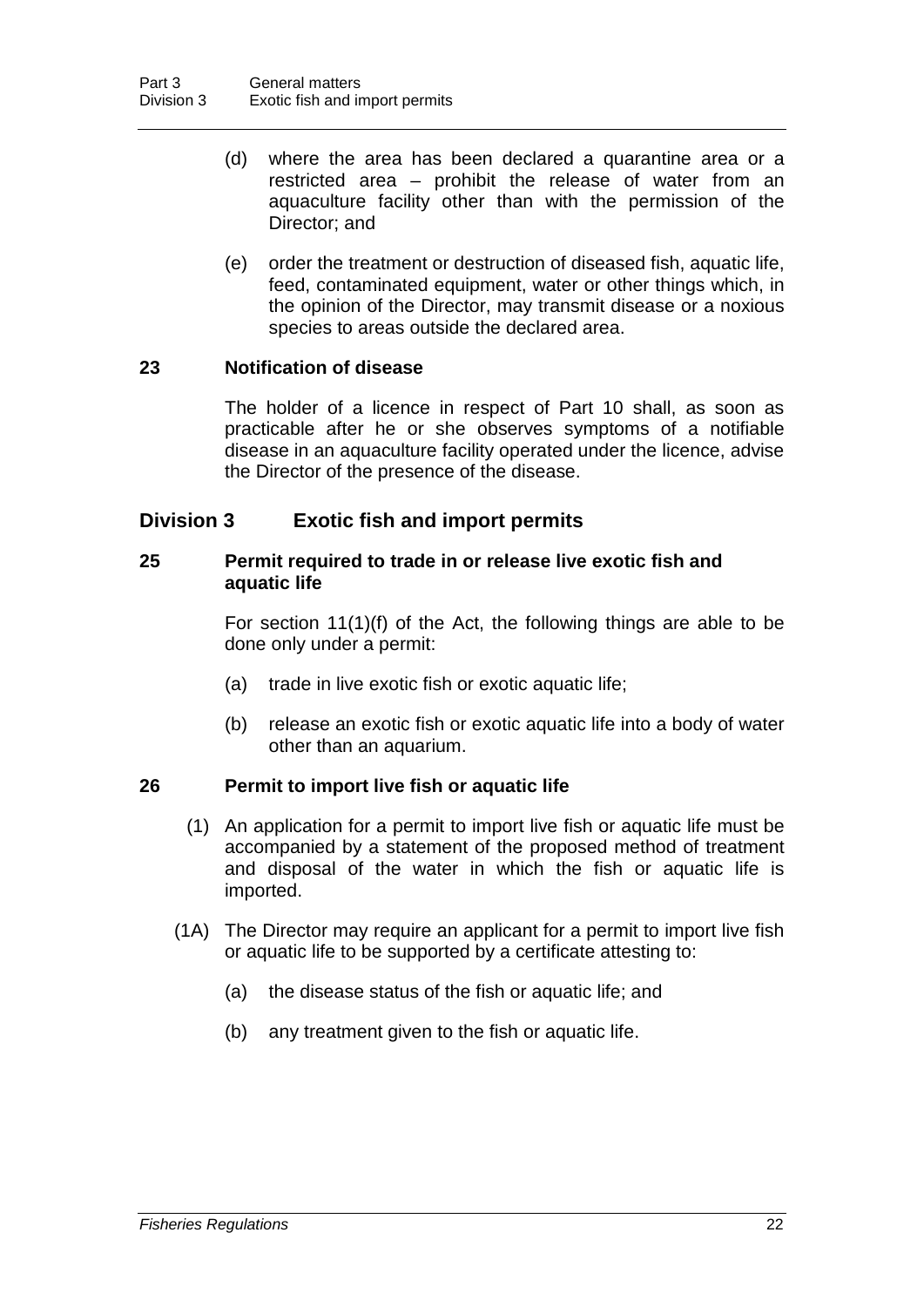- (1B) The certificate must be issued by one of the following persons, who must have inspected the fish or aquatic life to which the certificate refers:
	- (a) for fish or aquatic life other than plant life  $-$  a veterinarian, however described, registered under the *Veterinarians Act* or a similar Act of a State or another Territory;
	- (b) for aquatic life that is plant life an approved person.
	- (2) The Director may only grant a permit to import live fish or aquatic life if:
		- (a) the fish or aquatic life is of a species that:
			- (i) is indigenous to Australia; or
			- (ii) is, under section 303EB of the *Environment Protection and Biodiversity Conservation Act 1999* (Cth), taken to be suitable for live import; or
			- (iii) is specified in Schedule 7; and
		- (b) in the Director's opinion:
			- (i) there is no risk of disease to people, fish or aquatic life by the importation; and
			- (ii) there is no risk of variation of the genetic composition or genetic material of Territory fish or aquatic life by the importation; and
			- (iii) the fish or aquatic life to be imported will not adversely affect the diversity of genetic material within the Territory; and
			- (iv) the fish or aquatic life will not present an unacceptable risk of detriment to other fish or aquatic life in the Territory.

### **28 Permit to import live fish or aquatic life to state certain matters**

A permit to import live fish or aquatic life must state:

- (a) the species of fish or aquatic life that may be imported; and
- (b) if the Director has required a certificate under regulation 26(1A):
	- (i) the disease status of the fish or aquatic life, as evidenced by the certificate; and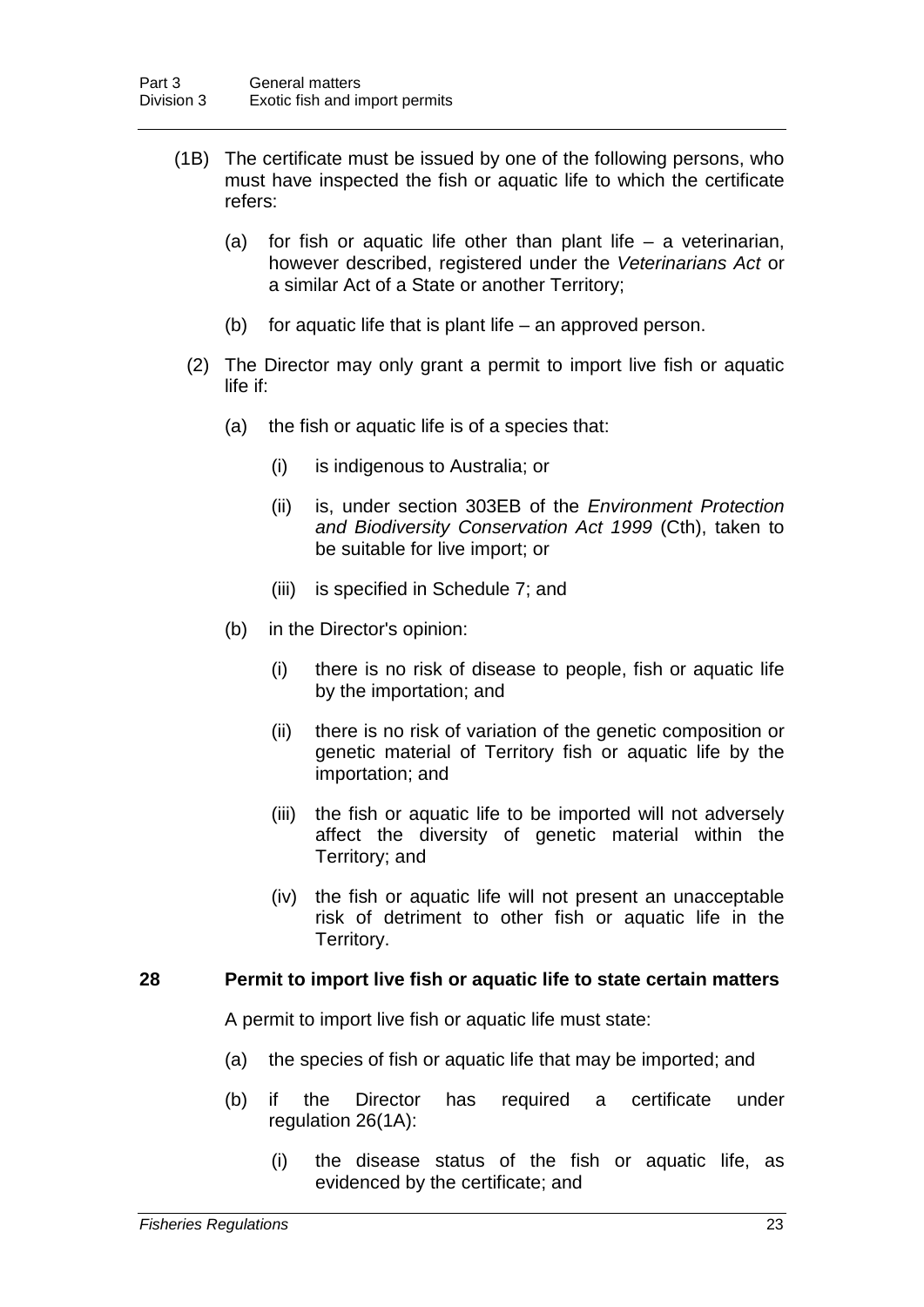- (ii) the approved treatment, prior to import, of the fish or aquatic life; and
- (c) the permitted method of treatment and disposal of water used in the importation of the fish or aquatic life; and
- (d) if the Director thinks fit, details enabling the identification of the particular stock of fish or aquatic life and the facility from which export of fish or aquatic life is to occur; and
- (e) the permitted method of transport; and
- (f) the period during which the permit is valid.

*Note for regulation 28*

*Section 14(3) of the Act requires the permit to state any conditions imposed by the Director under section 14(1) of the Act.*

# **Division 4 Reporting**

### **28A Sighting of noxious species**

A person who sees a fish or aquatic life that the person knows or suspects to be a noxious species must, as soon as practicable:

- (a) report the sighting to the Director; and
- (b) provide any other information about the sighting required by the Director.

# **Part 4 Possession and use of fishing gear**

### **29 Possession of fishing gear while taking fish for sale**

A person taking fish for sale must not have possession of fishing gear other than:

- (a) fishing gear permitted by or under the Act for use by the person when taking fish for sale; or
- (b) an item ancillary to the use of that gear.

### **30 Gill net**

A person shall not have possession of or use a gill net unless the person does so under and in accordance with a licence, permit or authority granted or given by or under the Act.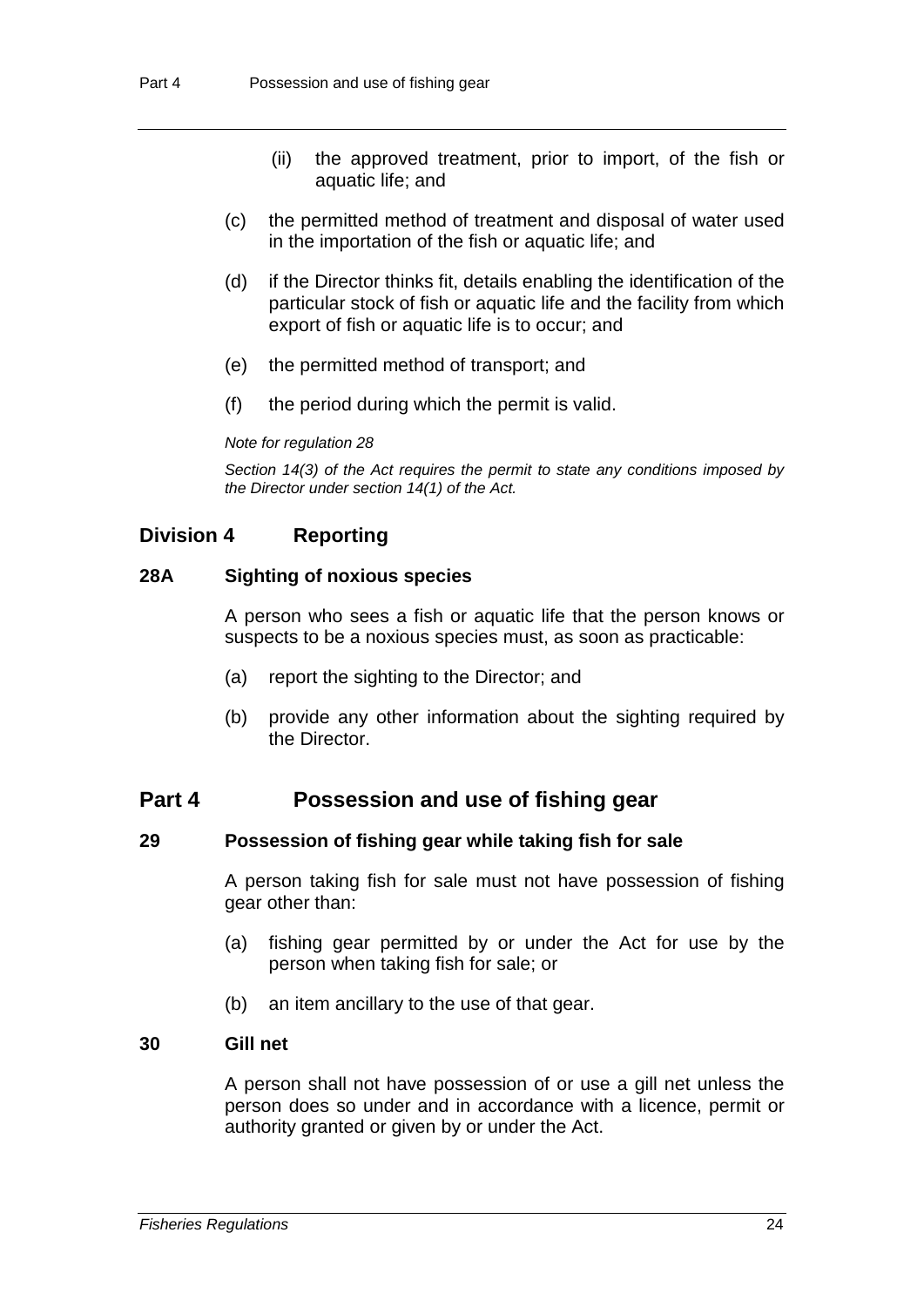### **31 Abandoned or unattended gear**

- (1) A person must not abandon a net, fish-trap, fixed fish-trap, line or pot.
- (2) A person is taken not to have abandoned fishing gear that is left unattended if:
	- (a) in the case of gear which may be used for the purposes of amateur fishing, it is left in a place where it is not capable or will not become capable of taking fish or aquatic life; or
	- (b) in the case of gear which may be used only under a licence, it is secured at an approved location or, if it is net, in accordance with regulation 33.
- (3) Subregulation (1) does not apply to the holder of a Mud Crab Fishery licence who abandons a pot in water.

#### **32 Float must be attached to fishing gear**

- (1) Subregulation (2) applies to a person who is using any of the following fishing gear:
	- (a) a drop line or demersal long-line, other than a line attached to a vessel;
	- (b) a pot, other than a pot being used to fish for mud crabs;
	- (c) a fish-trap;
	- (d) an amateur drag net.

*Note for subregulation (1)*

*See the Mud Crab Fishery Management Plan for requirements applicable to pots used to fish for mud crabs.* 

- (2) The person commits an offence if at any time while the fishing gear is in use:
	- (a) a complying float is not attached to the gear; or
	- (b) the float is not above water level.

Maximum penalty: 40 penalty units.

(3) Subregulation (4) applies to a person using a net, other than an amateur drag net, cast net or scoop net.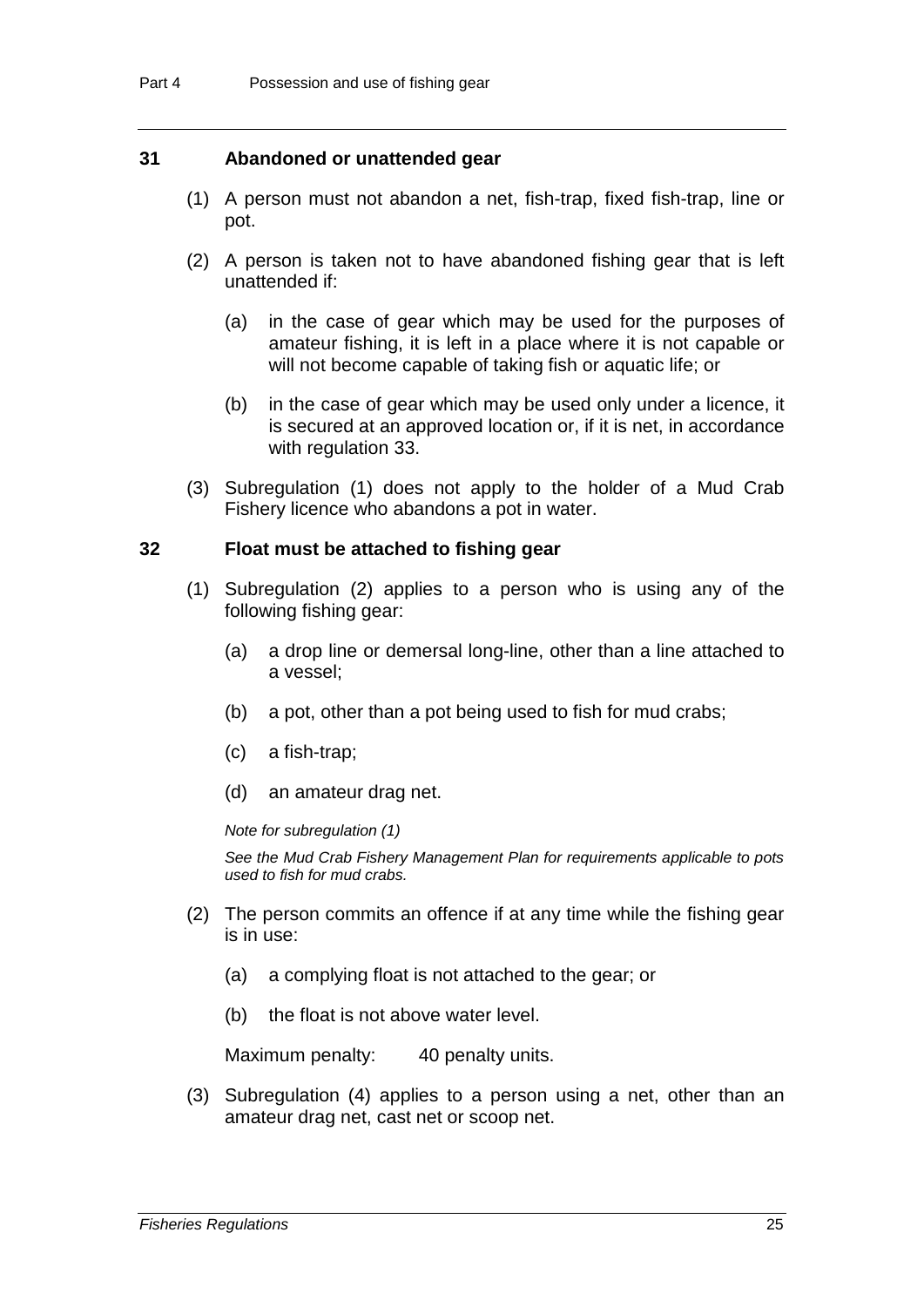- (4) The person commits an offence if at any time while the net is in use:
	- (a) a complying float is not attached to the middle of the headrope of the net; and
	- (b) a complying float is not attached to each end of the headrope of the net.

Maximum penalty: 40 penalty units.

(5) In this regulation:

*complying float*, for an item of fishing gear, means a float that:

- (a) if the gear is not being used under a licence is at least 80 mm in diameter and length; and
- (b) is marked legibly and indelibly with the following information, in a way that allows the information to be easily read when the gear is in use:
	- $(i)$  if the gear is being used under a licence the licence number in Arabic numerals and no other numbers;
	- (ii) otherwise the first and last name of the person using the gear.

*Example for paragraph (b)*

*The information may be marked by incising the float or by painting it with waterproof paint.*

#### **33 Storage and disposal of net**

- (1) A person licensed to use net may transport net to and from places where it may lawfully be used or kept and must, when the net is not being used under the licence, keep it:
	- (a) on a registered vessel used for the purposes of the licence; or
	- (b) securely stored, without anchors attached, at an approved camp site; or
	- (c) secured at an approved location; or
	- (d) secured at the licensee's permanent residence.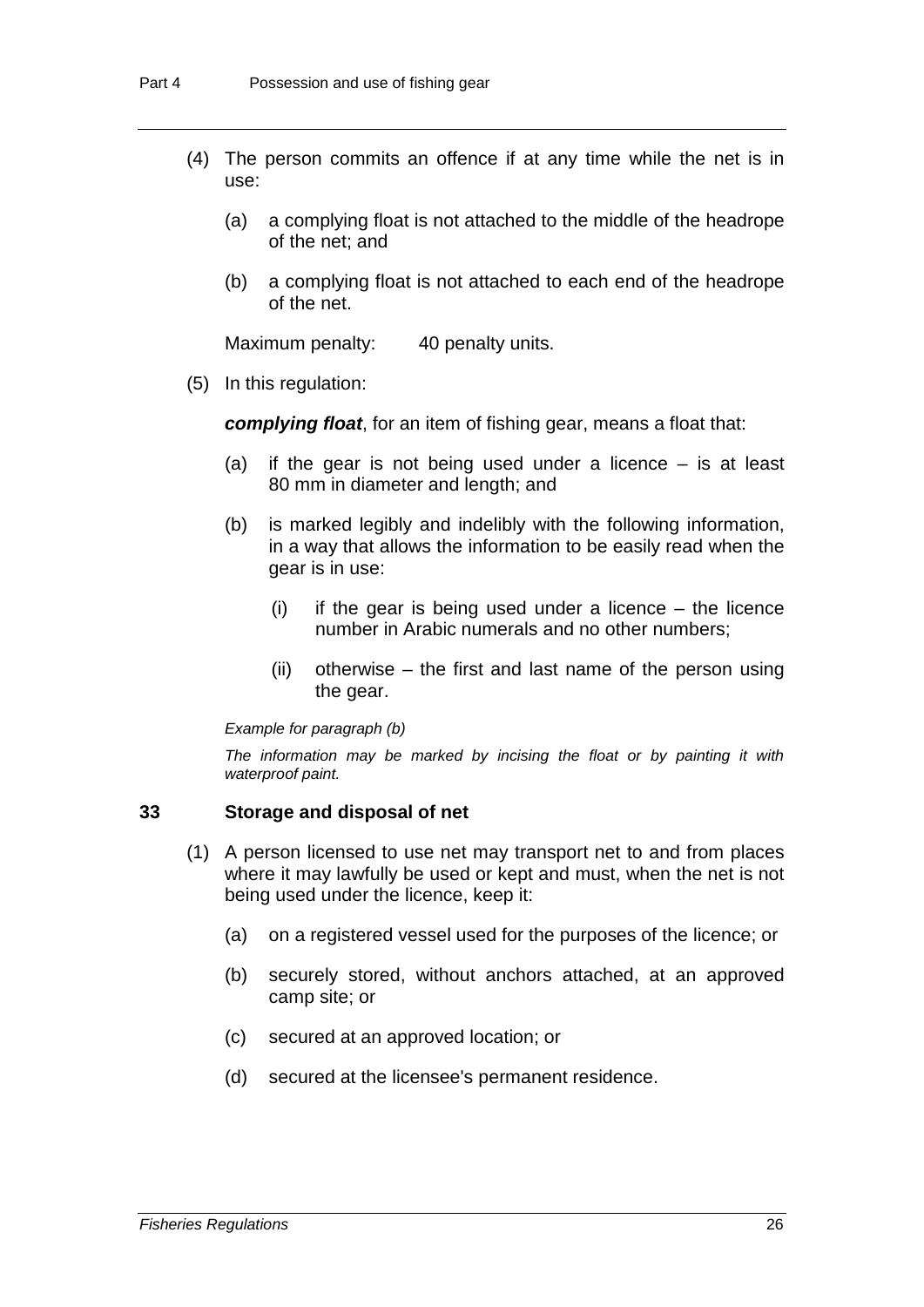- (2) A person must, within 6 months after ceasing to hold a licence permitting possession of a bait net, a coastal net, a gill net, a restricted bait net or a pelagic net, satisfy the Director as to:
	- (a) its disposal to a person licensed to have possession of such net; or
	- (b) its destruction.

### **34 Amateur drag net**

A person permitted to use an amateur drag net must not:

- (a) haul the net except by hand;
- (b) stake or otherwise fix the net;
- (c) use the net otherwise than seaward of the coastline; or
- (d) use the net, while catch is being cleared, except in water.

#### **35 Bait net**

A person licensed to use a bait net shall not use the net if:

- (a) the total length of bait net used by the person is longer than 300 m, excluding the length of any attached haul lines; or
- (b) the net is, while catch is being cleared, in less than 30 cm of water.

#### **36 Cast net**

- (1) A person permitted to use a cast net shall not use the net unless it is attended at all times when in use.
- (2) A person permitted to use a cast net shall not use the net otherwise than by casting, throwing or dropping it.

### **37 Coastal net**

- (1) A person licensed to use a coastal net shall not use the net if the total length of net used by the person is longer than 300 m, excluding the length of any attached haul lines.
- (2) A person permitted to use a coastal net shall not use the net unless it is attended at all times when in use.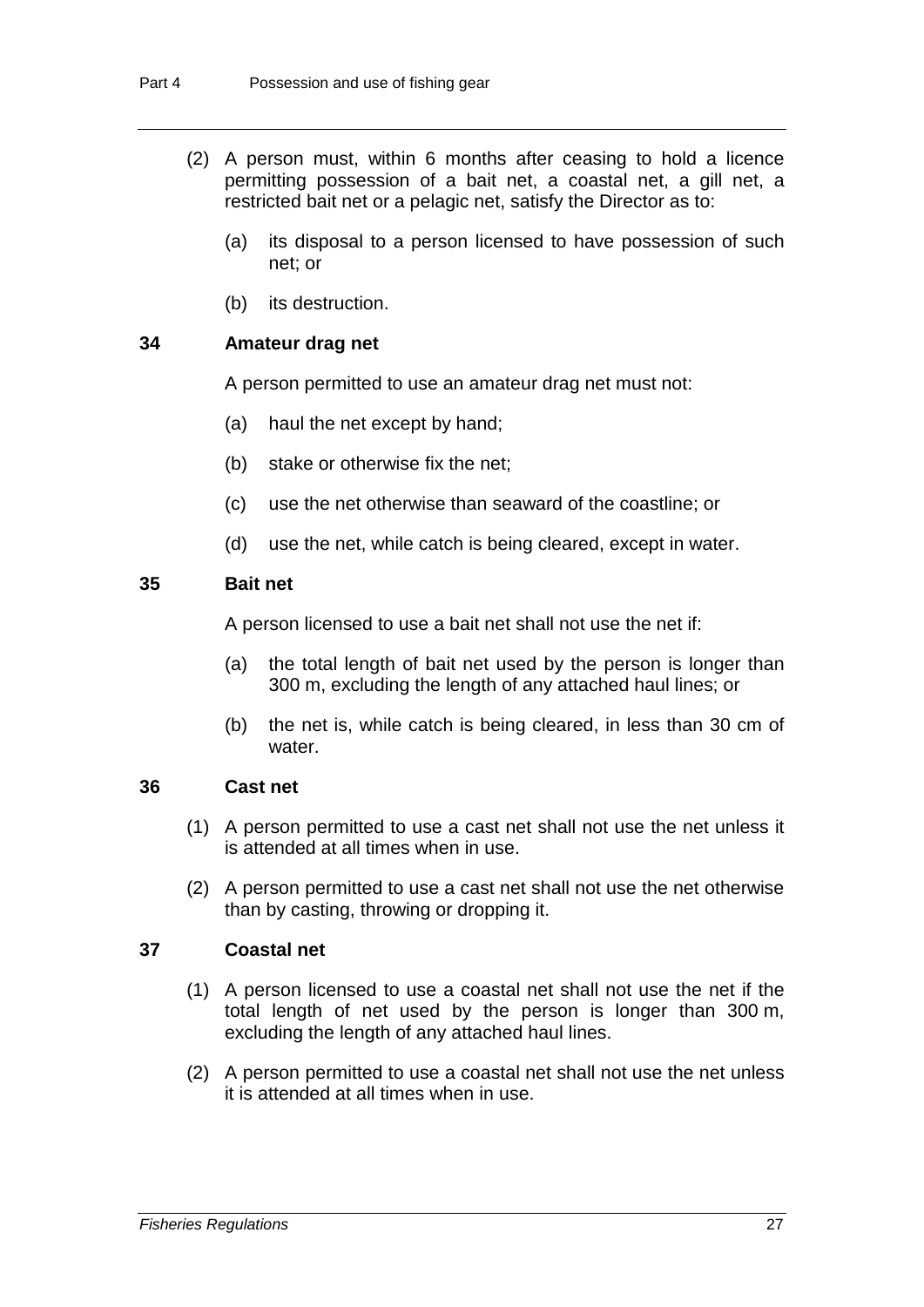#### **38 Drop line**

A person permitted to use a drop line shall not use it unless a weight is attached to the line and the line does not extend from a vessel under way and making way.

#### **38A Fish-trap**

A person must not use a fish-trap that is attached in any way to another fish-trap to take fish.

Maximum penalty: 170 penalty units.

#### **39 Pots**

A person must not use a pot other than a complying freshwater pot or dilly pot to fish for freshwater crustaceans.

Maximum penalty: 40 penalty units.

*Note for regulation 39*

*See the Mud Crab Fishery Management Plan for pots that can be used to fish for mud crabs.*

#### **40 Pelagic net**

- (1) A person licensed to use a pelagic net shall not use the net unless:
	- (a) it is set in such a way that no part of the net is on or within 2 m of the sea bed; and
	- (b) not more than a total of 2 km of pelagic net is used at any one time.
- (2) A person licensed to use a pelagic net must not have on a vessel used under the licence more than a total of 2 km of pelagic net that is fitted with floats, lead ropes, lead lines, lead weights or anchors.

#### **41 Restricted bait net**

A person licensed to use a restricted bait net must not do any of the following:

- (a) use the net if the total length of the net is longer than 100 m, excluding the length of any attached haul lines;
- (b) haul the net other than by hand;
- (c) stake or otherwise fix the net at more than one end;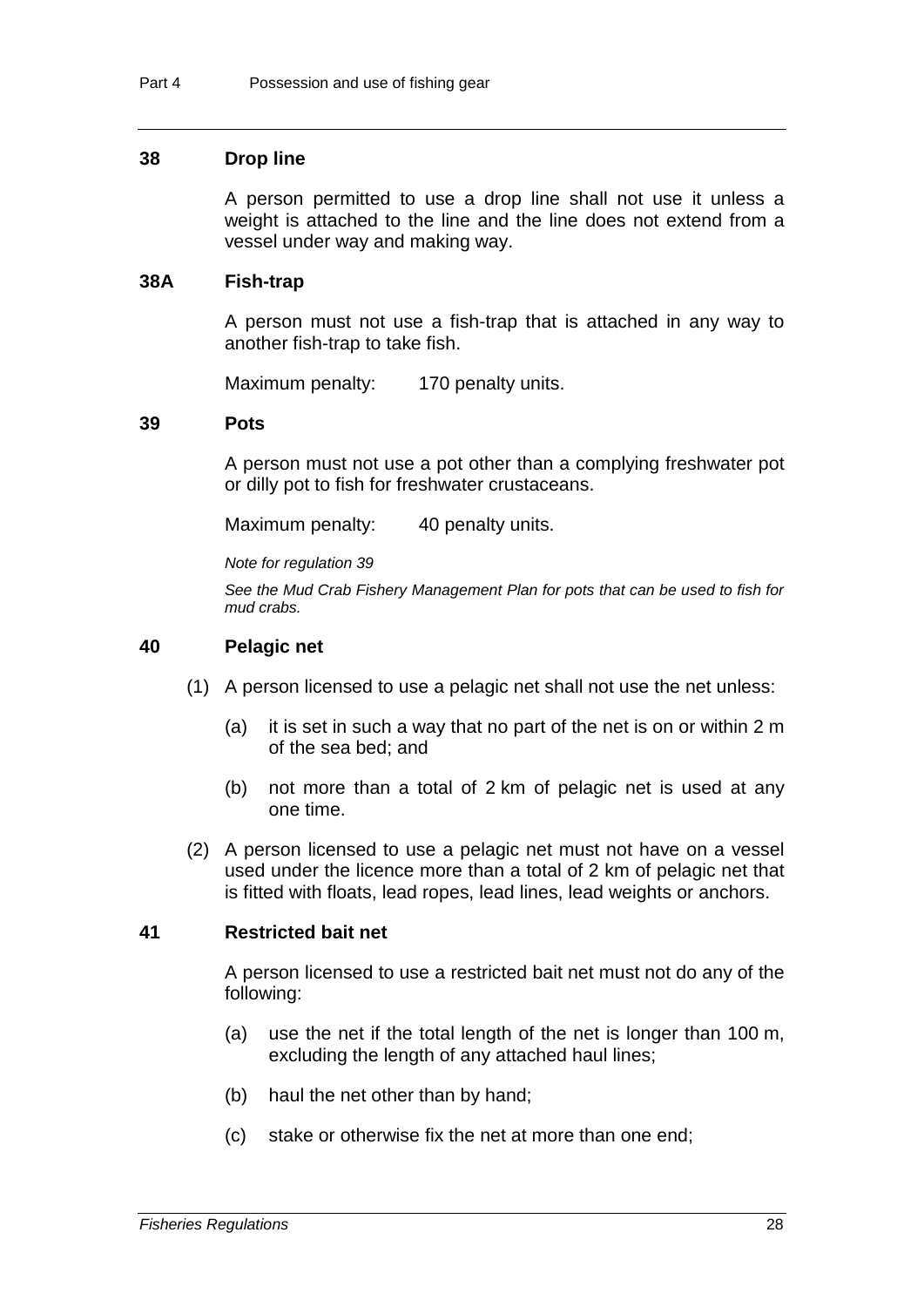- (d) use the net other than seaward of the coastline from high water mark to an imaginary line, following the coastline, 3 nautical miles from the low water mark;
- (e) use the net, while catch is being cleared, in less than 30 cm of water;
- (f) use the net in the Mary River Fish Management Zone;
- (g) use bait taken with the net other than as bait for the purposes of the licence under which the net is used.

### **42 Scoop net**

A person permitted to use a scoop net shall not use the net other than by hand.

#### **43 Spear-gun**

(1) A person using any kind of underwater breathing apparatus must not have possession of a spear-gun.

Maximum penalty: 170 penalty units.

- (2) A person must not have possession of a loaded spear-gun:
	- (a) other than in the open sea; or
	- (b) where the person is within 150 m of another person who is not part of his or her group.

Maximum penalty: 170 penalty units.

### **44 Trammel net**

A person shall not use or have possession of a trammel net unless authorised to do so by the Director.

#### **45 Vertical line**

A person permitted to use vertical line shall not use it from a vessel under way and making way.

# **Part 5 Amateur fishing**

*Notes for Part 5*

- *1 In some places, amateur fishing may be prohibited or regulated by other laws in force in the Territory. For example:*
	- *(a) amateur fishing is prohibited in the Doctors Gully Aquatic Life Reserve – see the Doctors Gully Aquatic Life Reserve Management Plan; and*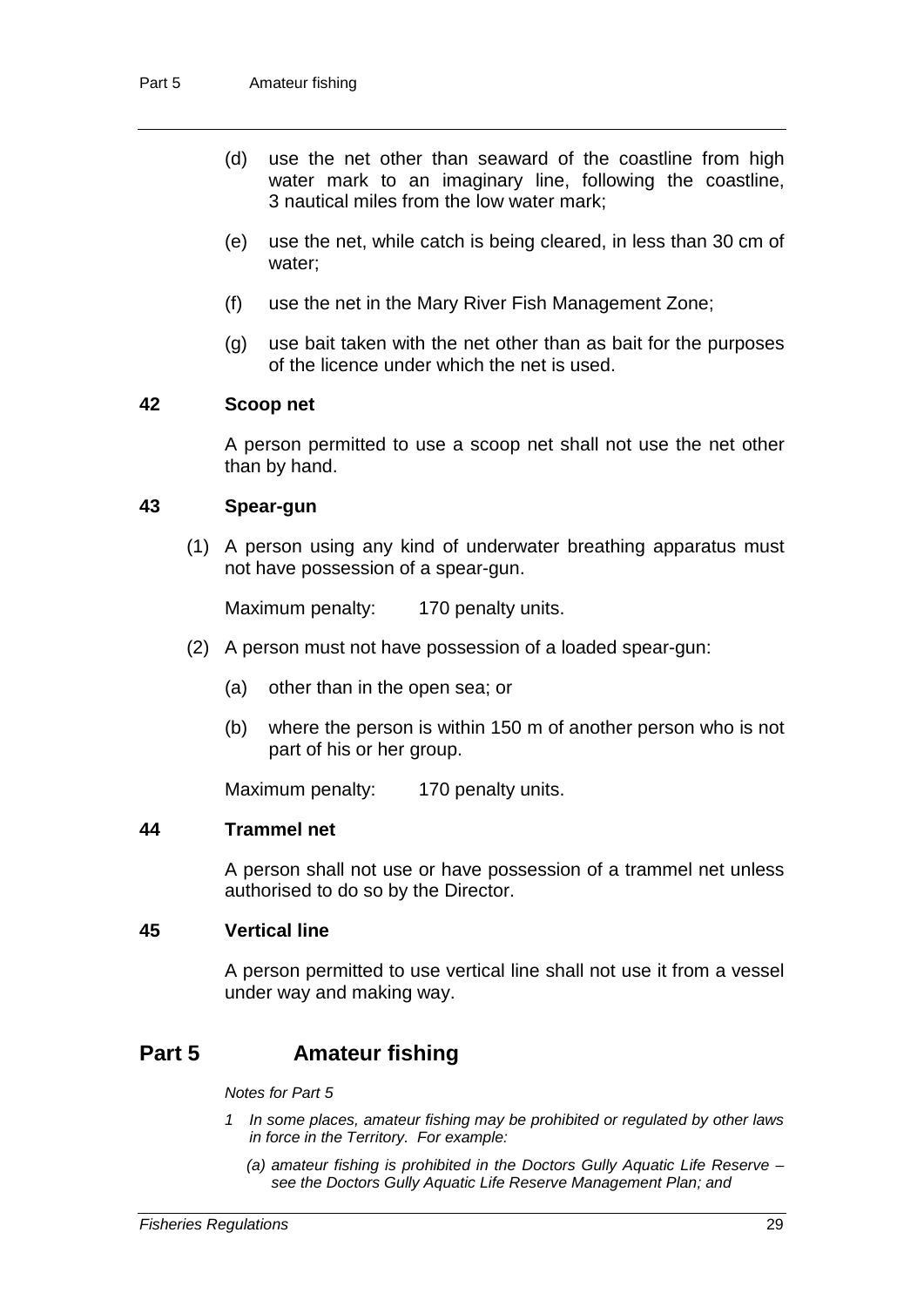- *(b) additional restrictions apply to amateur fishing in the East Point Aquatic Life Reserve – see the East Point Aquatic Life Reserve Management Plan.*
- *2 For additional restrictions that apply to amateur fishing for barramundi, Spanish mackerel and mud crabs, see the Barramundi Fishery Management Plan, Spanish Mackerel Fishery Management Plan and Mud Crab Fishery Management Plan.*

# **Division 1 Restrictions relating to fishing gear**

#### **46 Amateur fishing gear**

- (1) A person engaged in amateur fishing must not use or have possession of fishing gear other than the following items or an item ancillary to the use of the gear:
	- (a) vertical line, as hand line or rod and reel;
	- (b) float line;
	- (c) troll line;
	- (d) complying freshwater pot;
	- (e) complying marine pot;
	- (f) dilly pot;
	- (g) amateur drag net
	- (h) cast net;
	- (i) scoop net;
	- (j) bow and arrow other than crossbow;
	- (ja) spear-gun;
	- (k) gaff (including hand-held hook);
	- (l) hand spear;
	- (m) knife.

Maximum penalty: 40 penalty units.

(2) A person must not engage in amateur fishing on a registered vessel, other than a vessel registered for the purposes of a Fishing Tour Operator licence or an Aboriginal Coastal licence.

Maximum penalty: 40 penalty units.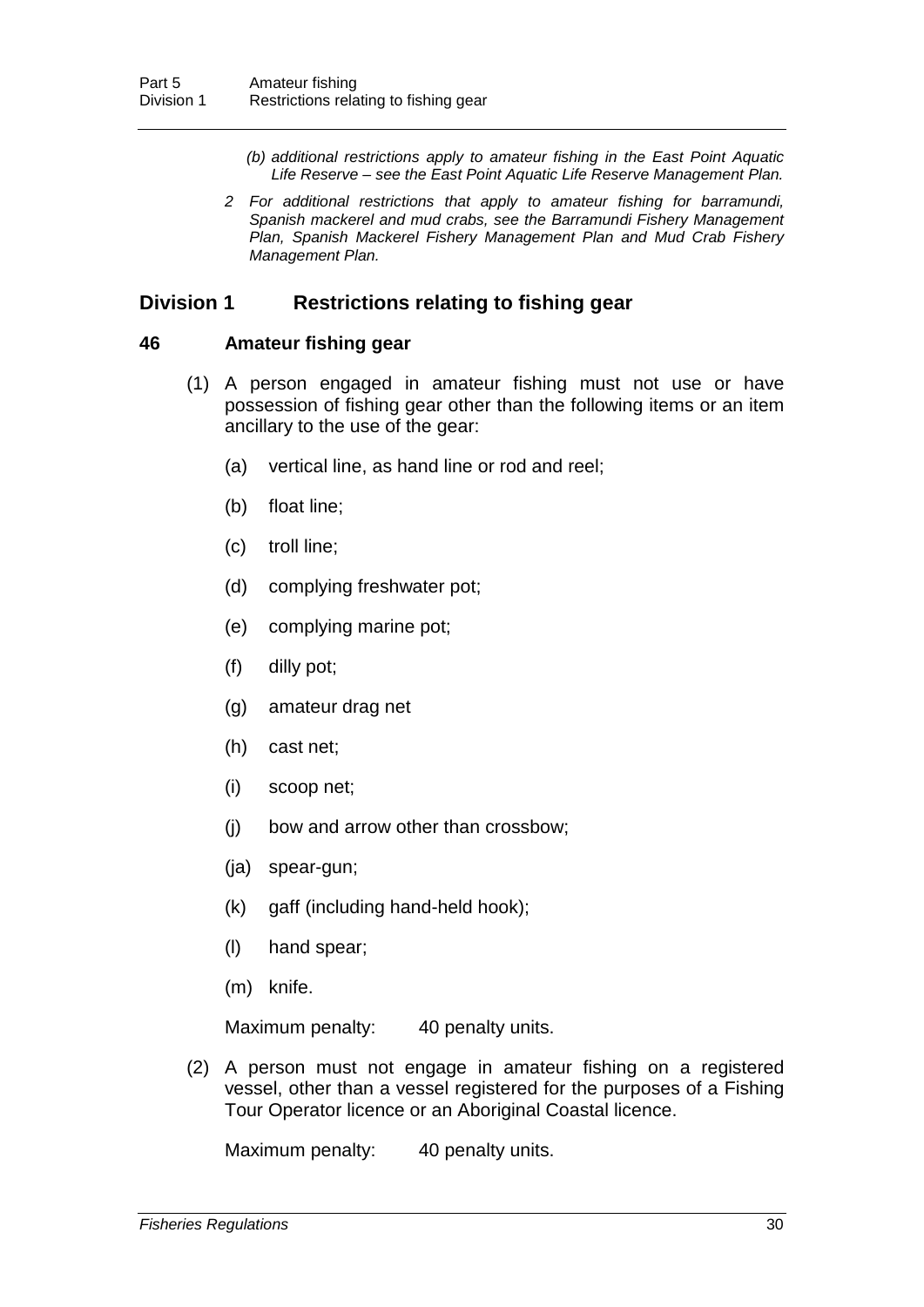(3) A person engaged in amateur fishing must not take fish when using underwater breathing apparatus.

Maximum penalty: 40 penalty units.

### **46AAA Limit on number of pots in use**

(1) A person must not use more than 5 pots when engaging in amateur fishing for freshwater crustaceans outside the Daly River Fish Management Zone.

Maximum penalty: 40 penalty units.

(2) A person must not use more than 3 pots when engaging in amateur fishing for freshwater crustaceans in the Daly River Fish Management Zone.

Maximum penalty: 40 penalty units.

*Note for regulation 46AAA*

*See the Mud Crab Fishery Management Plan for the number of pots that may be used by a person engaged in amateur fishing for mud crabs.*

### **46AAB Limit on number of pots in possession**

- (1) A person who is outside the Daly River Fish Management Zone commits an offence if at any time the person has possession of:
	- (a) a total of more than 10 regulated pots; or
	- (b) more than 5 complying freshwater pots; or
	- (c) more than 5 complying marine pots.

Maximum penalty: 40 penalty units.

- (2) A person who is in the Daly River Fish Management Zone commits an offence if at any time the person has possession of:
	- (a) a total of more than 8 regulated pots; or
	- (b) more than 3 complying freshwater pots; or
	- (c) more than 5 complying marine pots.

Maximum penalty: 40 penalty units.

(3) Subregulations (1) and (2) do not apply to a person who is on a vessel if there are one or more other persons on the vessel.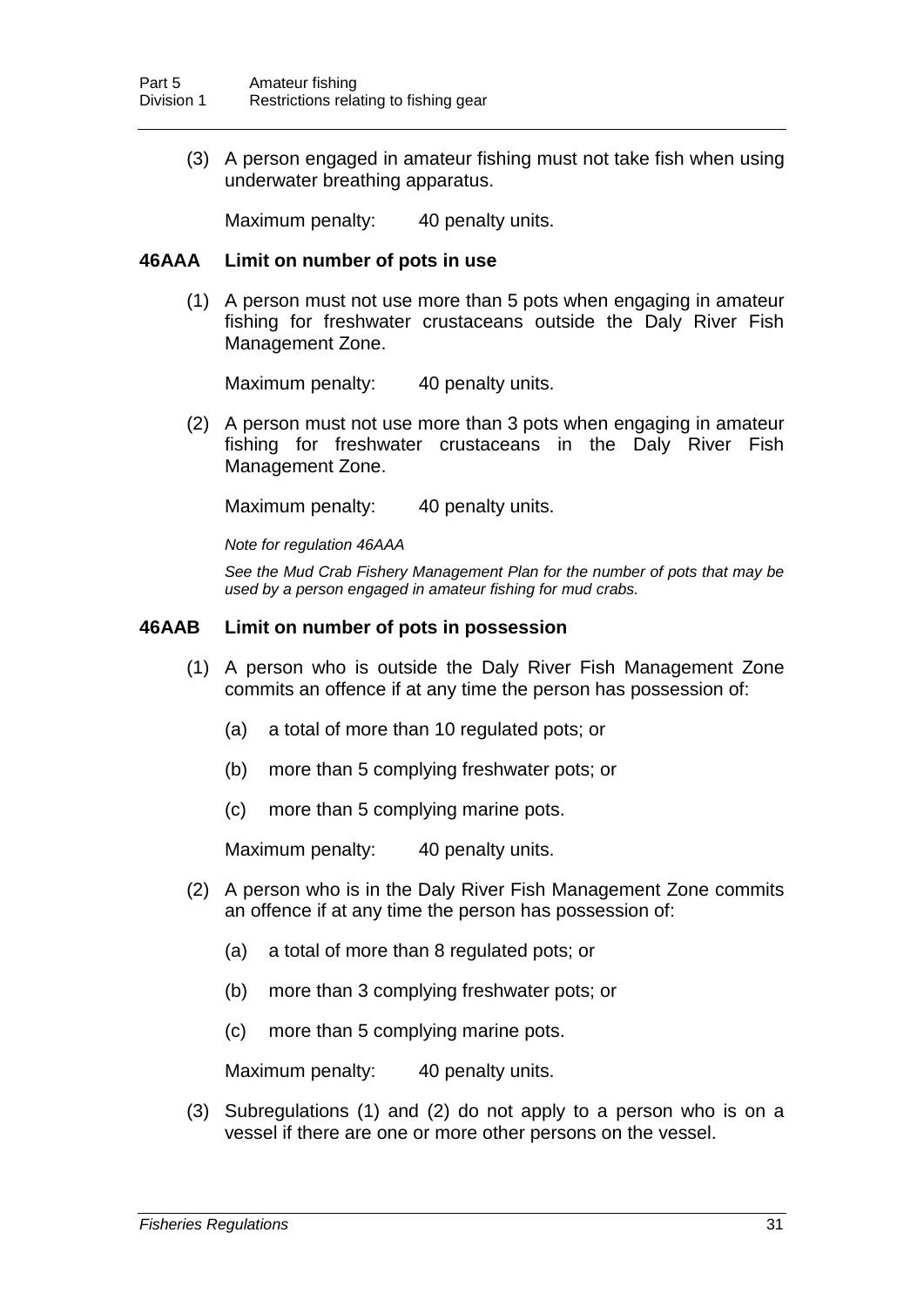- (4) It is a defence to a charge of an offence against subregulation (1) or (2) if the defendant proves:
	- (a) any excess pots were at the defendant's place of permanent residence; or
	- (b) the defendant was permitted to have possession of any excess pots under a licence.

### **46AAC Vessel limit for pots**

- (1) This regulation applies to a vessel, other than a registered vessel, on which there are 2 or more people.
- (2) Each person on the vessel commits an offence if:
	- (a) the vessel is outside the Daly River Fish Management Zone; and
	- (b) any of the following apply:
		- (i) there are a total of more than 20 regulated pots on the vessel;
		- (ii) there are more than 10 complying freshwater pots on the vessel;
		- (iii) there are more than 10 complying marine pots on the vessel.

Maximum penalty: 40 penalty units.

- (3) Each person on the vessel commits an offence if:
	- (a) the vessel is in the Daly River Fish Management Zone; and
	- (b) any of the following apply:
		- (i) there are a total of more than 16 regulated pots on the vessel;
		- (ii) there are more than 6 complying freshwater pots on the vessel;
		- (iii) there are more than 10 complying marine pots on the vessel.

Maximum penalty: 40 penalty units.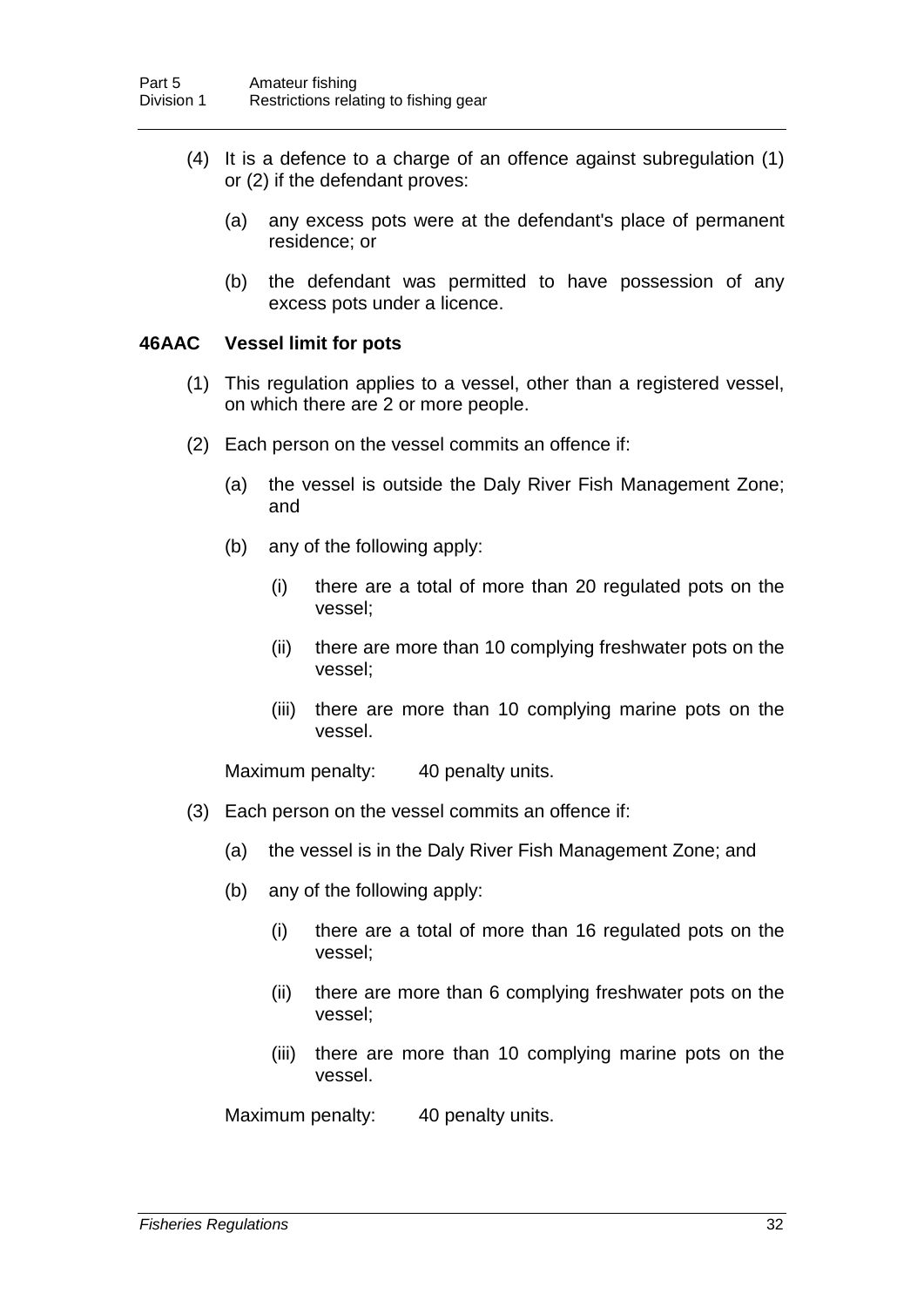# **Division 2 Possession, size and certain vessel limits for amateur fishing**

# **Subdivision 1 Definitions**

### **46AA Definitions**

In this Division:

*baitfish (Division 2)* means any of the following:

- (a) fish of the family *Mugilidae* (commonly known as mullet);
- (b) fish of the family *Hemiramphidae* (commonly known as garfish);
- (c) fish of the family *Sillaginidae* (commonly known as whiting).

*crab* does not include mud crab.

*pilchard* means fish of the family *Clupeidae* or family *Engraulidae*  (commonly known as pilchards, herring and sardines).

*red snapper (Division 2)* means fish of the species *Lutjanus malabaricus*, *Lutjanus erythropterus* or *Lutjanus bitaeniatus* (commonly known as red snapper).

*saltwater prawn* means a crustacean of the family *Penaeidae* (commonly known as a saltwater prawn).

*shark (Division 2)* means fish of the Class Chondricthyes but does not include ray, skate or chimaera.

# **Subdivision 2 Various possession limits for amateur fishing**

### **46AB Amateur possession limits – specified fish**

(1) A person must not have possession of more than the permitted number of specified fish.

Maximum penalty:

- (a) for less than 3 times the permitted number  $-8$  penalty units; or
- (b) for 3 times the permitted number or more 85 penalty units.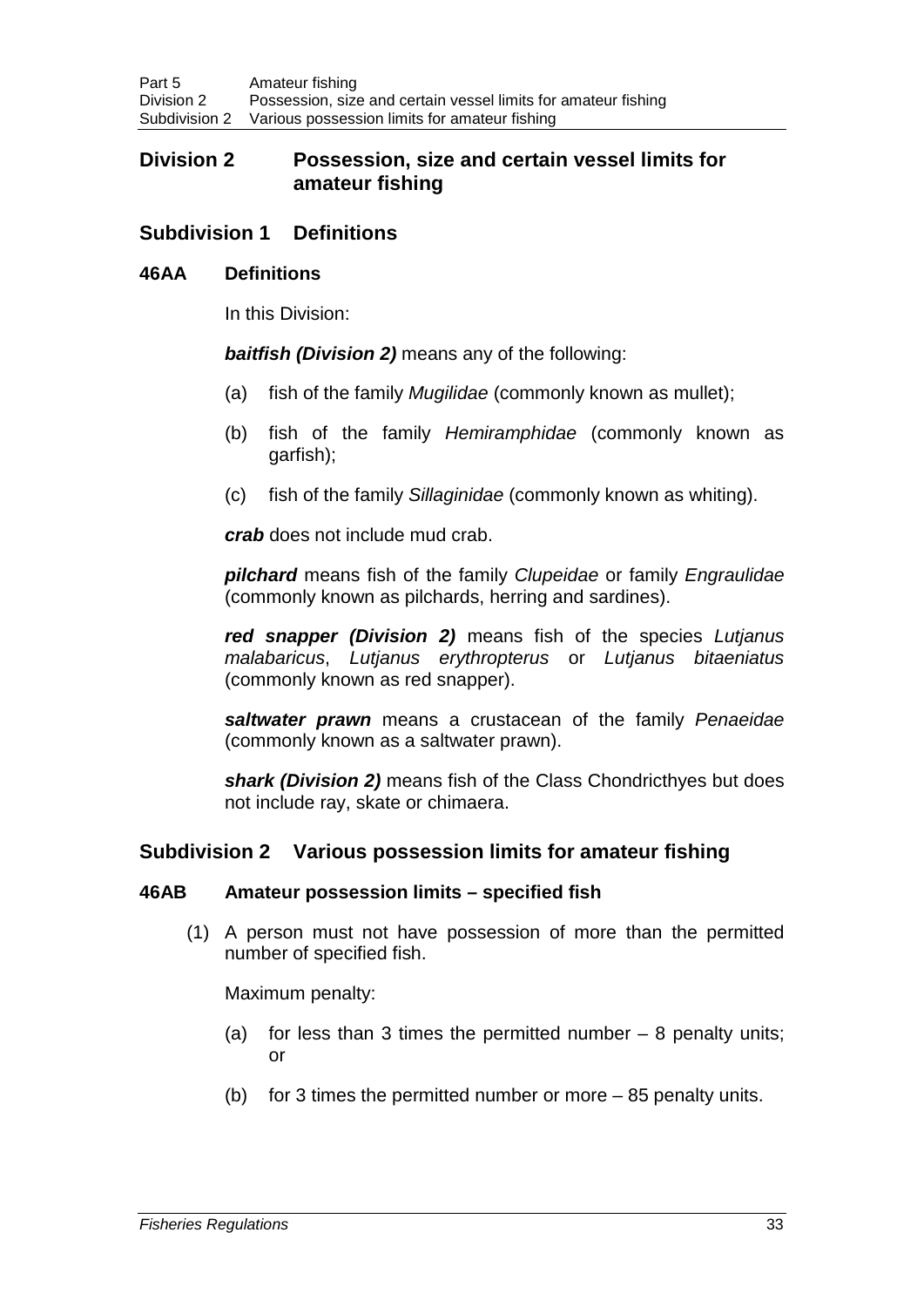(2) In this regulation:

*permitted number*, of specified fish, means the number specified in the table below opposite the specified fish.

*specified fish* means fish specified in the table below.

| <b>Specified fish</b>    | <b>Permitted number</b> |
|--------------------------|-------------------------|
| baitfish (Division 2)    | 50                      |
| billfish                 | 1                       |
| black jewfish            | $\overline{2}$          |
| bream                    | 15                      |
| cephalopods              | 30                      |
| cod                      | 5                       |
| crabs                    | 30                      |
| golden snapper           | 3                       |
| king threadfin           | 3                       |
| mangrove jack            | 3                       |
| pilchards                | 100                     |
| red snapper (Division 2) | 10                      |
| sharks (Division 2)      | 3                       |

*Note for regulation 46AB*

*Certain species of shark must not be taken – see regulation 9(1)(b) and (c).*

### **46AC Amateur possession limit – regulated molluscs and saltwater prawns**

A person must not have possession of more than 10 L (the *permitted amount*) of regulated molluscs or saltwater prawns.

Maximum penalty:

- (a) for less than 3 times the permitted amount 8 penalty units; or
- (b) for 3 times the permitted amount or more 85 penalty units.

*Notes for regulation 46AC*

- *1 Giant clams must not be taken – see regulation 9(1)(d).*
- *2 Regulated molluscs must be kept in their shells except in specified circumstances – see regulation 46BA.*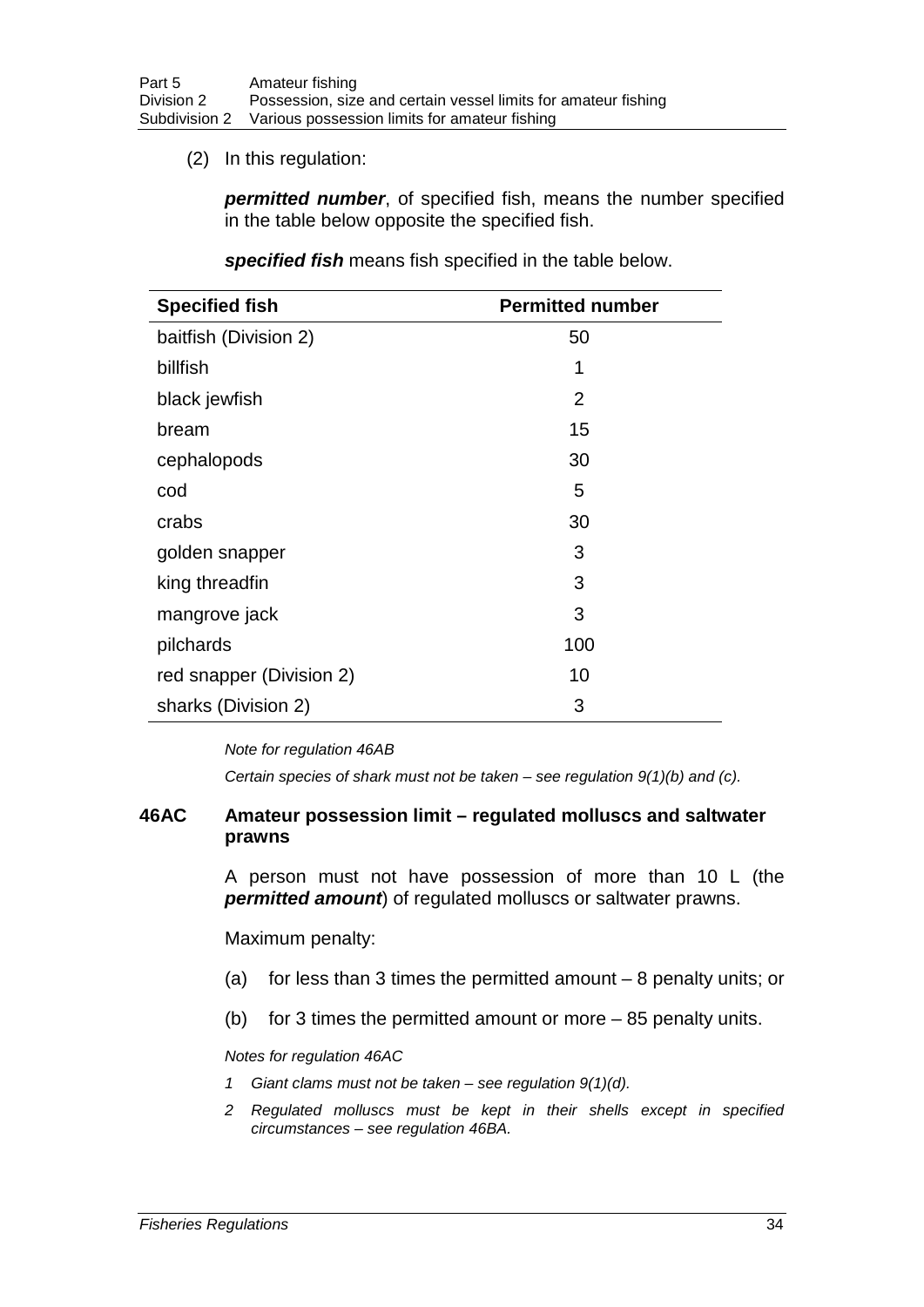# **Subdivision 3 Various size limits for amateur fishing**

#### **46AD Amateur possession limit – maximum size for king threadfin in Fish Management Zone**

(1) A person must not have possession in a Fish Management Zone of a king threadfin that has a fork length greater than 90 cm.

Maximum penalty: 40 penalty units.

- (2) It is a defence to a charge of an offence against subregulation (1) if the defendant proves that:
	- (a) the king threadfin was taken by a person fishing from a vessel in a Fish Management Zone; and
	- (b) an offence against regulation 46BAD was not committed in respect of the king threadfin.
- (3) Subregulation (2) does not limit regulation 46AF.
- (4) In this regulation:

*vessel*, see regulation 46BAA.

#### **46AE Amateur possession limit – minimum size for mangrove jack**

(1) A person must not have possession of a mangrove jack that has a total length of less than 35 cm.

Maximum penalty: 40 penalty units.

(2) In this regulation:

*total length*, of a mangrove jack, means the length of the mangrove jack measured from the tip of the snout to the tip of the longest part or segment of the tail fin while the fish is lying flat on a measuring tape or measuring device.

# **Subdivision 4 General defence for Subdivisions 2 and 3**

### **46AF General defence for Subdivisions 2 and 3**

It is a defence to a charge of an offence against Subdivision 2 or 3 if the defendant proves that the fish that are the subject of the charge were:

- (a) taken under a licence or permit; or
- (b) at the defendant's place of permanent residence.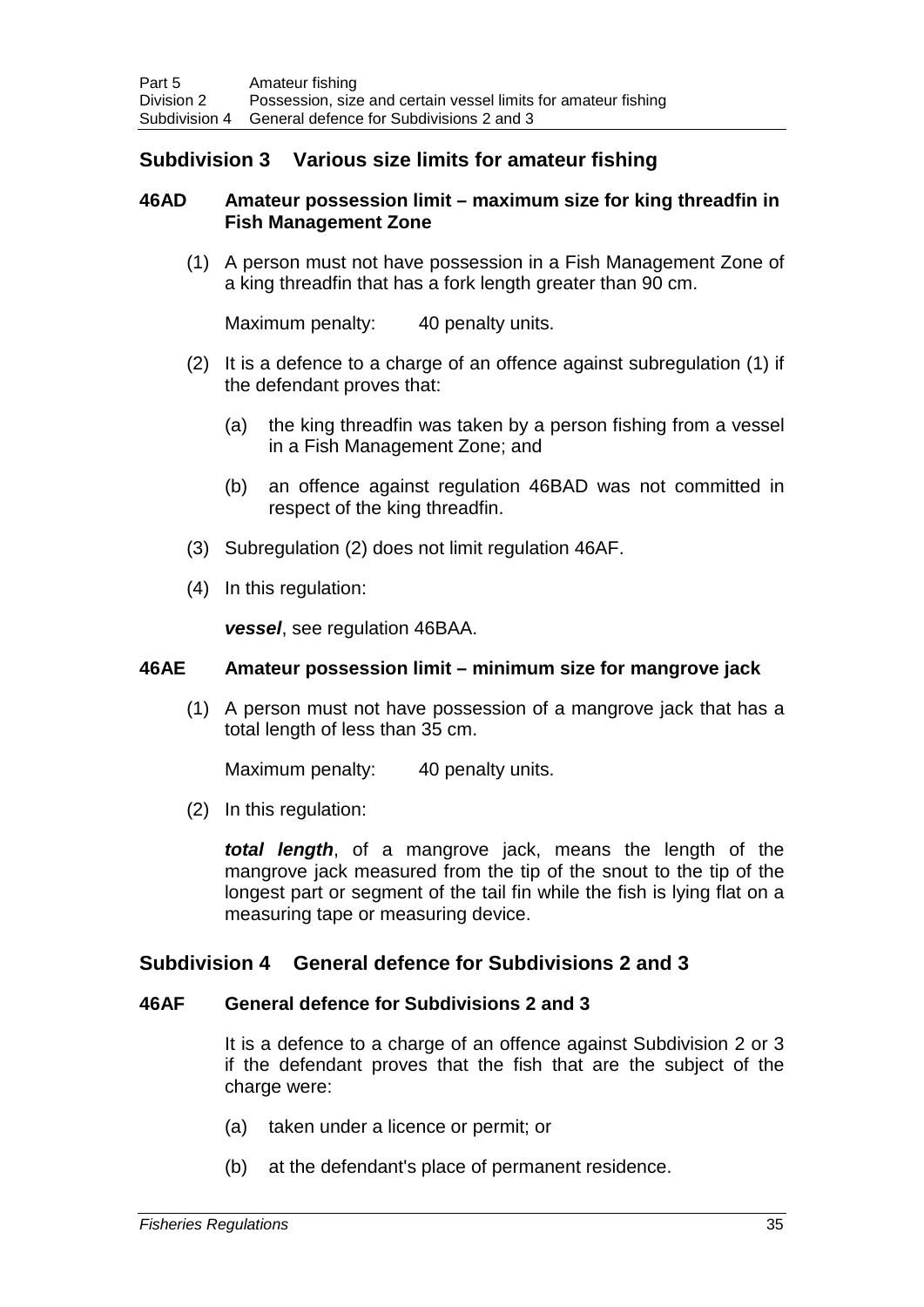# **Subdivision 5 Other possession and certain vessel limits for amateur fishing**

#### **46AG Amateur possession limit – freshwater prawns and freshwater crustaceans**

- (1) A person must not have possession, in the Daly River Fish Management Zone, of more than:
	- (a) 10 freshwater prawns; or
	- (b) 30 freshwater crustaceans.

Maximum penalty:

- (a) for possession of 11 to 29 freshwater prawns or 31 to 89 freshwater crustaceans – 8 penalty units; or
- (b) for possession of more than 29 freshwater prawns or 89 freshwater crustaceans – 85 penalty units.
- (2) A person must not have possession, in any other place, of more than 30 freshwater crustaceans.

Maximum penalty:

- (a) for possession of 31 to 89 freshwater crustaceans  $-8$  penalty units; or
- (b) for possession of more than 89 freshwater crustaceans 85 penalty units.
- (2A) Subregulations (1) and (2) do not apply to a person who is on a vessel if there are one or more other persons on the vessel.
	- (3) It is a defence to a charge of an offence against subregulation (1) or (2) if the defendant proves that the freshwater prawns or freshwater crustaceans:
		- (a) were taken under a licence or permit; or
		- (b) were at the defendant's place of permanent residence.
	- (4) Subregulations (4A) and (4B) apply to a vessel, other than a registered vessel, on which there are 2 or more people.
- (4A) Each person on the vessel commits an offence if:
	- (a) the vessel is in the Daly River Fish Management Zone; and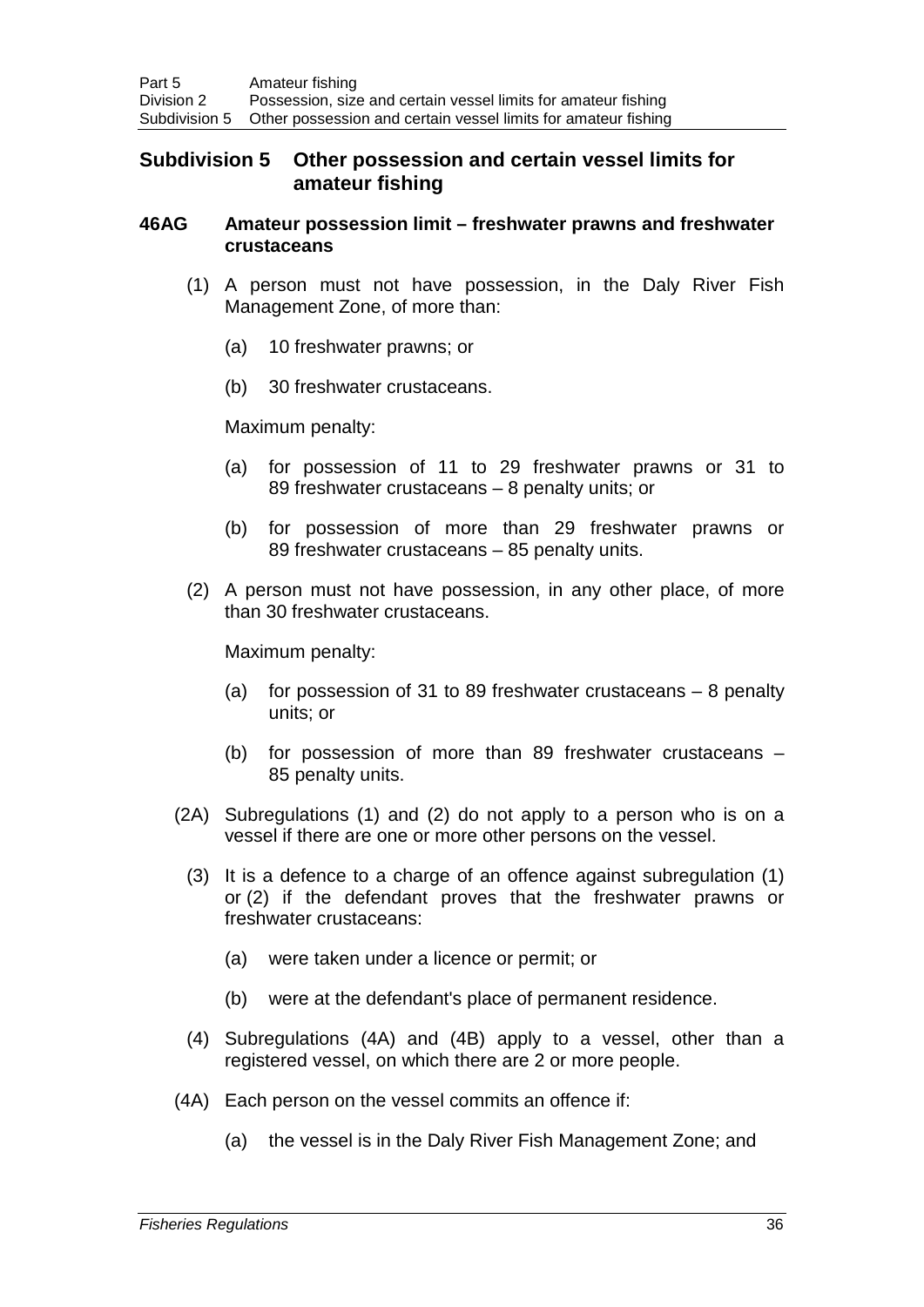- (b) more than the following number (the *permitted number*) of freshwater prawns are on the vessel:
	- (i) if there are only 2 people on the vessel  $-20$  freshwater prawns;
	- (ii) if there are 3 or more people on the vessel 30 freshwater prawns.

Maximum penalty:

- (a) for less than 3 times the permitted number  $-8$  penalty units; or
- (b) for 3 times the permitted number or more 85 penalty units.
- (4B) Each person on the vessel commits an offence if:
	- (a) the vessel is in the Daly River Fish Management Zone; and
	- (b) more than the following number (the *permitted number*) of freshwater crustaceans are on the vessel:
		- $(i)$  if there are only 2 people on the vessel 60 freshwater crustaceans;
		- (ii) if there are 3 or more people on the vessel  $-$ 90 freshwater crustaceans.

Maximum penalty:

- (a) for less than 3 times the permitted number  $-8$  penalty units; or
- (b) for 3 times the permitted number or more 85 penalty units.
- (5) Unless permitted to do so under a licence, a person must not take, or have possession of, a female freshwater crustacean bearing eggs or live young.

Maximum penalty: 8 penalty units.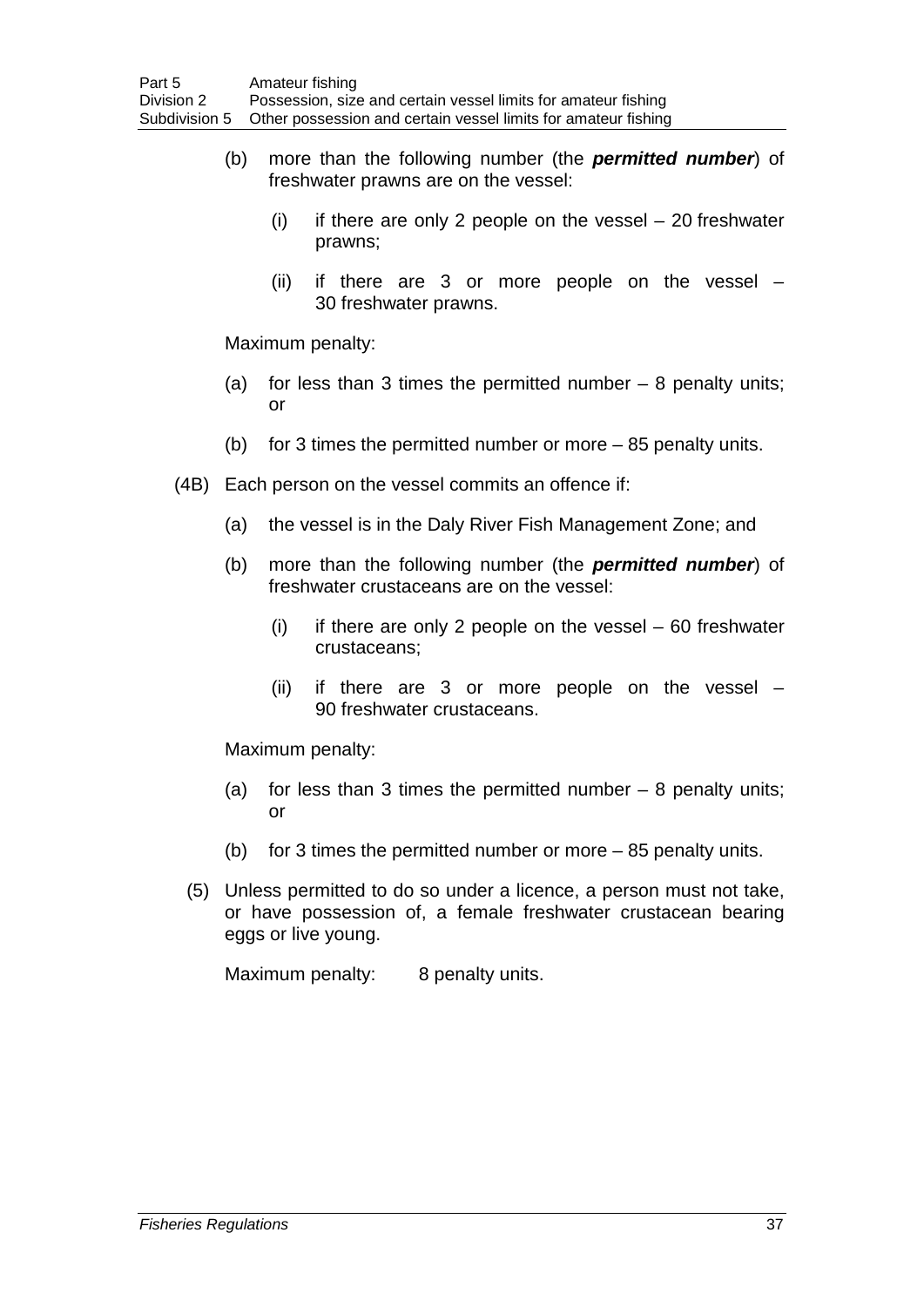#### **46A Amateur possession limit – tropical rock lobster**

(1) Subject to subregulation (3), a person must not have possession of more than 5 rock lobsters (the *permitted number*) other than at the person's permanent residence.

Maximum penalty:

- (a) for less than 3 times the permitted number  $-8$  penalty units; or
- (b) for 3 times the permitted number or more 85 penalty units.
- (2) In determining the number of rock lobsters in a person's possession for subregulation (1), a rock lobster lawfully acquired from a licensee and for which the person has a receipt or other proof of acquisition must be disregarded.
- (3) A person who has possession of more than 5 rock lobsters does not commit an offence against subregulation (1) if the person:
	- (a) establishes he or she is a member of a fishing party; and
	- (b) no member of the party would be in contravention of subregulation (1) if the rock lobsters were apportioned as equally as possible among the members of the party who are present or able to be assembled in a short period of time.
- (4) If:
	- (a) the members of a fishing party have possession of more than 5 rock lobsters; and
	- (b) each person who is a member of the party would have possession of more than 5 rock lobsters in contravention of subregulation (1) if the rock lobsters in their possession were apportioned as equally as possible among the members of the party; and
	- (c) it is not readily ascertainable which person has possession of the rock lobsters,

each of the persons is, for subregulation (1), taken to have possession of all the rock lobsters.

- (5) If:
	- (a) there are more than 3 persons in or on a vessel; and
	- (b) there are more than 15 rock lobsters in or on the vessel,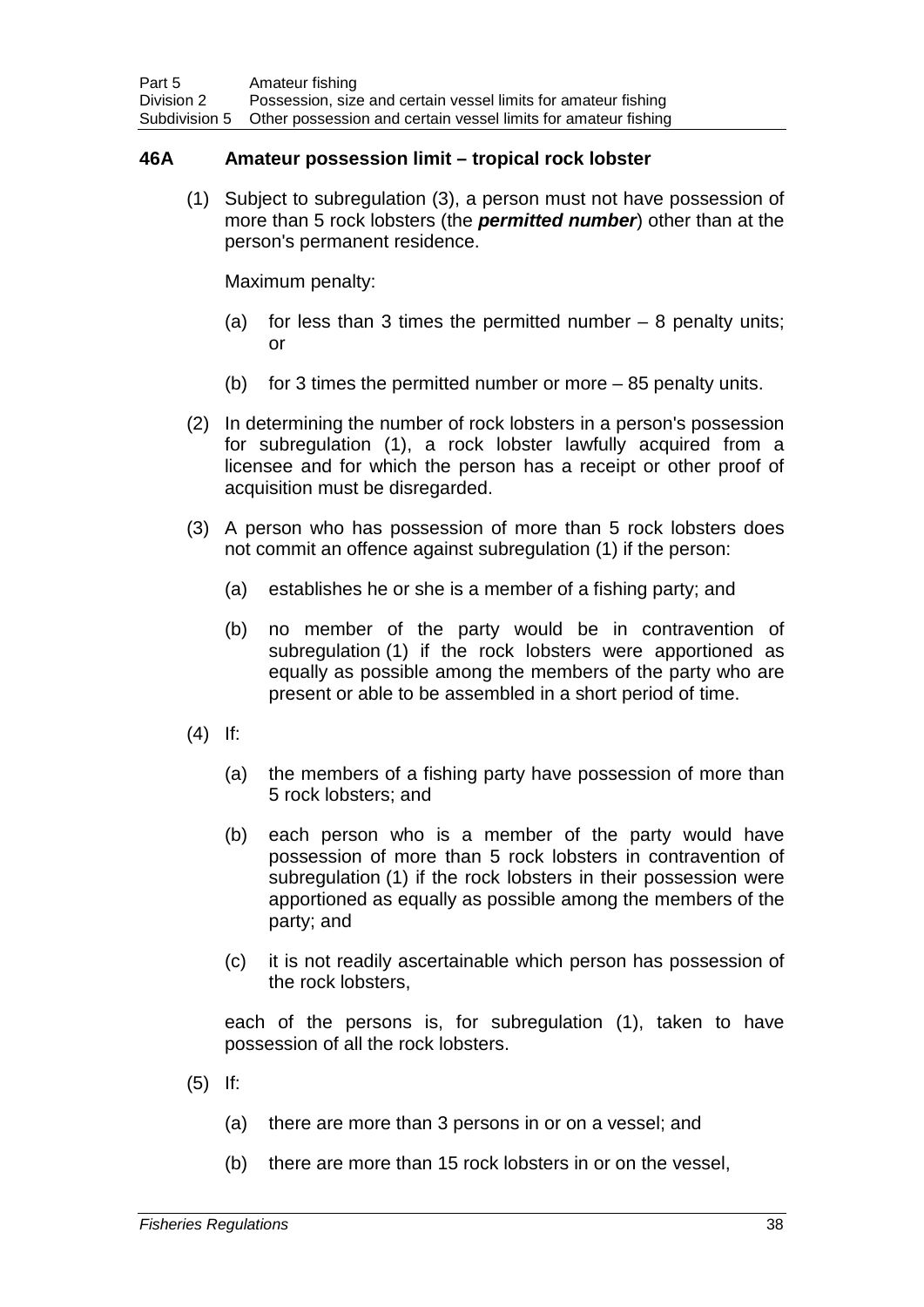each of the persons is, for subregulation (1), taken to have possession of all the rock lobsters.

- (6) In determining the number of rock lobsters in or on a vessel for subregulation (5)(b), a rock lobster lawfully acquired from a licensee and for which a person on the vessel has a receipt or other proof of acquisition must be disregarded.
- (7) In this regulation:

*licensee* means the holder of a Fishery licence permitted to take rock lobsters, Fish Trader/Processor licence, Fish Retailer licence or Aquaculture licence.

*rock lobster* means a crustacean of the species *Panulirus* (commonly known as a tropical rock lobster).

# **46B Amateur possession limits – general**

(1) In this regulation:

*fish* does not include the following:

- (a) crustaceans;
- (b) echinoderms;
- (c) molluscs;
- (d) baitfish;
- (e) bream;
- (f) other fish prescribed for this paragraph.

*trunked fish* means a fish from which the head or tail or both are removed and includes such a fish from which all or part of the internal organs are removed.

- (2) The Minister may, by *Gazette* notice, prescribe a fish for paragraph (f) of the definition *fish* in subregulation (1).
- (2A) A person must not have possession of more than 5 fish (the *permitted number*) of any single species.

Maximum penalty:

- (a) for less than 3 times the permitted number  $-8$  penalty units; or
- (b) for 3 times the permitted number or more 85 penalty units.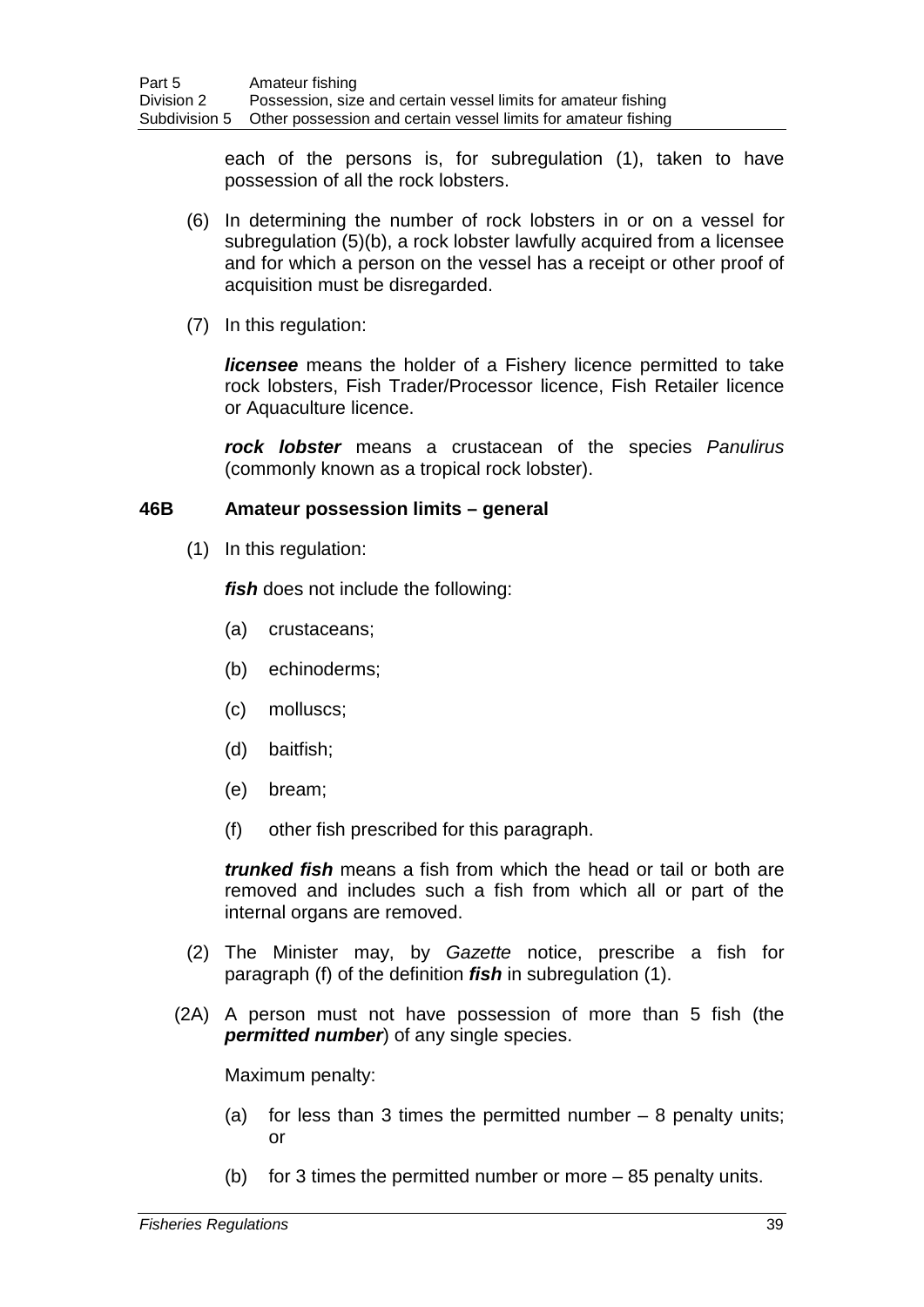- (2B) Subregulation (2A) does not apply to fish if the possession of a specified number of those fish is limited, in relation to amateur fishing, by another provision of these regulations (other than subregulation (3)) or otherwise under the Act.
	- (3) Without limiting subregulation (2A), a person must not have possession of more than 15 fish (the *permitted number*).

Maximum penalty:

- (a) for less than 3 times the permitted number  $-8$  penalty units; or
- (b) for 3 times the permitted number or more 85 penalty units.

*Note for subregulations (2A), (2B) and (3)*

*This Division, the Barramundi Fishery Management Plan and Spanish Mackerel Fishery Management Plan contain separate limits for particular species of fish.*

- (4) For subregulations (2A) and (3), a piece of fish, other than a fillet, is to be counted as one fish, unless the defendant establishes that 2 or more pieces of a fish were obtained from one fish only.
- (5) For subregulations (2A) and (3), 2 fillets together comprise only one fish.
- (6) A person must not have possession of a trunked fish or a fillet unless the skin is retained on it.

Maximum penalty: 8 penalty units.

- (7) It is a defence to a charge of an offence against subregulation (6) if the defendant proves that the fish was processed for immediate consumption by the defendant or another person in the company of the defendant.
- (8) It is a defence to a charge of an offence against subregulation (2A), (3) or (6) if the defendant proves that:
	- (a) the fish were taken under a licence or permit entitling the person to take the fish; or
	- (b) the fish were at his or her place of permanent residence; or
	- (c) the fish were obtained from licensee, or the holder of a permit, permitted to sell the fish; or
	- (d) the fish were purchased from a retail or wholesale outlet; or
	- (e) the fish were processed fish imported into the Territory packaged for sale to a final consumer and marked with the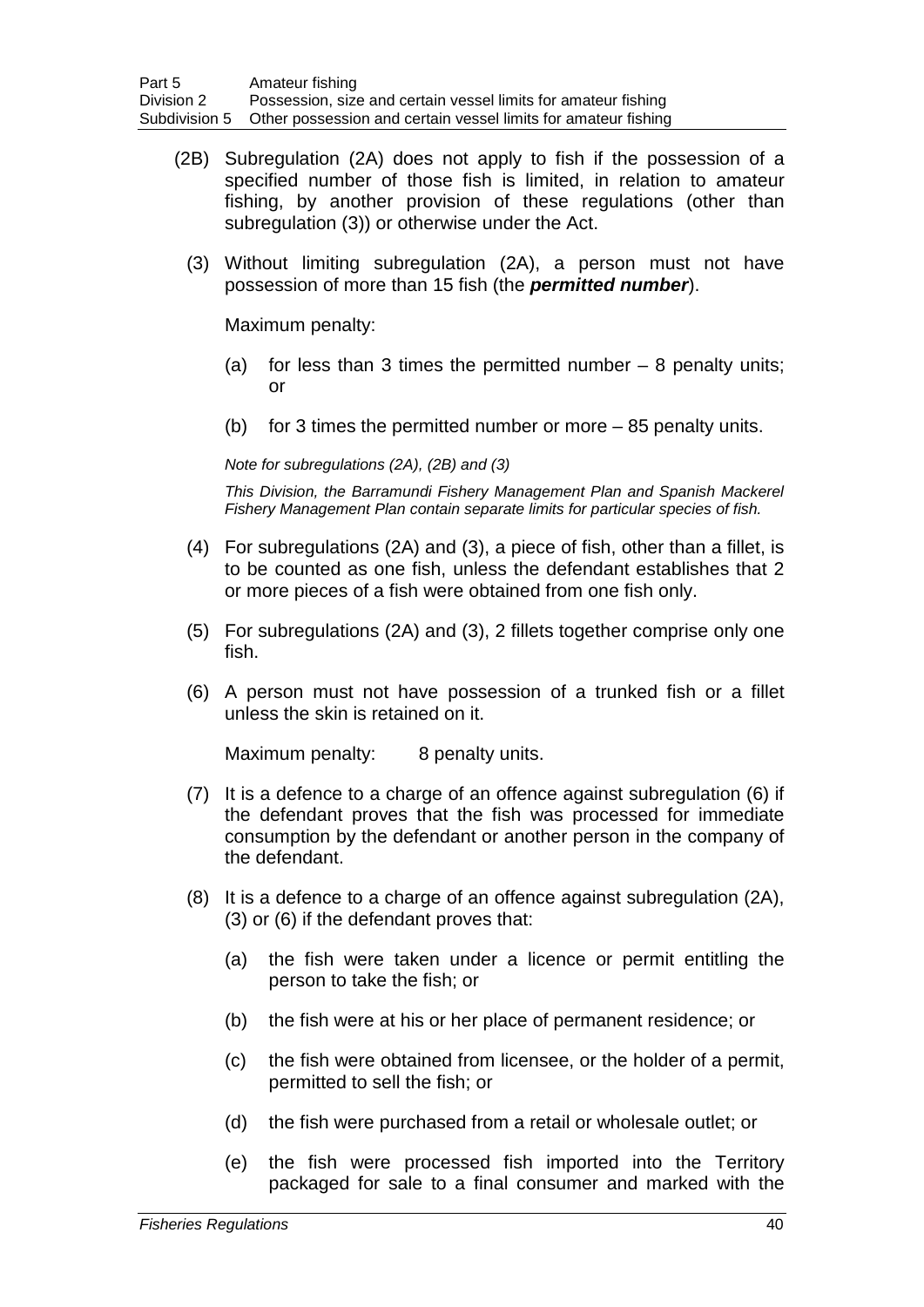State or Territory from which the fish were imported or, where the fish were imported from a country other than Australia, the country from which they were imported.

- (9) Where a person is not alone and it is not readily ascertainable who has possession of the fish, subregulations (2A) and (3) apply to each person as though each person has possession of all the fish.
- (10) Notwithstanding subregulation (9), where a person establishes that:
	- (a) he or she is a member of a fishing party; and
	- (b) the fish will be shared equally amongst the members of the fishing party; and
	- (c) if the sharing was to take place amongst those persons in the party who are present, no person in the party would be guilty by reason of this subregulation or otherwise of contravening this regulation;

then each person is deemed to have possession of his or her equal share only of the fish.

# **Division 3 Vessel possession limits for amateur fishing**

### **46BAA Definitions**

In this Division:

*coral trout* means fish of the genus *Plectropomus* (commonly known as coral trout).

*red emperor* means fish of the species *Lutjanus sebae* (commonly known as red emperor).

*Russell's snapper* means fish of the species *Lutjanus russelli* (commonly known as Russell's snapper).

*stripey snapper* means fish of the species *Lutjanus carponotatus* (commonly known as stripey snapper).

*tricky snapper* means fish of the species *Lethrinus laticaudis* (commonly known as tricky snapper).

*tuskfish* means fish of the genus *Choerodon* (commonly known as tuskfish).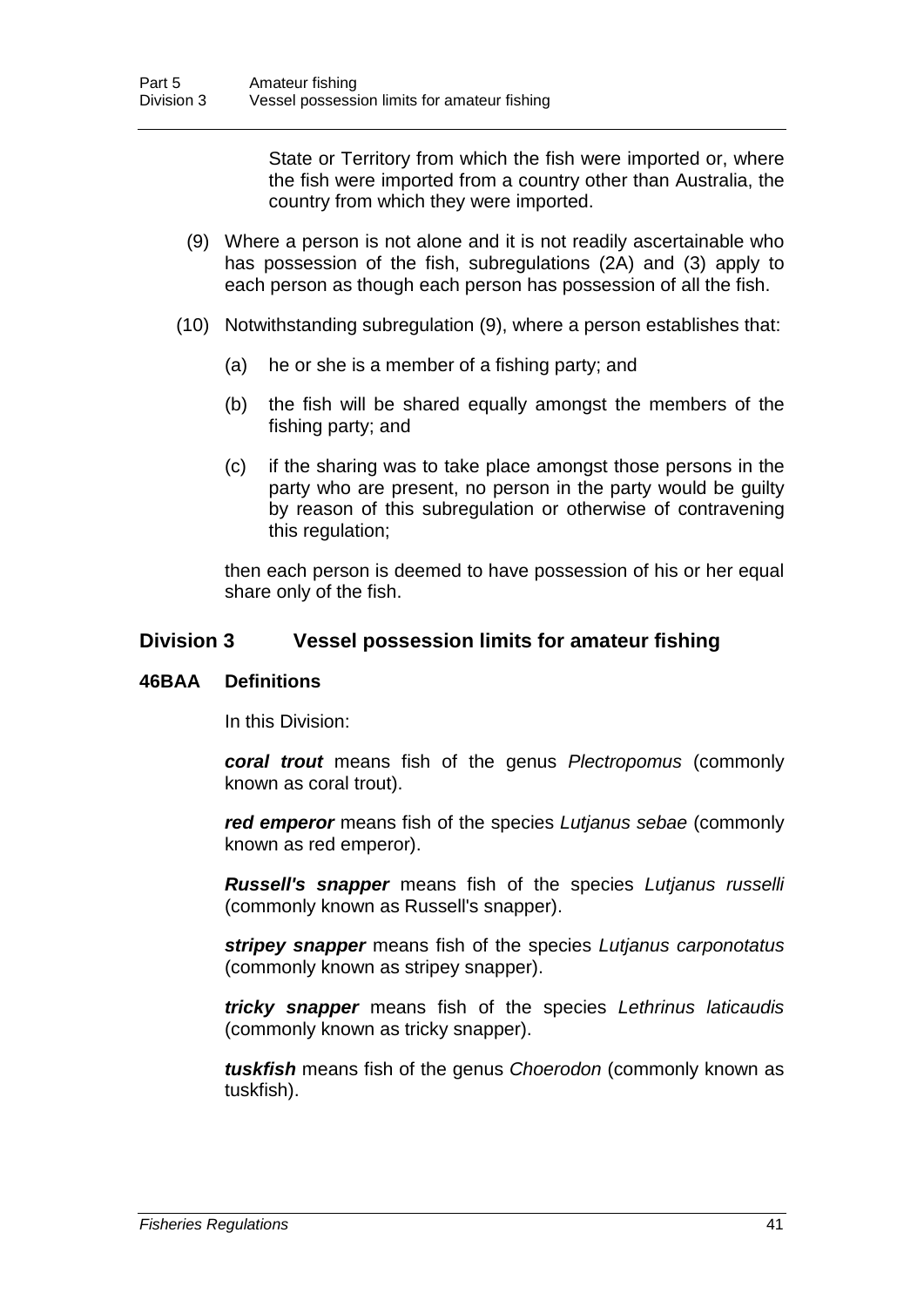#### *vessel* means:

- (a) subject to paragraph (b), a vessel other than a registered vessel; or
- (b) a vessel registered for a Fishing Tour Operator licence.

#### **46BAB Relationship with Division 2**

This Division has effect despite Division 2.

#### **46BAC Vessel possession limits – specified fish**

- (1) This regulation applies to a vessel on which there are 5 or more people.
- (2) Each person on the vessel commits an offence if more than the permitted number of specified fish are on the vessel.

Maximum penalty:

- (a) for less than 3 times the permitted number  $-8$  penalty units; or
- (b) for 3 times the permitted number or more 85 penalty units.
- (3) In this regulation:

*permitted number*, of specified fish on a vessel, means:

- (a) if there are 5, 6 or 7 people on the vessel the number specified in the second column of the table below opposite the specified fish; or
- (b) if there are 8 or more people on the vessel the number specified in the third column of the table below opposite the specified fish.

*specified fish* means fish specified in the first column of the table below.

| <b>Specified fish</b> | <b>Permitted number for</b><br>vessel with 5 to<br>7 people | <b>Permitted number for</b><br>vessel with 8 or more<br>people |
|-----------------------|-------------------------------------------------------------|----------------------------------------------------------------|
| black jewfish         | 8                                                           | 16                                                             |
| cod                   | 20                                                          | 40                                                             |
| coral trout           | 20                                                          | 40                                                             |
| golden snapper        | 12                                                          | 24                                                             |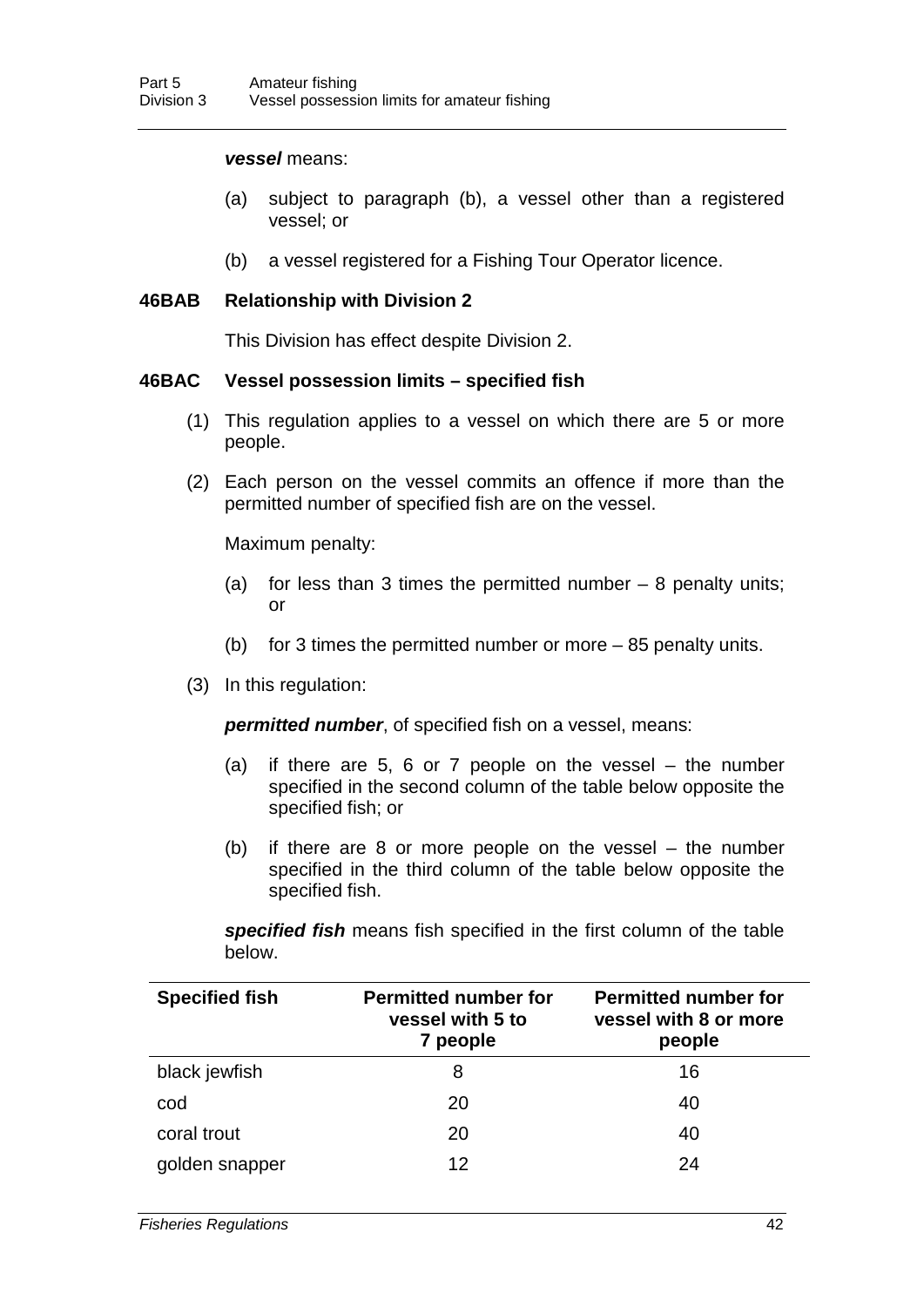| Part 5     | Amateur fishing                                |
|------------|------------------------------------------------|
| Division 4 | Other requirements relating to amateur fishing |

| mangrove jack     | 12 | 24 |
|-------------------|----|----|
| red emperor       | 20 | 40 |
| Russell's snapper | 20 | 40 |
| stripey snapper   | 20 | 40 |
| tricky snapper    | 20 | 40 |
| tuskfish          | 20 | 40 |

### **46BAD Vessel possession limit – king threadfin in Fish Management Zone**

Each person on a vessel in a Fish Management Zone commits an offence if there is more than one king threadfin on the vessel that has a fork length greater than 90 cm.

Maximum penalty: 40 penalty units.

### **Division 4 Other requirements relating to amateur fishing**

### **46BA Molluscs generally to be retained in shell in the field**

(1) A person must not have possession of a regulated mollusc that is not within its shell.

Maximum penalty: 85 penalty units.

- (3) It is a defence to a charge of an offence against subregulation (1) if the defendant proves the regulated mollusc was:
	- (a) taken under a licence; or
	- (b) being prepared for immediate consumption; or
	- (c) at the defendant's place of permanent residence.

### **46C Certain fillets to be kept separate**

- (1) A person commits an offence if:
	- (a) the person has possession of a container or bag that contains any frozen fillets from different species of fish; and
	- (b) the fillets from each species of fish are not separated by packaging from the fillets from each other species.

Maximum penalty: 8 penalty units.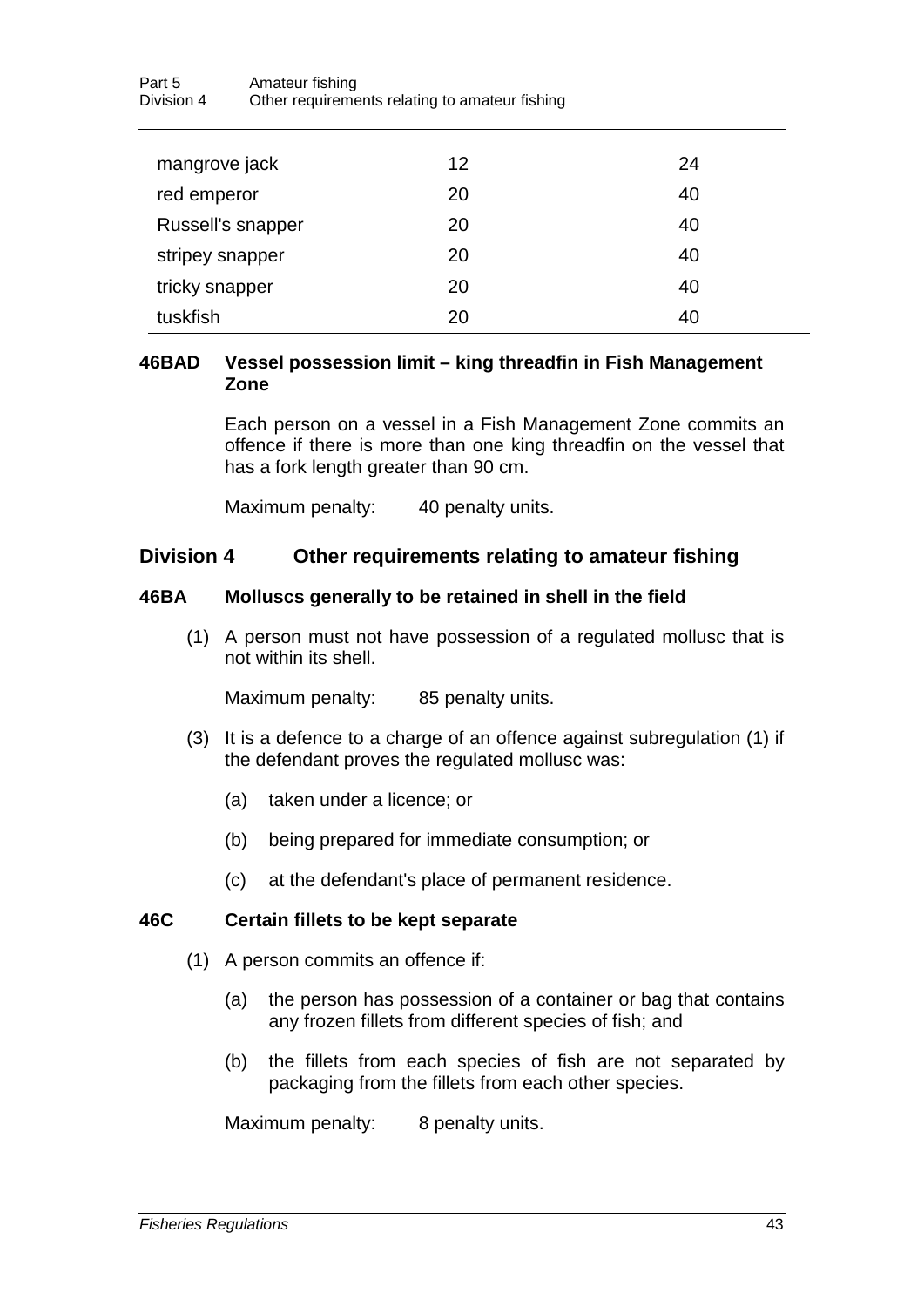- (3) It is a defence to a charge of an offence against subregulation (1) if the defendant proves the fish were:
	- (a) at the defendant's place of permanent residence; or
	- (b) taken under a licence or permit; or
	- (c) obtained from a licensee, or the holder of a permit, permitted to sell the fish; or
	- (d) purchased from a retail or wholesale outlet.

# **Part 6 Licensing generally**

### **Division 1 Licensing**

#### **48 Time for application for renewal**

A licensee may apply for renewal of his or her licence not earlier than 6 weeks before the expiration of the licence.

#### **49 Replacement licence or certificate**

Where a licence or certificate of vessel registration is lost or destroyed the licensee may apply to the Director on the approved form, accompanied by:

- (a) a signed statutory declaration declaring that the licence or certificate of vessel registration for which a replacement is sought has been lost or destroyed; and
- (b) the fee prescribed under regulation 206;

for the issue of a replacement licence or another certificate of registration under the Act.

#### **52 Taking fish for sale prohibited in Kakadu National Park**

A person shall not take, for sale, fish in the area known as Kakadu National Park, being the area declared by an instrument dated 5 April 1979 and published on the same day in *Commonwealth Gazette* No. S61 at page 397, as amended by an instrument dated 19 December 1985 and published in *Commonwealth Gazette* No. S52 on 20 December 1985 at page 1.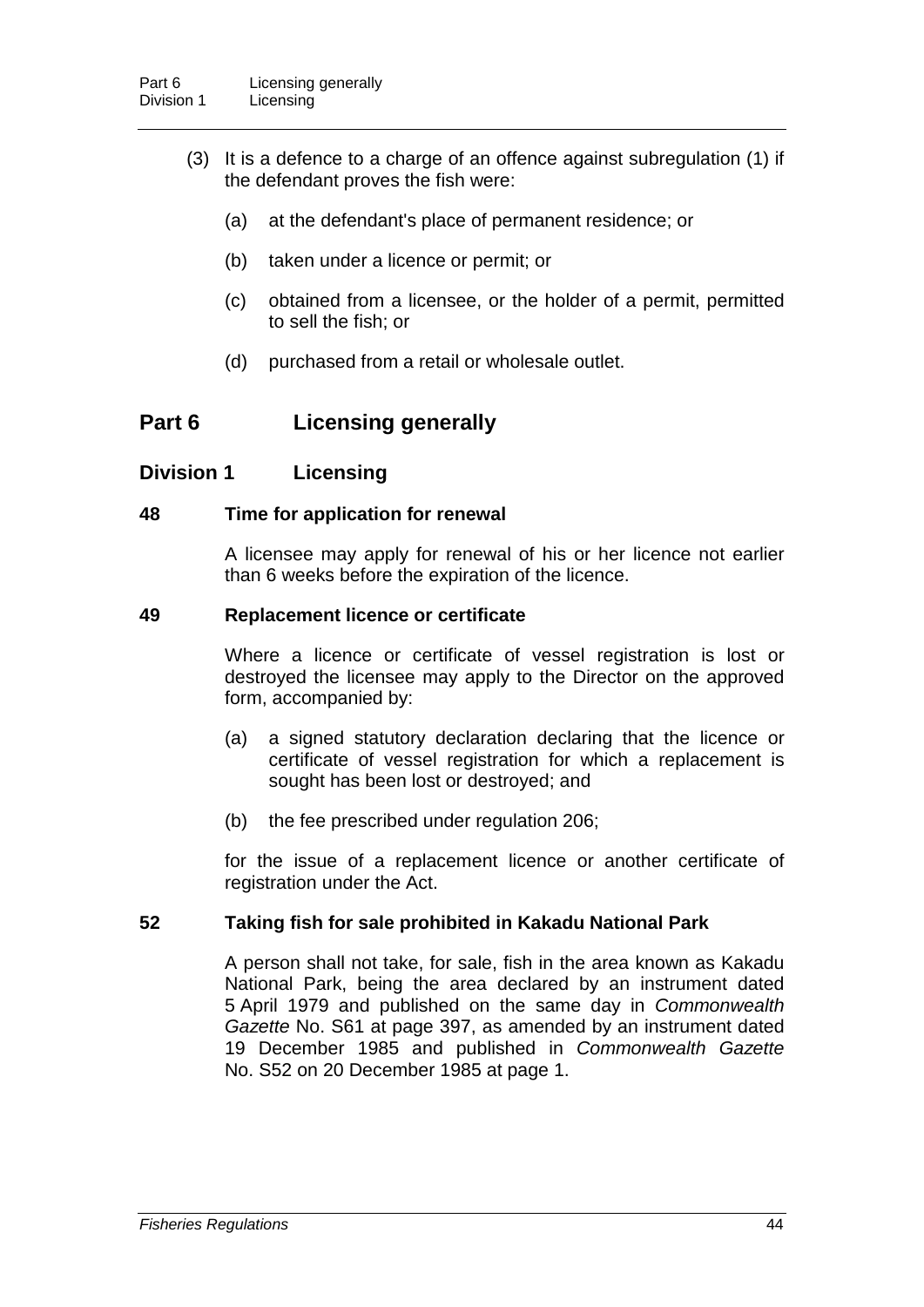# **Division 2 Vessels**

### **53 Nomination of mother boat**

- (1) A licensee must ensure that one vessel to be used by the licensee under a licence is, when registration of that vessel is sought under section 18 of the Act, nominated as the mother boat in respect of the licence.
- (2) A vessel cannot be nominated as the mother boat for a Demersal Fishery licence or Timor Reef Fishery licence unless it is fitted with a vessel monitoring system approved in writing by the Joint Authority.

### **54 Marking of vessel**

- (1) A licensee shall cause a vessel registered in respect of his or her licence, other than a vessel referred to in subregulation (2), to be marked in the following manner:
	- (a) the registration number shall be painted, on a yellow background in black arabic numerals of the size and height listed in the Table to this regulation, on both sides of the bow of the vessel as high as practicable above the waterline, and, where a vessel has a wheelhouse or foredeck, on top of the wheelhouse or foredeck, so as to enable the unobscured view of the number from the sea and the air; and
	- (b) if the vessel has a superstructure or deck, the registration number shall be painted on a yellow background in lettering of a size enabling recognition, without the aid of optical equipment, on a horizontal plane from a distance of 250 m.
- (2) Where a vessel has an international radio call-sign, the licensee shall cause the call sign number to be painted on the vessel in black on a white background, or white on a black background, in numbers of the size and height listed in the Table to this regulation.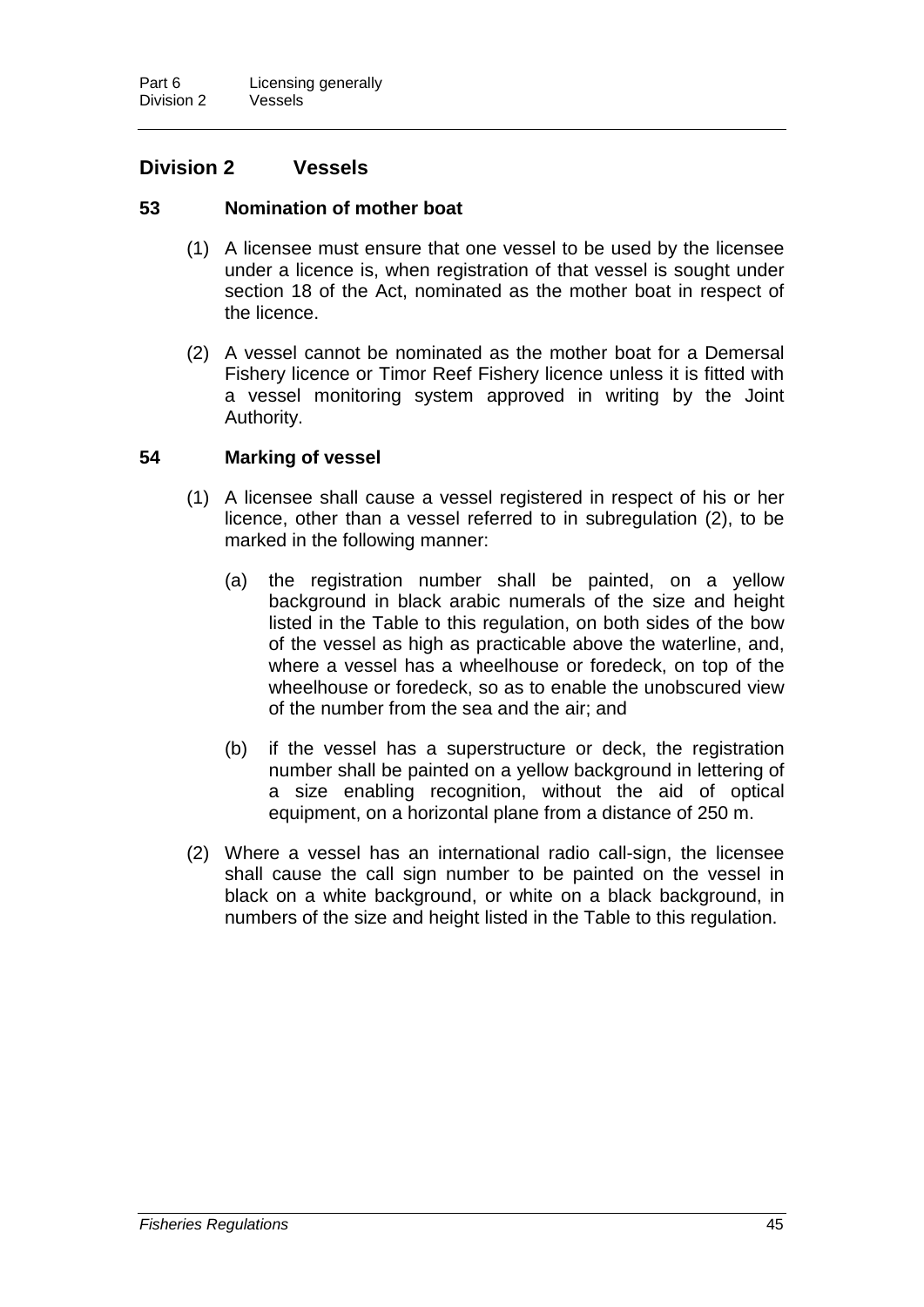(3) A person shall not make or retain on a vessel a marking which impedes the accurate recognition of the correct registration number or call sign number.

# TABLE

#### SIZE OF REGISTRATION MARKS

| Column 1                             | Column <sub>2</sub>            |                   |                                   |                                                |  |
|--------------------------------------|--------------------------------|-------------------|-----------------------------------|------------------------------------------------|--|
| Length of vessel                     | Specification of marks         |                   |                                   |                                                |  |
|                                      | Vertical<br>height<br>(metres) | Width<br>(metres) | <b>Stoke</b><br>width<br>(metres) | <b>Distance</b><br>between figures<br>(metres) |  |
| Not less than 20 m                   | 0.8                            | 0.4               | 0.13                              | 0.12                                           |  |
| More than 15 m but<br>less than 20 m | 0.6                            | 0.3               | 0.1                               | 0.15                                           |  |
| More than 12 m but<br>less than 15 m | 0.4                            | 0.2               | 0.06                              | 0.1                                            |  |
| More than 5 m but<br>less than 12 m  | 0.3                            | 0.15              | 0.05                              | 0.05                                           |  |
| Less than 5 m                        | 0.1                            | 0.05              | 0.01                              | 0.02                                           |  |

#### **55 Marks to be removed from vessel which ceases to be registered**

- (1) A person who ceases to hold a licence:
	- (a) shall, within 6 months after the day he or she ceased to hold the licence, remove from all vessels used for the purposes of the licence the marks indicating the registration number; and
	- (b) shall not use the vessel in water while the vessel is marked with a registration number.
- (2) A person shall not sell, lease or otherwise dispose of an unregistered vessel which is marked with a registration number, other than to a licensee.
- (3) A person other than a licensee shall not purchase or lease an unregistered vessel marked with a registration number or use such a vessel in water whilst it is so marked.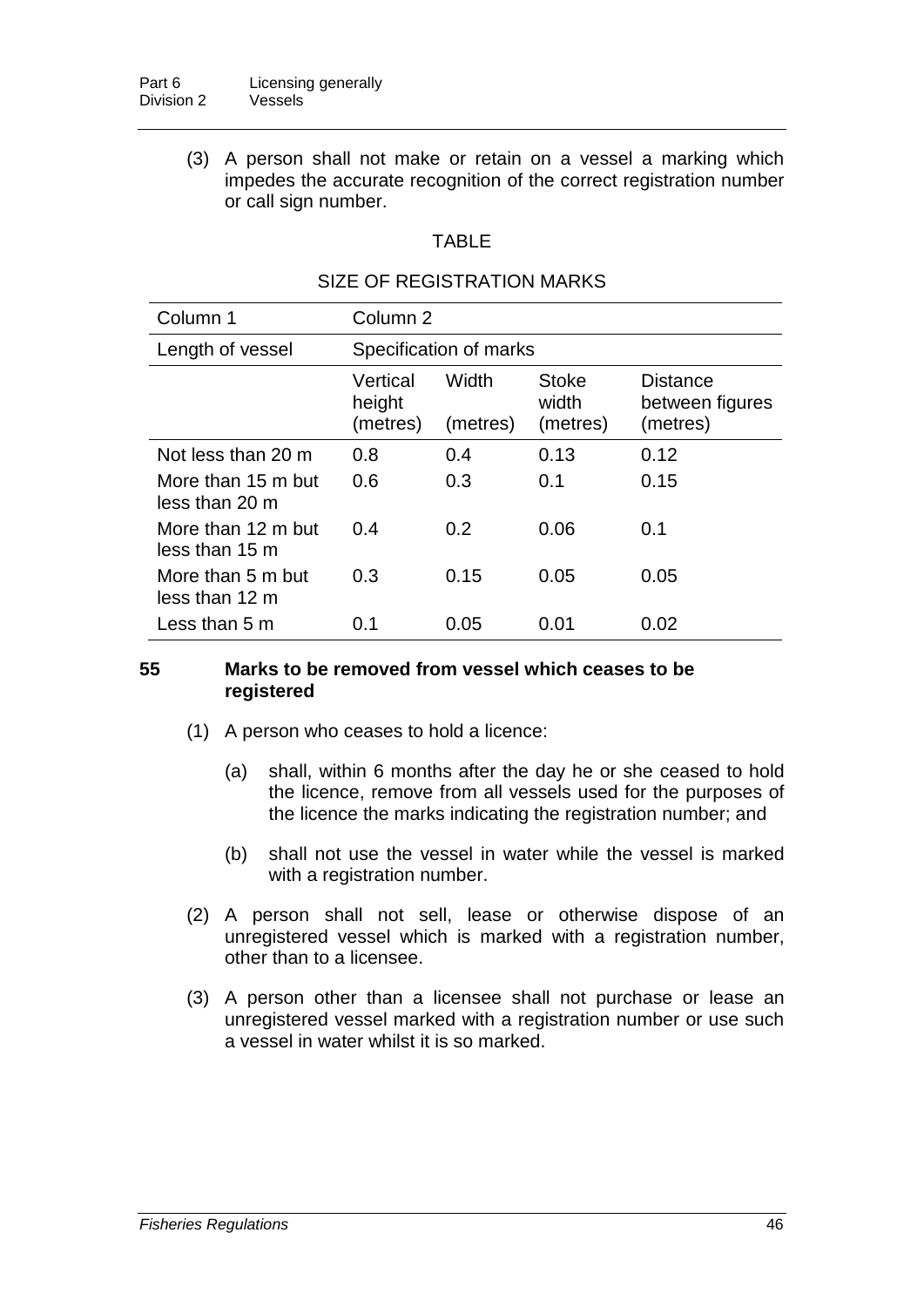### **56 Vessels used for commercial fishing and fishing tour operations**

- (1) Where it is intended that a vessel be used alternatively for the purposes of a commercial fishing licence and a Fishing Tour Operator licence, the licensee shall, on his or her application for each licence, note the predominant use to be made of the vessel.
- (2) Where a vessel referred to in subregulation (1) is to be used for a purpose other than the predominant use of the vessel the licensee shall, before engaging in the use of the vessel for that purpose:
	- (a) advise the Director in writing of that purpose and of the period during which the vessel will be used for that purpose, and make a note contemporaneously of that information in the licensee's record book; and
	- (b) unload all fish from the vessel.
- (3) Where a vessel referred to in subregulation (1) has ceased, including temporarily ceased, to be used for a purpose other than the predominant use of the vessel, the licensee shall:
	- (a) advise the Director in writing that the licensee has ceased to use the vessel for a purpose other than its predominant use and shall make a note contemporaneously of that information in the licensee's record book; and
	- (b) unload all fish from the vessel.

### **57 Registration fees where more than one licence**

Where a vessel is to be used for the purposes of more than one licence, a registration fee shall be payable only in respect of one licence.

### **Division 3 Processing, sale and handling of fish**

#### **58 Sale and processing of fish**

For section 10(1)(f) of the Act, the following things are able to be done only under a licence:

- (a) the purchase of fish or aquatic life for processing and resale;
- (b) the possession for sale of processed fish or aquatic life.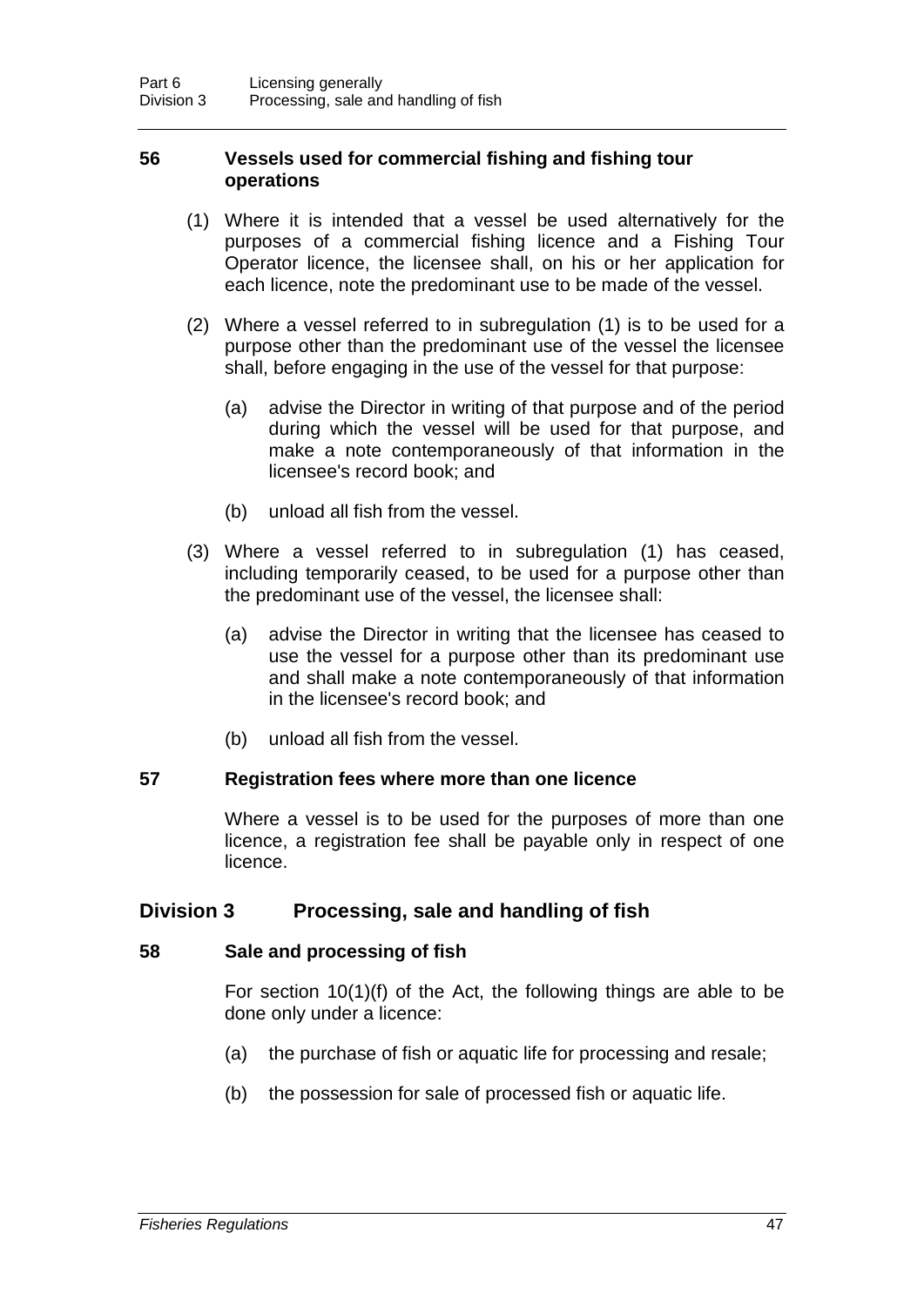#### **59 No processing for sale etc. without licence**

- (1) The holder of:
	- (a) a commercial fishing licence; or
	- (b) an Aquaculture licence; or
	- (ba) a Pearl Oyster Culture Industry licence; or
	- (c) a Fish Trader/Processor licence; or
	- (d) a Fish Retailer licence; or
	- (e) an Aboriginal Coastal licence;

may process fish or aquatic life for sale, sell fish or aquatic life so processed and sell fish or aquatic life under and in accordance with the Act and these Regulations.

- (3) A person must not sell fish or aquatic life obtained from a Bait Net Fishery licensee unless it is labelled with the expression "not for human consumption".
- (4) An assistant must not transport fish for sale or sell fish except where the licensee which he or she assists has advised the Director in writing that the assistant is permitted to do so.

#### **60 Processing surfaces etc.**

- (1) Surfaces used for the processing of fish or aquatic life, walls abutting a work surface and adjacent floor, deck and wall surfaces must be:
	- (a) constructed of smooth light-coloured material that is easily cleaned and free from cracks; and
	- (b) resistant to wear and corrosion and impervious to water.
- (2) Areas where fish or aquatic life are processed, packed, stored or frozen for sale must be kept in a clean and hygienic condition free from contamination.
- (3) It is a condition of the registration of a vessel to be used for the purposes of a commercial fishing licence that the licensee must maintain the vessel in accordance with this regulation.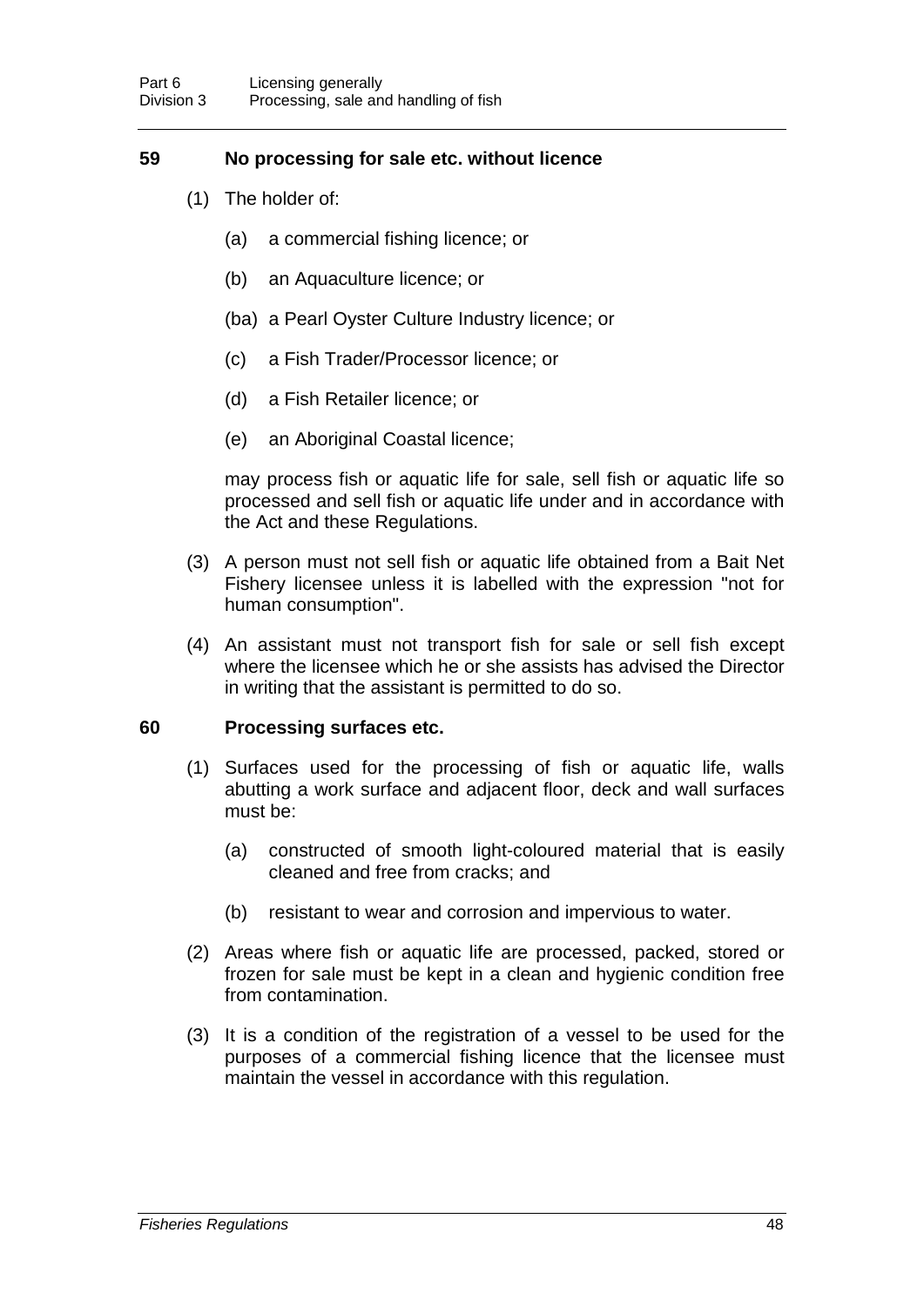## **61 Packaging of fish**

- (1) A person shall not pack fish or aquatic life processed under a licence or a permit other than in a plastic wrapping permitted for use with food under the Food Standards Code and of sufficient thickness or quality to be reasonably proof against accidental tearing.
- (2) A person processing fish under a licence or a permit shall not freeze fillets of fish otherwise than in a regularly shaped block of which the least dimension does not exceed 80 mm.

### **62 Labelling of fish**

- (1) The holder of a licence must ensure that a label or tag is placed on a fish processed for sale under the licence, or, where processed fish or aquatic life is packaged for sale under the licence, placed on or inside that package, containing particulars, clearly printed in letters of uniform size, including:
	- (a) the number of the person's licence; and
	- (b) the accepted common name of the contents; and
	- (c) in the case of fish, other than fish processed to become a trunk, a description of the type of fish and the method used to process and preserve it.
- (2) Where a fish has been processed for sale to become a trunk and the trunk is not in a package, a tag must be attached to that trunk displaying the number of the licence under which the fish was processed and a description by the accepted common name of the type of the fish.
- (3) Subregulations (1) and (2) do not apply to the sale of fish or aquatic life as a prepared meal.
- (4) A Bait Net Fishery licensee must label all fish or aquatic life in his or her possession, other than fish or aquatic life to be used by the licensee as bait for the purposes of amateur fishing by the licensee, with the words "not for human consumption".
- (5) A licensee must not affix a label or tape over another label or tape.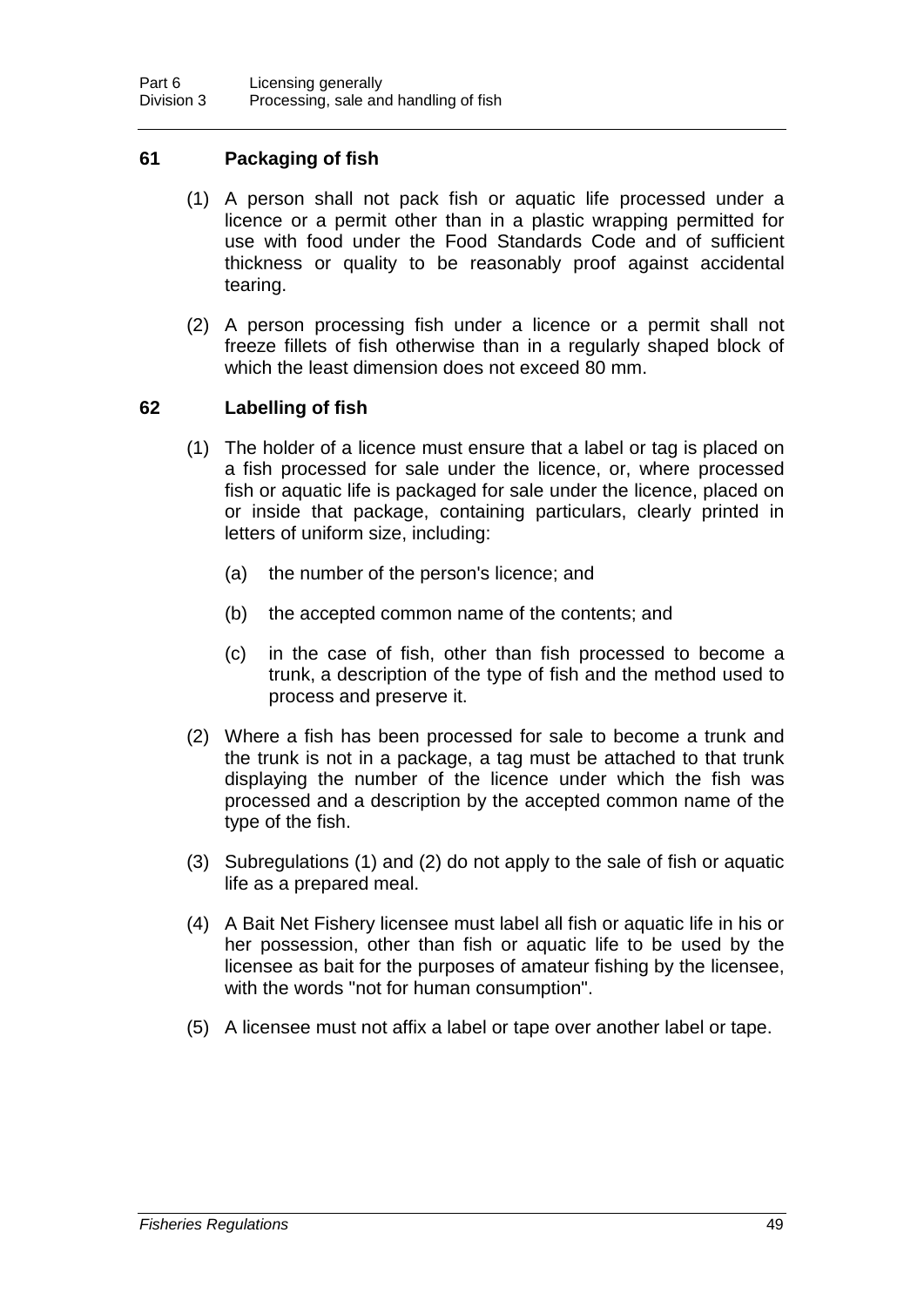### **63 Incorrect description**

Where fish or aquatic life is in a package or fish is labelled or tagged and:

- (a) the package, label or tag attached to it bears a statement, word, brand, mark, design or device regarding the contents that is false or misleading in a material particular; or
- (b) the package, label or tag is marked so as to mislead or deceive, or is likely to mislead or deceive, a purchaser; or
- (c) the package or fish labelled or tagged is sold under a name that conveys or is likely to convey a false indication of the type or species of the contents, or to lead a purchaser to suppose that it is fish other than that which it is; or
- (d) the package, label or tag is not marked in accordance with this Part;

the holder of the licence under which the label or tag was affixed is guilty of an offence.

### **64 Freezing**

- (1) The licensee shall ensure that a freezer in a registered vessel or at a camp site used for freezing and storing fish shall, when being used for those purposes, be maintained at -18°C or below.
- (2) A compartment of a freezer referred to in subregulation (1) shall be fitted with a thermometer mounted externally to indicate the internal temperature of the freezing compartment.
- (3) A thermometer referred to in subregulation (2) shall be capable of accurate measurement and shall be clearly marked with 1.0°C graduations.
- (4) It is a condition of the registration of a vessel to be used for the purposes of a licence that the licensee shall maintain the vessel in accordance with this regulation.

### **65 Transport of frozen fish**

A licensee shall not transport frozen fish other than in hygienic, insulated compartments or containers and shall ensure that they remain at -18°C or below while being transported.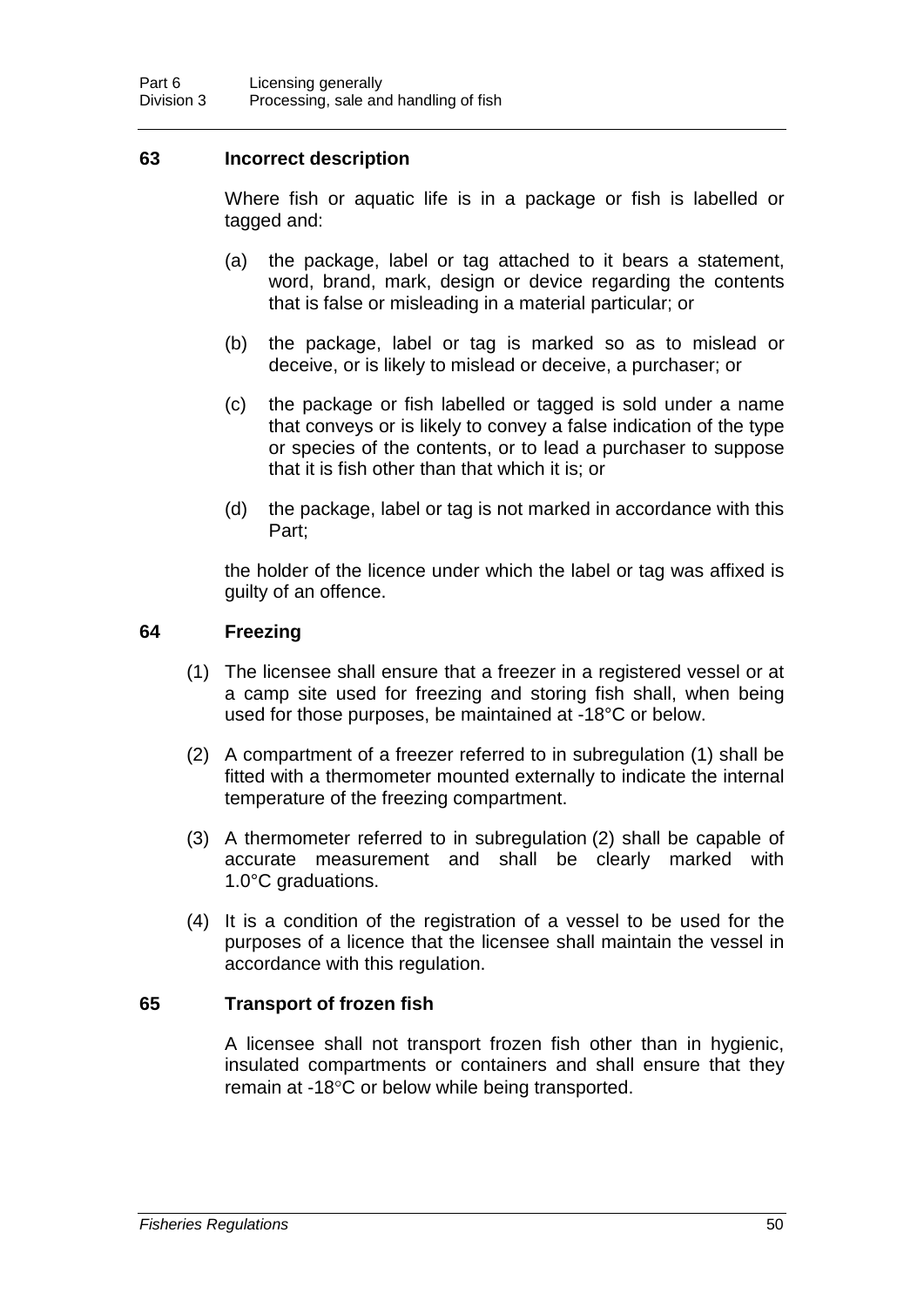# **66 Fish processing in Frances Bay Mooring Basin**

A person who processes fish within the area known as the Frances Bay Mooring Basin in Darwin shall not take or release water from or into that body of water for a purpose related to the processing of fish or aquatic life.

# **Part 7 Commercial fishing licences**

# **Division 1 Licensing**

#### **67 Definition**

In this Part, *licensee* means the holder of a commercial fishing licence.

#### **68 Criteria for grant or renewal of licence**

- (1) An applicant for the grant or renewal of a commercial fishing licence must have attained the age of 18 years.
- (2) The matters to which the Director may have regard in considering an application for the grant or renewal of a commercial fishing licence include:
	- (a) whether the applicant is able to demonstrate sufficient experience and skills to safely and effectively maintain commercial operations in the fishery for which the licence is sought; and
	- (b) any relevant criminal history of the applicant; and
	- (c) if the applicant has previously held a licence under this Act whether the applicant has supplied all accounts, records, returns and information in the approved manner and form and within the time prescribed or specified by the Director.
- (3) The matters referred to in subregulation (2) are in addition to the criteria set out in the Division of Part 8 in respect of which the licence is sought.

### **69 Assistants**

(1) A licensee shall, before engaging in fishing under a licence, supply to the Director a written list of the names and dates of birth of persons who are, at the time of application, likely to be assistants of the licensee in the conduct of fishing operations during that year.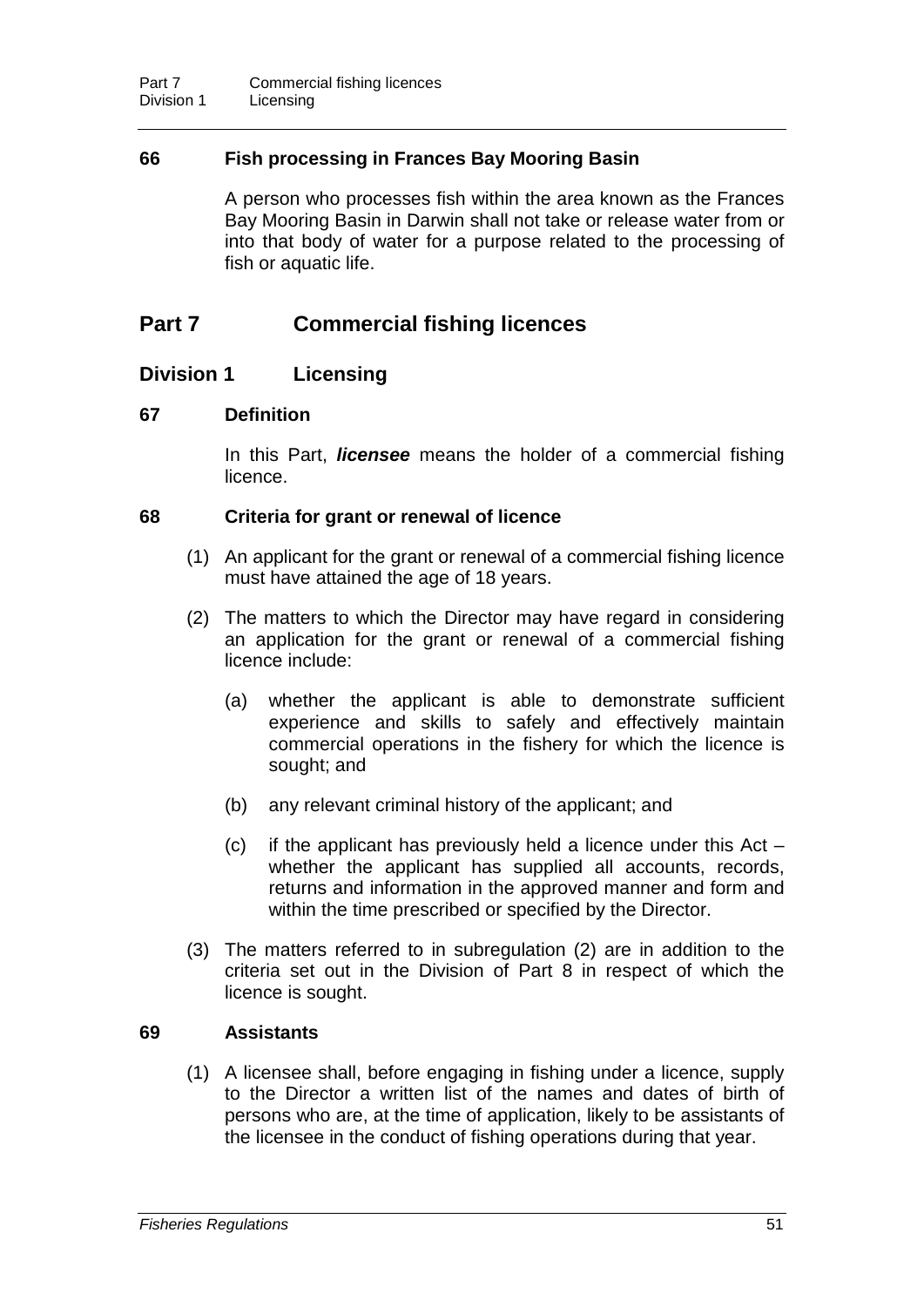(2) Where a person commences or ceases to be an assistant of the provision of the list required under subregulation (1), the licensee shall immediately note that fact in the licencee's record book and within 7 days after the day the person commenced or ceased to be an assistant of the licensee, supply to the Director in writing the name and date of birth of the person and a statement as to whether the person commenced or ceased to be an assistant to the licensee.

# **Division 2 General restrictions**

#### **70 Use of licensee's fishing gear by assistant**

An assistant shall not use fishing gear other than that permitted by the licence and shall not use that gear other than in accordance with the instructions of the licensee and under and in accordance with the Act.

### **71 Sale of fish**

- (1) A licensee, other than an Aquarium Fishing/Display Fishery licensee, may sell fish to the following:
	- (a) a commercial fishing licensee, other than an Aquarium Fishing/Display Fishery licensee;
	- (b) a Fish Broker licensee;
	- (c) a Fish Retailer licensee;
	- (d) a Fish Trader/Processor licensee;
	- (e) a person holding a licence under Part 10;
	- (f) an interstate or overseas purchaser;
	- (g) a member of the public not purchasing fish for resale.
- (2) An Aquarium Fishing/Display Fishery licensee may sell fish to the following:
	- (a) an Aquaculture licensee;
	- (aa) an Ornamental Aquaculture licensee;
	- (b) an Aquarium Trader licensee;
	- (c) a Public Aquarium licensee;
	- (d) an interstate or overseas purchaser;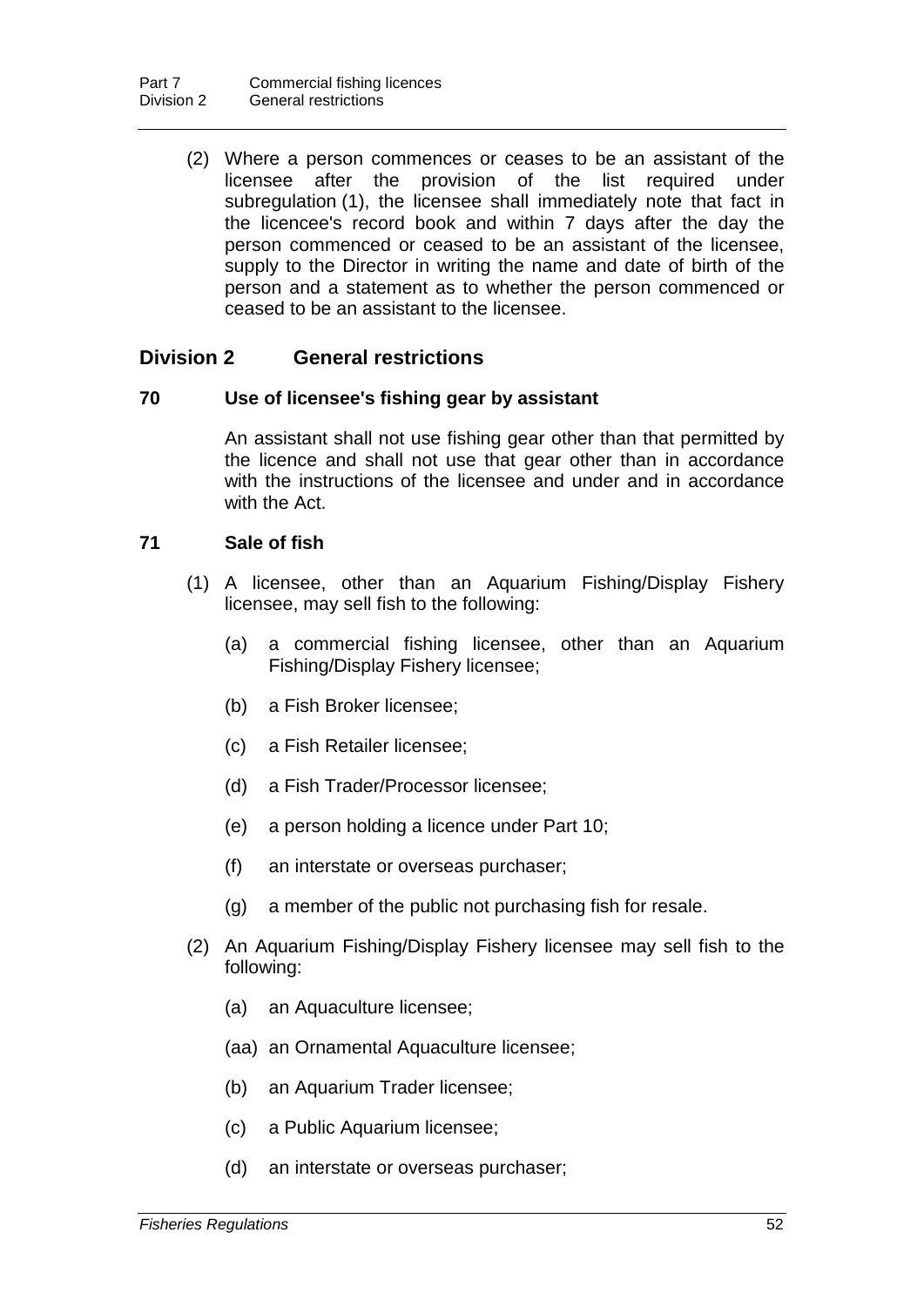- (e) a member of the public not purchasing fish for resale.
- (3) A person who holds a permit granted under the Commonwealth Act or a licence granted under a law of a State or another Territory permitting the taking and sale of fish may sell in the Territory fish taken in accordance with the permit or licence.

#### **72 No fishing for sale in vicinity of artificial reefs**

A licensee must not take fish under his or her licence or permit fishing under his or her licence or from a vessel used for the purposes of a licence, within a radius of:

- (a) 2 nautical miles from the Marchart 3, which is located at latitude 12°10.6'S longitude 130°40.6'E; or
- (b) one nautical mile from the East Point Darwin Sub-Aqua Club Barge, which is located at latitude  $12^{\circ}24.8^{\circ}$ S longitude 130°48.1'E; or
- (c) half a nautical mile from the T & W reef, which is located at latitude 12°18.9'S longitude 130°53.2'E; or
- (d) one nautical mile from Song Saigon Complex, which is located at latitude 12 $^{\circ}$ 28.6'S longitude 130 $^{\circ}$ 47.9'E; or
- (e) half a nautical mile from Truck Tipper Reef, which is located at latitude 12°18.02'S longitude 130°50.39'E; or
- (f) half a nautical mile from Rick Mills Reef, which is located at latitude 12°18.45'S longitude 130°48.87'E; or
- (g) half a nautical mile from Crab Claw Island Jetty Reef, which is located at latitude 12°41.83'S longitude 130°37.32'E.

#### **72A Prohibition or limit on taking tuna etc. as by-catch**

- (1) During a voyage a licensee must not take, as by-catch, any of the tuna or tuna like species specified at item 1 in Schedule 5.
- (2) During a voyage a licensee may take, as by-catch:
	- (a) no more than 2 in total of the tuna or tuna like species specified at item 2 in Schedule 5; and
	- (b) no more than 10 in total of the tuna or tuna like species specified at item 3 in Schedule 5.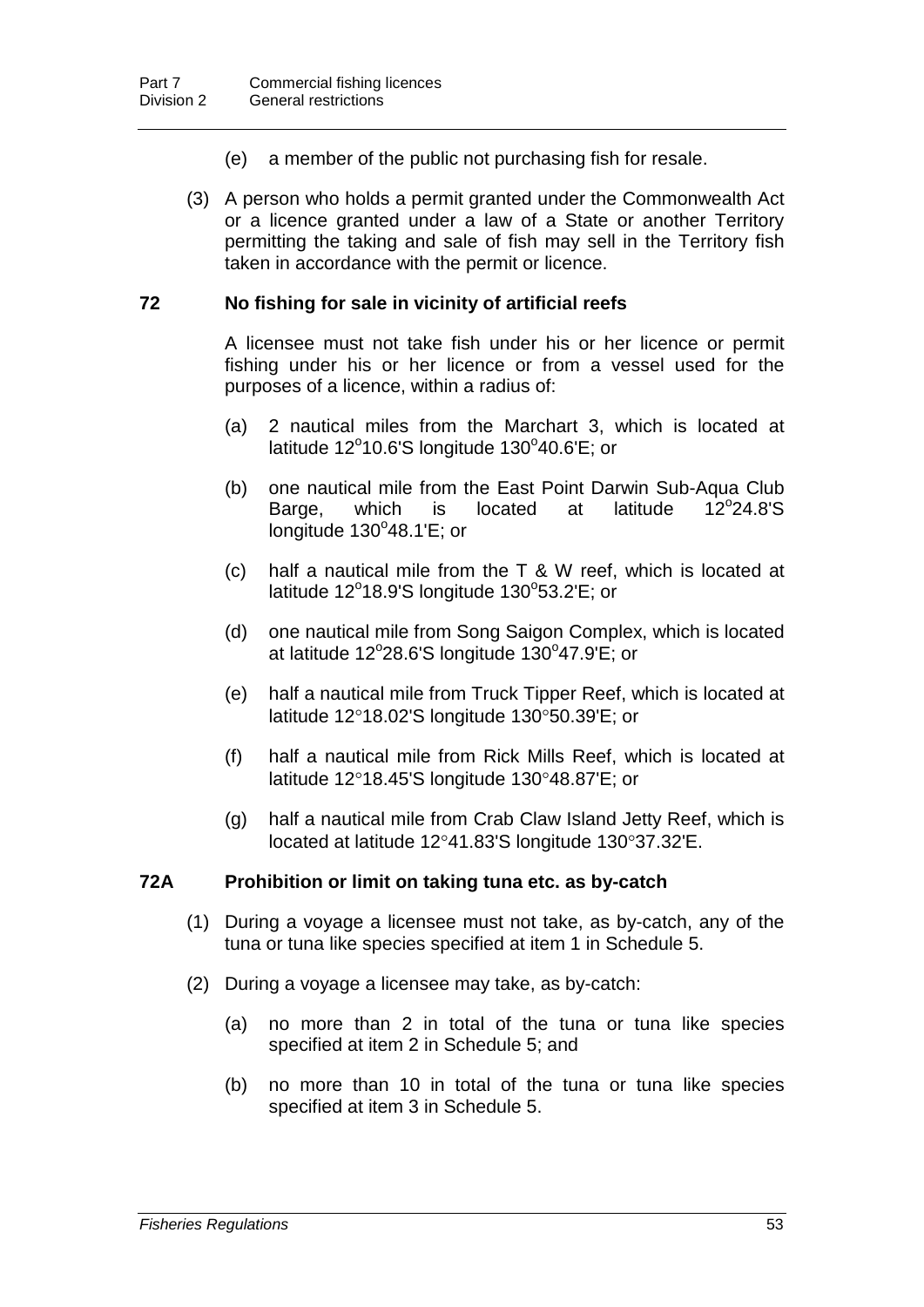# **Part 8 Commercial fisheries**

# **Division 1 Coastal line fishery**

# **Subdivision 1 Preliminary matters**

### **73 Definitions**

In this Division:

*CLF licence* means a Coastal Line Fishery licence.

*CLF species* means black jewfish or golden snapper.

*CLF Western Zone* means that part of the fishery area specified in regulation 77 that is in the Western Zone.

*fishery unit*, see regulation 78B.

*quota unit*, see regulation 78E.

*register* means the register maintained under section 9(1) of the Act in relation to the Coastal Line Fishery.

*total allowable catch*, see regulation 78D.

*Western Zone* means the waters:

- (a) from the high water mark at the border between the Territory and Western Australia to Vashon Head on Cobourg Peninsula at the point of latitude 11° 07.516' south, longitude 131° 59.650' east; and
- (b) extending seaward to the outer boundary of the Australian fishing zone.

### **74 Declaration of Coastal Line Fishery**

The industry of taking fish (other than barramundi, king threadfin, Spanish mackerel or mud crab) by the use of vertical line, drop line, cast net, scoop net and gaff, or fish-trap in the fishery area specified in regulation 77 is hereby declared to be the Coastal Line Fishery.

### **77 Area of fishery**

The Coastal Line Fishery area is the area extending seaward from the high water mark to an imaginary line following the coastline 15 nautical miles from the low water mark.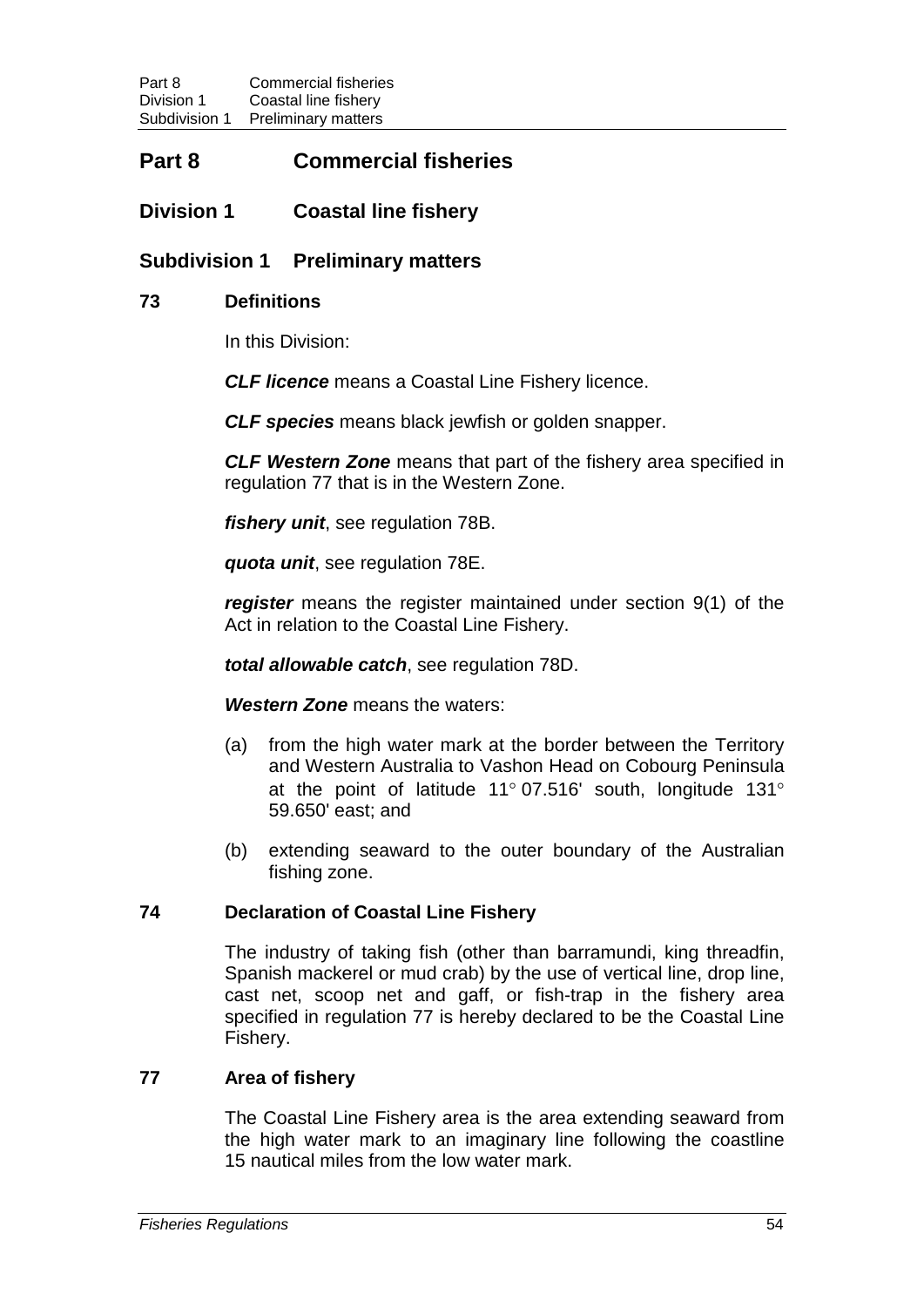# **Subdivision 2 CLF licences and fishing gear**

# **77A CLF licence**

The holder of a CLF licence may participate in the Coastal Line Fishery in accordance with this Division.

#### **78 Fishing gear**

- (1) A Coastal Line Fishery licensee must not, in the area extending seaward from the high water mark to an imaginary line following the coastline 2 nautical miles from the low water mark, use under the licence fishing gear other than:
	- (a) a vertical line; and
	- (b) a cast net; and
	- (c) a scoop net and gaff.

Maximum penalty: 170 penalty units.

- (2) Subject to subregulation (2A), a Coastal Line Fishery licensee must not, in the area extending seaward from an imaginary line following the coastline 2 nautical miles seaward from the low water mark to an imaginary line following the coastline 15 nautical miles from the low water mark, use under the licence fishing gear other than:
	- (a) a vertical line; and
	- (b) a drop line; and
	- (c) a fish-trap; and
	- (d) a scoop net and gaff; and
	- (e) a cast net.

Maximum penalty: 170 penalty units.

(2A) A Coastal Line Fishery licensee must not use a fish-trap under the licence in the CLF Western Zone.

Maximum penalty: 170 penalty units.

(3) A Coastal Line Fishery licensee must not, under the licence, use a cast net to take fish or aquatic life unless the fish or aquatic life are to be used under the licence as bait.

Maximum penalty: 170 penalty units.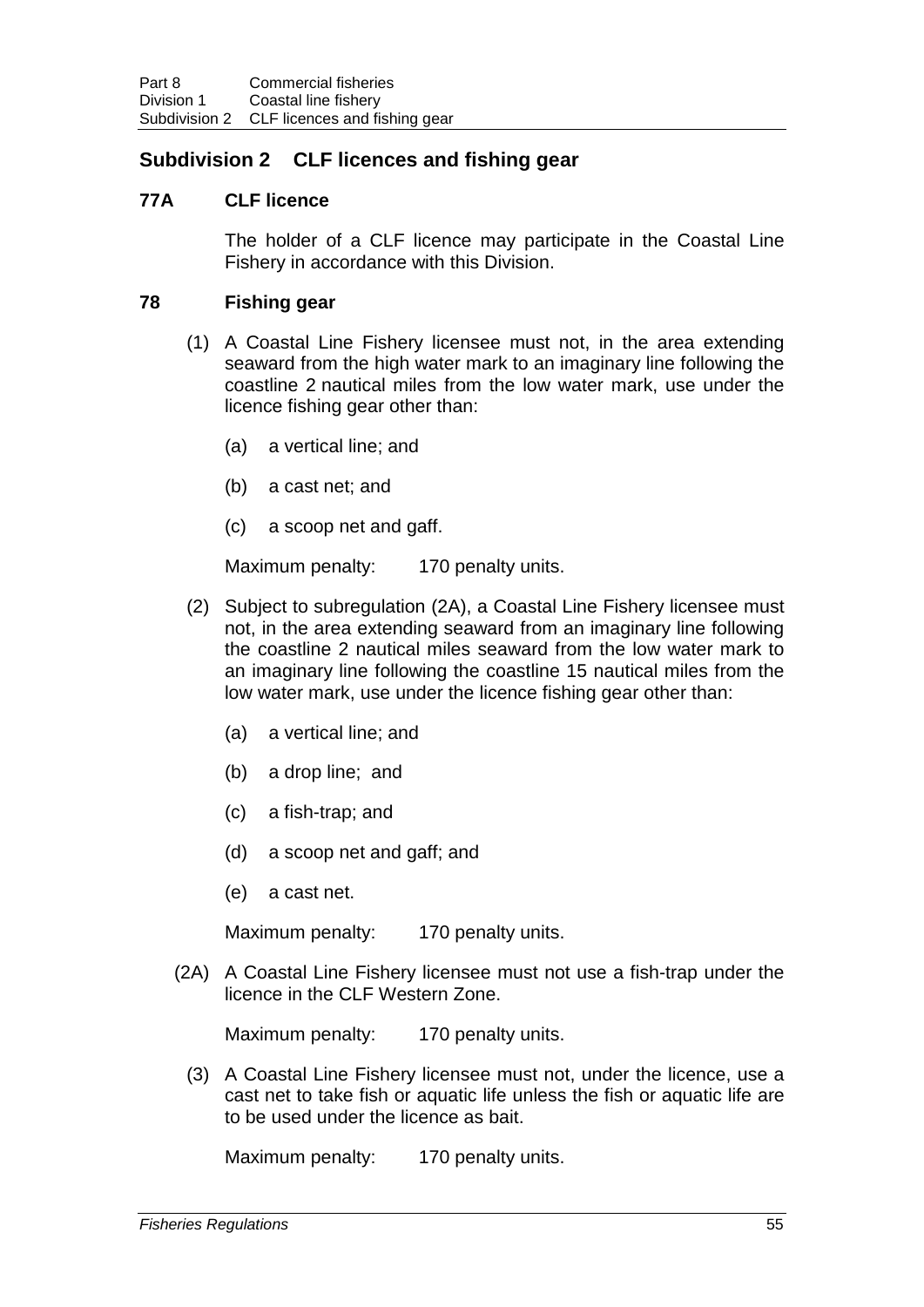(4) A Coastal Line Fishery licensee must not use more than 5 fish-traps under the licence.

Maximum penalty: 170 penalty units.

#### **78A Certain fish not to be taken**

A Coastal Line Fishery licensee must not take barramundi, king threadfin, Spanish mackerel or mud crab under the licence.

Maximum penalty: 170 penalty units.

# **Subdivision 3 Fishery units, total allowable catch and quota units in CLF Western Zone**

#### **78B Fishery units generally**

(1) A *fishery unit* is a unit that entitles the holder of the CLF licence to which the unit is attached to be allocated a share of the total allowable catch for the CLF species to which the unit relates.

*Note for subregulation (1) The share is calculated under regulation 78F.*

- (2) A fishery unit does not expire.
- (3) A fishery unit may be transferred under Subdivision 5.
- (4) A fishery unit attached to a CLF licence that is cancelled is taken to be transferred to the Territory on the day of the cancellation.
- (5) A fishery unit attached to a CLF licence that expires and is not renewed within the period permitted under section 12(2) of the Act is taken to be transferred to the Territory on the day after the period ends.

### **78C Total number of fishery units**

In the CLF Western Zone there are a total of:

- (a) 145 000 fishery units for black jewfish; and
- (b) 4 500 fishery units for golden snapper.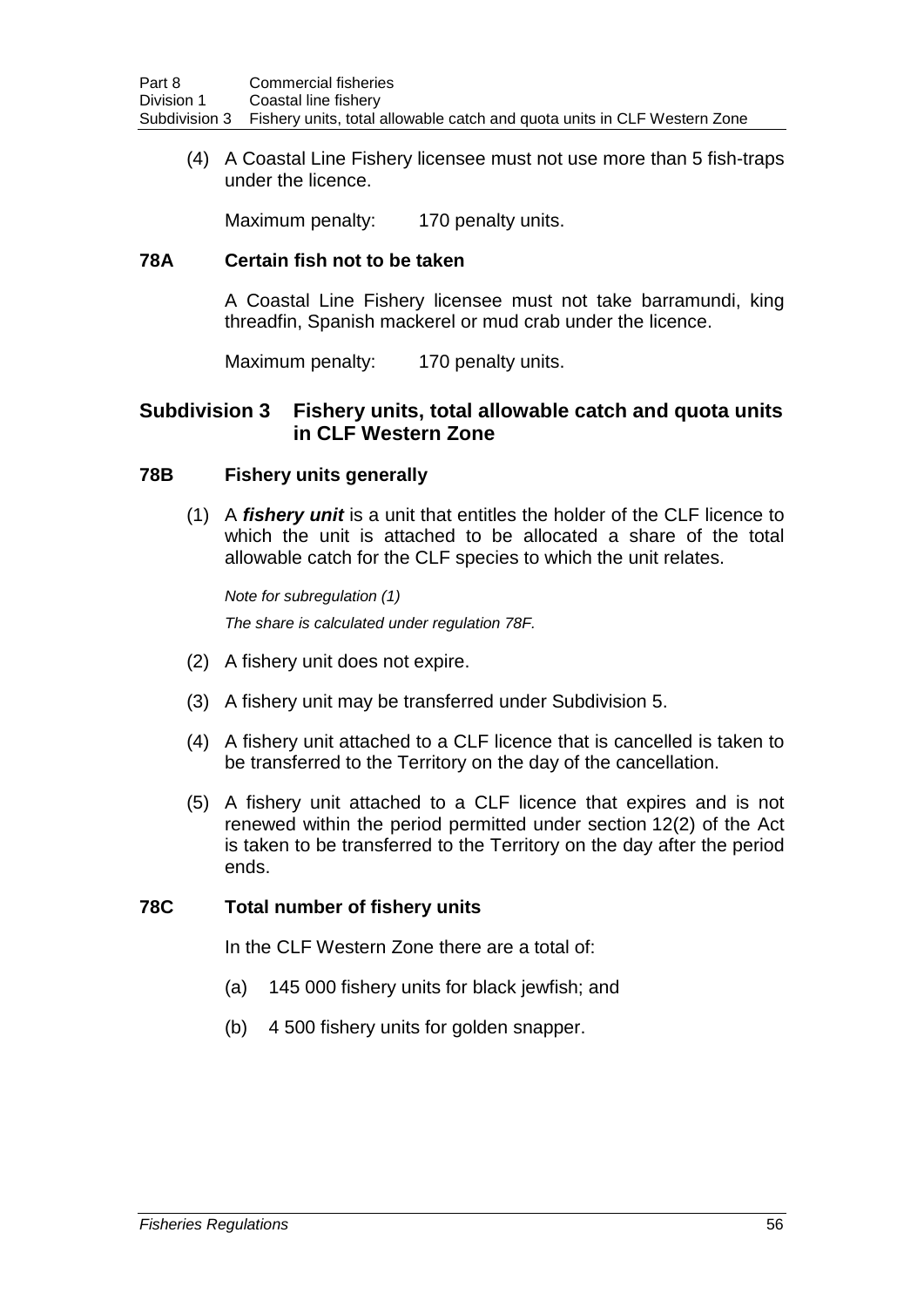### **78D Total allowable catch of black jewfish and golden snapper in CLF Western Zone**

The total amount of each CLF species that may be taken in a licence year in the CLF Western Zone under all CLF licences (the *total allowable catch*) is:

- (a) 145 000 kg of black jewfish; and
- (b) 4 500 kg of golden snapper.

### **78E Quota units generally**

- (1) A *quota unit* is a unit that, until it is used or expires, entitles the holder of the CLF licence to which the unit is attached to take 1 kg of the CLF species to which the quota unit relates from the CLF Western Zone in accordance with this Division.
- (2) A quota unit is used when the holder of the CLF licence to which the unit is attached uses the entitlement under the quota unit to take 1 kg of the CLF species to which the quota unit relates from the CLF Western Zone.
- (3) A quota unit expires on 30 June of the licence year in which the unit was allocated.
- (4) A quota unit may be transferred under Subdivision 5.
- (5) The Director must, if satisfied the holder of a CLF licence has used one or more quota units attached to the licence, cancel the number of quota units attached to the licence that equals the number of units used.
- (6) A quota unit is taken to be cancelled if:
	- (a) it expires; or
	- (b) the CLF licence to which it is attached is cancelled.

### **78F Annual allocation of quota units**

- (1) On 1 July in each licence year, the Director must allocate the number of quota units mentioned in subregulation (3) to each CLF licence to which fishery units are attached.
- (2) If a CLF licence to which fishery units are attached is renewed after 1 July in a licence year, on the date the licence is renewed, the Director must allocate the number of quota units mentioned in subregulation (3) to the licence.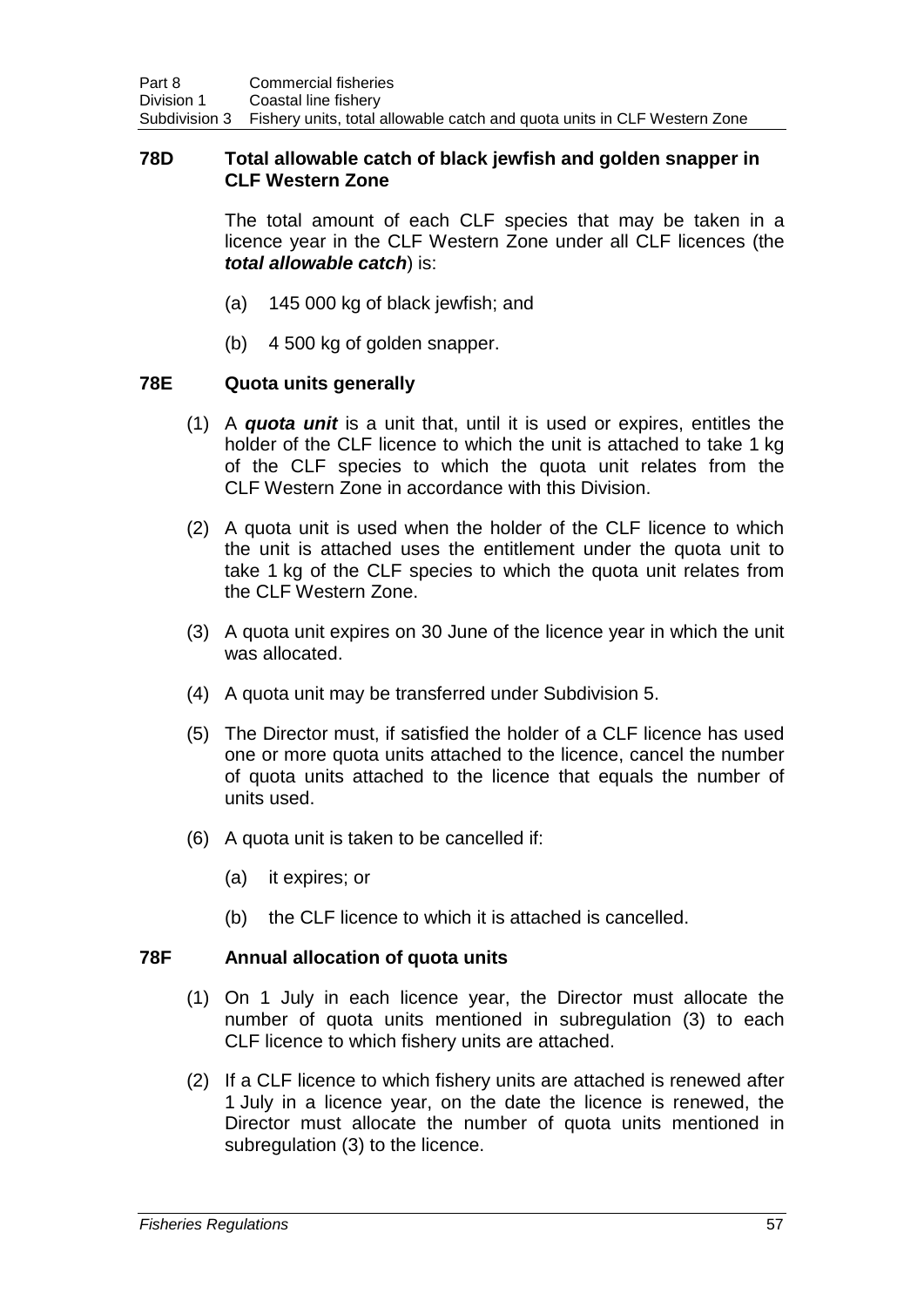(3) The number of quota units to be allocated for each CLF species is the number calculated in accordance with the following formula:

 $A = L \div T \times TAC$ 

where:

*A* is the number of quota units for the relevant CLF species to be allocated to the CLF licence.

*L* is the number of fishery units for the relevant CLF species attached to the CLF licence on the date of the allocation before any transfers of fishery units to or from the licence take effect.

**T** is the total number of fishery units for the relevant CLF species as mentioned in regulation 78C.

**TAC** is the total allowable catch for the relevant CLF species.

- (4) However, if the number of quota units to be allocated is not a multiple of 1, the number must be:
	- (a) rounded to the nearest whole unit; or
	- (b) if the number is a multiple of 0.5 rounded up to the nearest whole unit.
- (5) If, under subregulation (1) or (2), the Director is required to allocate quota units to a CLF licence in relation to which any fees are due then, despite the subregulation:
	- (a) the Director must not allocate quota units to the licence until the fees are paid; and
	- (b) when the allocation is made, the number of quota units to be allocated must be calculated as if the allocation had been made on the date required under subregulation (2) or (3).

## **Subdivision 4 Fishing in CLF Western Zone**

### **78G Notice of intention to fish in CLF Western Zone**

(1) This regulation applies to the holder of a CLF licence who intends to take fish in the CLF Western Zone under the licence during a voyage.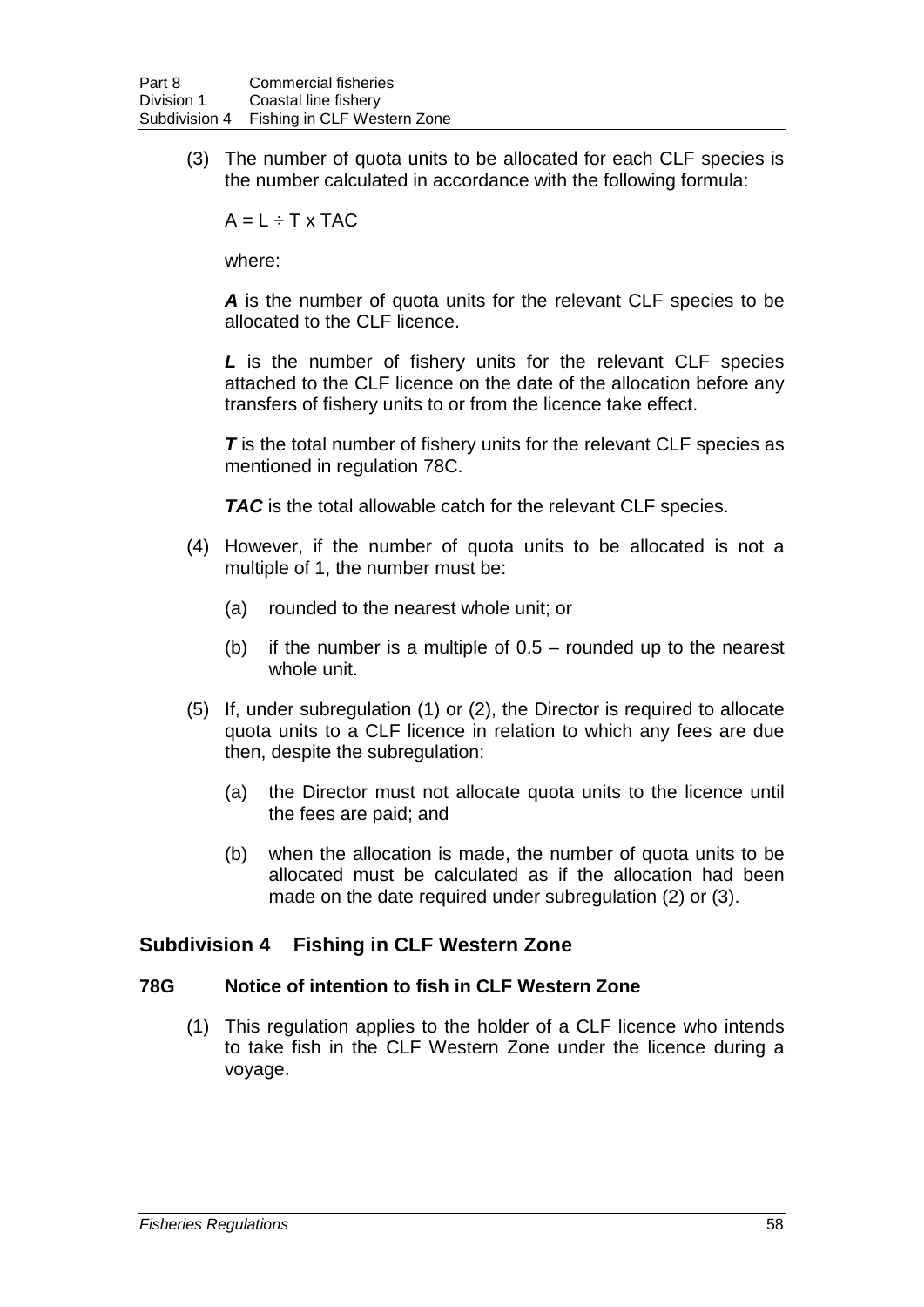- (2) Between 1 and 12 hours before starting the voyage, the holder must notify the Director of the following:
	- (a) the holder's intention to take fish in the CLF Western Zone under the licence during the voyage;
	- (b) the time the voyage will start;
	- (c) the estimated duration of the voyage;
	- (d) the type of fishing gear the holder intends to use in the CLF Western Zone during the voyage;
	- (e) the time the vessel is estimated to land at the end of the voyage;
	- (f) the place the vessel will land;
	- (g) any other information about the voyage required by the Director.

Maximum penalty: 85 penalty units.

(3) The notice may be given orally.

### **78H Quota units to be held at start of voyage to CLF Western Zone**

The holder of a CLF licence commits an offence if:

- (a) the holder takes fish in the CLF Western Zone under the licence during a voyage; and
- (b) at the start of the voyage the licence did not have attached to it:
	- (i) quota units for black jewfish; and
	- (ii) quota units for golden snapper.

Maximum penalty: 170 penalty units.

#### **78J No fish on vessel at start of voyage to CLF Western Zone**

- (1) The holder of a CLF licence must ensure none of the following is on board a vessel when a voyage is started if the holder intends to take fish in the CLF Western Zone under the licence from the vessel during the voyage:
	- (a) fish intended for sale;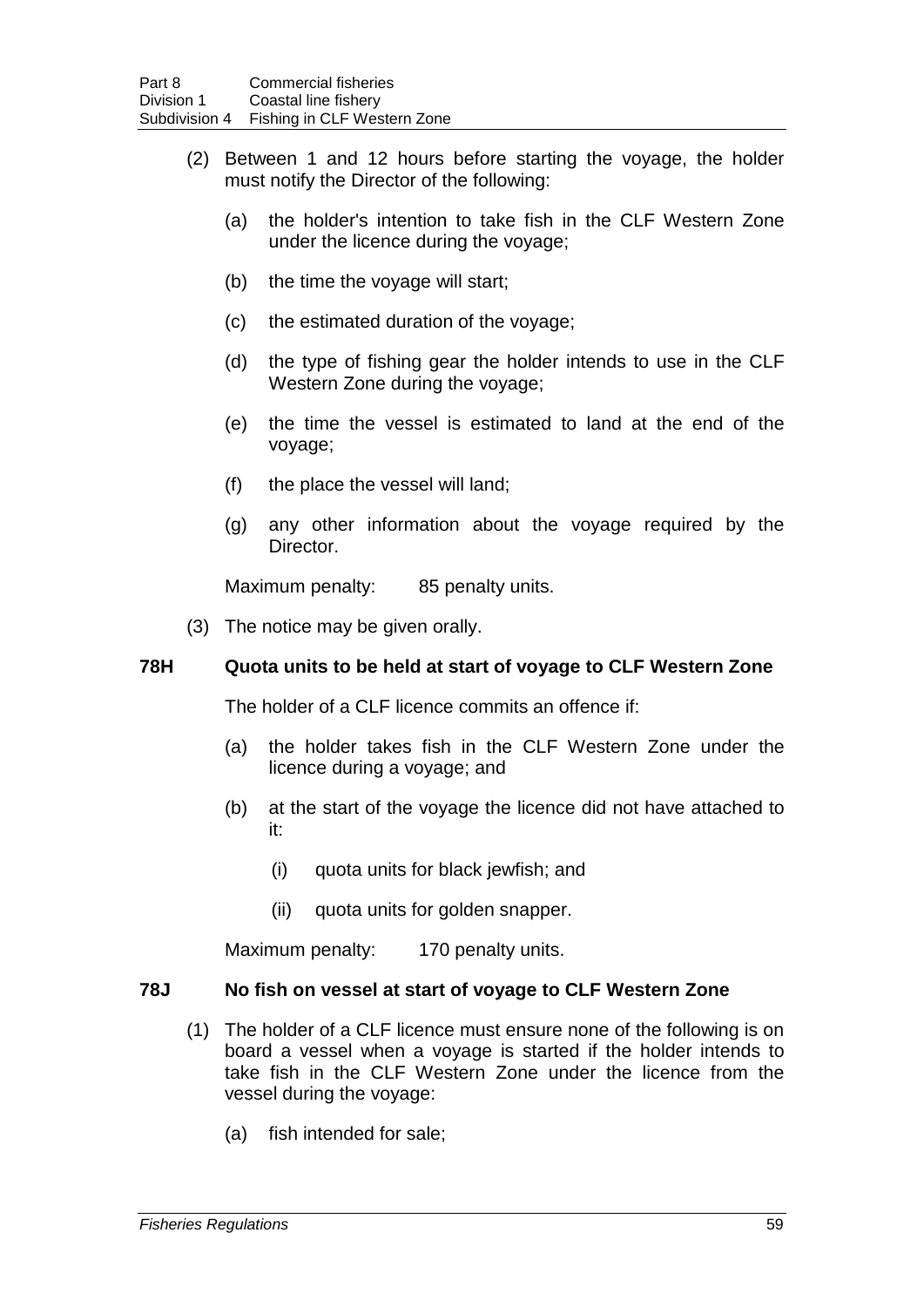(b) more than 100 kg of fish not intended for sale (excluding bait).

Maximum penalty: 85 penalty units.

(2) Subregulation (1) does not apply if the Director gives the holder written approval to have fish on board the vessel as mentioned in that subregulation.

### **78K Fishing in CLF Western Zone limited to entitlement under quota units**

The holder of a CLF licence must not, while fishing in the CLF Western Zone under the licence, take an amount of a CLF species that exceeds the amount the holder is entitled to take under the quota units attached to the licence.

Maximum penalty: 170 penalty units.

#### **78L Restrictions apply during voyage to CLF Western Zone**

(1) The holder of a CLF licence must not, during one voyage, take any fish in the CLF Western Zone under the licence and take any fish under the licence outside the CLF Western Zone.

Maximum penalty: 170 penalty units.

(2) The holder of a CLF licence must not, during one voyage, take any CLF species in the CLF Western Zone under the licence and take any fish, in or outside the CLF Western Zone, under any other licence.

Maximum penalty: 170 penalty units.

(3) Subregulation (1) or (2) does not apply if the Director gives the holder written approval to take the action mentioned in the relevant subregulation.

#### **78M Fish not to be moved between vessels**

(1) The holder of a CLF licence must ensure a fish taken in the CLF Western Zone under the licence is not moved from the vessel from which it was taken to another vessel.

Maximum penalty: 85 penalty units.

(2) Subregulation (1) does not apply if the Director gives the holder written approval to move the fish to another vessel.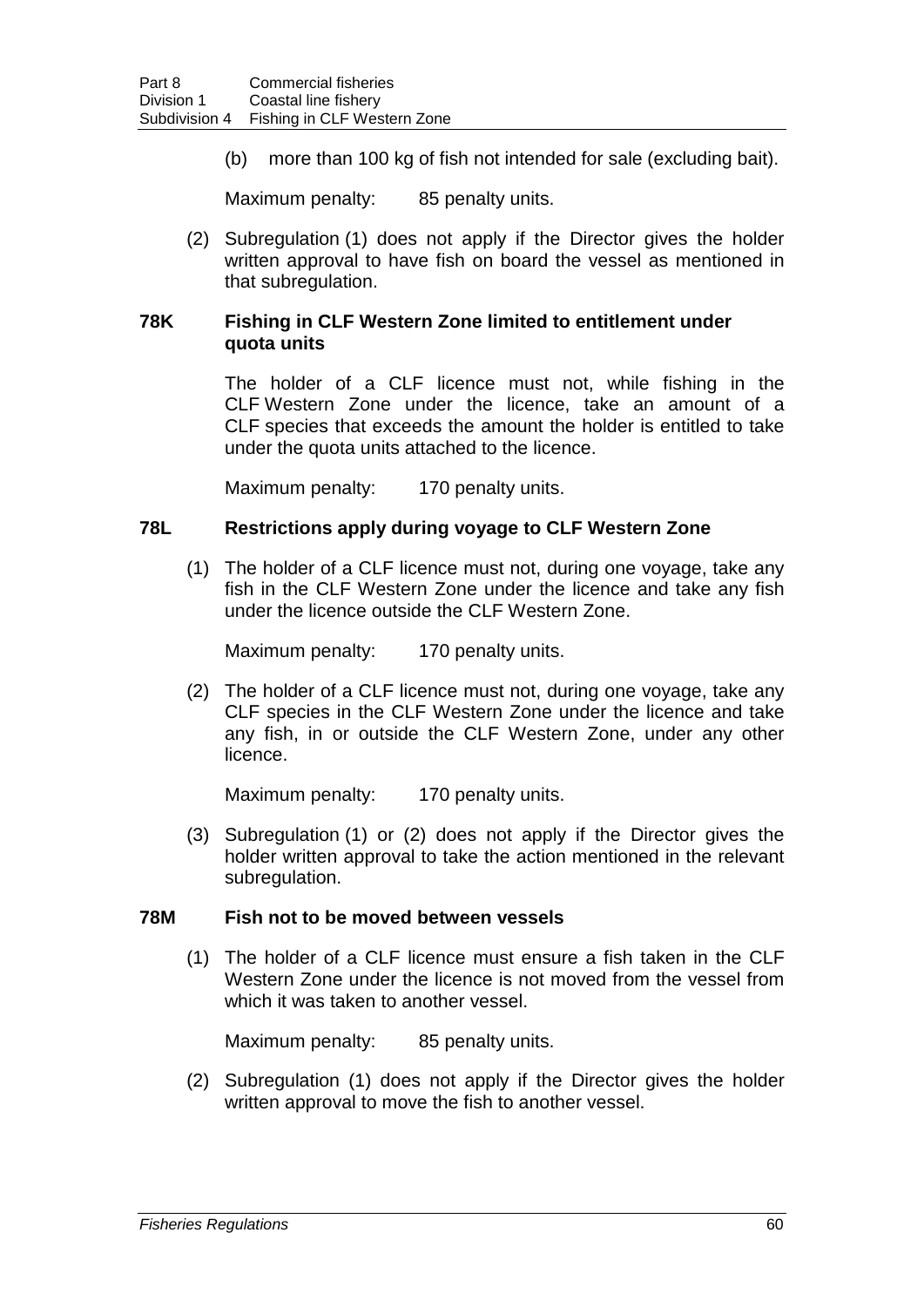### **78N Unloading fish**

The holder of a CLF licence must ensure that a fish taken in the CLF Western Zone under the licence is unloaded from the vessel from which it was taken (or from the vessel to which the fish was moved if regulation 78M(2) applies):

- (a) in the Darwin port; or
- (b) if the Director has given the holder written approval for the fish to be unloaded in another place – in the other place.

Maximum penalty: 85 penalty units.

### **78P Weighing fish**

- (1) The holder of a CLF licence must ensure that, as soon as practicable after fish taken in the CLF Western Zone under the licence are unloaded, the fish are weighed using scales that:
	- (a) are an appropriate size, taking into account the amount of fish to be weighed; and
	- (b) have been calibrated in accordance with subregulation (2) immediately before being used to weigh the fish.

Maximum penalty: 85 penalty units.

- (2) The scales must be calibrated using a weight:
	- (a) that is an appropriate size, taking into account the size of the scales; and
	- (b) that has been verified under the *National Measurement Act 1960* (Cth); and
	- (c) for which the holder has a certificate of verification given under the *National Measurement Act 1960* (Cth) that has not expired.
- (3) Within 7 days after a request by a Fisheries Officer, the holder of a CLF licence must produce to the Fisheries Officer the certificate of verification for a weight used by the holder to calibrate scales used under subregulation (1).

Maximum penalty: 85 penalty units.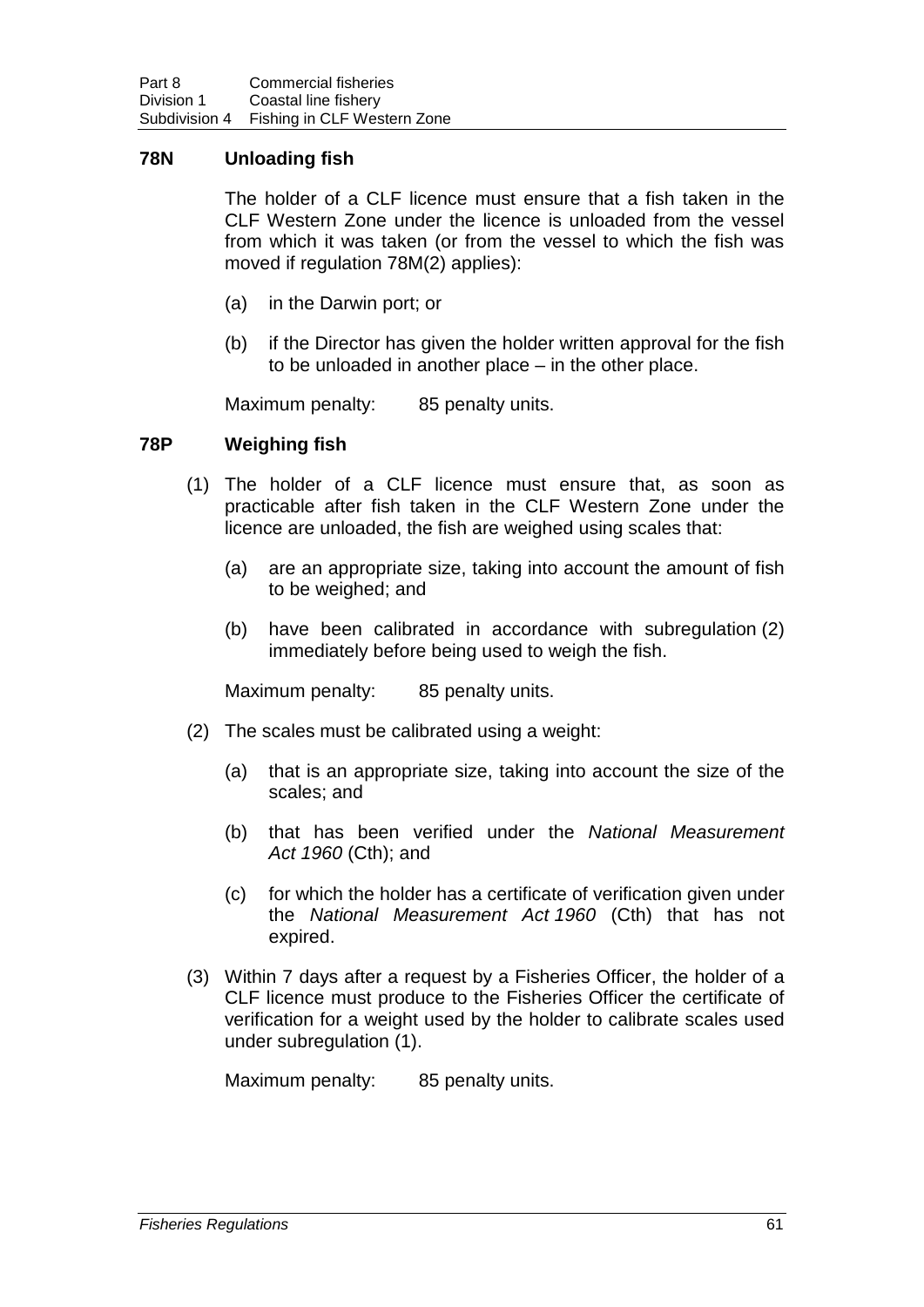## **78Q Compulsory monitoring on notice**

- (1) The Director may at any time, by written notice, require the holder of a CLF licence to do one of the following in relation to the next voyage undertaken by the holder during which the holder intends to take fish in the CLF Western Zone under the licence:
	- (a) ensure fishing monitoring equipment, as specified in the notice, is fitted to the vessel used for the voyage and is operating at all times during the voyage;
	- (b) permit a specified person to travel as a fishery observer on board the vessel for the voyage.
- (2) The holder must not contravene the notice.

Maximum penalty: 85 penalty units.

(3) Section 38(2)(b) of the Act applies to an offence against subregulation (2).

## **Subdivision 5 Transfer of fishery units and quota units**

#### **78R Application for transfer and approval by Director**

- (1) The holder of a CLF licence may apply to the Director for approval to transfer one or more fishery units or quota units attached to the licence to another holder of a CLF licence.
- (2) The application must be made in the approved form.
- (3) The Director must approve or refuse to approve the application and give the applicant written notice of the decision.
- (4) To avoid doubt, an application under subregulation (1) cannot be made in relation to fishery units or quota units attached to a suspended CLF licence.

#### **78S Effective date of transfer**

If the Director approves an application for the transfer of fishery units or quota units, the transfer takes effect on the later of:

- (a) the day after the date the approval is given; or
- (b) the date of transfer specified in the application.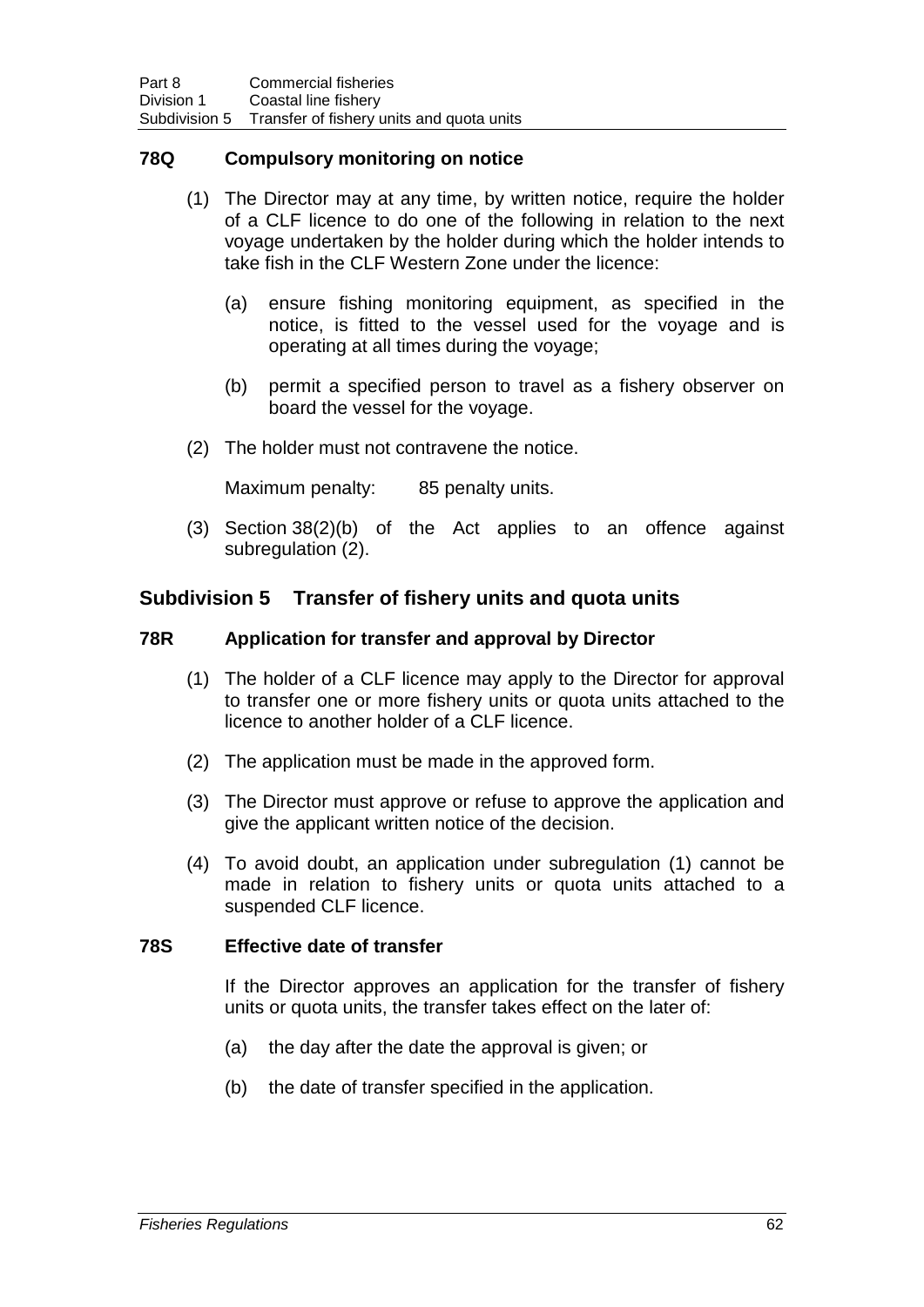## **78T Sale or transfer of fishery units by Territory**

The Territory may sell or transfer to the holder of a CLF licence fishery units transferred to the Territory.

### **Subdivision 6 Register**

#### **78U Allocation of fishery units or quota units**

- (1) An allocation of fishery units or quota units to a CLF licence is made by the Director entering in the register the number of fishery units or quota units that are allocated to the licence.
- (2) Within 7 days after making an allocation to a CLF licence, the Director must give the holder of the licence written notice of the allocation.

#### **78V Transfer of fishery units or quota units**

- (1) As soon as practicable after an application for the transfer of fishery units or quota units has been approved, the Director must enter in the register the details of the transfer, including the date on which the transfer takes effect.
- (2) As soon as practicable after a transfer of fishery units or quota units takes effect or, in the case of fishery units, is taken to have occurred under regulation 78B, the Director must amend the register to record that the number of units transferred:
	- (a) are no longer attached to the CLF licence from which they were transferred or, if transferred by the Territory, are no longer held by the Territory; and
	- (b) are attached to the transferee's CLF licence or, if transferred to the Territory, are held by the Territory.

### **78W Cancellation of quota units**

- (1) The Director cancels a quota unit by recording the cancellation in the register.
- (2) Within 7 days after cancelling a quota unit attached to a CLF licence, the Director must give the holder of the licence written notice of the cancellation.
- (3) If a quota unit is taken to be cancelled under regulation 78E(6), the Director must record the cancellation in the register as soon as practicable after the cancellation.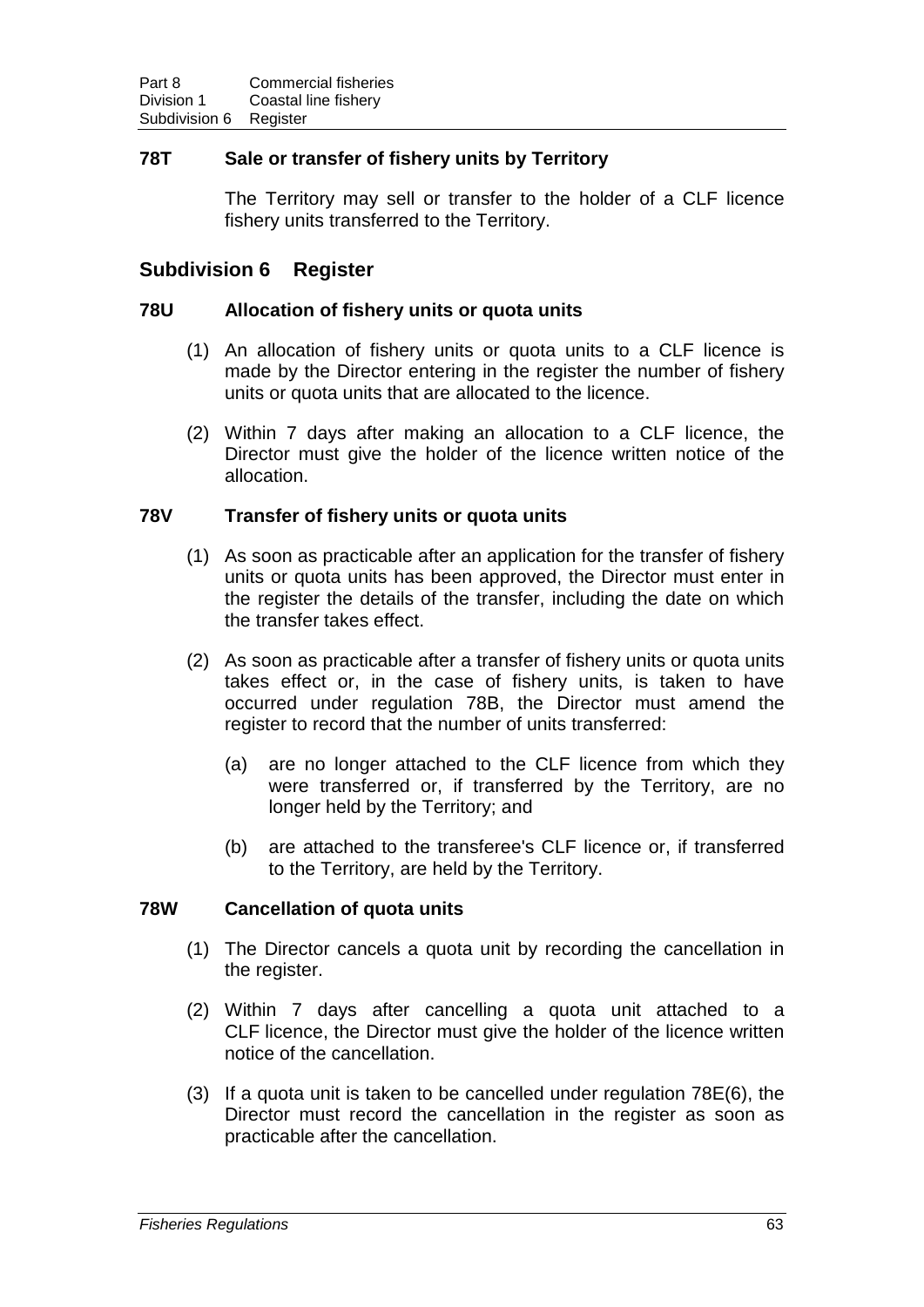# **Division 2 Coastal Net Fishery**

## **79 Declaration of Coastal Net Fishery**

The industry of taking fish (other than barramundi, king threadfin, Spanish mackerel or mud crab) by coastal net, is hereby declared to be the Coastal Net Fishery.

### **80 Licence regions**

The Director may grant a Coastal Net Fishery licence in respect of one of the following regions:

- (a) the Darwin Region, extending from Cape Hotham to Native Point and from Cape Ford to Dooley Point;
- (c) the Borroloola Region, extending from the mouth of Bing Bong Creek to Pelican Spit; or
- (d) other areas approved by the Director.

## **81 Entry criteria**

- (1) The Director shall not grant a Coastal Net Fishery licence other than to a person:
	- (a) who was licensed under the repealed Regulations to engage in the Bait Fishery and to catch bait in that fishery during 1992 or who was licensed under the repealed Regulations to engage in the Special Purpose Fishery during 1992 and to use haul net in that fishery; and
	- (b) who, subject to subregulation (2), owns or leases a vessel of not less than 5 m in length for use in the fishery.
- (2) Subregulation (1)(b) does not apply in respect of an applicant who was licenced under the repealed Regulations to engage in the Bait Fishery during 1992.

## **83 Area of fishery**

- (1) The Coastal Net Fishery area is that area extending seaward from the coastline from the high water mark to an imaginary line following the coastline 3 nautical miles from the low water mark.
- (2) However, in the vicinity of Darwin Harbour and Shoal Bay the fishery area does not include any area landwards of an imaginary line extending from co-ordinates 6760E 86300N (Charles Point) to co-ordinates 7185E 86544N (Gunn Point), which co-ordinates are more particularly described on Map Sheet Darwin 5073 and Map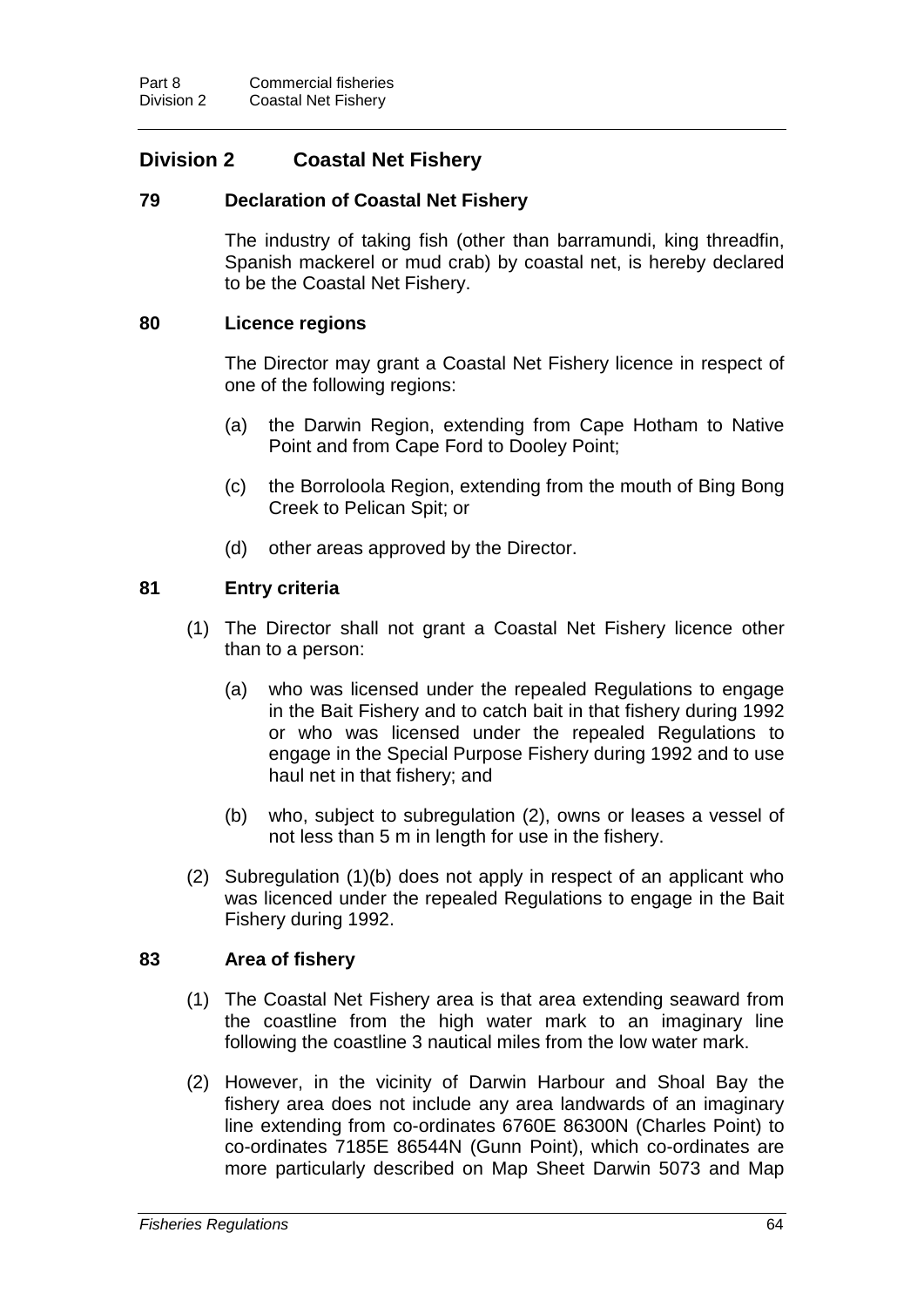Sheet Koolpinyah 5173 lodged with the Surveyor-General, Darwin.

### **84 Fishing gear**

A Coastal Net Fishery licensee must not use under the licence fishing gear other than:

- (a) a coastal net, if the net:
	- (i) where it is anchored or staked, is anchored or staked at one end only; and
	- (ii) while catch is being cleared, is in not less than 30 cm of water; and
	- (iii) is used in the region in which its use is permitted by the licence; and
- (b) a cast net.

### **85 Certain fish not to be taken**

A Coastal Net Fishery licensee must not take barramundi, king threadfin, Spanish mackerel or mud crab under the licence.

## **Division 3 Bait Net Fishery**

### **86 Declaration of Bait Net Fishery**

The industry of taking fish (other than barramundi, king threadfin, Spanish mackerel and mud crab) by bait net or cast net for sale as bait is hereby declared to be the Bait Net Fishery.

### **87 Entry criteria and number of licences**

The Director must not grant a Bait Fish Fishery licence other than to a person:

- (a) who was licensed under the repealed Regulations to engage in the Bait Net Fishery during 1992; and
- (b) who does not hold a Coastal Net Licence.

### **89 Area of fishery**

(1) The Bait Net Fishery area is the area extending seaward from the high water mark to an imaginary line following the coastline 3 nautical miles from the low water mark but does not include the Mary River Fish Management Zone.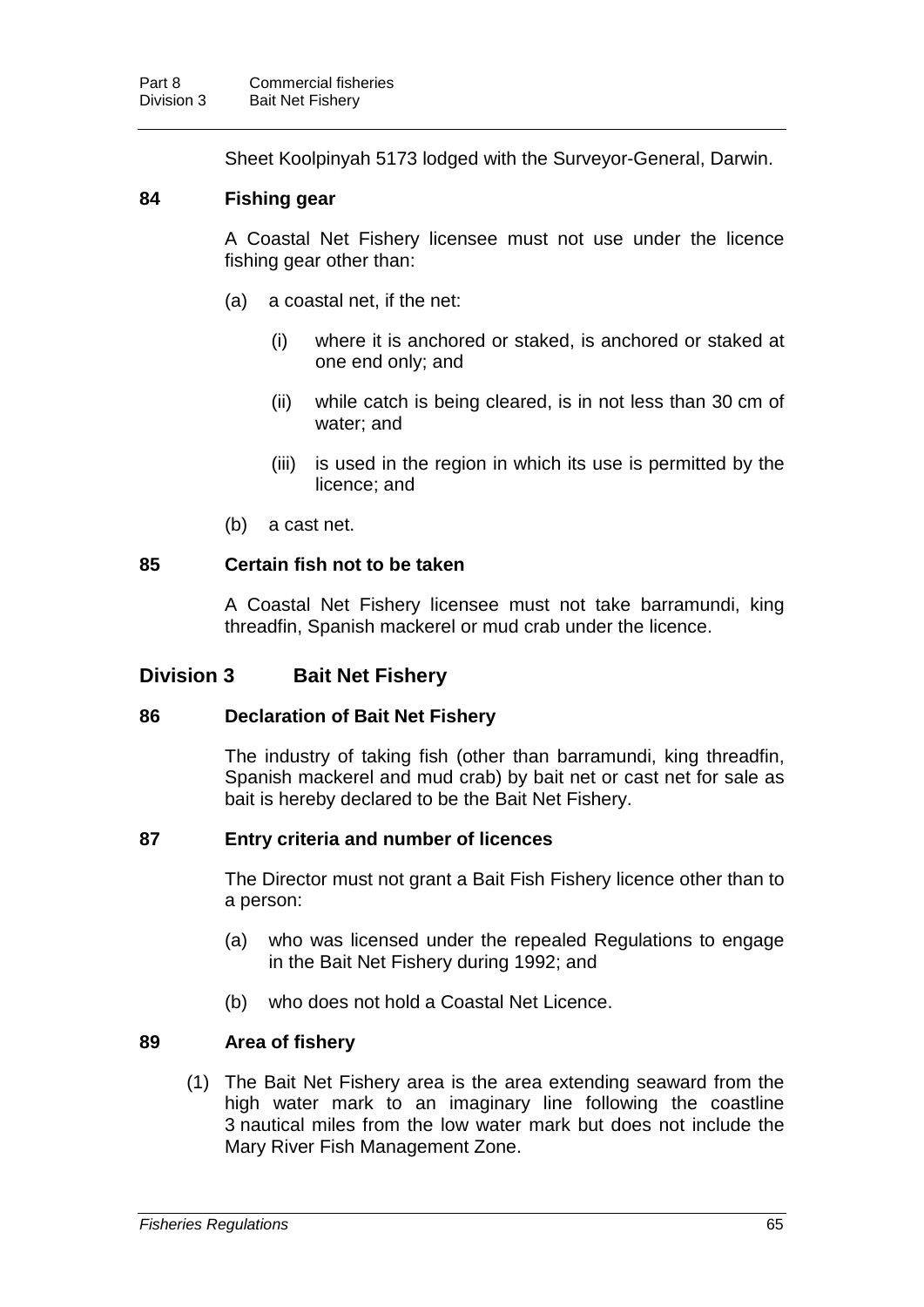(2) However, in the vicinity of Darwin Harbour and Shoal Bay the fishery area does not include any area landwards of an imaginary line extending from co-ordinates 6760E 86300N (Charles Point) to co-ordinates 7185E 86544N (Gunn Point), which co-ordinates are more particularly described on Map Sheet Darwin 5073 and Map Sheet Koolpinyah 5173 lodged with the Surveyor-General, Darwin.

### **90 Fishing gear**

A Bait Net Fishery licensee must not use under the licence fishing gear other than:

- (a) a bait net where it is:
	- (i) not anchored or staked; and
	- (ii) hauled by hand; and
	- (iii) attended at all times when in use; and
	- (iv) while catch is being cleared, in not less than 30 cm of water; and
- (b) a cast net; and
- (c) a scoop net and gaff.

### **91 Certain fish not to be taken**

A Bait Net Fishery licensee must not take barramundi, king threadfin, Spanish mackerel or mud crab under the licence.

### **Division 4 Spanish Mackerel Fishery**

#### **92 Declaration of fishery**

The industry of taking Spanish mackerel is declared to be the Spanish Mackerel Fishery.

### **Division 5 Off-shore Net and Line Fishery**

#### **96 Definitions**

In this Division:

*Commonwealth permit* means a permit issued under the Commonwealth Act relating to the Northern Shark Fishery.

*entitlement* means the entitlement of total allowable effort.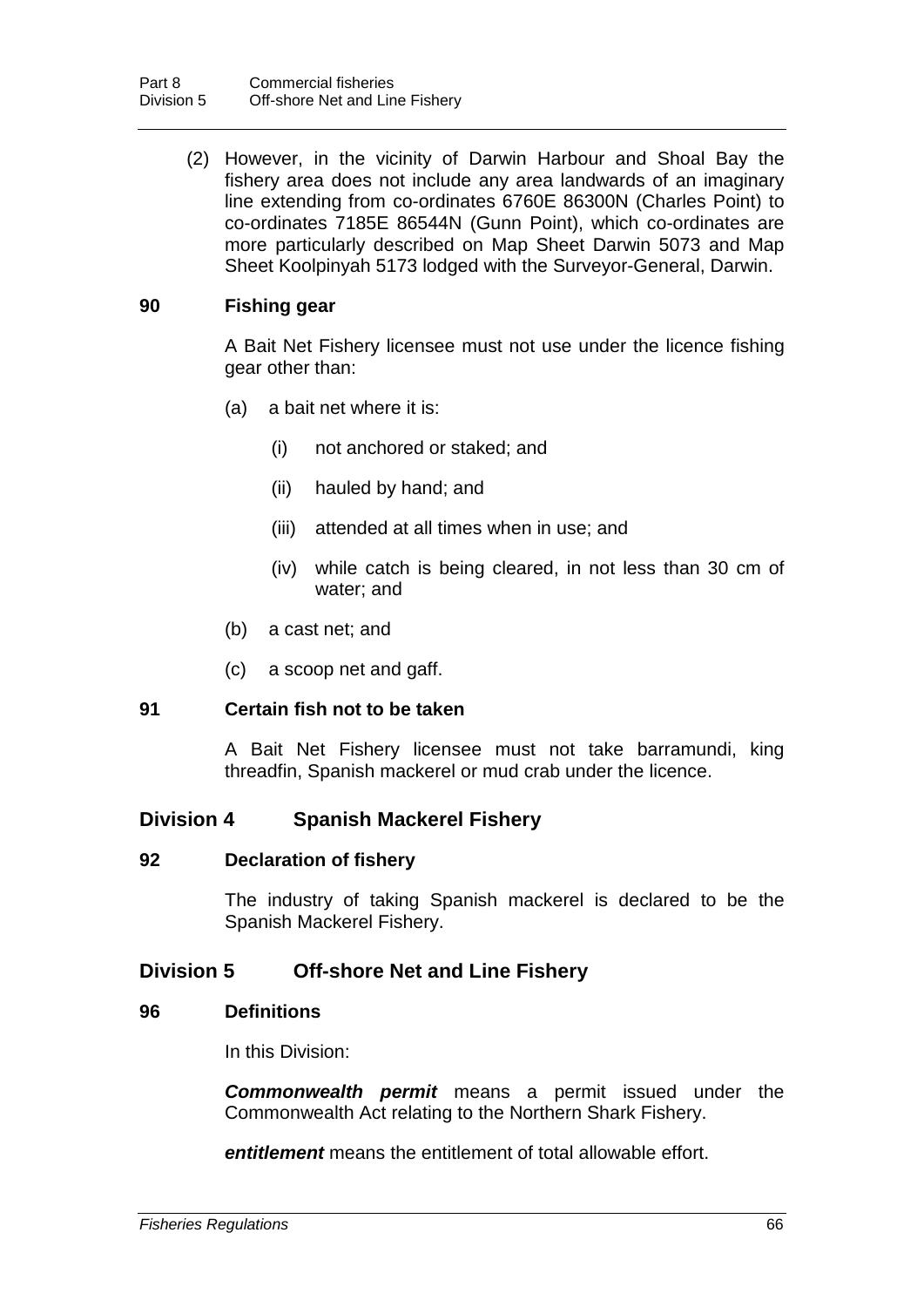*Off-shore Net and Line Fishery fishing unit* means a right to take fish in the Off-shore Net and Line Fishery for one day during a licensing year.

*restricted Off-shore Net and Line Fishery licence* means a licence granted under regulation 96B.

*total allowable effort* means the number of Off-shore Net and Line Fishery fishing units determined under regulation 96C(a).

*unrestricted Off-shore Net and Line Fishery licence* means a licence granted under regulation 98.

### **96A Declaration of Off-shore Net and Line Fishery**

The industry of taking fish by using the fishing gear referred to in regulation 100(1)(a), (b), (c) or (d) is declared to be the Off-shore Net and Line Fishery.

#### **96B Entry criteria and number of licences**

- (1) Except in accordance with this Division, the Joint Authority shall not grant a licence in respect of the Off-shore Net and Line Fishery, other than a restricted Off-shore Net and Line Fishery licence.
- (2) The Joint Authority shall not grant more than 39 restricted Off-shore Net and Line Fishery licences.
- (3) All Off-shore Net and Line Fishery licences granted before 3 February 1995 are revoked.
- (5) Where an Off-shore Net and Line Fishery licence is surrendered to the Territory, cancelled or expires without being renewed, the number of licences which may be granted or renewed by the Joint Authority is reduced by one.
- (6) Where 3 Off-shore Net and Line Fishery licences are transferred to the Territory in accordance with regulation 97, the number of licences which may be granted or renewed by the Joint Authority is reduced by 2.

### **96C Total allowable effort**

The Minister may, by *Gazette* notice, determine the following:

- (a) the number of Off-shore Net and Line Fishery fishing units for the Off-shore Net and Line Fishery;
- (b) the number of Off-shore Net and Line Fishery fishing units for taking fish using demersal long-lines and pelagic long-lines;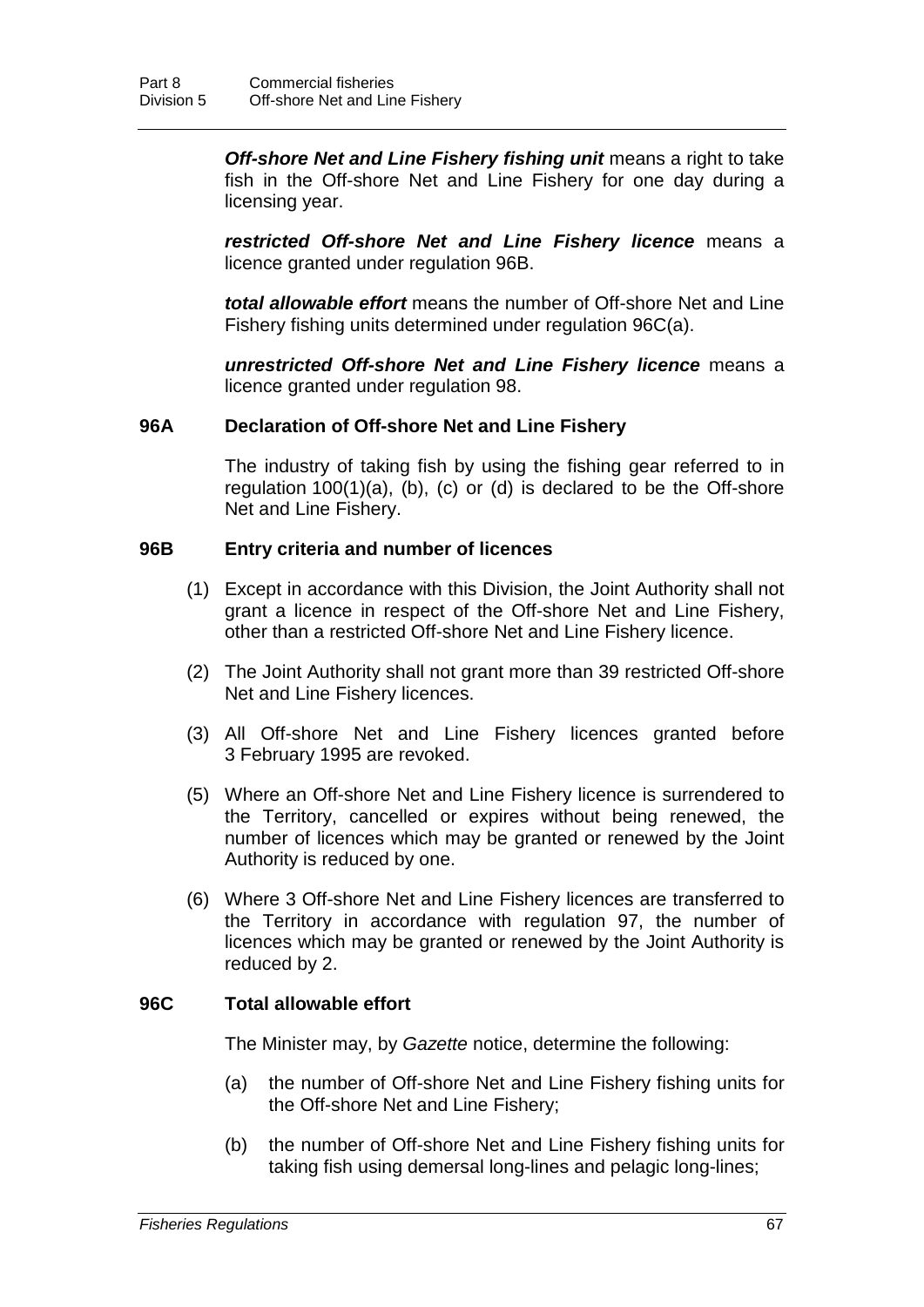- (c) the number of Off-shore Net and Line Fishery fishing units for taking fish using pelagic nets;
- (d) the entitlement of total allowable effort of an Off-shore Net and Line Fishery licence.

### **96CA Allocation of entitlement**

The Joint Authority must, before a licensing year commences, issue to an Off-shore Net and Line Fishery licensee the number of Off-shore Net and Line Fishery fishing units that is equal to the entitlement of the licence for that licensing year.

#### **96CB Temporary transfer of fishing units**

- (1) An Off-shore Net and Line Fishery licensee may, with the approval of the Director, by agreement in writing (*a temporary unit transfer agreement*), permit an Off-shore Net and Line Fishery fishing unit issued to the licensee as part of the entitlement of the licence to be used by another Off-shore Net and Line Fishery licensee.
- (2) An Off-shore Net and Line Fishery licensee may apply on the approved form to the Director for the Director's approval to enter into a temporary unit transfer agreement.
- (3) An application under subregulation (2) must be accompanied by a fee of \$10.00 for each Off-shore Net and Line Fishery fishing unit to which the temporary unit transfer agreement relates and by such information, if any, as the Director requires, including the proposed period of the temporary unit transfer agreement.
- (3A) However, the fee is not payable if the temporary unit transferor is the holder of the licence for which the units to be transferred were issued under regulation 96CA.
	- (4) The Director may, in the Director's absolute discretion, approve or refuse to approve the proposed temporary unit transfer agreement.
	- (5) If the Director approves a temporary unit transfer agreement, the Director must signify the approval by endorsing the agreement to that effect.
	- (6) A temporary unit transfer agreement expires on the date, if any, specified in the agreement or at the end of the licensing year in which it was entered into, whichever is the sooner.
	- (7) An Off-shore Net and Line Fishery licensee must not, except in accordance with an approval under this regulation, purport to permit, or enter into an agreement purporting to permit, another person to use an Off-shore Net and Line Fishery fishing unit issued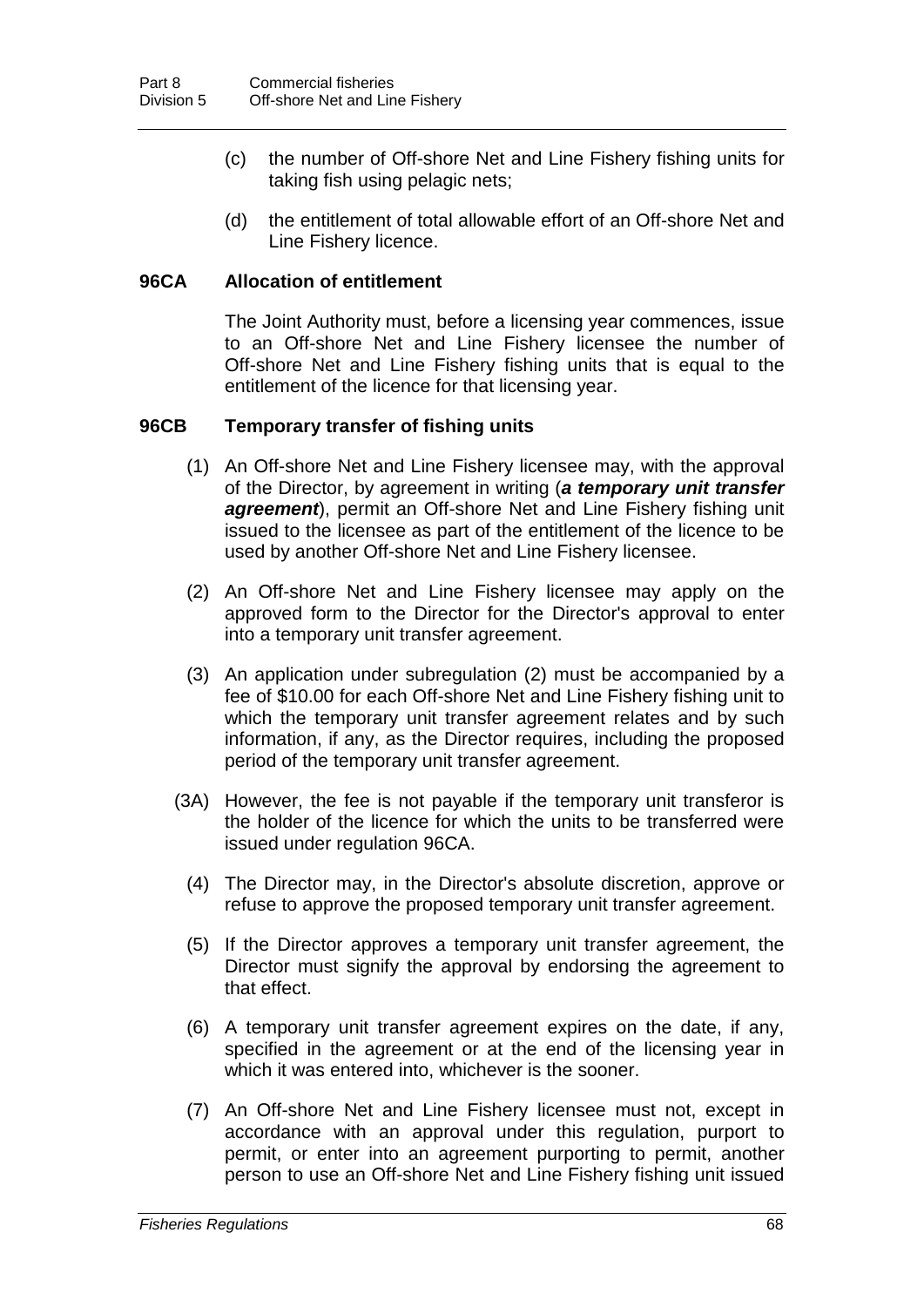to the licensee as part of the entitlement of the licence.

Maximum penalty: 85 penalty units.

- (8) A temporary unit transfer agreement is void unless it is approved by the Director.
- (9) A temporary unit transferee is taken to have been issued the Off-shore Net and Line Fishery fishing units to which the temporary unit transfer agreement relates as part of the entitlement of the licence for the period of the agreement.
- (9A) The temporary unit transferee may only use the Off-shore Net and Line Fishery fishing units to which the temporary unit transfer agreement relates in accordance with the conditions set out in the agreement.
- (9B) Any Off-shore Net and Line Fishery fishing units to which the temporary unit transfer agreement relates not used by the end of the period of the agreement must be treated as Off-shore Net and Line Fishery fishing units of the licensee giving the permission under the agreement.
- (10) A temporary unit transfer agreement cannot be revoked.

## **96CC Permanent transfer of entitlement**

- (1) Subject to this regulation, an Off-shore Net and Line Fishery licensee may transfer all or a part of the entitlement of the licence to another Off-shore Net and Line Fishery licence.
- (2) An Off-shore Net and Line Fishery licensee may apply on the approved form to the Director for approval to permanently transfer all or a part of the entitlement of the licence.
- (3) The application must be accompanied by a fee of \$10.00 for each Off-shore Net and Line Fishery fishing unit making up the entitlement of the licence that is to be transferred.
- (4) The Director may, in the Director's absolute discretion, approve or refuse to approve an application under this regulation.
- (5) If the permanent transfer of all or a part of the entitlement of a licence is approved, the entitlement of the Off-shore Net and Line Fishery licence from which the transfer is approved is reduced by the number of Off-shore Net and Line Fishery fishing units transferred and the entitlement of the Off-shore Net and Line Fishery licence to which the transfer is approved is increased by the number of Off-shore Net and Line Fishery fishing units transferred.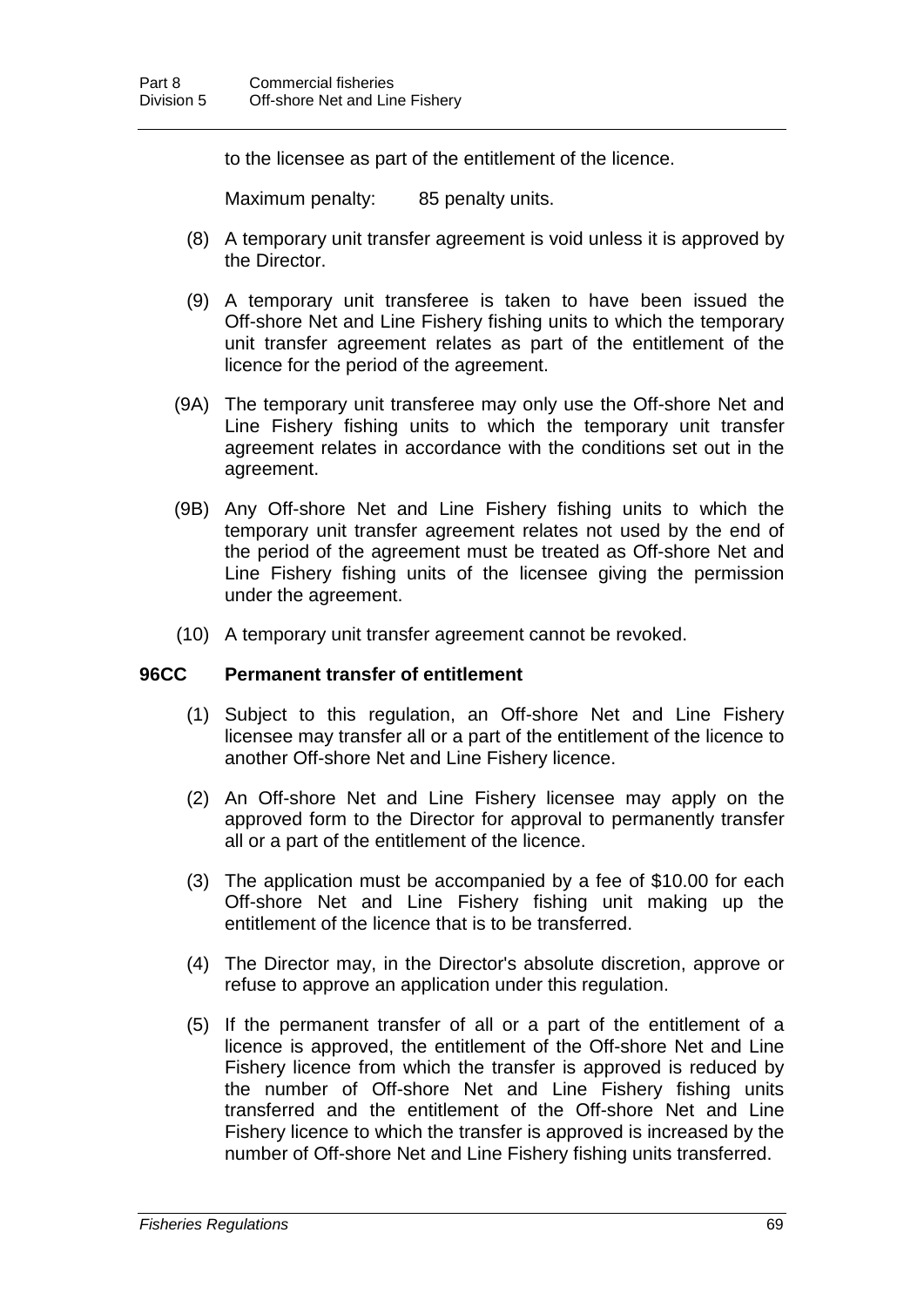## **96D Taking of fish**

- (1) The holder of a restricted Off-shore Net and Line Fishery licence must not take fish under the licence except in the Off-shore Net and Line Fishery area.
- (1B) An Off-shore Net and Line Fishery licensee must not take fish under the licence unless the licensee has an Off-shore Net and Line Fishery fishing unit that gives the licensee the right to do so.
	- (2) An Off-shore Net and Line Fishery licensee may, during a voyage, take as by-catch:
		- (a) 30 trunks of Spanish mackerel or 30 Spanish mackerel retained as whole fish; and
		- (b) for each tonne of grey mackerel taken by the licensee during the voyage – not more than an additional 10 trunks of Spanish mackerel or an additional 10 Spanish mackerel retained as whole fish; and
		- (c) 50 kg of snapper.
- (2A) An Off-shore Net and Line Fishery licensee must not take Spanish mackerel or snapper other than in accordance with subregulation (2).

Maximum penalty: 85 penalty units.

(3) An Off-shore Net and Line Fishery licensee must not take barramundi, king threadfin or mud crab under the licence.

#### **97 Transfer of restricted licences to the Territory**

The holder of 3 restricted Off-shore Net and Line Fishery licences may transfer those licences to the Territory and the Joint Authority must approve the transfer.

#### **98 Unrestricted licence** granted on transfer

Where 3 licences are transferred to the Territory in accordance with regulation 97, the Joint Authority shall grant to the person transferring the licences one unrestricted Off-shore Net and Line Fishery licence.

#### **99 Area of fishery**

The Off-shore Net and Line Fishery area is the area extending seaward from the coastline to the outer boundary of the Australian fishing zone insofar as the waters are waters relevant to the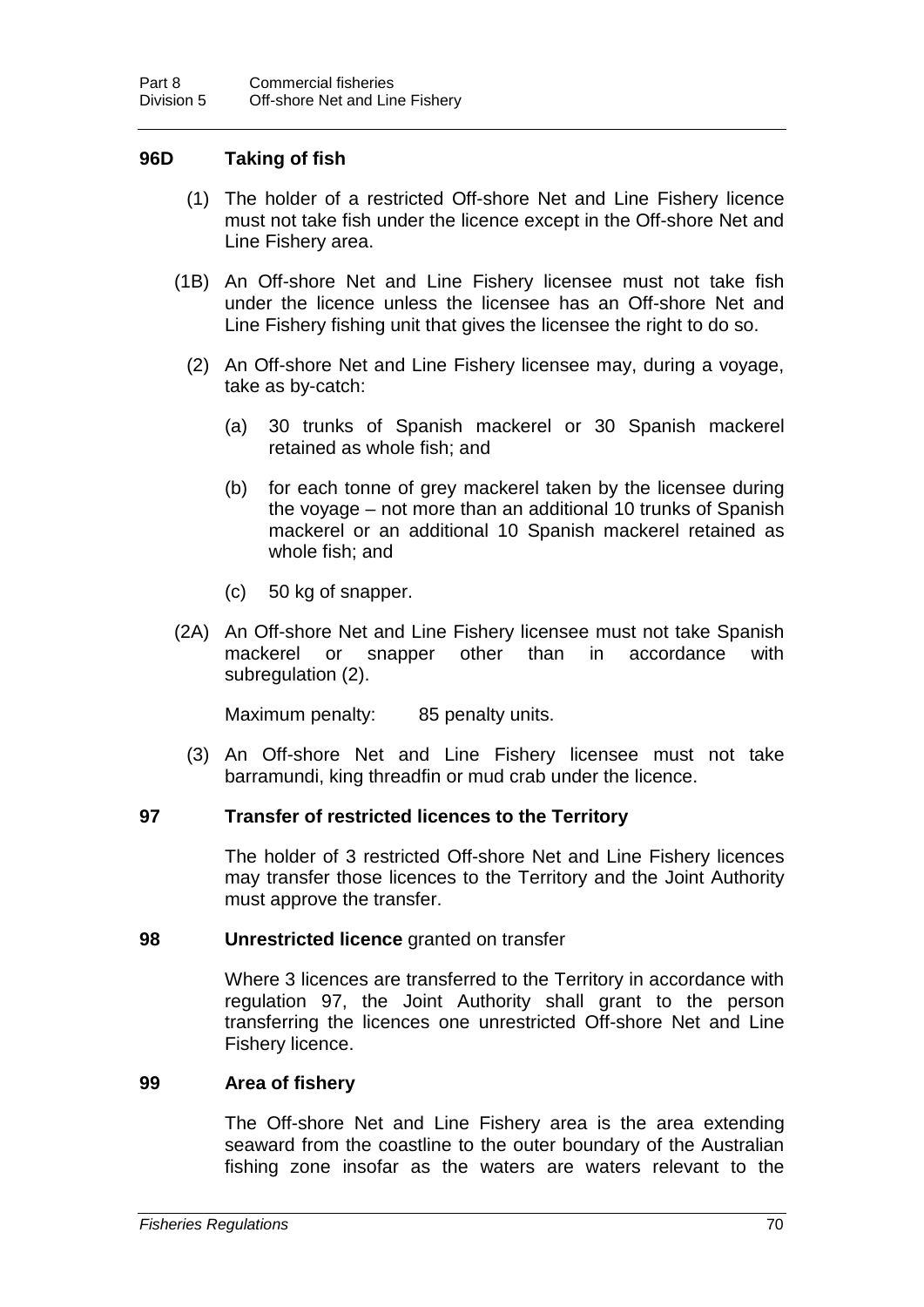Northern Territory, within the meaning of clause 2 of the arrangement made under Part 5 of the Commonwealth Act in relation to the Northern Shark Fishery.

## **100 Fishing gear**

- (1) An Off-shore Net and Line Fishery licensee must not use under the licence fishing gear other than:
	- (a) demersal long-line and gaff in the area extending seaward from an imaginary line following the coastline to the outer boundary of the Australian fishing zone; and
	- (b) pelagic long-line in the area extending seaward from an imaginary line following the coastline 3 nautical miles seaward from the baseline to the outer boundary of the Australian fishing zone; and
	- (c) pelagic net in the area extending seaward from an imaginary line following the coastline 2 nautical miles seaward from the low water mark to the outer boundary of the Australian fishing zone; and
	- (d) a restricted bait net:
		- (i) if the net:
			- (A) is not fixed, anchored or staked; or
			- (B) is fixed anchored or staked at one end only, whereupon it may be used by hauling the other end by hand, or by attaching the other end to a vessel which is not anchored or fixed, in which case the vessel may be used for hauling the net; and
		- (ii) in the area extending seaward from the high water mark to an imaginary line following the coastline 3 nautical miles from the low water mark; and
		- (iii) for the taking of fish to be used by the licensee as bait under the licence; and
		- (iv) if it is, when catch is being cleared, in not less than 30 cm of water; and
		- (v) if it is not left unattended while in use.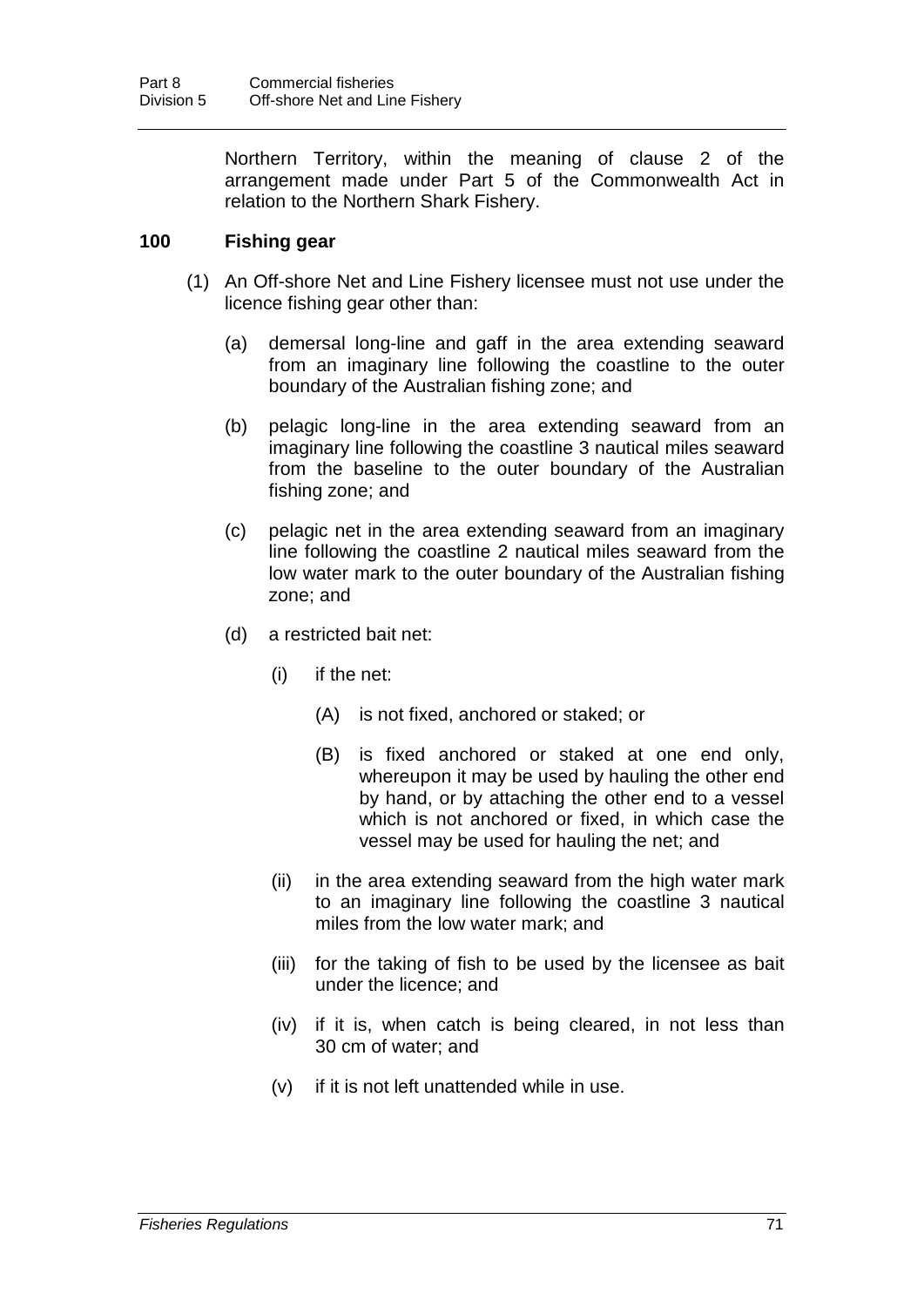- (4) The holder of an Off-shore Net and Line Fishery licence may only use demersal long-line or pelagic long-line if the total length of all line used under the licence at the one time is not more than 15 nautical miles.
- (5) The holder of an Off-shore Net and Line Fishery licence must not use pelagic net within the Mary River Fish Management Zone.
- (6) An Off-shore Net and Line Fishery licensee must not have more than 1 000 snoods on a vessel used under the licence.
- (7) An Off-shore Net and Line Fishery licensee must not have an auto-baiting device on a vessel used under the licence.
- (8) An Off-shore Net and Line Fishery licensee must not have on a vessel used under the licence:
	- (a) a demersal long-line or pelagic long-line unless the licensee has an Off-shore Net and Line Fishery fishing unit that gives the licensee the right to take fish using the long-line; or
	- (b) a pelagic net unless the licensee has an Off-shore Net and Line Fishery fishing unit that gives the licensee the right to take fish using the net.

### **100A Vessels**

The holder of an Off-shore Net and Line Fishery licence shall not use a vessel under the licence except if:

- (a) he or she was, immediately before 3 February 1995, permitted to use the vessel under:
	- (i) a Shark Fishery licence; or
	- (ii) a Commonwealth permit relating to the Northern Shark Fishery; or
- (b) he or she has the approval in writing of the Joint Authority to use the vessel under the licence.

### **Division 6 Demersal Fishery**

### **Subdivision 1 Preliminary matters**

#### **101 Definitions**

In this Division:

### *Demersal Fishery area*, see regulation 103(1).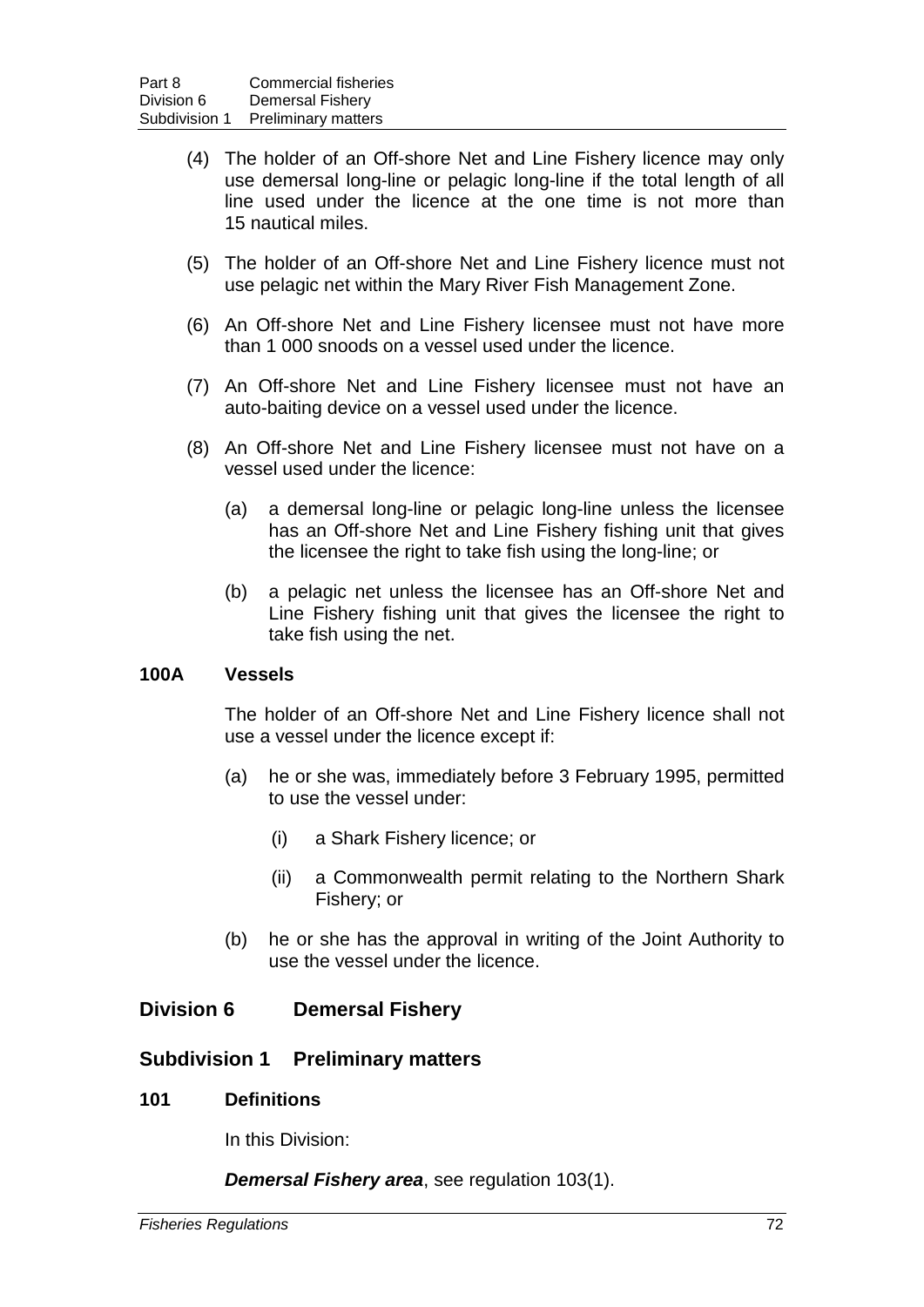*DF licence* means a Demersal Fishery licence.

*fishery unit*, see regulation 106(1).

*Gove port* means the port at Gove Harbour bounded by an imaginary line extending between the co-ordinates 6820 E 86520 N, 6820 E 86470 N, 6860 E 86470 N and 6860 E 86520 N on Map Sheet Gove 6273.

*quota unit*, see regulation 107B(1).

*register* means the register maintained under section 9(1) of the Act in relation to the Demersal Fishery.

*total allowable catch*, see regulation 107A.

*trawl zones*, see regulation 103(2).

#### **102 Declaration of Demersal Fishery**

The industry of taking fish (other than barramundi, king threadfin, shark and mud crab) by vertical line, drop line, finfish long-line, fish-trap, scoop net, gaff or finfish trawl gear in the Demersal Fishery area is declared to be the Demersal Fishery.

#### **103 Area of fishery**

- (1) The *Demersal Fishery area* is the area extending seaward from an imaginary line that is 15 nautical miles from the low water mark and that follows the coastline to the outer boundary of the Australian fishing zone, insofar as the waters are relevant waters, but excluding the Timor Reef Fishery area.
- (2) Within the Demersal Fishery area there are two zones, Zones A and B (the *trawl zones*), in which finfish trawl gear can be used.
- (3) Zone A is the area bounded by a line:
	- (a) commencing at the intersection by the parallel of latitude 11° 00' south and the meridian of longitude 133° 16' east; and
	- (b) from there south-easterly along the geodesic to the point of latitude 11° 25' south, longitude 134° 15' east; and
	- (c) from there easterly along the parallel of latitude  $11^{\circ}$  25' south to its intersection by the meridian of longitude 135° 35' east; and
	- (d) from there north-easterly along the geodesic to the point of latitude 11° 05' south, longitude 136° 10' east; and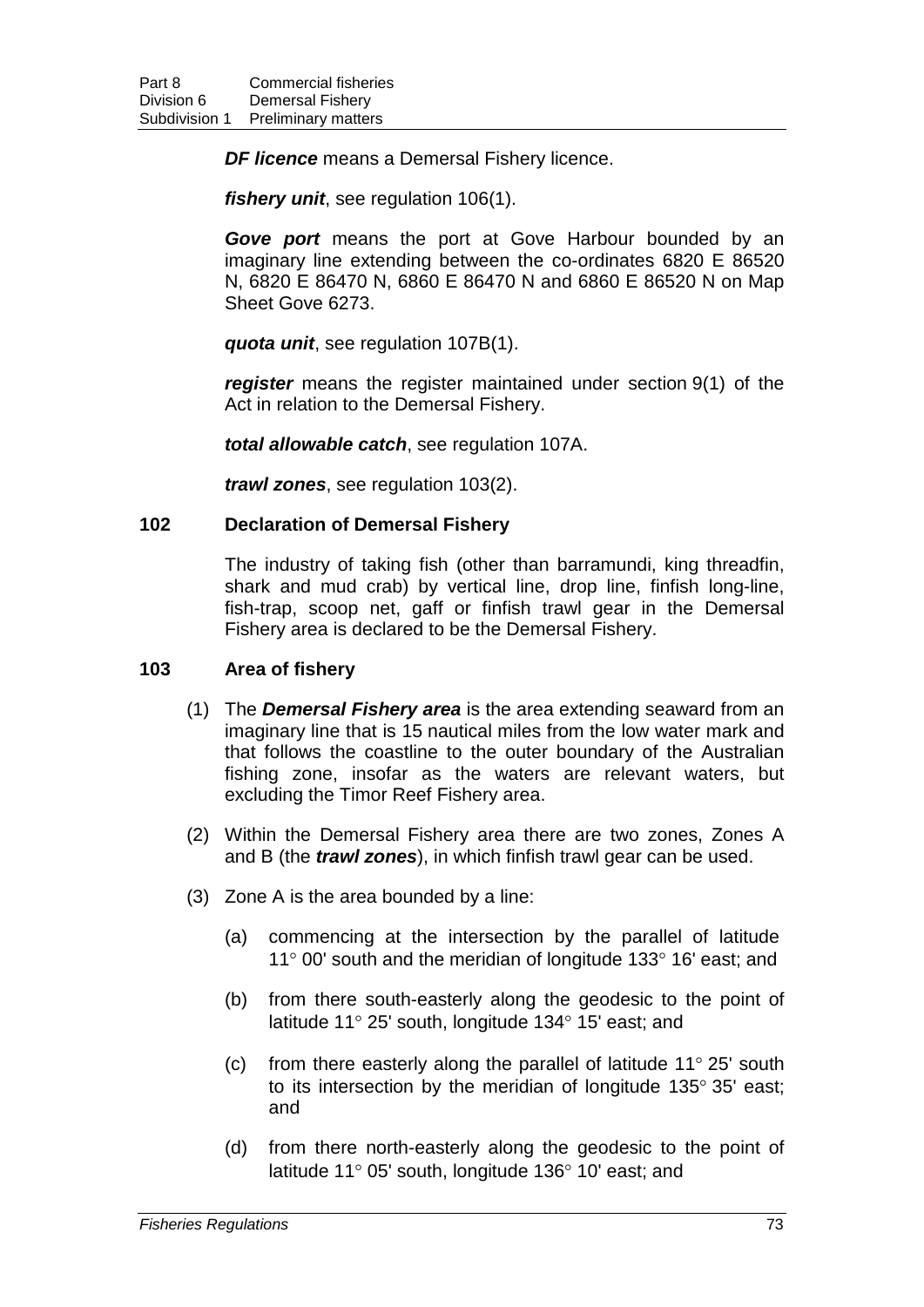- (e) from there north-easterly along the geodesic to the point of latitude 10° 30' south, longitude 136° 40' east; and
- (f) from there south-easterly along the geodesic to the point of latitude 11° 00' south, longitude 137° 05' east; and
- (g) from there south along the meridian of longitude  $137^{\circ}$  05' east to its intersection by the parallel of latitude 11° 47' south; and
- (h) from there north-easterly along the geodesic between that point and the point of latitude 11° 10' south, longitude 141° 00' east, to the intersection of that geodesic by the meridian of longitude 137° 30' east; and
- (i) from there south along that meridian to its intersection by the parallel of latitude 15° 00' south; and
- (j) from there east along that parallel to its intersection by the boundary between the Territory and Queensland as specified in the *Petroleum (Submerged Lands) Act 1967* (Cth) as in force immediately before its repeal; and
- (k) from there north along that boundary to its intersection by the outer boundary of the Australian fishing zone; and
- (l) from there generally westerly along that outer boundary to its intersection by the meridian of longitude 133° 16' east; and
- (m) from there south along that meridian to the point of commencement.
- (4) Zone B is the area bounded by a line:
	- (a) commencing at the intersection by the parallel of latitude 13°00' south and the meridian of longitude 128°45' east; and
	- (b) from there easterly along the geodesic to the point of latitude 13°00' south, longitude 129°20' east; and
	- (c) from there northerly along the geodesic to the point of latitude 12°30' south, longitude 129°20' east; and
	- (d) from there westerly along the geodesic to the point of latitude 12°30' south, longitude 129°10' east; and
	- (e) from there northerly along the geodesic to the point of latitude 11°45' south, longitude 129°10' east; and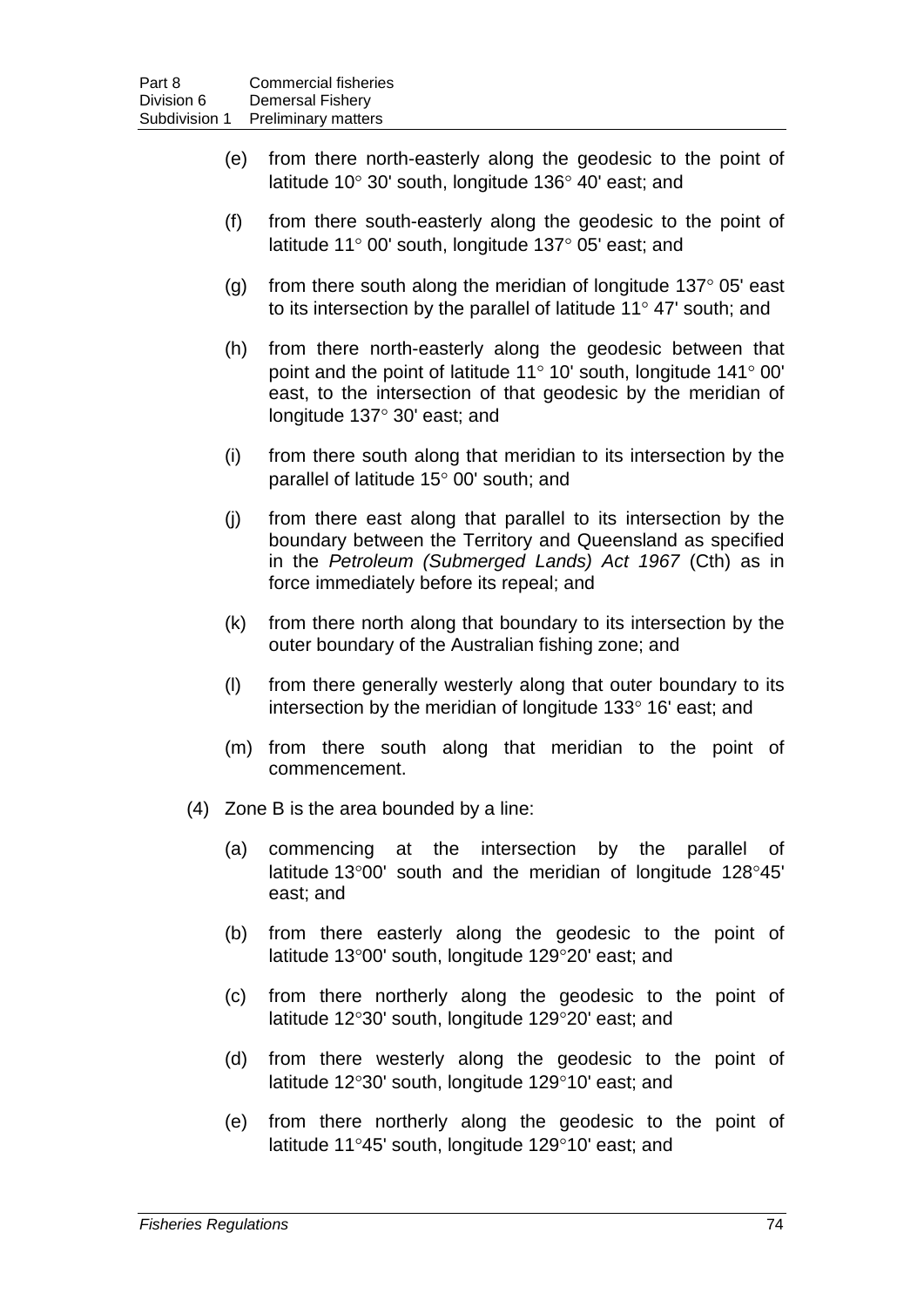- (f) from there westerly along the geodesic to the point of latitude 11°45' south, longitude 128°06' east; and
- (g) from there southerly along the geodesic to the intersection by the boundary between the Territory and Western Australia as specified in the *Petroleum (Submerged Lands) Act 1967* (Cth) as in force immediately before its repeal; and
- (h) from there generally south-easterly along that boundary between the Territory and Western Australia as specified in the *Petroleum (Submerged Lands) Act 1967* (Cth) as in force immediately before its repeal; and to its intersection by the parallel of latitude 12°30' south; and
- (i) from there generally south-easterly along the geodesic to the point of commencement.
- (5) In this regulation:

*relevant waters* means waters relevant to the Territory within the meaning of clause 2 of the arrangement made under Part 5 of the Commonwealth Act between the Commonwealth and the Territory in relation to the Demersal and Timor Reef Fishery on 19 December 1994*.*

*Timor Reef Fishery area* means the area specified in regulation 141C**.**

## **Subdivision 2 Licences and fishery units**

#### **104 DF licence**

- (1) The holder of a DF licence may participate in the Demersal Fishery in accordance with this Division.
- (2) A DF licence cannot be transferred.

### **105 Grant of DF licence**

The Joint Authority may grant a DF licence to a person if:

- (a) the person has applied for the licence; and
- (b) at least one of the following apply:
	- (i) the Joint Authority has approved the transfer of fishery units or quota units to the person;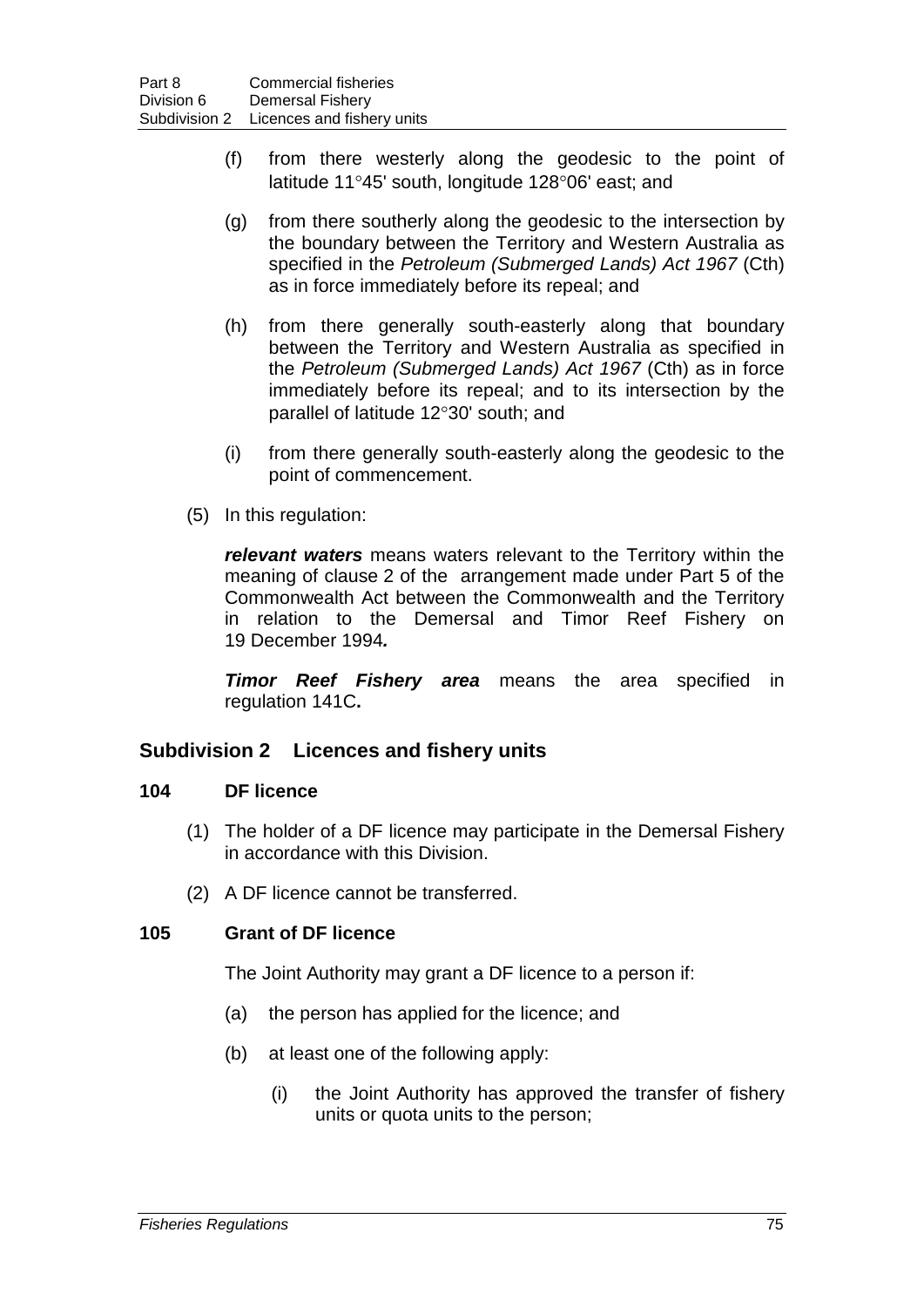(ii) the Territory proposes to transfer fishery units to the person.

*Note for regulation 105*

*Regulation 224 also provides for the grant of DF licences.*

### **106 Fishery units generally**

(1) A *fishery unit* is a unit that entitles the holder of the DF licence to which the unit is attached to be allocated a share of the total allowable catch for the species group to which the unit relates.

*Note for subregulation (1) The share is calculated under regulation 107C.*

- (2) A fishery unit does not expire.
- (3) A fishery unit may be transferred under Subdivision 5.
- (4) A fishery unit attached to a DF licence that is cancelled is taken to be transferred to the Territory on the day of the cancellation.
- (5) A fishery unit attached to a DF licence that expires and is not renewed within the period permitted under section 12(2) of the Act is taken to be transferred to the Territory on the day after the period ends.

### **107 Total number of fishery units**

In the Demersal Fishery there are a total of:

- (a) 400 000 fishery units for goldband snapper; and
- (b) 2 499 980 fishery units for red snapper; and
- (c) 914 960 fishery units for grouped fish.

## **Subdivision 3 Total allowable catch and quota units**

#### **107A Total allowable catch**

The total amount of fish that may be taken under all DF licences during a licence year (the *total allowable catch*) for the following species groups is:

- (a) 400 000 kg of goldband snapper;
- (b) 2 499 980 kg of red snapper;
- (c) 914 960 kg of grouped fish.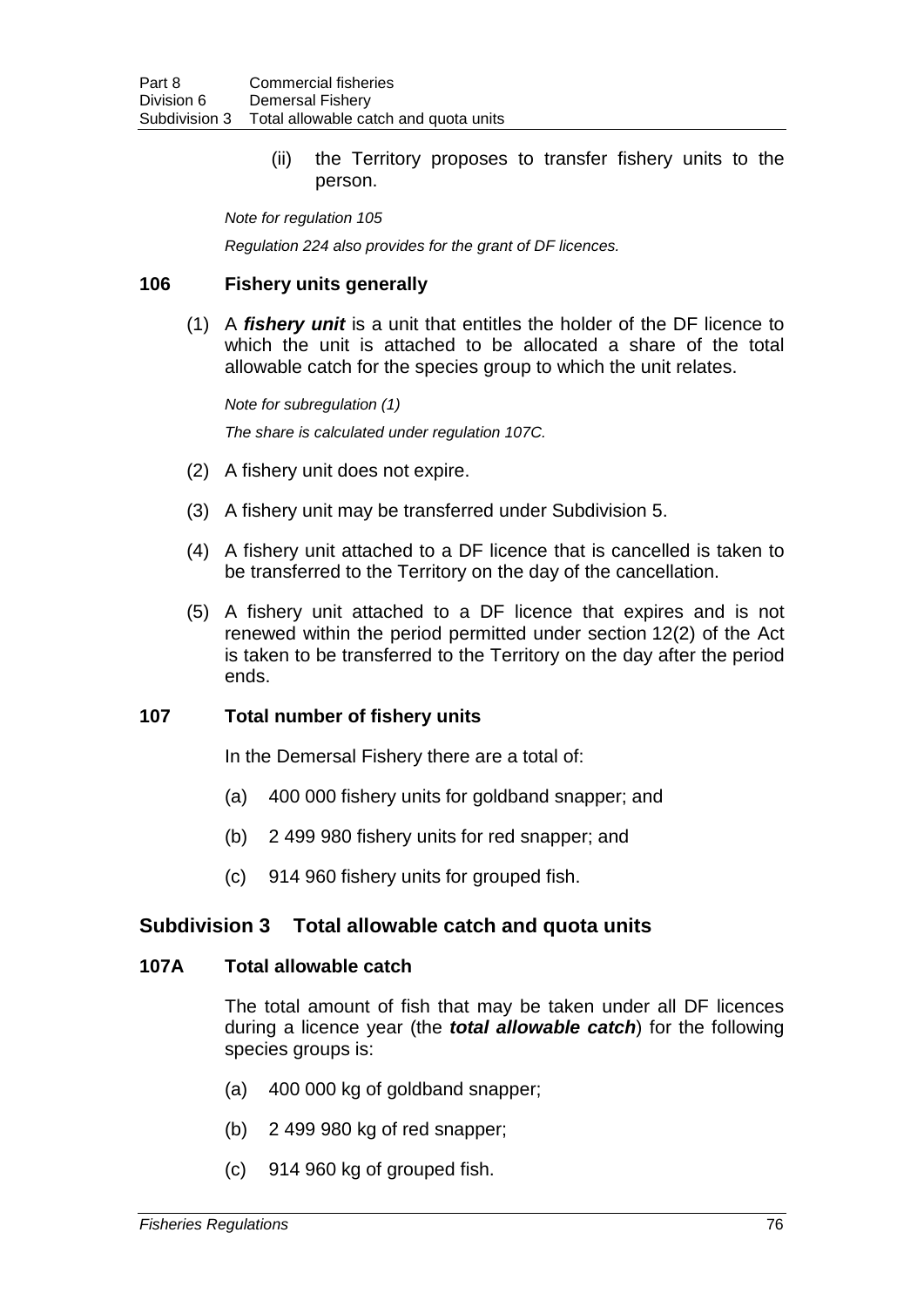## **107B Quota units generally**

- (1) A *quota unit* is a unit that, until it is used or expires, entitles the holder of the DF licence to which the unit is attached to take 1 kg of the species group to which the quota unit relates from the Demersal Fishery area in accordance with this Division.
- (2) A quota unit is used when the holder of the DF licence to which the unit is attached uses the entitlement under the quota unit to take 1 kg of the species group to which the quota unit relates from the Demersal Fishery area.
- (3) A quota unit expires on 30 June of the licence year in which the unit was allocated.
- (4) A quota unit may be transferred under Subdivision 5.
- (5) The Joint Authority must, if satisfied the holder of a DF licence has used one or more quota units attached to the licence:
	- (a) cancel the number of quota units attached to the licence that equals the number of units used; and
	- (b) in doing so cancel quota units allocated under regulation 107D before cancelling any other quota units attached to the licence.
- (6) A quota unit is taken to be cancelled if:
	- (a) it expires; or
	- (b) the DF licence to which it is attached is cancelled.

### **107C Annual allocation of quota units**

- (1) On 1 July in each licence year, the Joint Authority must allocate the number of quota units mentioned in subregulation (3) to each DF licence to which fishery units are attached.
- (2) If a DF licence to which fishery units are attached is renewed after 1 July in a licence year, on the date the licence is renewed, the Joint Authority must allocate the number of quota units mentioned in subregulation (3) to the licence.
- (3) The number of quota units for each species group to be allocated is the number calculated in accordance with the following formula:

 $A = L \div T \times TAC$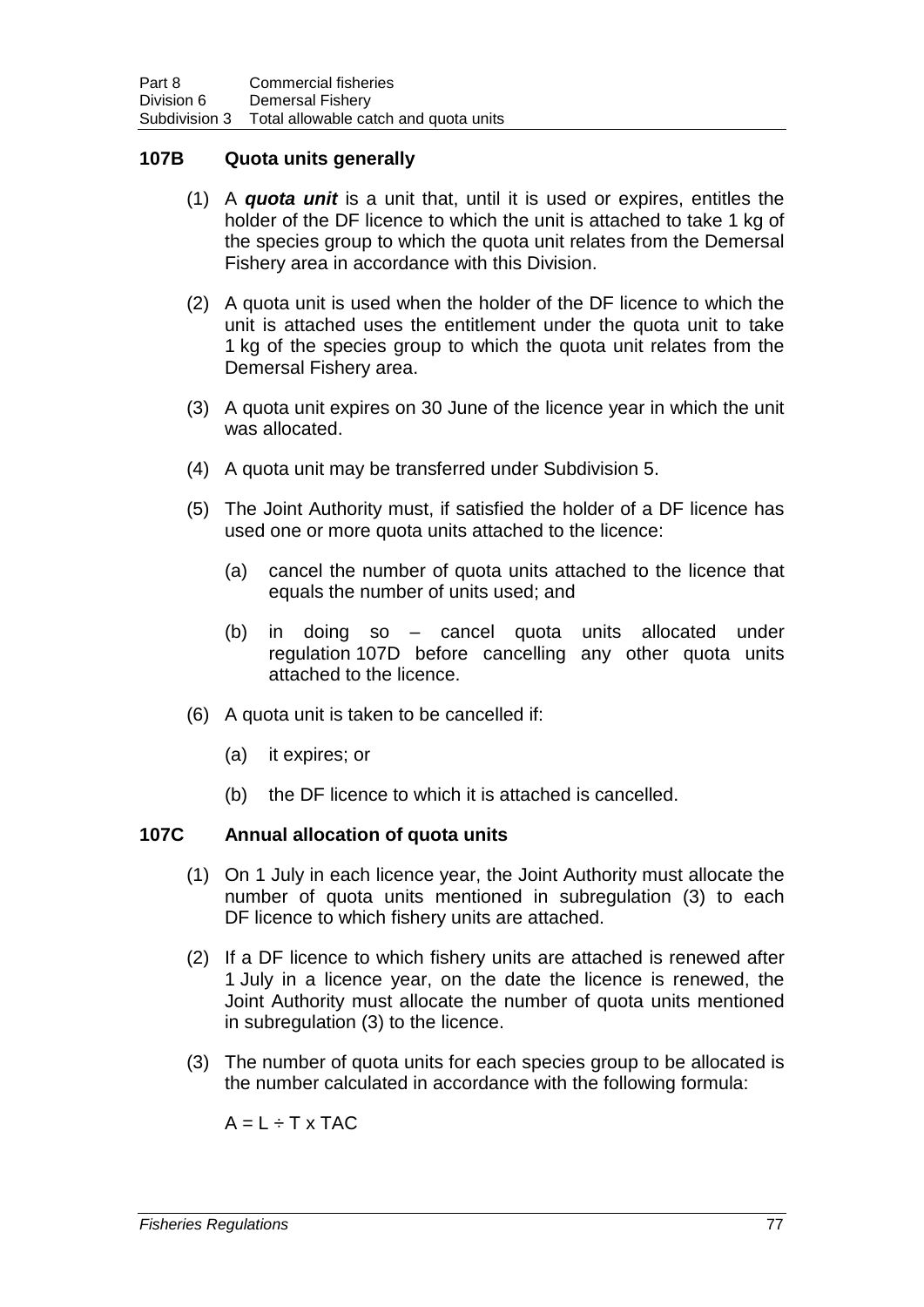#### where:

*A* is the number of quota units for the relevant species group to be allocated to the DF licence.

*L* is the number of fishery units for the relevant species group attached to the DF licence on the date of the allocation before any transfers of fishery units to or from the licence take effect.

**T** is the total number of fishery units for the relevant species group as mentioned in regulation 107.

*TAC* is the total allowable catch for the relevant species group.

- (4) However, if the number of quota units to be allocated is not a multiple of 1, the number must be:
	- (a) rounded to the nearest whole unit; or
	- (b) if the number is a multiple of  $0.5 -$  rounded up to the nearest whole unit.
- (5) If, under subregulation (1) or (2), the Joint Authority is required to allocate quota units to a DF licence in relation to which any fees are due then, despite the subregulation:
	- (a) the Joint Authority must not allocate quota units to the licence until the fees are paid; and
	- (b) when the allocation is made, the number of quota units to be allocated must be calculated as if the allocation had been made on the date required under subregulation (1) or (2).

### **107D Additional allocation of quota units for undercatch**

- (1) This regulation applies if:
	- (a) one or more eligible quota units attached to a DF licence expire at the end of a licence year (the *first year*); and
	- (b) the licence is renewed the following licence year (the *second year*).
- (2) The Joint Authority must allocate to the DF licence the number of quota units for each species group that is equal to the lesser of:
	- (a) the number of eligible quota units for the relevant species group that expired at the end of the first year; or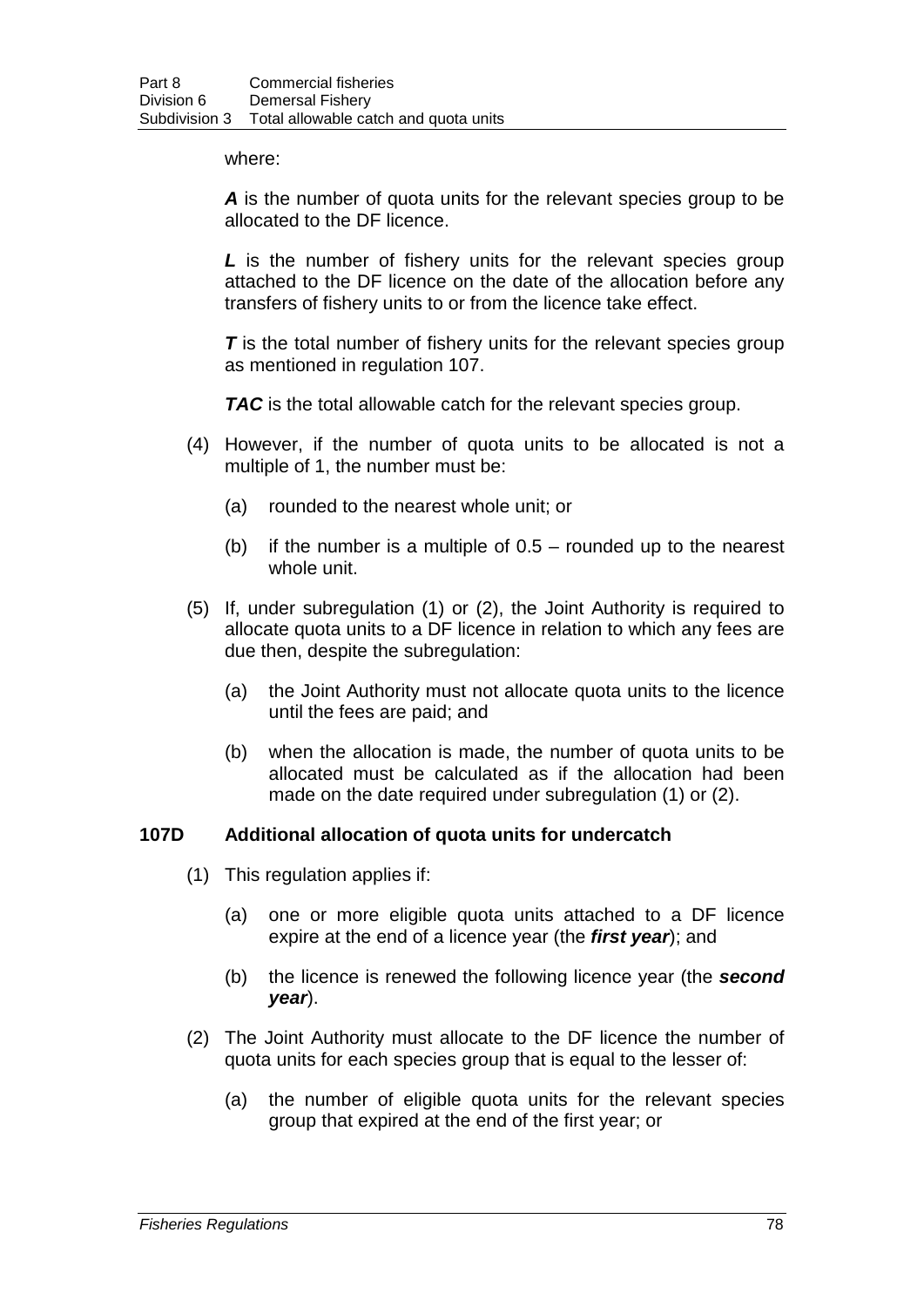(b) the number of quota units for the relevant species group (the *relevant number*) calculated in accordance with the following formula:

 $A = (AQ + BQ - TQ) \times 0.2$ 

where:

*A* is the relevant number.

*AQ* is the number of eligible quota units for the relevant species group that were allocated to the licence during the first year.

*BQ* is the number of eligible quota units for the relevant species group that were transferred to the holder of the licence during the first year.

*TQ* is the number of eligible quota units for the relevant species group that were transferred from the licence during the first year.

- (3) However, if the number of quota units to be allocated is not a multiple of 1, the number must be:
	- (a) rounded to the nearest whole unit; or
	- (b) if the number is a multiple of  $0.5 -$  rounded up to the nearest whole unit.
- (4) The allocation under subregulation (2) must be made:
	- (a) immediately after an allocation to the DF licence is made under regulation 107C; or
	- (b) if the information required to make the allocation is not available at that time – as soon as practicable after the information becomes available.
- (5) However, if under subregulation (4)(b) the Joint Authority is required to allocate quota units to a DF licence in relation to which any fees are due then, despite subregulation (4)(b), the Joint Authority must not allocate the quota units to the licence until the fees are paid.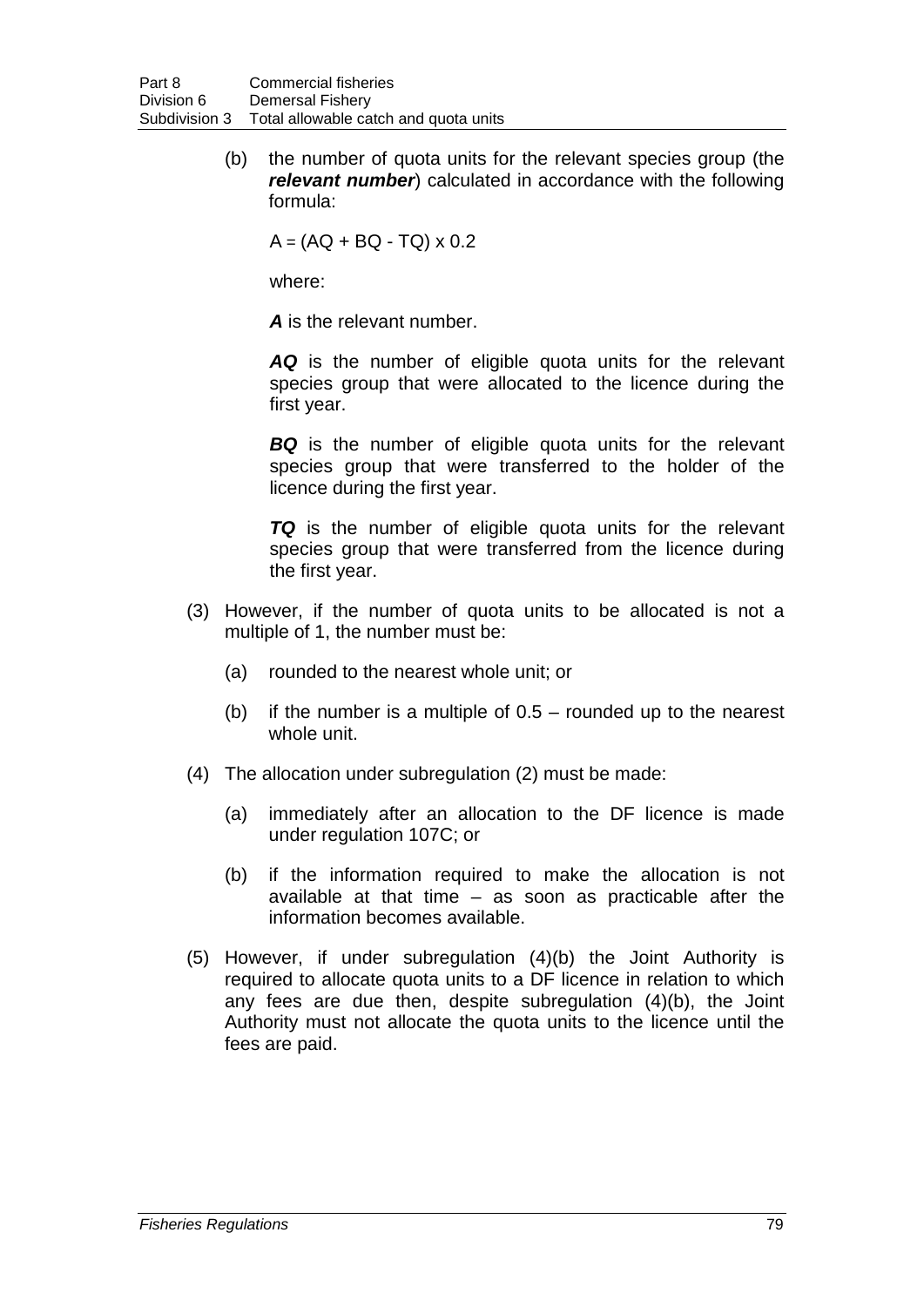(6) In this regulation:

#### *eligible quota units* means:

- (a) quota units allocated to the DF licence under regulation 107C or 227; or
- (b) quota units allocated to another DF licence under regulation 107C or 227 and subsequently transferred to the holder of the DF licence.

## **Subdivision 4 Fishing in Demersal Fishery**

#### **107E Notice of intention to fish**

- (1) This regulation applies to the holder of a DF licence who intends to take fish under the licence during a voyage.
- (2) Between 1 and 12 hours before starting the voyage, the holder must notify the Director of the following:
	- (a) the holder's intention to take fish under the licence during the voyage;
	- (b) the time the voyage will start;
	- (c) the estimated duration of the voyage;
	- (d) the type of fishing gear the holder intends to use during the voyage;
	- (e) any other information about the voyage required by the Director.

Maximum penalty: 85 penalty units.

(3) The notice may be given orally.

### **107F Permitted fishing gear**

The holder of a DF licence must not use fishing gear other than any of the following, or an item ancillary to any of the following, to take fish under the licence:

- (a) vertical lines;
- (b) drop lines;
- (c) finfish long-lines;
- (d) fish-traps;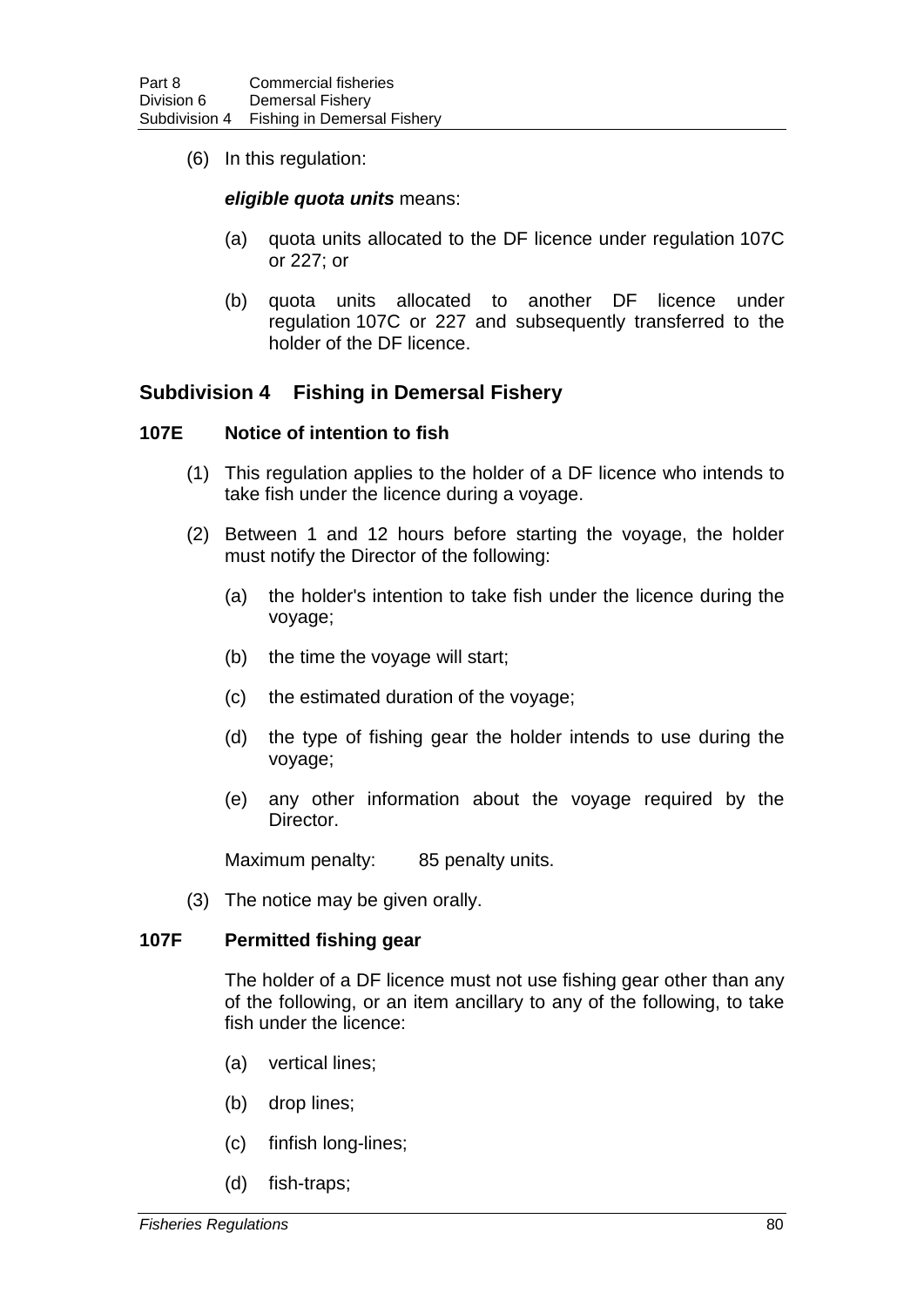- (e) cast nets;
- (f) restricted bait nets;
- (g) scoop nets;
- (h) gaffs;
- (i) if an approval under regulation 107J applies to the holder finfish trawl gear.

Maximum penalty: 170 penalty units.

## **107G Use of cast net**

The holder of a DF licence must not use a cast net to take fish or aquatic life under the licence unless the fish or aquatic life are to be used as bait under the licence.

Maximum penalty: 85 penalty units.

#### **107H Use of restricted bait net**

The holder of a DF licence must not leave a restricted bait net unattended while it is in use under the licence.

Maximum penalty: 85 penalty units.

#### **107J Approval to use finfish trawl gear**

- (1) The holder of a DF licence may apply to the Joint Authority for approval to use finfish trawl gear under the licence during a particular licence year.
- (2) The Joint Authority must not grant the approval unless the DF licence has attached to it at least:
	- (a) 20 000 quota units for goldband snapper; and
	- (b) 400 000 quota units for red snapper; and
	- (c) 100 000 quota units for grouped fish.
- (3) If the Joint Authority grants the approval, the approval applies to the holder in relation to the DF licence until the end of the licence year in relation to which the approval is granted, unless it is sooner revoked under subregulation (4).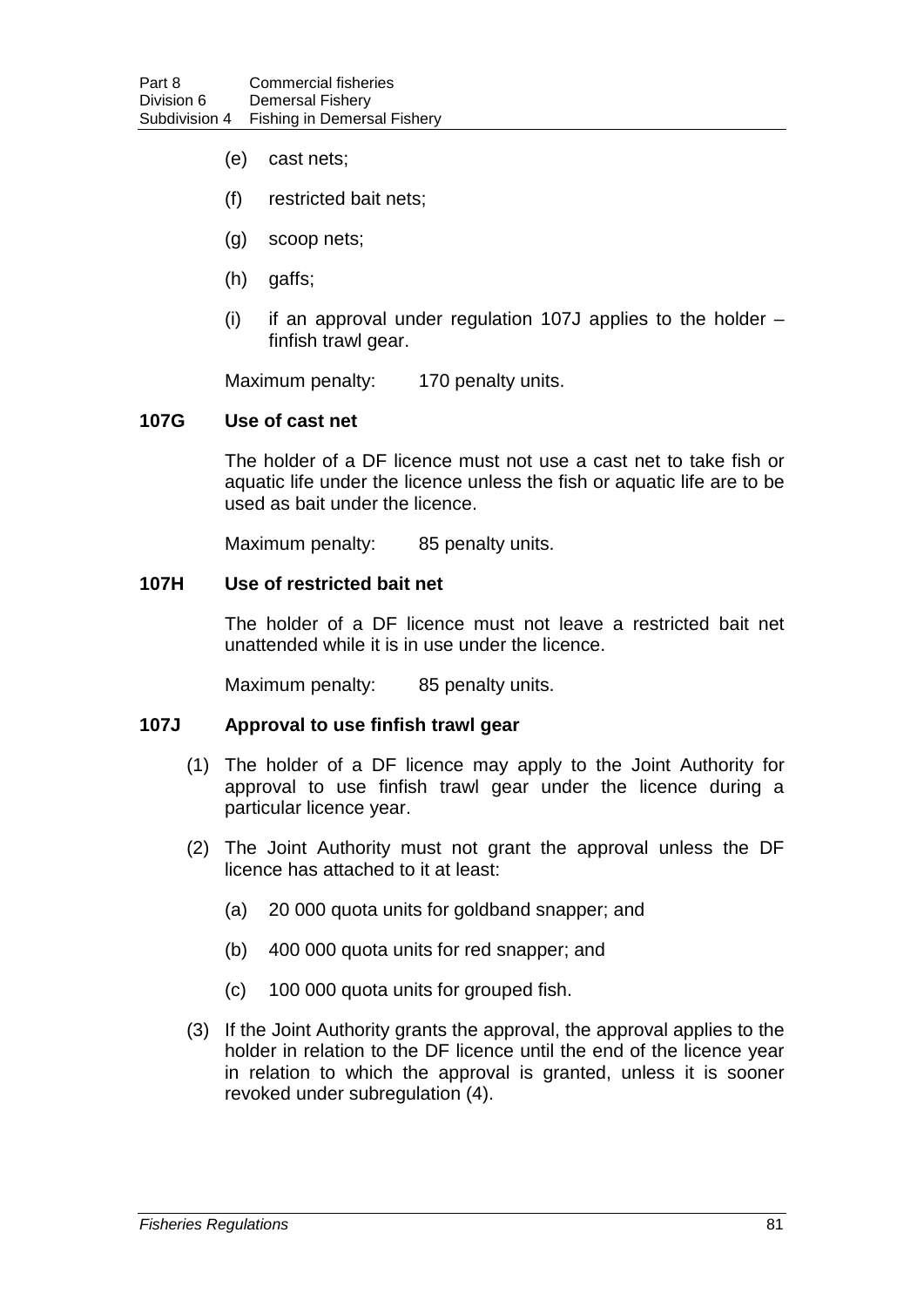(4) The approval is revoked when quota units attached to the DF licence are transferred if, immediately after the transfer, the number of quota units for each species group attached to the licence is not equal to or greater than the number of quota units mentioned in subregulation (2).

### **107K Use of finfish trawl gear or vessel with finfish trawl gear on board**

- (1) The holder of a DF licence must not do any of the following:
	- (a) take finfish trawl gear onto, or keep finfish trawl gear on, a vessel other than the mother boat for the licence;
	- (b) use finfish trawl gear from the mother boat for the licence while the vessel monitoring system fitted to the boat is not operating.

Maximum penalty: 85 penalty units.

(2) The holder of a DF licence must not use finfish trawl gear outside the trawl zones.

Maximum penalty: 170 penalty units.

- (3) The holder of a DF licence commits an offence if:
	- (a) a vessel is being used for fishing under the licence; and
	- (b) there is finfish trawl gear on the vessel; and
	- (c) any of the following are also on the vessel:
		- (i) vertical lines;
		- (ii) drop lines;
		- (iii) finfish long-lines;
		- (iv) fish-traps.

Maximum penalty: 85 penalty units.

- (4) The holder of a DF licence commits an offence if:
	- (a) a vessel being used for fishing under the licence is navigated in the prohibited area; and
	- (b) there is finfish trawl gear on the vessel; and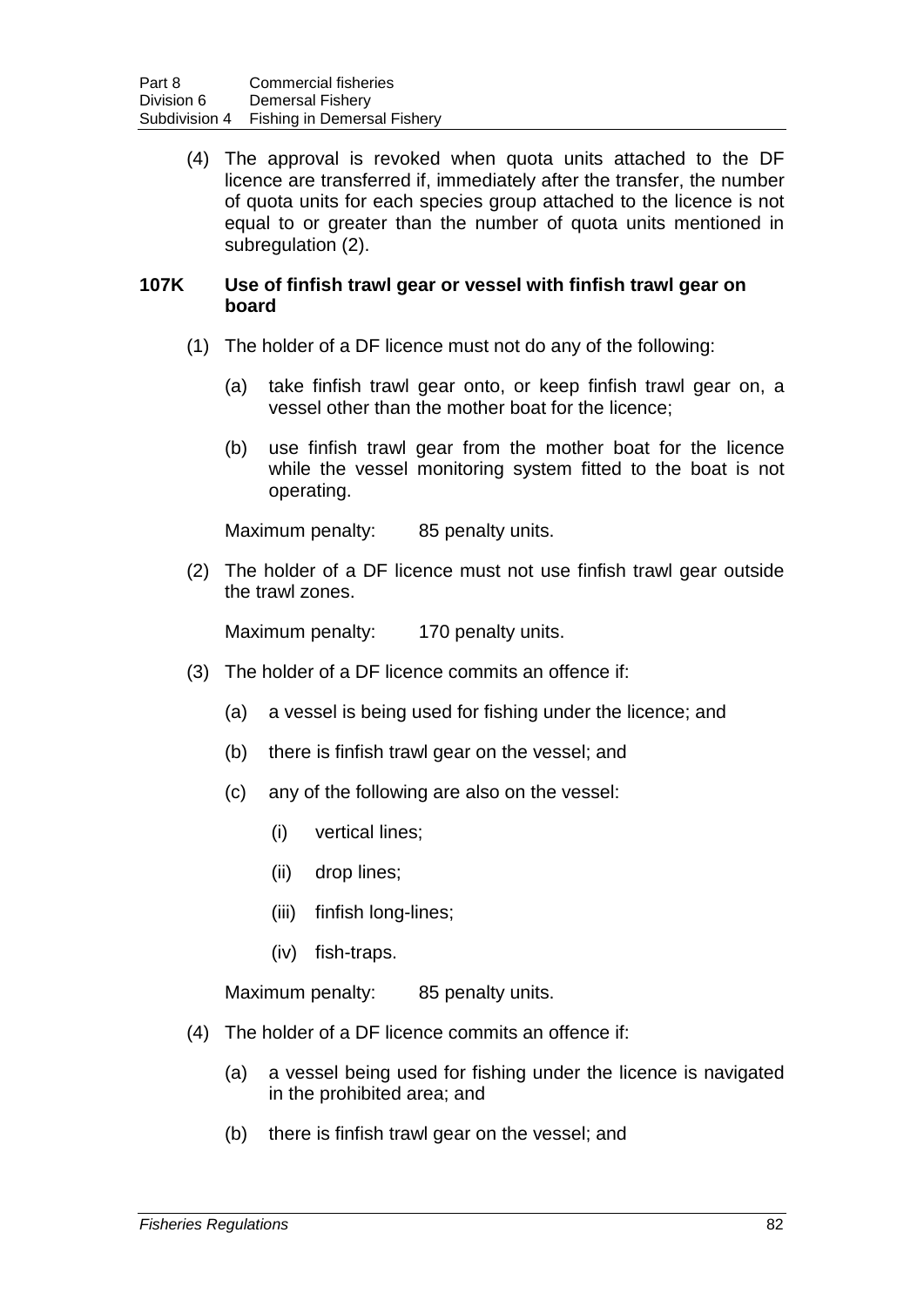(c) information given by the vessel monitoring system fitted to the vessel shows that, at any time while moving in the prohibited area the vessel travelled at a speed of less than 5 nautical miles per hour as worked out under subregulation (6).

Maximum penalty: 170 penalty units.

- (5) Subregulation (4) does not apply if:
	- (a) the vessel travels at a speed of less than 5 knots only immediately before and after being stationary; or
	- (b) the Joint Authority gives the holder approval for the vessel to be navigated in the prohibited area and the vessel is navigated in accordance with any instructions given by the Joint Authority.
- (6) For subregulation  $(4)(c)$ , to work out a vessel's speed:
	- (a) for each consecutive pair of points identified by the vessel monitoring system fitted to the vessel, identify the shortest distance between the pair of points in a straight line; and
	- (b) divide the distance by the time taken by the vessel to travel between the two points.
- (7) In this regulation:

*prohibited area* means anywhere outside the Darwin port, Gove port and trawl zones.

### **107KA Maintenance and operation of VMS**

(1) The holder of a DF licence must maintain the vessel monitoring system fitted to the mother boat for the licence in accordance with the manufacturer's instructions.

Maximum penalty: 85 penalty units.

(2) In addition, the holder must ensure the vessel monitoring system is operating at all times unless the Joint Authority has given the holder written approval for the system not to be operating.

Maximum penalty: 85 penalty units.

(3) Section 38(2)(b) of the Act applies to an offence against subregulation (2).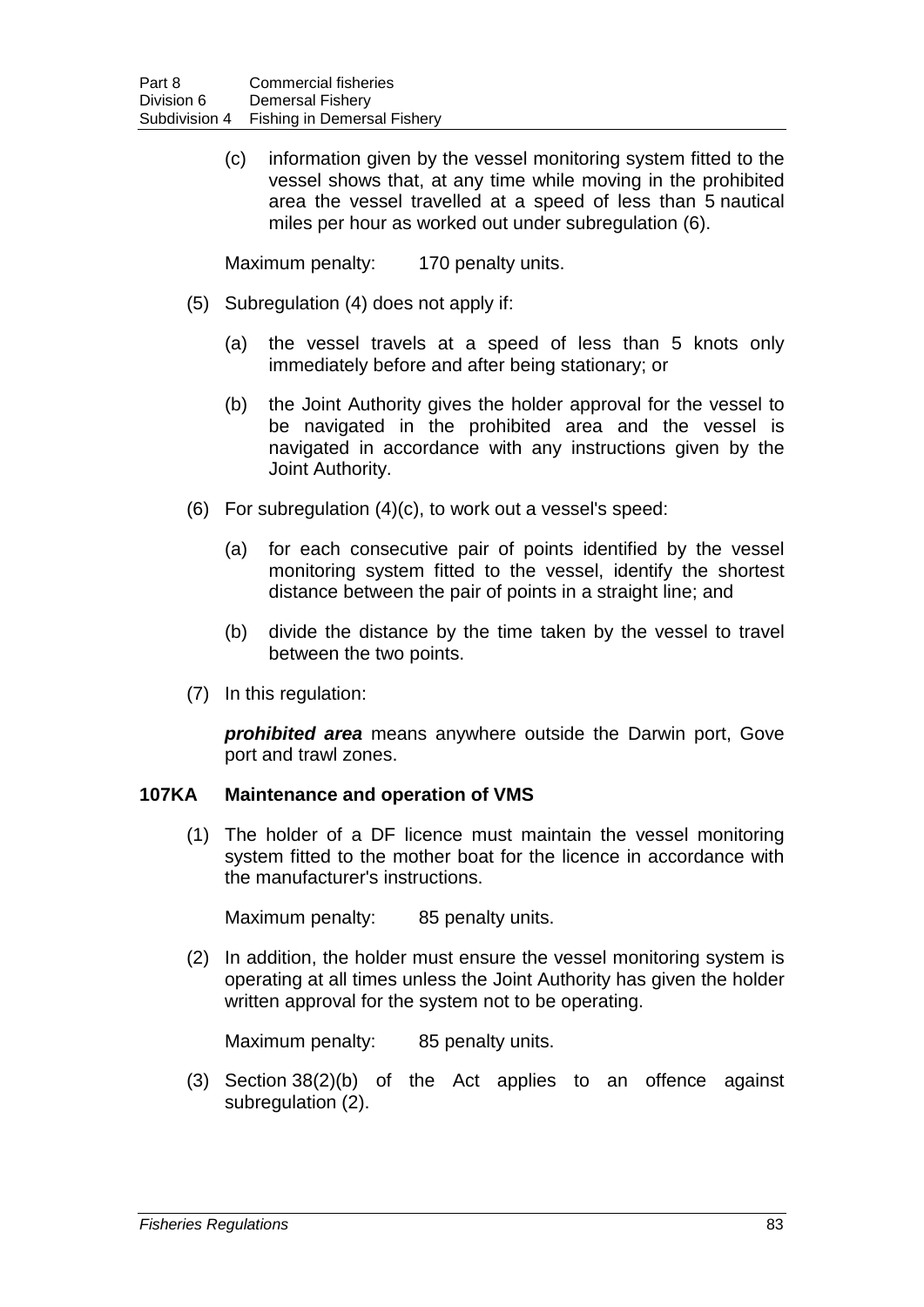## **107L Minimum quota units to be held at start of voyage**

- (1) The holder of a DF licence commits an offence if:
	- (a) the holder takes fish under the licence during a voyage; and
	- (b) at the start of the voyage the licence did not have attached to it at least:
		- (i) 5 350 quota units for goldband snapper; and
		- (ii) 4 900 quota units for red snapper; and
		- (iii) 650 quota units for grouped fish.

Maximum penalty: 170 penalty units.

- (2) The holder of a DF licence commits an offence if:
	- (a) the holder takes fish under the licence during a voyage; and
	- (b) at any time during the voyage there are finfish long-lines or fish-traps on the vessel used for the voyage; and
	- (c) at the start of the voyage the licence did not have attached to it at least:
		- (i) 10 700 quota units for goldband snapper; and
		- (ii) 9 800 quota units for red snapper; and
		- (iii) 1 300 quota units for grouped fish.

Maximum penalty: 170 penalty units.

- (3) The holder of a DF licence commits an offence if:
	- (a) the holder takes fish under the licence during a voyage; and
	- (b) at any time during the voyage there is finfish trawl gear on the vessel used for the voyage; and
	- (c) at the start of the voyage the licence did not have attached to it at least:
		- (i) 2 100 quota units for goldband snapper; and
		- (ii) 39 150 quota units for red snapper; and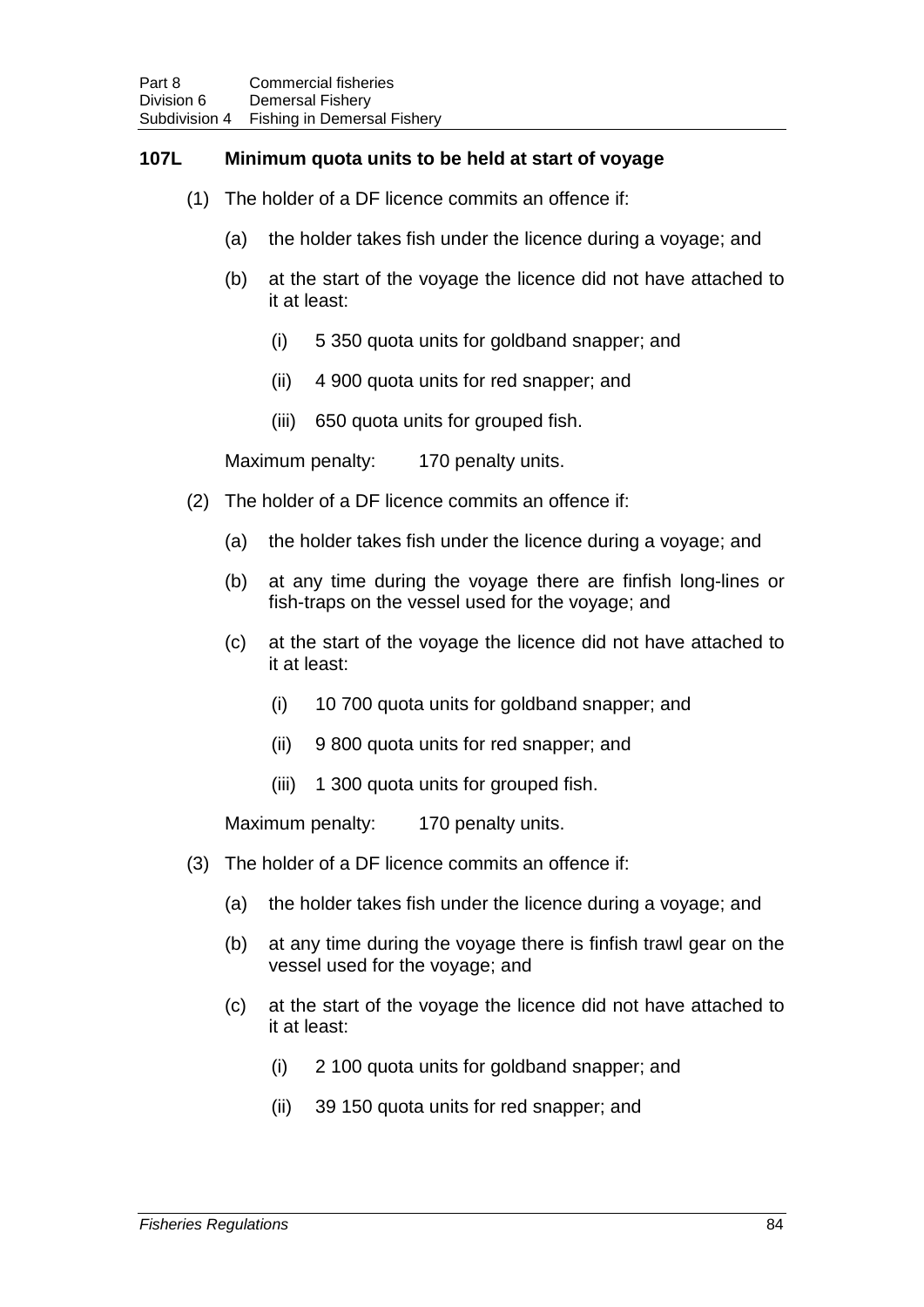(iii) 10 950 quota units for grouped fish.

Maximum penalty: 170 penalty units.

#### **107M No fish on vessel at start of voyage**

- (1) The holder of a DF licence must ensure none of the following are on board a vessel when a voyage is started if the holder intends to take fish under the licence from the vessel during the voyage:
	- (a) fish that is intended for sale;
	- (b) more than 100 kg of fish that is not intended for sale (excluding bait).

Maximum penalty: 85 penalty units.

(2) Subregulation (1) does not apply if the Joint Authority gives the holder written approval to take the action mentioned in subregulation (1).

#### **107N Fishing limited to entitlement under quota units**

The holder of a DF licence must not, while fishing under the licence, take from the Demersal Fishery area an amount of a species group that exceeds the amount the holder is entitled to take under the quota units attached to the licence.

Maximum penalty: 170 penalty units.

#### **107P Certain fish not to be taken**

(1) Except as provided in subregulation (2), the holder of a DF licence must not take barramundi, king threadfin, shark, Spanish mackerel or mud crab while fishing under the licence.

Maximum penalty: 170 penalty units.

(2) The holder of a DF licence to whom an approval under regulation 107J applies may take 50 Spanish mackerel during each voyage undertaken under the licence in relation to which the approval was granted.

#### **107Q No fishing under another licence during voyage**

(1) The holder of a DF licence must not, during one voyage, take a fish under the licence and take a fish under any other licence.

Maximum penalty: 170 penalty units.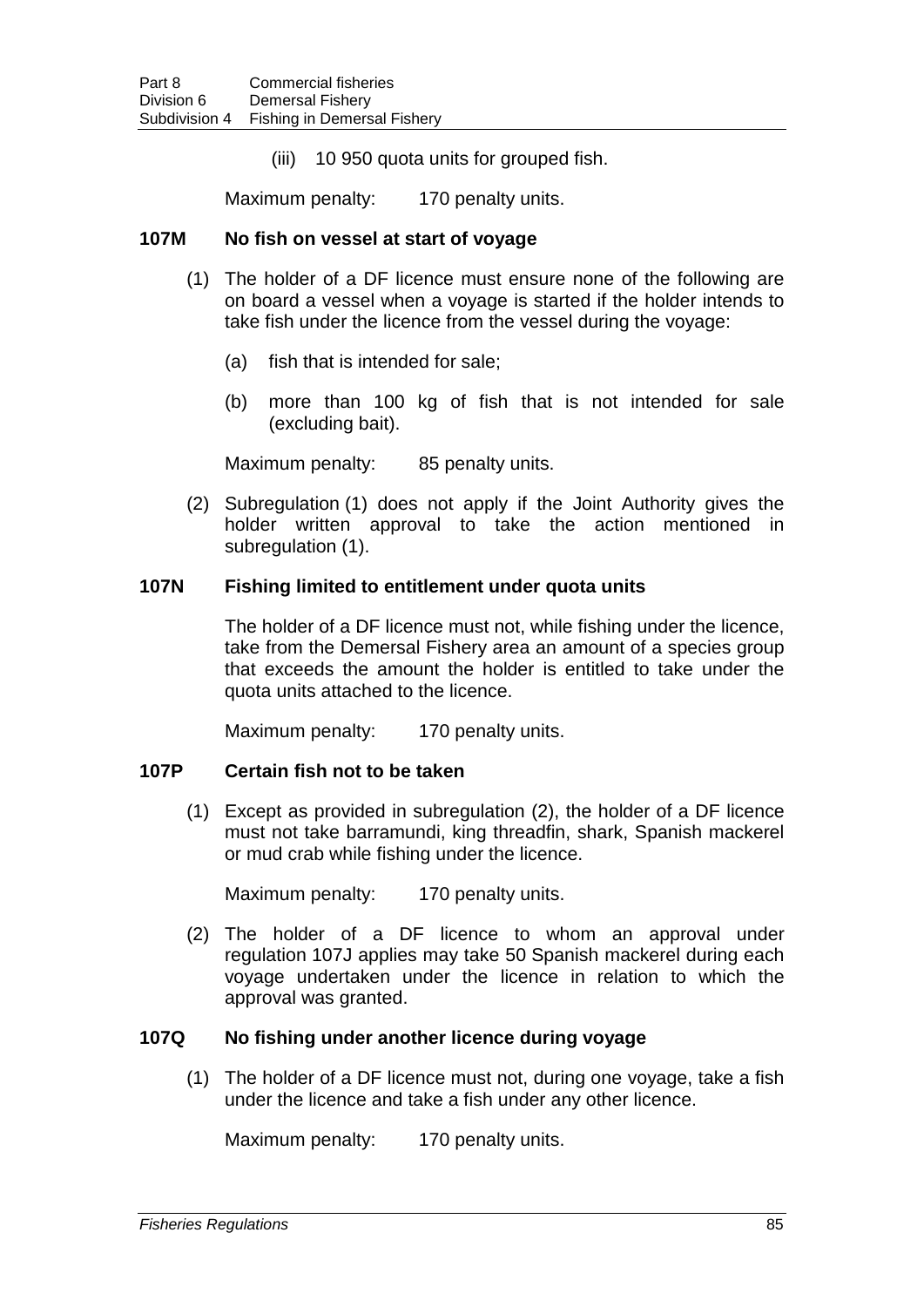(2) Subregulation (1) does not apply if the Joint Authority gives the holder written approval to take the action mentioned in subregulation (1).

### **107R Fish not to be moved between vessels**

(1) The holder of a DF licence must ensure a fish taken under the licence is not moved from the vessel from which it was taken to another vessel.

Maximum penalty: 85 penalty units.

(2) Subregulation (1) does not apply if the Joint Authority gives the holder written approval to move the fish to another vessel.

## **107S Fish not to be processed before unloading**

(1) The holder of a DF licence must ensure a fish taken under the licence is not processed before it is unloaded from the vessel from which it was taken.

Maximum penalty: 85 penalty units.

- (2) Despite subregulation (1), fish taken under the DF licence may be preserved by cooling.
- (3) Subregulation (1) does not apply if the Joint Authority gives the holder written approval to process the fish.

### **107T Prior landing notice**

- (1) This regulation applies to the holder of a DF licence who:
	- (a) during a voyage, has taken fish under the licence; or
	- (b) under regulation 107E(2) has notified the Director of an intention to take fish under the licence during a voyage.
- (2) Between 12 and 24 hours before the vessel used for the voyage is due to land, the holder must notify the Director of the following:
	- (a) the time the vessel is estimated to land;
	- (b) the place the vessel will land;
	- (c) any other information required by the Director.

Maximum penalty: 85 penalty units.

(3) The notice may be given orally.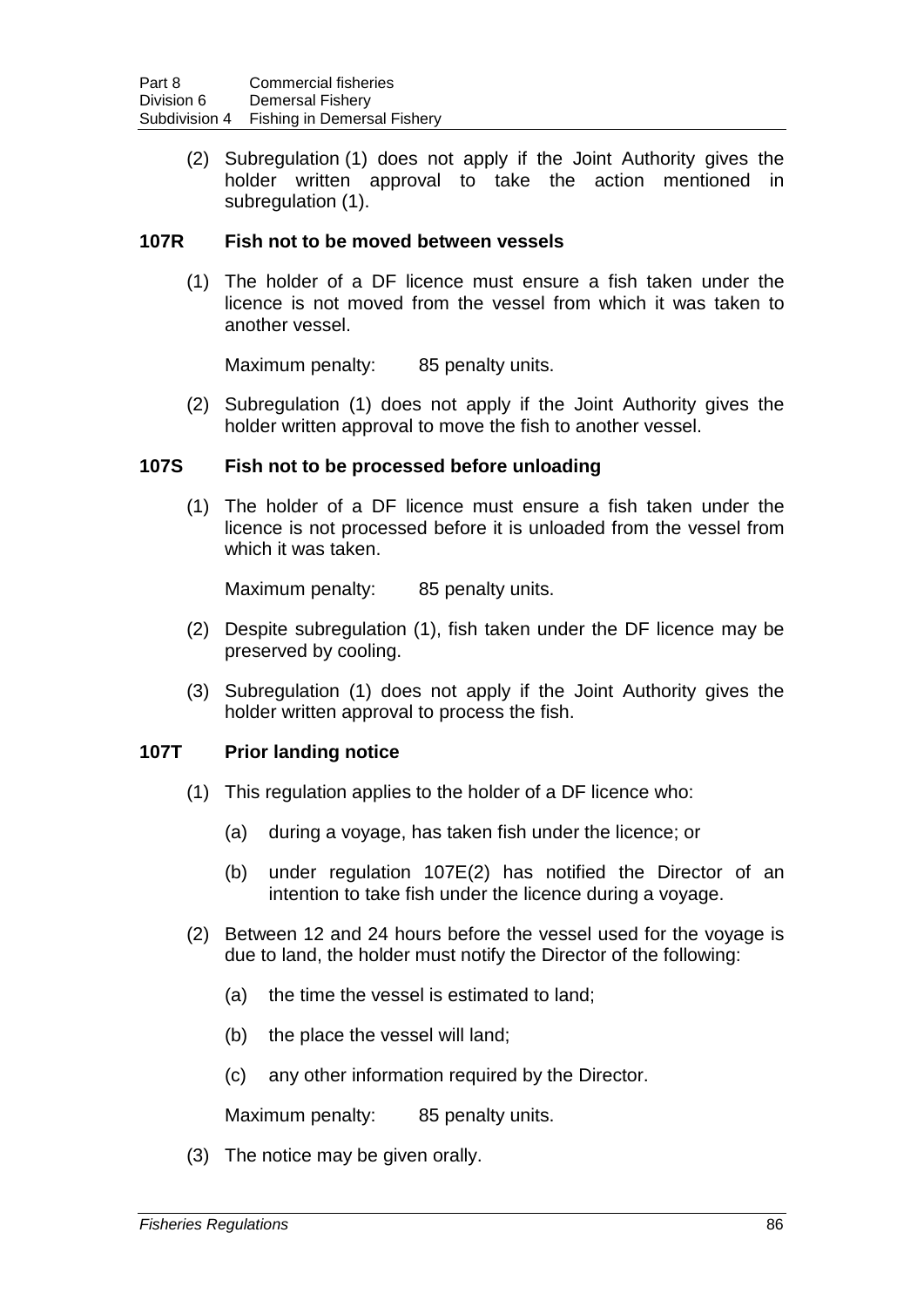## **107U Unloading fish**

The holder of a DF licence must ensure that a fish taken under the licence is unloaded from the vessel from which it was taken (or from the vessel to which the fish was moved if regulation 107R(2) applies):

- (a) in the Darwin port; or
- (b) in the Gove port; or
- (c) if the Joint Authority has given the holder written approval for the fish to be unloaded in another place – in the other place.

Maximum penalty: 85 penalty units.

### **107V Weighing fish**

- (1) The holder of a DF licence must ensure that, immediately after fish taken under the licence are unloaded, the fish are weighed using scales that:
	- (a) are an appropriate size, taking into account the amount of fish to be weighed; and
	- (b) have been calibrated in accordance with subregulation (2) immediately before being used to weigh the fish.

Maximum penalty: 85 penalty units.

- (2) The scales must be calibrated using a weight:
	- (a) that is an appropriate size, taking into account the size of the scales; and
	- (b) that has been verified under the *National Measurement Act 1960* (Cth); and
	- (c) for which the holder has a certificate of verification given under the *National Measurement Act 1960* (Cth) that has not expired.
- (3) Within 7 days after a request by a Fisheries Officer, the holder of a DF licence must produce to the Fisheries Officer the certificate of verification for a weight used by the holder to calibrate scales used under subregulation (1).

Maximum penalty: 85 penalty units.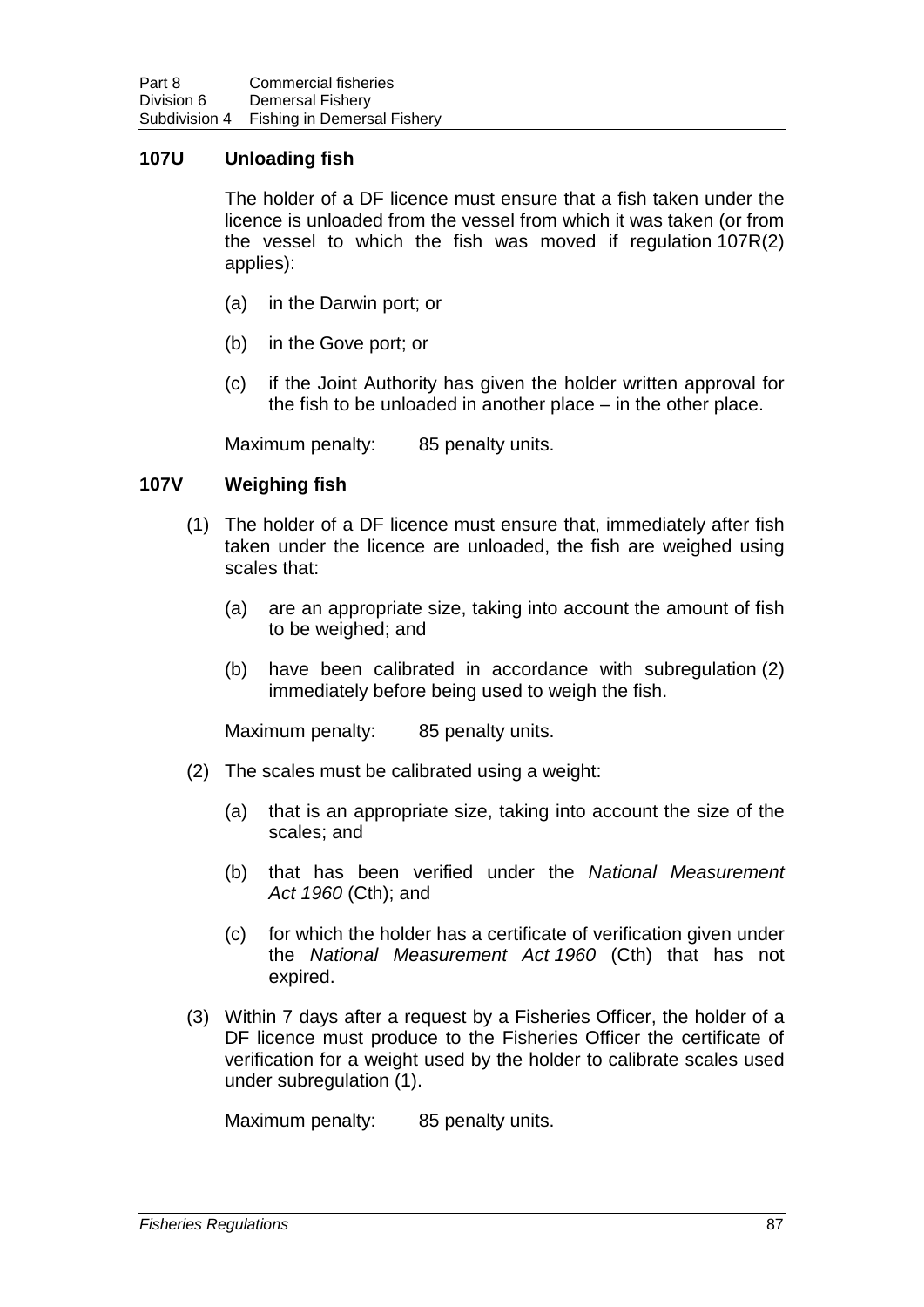## **107W Unload notice**

- (1) The holder of a DF licence must, within 1 hour of unloading fish taken under the licence, notify the Director of the following:
	- (a) the time the fish were unloaded;
	- (b) the place the fish were unloaded;
	- (c) the amount in kilograms of each species group unloaded, as determined under regulation 107V(1);
	- (d) the place to which the fish will be moved;
	- (e) the name of the person who will move the fish;
	- (f) the name of the licensee who has purchased the fish;
	- (g) any other information required by the Director.

Maximum penalty: 85 penalty units.

(2) The notice may be given orally.

#### **107X Compulsory monitoring when certain gear on vessel**

- (1) This regulation applies to the holder of a DF licence if:
	- (a) the holder intends to take fish under the licence during a voyage; and
	- (b) a finfish long-line or finfish trawl gear will be on board the vessel used for the voyage.
- (2) The holder must:
	- (a) ensure approved monitoring equipment is fitted to the vessel and operating at all times during the voyage; or
	- (b) advise the Joint Authority of the holder's intention to take fish under the licence during the voyage at least 14 days before the start of the voyage, and, if the holder receives a notice mentioned in subregulation (4), the holder must not contravene the notice.

Maximum penalty: 170 penalty units.

(3) Section 38(2)(b) of the Act applies to an offence against subregulation (2).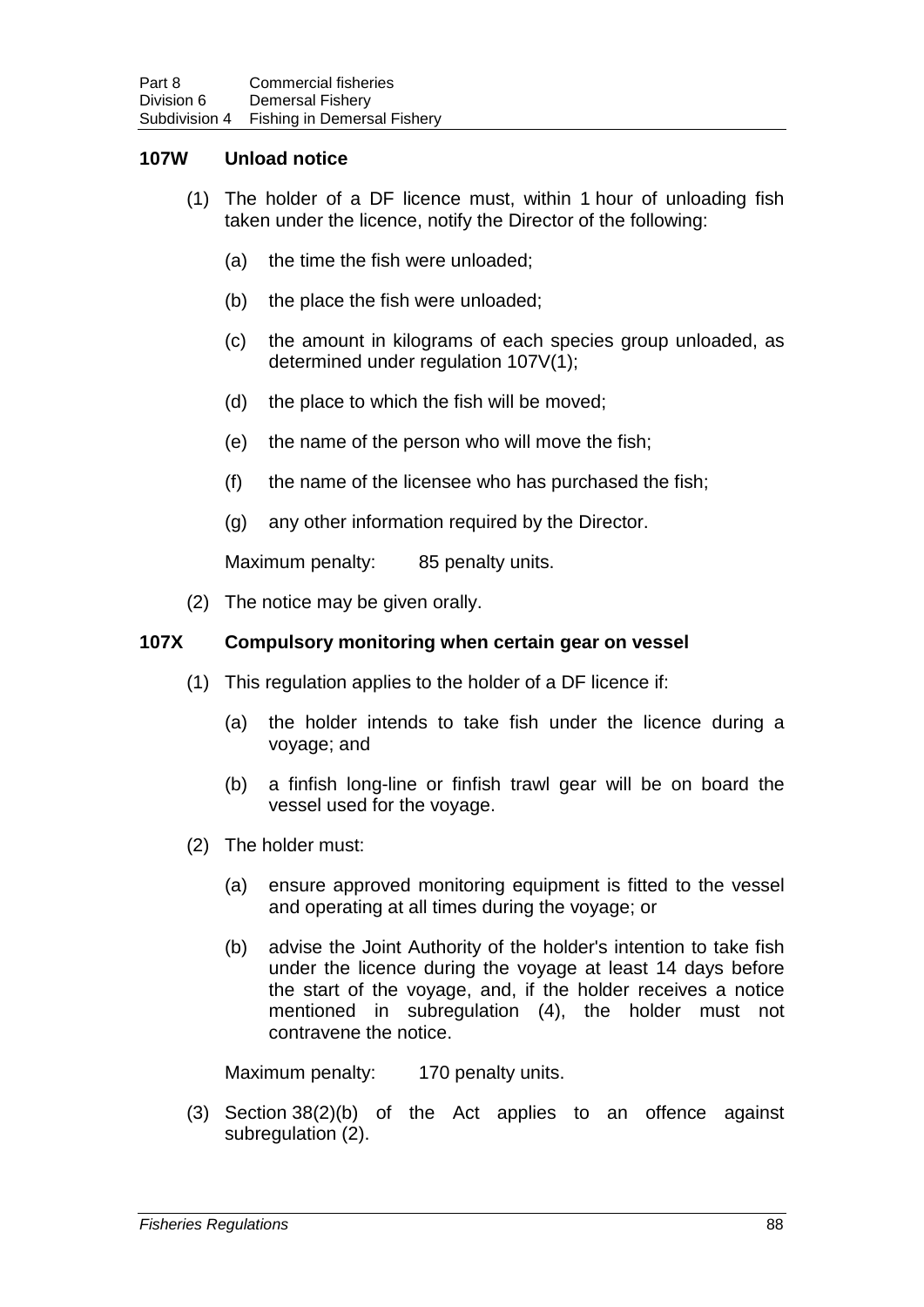- (4) If advice is received under subregulation (2)(b), the Joint Authority may give the holder a notice requiring the holder to:
	- (a) permit a specified person to travel as a fishery observer on board the vessel:
		- (i) for the voyage; and
		- (ii) if the voyage lasts less than 7 days for subsequent voyages during which a finfish long-line or finfish trawl gear will be on board until the observer has been on board for at least 7 days; and
	- (b) within 14 days of the end of each voyage, pay an observer fee of 700 revenue units per day of the voyage.
- (5) Subregulation (2) does not apply if the Joint Authority exempts the holder from the subregulation.
- (6) The exemption must be in writing and relate to a specified period or voyage.

### **107Y Compulsory monitoring after offence committed or infringement notice served**

- (1) This regulation applies if the holder of a DF licence:
	- (a) is convicted of an offence against this Division; or
	- (b) is served with a relevant infringement notice for an offence against this Division and pays the penalty amount indicated in the notice.
- (2) Without limiting regulation 107Z, within 3 months after the date of the conviction or service of the infringement notice, the Joint Authority may give the holder one of the following:
	- (a) a monitoring equipment notice mentioned in subregulation (6);
	- (b) an observer notice mentioned in subregulation (7).
- (3) In deciding whether to give the holder a notice under subregulation (2), the Joint Authority must take into account the following:
	- (a) the nature and seriousness of the offence committed or alleged to have been committed;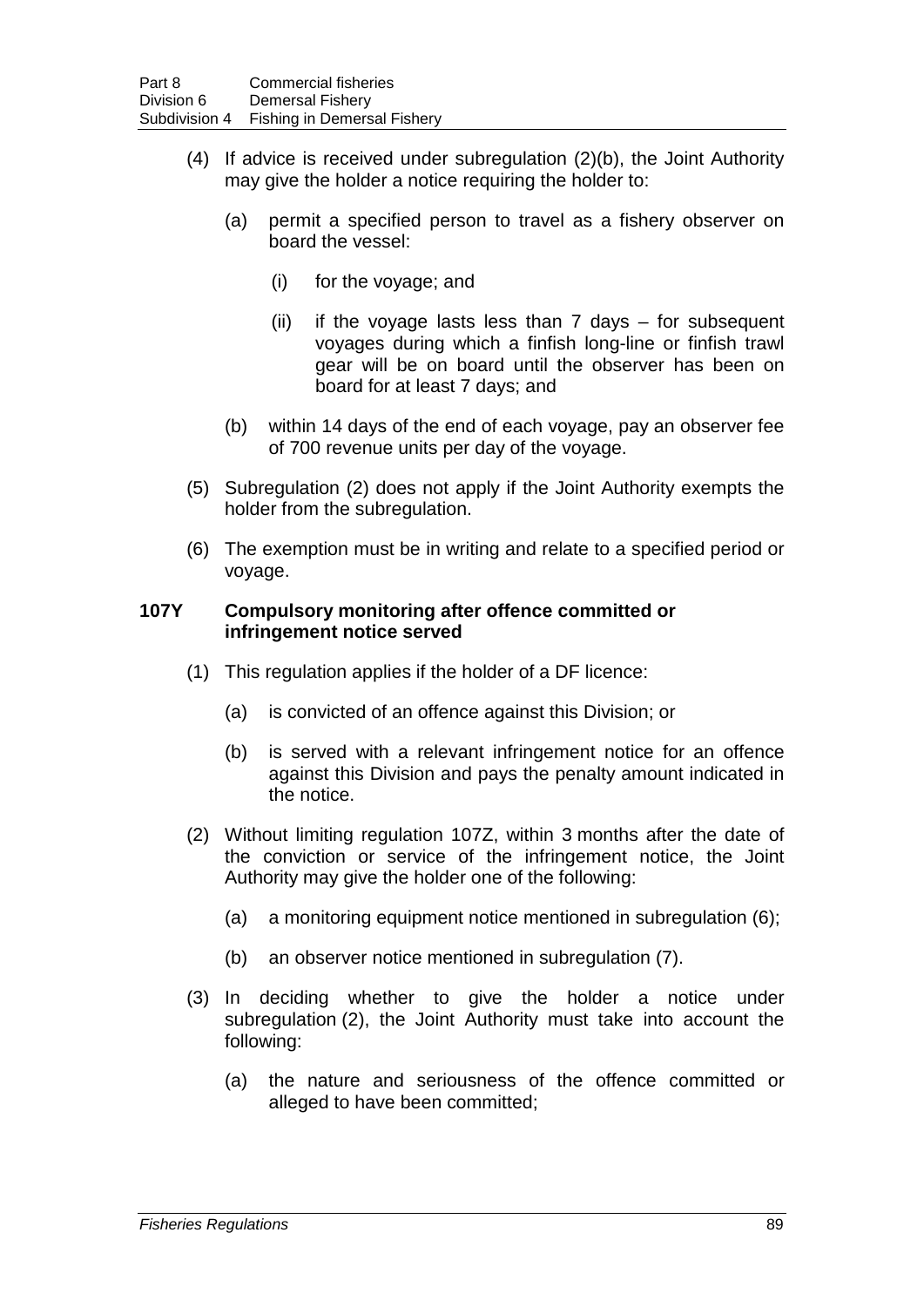- (b) whether the holder has previously been convicted of, or served with an infringement notice for, an offence against this Division;
- (c) any other matter the Joint Authority considers relevant.
- (4) If a notice is given under subregulation (2), the holder must not contravene the notice.

Maximum penalty: 170 penalty units.

- (5) Section 38(2)(b) of the Act applies to an offence against subregulation (4).
- (6) A monitoring equipment notice is a notice requiring the holder to do the following:
	- (a) on or before the date (the *compliance date*) which is 60 days after the date of the notice – nominate as the mother boat for the DF licence a vessel fitted with approved monitoring equipment;
	- (b) during the period of 10 months from the compliance date (the *monitoring period*) – ensure the equipment is operating at all times unless the Joint Authority has given the holder written approval for the equipment not to be operating;
	- (c) within 14 days of the end of each relevant voyage pay a data analysis fee of 10 revenue units for each day of the relevant voyage that falls within the monitoring period.
- (7) An observer notice is a notice requiring the holder:
	- (a) to permit a specified person to travel as a fishery observer on board the vessel used for one or more voyages during which the holder intends to take fish under the licence until the observer has been on board for at least 7 days during those voyages; and
	- (b) within 14 days of the end of each voyage, to pay an observer fee of 700 revenue units per day of the voyage.
- (8) In this regulation:

*relevant infringement notice* means an infringement notice that includes, or has attached to it, a statement that says (or in effect says), "WARNING: If you pay the penalty amount, or are convicted of the offence for which this infringement notice is given, the Joint Authority may give you a notice under regulation 107Y(2) of the *Fisheries Regulations.*".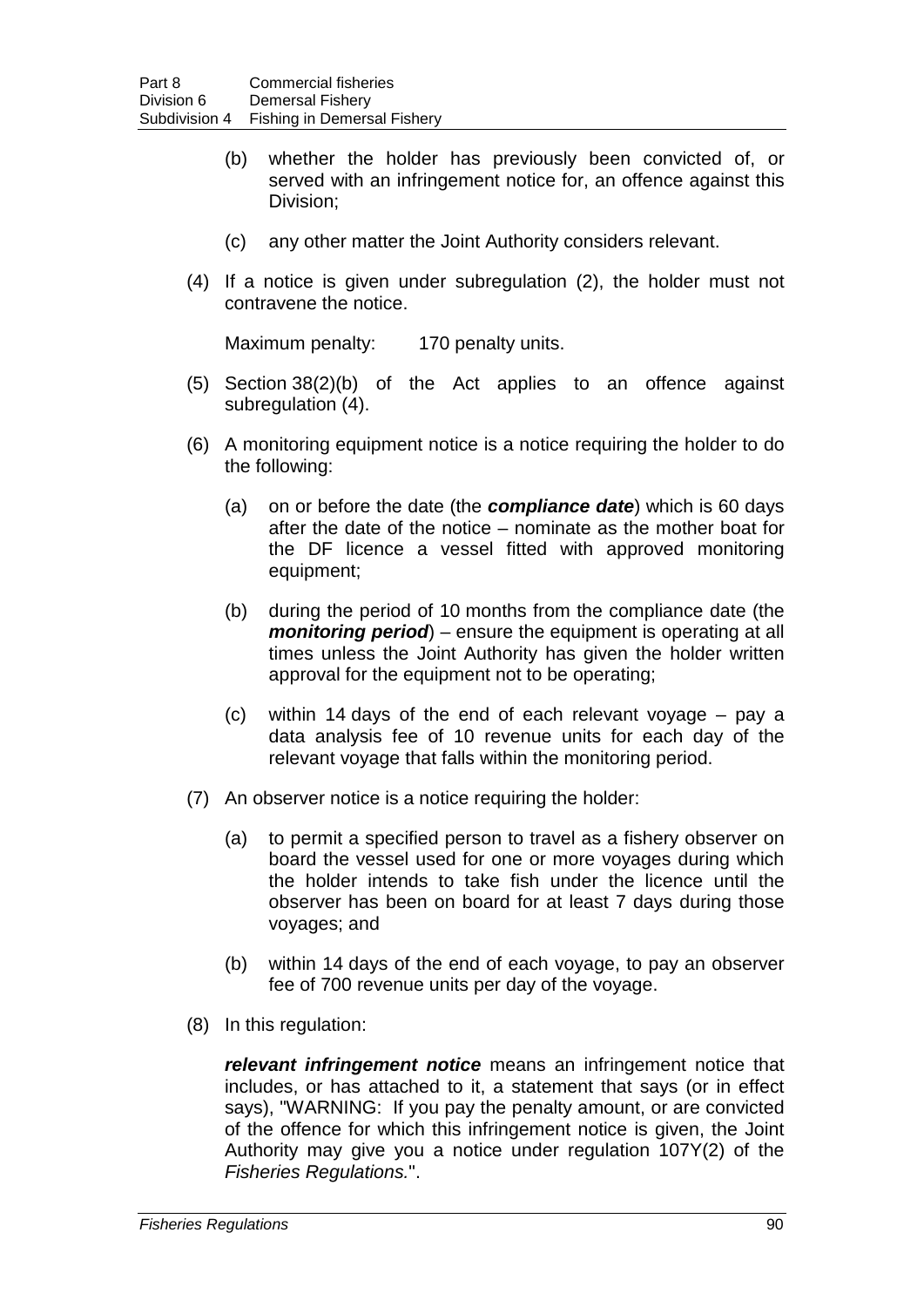#### *relevant voyage* means a voyage:

- (a) during which a fish is taken under the licence; and
- (b) that starts or ends during the monitoring period mentioned in subregulation (6)(b).

### **107Z Compulsory monitoring on notice**

- (1) The Joint Authority may at any time, by written notice, require the holder of a DF licence to do one of the following in relation to the next voyage undertaken by the holder during which the holder intends to take fish under the licence:
	- (a) ensure approved monitoring equipment is fitted to the vessel used for the voyage and is operating at all times during the voyage;
	- (b) permit a specified person to travel as a fishery observer on board the vessel for the voyage.
- (2) The holder must not contravene the notice.

Maximum penalty: 85 penalty units.

(3) Section 38(2)(b) of the Act applies to an offence against subregulation (2).

## **Subdivision 5 Transfer of fishery units and quota units**

### **108 Application for transfer and approval by Joint Authority**

- (1) The holder of a DF licence may apply to the Joint Authority for approval to transfer one or more fishery units or quota units attached to the licence to:
	- (a) the holder of a DF licence; or
	- (b) an applicant for, or person who intends to apply for, a DF licence.
- (2) The application must be made in the approved form.
- (3) The Joint Authority must approve or refuse to approve the application and give the applicant written notice of the decision.
- (4) To avoid doubt, an application under subregulation (1) cannot be made in relation to fishery units or quota units attached to a suspended DF licence.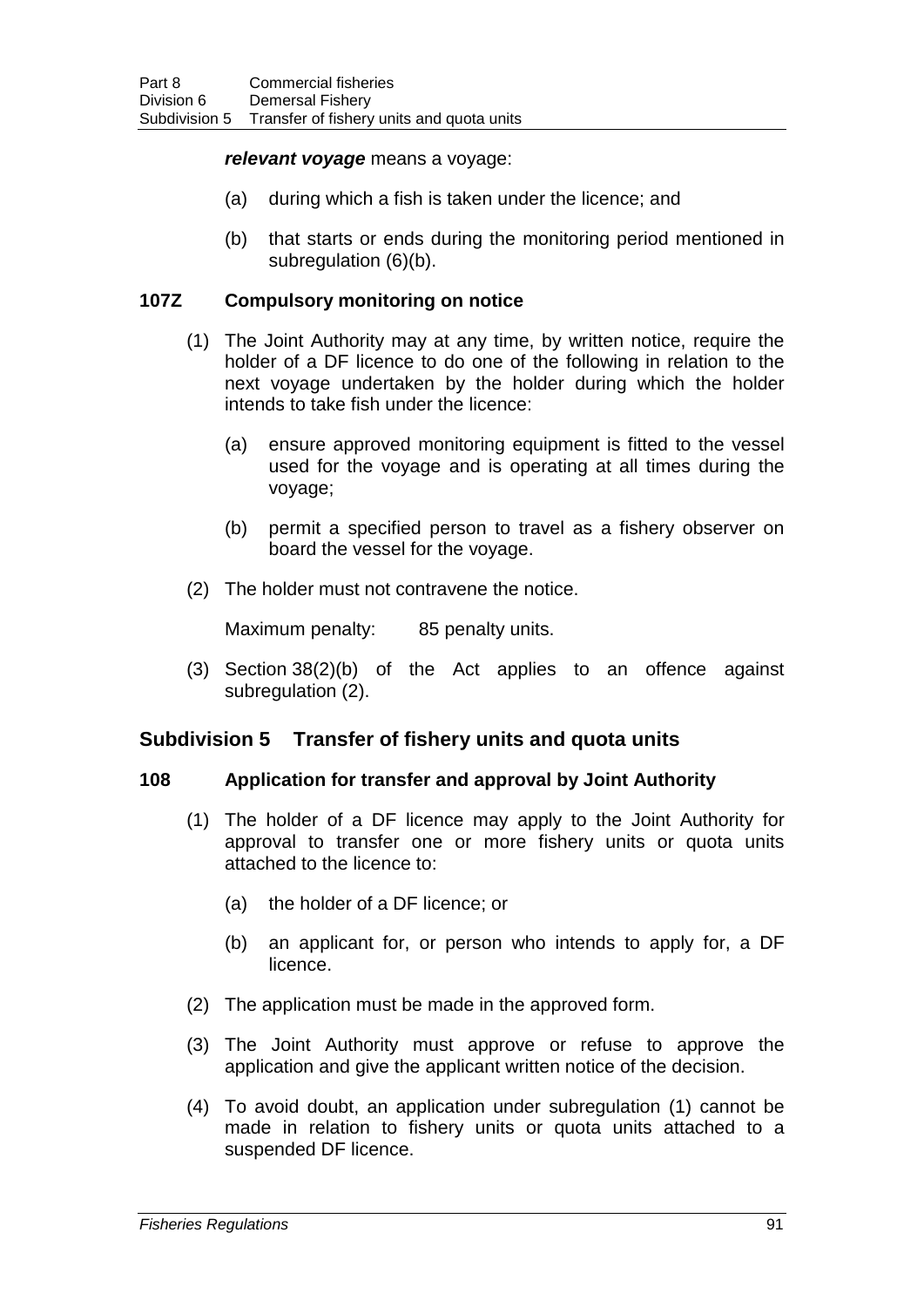## **108A Effective date of transfer**

- (1) If the Joint Authority approves an application for the transfer of fishery units or quota units to the holder of a DF licence, the transfer takes effect on the later of:
	- (a) the day after the date the approval is given; or
	- (b) the date of transfer specified in the application.
- (2) If the Joint Authority approves an application for the transfer of fishery units or quota units to an applicant for, or person who intends to apply for, a DF licence:
	- (a) the approval is conditional on the applicant or person being granted a DF licence within 14 days after the date the approval is given; and
	- (b) the transfer takes effect on the later of:
		- (i) the date the licence is granted to the person; or
		- (ii) the date of transfer specified in the application.

#### **108B Sale or transfer of fishery units by Territory**

The Territory may sell or transfer to the holder of a DF licence fishery units transferred to the Territory.

### **Subdivision 6 Register**

#### **108C Allocation of fishery units or quota units**

- (1) An allocation of fishery units or quota units to a DF licence is made by the Joint Authority entering in the register the number of fishery units or quota units that are allocated to the licence.
- (2) Within 7 days after making an allocation to a DF licence, the Joint Authority must give the holder of the licence written notice of the allocation.

### **108D Transfer of fishery units or quota units**

(1) As soon as practicable after an application for the transfer of fishery units or quota units has been approved, the Joint Authority must enter in the register the details of the transfer including the date on which the transfer takes effect.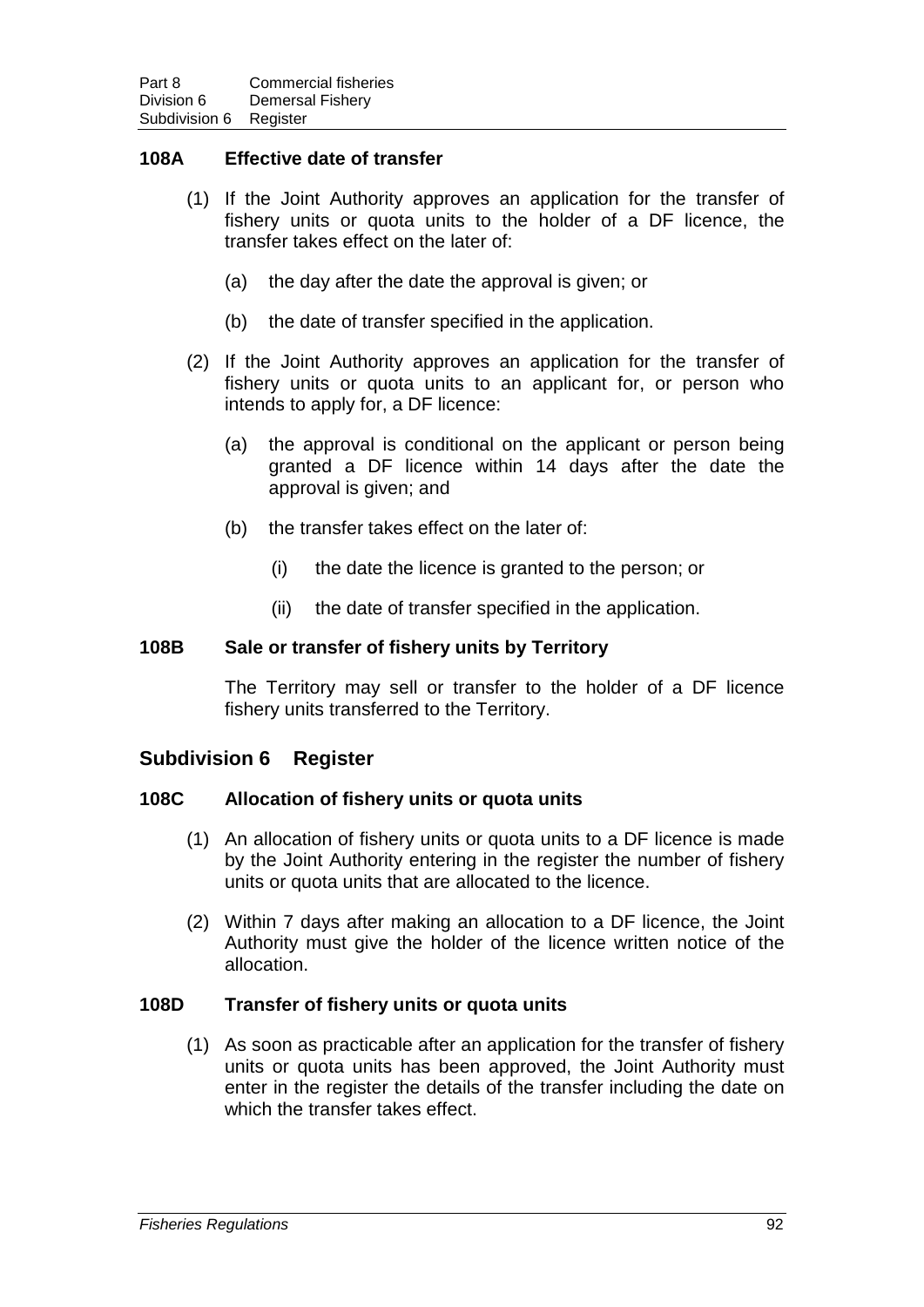- (2) As soon as practicable after a transfer of fishery units or quota units takes effect or is taken to have occurred under regulation 106, the Joint Authority must amend the register to record that the number of units transferred:
	- (a) are no longer attached to the DF licence from which they were transferred or, if transferred by the Territory, are no longer held by the Territory; and
	- (b) are attached to the transferee's DF licence or, if transferred to the Territory, are held by the Territory.

### **108E Cancellation of quota units**

- (1) The Joint Authority cancels a quota unit by recording the cancellation in the register.
- (2) Within 7 days after cancelling a quota unit attached to a DF licence, the Joint Authority must give the holder of the licence written notice of the cancellation.
- (3) If a quota unit is taken to be cancelled under regulation 107B, the Joint Authority must record the cancellation in the register as soon as practicable after the cancellation.

# **Division 7 Barramundi Fishery**

#### **109 Number of licences**

- (1) The Director must not grant a Barramundi Fishery licence.
- (2) The Director may renew a licence in accordance with the Barramundi Fishery Management Plan approved on *Management Plan* approved on 24 January 1991 and published in *Gazette* No. S5 on 31 January 1991, as amended from time to time.

## **110 Transfer of licence**

- (1) A Barramundi Fishery licence may be transferred, with all units of gill net specified on the licence under the *Barramundi Fishery Management Plan*, to another person.
- (2) Subregulation (1) does not apply to the transfer of gill net to the Territory.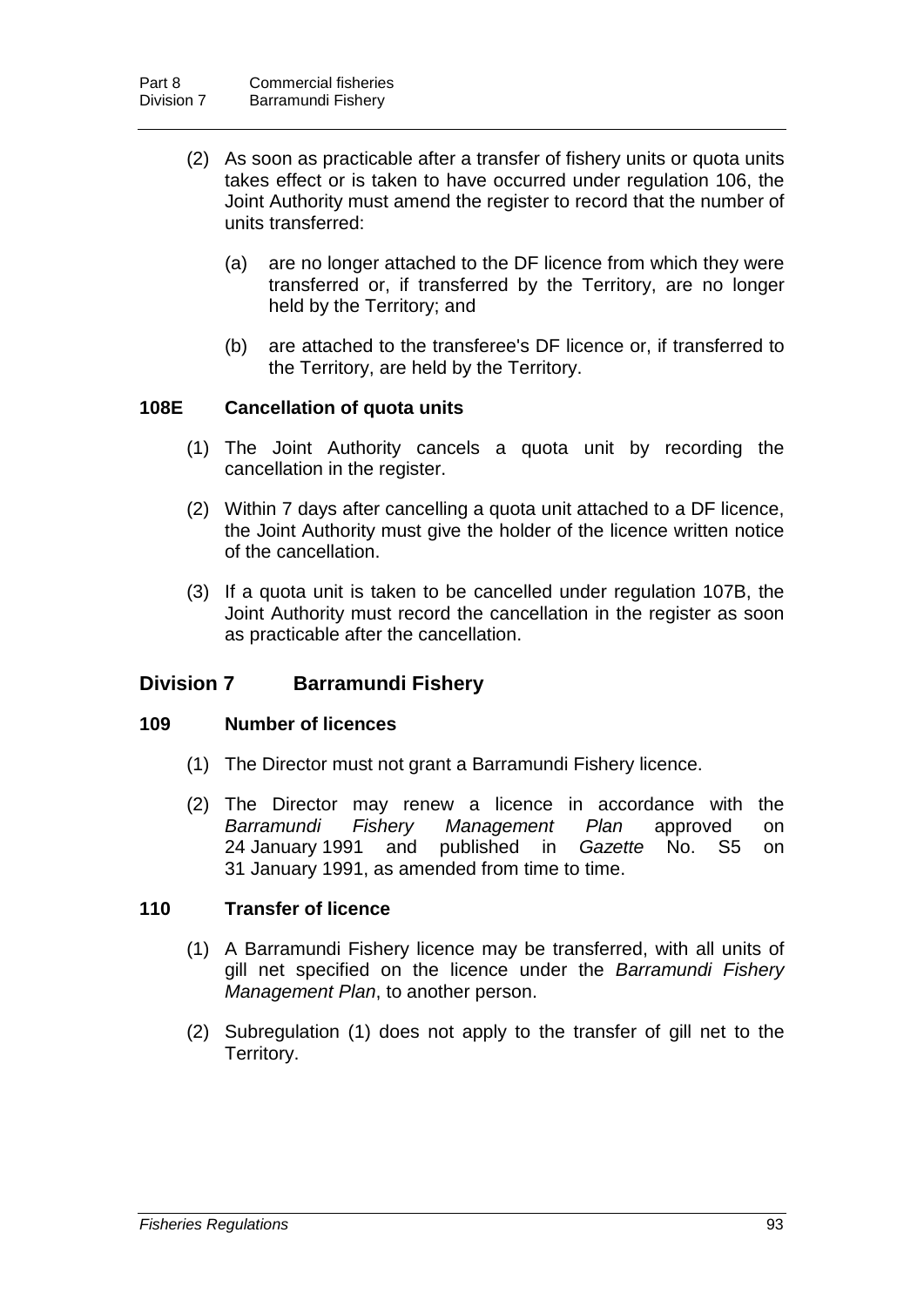# **Division 8 Mud Crab Fishery**

### **111 Declaration of fishery**

The industry of taking mud crab is declared to be the Mud Crab Fishery.

## **Division 9 Mollusc Fishery**

#### **115 Declaration of fishery**

The industry of taking fish of the Class Mollusca, other than cephalopods and bivalves of the Genus *Pinctada*, is hereby declared to be the Mollusc Fishery.

# **Division 10 Pearl Oyster Fishery**

## **Subdivision 1 Preliminary matters**

### **117 Definitions**

In this Division:

*allocation*, in relation to a Pearl Oyster Fishery licensee, means the number of pearl oyster fishing units allocated to him or her under regulation 122E for a licensing year.

*Committee* means the Northern Territory Pearl Industry Advisory Committee established under section 24 of the Act.

*half pearl* means the concretion formed on the inner surface of either valve of a pearl oyster as a result of a person adhering an object permanently to that surface.

*holding area* means a site at which, under a Pearl Oyster Culture Industry licence, pearl oysters taken from the wild or produced in a hatchery are held for seeding and related operations.

*licensing year* means a calendar year.

*mother-of-pearl* means the smooth, shining, iridescent substance forming the inner layers of the shell of a pearl oyster.

*pearl* includes a whole, half, baroque, seedless or blister pearl from a pearl oyster, whether the pearl is natural or cultured.

*pearl culture unit* means a pearl oyster fishing unit or a pearl oyster hatchery unit.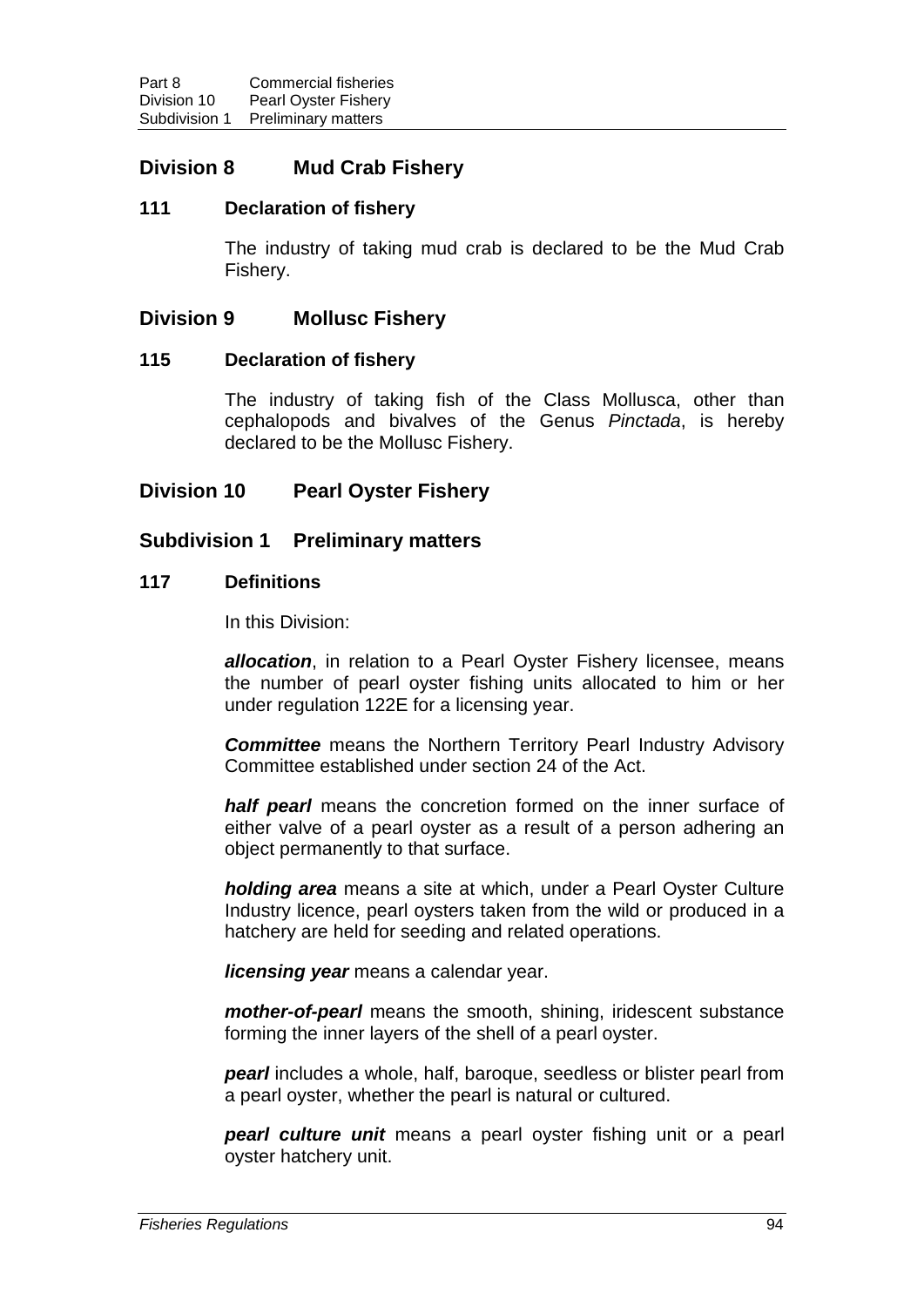*pearl farm lease* means a lease granted to a licensee under section 55 of the Act for the purposes of a Pearl Oyster Culture industry licence.

*pearl oyster* means an oyster of the genus *Pinctada* and includes:

- (a) a part of a pearl oyster; and
- (b) pearl oyster spat.

*Pearl Oyster Culture Industry* means the managed fishery relating to:

- (a) the holding, culturing and sale of production from wildstock or hatchery produced pearl oysters; and
- (b) activities associated with the activities specified in paragraph (a);

declared by notice in *Gazette* No. G28 of 17 July 1991 at page 2.

*Pearl Oyster Culture Industry Management Plan* means the fishery management plan in force in respect of the Pearl Oyster Culture Industry.

*pearl oyster dump site* means a site where pearl oysters taken from the wild are placed and held before movement to a holding area or a pearl farm lease, but does not include an area of land held under a pearl farm lease.

*pearl oyster fishing unit* has the meaning it has in regulation 122D(2).

*pearl oyster hatchery unit* has the meaning it has in the *Pearl Oyster Culture Industry Management Plan*.

*take* includes sever, remove, damage, destroy or otherwise displace a pearl oyster from the wild but does not include the taking of a pearl oyster from a pearl oyster dump site, holding area or an area of land held under a pearl farm lease.

*total allowable catch* has the meaning it has in regulation 122C(1).

### **118 Declaration of Pearl Oyster Fishery**

The industry of taking, harvesting, transporting from the wild, holding or selling species of bivalves of the genus *Pinctada* (pearl oysters) is the Pearl Oyster Fishery.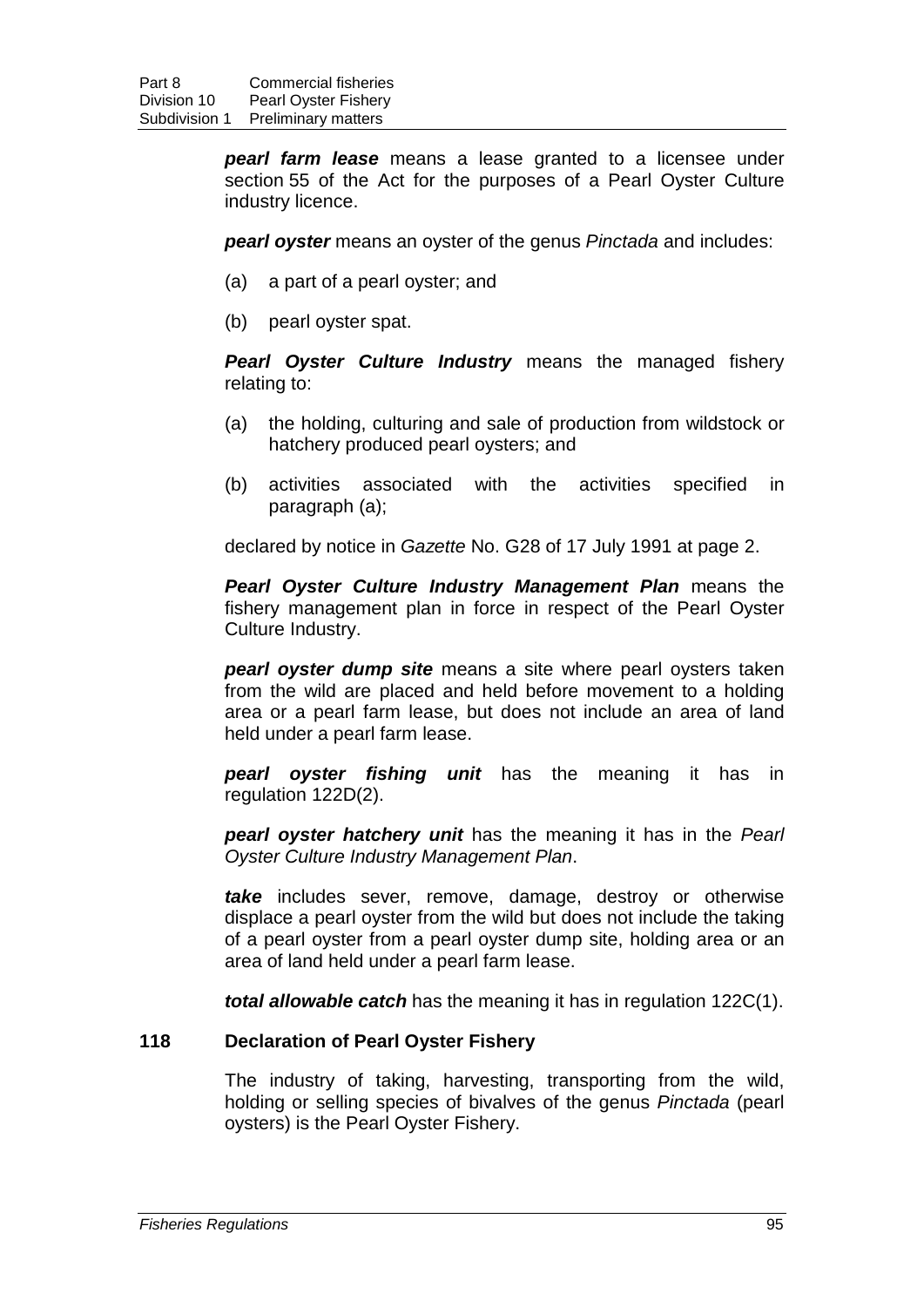## **119 Use and sale of pearl oysters**

A Pearl Oyster Fishery licensee may do any of the following:

- (a) subject to this Division, take pearl oysters;
- (b) use in accordance with a Pearl Oyster Culture Industry licence, pearl oysters taken in accordance with the Pearl Oyster Fishery licence;
- (c) sell pearls;
- (d) sell pearl meat;
- (e) sell pearl oysters for their mother-of-pearl content;
- (f) subject to this Division, transfer pearl oysters to another Pearl Oyster Fishery licensee.

# **Subdivision 2 Grant, renewal and transfer of licences**

### **120 Grant of licence**

- (1) The Director may not grant a Pearl Oyster Fishery licence to a person unless:
	- (a) the person holds a Pearl Oyster Culture Industry licence; and
	- (b) the Director has approved the permanent transfer to the person of 20 pearl culture units in accordance with subregulation (2).
- (2) For subregulation (1), the 20 pearl culture units may be comprised of:
	- (a) pearl oyster fishing units permanently transferred under Subdivision 5; or
	- (b) a combination of pearl oyster fishing units permanently transferred under Subdivision 5 and pearl oyster hatchery units permanently transferred under Part 4 of the *Pearl Oyster Culture Industry Management Plan*, providing that at least 5 of the pearl culture units are pearl oyster fishing units.

## **121 Renewal of licence**

(1) The Director may renew a Pearl Oyster Fishery licence held by a person only if the Director has renewed the person's Pearl Oyster Culture Industry licence.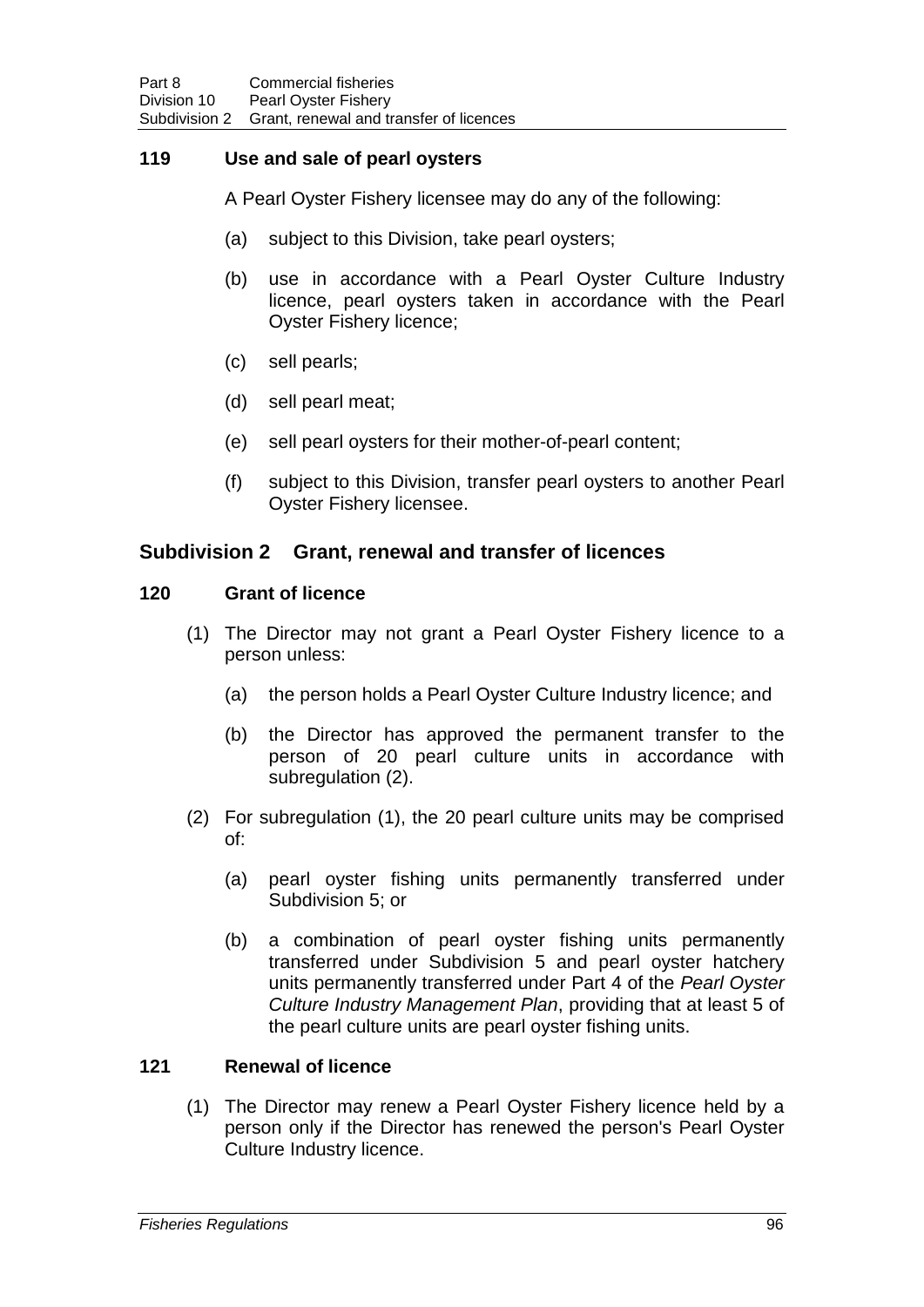- (2) Where the Director renews a Pearl Oyster Fishery licence, he or she must specify on the licence:
	- (a) the total allowable catch; and
	- (b) the licensee's allocation of pearl oyster fishing units;

for the licensing year for which the licence is renewed.

### **122 Transfer of licence**

The Director may approve the transfer of a Pearl Oyster Fishery licence to a person under the Act only if the Director has approved the transfer to the person of a Pearl Oyster Culture Industry licence.

## **Subdivision 3 Taking of pearl oysters**

#### **122A Number of pearl oysters that may be taken**

- (1) A Pearl Oyster Fishery licensee must not, during a licensing year, take more than the number of pearl oysters represented by:
	- (a) the licensee's allocation of pearl oyster fishing units for the licensing year; and
	- (b) pearl oyster fishing units transferred to the licensee by:
		- (i) a permanent transfer during the licensing year, before the pearl oysters are taken; or
		- (ii) a temporary transfer that was in force at the time the pearl oysters are taken;

less the number, if any, of pearl oysters represented by pearl oyster fishing units that are:

- (c) permanently transferred by him or her to another person under these Regulations during the licensing year; or
- (d) temporarily transferred by him or her to another person under these Regulations under a transfer that is in force in the licensing year.
- (2) Subregulation (1) does not apply in relation to pearl oyster spat collected under clause 9 of the *Pearl Oyster Culture Industry Management Plan*.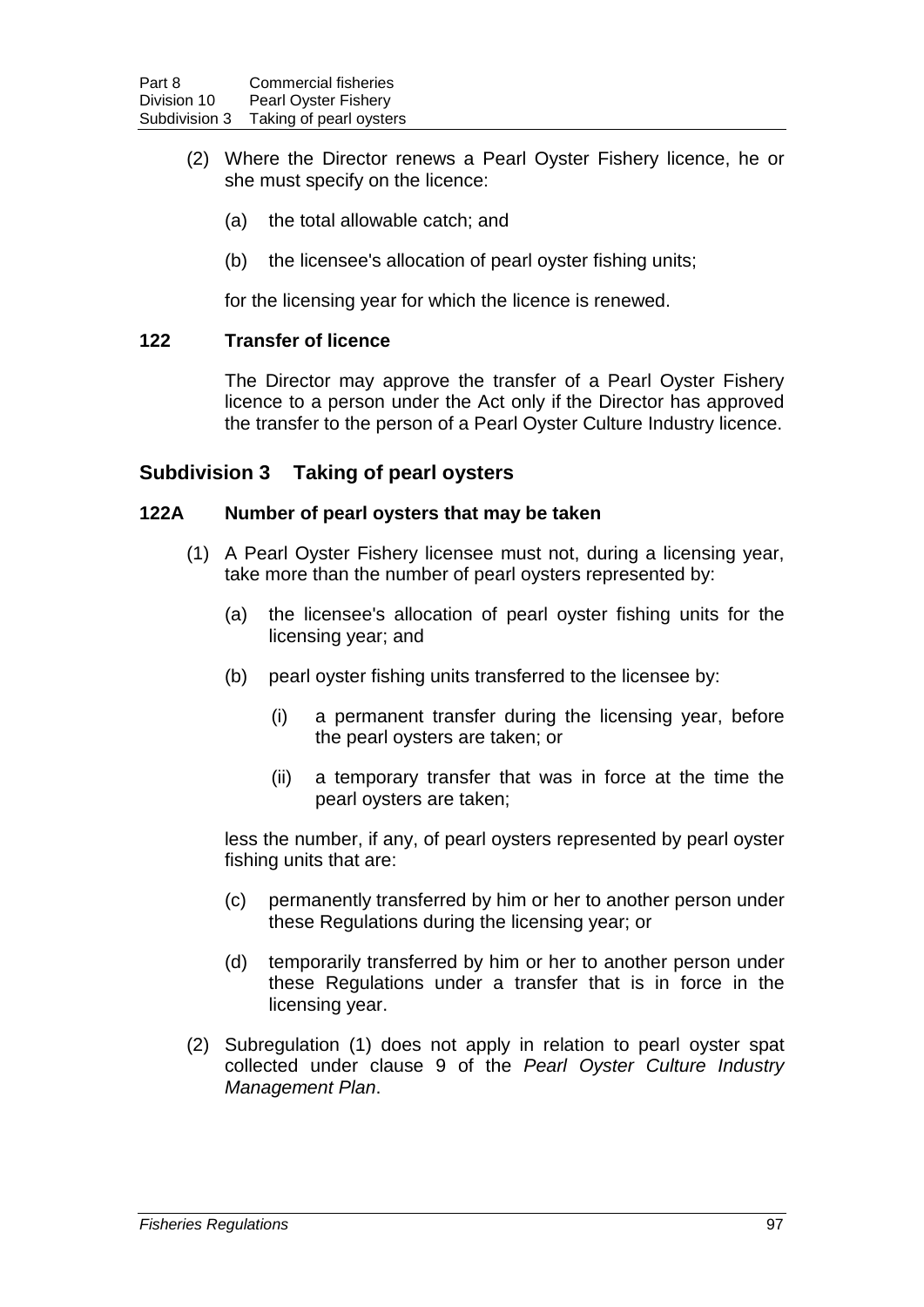## **122B Method of taking pearl oysters**

A Pearl Oyster Fishery licensee may take pearl oysters only by hand harvest or by another method determined by the Director.

# **Subdivision 4 Allocation of pearl oyster fishing units**

## **122C Total allowable catch**

- (1) The Minister must, before the commencement of each licensing year, determine the number, if any, of pearl oysters that may be taken in the Pearl Oyster Fishery (in this regulation called *the total allowable catch*).
- (2) The Minister may, at any time during a licensing year, vary the total allowable catch for the licensing year.
- (3) The Minister may only vary the total allowable catch under subregulation (2) if the Minister:
	- (a) thinks it is necessary to do so for the management of the Pearl Oyster Fishery; and
	- (b) has consulted with the Committee as he or she thinks fit.
- (4) Where the Minister varies the total allowable catch under subregulation (2) the Director must note the total allowable catch, as so varied, on each Pearl Oyster Fishery licence.
- (5) A Pearl Oyster Fishery licensee must, at the request of the Director, return his or her licence to the Director for the purposes of subregulation (4).

### **122D Pearl oyster fishing units**

- (1) The maximum number of pearl oyster fishing units is 120.
- (2) A pearl oyster fishing unit represents a right, during a licensing year, to do one of the following:
	- (a) take a number of pearl oysters from the wild that represents a one hundred and twentieth part of the total allowable catch for the licensing year;
	- (b) under a Pearl Oyster Culture Industry licence, seed in accordance with clause 11(1)(b) and (4) of the *Pearl Oyster Culture Industry Management Plan* a number of pearl oysters taken from the wild or from hatchery-produced spat that represents a one hundred and twentieth part of the total allowable catch for the licensing year;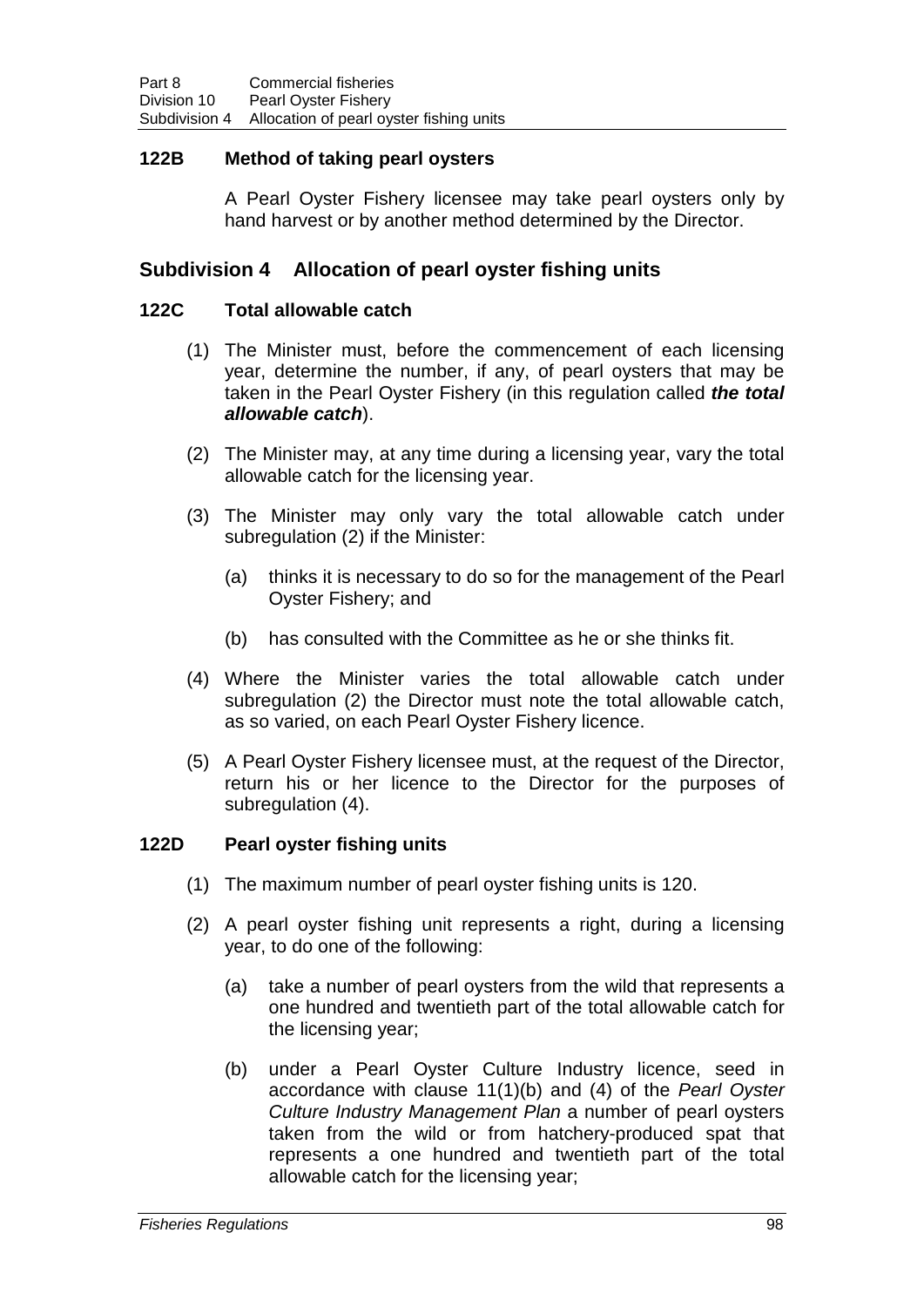(c) take a number of pearl oysters from the wild, and, under a Pearl Oyster Culture Industry licence, seed in accordance with clause 11(1)(b) and (4) of the *Pearl Oyster Culture Industry Management Plan* a number of pearl oysters taken from the wild or from hatchery-produced spat, or both, where the total number of pearl oysters taken or seeded under this regulation is not more than the number that represents a one hundred and twentieth part of the total allowable catch for the licensing year.

## **122E Allocation of pearl oyster fishing units**

Subject to this Division, the Director must, on the renewal of a Pearl Oyster Fishery licence, allocate a number of pearl oyster fishing units to the licensee for the licensing year for which the licence is renewed, being comprised of:

- (a) the licensee's allocation of pearl oyster fishing units for the previous licensing year; and
- (b) the number of pearl oyster fishing units, if any, permanently transferred to him or her under these Regulations in the previous licensing year;

less the number of pearl oyster fishing units permanently transferred by him or her to another person under these Regulations during the previous licensing year.

# **Subdivision 5 Transfer of pearl oyster fishing units**

#### **122F Transfer of pearl oyster fishing unit must be in accordance with this Division**

A pearl oyster fishing unit is not transferable except in accordance with this Division.

### **122G Application for transfer**

- (1) A licensee may apply to the Director, in the approved form, to:
	- (a) permanently or temporarily transfer a pearl oyster fishing unit to a Pearl Oyster Fishery licensee; or
	- (b) permanently transfer a pearl oyster fishing unit to an applicant for, or a person who intends to apply for, a Pearl Oyster Fishery licence.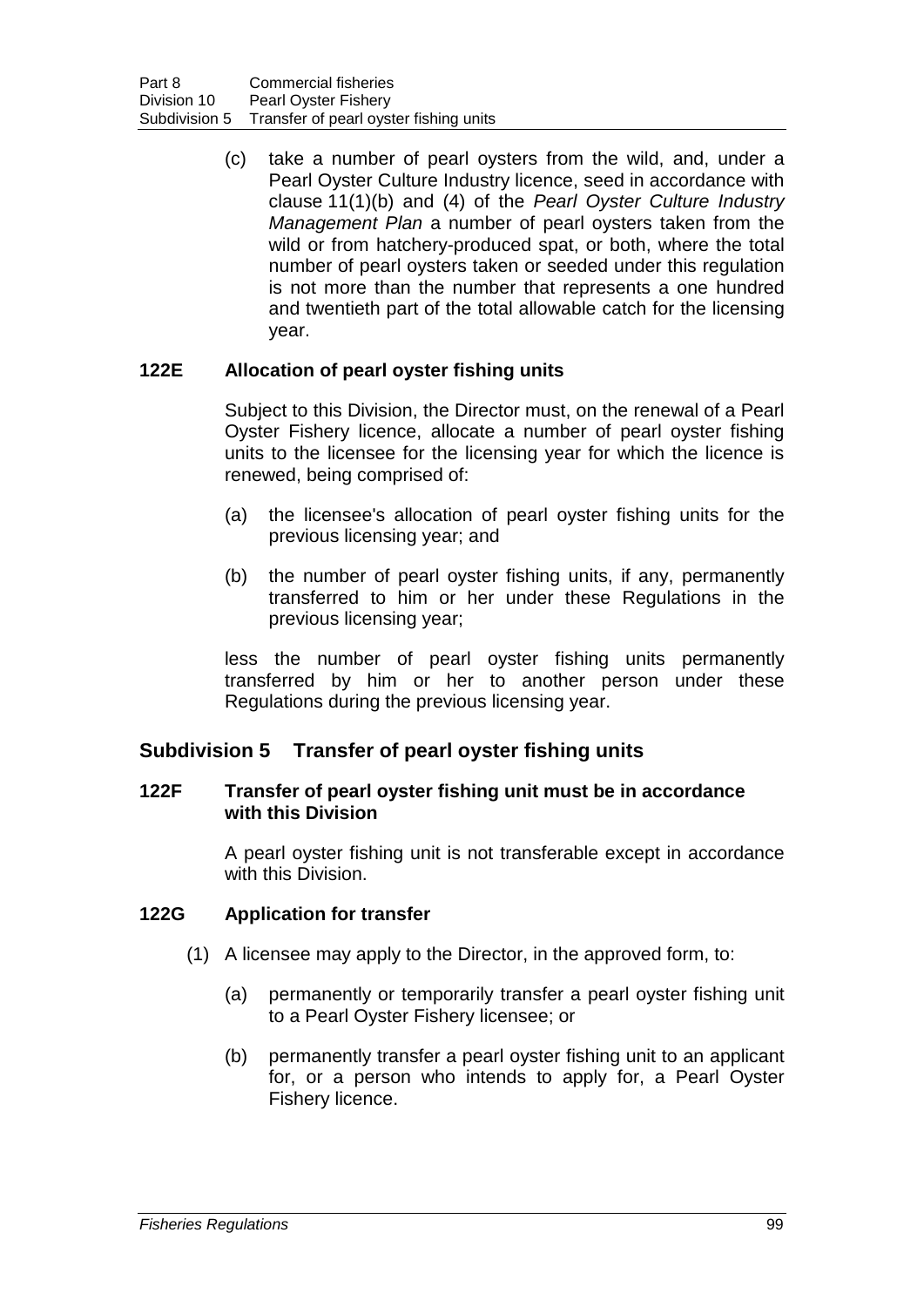- (2) A Pearl Oyster Fishery licensee must not, during a licensing year, apply under subregulation (1) to transfer a pearl oyster fishing unit to a person if, were the transfer to be approved:
	- (a) the number of pearl oysters that may during the licensing year be taken under regulation 122A by the licensee; or
	- (b) the number of pearl oysters that may during the licensing year be seeded in accordance with clause 11(1)(b) of the *Pearl Oyster Culture Industry Management Plan* by the licensee,

would be less than the number of pearl oysters taken or seeded by the licensee during the licensing year.

### **122H Director must approve or refuse application**

- (1) The Director must approve or refuse to approve an application under regulation 122G(1).
- (2) The Director must notify the applicant in writing of the Director's decision under subregulation (1).

### **122J Commencement and duration of transfer**

- (1) Where the Director approves an application under regulation 122G(1)(a) for the transfer of a pearl oyster fishing unit to a licensee, the transfer takes effect on the day specified in the transfer.
- (2) Where the Director approves an application under regulation 122G(1)(b) for the transfer of a pearl oyster fishing unit to an applicant for, or a person who intends to apply for, a Pearl Oyster Fishery licence, the transfer takes effect on the grant of the licence to the person.
- (3) A temporary transfer of a pearl oyster fishery unit remains in force until the expiration of 30 June of the licensing year specified in the transfer to be the last year for which the transfer remains in force.

### **122K Where units transferred to licensee**

Where the Director approves an application under regulation 122G(1)(a) for the transfer of one or more pearl oyster fishing units to a licensee, the Director must specify the number of units transferred on the Pearl Oyster Fishery licences of both the transferor and the transferee.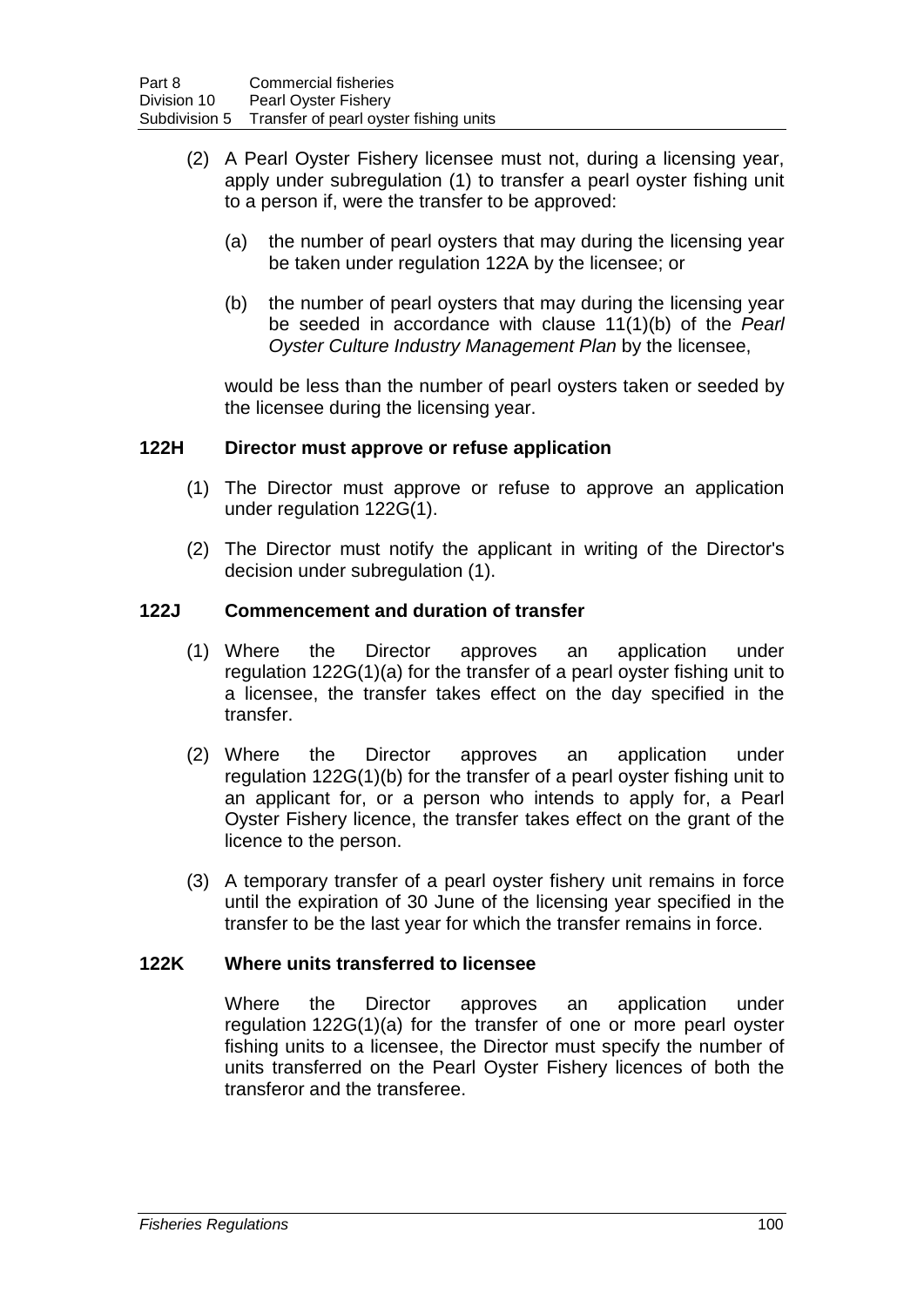### **122L Where units transferred to person who intends to apply for licence**

- (1) Where the Director approves an application under regulation 122G(1)(b) for the transfer of one or more pearl oyster fishing units to an applicant for, or a person who intends to apply for, a Pearl Oyster Fishery licence, the Director must specify on the transferor's Pearl Oyster Fishery licence the number of units to be transferred from the licensee on the grant of the licence to the person.
- (2) Where the Director approves and application under regulation 122G(1)(b) for the transfer of one or more pearl oyster fishing units to an applicant for, or a person who intends to apply for, a Pearl Oyster Fishery licence, the Director must specify on the Pearl Oyster Fishery licence granted to the person:
	- (a) the number of pearl oyster fishing units permanently transferred to him or her on the grant of the licence; and
	- (b) the total allowable catch on respect of the licensing year in which the pearl oyster fishing units are transferred.

### **122M Licence revoked if minimum number of pearl culture units not held after transfer**

Where a Pearl Oyster Culture Industry licence held by a person is revoked under regulation 180, his or her Pearl Oyster Fishery licence is, by force of this regulation, revoked.

# **Subdivision 6 Miscellaneous**

### **122N Transfer of pearl oysters**

A Pearl Oyster Fishery licensee must not transfer pearl oysters to another person except in accordance with the *Pearl Oyster Culture Industry Management Plan.*

### **122P Pearl oyster fishery dump sites**

- (1) A Pearl Oyster Fishery licensee may place on a pearl oyster dump site pearl oysters taken under the Pearl Oyster Fishery licence.
- (2) The licensee must inform the Director, in writing, of the location of a pearl oyster dump site within 7 days after establishing it.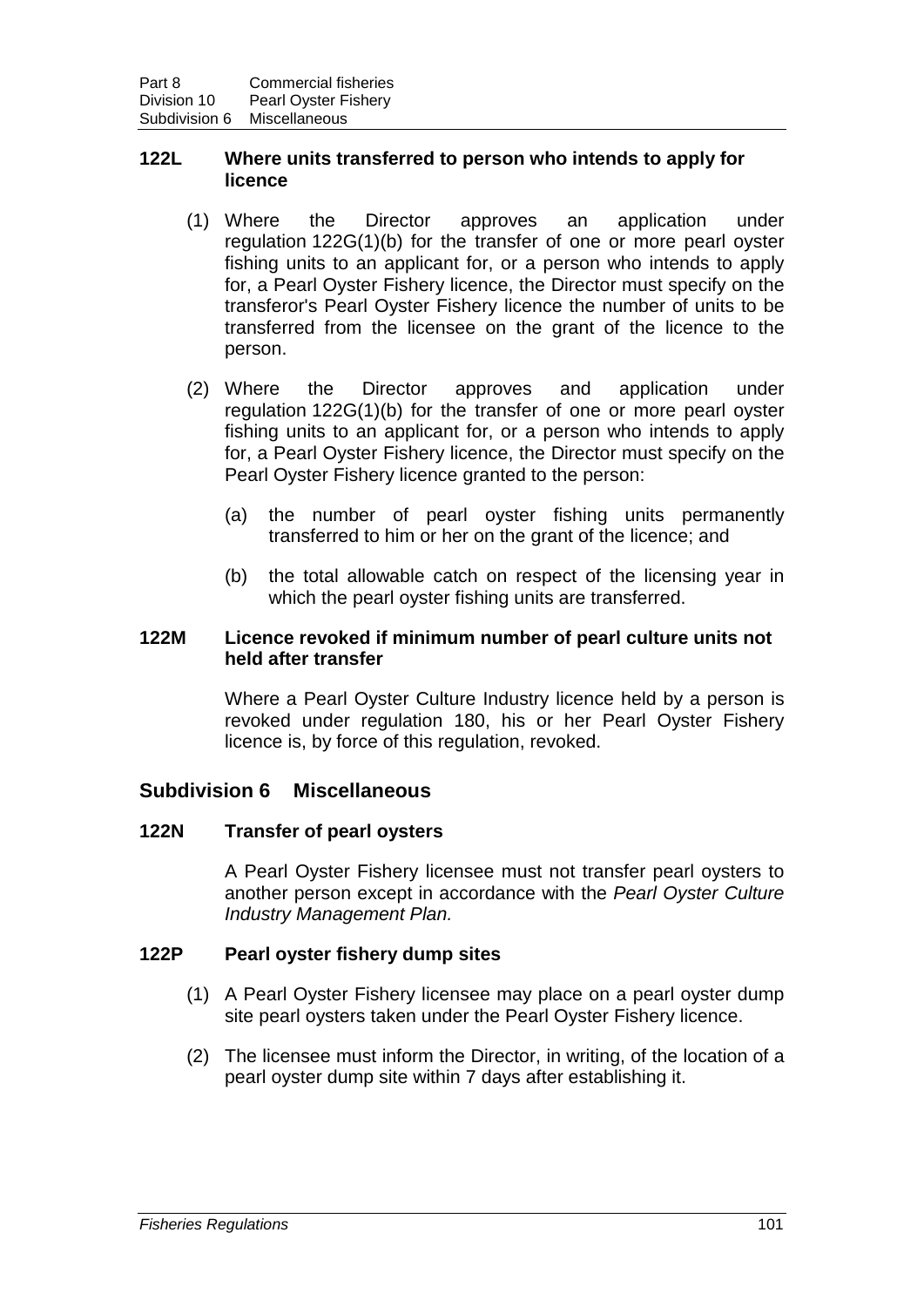### **122Q Licensee must permit inspection of pearl oysters**

It is a condition of a Pearl Oyster Fishery licence that the licensee must permit the inspection, by a person authorised in writing by the Director, of all pearl oysters in the possession of the licensee.

#### **122R No unauthorised removal of pearl oysters**

A Pearl Oyster Fishery licensee or a Pearl Oyster Culture Industry licensee must not remove a pearl oyster from:

- (a) a pearl oyster dump site; or
- (b) a holding area; or
- (c) an area of land to which a pearl farm lease relates;

except with the consent of the holder of the licence to which the site, area or farm relates.

## **Division 12 Aquarium Fishing/Display Fishery**

#### **129 Declaration of fishery**

The industry of collecting live fish and aquatic life for the purpose of sale and display in aquariums is hereby declared to be the Aquarium Fishing/Display Fishery.

#### **130 Number of licences**

The Director must not grant more than 12 Aquarium Fishing/Display Fishery licences.

#### **131 Area of fishery**

The Aquarium Fishing/Display Fishery area is all inland waters and waters seaward from the coastline to the outer boundary of the Australian fishing zone.

#### **132 Purchase or sale of fish**

- (1) An Aquarium Fishing/Display Fishery licensee must not under the licence:
	- (a) take other than live fish or aquatic life; or
	- (b) except with the approval of the Director, take barramundi, Spanish mackerel, mud crab or organisms of the species *Macrobrachium* or the species *Cherax*; or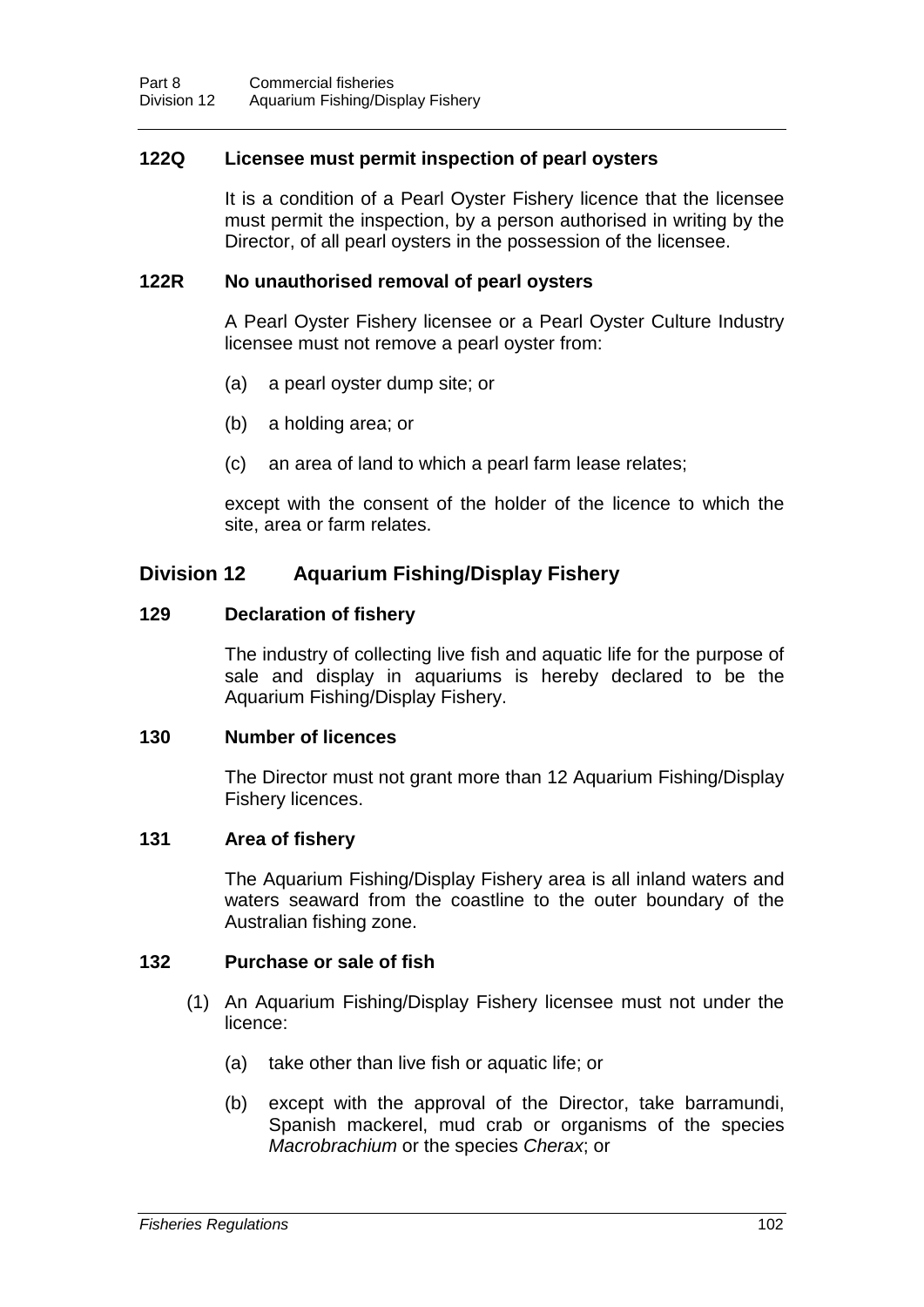- (c) buy fish or aquatic life other than from an Aquaculture licensee, Ornamental Aquaculture licensee, Aboriginal Coastal licensee or Aquarium Fishing/Display Fishery licensee; or
- (d) take broodstock for sale to an Aquaculture licensee or Ornamental Aquaculture licensee except with the approval of the Director.
- (2) An Aquarium Fishing/Display Fishery licensee may display and sell live fish or aquatic life taken in the Territory or imported into the Territory under a permit granted in accordance with the Act.
- (3) An Aquarium Fishing/Display Fishery licensee must not sell fish for human consumption or for use as bait.

## **133 Fishing gear**

An Aquarium Fishing/Display Fishery licensee shall not use gear other than gear, such as a cast net, a scoop net, a hand pump or a freshwater pot, approved by the Director for the purposes of the licence and where directions in respect of such implements are given by the Director, shall use them only in accordance with those directions.

# **Division 13 Trepang Fishery**

### **134 Declaration of fishery**

The industry of taking trepang is hereby declared to be the Trepang Fishery.

### **135 Number of licences**

The Director must not grant more than 6 Trepang Fishery licences.

### **135A Transfer of licences**

A person who holds a Trepang Fishery licence may transfer the licence.

### **136 Area of fishery**

The Trepang Fishery area is the area extending seaward from the high water mark of the coastline to an imaginary line 3 nautical miles seaward from the baseline.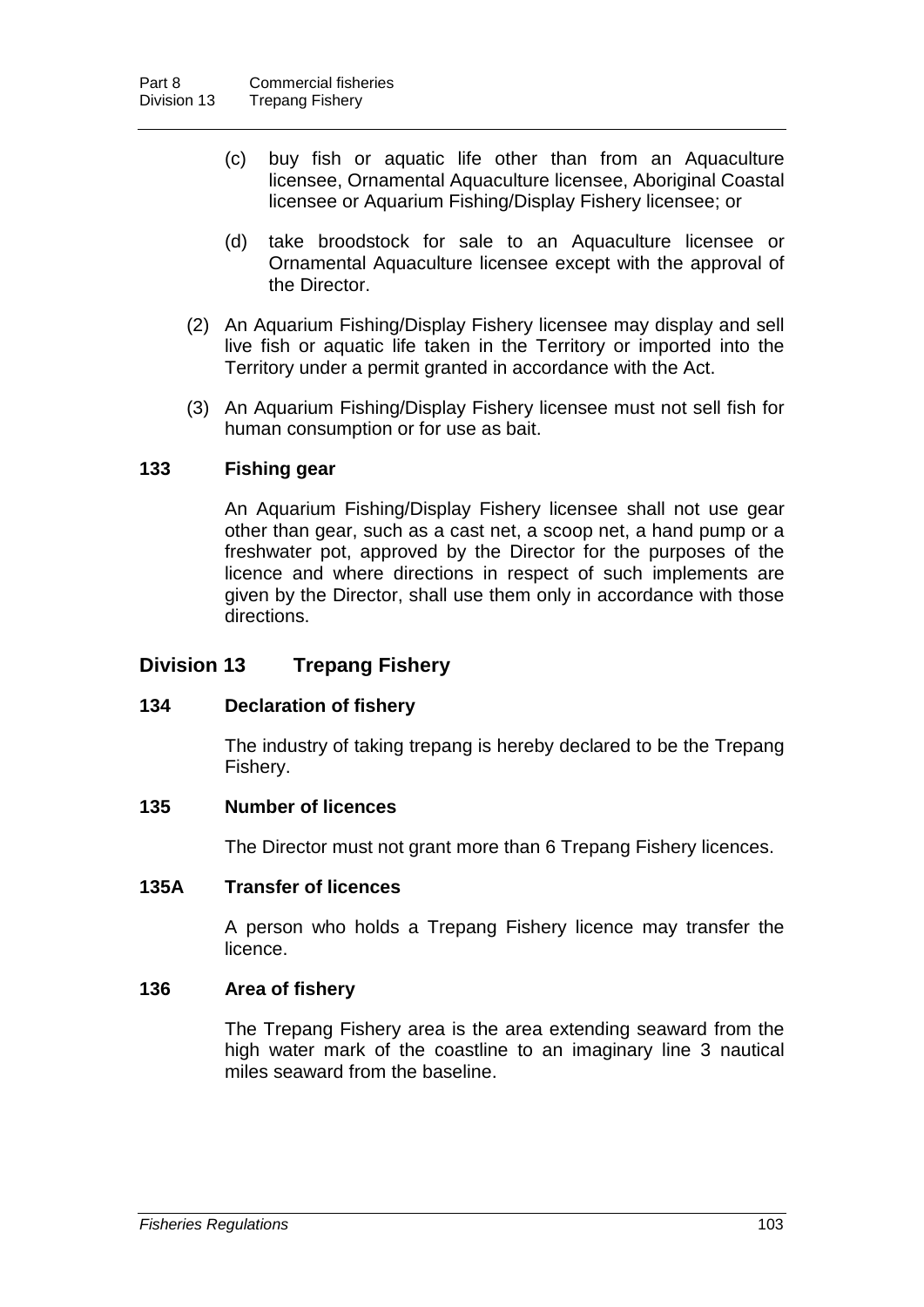## **137 Fishing gear**

A Trepang Fishery licensee shall not, under the licence, use fishing gear other than hand-held implements, and, where directions in respect of such implements are given by the Director, shall use them only in accordance with those directions.

## **Division 14 Development**

#### **138 Licence required to trial gear or fishing methods**

For section 10(1)(f) of the Act, the carrying out of trials and experiments with fishing gear or new methods of fishing is able to be done only under a licence.

#### **139 Director may grant licence**

The Director may grant a Development Fishery licence to permit:

- (a) the carrying out of trials or experiments with fishing gear or new methods of using fishing gear; and
- (b) the taking of a specific species of fish or aquatic life for sale; and
- (c) the taking, for sale, of fish or aquatic life from specific areas.

### **140 Period of licence &c.**

A Development Fishery licence:

- (a) must not be granted for a period of more than one year; and
- (b) must not be renewed more than 4 times; and
- (c) gives the holder of the licence no interest in, right to, or legitimate expectation of an interest in or a right to, the grant of another commercial fishing licence.

## **141 No transfer of licence**

A Development Fishery licensee shall not transfer his or her licence.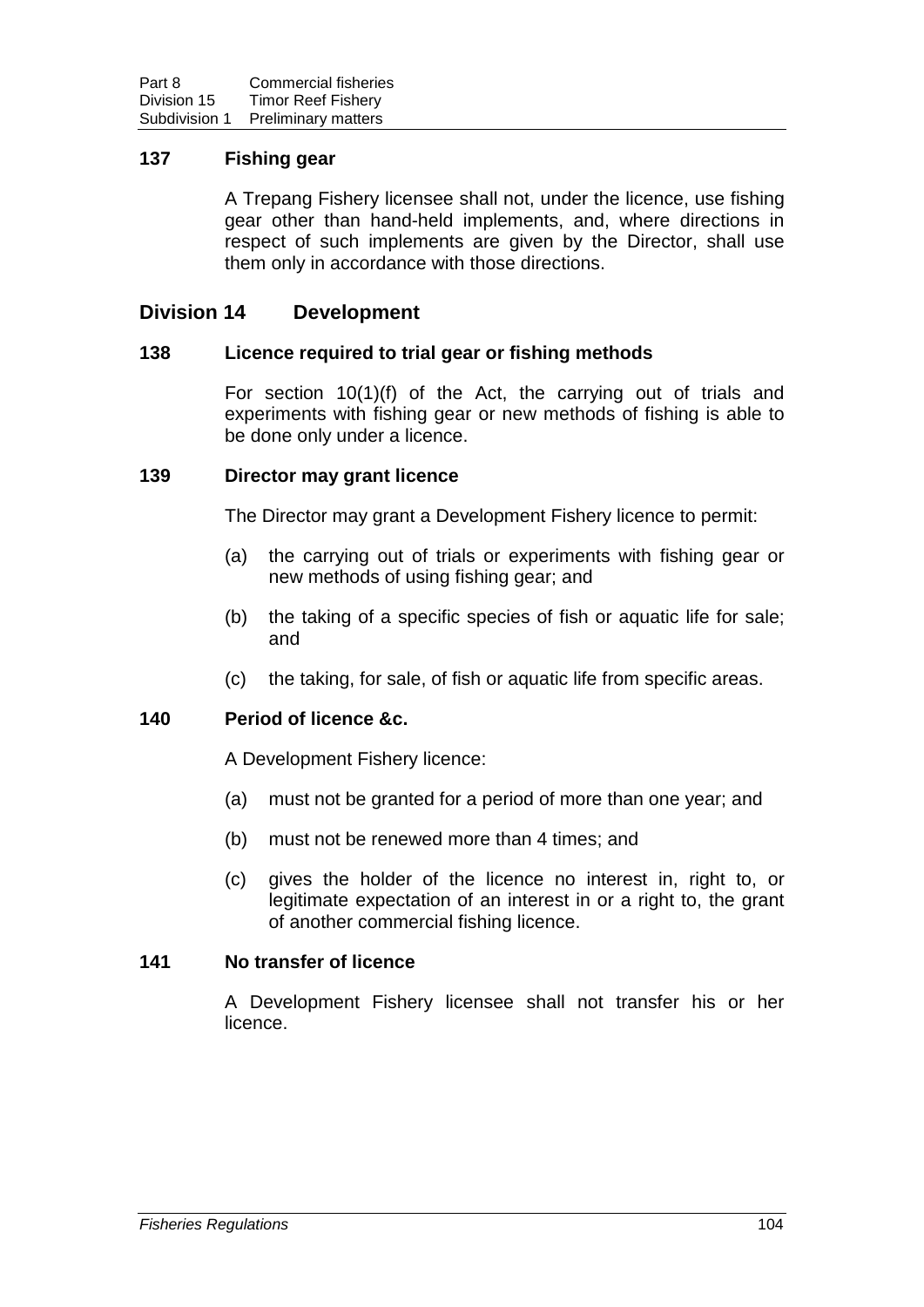# **Division 15 Timor Reef Fishery**

## **Subdivision 1 Preliminary matters**

#### **141A Definitions**

In this Division:

*fishery unit*, see regulation 141F(1).

*quota unit*, see regulation 141J(1).

*register* means the register maintained under section 9(1) of the Act in relation to the Timor Reef Fishery.

*total allowable catch*, see regulation 141H.

*TRF area* means the Timor Reef Fishery area specified in regulation 141C.

*TRF licence* means a Timor Reef Fishery licence.

#### **141B Declaration of Timor Reef Fishery**

The industry of taking fin fish (other than barramundi, threadfin salmon, spanish mackerel, shark or mud crab) by vertical line, drop line attached to or free from a vessel, finfish long-line, fish-trap, scoop net or gaff in the TRF area, is hereby declared to be the Timor Reef Fishery.

## **141C Area of fishery**

The Timor Reef Fishery area is the area of the sea bounded by a line:

- (a) commencing at the point of intersection of the meridian of longitude 131 $^{\circ}$  east and the parallel of latitude 10 $^{\circ}$ 30' south; and
- (b) from there west along the parallel  $10^{\circ}$  30' south to its intersection by the meridian of longitude  $129^{\circ}$  40' east; and
- (c) from there south along that meridian to its intersection by the parallel of latitude 11<sup>°</sup> south; and
- (d) from there west along the parallel of latitude  $11^\circ$  south to its intersection by the outer boundary of the Australian fishing zone; and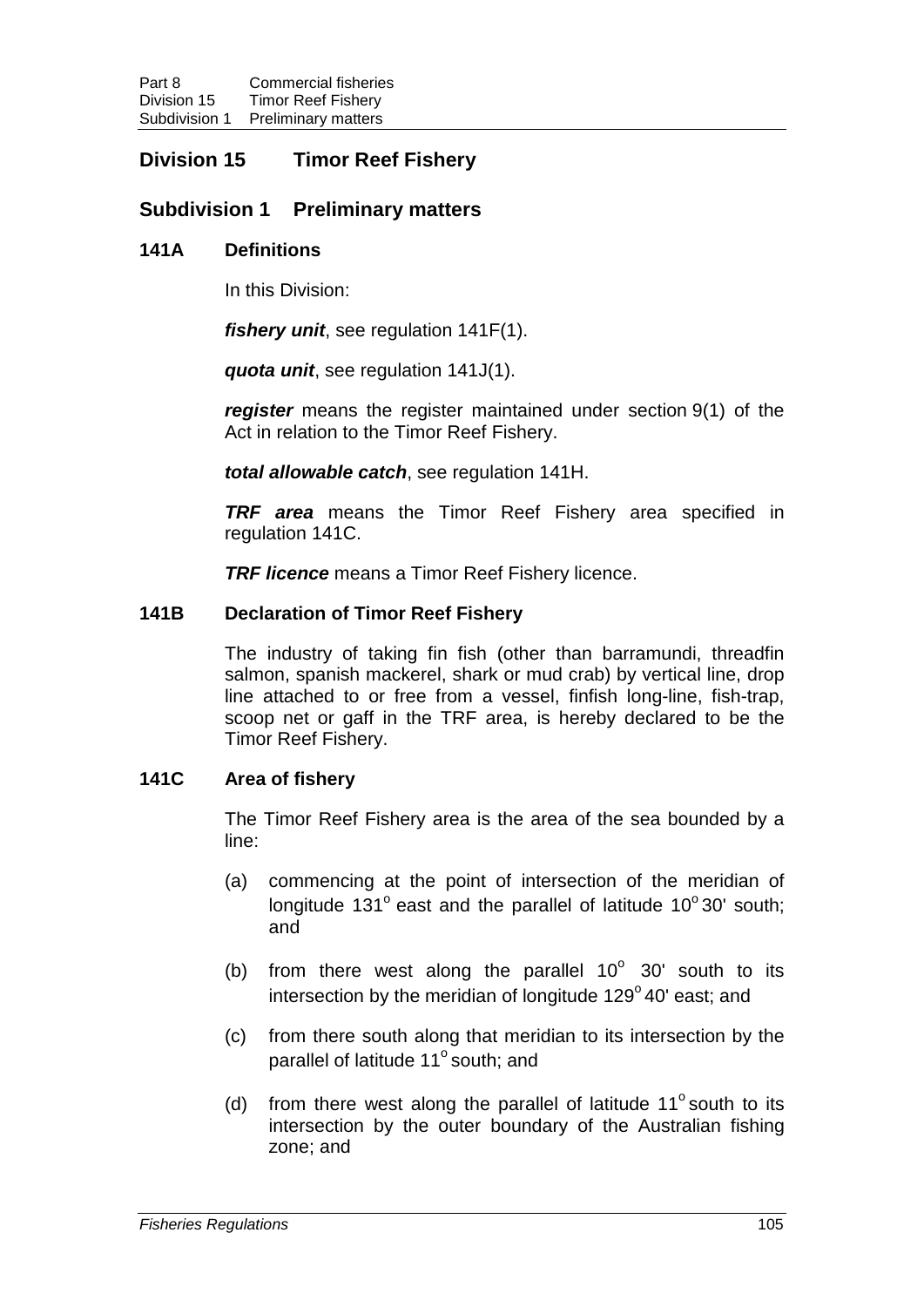- (e) from there generally north-easterly along the outer boundary of the Australian fishing zone to its intersection by the meridian of longitude 131° east; and
- (f) from there south along that meridian to its intersection by the parallel of latitude  $10^{\circ}$  30' south.

# **Subdivision 2 Licences and fishery units**

## **141D TRF licence**

- (1) The holder of a TRF licence may participate in the Timor Reef Fishery in accordance with this Division.
- (2) A TRF licence cannot be transferred.

## **141E Grant of TRF licence**

The Joint Authority may grant a TRF licence to a person if:

- (a) the person has applied for the licence; and
- (b) at least one of the following apply:
	- (i) the Joint Authority has approved the transfer of fishery units or quota units to the person;
	- (ii) the Territory proposes to transfer fishery units to the person.

*Note for regulation 141E*

*Regulation 218 also provides for the grant of TRF licences.*

### **141F Fishery units generally**

- (1) A *fishery unit* is a unit that entitles the holder of the TRF licence to which the unit is attached to be allocated a share of the total allowable catch for the species group to which the unit relates.
- (2) A fishery unit does not expire.
- (3) A fishery unit may be transferred under Subdivision 5.
- (4) A fishery unit attached to a TRF licence that is cancelled is taken to be transferred to the Territory on the day of the cancellation.
- (5) A fishery unit attached to a TRF licence that expires and is not renewed within the period permitted under section 12(2) of the Act is taken to be transferred to the Territory on the day after the period ends.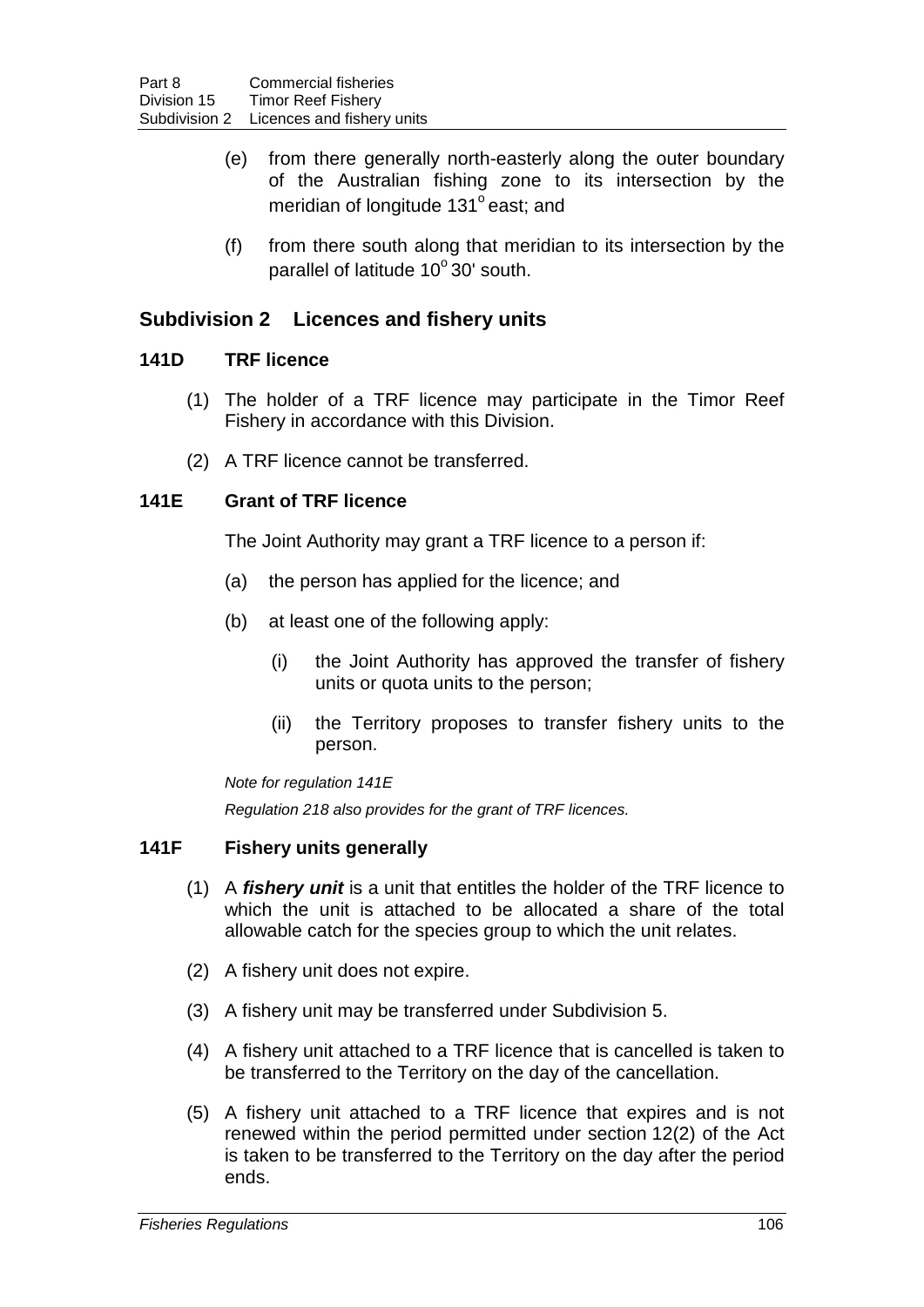# **141G Total number of fishery units**

In the Timor Reef Fishery there are a total of:

- (a) 899 998 fishery units for goldband snapper; and
- (b) 1 300 002 fishery units for red snapper; and
- (c) 415 008 fishery units for grouped fish.

# **Subdivision 3 Total allowable catch and quota units**

### **141H Total allowable catch**

The total amount of fish that may be taken under all TRF licences during a licence year (the *total allowable catch*) for the following species groups is:

- (a) 899 998 kg of goldband snapper;
- (b) 1 300 002 kg of red snapper;
- (c) 415 008 kg of grouped fish.

## **141J Quota units generally**

- (1) A *quota unit* is a unit that, until it is used or expires, entitles the holder of the TRF licence to which the unit is attached to take 1 kg of the species group to which the quota unit relates from the TRF area in accordance with this Division.
- (2) A quota unit is used when the holder of the TRF licence to which the unit is attached uses the entitlement under the quota unit to take 1 kg of the species group to which the quota unit relates from the TRF area.
- (3) A quota unit expires on 30 June of the licence year in which the unit was allocated.
- (4) A quota unit may be transferred under Subdivision 5.
- (5) The Joint Authority must, if satisfied the holder of a TRF licence has used one or more quota units attached to the licence:
	- (a) cancel the number of quota units attached to the licence that equals the number of units used; and
	- (b) in doing so cancel quota units allocated under regulation 141JB before cancelling any other quota units attached to the licence.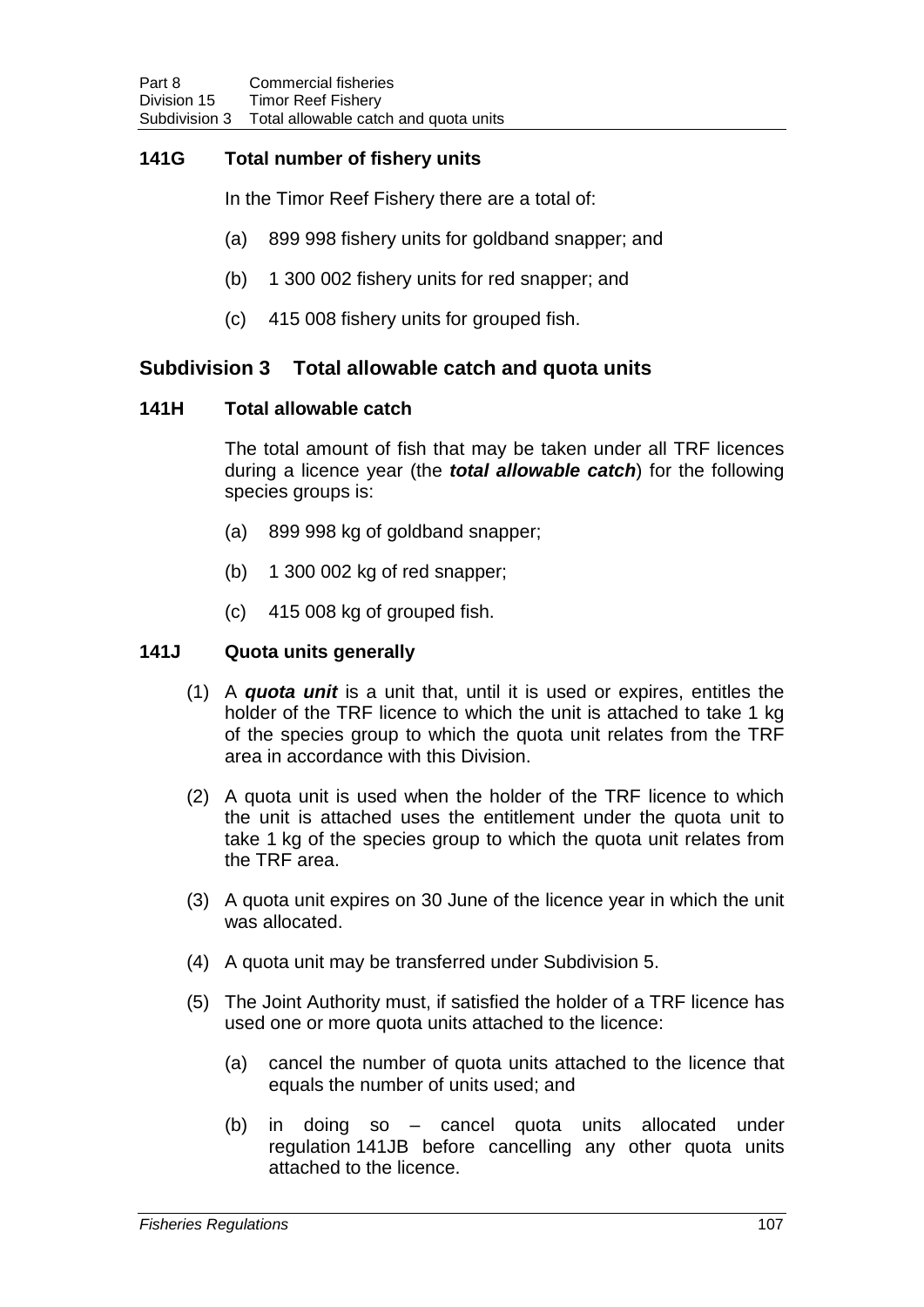- (6) A quota unit is taken to be cancelled if:
	- (a) it expires; or
	- (b) the TRF licence to which it is attached is cancelled.

### **141JA Annual allocation of quota units**

- (1) On 1 July in each licence year, the Joint Authority must allocate the number of quota units mentioned in subregulation (3) to each TRF licence to which fishery units are attached.
- (2) If a TRF licence to which fishery units are attached is renewed after 1 July in a licence year, on the date the licence is renewed, the Joint Authority must allocate the number of quota units mentioned in subregulation (3) to the licence.
- (3) The number of quota units for each species group to be allocated is the number calculated in accordance with the following formula:

 $A = L \div T \times TAC$ 

where:

*A* is the number of quota units for the relevant species group to be allocated to the TRF licence.

*L* is the number of fishery units for the relevant species group attached to the TRF licence on the date of the allocation before any transfers of fishery units to or from the licence take effect.

**T** is the total number of fishery units for the relevant species group as mentioned in regulation 141G.

**TAC** is the total allowable catch for the relevant species group.

- (4) However, if the number of quota units to be allocated is not a multiple of 1, the number must be:
	- (a) rounded to the nearest whole unit; or
	- (b) if the number is a multiple of 0.5 rounded up to the nearest whole unit.
- (5) If, under subregulation (1) or (2), the Joint Authority is required to allocate quota units to a TRF licence in relation to which any fees are due then, despite the subregulation:
	- (a) the Joint Authority must not allocate quota units to the licence until the fees are paid; and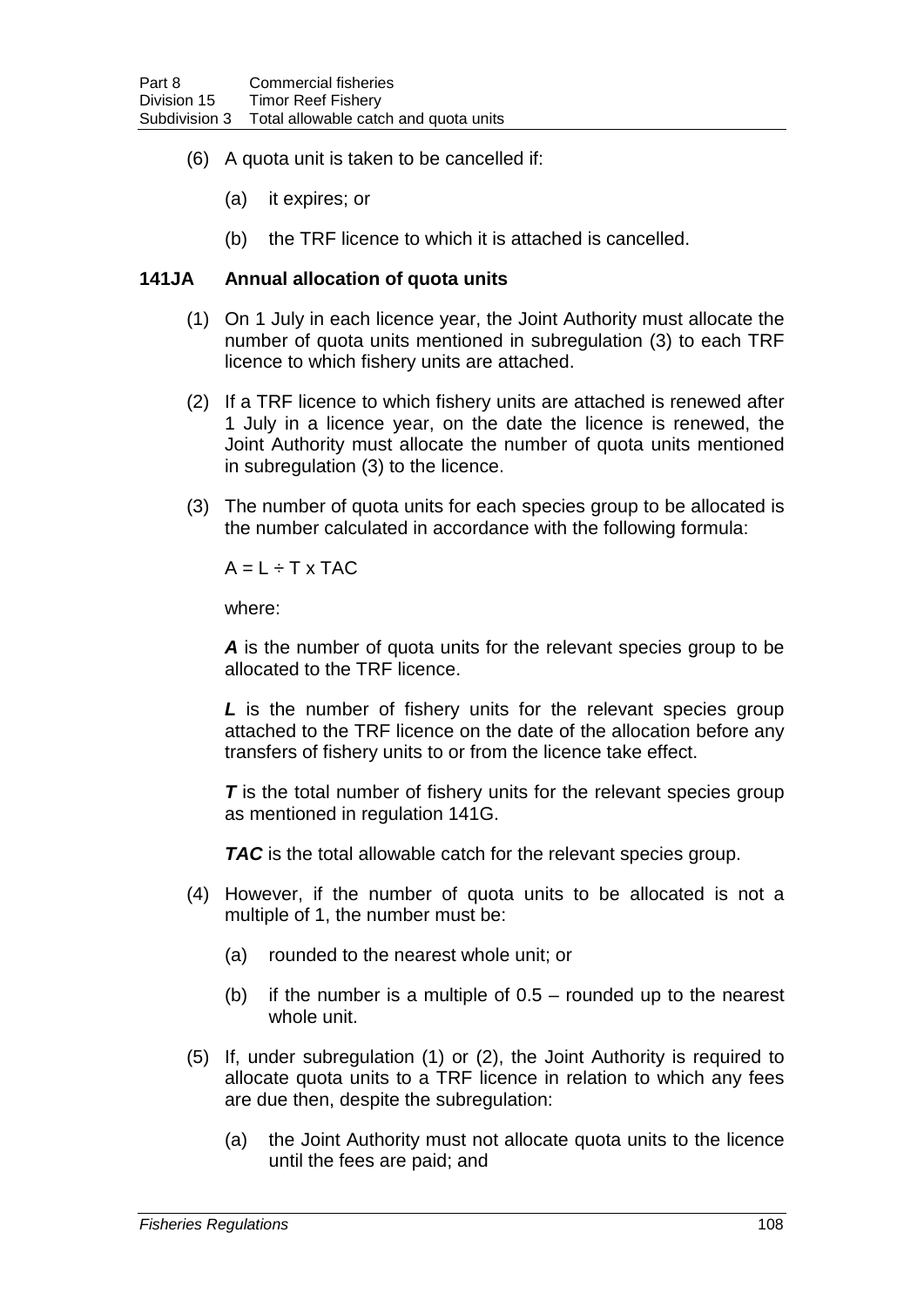(b) when the allocation is made, the number of quota units to be allocated must be calculated as if the allocation had been made on the date required under subregulation (1) or (2).

## **141JB Additional allocation of quota units for undercatch**

- (1) This regulation applies if:
	- (a) one or more eligible quota units attached to a TRF licence expire at the end of a licence year (the *first year*); and
	- (b) the licence is renewed the following licence year (the *second year*).
- (2) The Joint Authority must allocate to the TRF licence the number of quota units for each species group that is equal to the lesser of:
	- (a) the number of eligible quota units for the relevant species group that expired at the end of the first year; or
	- (b) the number of quota units for the relevant species group (the *relevant number*) calculated in accordance with the following formula:

 $A = (AQ + BQ - TQ) \times 0.2$ 

where:

*A* is the relevant number.

*AQ* is the number of eligible quota units for the relevant species group that were allocated to the licence during the first year.

*BQ* is the number of eligible quota units for the relevant species group that were transferred to the holder of the licence during the first year.

*TQ* is the number of eligible quota units for the relevant species group that were transferred from the licence during the first year.

- (3) However, if the number of quota units to be allocated is not a multiple of 1, the number must be:
	- (a) rounded to the nearest whole unit; or
	- (b) if the number is a multiple of 0.5 rounded up to the nearest whole unit.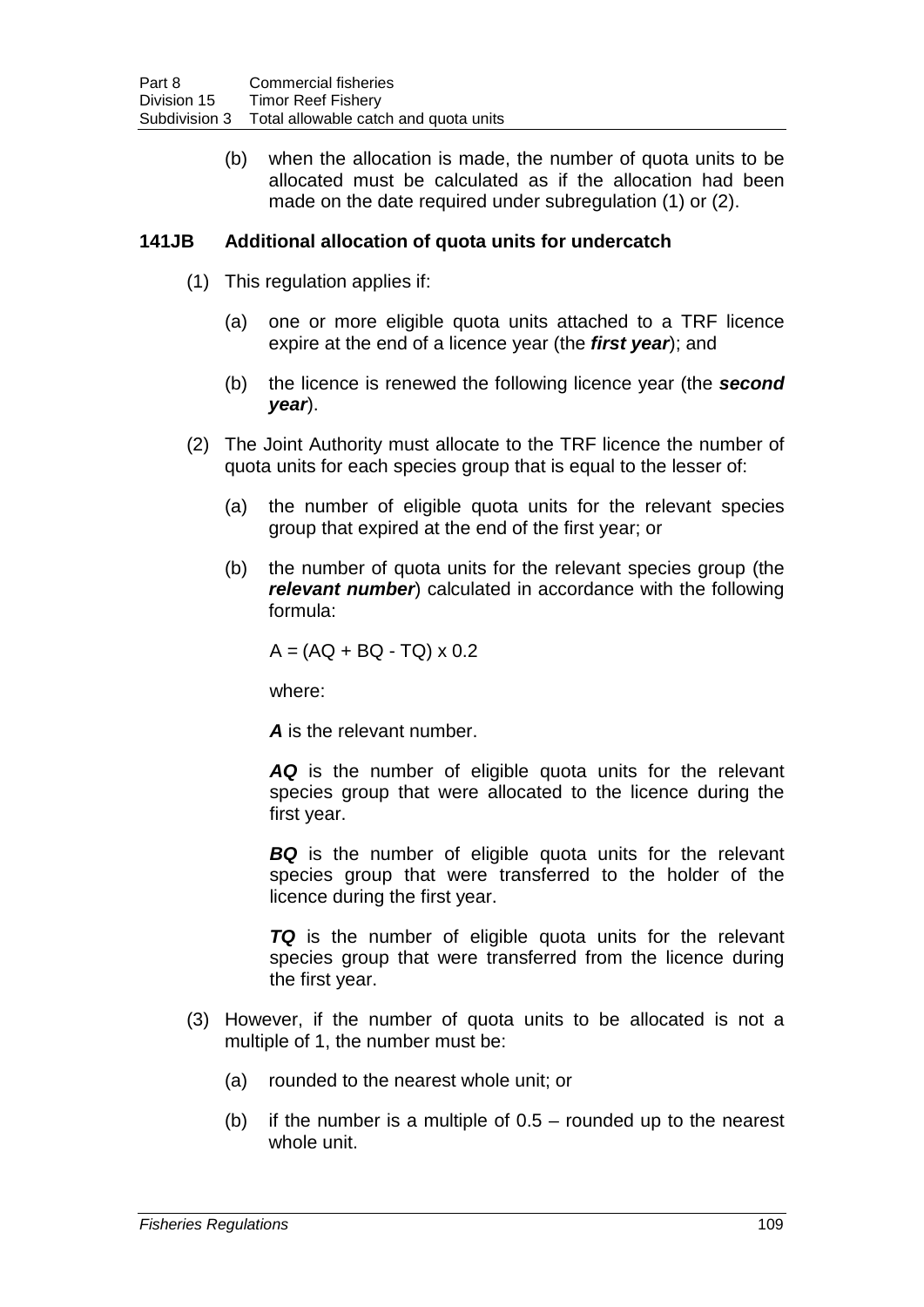- (4) The allocation under subregulation (2) must be made:
	- (a) immediately after an allocation to the TRF licence is made under regulation 141JA; or
	- (b) if the information required to make the allocation is not available at that time – as soon as practicable after the information becomes available.
- (5) However, if under subregulation (4)(b) the Joint Authority is required to allocate quota units to a TRF licence in relation to which any fees are due then, despite subregulation (4)(b), the Joint Authority must not allocate the quota units to the licence until the fees are paid.
- (6) In this regulation:

#### *eligible quota units* means:

- (a) quota units allocated to the TRF licence under regulation 141JA or 221; or
- (b) quota units allocated to another TRF licence under regulation 141JA or 221 and subsequently transferred to the holder of the TRF licence.

# **Subdivision 4 Fishing in Timor Reef Fishery**

### **141JC Notice of intention to fish**

- (1) This regulation applies to the holder of a TRF licence who intends to take fish under the licence during a voyage.
- (2) Between 1 and 12 hours before starting the voyage, the holder must notify the Director of the following:
	- (a) the holder's intention to take fish under the licence during the voyage;
	- (b) the time the voyage will start;
	- (c) the estimated duration of the voyage;
	- (d) the type of fishing gear the holder intends to use during the voyage;
	- (e) any other information about the voyage required by the Director.

Maximum penalty: 85 penalty units.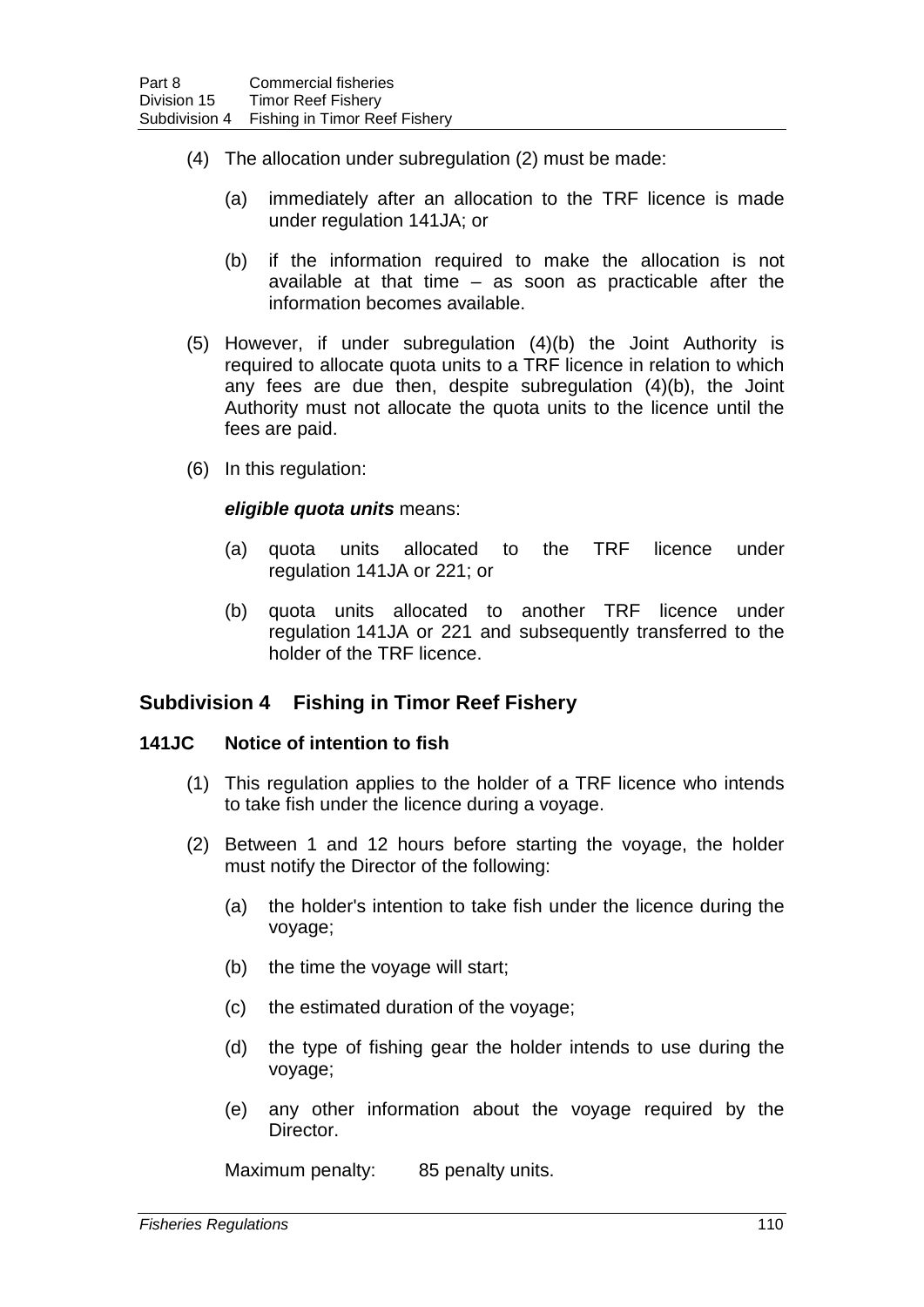(3) The notice may be given orally.

## **141JD Permitted fishing gear**

- (1) The holder of a TRF licence must not use any fishing gear other than the following to take fish under the licence:
	- (a) vertical lines;
	- (b) drop lines attached to or free from a vessel;
	- (c) finfish long-lines;
	- (d) fish-traps;
	- (e) scoop nets;
	- (f) gaffs.

Maximum penalty: 170 penalty units.

(2) The holder of a TRF licence must not use a fish-trap attached to another fish-trap to take fish under the licence.

Maximum penalty: 170 penalty units.

### **141JDA Maintenance and operation of VMS**

(1) The holder of a TRF licence must maintain the vessel monitoring system fitted to the mother boat for the licence in accordance with the manufacturer's instructions.

Maximum penalty: 85 penalty units.

(2) In addition, the holder must ensure the vessel monitoring system is operating at all times unless the Joint Authority has given the holder written approval for the system not to be operating.

Maximum penalty: 85 penalty units.

(3) Section 38(2)(b) of the Act applies to an offence against subregulation (2).

### **141JE Minimum quota units to be held at start of voyage**

- (1) The holder of a TRF licence commits an offence if:
	- (a) the holder takes fish under the licence during a voyage; and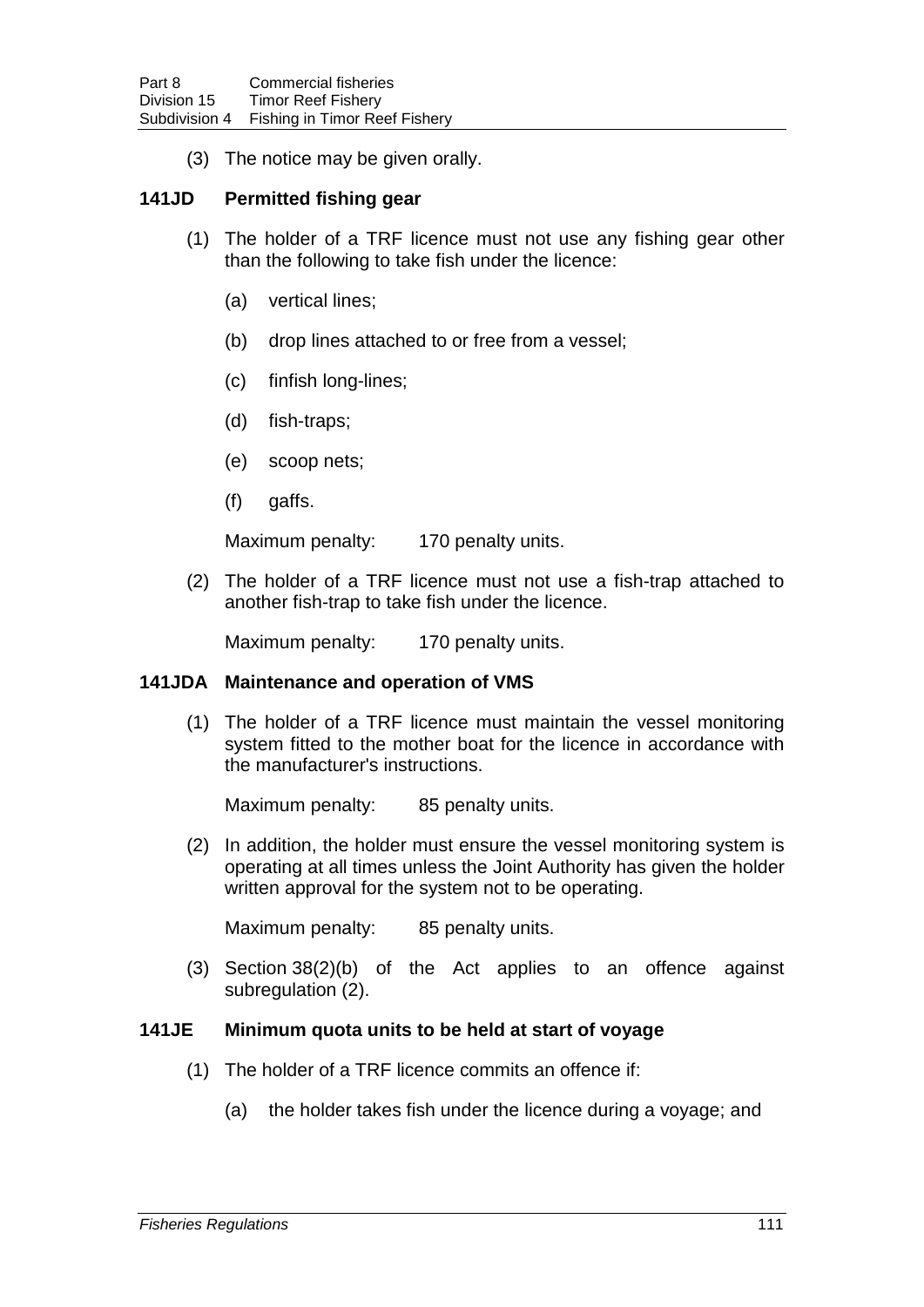- (b) at the start of the voyage the licence did not have attached to it at least:
	- (i) 6 200 quota units for goldband snapper; and
	- (ii) 3 800 quota units for red snapper; and
	- (iii) 1 000 quota units for grouped fish.

Maximum penalty: 170 penalty units.

- (2) The holder of a TRF licence commits an offence if:
	- (a) the holder takes fish under the licence during a voyage; and
	- (b) at any time during the voyage there are finfish long-lines or fish-traps on the vessel used for the voyage; and
	- (c) at the start of the voyage the licence did not have attached to it at least:
		- (i) 12 450 quota units for goldband snapper; and
		- (ii) 7 650 quota units for red snapper; and
		- (iii) 1 950 quota units for grouped fish.

Maximum penalty: 170 penalty units.

#### **141JF No fish on vessel at start of voyage**

The holder of a TRF licence must ensure none of the following are on board a vessel when a voyage is started if the holder intends to take fish under the licence from the vessel during the voyage:

- (a) fish that is intended for sale;
- (b) more than 100 kg of fish that is not intended for sale (excluding bait).

Maximum penalty: 85 penalty units.

### **141JG Fishing limited to entitlement under quota units**

The holder of a TRF licence must not, while fishing under the licence, take from the TRF area an amount of a species group that exceeds the amount the holder is entitled to take under the quota units attached to the licence.

Maximum penalty: 170 penalty units.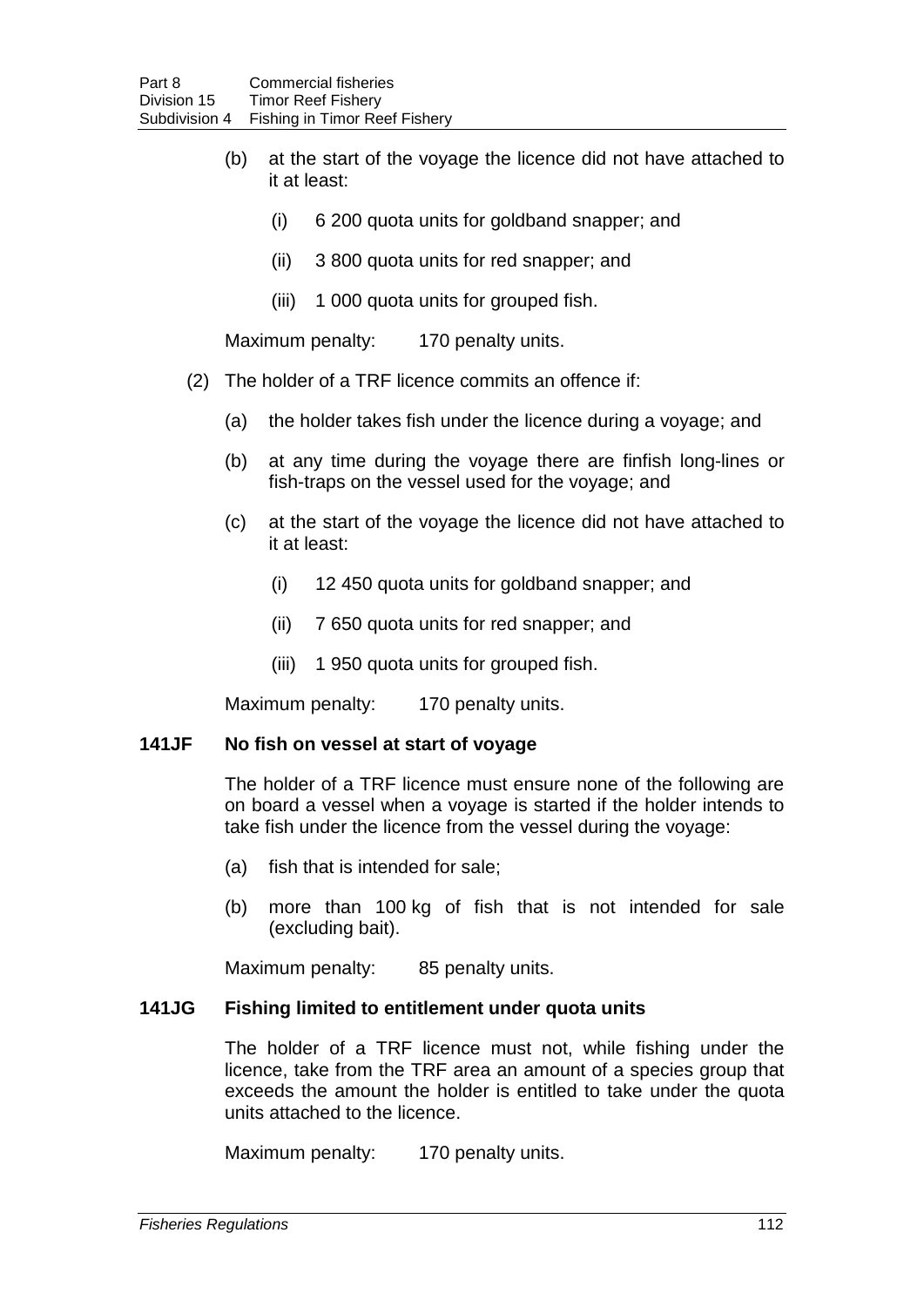#### **141JH Certain fish not to be taken**

The holder of a TRF licence must not take barramundi, king threadfin, Spanish mackerel, shark or mud crab while fishing under the licence.

Maximum penalty: 170 penalty units.

#### **141JI No fishing under another licence during voyage**

(1) The holder of a TRF licence must not, during one voyage, take a fish under the licence and take a fish under any other licence.

Maximum penalty: 170 penalty units.

(2) Subregulation (1) does not apply if the Joint Authority gives the holder written approval to take the action mentioned in subregulation (1).

#### **141JJ Fish not to be moved between vessels**

(1) The holder of a TRF licence must ensure a fish taken under the licence is not moved from the vessel from which it was taken to another vessel.

Maximum penalty: 85 penalty units.

(2) Subregulation (1) does not apply if the Joint Authority gives the holder written approval to move the fish to another vessel.

### **141JK Fish not to be processed before unloading**

(1) The holder of a TRF licence must ensure a fish taken under the licence is not processed before it is unloaded from the vessel from which it was taken.

Maximum penalty: 85 penalty units.

- (2) Despite subregulation (1), fish taken under the TRF licence may be preserved by cooling.
- (3) Subregulation (1) does not apply if the Joint Authority gives the holder written approval to process the fish.

### **141JL Prior landing notice**

- (1) This regulation applies to the holder of a TRF licence who:
	- (a) during a voyage, has taken fish under the licence; or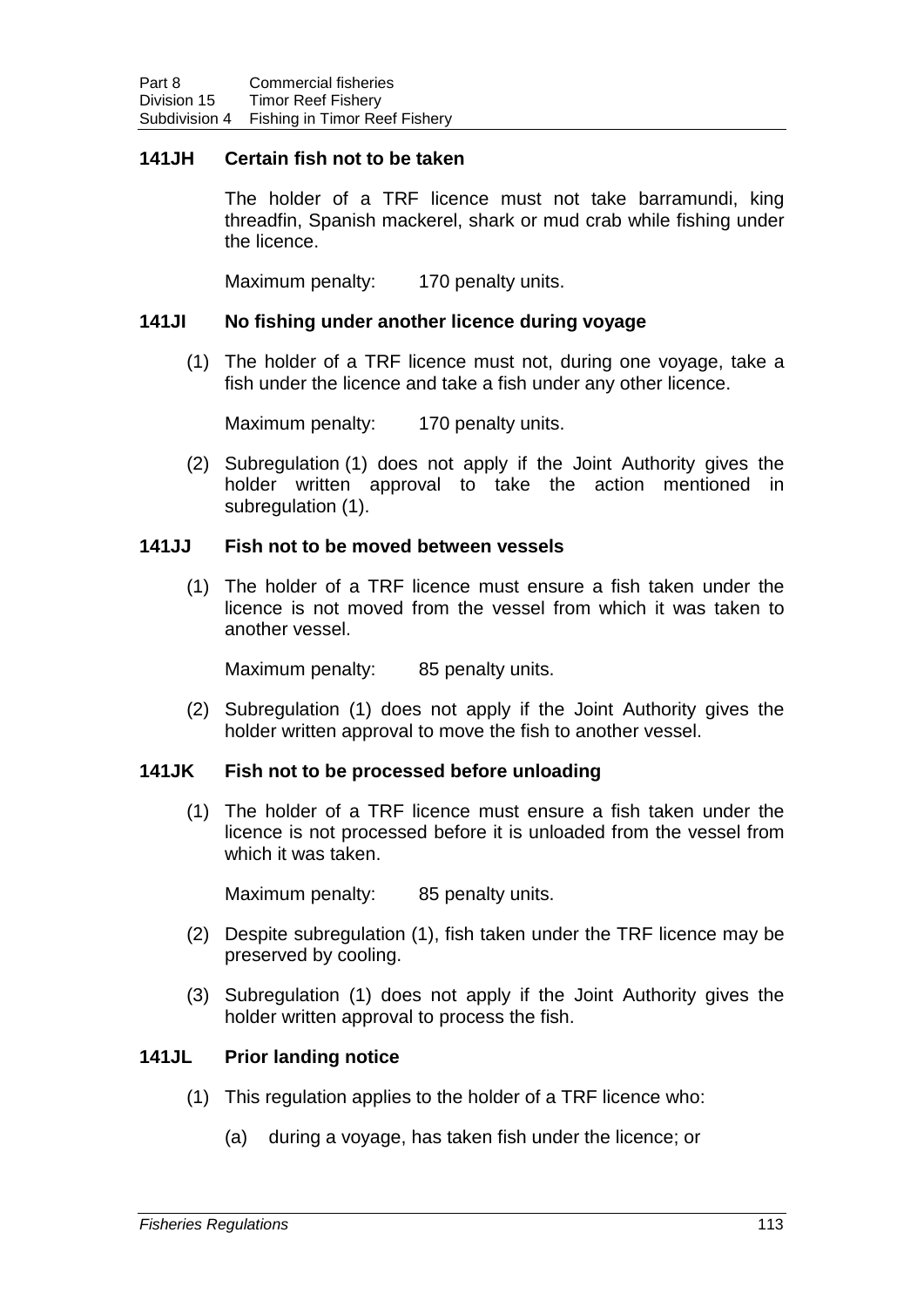- (b) under regulation 141JC(2) has notified the Director of an intention to take fish under the licence during a voyage.
- (2) Between 12 and 24 hours before the vessel used for the voyage is due to land at the Darwin port, the holder must notify the Director of the following:
	- (a) the time the vessel is estimated to land at the Darwin port;
	- (b) the place the vessel will land;
	- (c) any other information required by the Director.

Maximum penalty: 85 penalty units.

(3) The notice may be given orally.

### **141JM Unloading fish**

The holder of a TRF licence must ensure that a fish taken under the licence is unloaded from the vessel from which it was taken (or from the vessel to which the fish was moved if regulation 141JJ(2) applies):

- (a) in the Darwin port; or
- (b) if the Joint Authority has given the holder written approval for the fish to be unloaded in another place – in the other place.

Maximum penalty: 85 penalty units.

### **141JN Weighing fish**

- (1) The holder of a TRF licence must ensure that, immediately after fish taken under the licence are unloaded, the fish are weighed using scales that:
	- (a) are an appropriate size, taking into account the amount of fish to be weighed; and
	- (b) have been calibrated in accordance with subregulation (2) immediately before being used to weigh the fish.

Maximum penalty: 85 penalty units.

- (2) The scales must be calibrated using a weight:
	- (a) that is an appropriate size, taking into account the size of the scales; and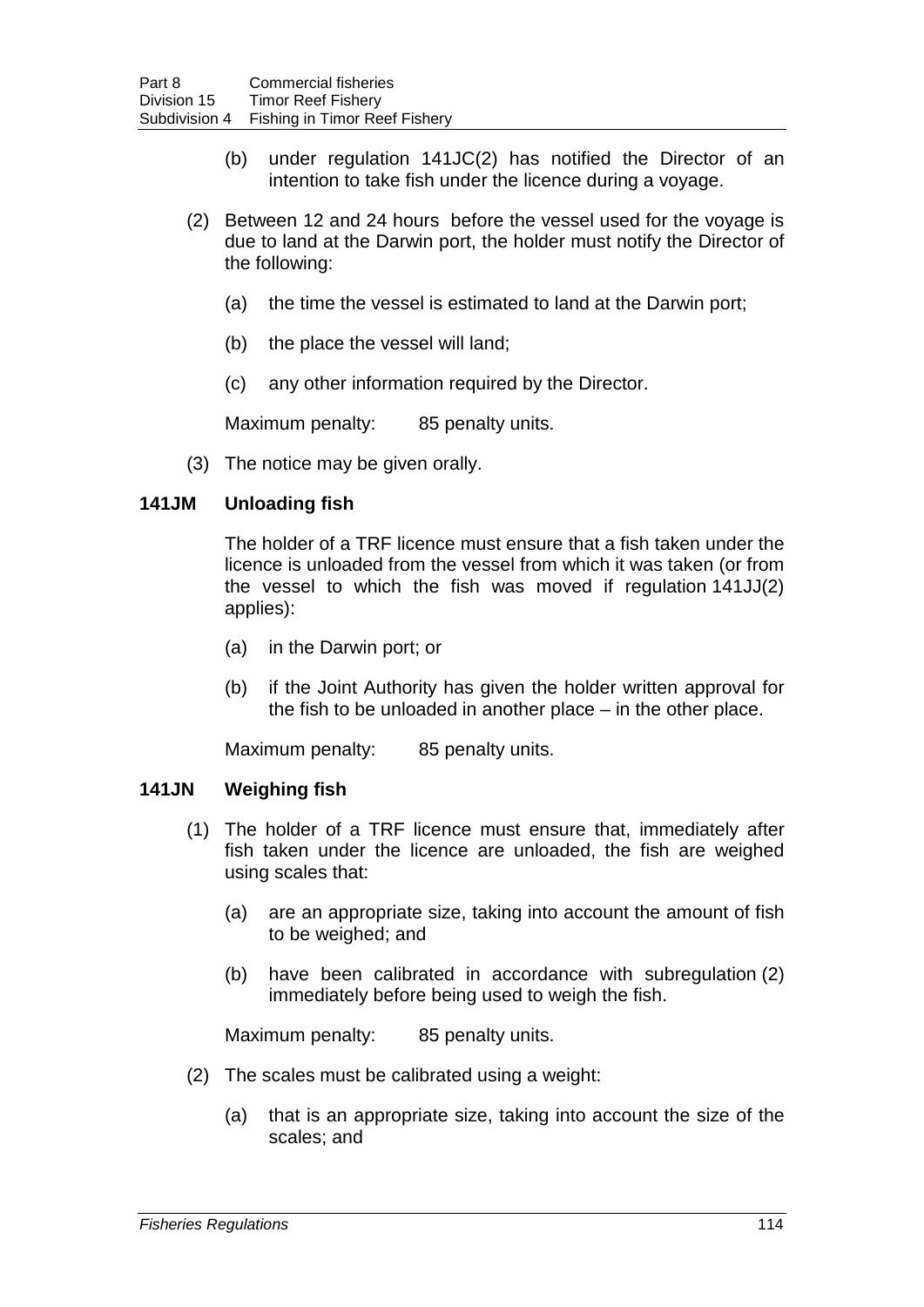- (b) that has been verified under the *National Measurement Act 1960* (Cth); and
- (c) for which the holder has a certificate of verification given under the *National Measurement Act 1960* (Cth) that has not expired.
- (3) Within 7 days after a request by a Fisheries Officer, the holder of a TRF licence must produce to the Fisheries Officer the certificate of verification for a weight used by the holder to calibrate scales used under subregulation (1).

Maximum penalty: 85 penalty units.

### **141JO Unload notice**

- (1) The holder of a TRF licence must, within 1 hour of unloading fish taken under the licence, notify the Director of the following:
	- (a) the time the fish were unloaded;
	- (b) the place the fish were unloaded;
	- (c) the amount in kilograms of each species group unloaded, as determined under regulation 141JN(1);
	- (d) the place to which the fish will be moved;
	- (e) the name of the person who will move the fish;
	- (f) the name of the licensee who has purchased the fish;
	- (g) any other information required by the Director.

Maximum penalty: 85 penalty units.

(2) The notice may be given orally.

### **141JP Compulsory monitoring when finfish long-line on vessel**

- (1) This regulation applies to the holder of a TRF licence if:
	- (a) the holder intends to take fish under the licence during a voyage; and
	- (b) a finfish long-line will be on board the vessel used for the voyage.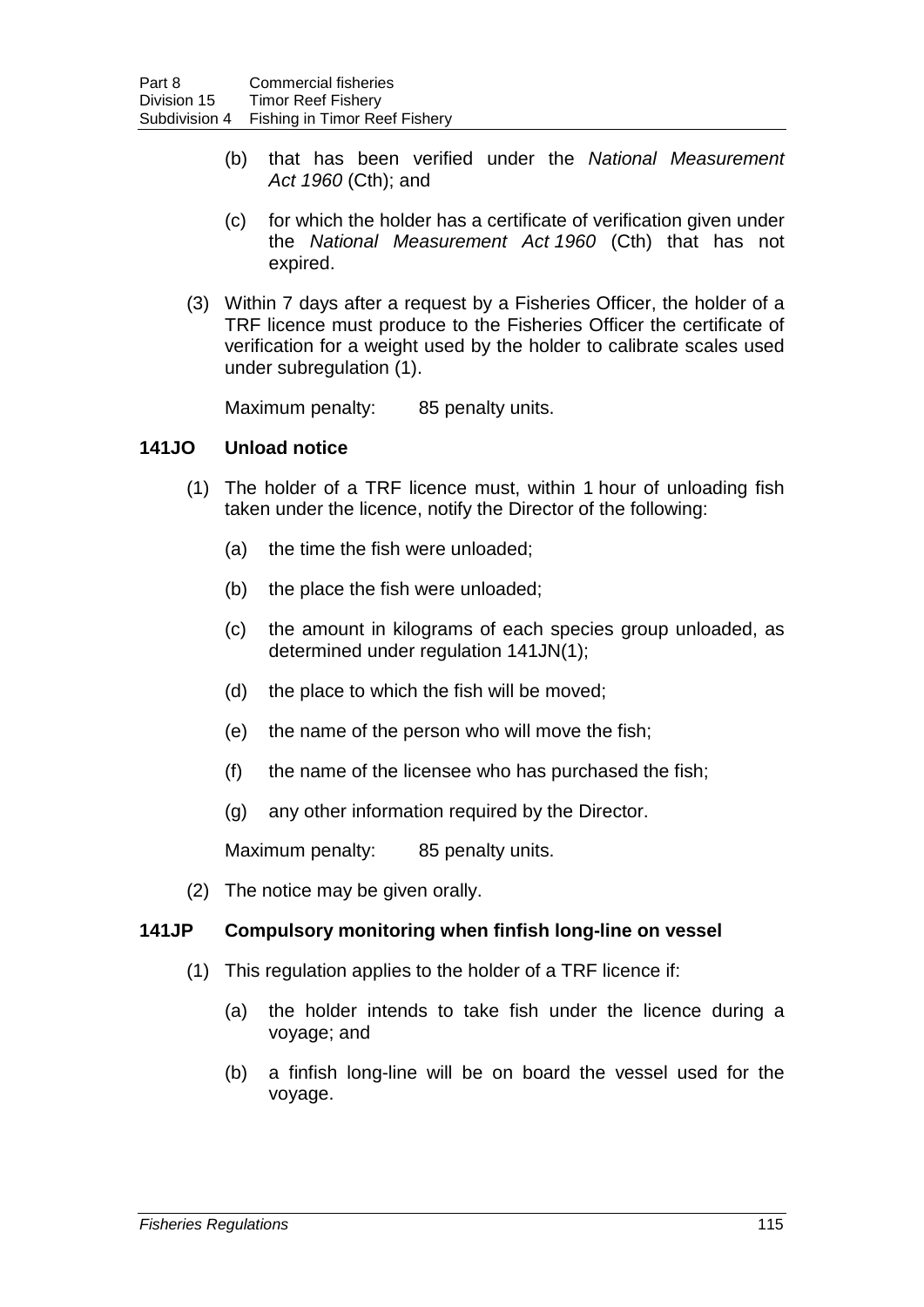- (2) The holder must:
	- (a) ensure approved monitoring equipment is fitted to the vessel and operating at all times during the voyage; or
	- (b) advise the Joint Authority of the holder's intention to take fish under the licence during the voyage at least 14 days before the start of the voyage, and, if the holder receives a notice mentioned in subregulation (4), the holder must not contravene the notice.

Maximum penalty: 170 penalty units.

- (3) Section 38(2)(b) of the Act applies to an offence against subregulation (2).
- (4) If advice is received under subregulation (2)(b), the Joint Authority may give the holder a notice requiring the holder to:
	- (a) permit a specified person to travel as a fishery observer on board the vessel:
		- (i) for the voyage; and
		- (ii) if the voyage lasts less than 7 days for subsequent voyages during which a finfish long-line will be on board until the observer has been on board for at least 7 days; and
	- (b) within 14 days of the end of each voyage, pay an observer fee of 700 revenue units per day of the voyage.
- (5) Subregulation (2) does not apply if the Joint Authority exempts the holder from the subregulation.
- (6) The exemption must be in writing and relate to a specified period or voyage.

#### **141JQ Compulsory monitoring after offence committed or infringement notice served**

- (1) This regulation applies if the holder of a TRF licence:
	- (a) is convicted of an offence against this Division; or
	- (b) is served with a relevant infringement notice for an offence against this Division and pays the penalty amount indicated in the notice.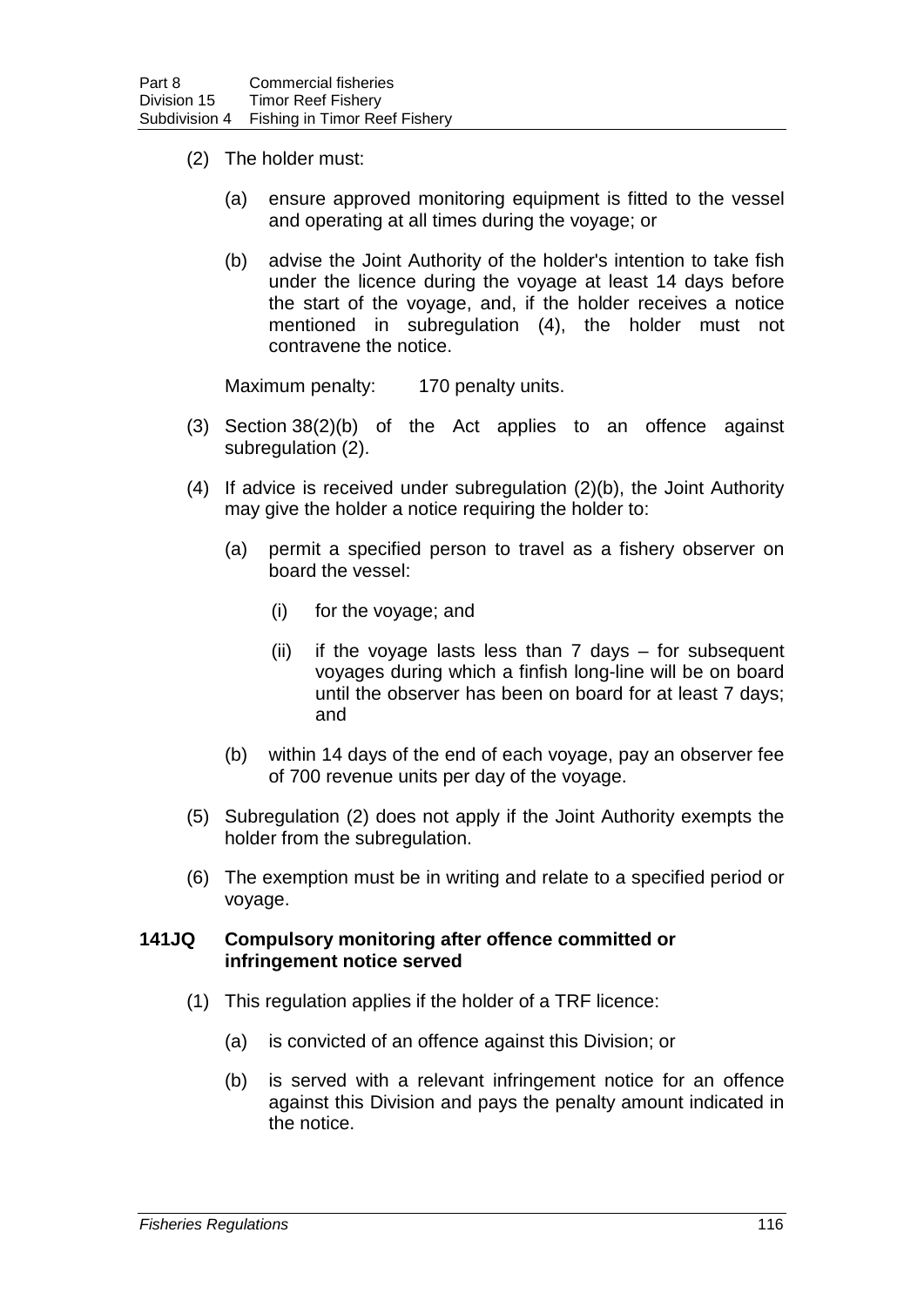- (2) Without limiting regulation 141JR, within 3 months after the date of the conviction or service of the infringement notice, the Joint Authority may give the holder one of the following:
	- (a) a monitoring equipment notice mentioned in subregulation (5);
	- (b) an observer notice mentioned in subregulation (6).
- (3) In deciding whether to give the holder a notice under subregulation (2), the Joint Authority must take into account the following:
	- (a) the nature and seriousness of the offence committed or alleged to have been committed;
	- (b) whether the holder has previously been convicted of, or served with an infringement notice for, an offence against this Division;
	- (c) any other matter the Joint Authority considers relevant.
- (4) If a notice is given under subregulation (2), the holder must not contravene the notice.

Maximum penalty: 170 penalty units.

- (4A) Section 38(2)(b) of the Act applies to an offence against subregulation (4).
	- (5) A monitoring equipment notice is a notice requiring the holder to do the following:
		- (a) on or before the date (the *compliance date*) which is 60 days after the date of the notice – nominate as the mother boat for the TRF licence a vessel fitted with approved monitoring equipment;
		- (b) during the period of 10 months from the compliance date (the *monitoring period*) – ensure the equipment is operating at all times unless the Joint Authority has given the holder written approval for the equipment not to be operating;
		- (c) within 14 days of the end of each relevant voyage pay a data analysis fee of 10 revenue units for each day of the relevant voyage that falls within the monitoring period.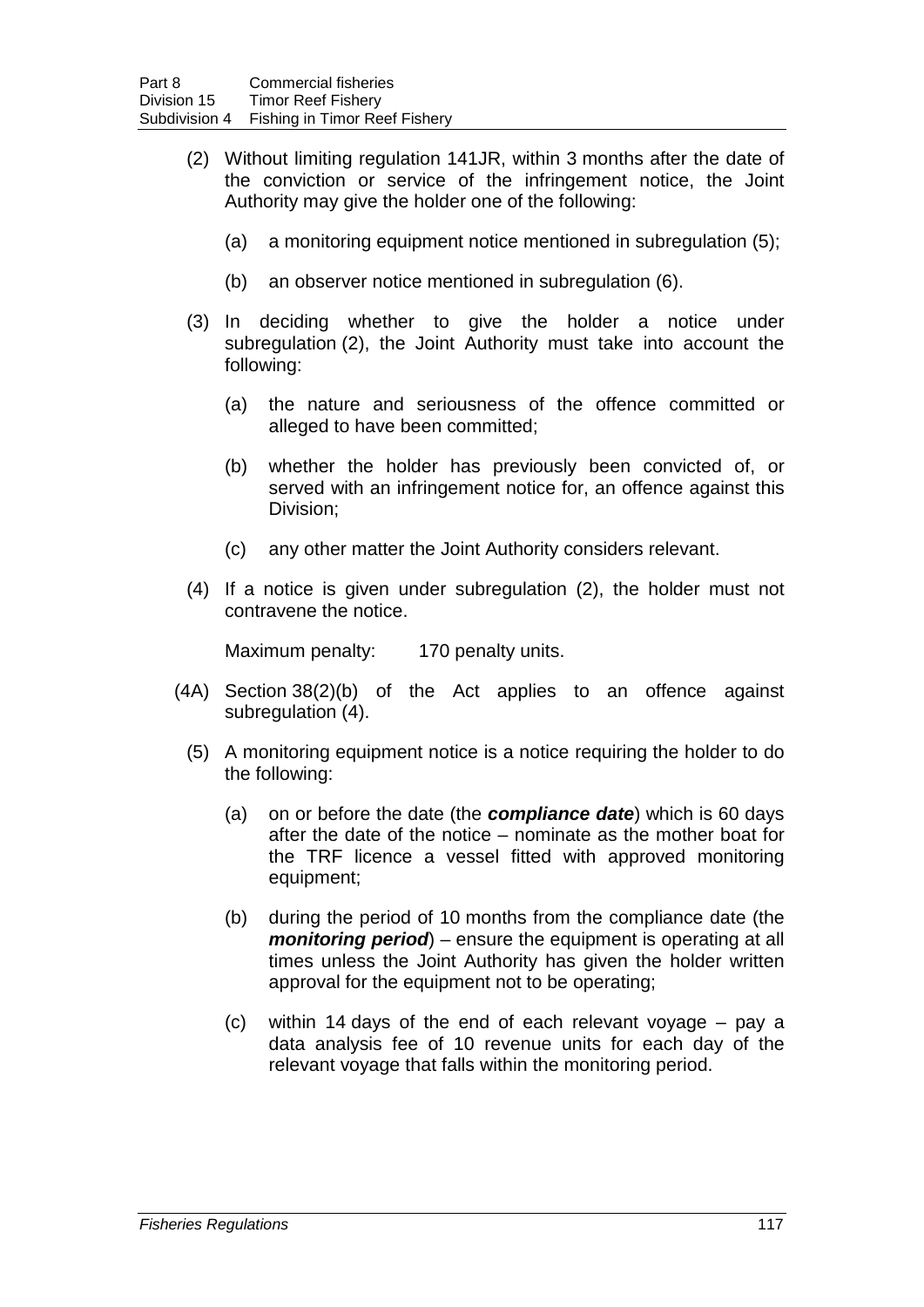- (6) An observer notice is a notice requiring the holder:
	- (a) to permit a specified person to travel as a fishery observer on board the vessel used for one or more voyages during which the holder intends to take fish under the licence until the observer has been on board for at least 7 days during those voyages; and
	- (b) within 14 days of the end of each voyage, to pay an observer fee of 700 revenue units per day of the voyage.
- (7) In this regulation:

*relevant infringement notice* means an infringement notice that includes, or has attached to it, a statement that says (or in effect says), "WARNING: If you pay the penalty amount, or are convicted of the offence for which this infringement notice is given, the Joint Authority may give you a notice under regulation 141JQ(2) of the *Fisheries Regulations.*".

#### *relevant voyage* means a voyage:

- (a) during which a fish is taken under the licence; and
- (b) that starts or ends during the monitoring period mentioned in subregulation (5)(b).

### **141JR Compulsory monitoring on notice**

- (1) The Joint Authority may at any time, by written notice, require the holder of a TRF licence to do one of the following in relation to the next voyage undertaken by the holder during which the holder intends to take fish under the licence:
	- (a) ensure approved monitoring equipment is fitted to the vessel used for the voyage and is operating at all times during the voyage;
	- (b) permit a specified person to travel as a fishery observer on board the vessel for the voyage.
- (2) The holder must not contravene the notice.

Maximum penalty: 85 penalty units.

(3) Section 38(2)(b) of the Act applies to an offence against subregulation (2).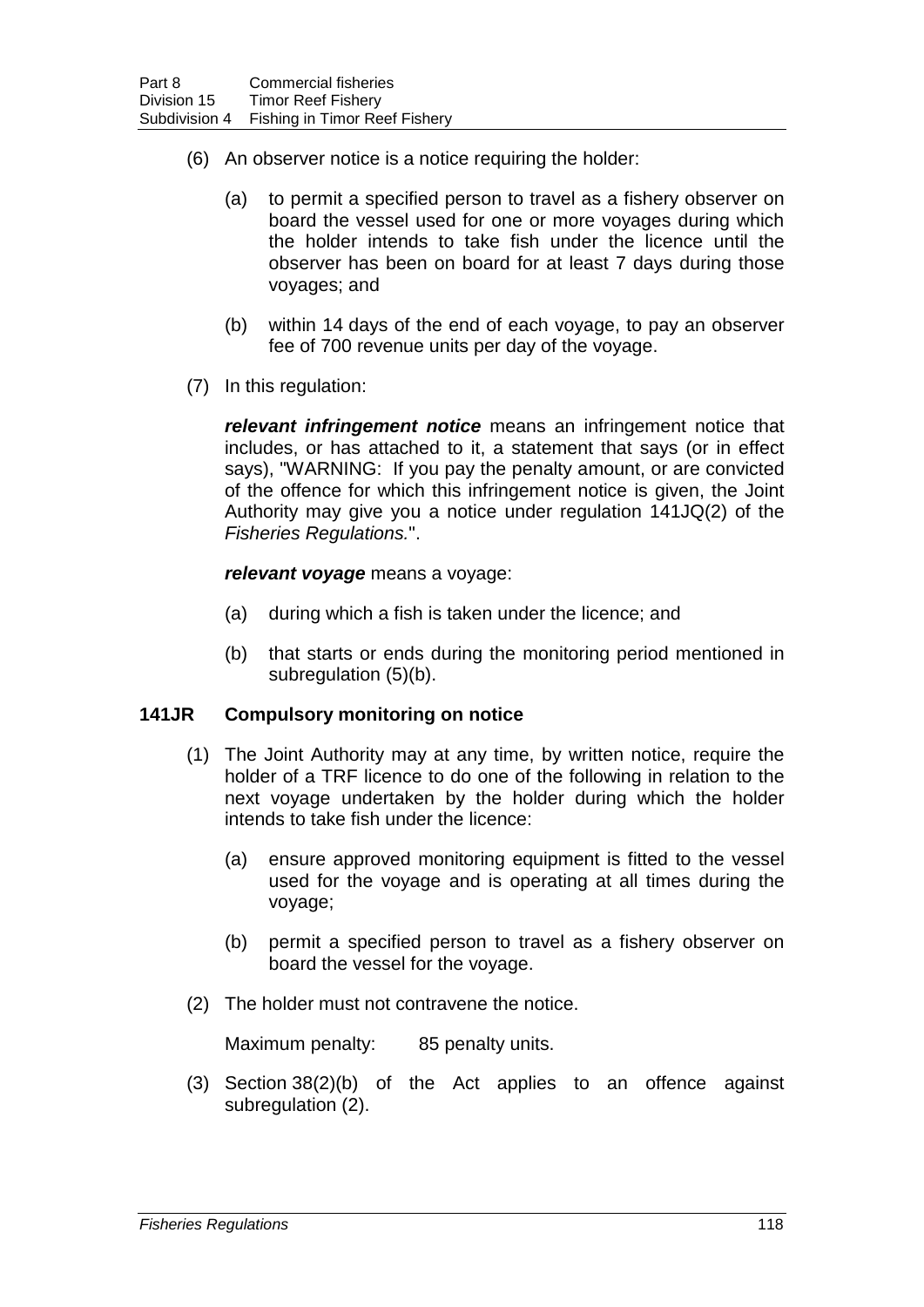# **Subdivision 5 Transfer of fishery units and quota units**

## **141JS Application for transfer and approval by Joint Authority**

- (1) The holder of a TRF licence may apply to the Joint Authority for approval to transfer one or more fishery units or quota units attached to the licence to:
	- (a) the holder of a TRF licence; or
	- (b) an applicant for, or person who intends to apply for, a TRF licence.
- (2) The application must be made in the approved form.
- (3) The Joint Authority must approve or refuse to approve the application and give the applicant written notice of the decision.
- (4) To avoid doubt, an application under subregulation (1) cannot be made in relation to fishery units or quota units attached to a suspended TRF licence.

#### **141JT Effective date of transfer**

- (1) If the Joint Authority approves an application for the transfer of fishery units or quota units to the holder of a TRF licence, the transfer takes effect on the later of:
	- (a) the day after the date the approval is given; or
	- (b) the date of transfer specified in the application.
- (2) If the Joint Authority approves an application for the transfer of fishery units or quota units to an applicant for, or person who intends to apply for, a TRF licence:
	- (a) the approval is conditional on the applicant or person being granted a TRF licence within 14 days after the date the approval is given; and
	- (b) the transfer takes effect on the later of:
		- (i) the date the licence is granted to the person; or
		- (ii) the date of transfer specified in the application.

#### **141JU Sale or transfer of fishery units by Territory**

The Territory may sell or transfer to the holder of a TRF licence fishery units transferred to the Territory.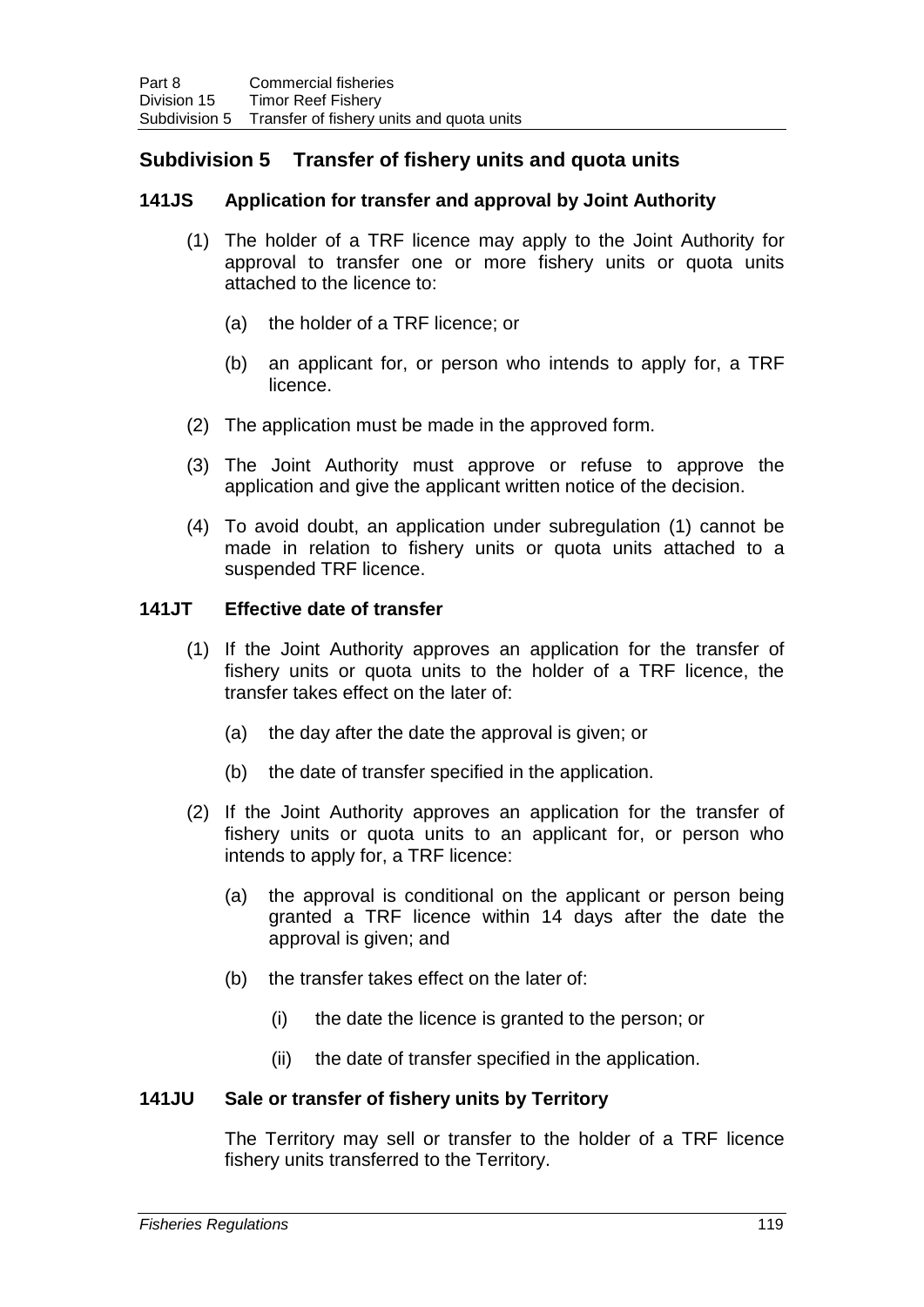# **Subdivision 6 Register**

## **141JV Allocation of fishery units or quota units**

- (1) An allocation of fishery units or quota units to a TRF licence is made by the Joint Authority entering in the register the number of fishery units or quota units that are allocated to the licence.
- (2) Within 7 days after making an allocation to a TRF licence, the Joint Authority must give the holder of the licence written notice of the allocation.

## **141JW Transfer of fishery units or quota units**

- (1) As soon as practicable after an application for the transfer of fishery units or quota units has been approved, the Joint Authority must enter in the register the details of the transfer including the date on which the transfer takes effect.
- (2) As soon as practicable after a transfer of fishery units or quota units takes effect or is taken to have occurred under regulation 141F, the Joint Authority must amend the register to record that the number of units transferred:
	- (a) are no longer attached to the TRF licence from which they were transferred or, if transferred by the Territory, are no longer held by the Territory; and
	- (b) are attached to the transferee's TRF licence or, if transferred to the Territory, are held by the Territory.

### **141JX Cancellation of quota units**

- (1) The Joint Authority cancels a quota unit by recording the cancellation in the register.
- (2) Within 7 days after cancelling a quota unit attached to a TRF licence, the Joint Authority must give the holder of the licence written notice of the cancellation.
- (3) If a quota unit is taken to be cancelled under regulation 141J, the Joint Authority must record the cancellation in the register as soon as practicable after the cancellation.

# **Division 17 Jigging Fishery**

### **141R Declaration of Jigging Fishery**

The industry of taking squid by jigging gear is hereby declared to be the Jigging Fishery.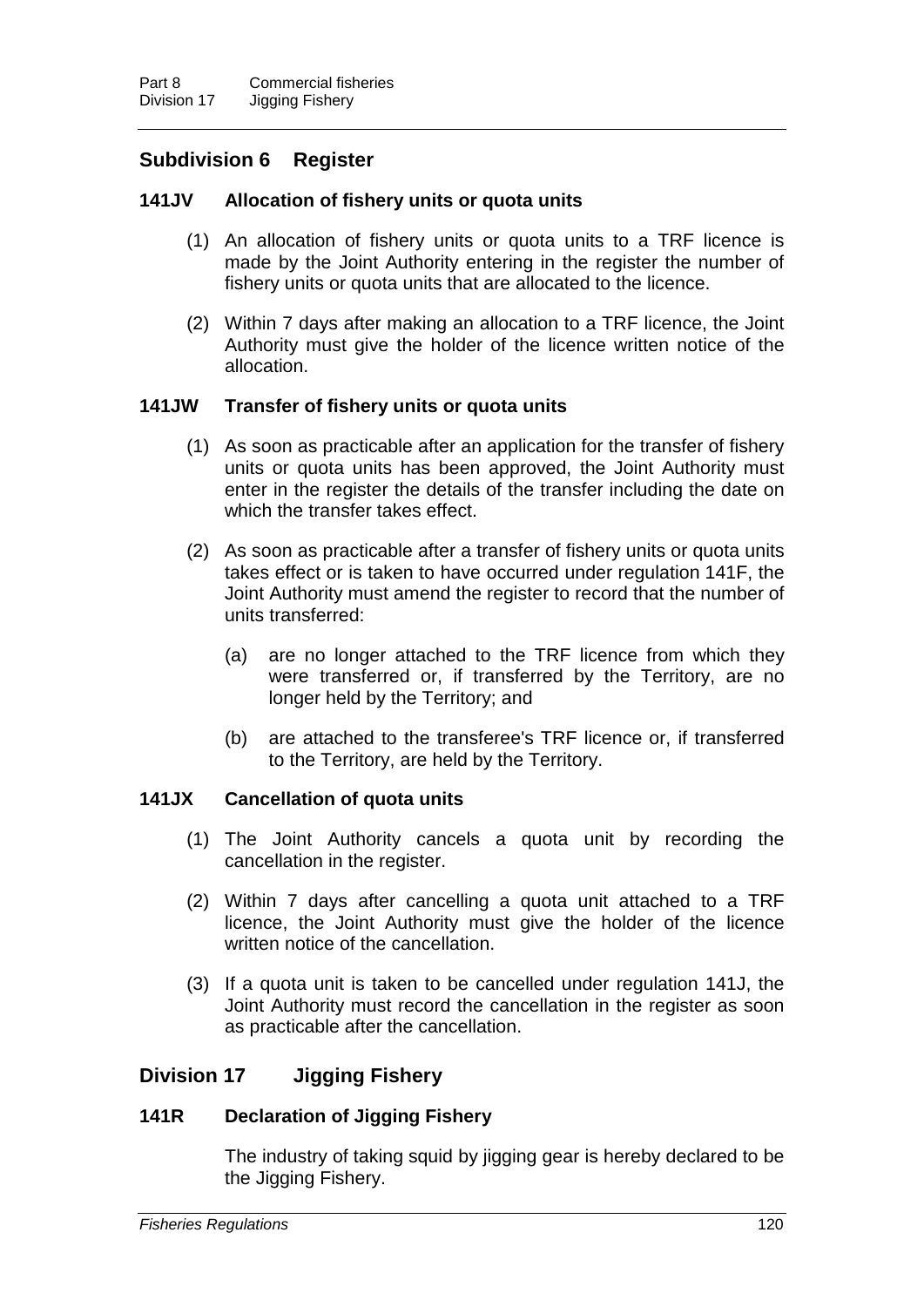# **141S Entry criteria**

- (1) The Director shall not grant a Jigging Fishery licence other than to a person who held, immediately before 3 February 1995, a permit issued under the Commonwealth Act entitling him or her to jig for squid.
- (2) The Director shall grant a Jigging Fishery licence to each person who held, immediately before 3 February 1995, a permit referred to in subregulation (1).

### **141T Transfer of licence**

- (1) A Jigging Fishery licensee shall not transfer his or her licence.
- (2) Subregulation (1) does not apply in relation to a Jigging Fishery licence in force immediately before 1 October 1997.

### **141U Area of fishery**

The Jigging Fishery area is the area extending seaward from an imaginary line following the coastline 3 nautical miles seaward from the low water mark to the outer boundary of the Australian fishing zone.

### **141W Fishing gear**

A Jigging Fishery licensee shall not use under the licence fishing gear other than jigging gear.

## **141Y Certain fish not to be taken**

A Jigging Fishery licensee must not take barramundi, king threadfin, Spanish mackerel, shark, other fin fish or mud crab under the licence.

# **Part 9 Processing and sale of fish**

### **Division 1 Licensing generally**

### **142 Application of Part**

This Part does not apply in respect of processed fish imported into the Territory packaged for sale to a final consumer and marked with the State, Territory or country from which the fish originated.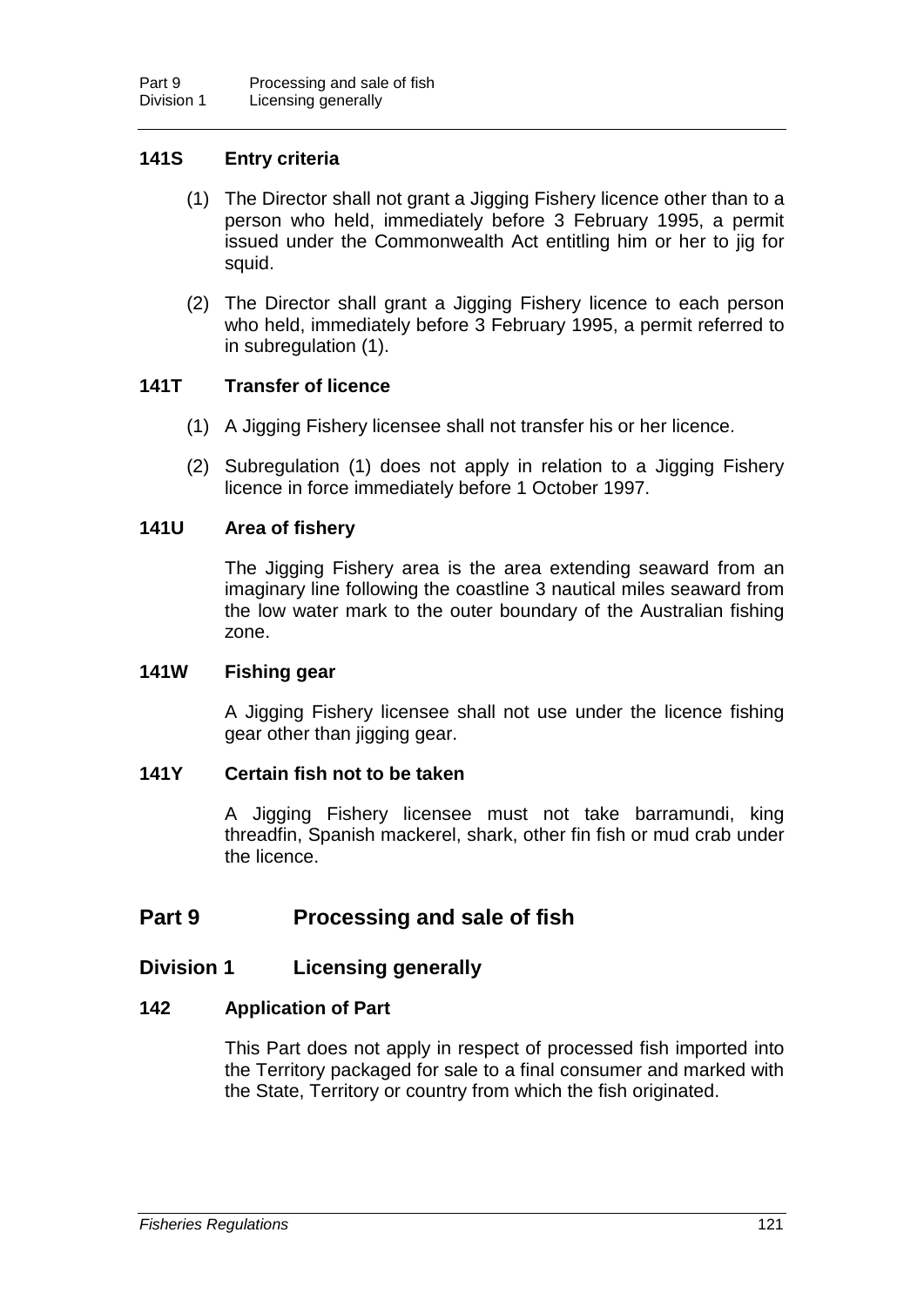## **143 Criteria for grant or renewal**

The matters to which the Director may have regard in considering an application for the grant or renewal of a Fish Trader/Processor licence, a Fish Retailer licence or a Fish Broker licence include:

- (a) whether the applicant's financial resources are, in the opinion of the Director, sufficient to enable commercial use of the licence; and
- (b) whether the applicant has attained the age of 18 years; and
- (c) whether the applicant has all approvals required under any other Act of the Territory to conduct the operation; and
- (d) where an applicant has previously held a licence under this Act, whether the applicant has supplied all accounts, records, returns and information in the approved manner and form and within the time prescribed or specified by the Director.

## **144 Application**

The Director must not grant or renew a Fish Trader/Processor licence or a Fish Retailer licence unless the application:

- (a) indicates the address of; and
- (b) is accompanied by documentary evidence of all approvals required under any Act of the Territory in order to lawfully process fish at;

the place at which the processing is to occur.

### **145 Place of processing**

- (1) The Director shall not grant a Fish Trader/Processor licence or Fish Retailer licence in respect of a domestic dwelling unless the dwelling:
	- (a) conforms with the requirements of or under the *Food Act* in respect of food processing; and
	- (b) shall not contravene the development provisions, or an interim development control order, under the *Planning Act*.
- (2) A Fish Trader/Processor licensee and a Fish Retailer licensee shall display, in a prominent position at each of the places specified on the licence, the number and expiry date of the licence.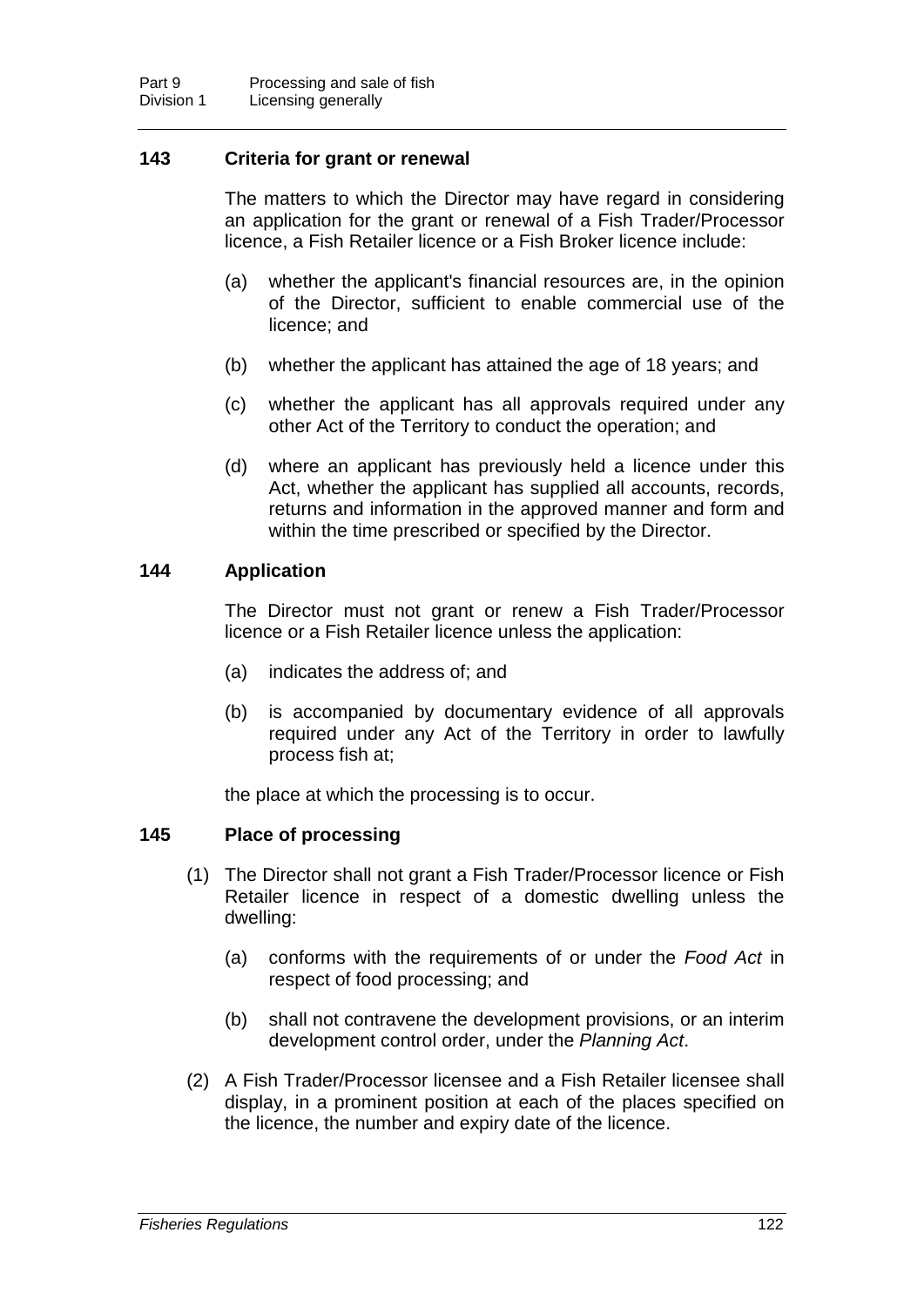(3) A Fish Trader/Processor licensee and a Fish Retailer licensee shall not process fish for sale except at a place specified in the licence.

### **147 Sale of live fish to certain licensees prohibited**

- (1) A person who holds a licence for this Part, or an assistant, must not sell live fish or aquatic life to the holder of:
	- (a) an Aquarium Fishing/Display Fishery licence; or
	- (b) an Aquarium Trader licence; or
	- (c) a Public Aquarium licence.
- (2) However, subregulation (1) does not apply if the purchaser purchases the fish or aquatic life for some purpose other than a purpose of the licence held by the purchaser.

#### **148 Labelling of fish from aquaculture facility**

The holder of a licence for the purposes of this Part must ensure that all fish for sale which the licensee purchases for sale from an aquaculture facility have attached to them or are accompanied by a statement indicating:

- (a) the number of the licence under which the fish were bred or held; and
- (b) that the fish is the product of an aquaculture facility situated in the Northern Territory; and
- (c) such other information as required by the Director;

and must not sell such fish, other than fish forming part of a meal or such fish sold for use as bait, unless the fish is labelled in accordance with this regulation.

#### **149 Fish on premises deemed to be for sale**

Fish at a place specified on a licence shall be deemed to be fish for sale.

# **Division 2 Fish Trader/Processor**

#### **150 Fish Trader/Processor may process and resell**

Subject to this Division, a Fish Trader/Processor licensee may purchase fish or aquatic life for processing and resale.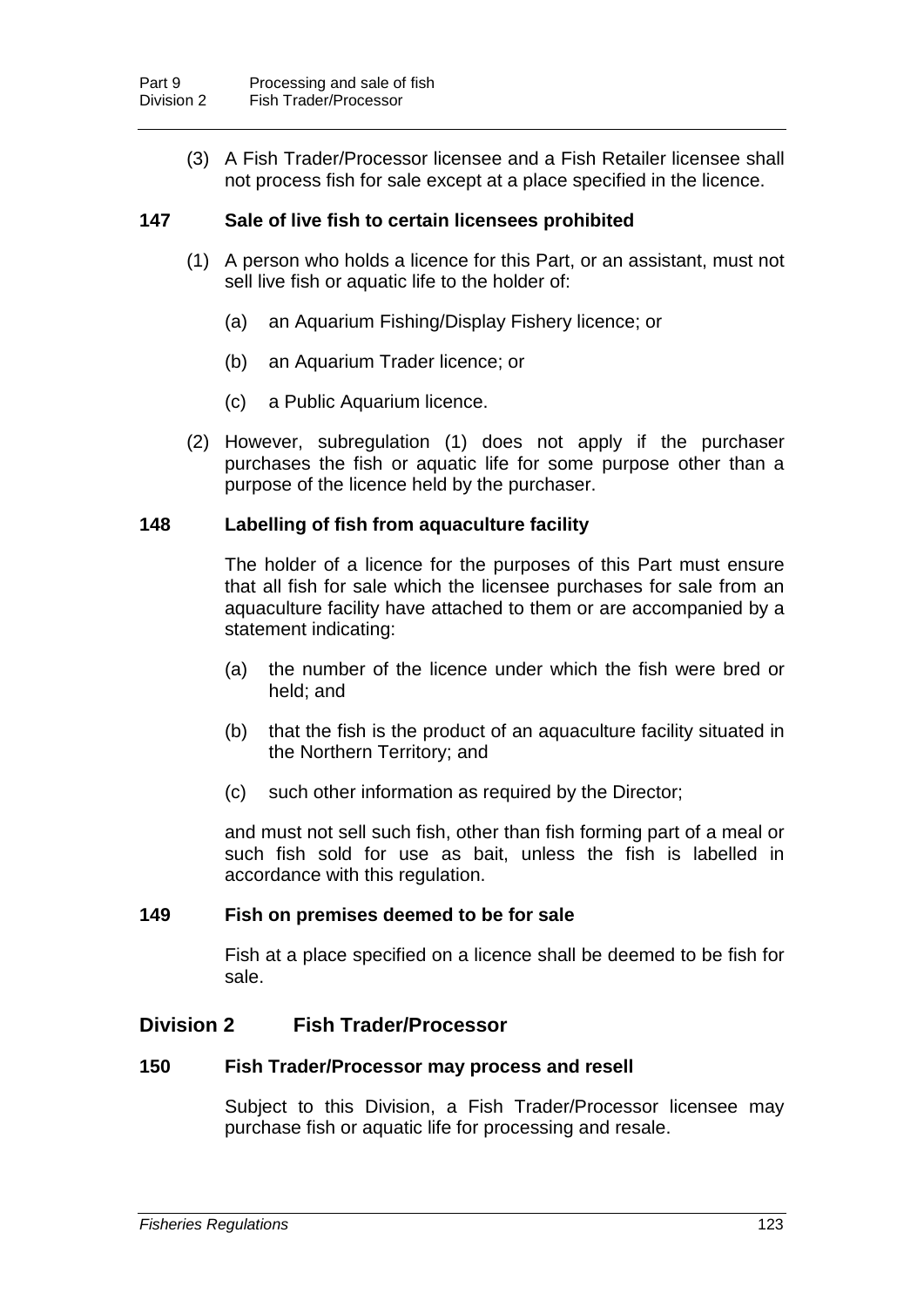## **151 Purchase of fish**

A Fish Trader/Processor licensee must not purchase fish or aquatic life for processing and resale except:

- (a) from a person who holds a commercial fishing licence permitting the taking of that fish or aquatic life; or
- (b) from a person who holds an appropriate licence under a law of the Commonwealth, a State or another Territory; or
- (c) from a Fish Trader/Processor licensee, a Fish Broker licensee, an Aquaculture licensee, an Aboriginal Coastal licensee or a Pearl Oyster Culture Industry licensee; or
- (d) where the fish is live fish and the Territory was not the first landing point of the fish or aquatic life, pursuant to a permit granted under the Act; or
- (e) from an interstate or overseas supplier.

### **152 Export of food**

If the place in respect of which a Fish Trader/Processor licence is granted is permitted, licensed, registered, or otherwise certified under an Act of the Commonwealth as approved premises for the production of food for export, the terms of that Act shall, in relation to standards of health and hygiene on those premises, apply to the exclusion of the *Fisheries Act*, these Regulations or an instrument of a legislative or administrative character made under the *Fisheries Act*, but shall not prevent the entry onto that place of officers appointed under the *Fisheries Act*.

### **Division 3 Fish Retailer**

### **154 Sale of fish**

A Fish Retailer licensee may process fish but shall not sell fish, whether or not processed, except to a person not purchasing them for the purpose of resale.

## **155 Purchase of fish**

A Fish Retailer licensee must not purchase fish or aquatic life for resale except:

(a) from a person who holds a commercial fishing licence permitting the taking of that fish or aquatic life; or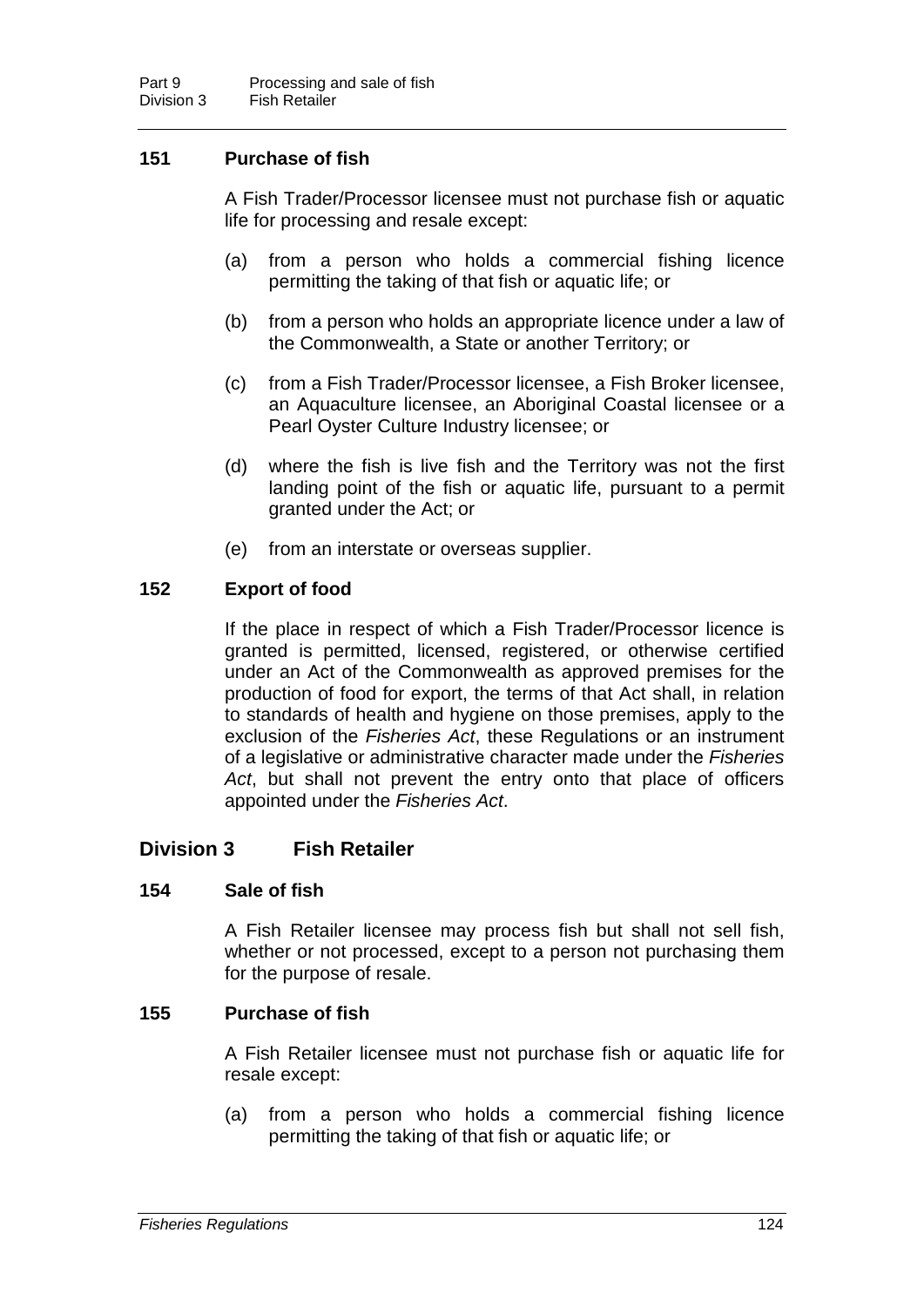- (b) from a person who holds an appropriate licence under a law of the Commonwealth or a State or another Territory; or
- (c) from a Fish Trader/Processor licensee, a Fish Broker licensee, an Aquaculture licensee, an Aboriginal Coastal licensee or a Pearl Oyster Culture Industry licensee; or
- (d) where the fish is live fish and the Territory was not the first landing point of the fish or aquatic life, under a permit granted under the Act; or
- (e) from an interstate or overseas supplier.

# **Division 4 Fish Broker**

### **156 Fish Broker licence**

- (1) A Fish Broker licensee may purchase fish for re-sale and sell fish.
- (2) A Fish Broker licensee shall not process fish for sale.

#### **157 Sale of fish**

A Fish Broker licensee must not sell fish except to:

- (a) the holder of a licence for the purposes of this Part; or
- (b) a person who holds an appropriate licence under a law of the Commonwealth or a State or another Territory; or
- (c) in accordance with an export permit granted under an Act of the Commonwealth; or
- (d) an interstate or overseas purchaser.

## **158 Purchase of fish**

A Fish Broker licensee must not purchase fish or aquatic life for resale except:

- (a) from a person who holds a commercial fishing licence permitting the taking of that fish or aquatic life; or
- (b) from a person who holds an appropriate licence under a law of the Commonwealth, a State or another Territory; or
- (c) from a Fish Trader/Processor licensee, a Fish Broker licensee, an Aquaculture licensee, an Aboriginal Coastal licensee or a Pearl Oyster Culture Industry licensee; or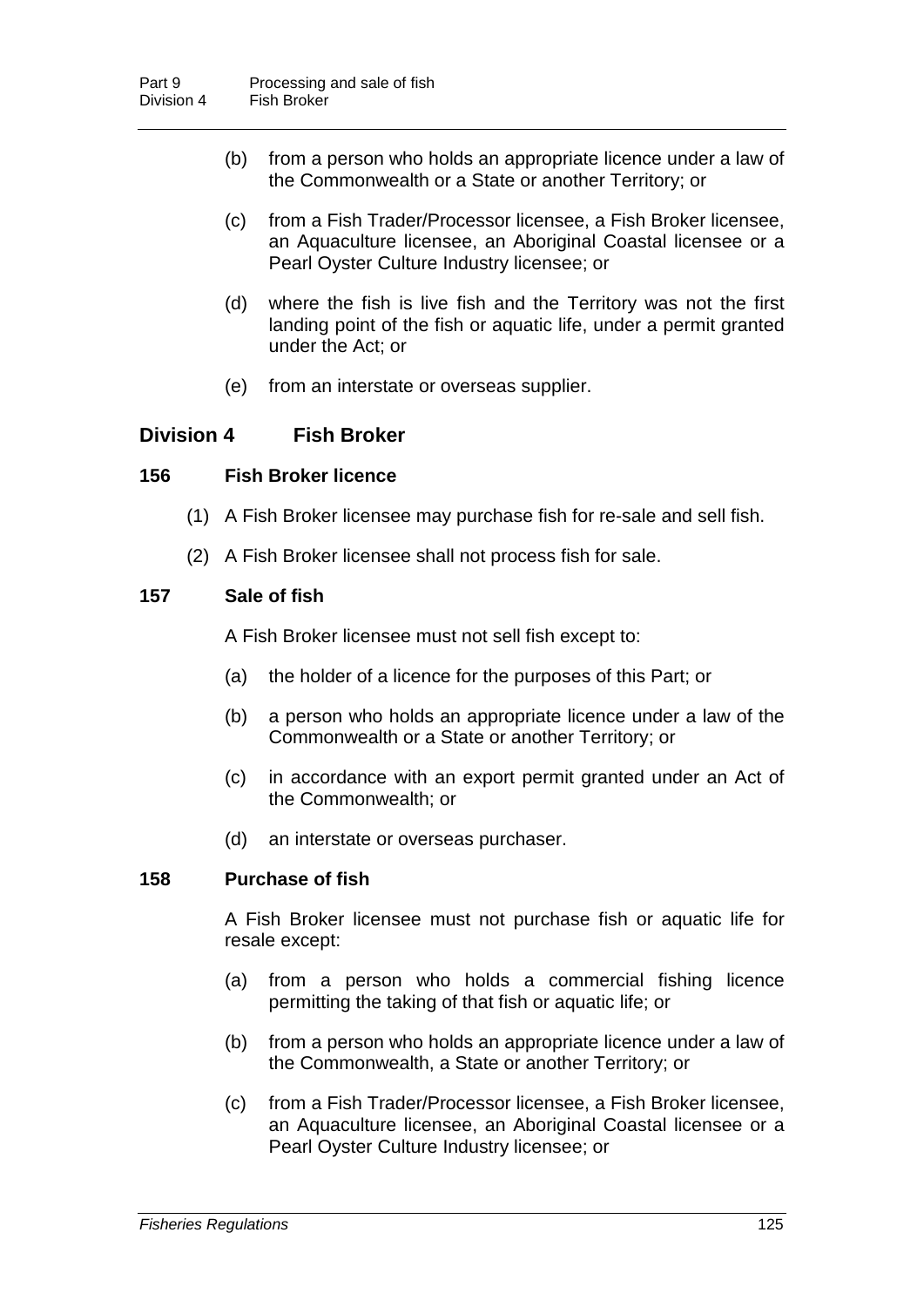- (d) where the fish is live fish and the Territory was not the first landing point of the fish or aquatic life, under a permit granted under the Act; or
- (e) from an interstate or overseas purchaser.

# **Division 5 Sale of fish from Demersal Fishery or Timor Reef Fishery**

## **158A Sale of fish to licence holder**

The holder of a Demersal Fishery licence or Timor Reef Fishery licence must not sell fish taken under the licence to a person unless the person holds one of the following licences:

- (a) Fish Broker licence;
- (b) Fish Retailer licence;
- (c) Fish Trader/Processor licence.

Maximum penalty: 85 penalty units.

# **Part 10 Aquaculture**

# **Division 1 Licensing generally**

### **160 Criteria for grant or renewal**

The matters to which the Director may have regard in considering an application for the grant or renewal of a licence under this Part include:

- (a) whether the applicant's financial resources are, in the opinion of the Director, sufficient to enable commercial use of the licence; and
- (b) whether the applicant has attained the age of 18 years; and
- (c) whether the applicant has all approvals required under any other Act of the Territory to conduct the operation; and
- (d) where an applicant has previously held a licence under this Act, whether the applicant has supplied all accounts, records, returns and information in the approved manner and form and within the time prescribed or specified by the Director; and
- (e) any other criteria set out in these Regulations in respect of the licence.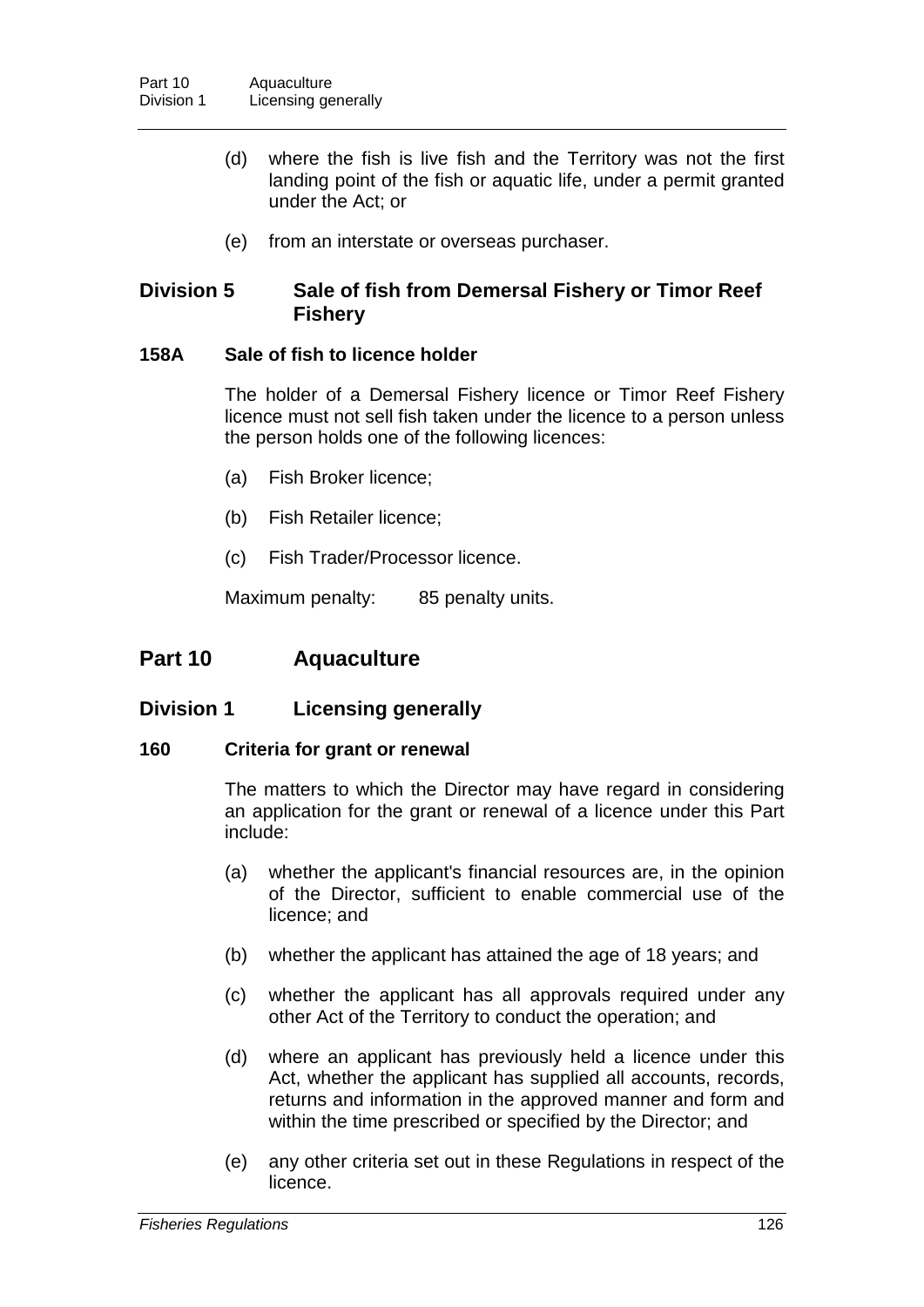## **161 Application for licence**

An application for a licence in respect of this Part must contain:

- (a) details of the species, stage of life cycle and number of fish or aquatic life that the applicant intends to stock or culture or intends to take or retain as broodstock; and
- (b) details of the gear that the applicant intends to use to take fish or aquatic life, other than gear used to take fish within the aquaculture facility to which the application relates; and
- (c) plans relating to the construction, development or modification of an aquaculture facility to which the application relates; and
- (d) a proposed plan of operation in respect of the aquaculture facility to which the application relates; and
- (e) approvals required under any another Act of the Territory for the operation of the aquaculture facility to which the application relates; and
- (f) details of the location of the aquaculture facility and of all places at which the applicant intends to breed, hold, rear, process or sell fish or aquatic life; and
- (g) such other information as the Director requires.

#### **162 Place of processing to be specified in licence**

- (1) The holder of a licence in respect of this Part shall not breed, hold, rear, process or transfer fish into the possession of a person other than an assistant of the licensee, except in or at a place specified in the licence.
- (2) The Director shall not grant a licence in respect of this Part in respect of a domestic dwelling unless the dwelling:
	- (a) conforms with the requirements of or under the *Food Act* in respect of food processing; and
	- (b) will not contravene control plans made under the *Planning Act*.
- (3) However, subregulation (2)(a) does not apply in relation to an Ornamental Aquaculture licence.

### **163 Modification of aquaculture facility**

The holder of a licence in respect of this Part shall not modify an aquaculture facility to which the licence relates unless he or she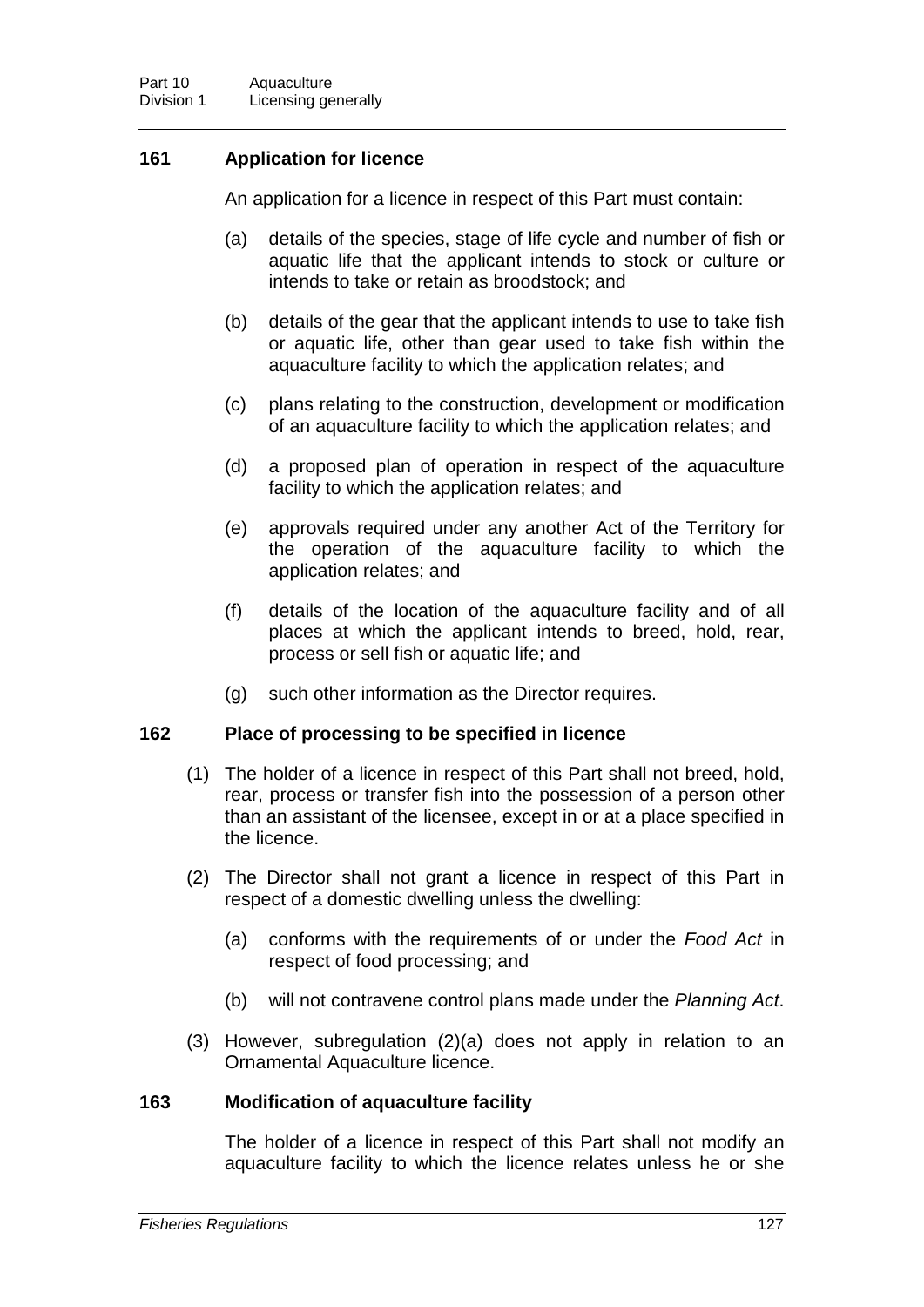has submitted specifications and plans relating to the proposed modification to the Director and the Director has, in writing, approved the modification.

## **165 Licence details to be displayed**

The holder of a licence in respect of this Part shall display, in a prominent place in each of the places noted in the licence, the number and expiry date of the licence.

## **166 Export of food**

- (1) If the place in respect of which a licence in respect of this Part is granted is licensed, registered or otherwise certified under an Act of the Commonwealth as approved premises for the production of food for export, the terms of that Act shall, in relation to standards of health and hygiene on those premises, apply to the exclusion of the *Fisheries Act*, these Regulations or an instrument of a legislative or administrative character made under the *Fisheries Act* but shall not prevent the entry onto that place of officers appointed under the *Fisheries Act*.
- (2) Subregulation (1) does not apply in relation to an Ornamental Aquaculture licence.

### **167 Freezer capacity**

- (1) The holder of a licence in respect of this Part who freezes fish for sale shall, after the expiration of 12 months after the commencement of these Regulations, possess for the storage of fish a freezer which:
	- (a) has not less than  $10m<sup>3</sup>$  of freezer space; and
	- (b) conforms with the standards of the *Food Act* and any other Act which applies to the storage of fish or frozen food in force in the Territory.
- (2) Subregulation (1) does not apply in relation to an Ornamental Aquaculture licence.

### **168 Broodstock**

- (1) The holder of a licence in respect of this Part must, as soon as practicable after taking barramundi broodstock from waters outside an aquaculture facility, tag it in the approved manner.
- (2) For section 10(1)(f) of the Act, the disposal, otherwise than by sale, of fish taken as broodstock is able to be done only under a licence in respect of this Part.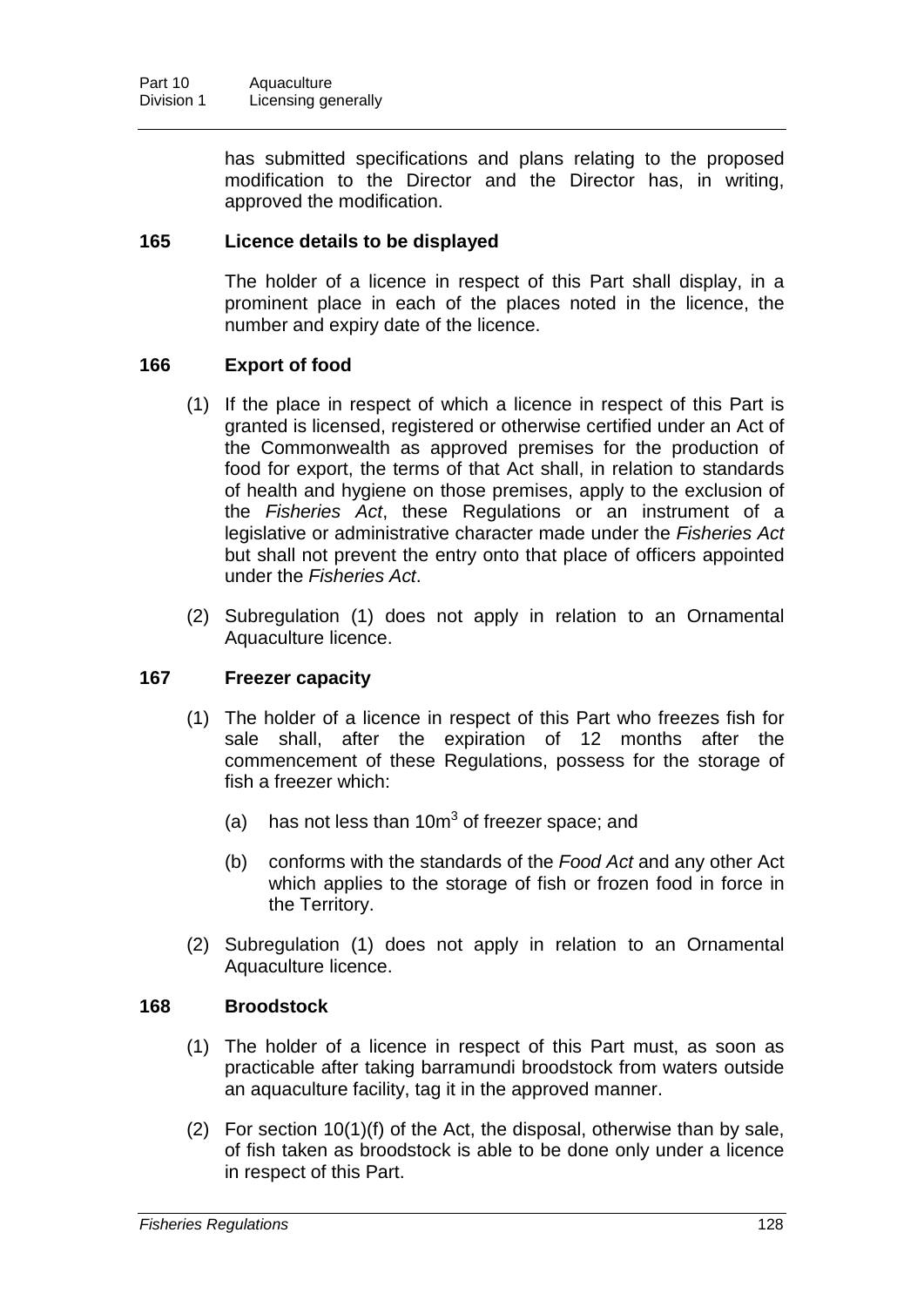### **169 Labelling of fish etc. from aquaculture facility**

The holder of a licence in respect of this Part must ensure that fish or aquatic life leave the aquaculture facility with a statement indicating:

- (a) the number of the licence under which the fish or aquatic life were bred or held; and
- (b) that the fish or aquatic life is the product of an aquaculture facility in the Northern Territory; and
- (c) such other information as required by the Director;

attached to or accompanying the fish or aquatic life and that the statement remains attached to or accompanies the fish at all times when the fish is in the possession or control of the holder of the licence outside the aquaculture facility.

# **Division 2 Aquaculture licence**

# **170 Activities authorised by Aquaculture licence**

- (1) A person may take fish as broodstock, purchase fish, breed fish or aquatic life, rear or hold such fish or aquatic life and process and sell such fish or aquatic life, under and in accordance with an Aquaculture licence.
- (2) For subregulation (1), *fish* does not include a member of the genus *Pinctada* (pearl oysters).

### **171 Conditions of licence**

The conditions to which an Aquaculture licence may be subject include:

- (a) limitation of the species of fish which may be kept and the stages of the life cycle of a fish at which the fish may be kept; and
- (b) limitation of the number of fish which may be kept or sold; and
- (c) limitation of the use of chemicals or drugs, including the regulation or prohibition, for such period as the Director thinks fit, of the transport or release from the aquaculture facility of fish exposed to chemicals or drugs; and
- (d) a requirement for the lodgement of an ADI guarantee or securities to cover the cost of damage which may be caused by the operation of the aquaculture facility; and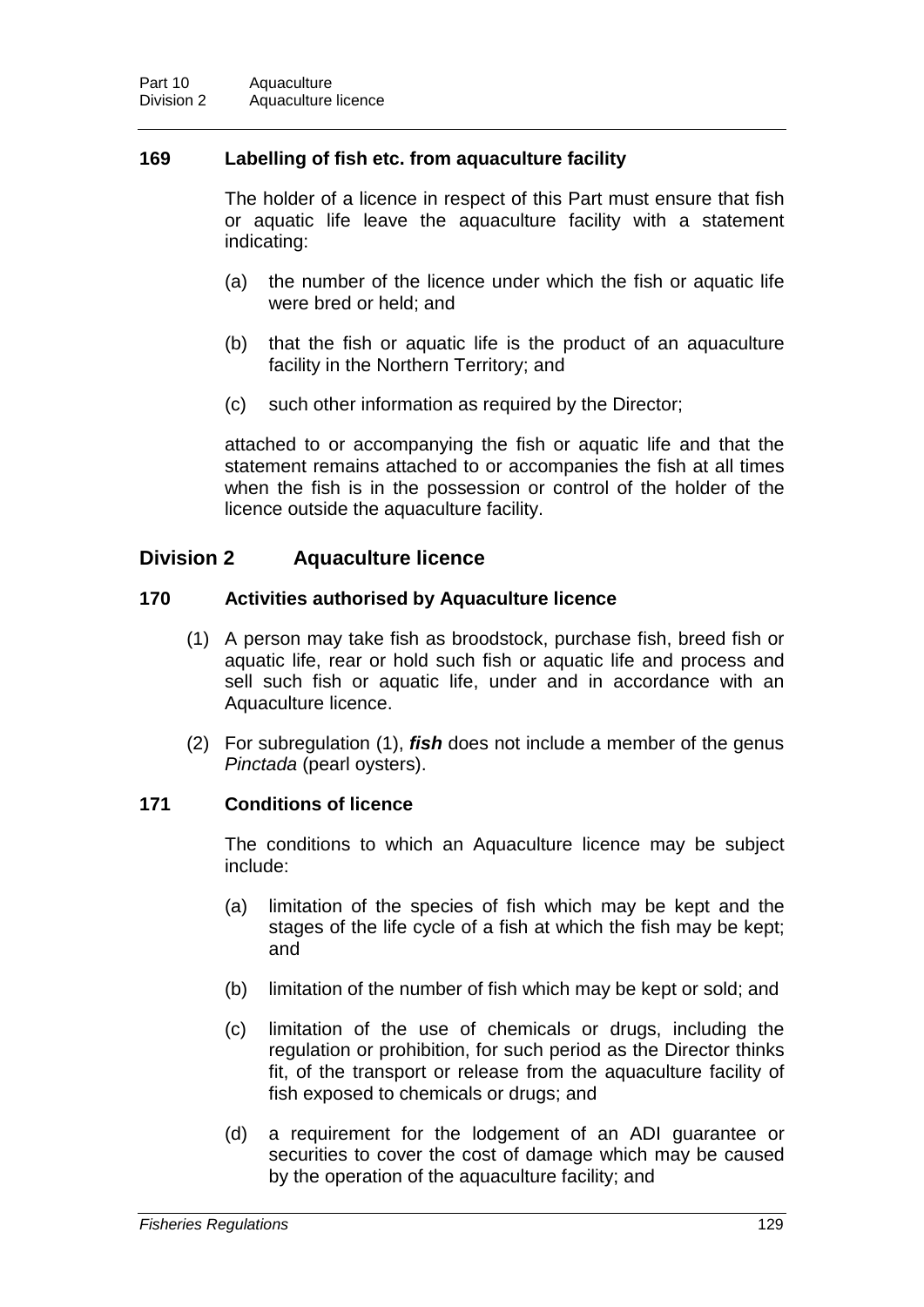- (e) a condition that the licensee shall operate the aquaculture facility in accordance with the plan of operation submitted in accordance with regulation 161(d) and approved by the Director; and
- (f) the method of water discharge or other waste disposal.

### **172 Licence conditional on construction**

- (1) The Director may, on receipt of an application for an Aquaculture licence, grant the licence on condition that the aquaculture facility to which the licence relates is constructed or altered in accordance with the specifications or plans accompanying the application under regulation 161(c), as modified by the conditions or requirements, if any, imposed by the Director.
- (2) The conditions referred to in subregulation (1) may include a requirement that construction or alteration take place in stages and at times determined by the Director.
- (3) At the completion of a stage of construction or alteration determined by the Director under subregulation (2), the Director or a person authorised by the Director for that purpose shall examine the aquaculture facility and, if satisfied that the construction or alteration complies with the specifications or plans referred to in subregulation (1) for that stage of construction as determined in accordance with subregulation (2), shall certify that construction or alteration may proceed to the next stage.
- (4) Where:
	- (a) the Director or a person authorised by the Director:
		- (i) has inspected the aquaculture facility at a stage of construction specified in the licence and cannot certify that construction or alteration may proceed to the next stage or that the facility, when completed, would be constructed or altered in accordance with the requirements of subregulation (1); or
		- (ii) at any time during the period in which the licence is valid has reasonable grounds for concluding that the aquaculture facility will not be constructed or altered in accordance with those requirements; or
	- (b) the licensee has breached another condition of the licence or committed an offence under the Act;

the Director may, if he or she thinks fit, refuse to permit the construction or alteration of the aquaculture facility to continue to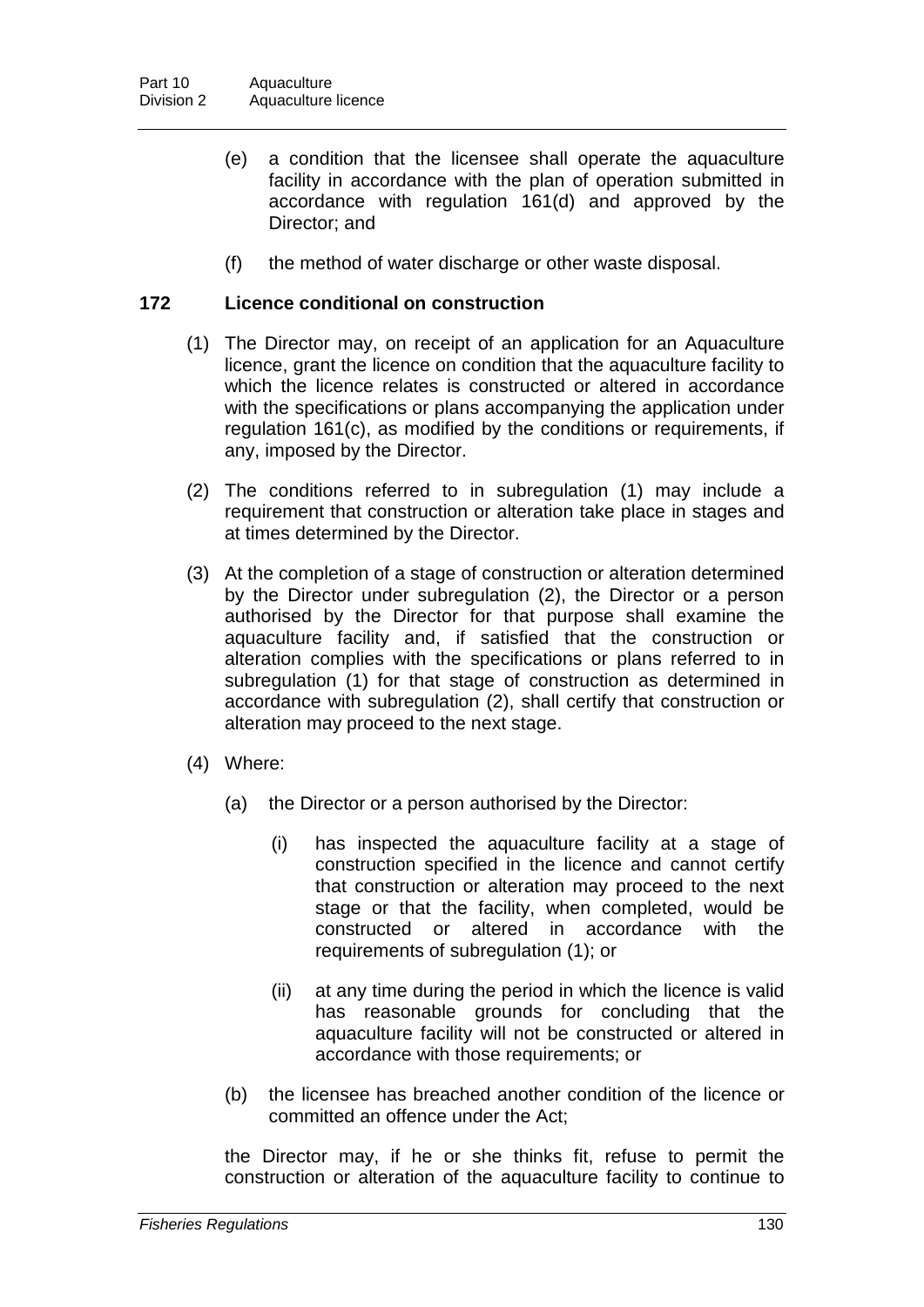the next stage and the licensee shall, notwithstanding any other provision in these Regulations, cease to be permitted to take, purchase, breed, hold, process or sell fish or aquatic life under the licence.

# **173 Possession of broodstock**

An Aquaculture licensee must not possess fish or aquatic life for breeding except those fish or aquatic life:

- (a) taken under and in accordance with the Act; or
- (b) obtained from a person who holds a commercial fishing licence; or
- (c) imported in accordance with a permit; or
- (d) obtained from another Aquaculture licensee; or
- (da) obtained from an Ornamental Aquaculture licensee; or
- (e) obtained from an aquaculture facility operated by a statutory corporation; or
- (f) obtained from an Aboriginal Coastal licensee.

### **174 Sale of fish**

An Aquaculture licensee may sell fish or aquatic life to the following:

- (a) an Aquarium Fishing/Display Fishery licensee;
- (b) a Fish Broker licensee;
- (c) a Fish Retailer licensee;
- (d) a Fish Trader/Processor licensee;
- (e) an Aquaculture licensee;
- (ea) an Ornamental Aquaculture licensee;
- (f) an Aquarium Trader licensee;
- (g) a Public Aquarium licensee;
- (h) a member of the public not purchasing fish or aquatic life for resale.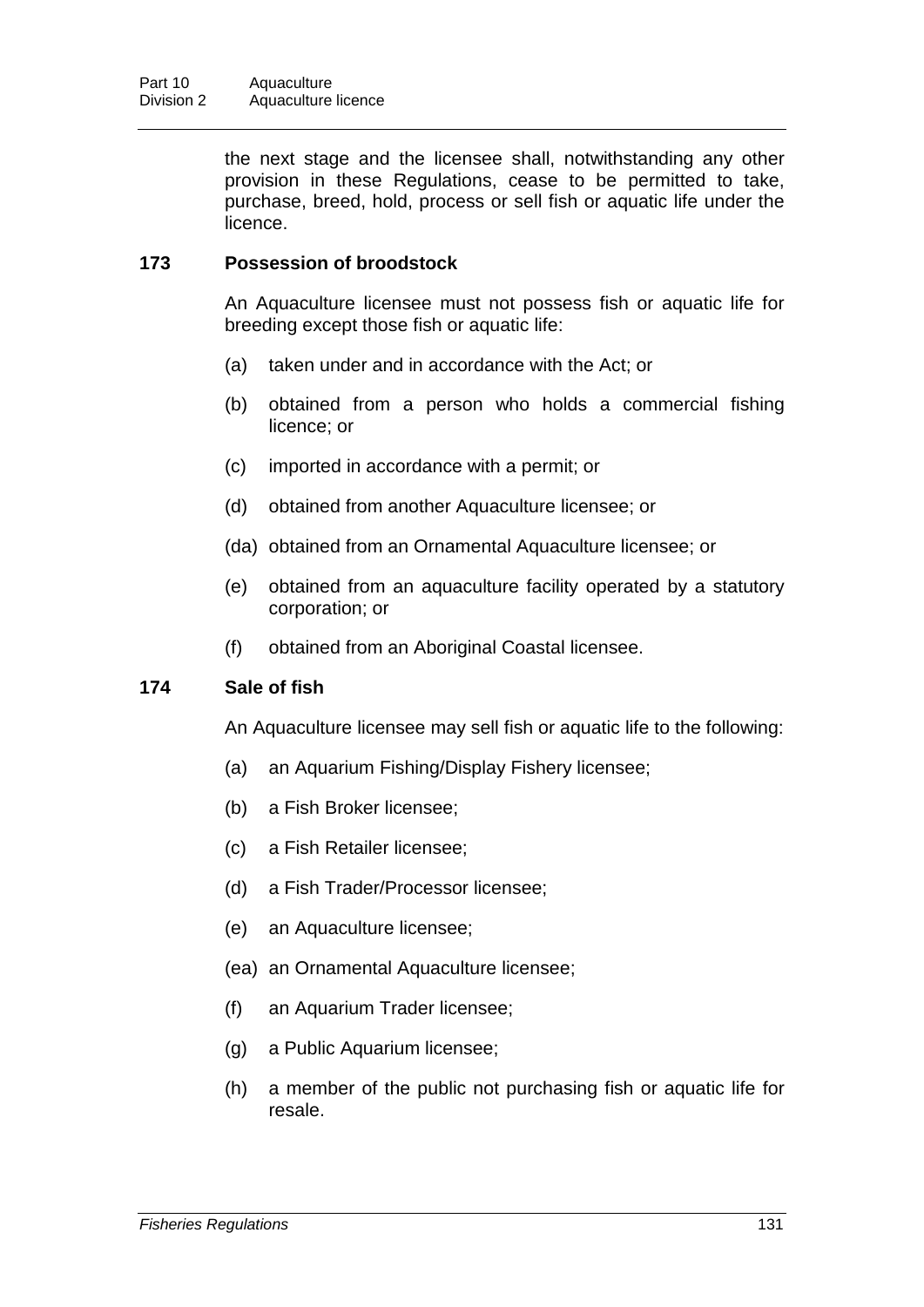# **175 Disposal of broodstock**

An Aquaculture licensee shall not sell or otherwise dispose of fish or aquatic life taken as broodstock under this Part to another person except:

- (a) after 12 months after the date the fish or aquatic life was taken; and
- (b) with the prior approval of the Director.

# **Division 2A Ornamental Aquaculture licence**

# **175A Activities authorised by Ornamental Aquaculture licence**

- (1) A person may take fish as broodstock, purchase fish, breed fish or aquatic life, rear or hold such fish or aquatic life and sell such fish or aquatic life, under and in accordance with an Ornamental Aquaculture licence.
- (2) For subregulation (1), *fish* does not include a member of the genus *Pinctada* (pearl oysters).

### **175B Limit on size of aquaculture facility**

The Director must not grant an Ornamental Aquaculture licence if the aquaculture facility to which the licence relates has a capacity that is greater than 10 000 litres of water.

# **175C Conditions of licence**

The conditions to which an Ornamental Aquaculture licence may be subject include:

- (a) limitation of the species of fish which may be kept and the stages of the life cycle of a fish at which the fish may be kept; and
- (b) limitation of the number of fish which may be kept or sold; and
- (c) limitation of the use of chemicals or drugs, including the regulation or prohibition, for such period as the Director thinks fit, of the transport or release from the aquaculture facility of fish exposed to chemicals or drugs; and
- (d) a condition that the licensee shall operate the aquaculture facility in accordance with the plan of operation submitted in accordance with regulation 161(d) and approved by the Director; and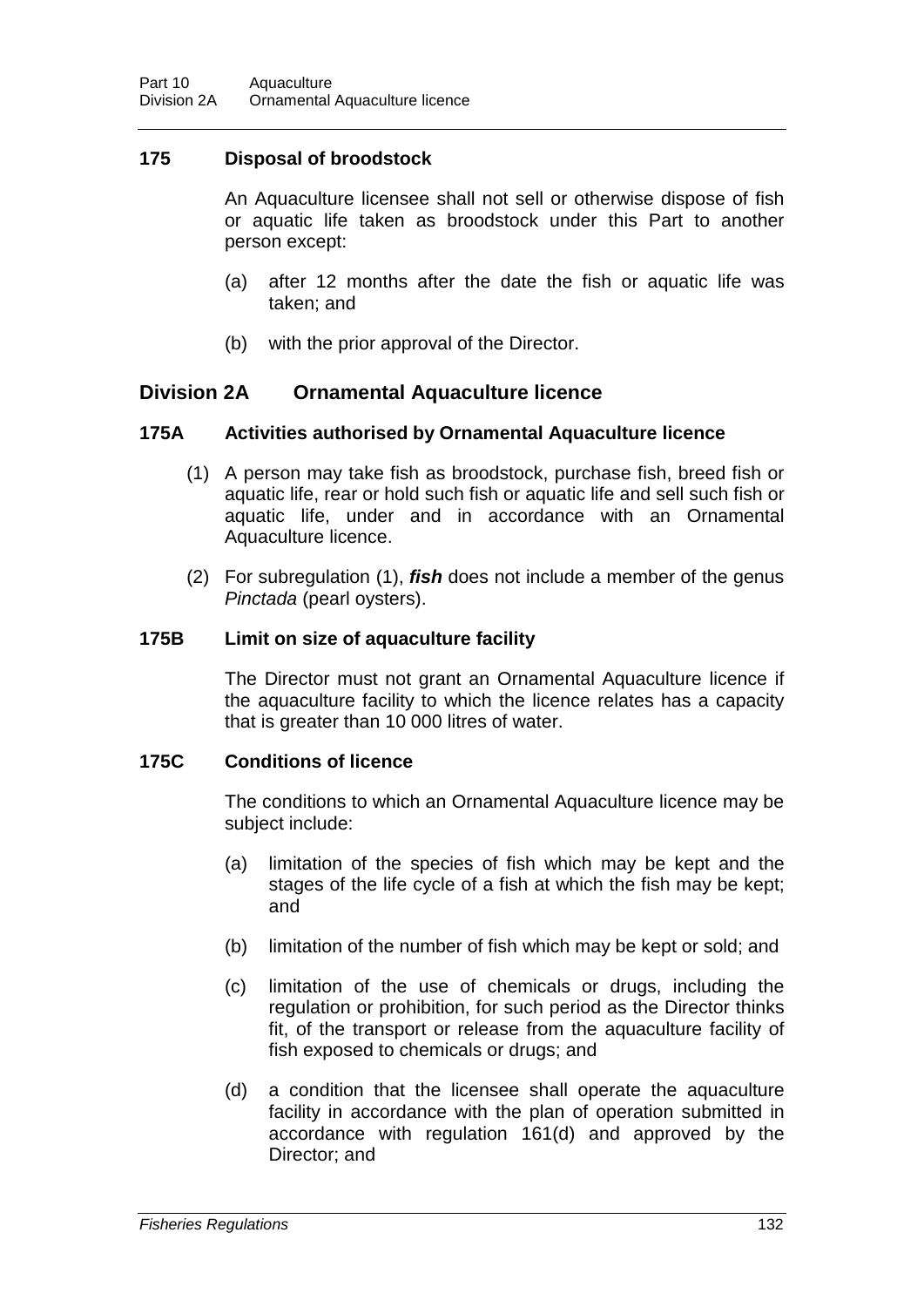(e) the method of water discharge or other waste disposal.

### **175D Possession of broodstock**

An Ornamental Aquaculture licensee must not possess fish or aquatic life for breeding except those fish or aquatic life:

- (a) taken under and in accordance with the Act; or
- (b) obtained from a person who holds a commercial fishing licence; or
- (c) imported in accordance with a permit; or
- (d) obtained from an Aquaculture licensee; or
- (e) obtained from another Ornamental Aquaculture licensee; or
- (f) obtained from an aquaculture facility operated by a statutory corporation; or
- (g) obtained from an Aboriginal Coastal licensee.

### **175E Sale of fish**

An Ornamental Aquaculture licensee may sell fish or aquatic life to the following:

- (a) an Aquarium Fishing/Display Fishery licensee;
- (b) an Aquaculture licensee;
- (c) an Ornamental Aquaculture licensee;
- (d) an Aquarium Trader licensee;
- (e) a Public Aquarium licensee;
- (f) a member of the public not purchasing fish or aquatic life for resale.

### **175F Disposal of broodstock**

An Ornamental Aquaculture licensee shall not sell or otherwise dispose of fish or aquatic life taken as broodstock under this Part to another person except:

- (a) after 12 months after the date the fish or aquatic life was taken; or
- (b) with the prior approval of the Director.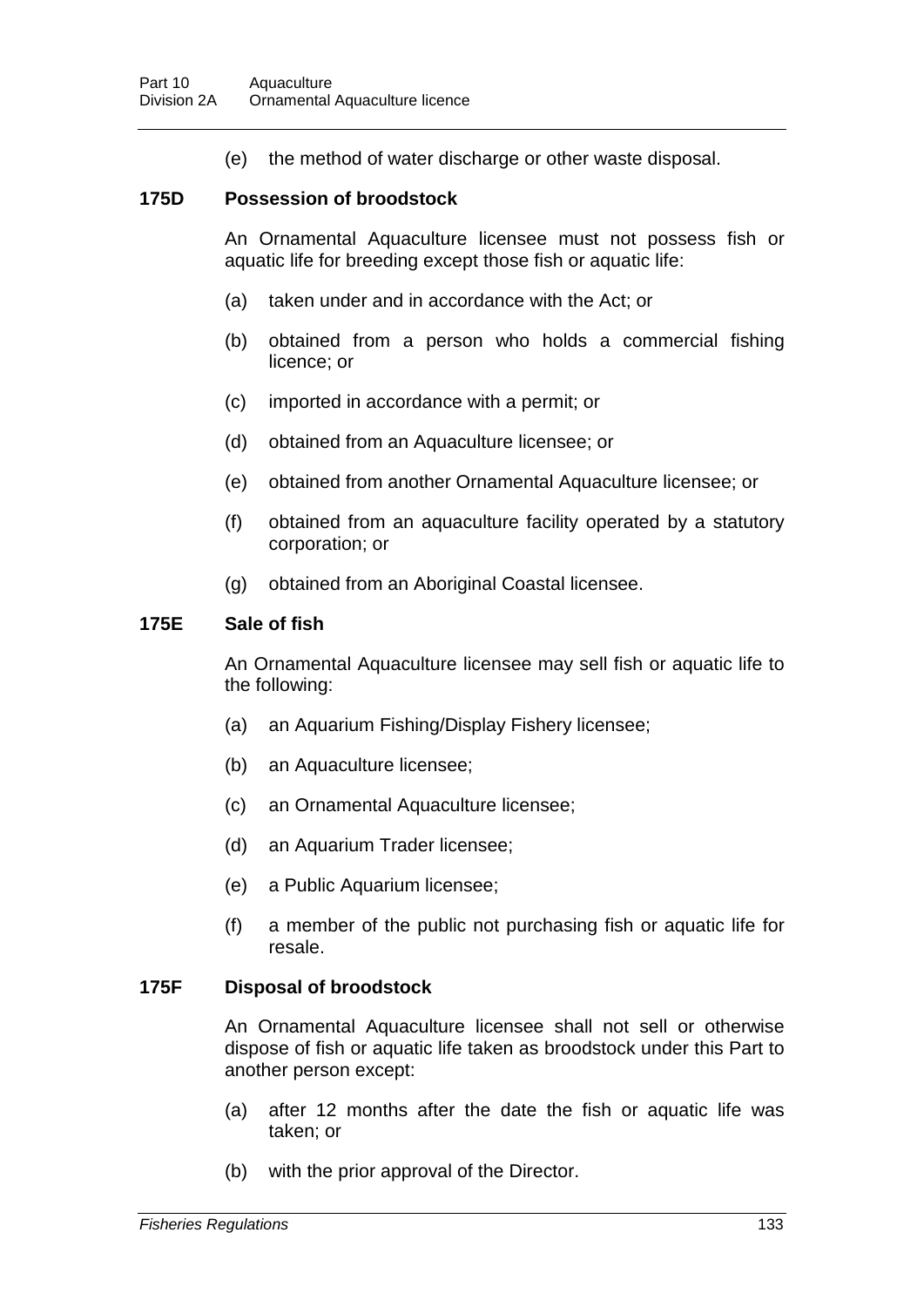# **Division 3 Pearl Oyster Culture Industry**

# **176 Definitions**

In this Division:

*allocation*, in relation to a person, means:

- (a) in relation to a pearl oyster fishing unit the number of pearl oyster fishing units allocated to him or her under regulation 122E for a licensing year; and
- (b) in relation to a pearl oyster hatchery unit the number of pearl oyster hatchery units allocated to him or her for a licensing year under clause 13 of the *Pearl Oyster Culture Industry Management Plan*.

*holding area* means a site at which, under a Pearl Oyster Culture Industry licence, pearl oysters taken from the wild or produced in a hatchery are held for seeding and related operations.

*pearl culture unit* means a pearl oyster fishing unit or a pearl oyster hatchery unit.

*pearl farm lease* means a lease granted to a licensee under section 55 of the Act for the purposes of a Pearl Oyster Culture Industry licence.

*pearl oyster* means an oyster of the genus *Pinctada* and includes:

- (a) a part of a pearl oyster; and
- (b) pearl oyster spat.

*pearl oyster dump site* means a site where pearl oysters taken from the wild are placed and held before movement to a holding area or a pearl farm lease, but does not include an area of land held under a pearl farm lease.

*pearl oyster fishing unit* has the meaning it has in regulation 122D(2).

*pearl oyster hatchery unit* has the meaning it has in the *Pearl Oyster Culture Industry Management Plan*.

### **177 Grant of licence**

The Director must not grant a Pearl Oyster Culture Industry licence to an applicant unless he or she intends to grant a Pearl Oyster Fishery licence to the applicant.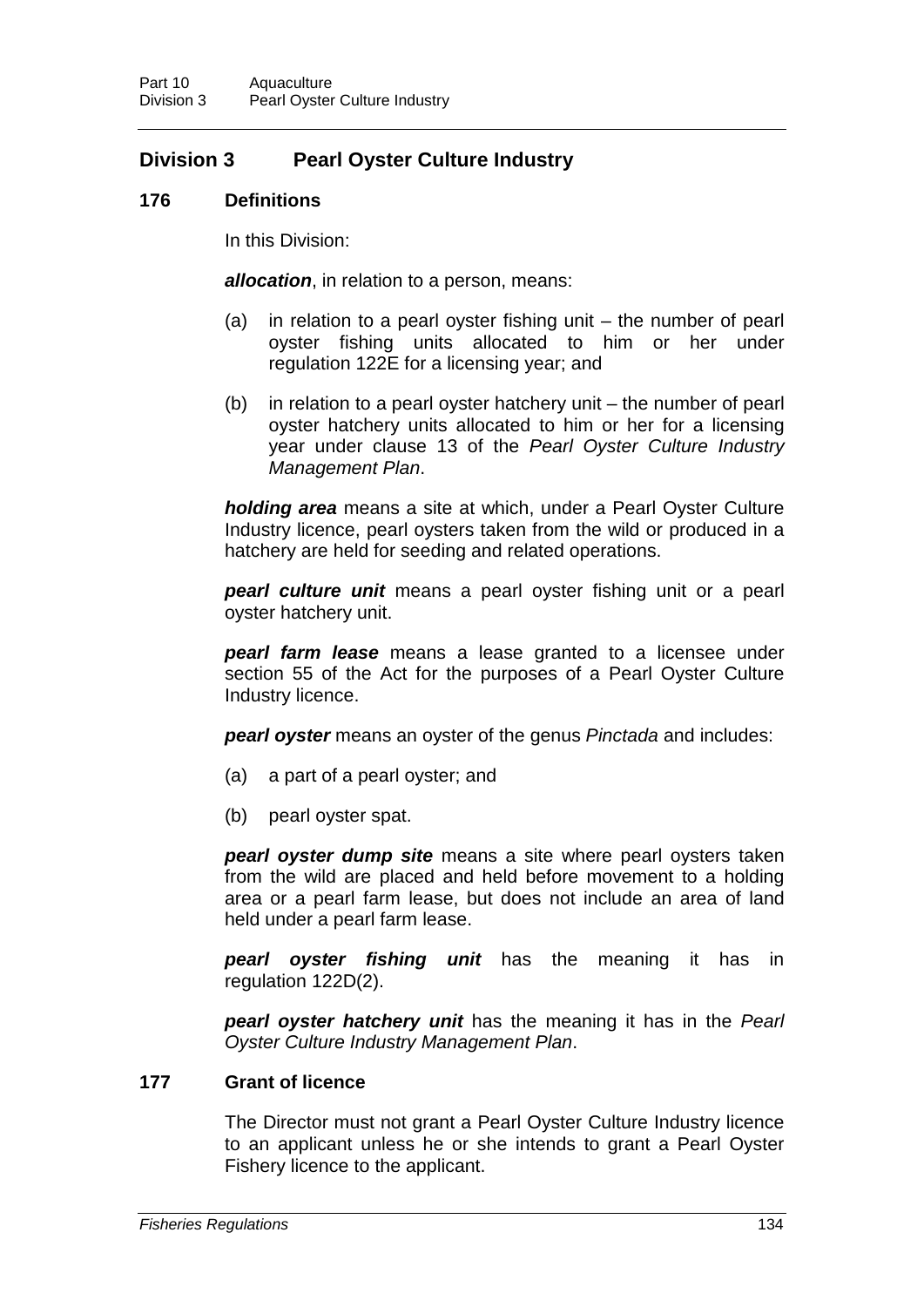# **178 Renewal of licence**

- (1) The Director must not renew a Pearl Oyster Culture Industry licence unless:
	- (a) he or she is satisfied that:
		- (i) the applicant has applied for renewal of his or her Pearl Oyster Fishery licence; and
		- (ii) the applicant's allocation in relation to his or her Pearl Oyster Fishery licence for the licensing year for which it would be renewed would be 5 pearl oyster fishing units or more; and
		- (iii) the Director intends to renew the Pearl Oyster Fishery licence; and
	- (b) the applicant has complied with the Act and any other instrument of a legislative or administrative character applicable to the Pearl Oyster Fishery.
- (2) Where the Director renews a Pearl Oyster Culture Industry licence, he or she must specify on the licence:
	- (a) the allocation of pearl oyster fishing units in relation to the licensee's Pearl Oyster Fishery licence for the licensing year for which that licence is renewed; and
	- (b) the licensee's allocation of pearl oyster hatchery units under clause 13 of the *Pearl Oyster Culture Industry Management Plan* for the licensing year for which the Pearl Oyster Culture Industry licence is renewed.

### **179 Transfer of licence**

The Director must not consent to the transfer of a Pearl Oyster Culture Industry licence to a person unless:

- (a) application has been made to the Director for the transfer of the licensee's Pearl Oyster Fishery licence to the same person; and
- (b) the Director intends to approve the transfer of the Pearl Oyster Fishery licence to that person.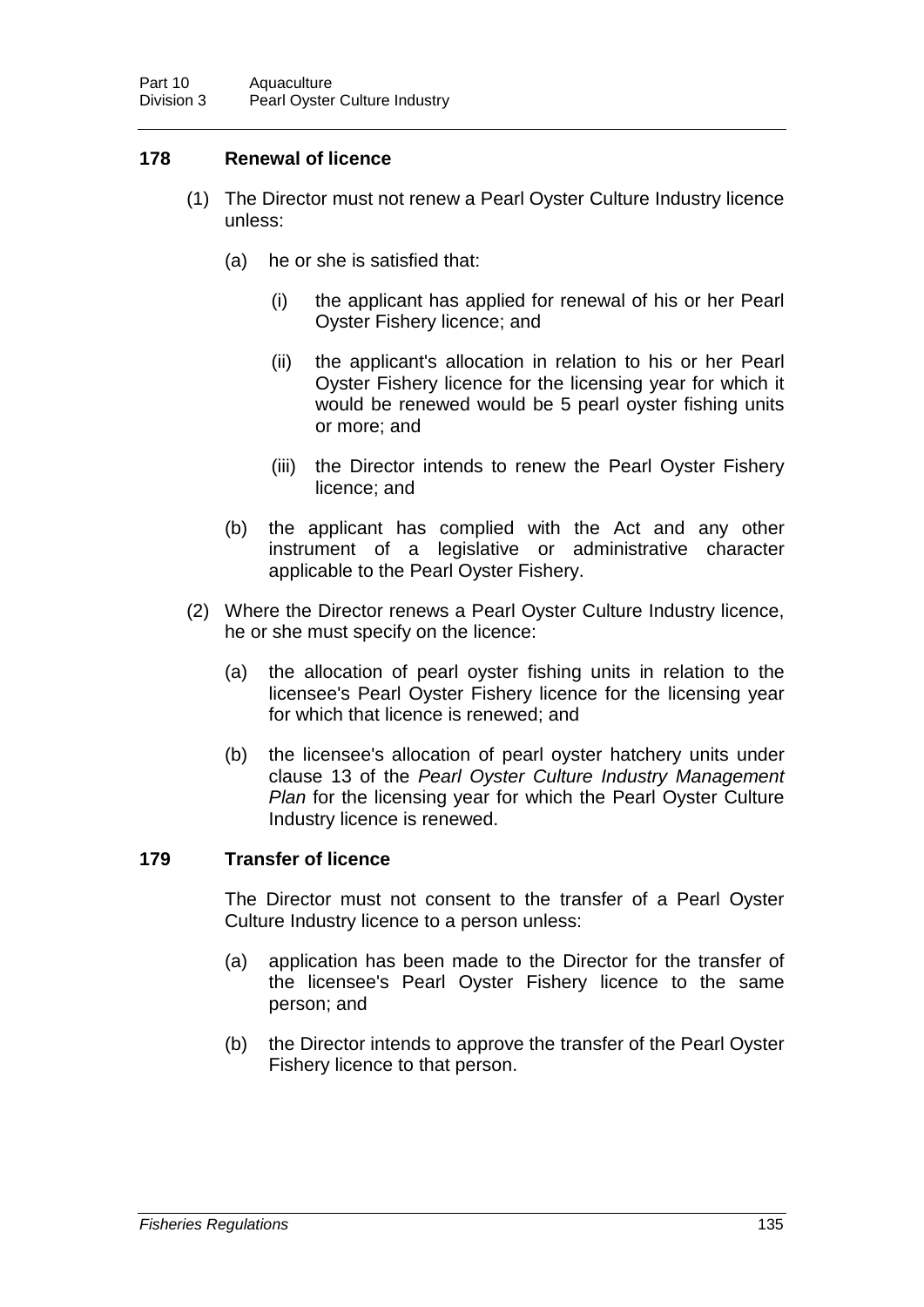### **180 Licence revoked if licensee not permitted to seed minimum number of pearl culture units**

Where:

- (a) the sum of:
	- (i) the number of pearl oysters that may be seeded under clause 11(1)(b) of the *Pearl Oyster Culture Industry Management Plan* by the holder of a Pearl Oyster Culture Industry licence; and
	- (ii) the number of pearl oysters that may be seeded under clause 11(1)(c) of the *Pearl Oyster Culture Industry Management Plan* by the holder of a Pearl Oyster Culture Industry licence;

is less than the number represented by 20 pearl culture units; or

(b) less than 5 of the units in that sum are pearl oyster fishing units;

the Pearl Oyster Culture Industry licence is, by force of this regulation, revoked.

### **181 Holding areas**

A Pearl Oyster Culture Industry licensee may place pearl oysters on a holding area approved by the Director.

# **181A Licensee must permit inspection of pearl oysters**

It is a condition of a Pearl Oyster Culture Industry licence that the licensee must permit the inspection, by a person authorised in writing by the Director, of all pearl oysters in the possession of the licensee.

### **181B Cancellation, revocation or expiry of licence**

- (1) As soon as practicable after a Pearl Oyster Culture Industry licence is cancelled, revoked or expires, the Director is to grant a restricted licence to the person who held the licence immediately before it was cancelled or revoked or it expired.
- (2) So as to enable the licensee to harvest the remaining pearl production, the holder of a restricted licence may farm, hold and sell all live pearl oysters held at the licensee's holding areas, pearl oyster dump sites and an area of land to which a pearl farm lease relates.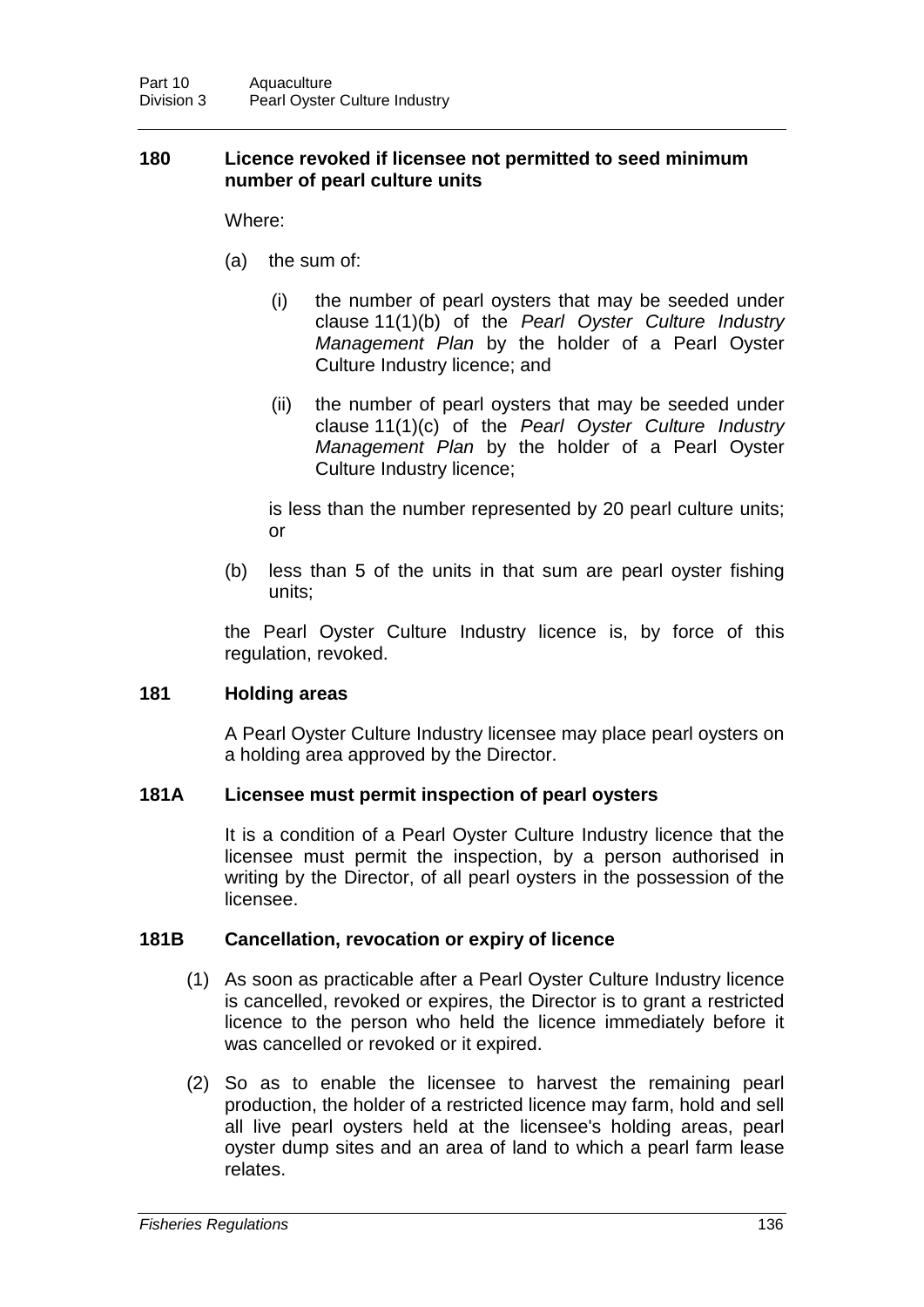- (3) A restricted licence remains in force until:
	- (a) all the pearl oysters are sold; or
	- (b) the expiry of 6 months after the cancellation, revocation or expiry of his or her Pearl Oyster Culture Industry licence;

whichever occurs first.

- (4) The holder of a restricted licence must, as soon as practicable after the expiry of a licence under subregulation (3), provide to the Director details of sales under subregulation (2).
- (5) Where a person who held a restricted licence under this regulation has not, before the expiry of the licence, sold all pearl oysters under the licence, he or she must surrender all remaining oysters to the Director for disposal.
- (6) Where pearl oysters surrendered to the Director under subregulation (5) are disposed of by the Director by sale for money or other valuable consideration, the Director must:
	- (a) retain from the proceeds of the sale an amount sufficient to cover the cost of disposal of the pearl oysters; and
	- (b) deliver the remainder of the proceeds of sale, if any, to the licensee.
- (7) For this regulation, a Pearl Oyster Culture Industry licence is to be taken to expire at the beginning of the 6 month period mentioned in section 16(4) of the Act.

# **Part 11 Special licences**

### **Division 1 Licensing generally**

### **182 Criteria for grant or renewal**

The matters to which the Director may have regard in considering an application for the grant or renewal of a licence in respect of this Part include:

- (a) whether the applicant has all approvals required under any other Act of the Territory to operate the licence;
- (b) where an applicant has previously held a licence under this Act, whether the applicant has supplied all accounts, records, returns and information in the approved manner and form and within the time specified by the Director; and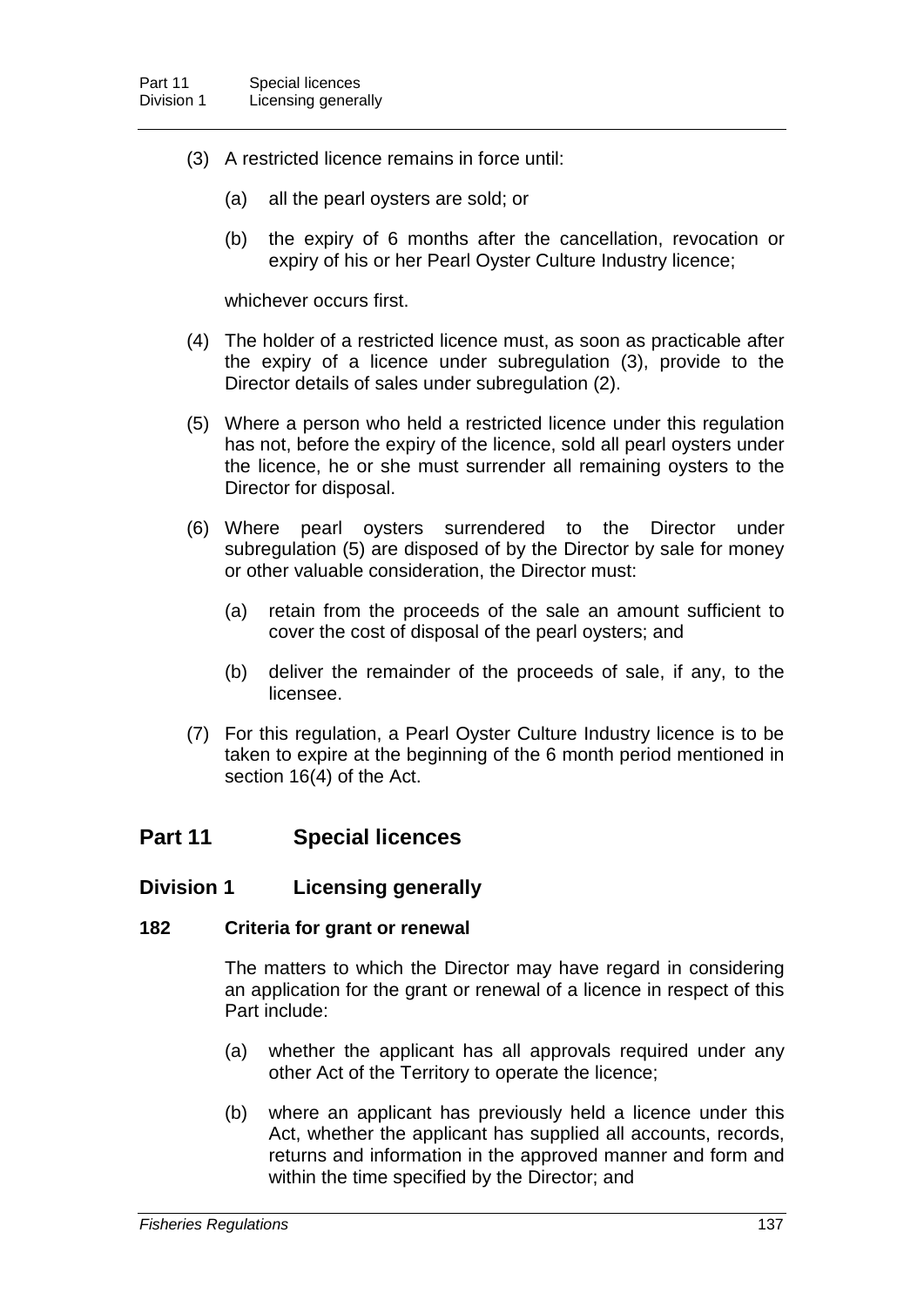(c) any other criteria set out in these Regulations in respect of the licence type for which application for grant or renewal is made.

# **Division 2 Aboriginal Coastal licence**

### **183 Application for licence**

An Aboriginal person may apply to the Director for an Aboriginal Coastal licence if:

- (a) the person is a member of a community or group in respect of which land has been granted to a trust for the benefit of Aboriginals entitled by Aboriginal tradition to the use or occupation of that land under the *Aboriginal Land Rights (Northern Territory) Act 1976* (Cth); and
- (b) the person is permanently resident on the land; and
- (c) persons accepted by the majority of the community or group to be its leaders indicate their support for the application.

### **184 Director may grant licence**

- (1) The Director may, subject to this Division, grant an Aboriginal Coastal licence to an applicant.
- (2) An Aboriginal Coastal licence must not be granted to a person other than an individual.

# **185 No transfer of licence**

An Aboriginal Coastal licensee shall not transfer his or her licence.

### **186 Lapse of licence**

It shall be a condition of each Aboriginal Coastal licence that it lapses where the licensee ceases to be a permanent resident on the land granted for the benefit of the members of the community or group of which he or she is a member as referred to in regulation 183(a).

### **187 Licensee restrictions in relation to commercial fishing**

An Aboriginal Coastal licensee must not:

- (a) hold a commercial fishing licence; or
- (b) engage in fishing operations under the Aboriginal Coastal licence while being an assistant of the holder of a commercial fishing licence.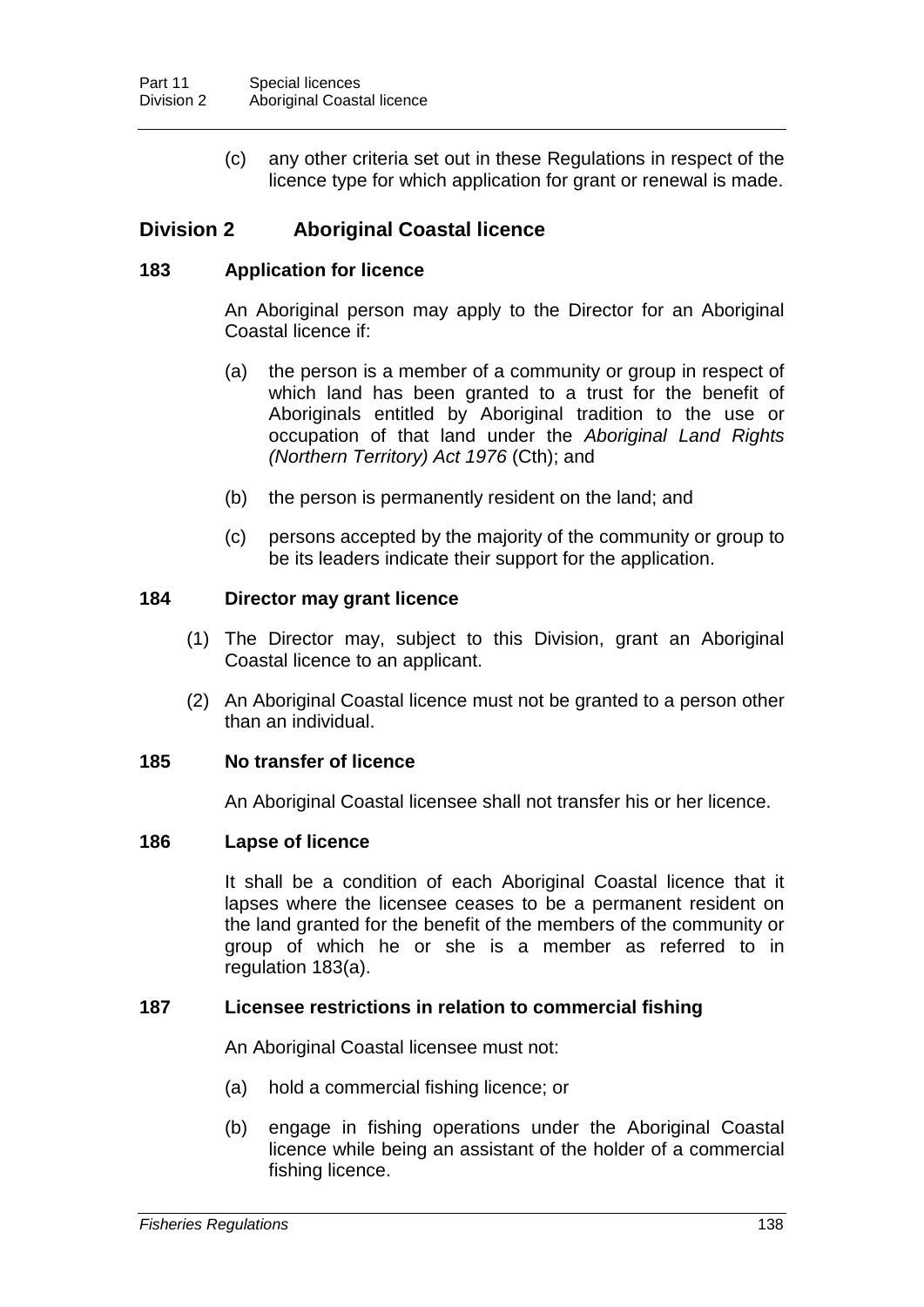### **188 Area of licence**

An Aboriginal Coastal licensee shall not take fish or aquatic life for sale under the licence except from within the area specified on the licence as the area in which fish may be taken under the licence.

### **189 Fishing gear**

An Aboriginal Coastal licensee must not use, under the licence, fishing gear other than the following:

- (a) a vertical line;
- (b) a net not exceeding 100m in length and with a mesh size not exceeding 65mm;
- (c) a scoop net;
- (d) a hand spear;
- (e) if authorised by the licence, a traditional fish trap.

### **190 Conditions of licence**

The Director shall, in determining the conditions, if any, to be placed on an Aboriginal Coastal licence, take into consideration suggestions made by members of the community or group of Aboriginals of which the applicant is a member who are resident on the relevant land.

### **191 To whom fish may be sold**

An Aboriginal Coastal licensee must not sell fish or aquatic life except to:

- (a) an Aquarium Fishing/Display Fishery licensee; or
- (b) a Fish Trader/Processor licensee; or
- (c) a Fish Retailer licensee; or
- (d) a Fish Broker licensee; or
- (e) an Aquaculture licensee; or
- (f) an Aquarium Trader licensee; or
- (g) a Public Aquarium licensee; or
- (h) an Ornamental Aquaculture licensee; or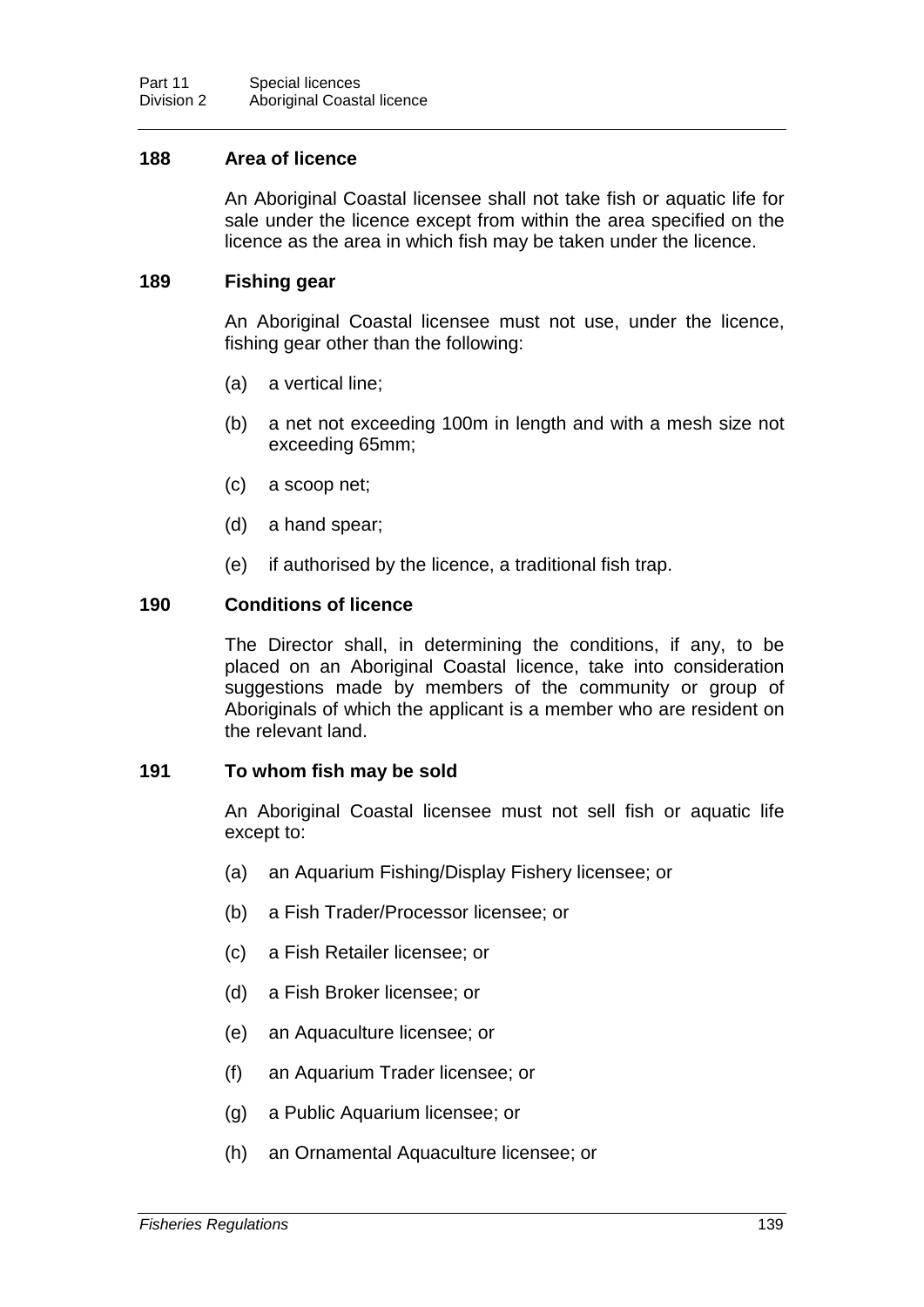(i) a person not purchasing the fish or aquatic life for resale.

### **191A Certain fish not to be taken or sold**

An Aboriginal Coastal licensee must not, under the licence:

- (a) intentionally take, or attempt to take, barramundi, king threadfin, Spanish mackerel, trepang or mud crab; or
- (b) sell more than the number or quantity (which may be zero) of fish or aquatic life specified in the licence.

# **Division 3 Fishing Tour Operator licence**

### **192 Licence required for tour operator**

For section 10(1)(f) of the Act, the conduct of a business that provides the services of a person to conduct a fishing tour is able to be done only under a licence.

### **193 Criteria for grant or renewal**

The matters to which the Director may have regard in considering an application for the grant or renewal of a Fishing Tour Operator licence include whether:

- (a) the applicant has attained the age of 18 years; and
- (b) the applicant has all approvals required under this or any other Act of the Territory to conduct fishing tour operations; and
- (c) where the applicant has previously been granted a licence under the Act, the applicant has supplied to the Director accounts and records in the approved manner and form within the time prescribed or specified by the Director.

### **195 Area of fishery**

The holder of a Fishing Tour Operator licence, and an approved operator and assistant, who is conducting or assisting the conduct of a fishing tour, must not take fish or act as a fishing guide, except in an area in which a person engaged in amateur fishing may take fish.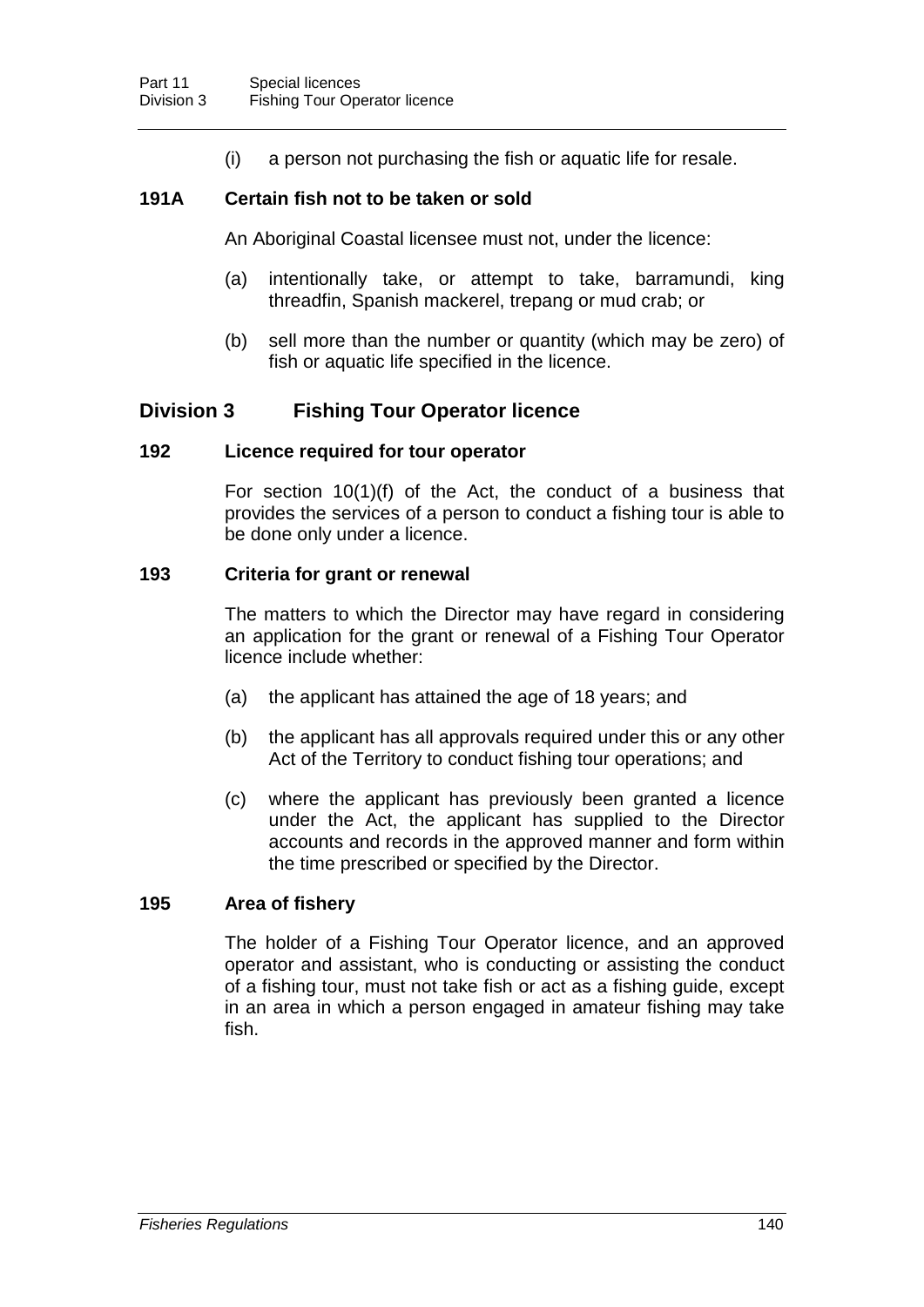### **196 Fishing gear**

- (1) The holder of a Fishing Tour Operator licence, and an approved operator and assistant, who is conducting or assisting the conduct of a fishing tour:
	- (a) must not use fishing gear except amateur fishing gear; and
	- (b) must not use such gear other than under and in accordance with the provisions of these Regulations relating to amateur fishing.
- (2) The holder of a Fishing Tour Operator licence, and an approved operator and assistant, who is conducting or assisting the conduct of a fishing tour, must not take fish under another licence.

### **196A Licence does not authorise taking fish for sale**

A Fishing Tour Operator licence does not authorise its holder to take fish for sale.

### **198 Fish not to be traded**

The holder of a Fishing Tour Operator licence, and an approved operator and assistant, who is conducting or assisting the conduct of a fishing tour must not accept, take or agree to take, whether by way of payment or as barter, a fish taken by a person in the course of a fishing tour conducted under the licence.

### **Division 4 Aquarium Trader licence**

### **199 Sale, purchase and exhibition of live fish and aquatic life**

- (1) An Aquarium Trader licence authorises the holder to:
	- (a) sell fish or aquatic life for use in an aquarium; and
	- (b) purchase and keep live fish and aquatic life for the purpose of exhibiting them for profit in the Territory.
- (2) An Aquarium Trader licensee must not purchase fish or aquatic life except:
	- (a) from an Aquarium Fishing/Display Fishery licensee; or
	- (b) from an Aquarium Trader licensee; or
	- (c) from an Aquaculture licensee; or
	- (ca) from an Ornamental Aquaculture licensee; or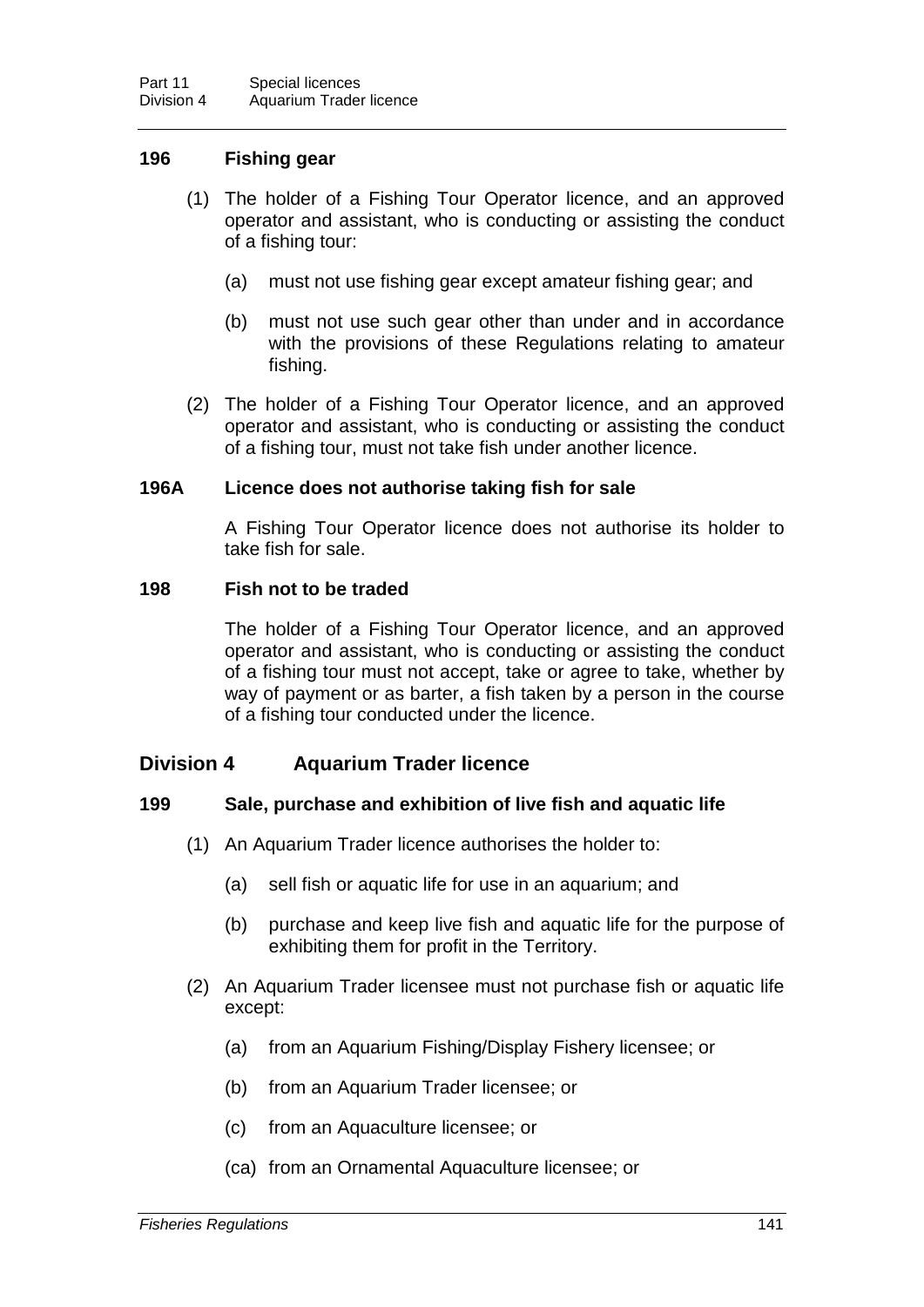- (cb) from an Aboriginal Coastal licensee; or
- (d) under and in accordance with a permit; or
- (e) from an interstate or overseas supplier.

### **200 Place of trade to be set out in licence**

- (1) An Aquarium Trader licensee shall not hold fish for sale or sell fish except at a place specified in the licence.
- (2) The Director shall not grant an Aquarium Trader licence in respect of a domestic dwelling unless the dwelling will not contravene control plans made under the *Planning Act*.

### **201 Licence to be displayed**

An Aquarium Trader licensee shall display, in a prominent position at each of the places specified on the licence, the number and expiry date of the licence.

### **201A Notification of exhibition**

- (1) An Aquarium Trader licensee must not exhibit live fish or aquatic life for profit at a place that is not specified in the licence unless the licensee has notified the Director.
- (2) The notification must be in writing and give details of the address of the place where the live fish or aquatic life are to be exhibited.
- (3) If the Aquarium Trader ceases to exhibit fish or aquatic life at the place, the Aquarium Trader must immediately notify the Director in writing of the cessation.

### **Division 4A Public Aquarium licence**

### **202 Taking, purchasing and exhibiting live fish and aquatic life**

- (1) Subject to this Division, a Public Aquarium licence authorises the holder to take, purchase and keep live fish and aquatic life for the purpose of exhibiting them for profit in the Territory.
- (2) A Public Aquarium licensee must not under the licence:
	- (a) except with the approval of the Director take barramundi, Spanish mackerel, mud crab, pearl oyster or organisms of the genus *Macrobrachium* or the genus *Cherax*; or
	- (b) take more than the number or quantity of live fish or aquatic life approved by the Director; or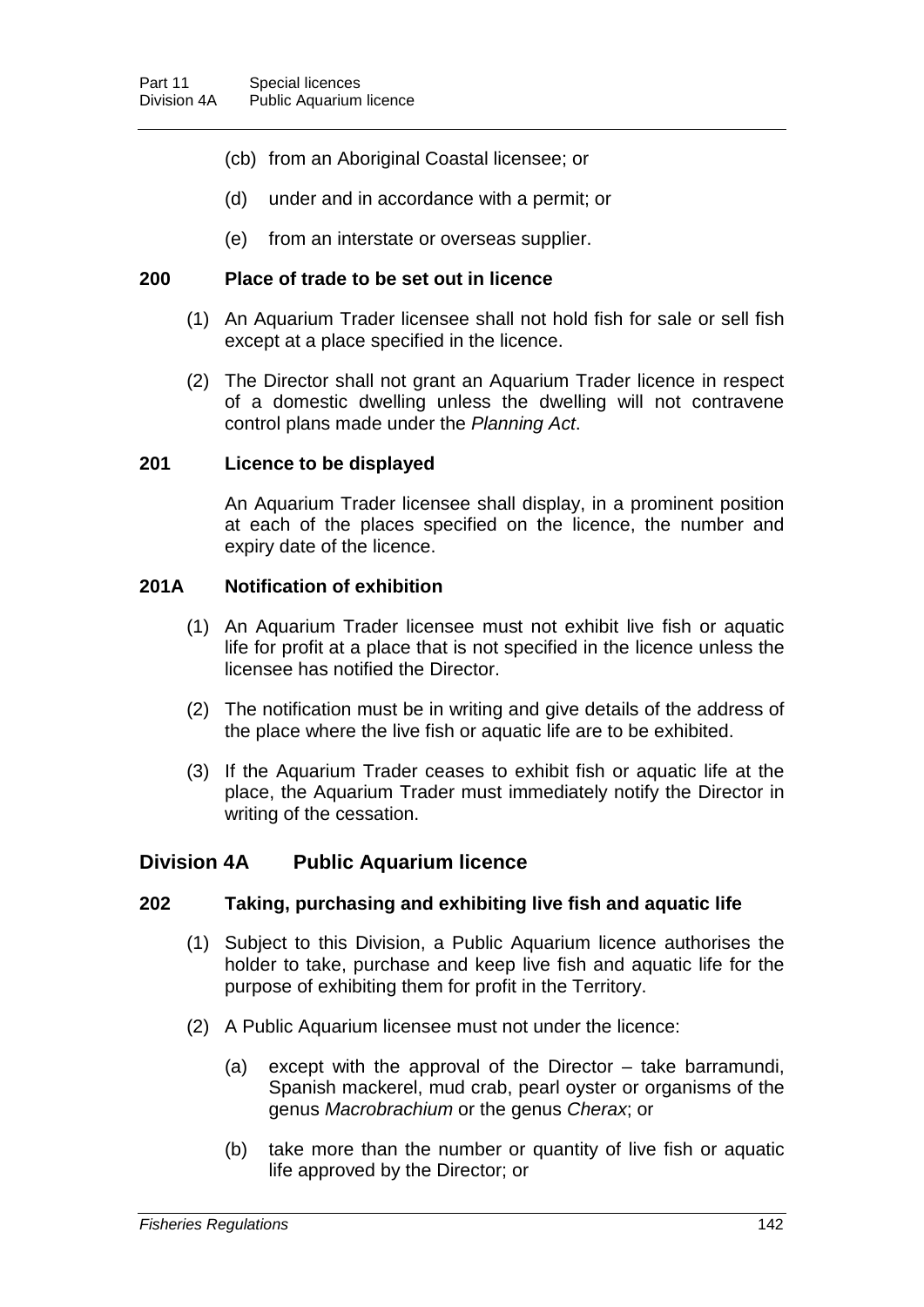- (c) purchase live fish or aquatic life other than from:
	- (i) an Aquarium Fishing/Display Fishery licensee; or
	- (ii) an Aquaculture licensee; or
	- (iia) from an Ornamental Aquaculture licensee; or
	- (iii) an Aquarium Trader licensee; or
	- (iv) an interstate or overseas supplier; or
	- (v) an Aboriginal Coastal licensee.
- (3) A Public Aquarium licensee must not sell live fish or aquatic life taken, purchased or exhibited under the licence.

### **202A Fishing gear**

- (1) The Director:
	- (a) may approve gear that may be used by a Public Aquarium licensee for taking live fish and aquatic life; and
	- (b) may give directions as to how the gear may be used.
- (2) A Public Aquarium licensee must not use gear that is not approved under subregulation (1)(a).
- (3) A Public Aquarium licensee must not use gear approved under subregulation (1)(a) contrary to directions given under subregulation (1)(b).

### **Division 5 Net licence**

### **203 Licence required for selling or repairing nets**

For section 10(1)(f) of the Act, the selling or repairing of nets, other than nets that may be used in amateur fishing, is able to be done only under a licence.

### **204 Places where net may be kept**

The holder of a Net licence shall not have possession of net or net material under the licence except:

- (a) at approved premises; or
- (b) in a vehicle or vessel transporting them by the most direct route practicable to or from persons who may lawfully possess them or to other approved premises.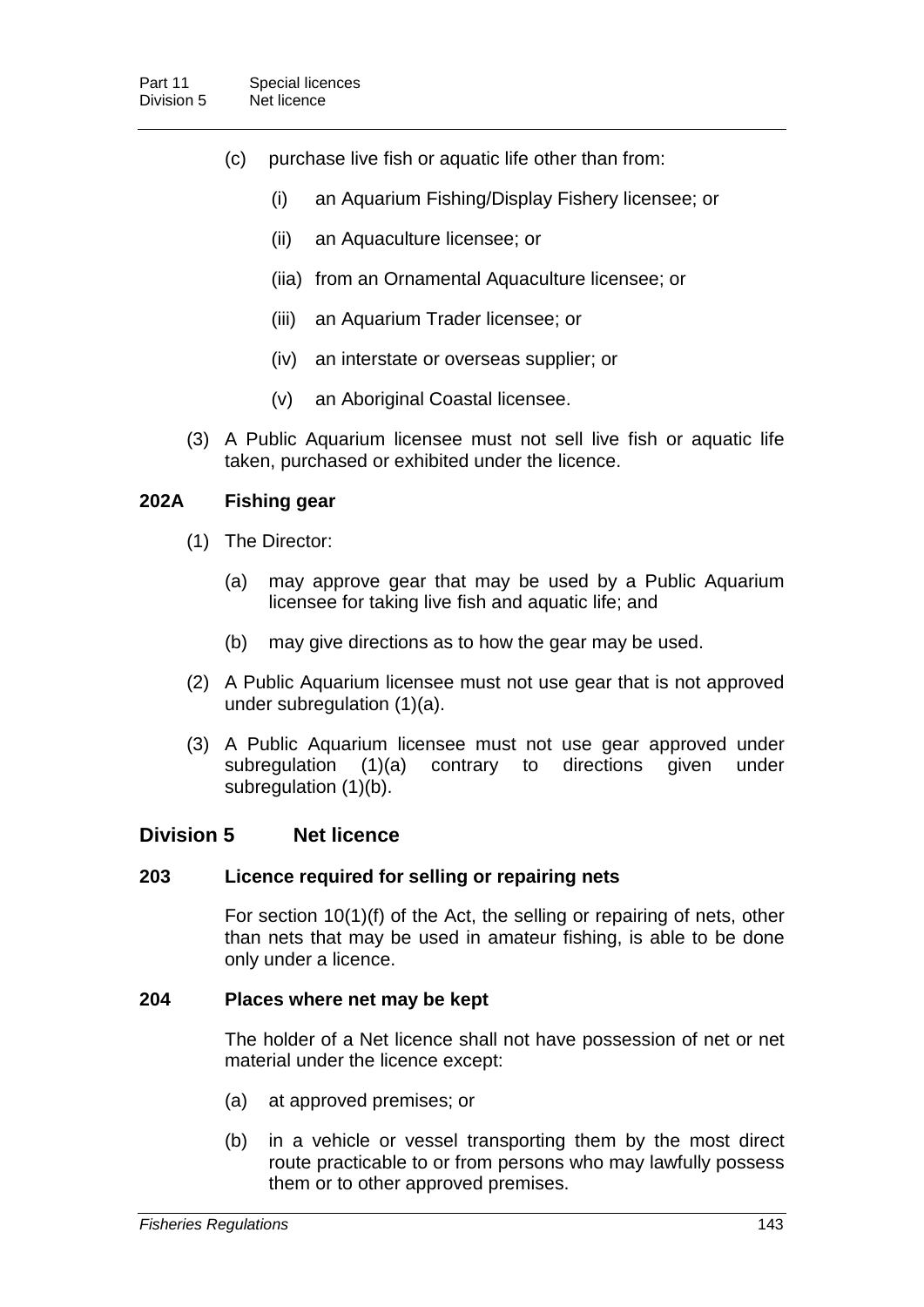### **205 Restrictions on sale and repair**

The holder of a Net licence shall not make, repair or sell net which a person shall not have possession of except under a licence or a permit except for or to a person who, under the Act, may lawfully have possession of the net under a licence or permit.

# **Part 11A Fisheries Inspectors**

### **205AA Classes of Fisheries Inspectors**

- (1) A Fisheries Inspector is to be appointed under section 7A of the Act as:
	- (a) a Fisheries Inspector (Class 1); or
	- (b) a Fisheries Inspector (Class 2).
- (2) The identity card issued to the Fisheries Inspector under section 8 of the Act must identify the Fisheries Inspector's class.

### **205AB Powers of Fisheries Inspectors**

- (1) This regulation applies if a Fisheries Inspector believes it is necessary to exercise a power under subregulation (2):
	- (a) to assist in the conservation or management of a fishery; or
	- (b) for the enforcement of the Act, these Regulations or a management plan.
- (2) The Fisheries Inspector may:
	- (a) require a person the Fisheries Inspector believes on reasonable grounds is engaged in taking fish or aquatic life to give the Fishing Inspector:
		- (i) the person's name and address; and
		- (ii) the number of the licence or permit (if any) that authorises the taking of the fish or aquatic life; and
	- (b) examine any fishing gear the Fisheries Inspector believes on reasonable grounds is being used for taking fish or aquatic life.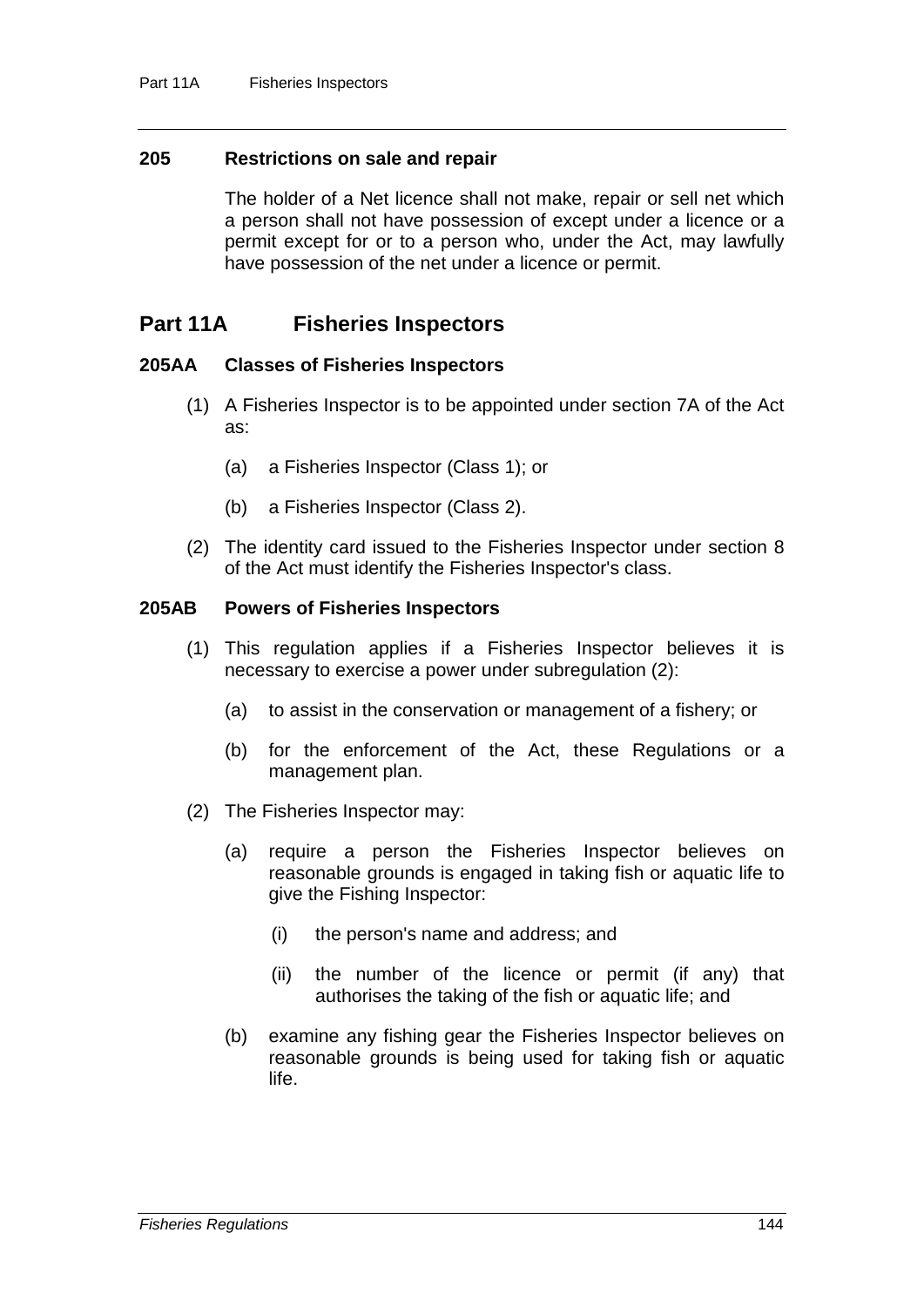# **205AC Additional powers of Fisheries Inspectors (Class 2)**

- (1) This section applies if:
	- (a) a Fisheries Inspector (Class 2) believes on reasonable grounds that a person is or has been engaged in taking fish or aquatic life; and
	- (b) the Fisheries Inspector (Class 2) believes it is necessary to exercise a power under subregulation (2):
		- (i) to assist in the conservation or management of a fishery; or
		- (ii) for the enforcement of the Act, these Regulations or a management plan.
- (2) The Fisheries Inspector (Class 2) may at all reasonable times without warrant:
	- (a) do any of the following:
		- (i) stop, enter and examine a vehicle or vessel;
		- (ii) examine fishing gear, fish or aquatic life;
		- (iii) open and examine the contents of a container; and
	- (b) require a person to unlock a vehicle, vessel or container, if the person:
		- (i) is the owner of, is in possession of, or is the person who locked the thing required to be unlocked; and
		- (ii) is in the immediate vicinity; and
	- (c) require:
		- (i) a person to answer a question; and
		- (ii) the master of a vessel, or any other person, to give an explanation or information about the vessel or a vehicle, fishing gear, fish, aquatic life or container; and
	- (d) require a person mentioned in paragraph (c) to produce within 7 days a licence, permit, special permit or other authority or certificate issued in relation to the vessel, vehicle, person or thing.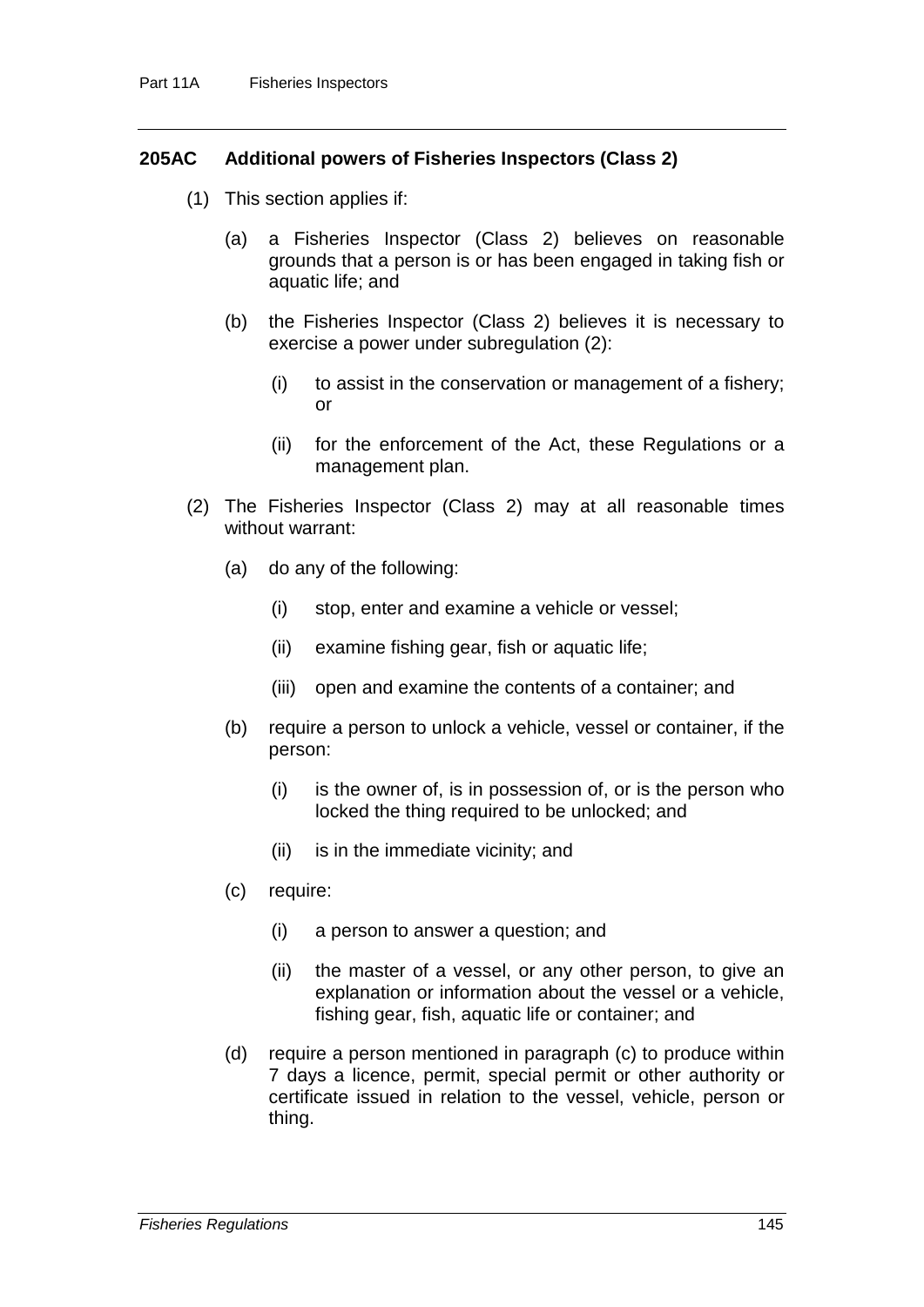(3) In this regulation:

*Fisheries Inspector (Class 2)* means a Fisheries Inspector mentioned in regulation 205AA(1)(b).

### **205AD Fisheries Inspector to produce evidence of identity**

At the request of a person in relation to whom a Fisheries Inspector is exercising a power under regulation 205AB or 205AC, the Fisheries Inspector must produce evidence that they are a Fisheries Inspector authorised to exercise the power.

*Notes for regulation 205AD*

- *1 Section 8(4) of the Act provides that the production of an identity card is sufficient authority for a Fisheries Inspector to exercise powers.*
- *2 Section 39(1) of the Act makes it an offence to obstruct a Fisheries Inspector in the exercise of powers and section 35A makes it an offence to give misleading information or documents to a Fisheries Inspector.*

# **Part 12 Miscellaneous**

### **205A Infringement notice offences**

- (1) For section 46A(1) of the Act, definition *infringement notice offence*, an offence against a provision of the Act, these Regulations or a fishery management plan specified in Schedule 6 is an infringement notice offence.
- (2) For section 46A(2) of the Act, definition *prescribed amount*, the number of penalty units specified for an infringement notice offence is the amount specified opposite the offence in Schedule 6.

### **206 Minister may prescribe fees**

- (1) The Minister may, by *Gazette* notice, prescribe the fee payable for:
	- (a) the grant or renewal of a licence or permit specified in Schedule 2; and
	- (aa) an application for the grant of a special permit under section 17 of the Act that:
		- $(i)$  is for the purposes specified in section 17 $(2)(a)$  of the Act; and
		- (ii) specifies, in accordance with section 17(5) of the Act, that fish taken under the permit may be sold; and
	- (b) the registration of a vessel; and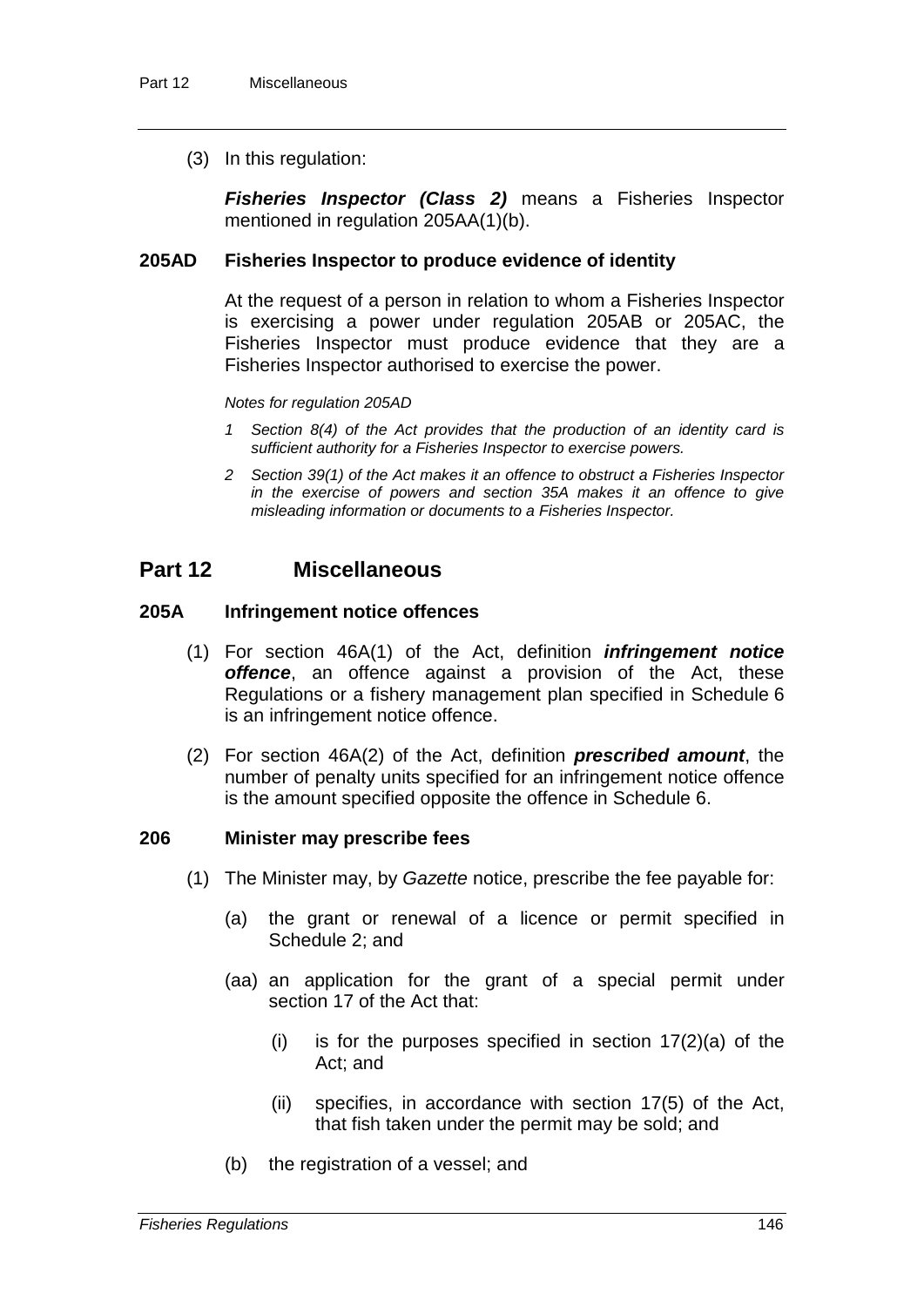- (c) the transfer of a licence from a licensee to an approved person, but not a transfer of a licence to the Territory; and
- (d) a replacement of a licence, permit or certificate of registration of a vessel; and
- (e) the approval by the Director of a person as an approved operator under section 17A of the Act; and
- (f) the issue of a logbook or document, or its replacement, in the approved form in respect of information required by the Director under section 34 of the Act.
- (2) The Treasurer may:
	- (a) prescribe an amount, not exceeding 10% of the licence or permit fees paid, to be credited to the Central Holding Authority for the purpose of funding the administration of this licensing or permit scheme; and
	- (b) distribute the remainder of the fees as he or she sees fit to the Fishing Industry Research and Development Trust Fund continued under section 51 of the Act.
- (3) Where the Director refuses to grant, renew or approve the transfer of a licence specified in Schedule 2, he or she shall refund to the applicant for such a grant, renewal or approval the fee paid by the applicant in respect of the application.

# **207 NTSCI levy payable**

- (1) Subject to subregulation (1A), the Minister may, by *Gazette* notice, prescribe a levy to be paid (for the purpose of assisting the Northern Territory Seafood Council Incorporated) by an applicant for the grant, renewal or transfer of a licence listed in Schedule 3, other than a transfer of a licence to the Territory.
- (1A) The Minister must not prescribe a levy under subregulation (1) unless the Minister has consulted with the Northern Territory Seafood Council Incorporated for the purpose of determining the amount of the levy.
	- (2) Subregulation (1) does not apply to an applicant for an Aquarium Fishing/Display Fishery licence, an Aquarium Trader licence, a Fish Retailer licence, an Aboriginal Coastal licence, a Fish Broker licence, a Fishing Tour Operator licence, Ornamental Aquaculture licence or a Net licence.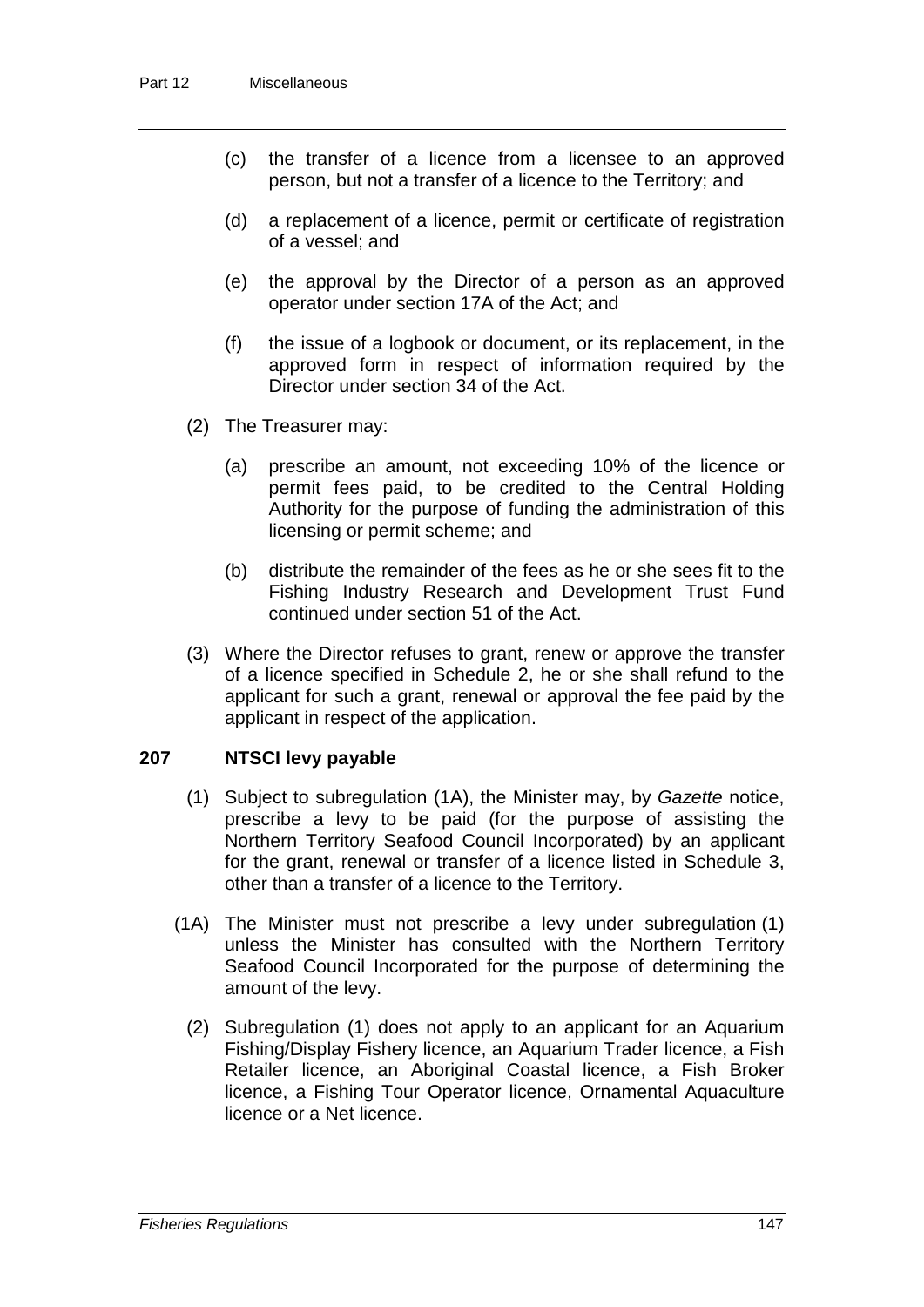- (3) Where the Director refuses to grant, renew or approve the transfer of a licence specified in Schedule 3, he or she shall refund to the applicant for such a grant, renewal or approval the levy paid by the applicant in respect of the application.
- (4) The Minister may prescribe, by *Gazette* notice, an amount, not exceeding 10% of any levy collected, to be credited to the Central Holding Authority.
- (5) Subject to an amount prescribed under subregulation (4) as being payable to the Central Holding Authority, all levies collected under this regulation are to be dealt with in accordance with the requirements of the *Financial Management Act.*

### **208 Barramundi levy**

- (1) In this regulation, *unit of net* means a length of 100 m of gillnetting, measured along so much of the headrope as has gill net attached to it.
- (2) A Barramundi Fishery licensee must pay a levy of \$100 on each unit of net endorsed on a Barramundi Fishery licence each time the licence or endorsement is renewed until the Minister declares, by *Gazette* notice, that 50% of the original cost of the buy-back scheme has been met.
- (3) The levy referred to in subregulation (2) is in addition to any fees or levies otherwise payable under the Act or these Regulations.

### **208A Timor Reef Fishery licence levy**

- (1) The Joint Authority may, by *Gazette* notice, prescribe a levy for each fishery unit attached to a Timor Reef Fishery licence to be paid by the holder of the licence on application for renewal of the licence.
- (2) The levy is payable in addition to any fees or levies otherwise payable under the Act or these Regulations.
- (3) If the Joint Authority refuses to renew a Timor Reef Fishery licence, the Joint Authority must refund to the applicant for the renewal the levy paid for the application.

### **208B Demersal Fishery licence levy**

(1) The Joint Authority may, by *Gazette* notice, prescribe a levy for each fishery unit attached to a Demersal Fishery licence to be paid by the holder of the licence on application for renewal of the licence.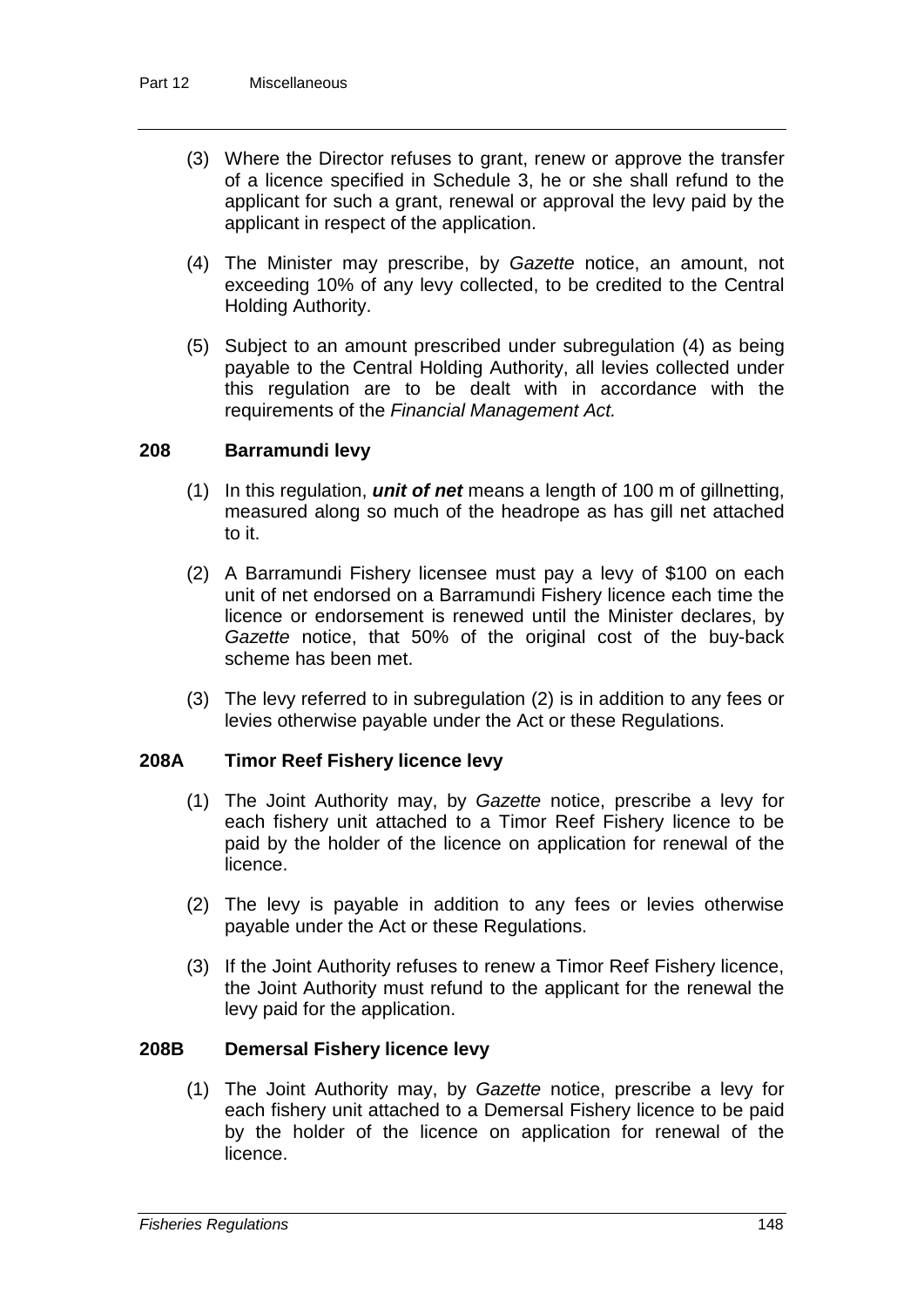- (2) The levy is payable in addition to any fees or levies otherwise payable under the Act or these Regulations.
- (3) If the Joint Authority refuses to renew a Demersal Fishery licence, the Joint Authority must refund to the applicant for the renewal the levy paid for the application.

### **208C Pearl oyster licence levy**

- (1) The Minister may, by *Gazette* notice, prescribe a levy for each pearl culture unit allocated to a Pearl Oyster Fishery licensee or Pearl Oyster Culture Industry licensee to be paid by the licensee on application for renewal of the licence.
- (2) The levy is payable in addition to any fees or levies otherwise payable under the Act or these Regulations.
- (3) If the Director refuses to renew a Pearl Oyster Fishery licence or Pearl Oyster Culture Industry licence, the Director must refund to the applicant for the renewal the levy paid for the application.

### **209 General offences**

A person who contravenes:

- (a) a provision of these Regulations; or
- (b) a direction, restriction, requirement or condition given, made or imposed under these Regulations;

commits an offence.

Maximum penalty: 20 penalty units.

### **209A Application of Act to holders of certain permits under Commonwealth Act**

- (1) The holder from time to time of a permit or licence issued under the Commonwealth Act in respect of an arrangement made under Part 5 of that Act in relation to the Northern Prawn Fishery or a fishery in respect of tuna or tuna like species, is taken to hold a licence of the same kind under the *Fisheries Act* in respect of the internal waters of the Territory contiguous to the area of that fishery (*a deemed licence*).
- (2) Subject to subregulation (3), a deemed licence is taken, for the Act, to have been granted subject to:
	- (a) the conditions specified on the permit or licence issued under the Commonwealth Act; and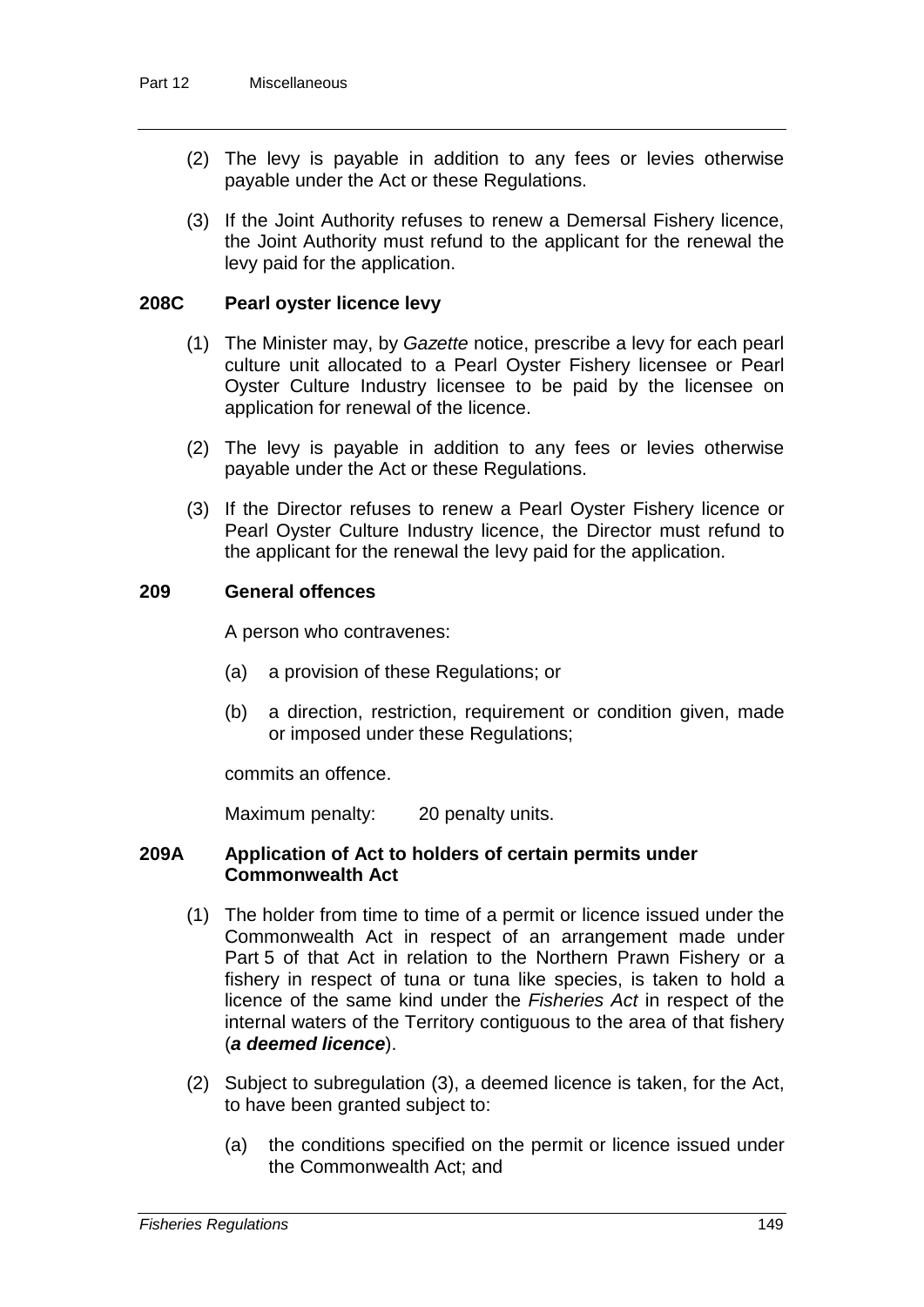- (b) the condition that the holder of the deemed licence will comply with the Commonwealth Act and any instrument of a legislative or administrative character made under that Act applicable to the holder of such a licence or permit issued under that Act, as if the relevant internal waters were included in the fishery under the Commonwealth permit or licence.
- (3) The holder of a deemed licence is permitted to take fish for sale in the relevant internal waters of the Territory, to sell such fish in the Territory and to take any action that is expressly permitted by or under the Commonwealth Act in respect of the fishery under the Commonwealth Act, notwithstanding that the action would, but for this regulation, not be permitted by or under the *Fisheries Act*.
- (4) The holder of a deemed licence:
	- (a) may not transfer the licence under section 16A of the Act; and
	- (b) is not, in relation to the licence, subject to the requirements of section 16, 16B or 17E of the Act.

### **209B Review of decisions made in relation to Joint Authority fishery**

- (1) Section 50 of the Act applies to a decision made by a person acting under the delegated authority of the Joint Authority as if:
	- (a) a reference in that section to the Director were a reference to the Joint Authority; and
	- (b) a reference in that section to a decision made under this Act were a reference to a decision made under these Regulations in relation to a Joint Authority fishery.
- (2) For section 50A of the Act:
	- (a) the following are reviewable decisions:
		- (i) a decision made under these Regulations in relation to a Joint Authority fishery, other than a decision made by a person acting under the delegated authority of the Joint Authority;
		- (ii) a decision made on a review under section 50 of the Act of a decision made under these Regulations in relation to a Joint Authority fishery by a person acting under the delegated authority of the Joint Authority; and
	- (b) a person affected by a decision mentioned in paragraph (a) is an affected person for the reviewable decision.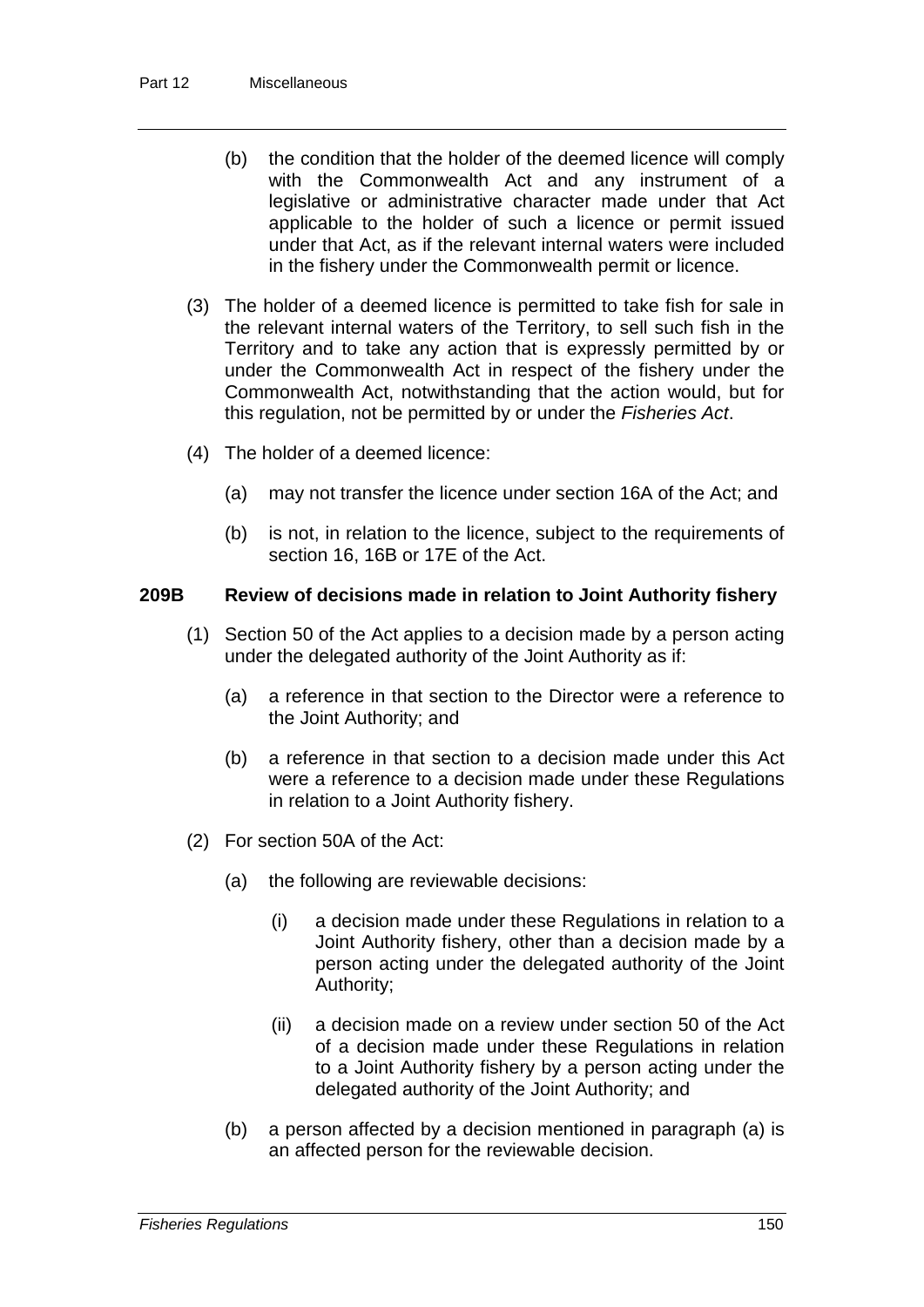Part 14 Transitional matters for Fisheries Amendment (Off-Shore Net and Line Fishery) Regulations 2005

# **Part 13 Repeals and transitional matters for Regulations No. 72 of 1992**

# **210 Repeal and savings**

- (1) The *Fish and Fisheries Regulations*, as amended by Act No. 49 of 1985, and Regulations No. 5, 1980; No. 12, 1980; No. 29, 1980; No. 44, 1980; No. 48, 1980; No. 33, 1981; No. 3(a), 1982; No. 48, 1982; No. 1, 1983; No. 2, 1983; No. 17, 1984; No. 18, 1984; No. 8, 1985; No. 39, 1985; No. 19, 1986; No. 16, 1988; No. 43, 1988; No. 52, 1988; No. 3, 1989; No. 1, 1990; No. 11, 1991, are repealed.
- (2) Where a licence was held immediately before the commencement of these Regulations, the licence continues until 31 January 1993, notwithstanding that it might have expired under the repealed Regulations before that date, as if the repealed Regulations had not been repealed under these Regulations.

# **Part 14 Transitional matters for Fisheries Amendment (Off-Shore Net and Line Fishery) Regulations 2005**

### **211 Definitions**

In this Part:

*commencement* means the commencement of the *Fisheries Amendment (Off-shore Net and Line Fishery) Regulations 2005*.

*Shark Fishery* has the same meaning as in these regulations as in force immediately before the commencement.

### **212 Savings – Shark Fishery licence etc.**

- (1) A restricted Shark Fishery licence in force immediately before the commencement has effect after the commencement as if it were a restricted Off-shore Net and Line Fishery licence.
- (2) An unrestricted Shark Fishery licence in force immediately before the commencement has effect after the commencement as if it were an unrestricted Off-shore Net and Line Fishery licence.
- (3) An entitlement in relation to Shark Fishery fishing units existing immediately before the commencement has effect after the commencement as if it were an entitlement in relation to Off-shore Net and Line Fishery fishing units.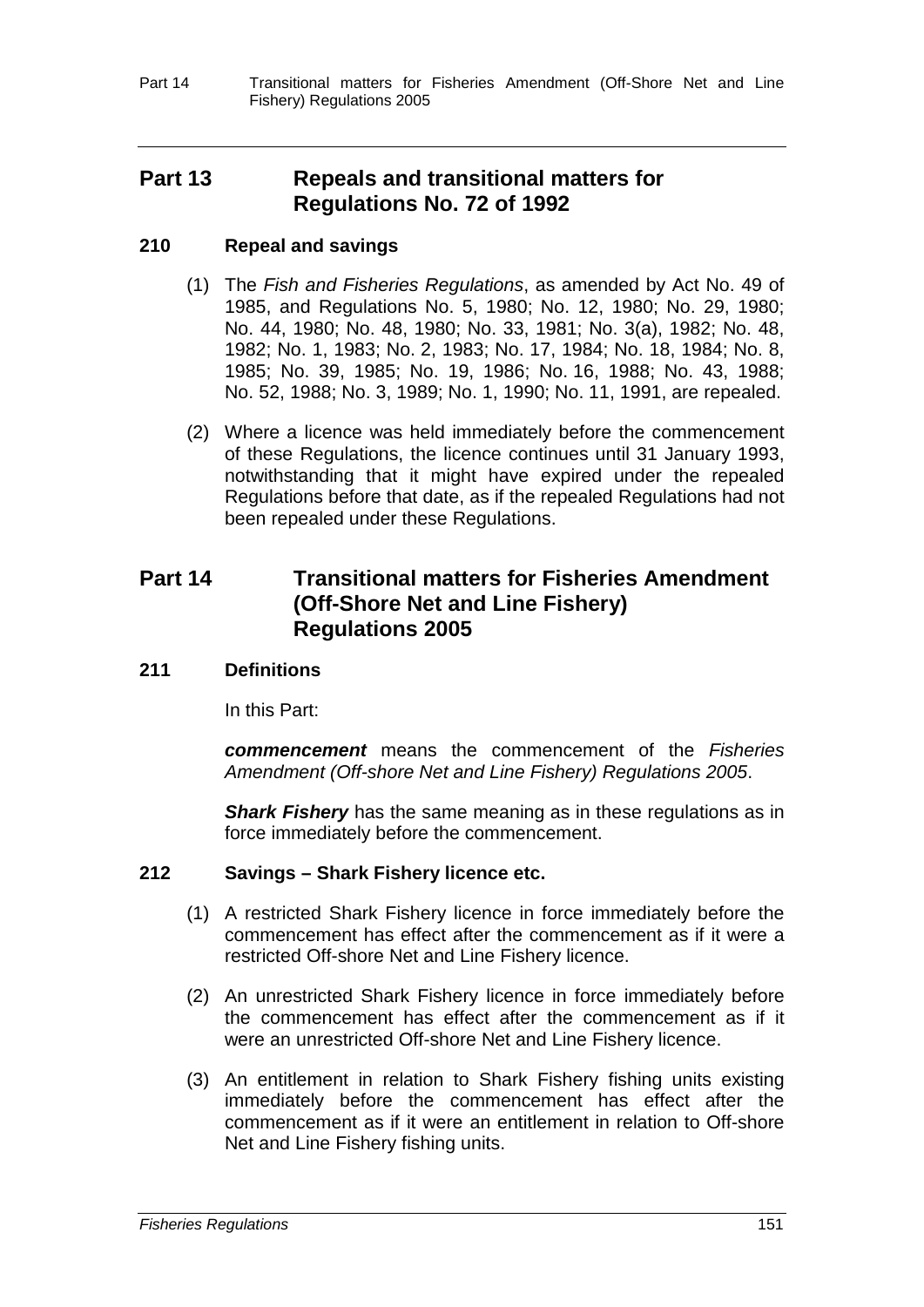Part 15 Transitional matters for Fisheries Amendment (Pearl Oyster Fishery) Regulations 2006

### **213 Savings – instruments**

- (1) Subregulation (2) applies in relation to an instrument of a legislative or administrative character that:
	- (a) relates to the Shark Fishery; and
	- (b) was in force immediately before the commencement.
- (2) The instrument has effect, as if:
	- (a) a reference in the instrument to the Shark Fishery were a reference to the Off-shore Net and Line Fishery; and
	- (b) a reference in the instrument to the Shark Fishery area were a reference to the Off-shore Net and Line Fishery area; and
	- (c) a reference in the instrument to a Shark Fishery licence were a reference to an Off-shore Net and Line Fishery licence; and
	- (d) a reference in the instrument to a restricted Shark Fishery licence were a reference to a restricted Off-shore Net and Line Fishery licence; and
	- (e) a reference in the instrument to an unrestricted Shark Fishery licence were a reference to an unrestricted Off-shore Net and Line Fishery licence; and
	- (f) a reference in the instrument to a Shark Fishery fishing unit were a reference to an Off-shore Net and Line Fishery fishing unit.

# **Part 15 Transitional matters for Fisheries Amendment (Pearl Oyster Fishery) Regulations 2006**

### **214 Application of amendment**

The amendment to these Regulations by regulation 3 of the *Fisheries Amendment (Pearl Oyster Fishery) Regulations 2006* applies only in relation to a licensing year that starts on or after 1 January 2007.

### **215 Savings – licensing year**

The period from 1 July 2006 to 31 December 2006 is taken to be a licensing year for a licensee holding a Pearl Oyster Fishery licence for these Regulations.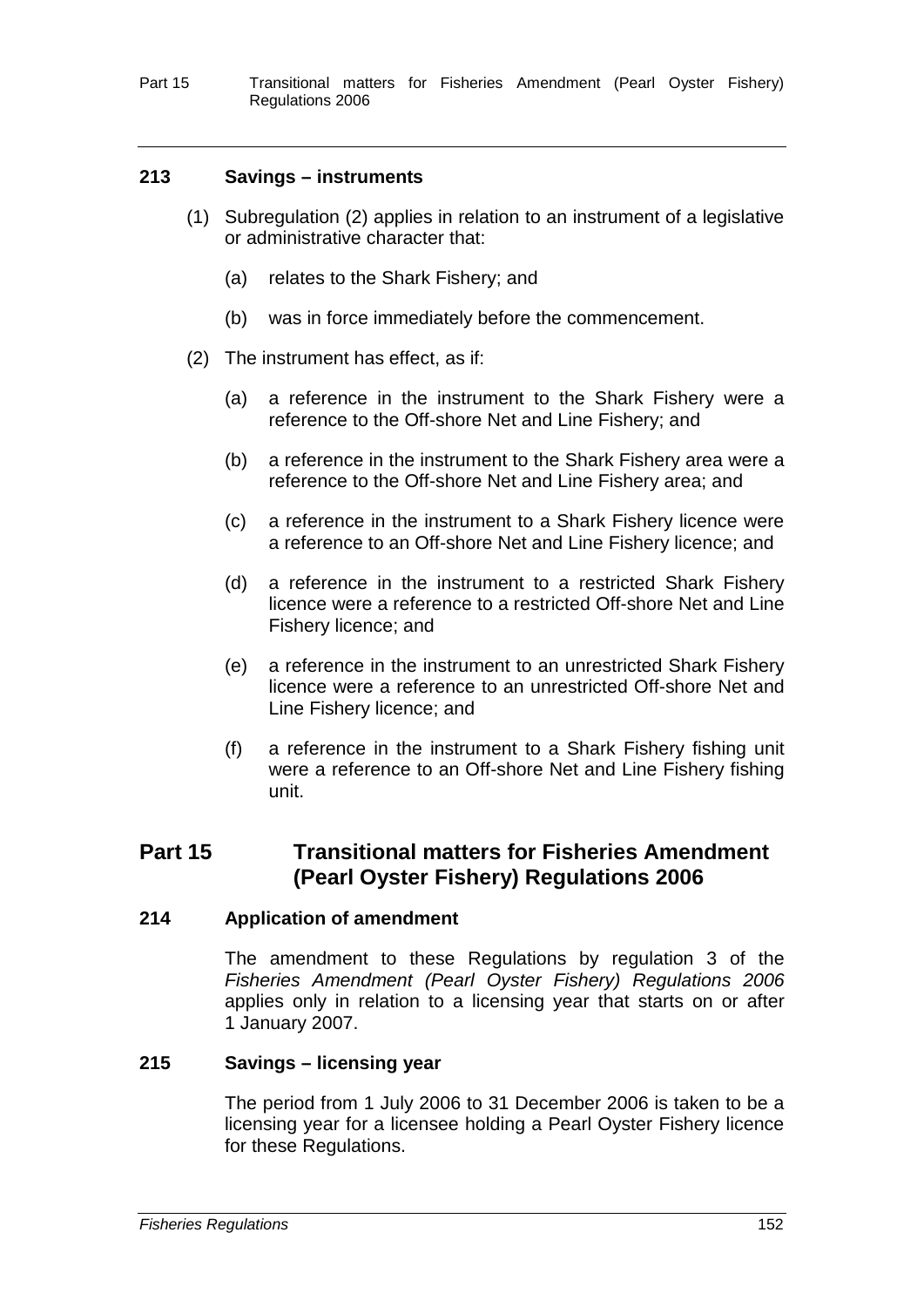Part 16 Transitional matters for Fisheries Amendment (Timor Reef Fishery) Regulations 2011

# **Part 16 Transitional matters for Fisheries Amendment (Timor Reef Fishery) Regulations 2011**

### **216 Interpretation**

(1) In this Part:

*commencement date* means 1 February 2011.

*former regulations* means these Regulations as in force immediately before the commencement date.

*restricted licence* means a licence granted under regulation 141D(2) of the former regulations.

*unrestricted licence* means a licence granted under regulation 141F(1) of the former regulations.

(2) A word or phrase used in this Part that is defined in regulation 141A has the meaning given in that regulation.

### **217 Revocation of old licences**

All licences granted in relation to the Timor Reef Fishery under the former regulations are revoked on the commencement date.

### **218 Grant of TRF licences**

- (1) A person who, immediately before the commencement date, held one or more unrestricted licences may apply to the Joint Authority for the grant to the person of the same number of TRF licences.
- (2) A person who, immediately before the commencement date, held one or more restricted licences may apply to the Joint Authority for the grant to the person of the same number of TRF licences.
- (3) An application under this regulation must be made on or before 31 May 2011.
- (4) The Joint Authority must grant the application.
- (5) If, immediately before the commencement date, a restricted or unrestricted licence held by a person was suspended:
	- (a) the person may still make an application under subregulation (1) or (2); but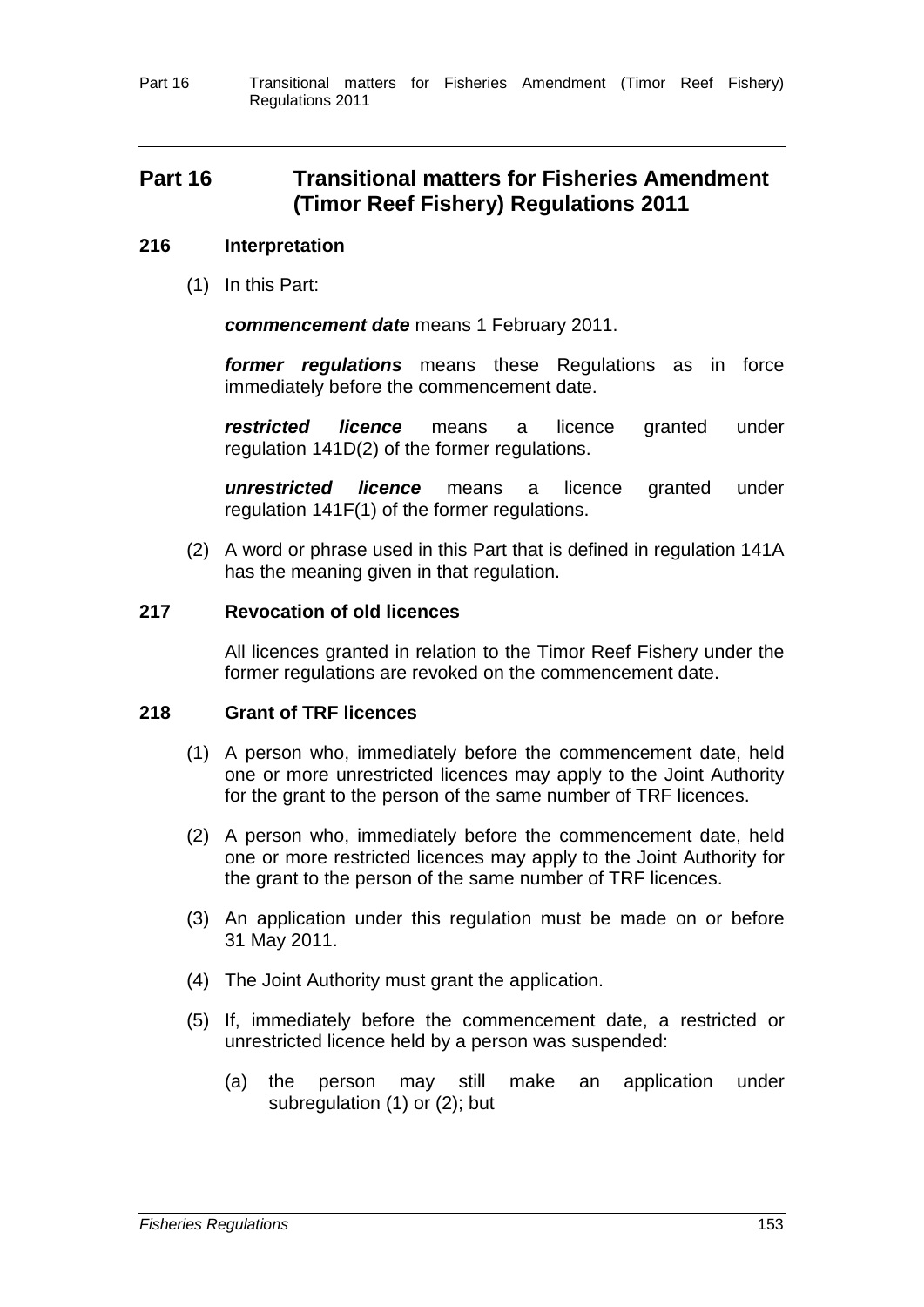- Part 16 Transitional matters for Fisheries Amendment (Timor Reef Fishery) Regulations 2011
	- (b) the TRF licence granted to the person on account of the suspended licence must be granted subject to the same period of suspension.

### **219 Allocation of fishery units**

- (1) Immediately after the grant of a TRF licence to a person who applied for the licence under regulation 218(1), the Joint Authority must allocate to the licence the following number of fishery units:
	- (a) 81 818 fishery units for goldband snapper;
	- (b) 118 182 fishery units for red snapper;
	- (c) 37 728 fishery units for grouped fish.
- (2) Immediately after the grant of a TRF licence to a person who applied for the licence under regulation 218(2), the Joint Authority must allocate to the licence the following number of fishery units:
	- (a) 40 909 fishery units for goldband snapper;
	- (b) 59 091 fishery units for red snapper;
	- (c) 18 864 fishery units for grouped fish.

### **220 Transfer of fishery units if TRF licence not granted**

- (1) This regulation applies if a person who is entitled to apply for a TRF licence does not apply for the licence under regulation 218.
- (2) On 1 June 2011, the Joint Authority must transfer to the Territory all the fishery units that would have been allocated to the TRF licence under regulation 219 if it had been granted.

### **221 Allocation of quota units in first licence year**

Immediately after the allocation of fishery units under regulation 219, the Joint Authority must allocate to each TRF licence granted under regulation 218 the number of quota units for each species group calculated in accordance with the following formula:

 $A = (L \div T \times TAC) \times 5 \div 12$ 

where:

*A* is the number of quota units for the relevant species group to be allocated to the TRF licence.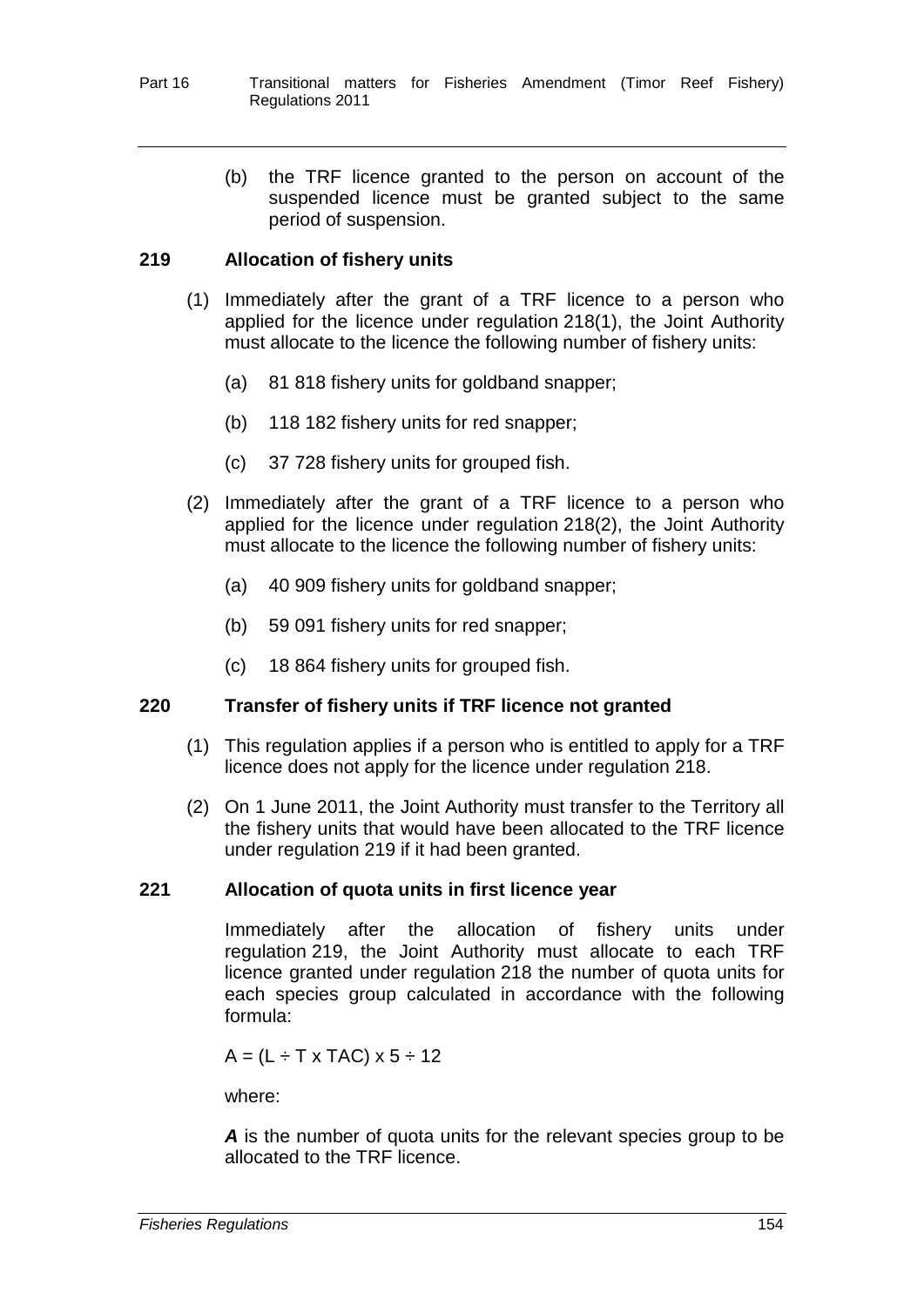*L* is the number of fishery units for the relevant species group attached to the TRF licence.

**T** is the total number of fishery units for the relevant species group as mentioned in regulation 141G.

*TAC* is the total allowable catch for the relevant species group.

# **Part 17 Transitional matters for Fisheries Amendment (Demersal Fishery) Regulations 2012**

### **222 Interpretation**

(1) In this Part:

*commencement date* means 1 February 2012.

*former demersal licence* means a licence granted under regulation 102(2) of the former regulations.

*former finfish trawl licence* means a licence granted under regulation 141L(2) of the former regulations.

*former regulations* means these Regulations as in force immediately before the commencement date.

(2) A word or phrase used in this Part that is defined in regulation 101 has the meaning given in that regulation.

### **223 Revocation of old licences and refund**

- (1) All licences granted in relation to the Demersal Fishery and Finfish Trawl Fishery under the former regulations are revoked on the commencement date.
- (2) The Joint Authority must refund to each person who held a licence revoked under subregulation (1) the following portion of the fee paid for the renewal of the licence for the licensing year that commenced on 1 July 2011:
	- (a) for a Demersal Fishery licence \$433.33;
	- (b) for a Finfish Trawl Fishery licence \$881.25.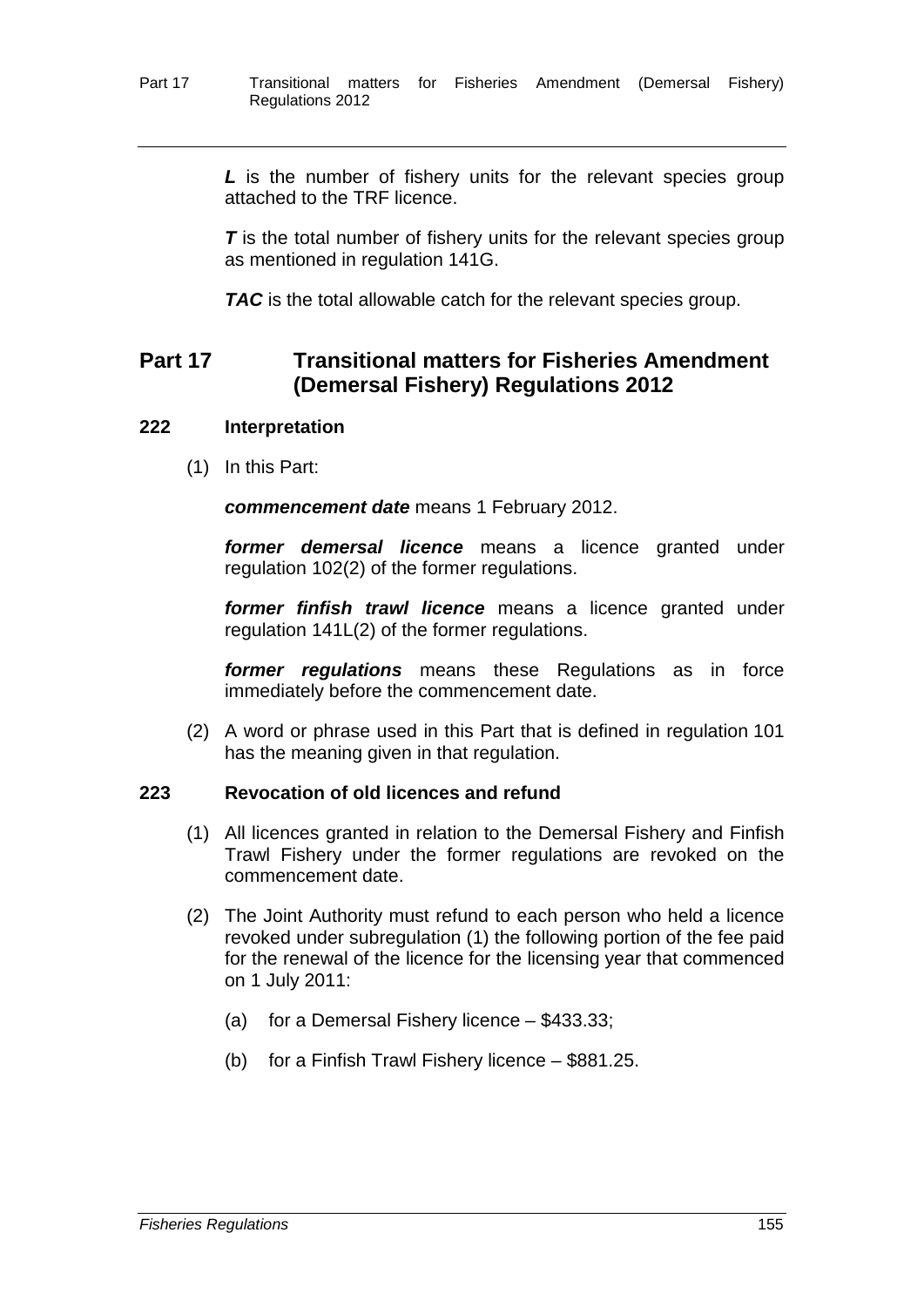Part 17 Transitional matters for Fisheries Amendment (Demersal Fishery) Regulations 2012

### **224 Grant of DF licences**

- (1) A person who, immediately before the commencement date, held one or more former demersal licences may apply to the Joint Authority for the grant to the person of the same number of DF licences.
- (2) A person who, immediately before the commencement date, held one or more former finfish trawl licences may apply to the Joint Authority for the grant to the person of the same number of DF licences.
- (3) An application under this regulation must be made on or before 31 May 2012.
- (4) The Joint Authority must grant the application.
- (5) If, immediately before the commencement date, a former demersal licence or former finfish trawl licence held by a person was suspended:
	- (a) the person may still make an application under subregulation (1) or (2); but
	- (b) the DF licence granted to the person on account of the suspended licence must be granted subject to the same period of suspension.

### **225 Allocation of fishery units**

- (1) Immediately after the grant of a DF licence to a person who applied for the licence under regulation 224(1), the Joint Authority must allocate to the licence the following number of fishery units:
	- (a) 6 000 fishery units for goldband snapper;
	- (b) 28 333 fishery units for red snapper;
	- (c) 10 516 fishery units for grouped fish.
- (2) Immediately after the grant of a DF licence to a person who applied for the licence under regulation 224(2), the Joint Authority must allocate to the licence the following number of fishery units:
	- (a) 40 000 fishery units for goldband snapper;
	- (b) 800 000 fishery units for red snapper;
	- (c) 284 000 fishery units for grouped fish.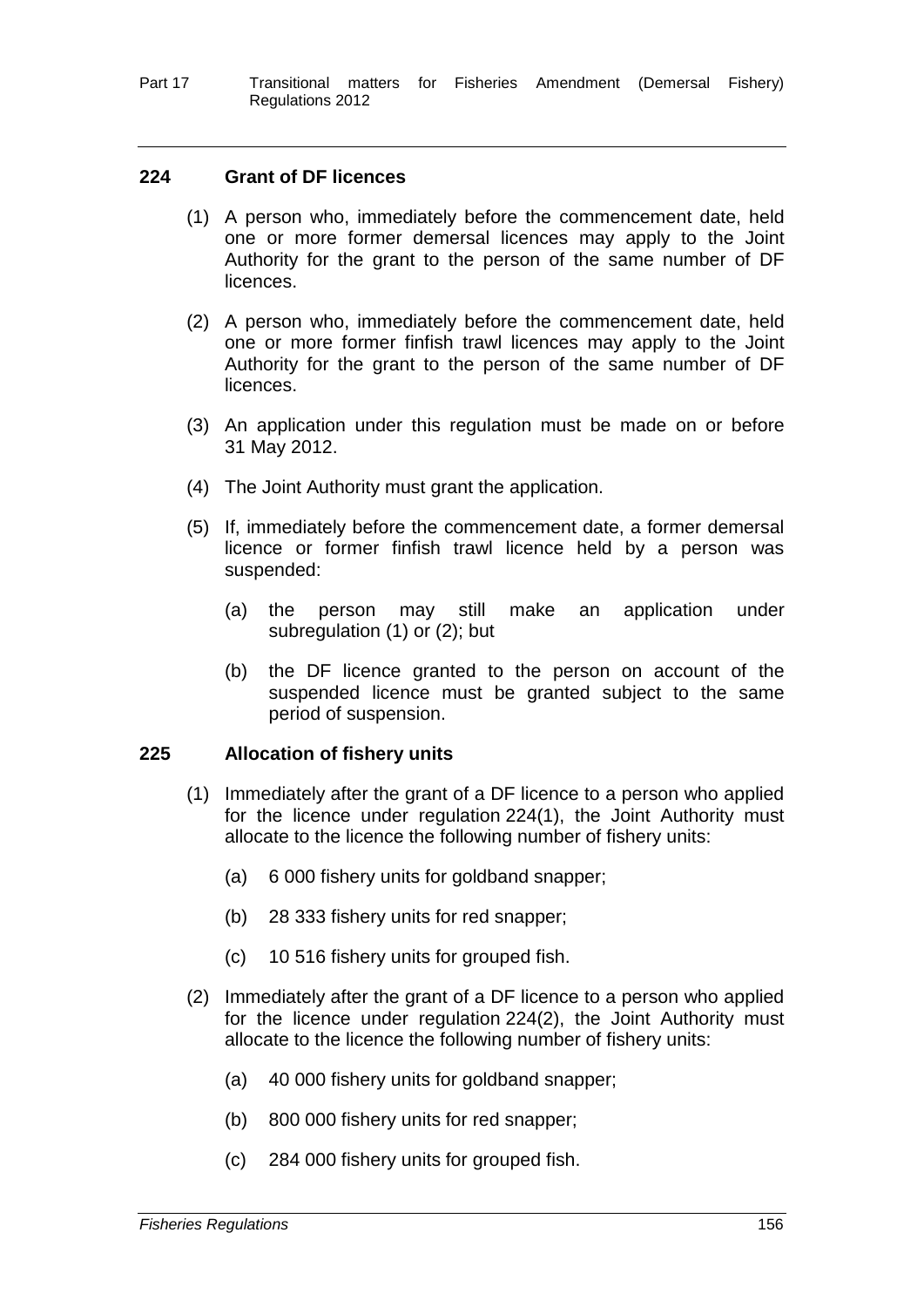Part 18 Transitional matters for Fisheries Amendment (Coastal Line Fishery and Other Matters) Regulations 2015

### **226 Transfer of fishery units if DF licence not granted**

- (1) This regulation applies if a person who is entitled to apply for a DF licence does not apply for the licence under regulation 224.
- (2) On 1 June 2012, the Joint Authority must transfer to the Territory all the fishery units that would have been allocated to the DF licence under regulation 225 if it had been granted.

### **227 Allocation of quota units in first licence year**

Immediately after the allocation of fishery units under regulation 225, the Joint Authority must allocate:

- (a) to each DF licence applied for under regulation 224(1) the following number of quota units:
	- (i) 4 600 quota units for goldband snapper;
	- (ii) 22 970 quota units for red snapper;
	- (iii) 9 170 quota units for grouped fish; and
- (b) to each DF licence applied for under regulation 224(2) the following number of quota units:
	- (i) 30 690 quota units for goldband snapper;
	- (ii) 648 490 quota units for red snapper;
	- (iii) 247 140 quota units for grouped fish.

# **Part 18 Transitional matters for Fisheries Amendment (Coastal Line Fishery and Other Matters) Regulations 2015**

### **228 Definitions**

(1) In this Part:

*commencement* means the commencement of the *Fisheries Amendment (Coastal Line Fishery and Other Matters) Regulations 2015*.

*eligible CLF licence*, see regulation 230(4).

*former regulations* means these Regulations as in force immediately before the commencement.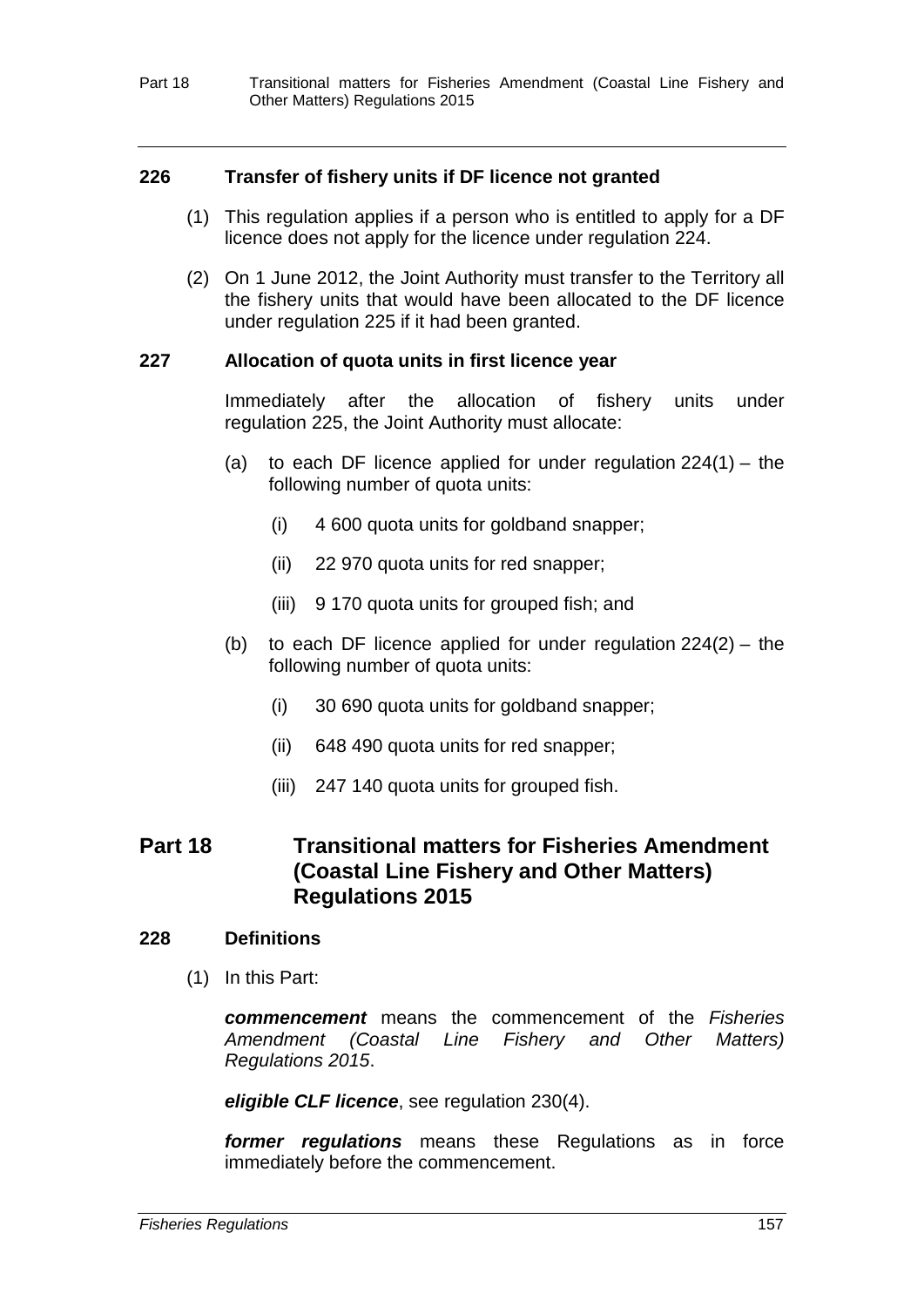*restricted CLF licence* means a licence that became a restricted Coastal Line Fishery licence in accordance with regulation 75(2) of the former regulations or was granted in accordance with regulation 75(3) of the former regulations.

*unrestricted CLF licence* means a licence that was granted in accordance with regulation 76A(1) of the former regulations.

(2) A word defined in regulation 73 has the same meaning in this Part.

### **229 Restricted and unrestricted Coastal Line Fishery licences become CLF licences**

A restricted CLF licence or an unrestricted CLF licence that is in force immediately before the commencement becomes, on and from the commencement, a CLF licence.

### **230 Allocation of fishery units to eligible CLF licences**

- (1) Immediately after the commencement, the Director must allocate fishery units to each eligible CLF licence in accordance with this regulation.
- (2) Fishery units for black jewfish are allocated to an eligible CLF licence in accordance with the following formula:

 $A = 145\,000 \times (ABC \div AC)$ 

where:

*A* is the number of fishery units for black jewfish to be allocated to the eligible CLF licence.

ABC is the average best CLF catch for the eligible CLF licence.

AC is the aggregated CLF catch.

(3) Fishery units for golden snapper are allocated to an eligible CLF licence in accordance with the following formula:

 $A = 4500 \div EL$ 

where:

*A* is the number of fishery units for golden snapper to be allocated to the eligible CLF licence.

*EL* is the number of eligible CLF licences.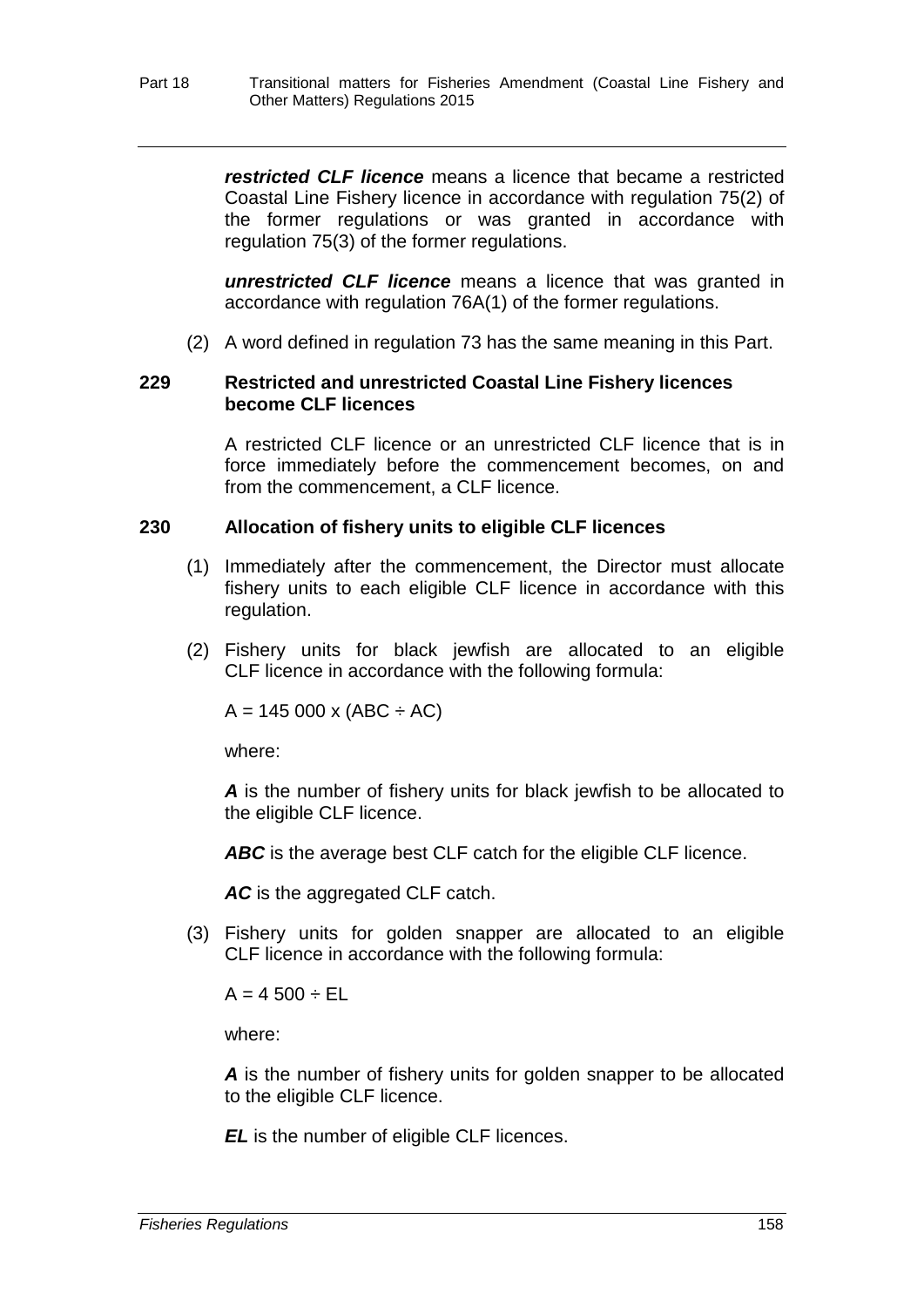(4) In this regulation:

*aggregated CLF catch* means the total of the average annual CLF catches for all eligible CLF licences.

*annual amount*, in relation to the taking of fish, means the amount of fish taken in a calendar year.

*average annual CLF catch*, for an eligible CFL licence, means the average annual amount of fish recorded by the Director as taken in the Coastal Line Fishery under the relevant licence in the period from 1 January 2006 to 31 December 2010.

*average best CLF catch*, for a CLF licence, means the average of the 3 largest annual amounts of fish recorded by the Director as taken in the Coastal Line Fishery under the relevant licence in the period from 1 January 2006 to 31 December 2010.

*eligible CLF licence* means a CLF licence for which the average best CLF catch is at least 9 000 kg.

*relevant licence*, in relation to a CLF licence, means the restricted CLF licence or unrestricted CLF licence that became the CLF licence under regulation 229.

### **231 Allocation of quota units to eligible CLF licences**

Immediately after the commencement, the Director must allocate the same number of quota units to each eligible CLF licence for each CLF species as the number of fishery units allocated to the licence for each CLF species under regulation 230.

### **232 Application of regulation 78F**

Regulation 78F applies in relation to each licence year after the allocation of quota units under regulation 231.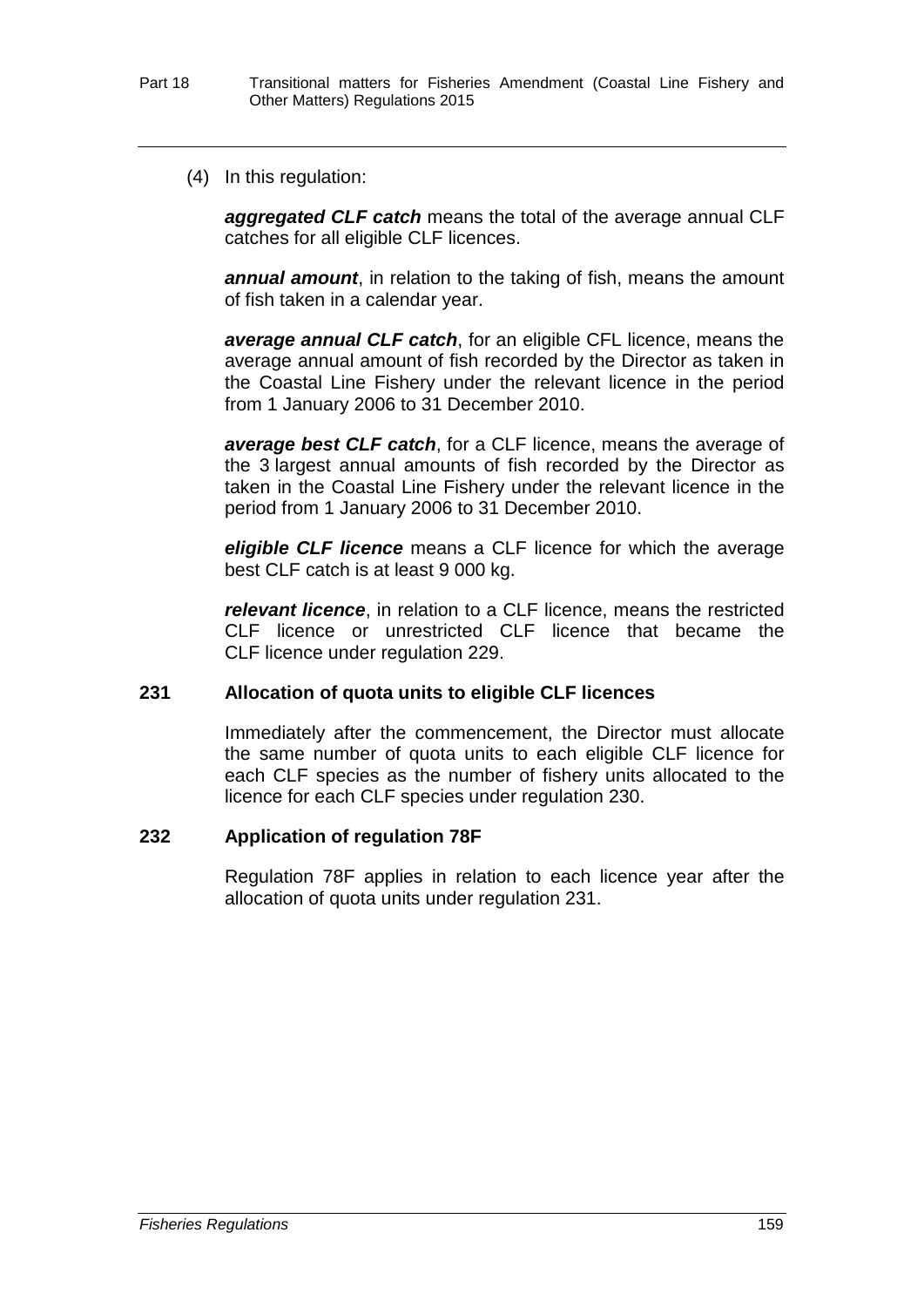# **Schedule 1 Noxious species**

# regulation 15

| Family            | Scientific name                             | Common name            |
|-------------------|---------------------------------------------|------------------------|
| Acestrorhynchidae | Acestrorhynchus microlepis                  |                        |
|                   |                                             |                        |
| Acipenseridae     | Acipenser baerii baerii                     | Siberian sturgeon      |
|                   | Acipenser baerii baicalensis                | <b>Baikal sturgeon</b> |
|                   | Acipenser brevirostrum                      | Shortnose sturgeon     |
|                   | Acipenser dabryanus                         | Yangtze sturgeon       |
|                   | Acipenser fulvescens                        | Lake sturgeon          |
|                   | Acipenser gueldenstaedtii                   | Russian sturgeon       |
|                   | Acipenser medirostris                       | Green sturgeon         |
|                   | Acipenser mikadoi                           | Sakhalin sturgeon      |
|                   | Acipenser multiscutatus                     | Japanese sturgeon      |
|                   | Acipenser naccarii                          | Adriatic sturgeon      |
|                   | Acipenser nudiventris                       | Fringebarbel sturgeon  |
|                   | Acipenser oxyrinchus<br>destotoi            | Gulf sturgeon          |
|                   | Acipenser oxyrinchus<br>oxyrinchus          | Atlantic sturgeon      |
|                   | Acipenser persicus                          | Persian sturgeon       |
|                   | Acipenser ruthenus                          | <b>Sterlet</b>         |
|                   | Acipenser schrenckii                        | Amur sturgeon          |
|                   | Acipenser sinensis                          | Chinese sturgeon       |
|                   | Acipenser stellatus                         | Starry sturgeon        |
|                   | Acipenser sturio                            | European sturgeon      |
|                   | Acipenser transmontanus                     | White sturgeon         |
|                   | Huso huso                                   | <b>Beluga</b>          |
| Algae             | Caulerpa taxifolia<br>(exotic strains only) | Green macroalga        |
|                   | Codium fragile fragile                      | Green macroalga        |
|                   | Grateloupia turuturu                        | Red macroalga          |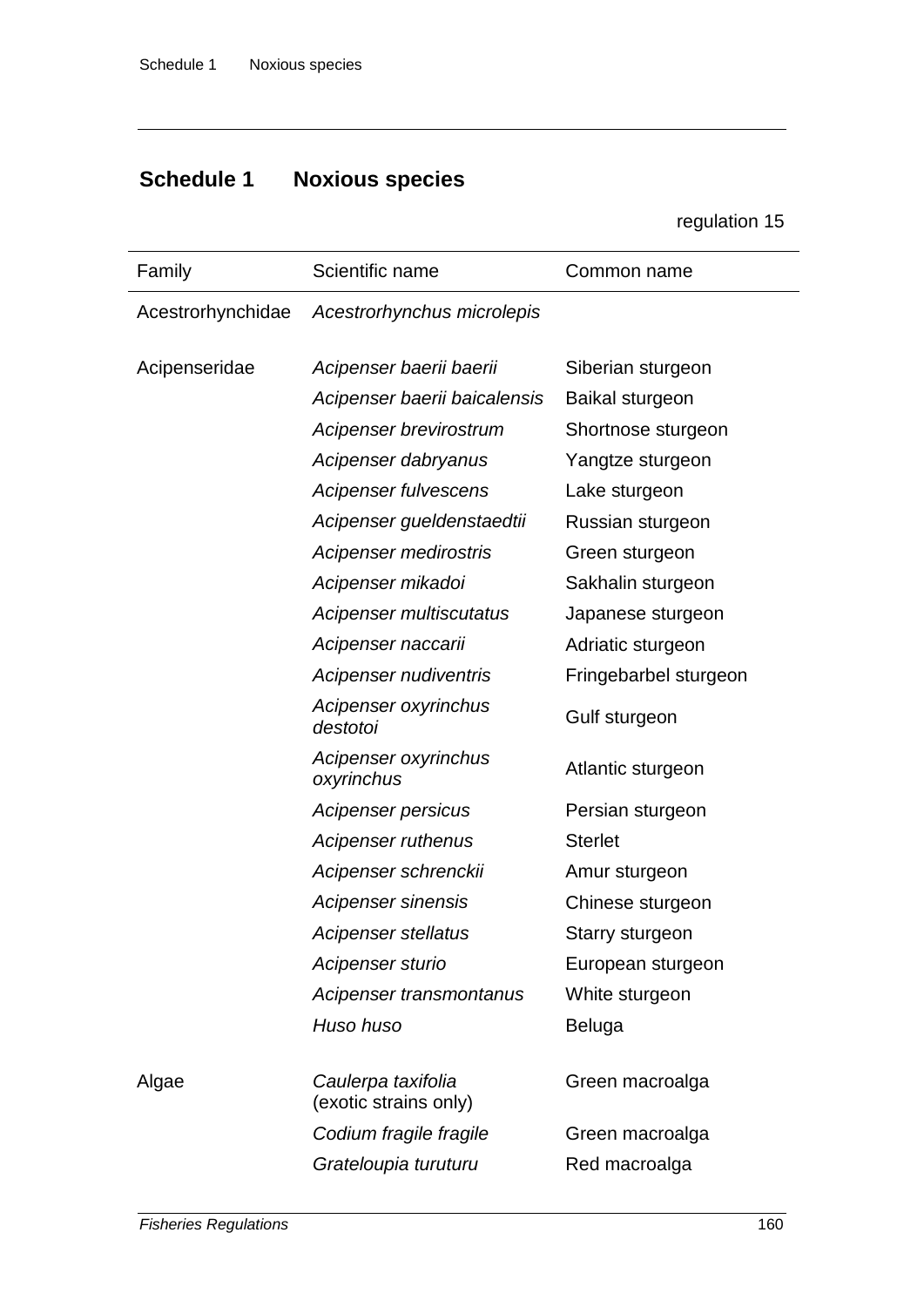|                 | Sargassum muticum                              | Asian seaweed                                                    |
|-----------------|------------------------------------------------|------------------------------------------------------------------|
|                 | Undaria pinnatifida                            | Japanese seaweed                                                 |
|                 |                                                |                                                                  |
| Annelida        | Alitta succinea                                | Pile worm                                                        |
|                 | Boccardia proboscidea                          | Spionid polychaete                                               |
|                 | Euchone limnicola                              | Sabellid polychaete worm                                         |
|                 | Marenzelleria spp                              | Red gilled mudworm                                               |
|                 | Polydora websteri                              | Mudworm                                                          |
|                 | Polydora cornuta                               | Spionid polychaete                                               |
|                 | Sabella spallanzanii                           | European fan worm                                                |
| Alestiidae      | Hydrocynus spp                                 | Pike characin, giant<br>tigerfish                                |
| Amiidae         | Amia calva                                     | <b>Bowfin</b>                                                    |
| Anabantidae     | Anabas testudineus                             | Climbing perch                                                   |
| Ascideacea      | Ciona intestinalis                             | Sea vase                                                         |
|                 | Didemnum spp<br>(exotic invasive strains only) | Colonial sea squirt                                              |
|                 | Styela clava                                   | Clubbed tunicate                                                 |
| <b>Bagridae</b> | Anaspidoglanis macrostoma                      | Flatnose catfish                                                 |
|                 | Bagrus ubangensis                              | Ubangi shovelnose catfish                                        |
| Cambaridae      | Procambarus clarkii                            | Red swamp crayfish                                               |
| Centrarchidae   | entire family                                  | Banded sunfish, spotted<br>sunfish, largemouth bass,<br>bluegill |
| Centropomidae   | Centropomus                                    | <b>Snooks</b>                                                    |
|                 | Lates microlepis                               | <b>Forktail lates</b>                                            |
|                 | Lates niloticus                                | Nile perch                                                       |
| Chacidae        | Chaca bankanensis                              | Angler catfish                                                   |
|                 | Chaca burmensis                                | Burmensis frogmouth<br>catfish                                   |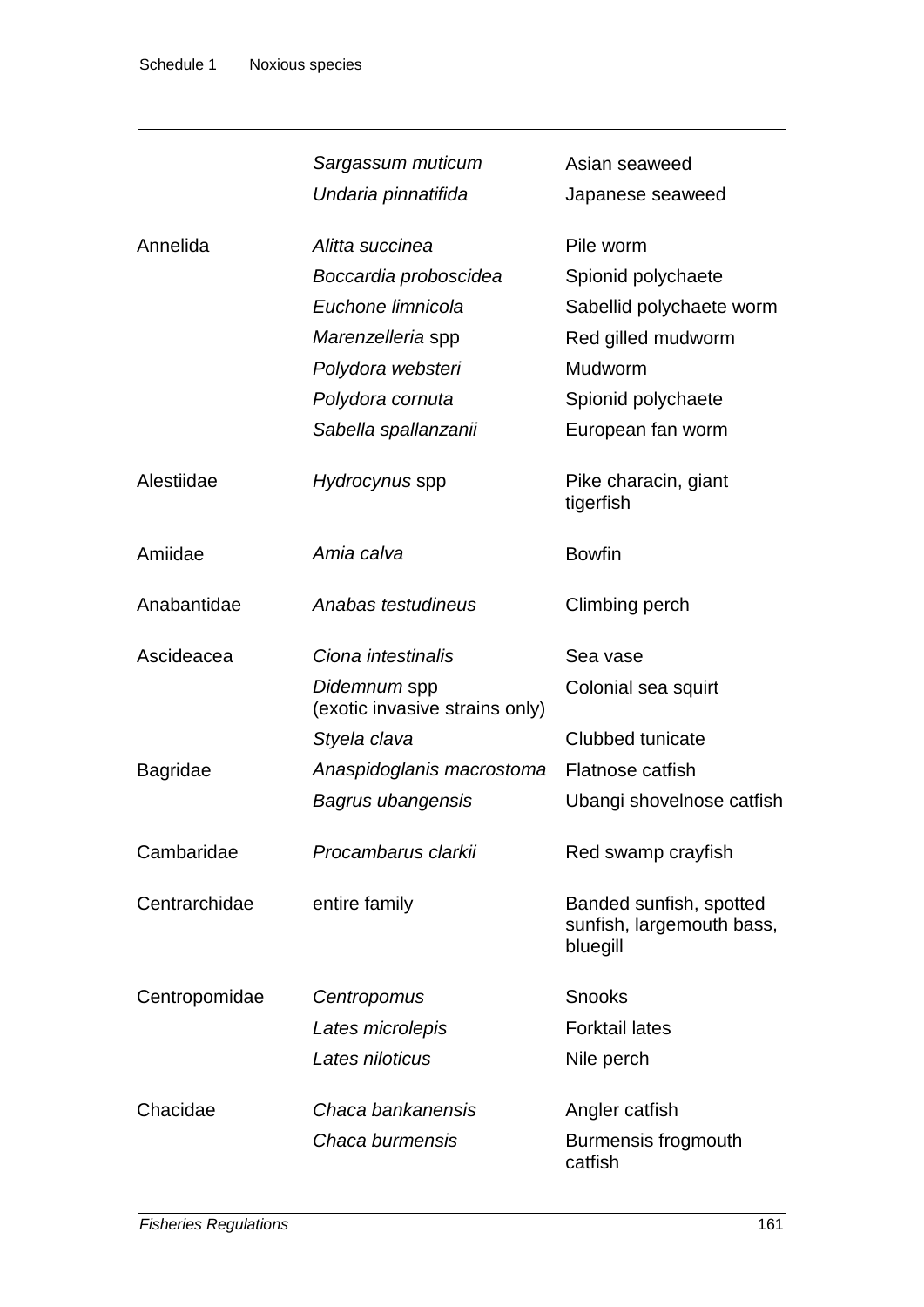|              | Chaca chaca                                                         | Angler catfish, frogmouth<br>catfish, squarehead catfish        |
|--------------|---------------------------------------------------------------------|-----------------------------------------------------------------|
| Channidae    | Channa spp                                                          | Snake head                                                      |
| Characidae   | Colossoma spp                                                       |                                                                 |
|              | Pygocentrus spp                                                     | Red piranha                                                     |
|              | Pygopristis spp                                                     | Piranha                                                         |
|              | Serrasalmus spp                                                     | Redeye piranha                                                  |
| Cichlidae    | <b>Boulengerochromis</b><br>microlepis                              | Giant cichlid, yellow belly<br>cichlid                          |
|              | Hemichromis fasciatus                                               | <b>Banded jewelfish</b>                                         |
|              | Hypselecara spp                                                     | Chocolate cichlid                                               |
|              | Melanotheron melanotheron                                           | Blackchin tilapia                                               |
|              | Oreochromis spp                                                     | Tilapia                                                         |
|              | Sargochromis spp                                                    | Pink, slender, greenwoods,<br>mortimers, cunean, green<br>happy |
|              | Sarotherodon spp                                                    | Tilapia                                                         |
|              | Serranochromis spp                                                  |                                                                 |
|              | <i>Tilapia</i> spp                                                  | Tilapia, spotted tilapia,<br>mouthbreeder                       |
| Citharinidae | <i>Ichthyborinae</i> (syn.<br>Distichodontinae) entire<br>subfamily | African pike-characin,<br>tubenose poacher, fin<br>eater        |
| Clariidae    | entire family                                                       | Snake catfish, walking<br>catfish                               |
| Cnidaria     | Mnemiopsis leidyi                                                   | Comb jelly                                                      |
| Cobitidae    | Misgurnus anguillicaudatus                                          | Weatherloach                                                    |
| Crustacea    | <b>Balanus improvisus</b>                                           | <b>Barnacle</b>                                                 |
|              | Eriocheir spp                                                       | Chinese mitten crab                                             |
|              | Hemigrapsus sanguineus                                              | Japanese/Asian shore crab                                       |
|              | Petrolisthes elongatus                                              | New Zealand half shell crab                                     |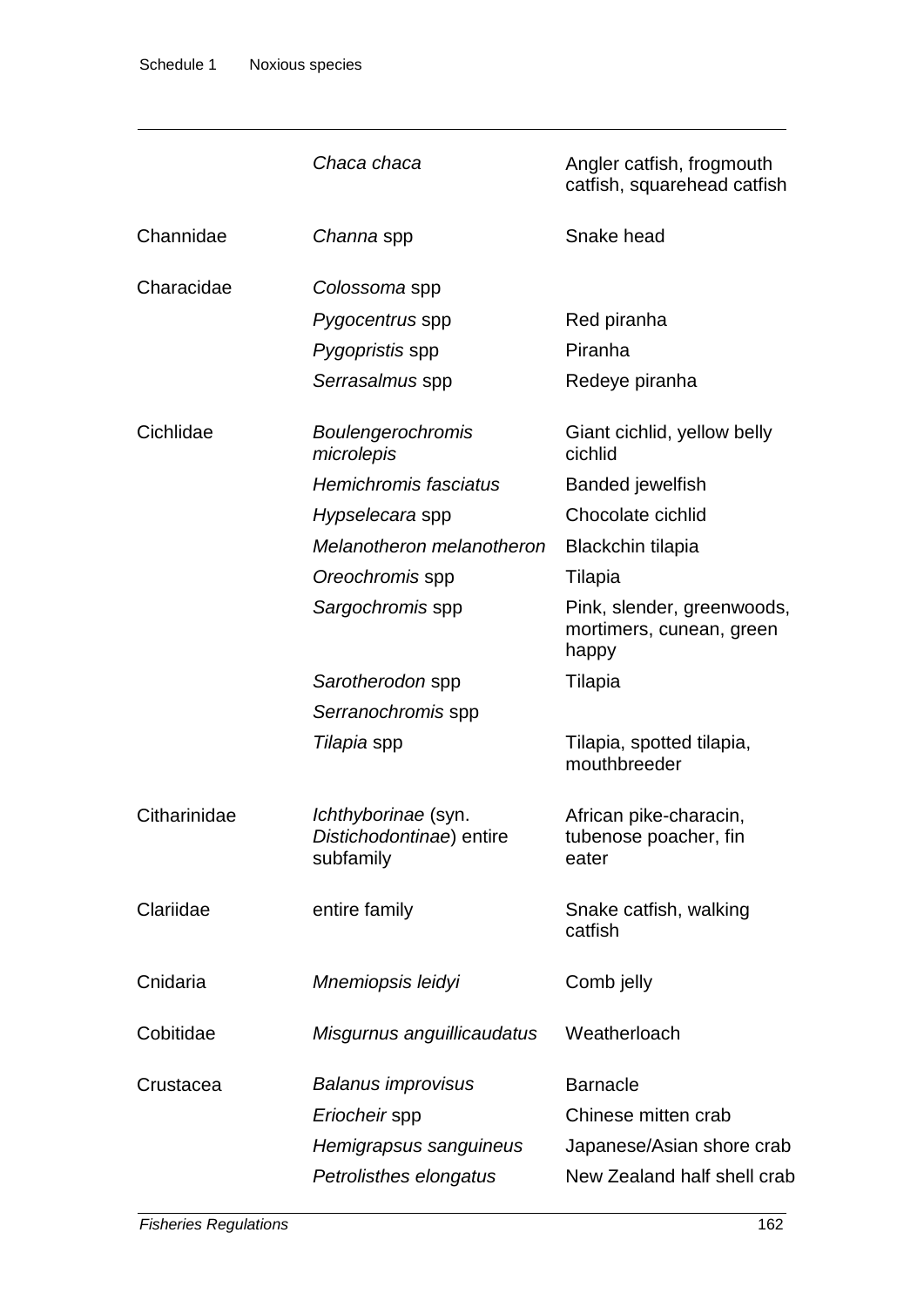|               | Hemigrapsus<br>takanoi/penicillatus | Pacific crab                                                         |
|---------------|-------------------------------------|----------------------------------------------------------------------|
|               | Charybdis japonica                  | Lady crab                                                            |
|               | Carcinus maenas                     | European green crab                                                  |
| Cyprinidae    | Aristichthys nobilis                | Bighead carp                                                         |
|               | Barbodes hexagonolepis              | Copper mahseer                                                       |
|               | Barbonymus schwanenfeldii           | <b>Tinfoil barb</b>                                                  |
|               | Catla catla                         | Catla                                                                |
|               | Catlocarpio siamensis               | Giant barb                                                           |
|               | Cirrhinus cirrhosus                 | Mrigal                                                               |
|               | Ctenopharyngodon idella             | Grass carp                                                           |
|               | Cyprinus carpio                     | European carp                                                        |
|               | Hypophthalmichthys molitrix         | Silver carp                                                          |
|               | Labeo calbasu                       | Orange fin labeo                                                     |
|               | Labeo rohita                        | Rohu                                                                 |
|               | Notropis spp                        | <b>Shiners</b>                                                       |
|               | Phoxinus erythrogaster              | Southern redbelly dace                                               |
|               | Tor spp                             | River carp, Deccan, high<br>backed, jungha, putitor,<br>Thai mahseer |
|               | Zacco platypus                      | Freshwater minnow                                                    |
| Doradidae     | Oxydoras spp                        | Ripsaw catfish, black<br>doras, black shielded<br>catfish            |
| Echinoderm    | Asterias amurensis                  | Northern Pacific seastar                                             |
| Elassomatidae | Elassoma spp                        | Pygmy sunfish                                                        |
| Eleotridae    | Allomogurnda nesolepis              | Yellowbelly gudgeon                                                  |
|               | <b>Dormitator latifrons</b>         | Pacific fat sleeper                                                  |
|               | Dormitator maculatus                | Fat sleeper                                                          |
|               | Gobiomorphus gobioides              | Giant bully                                                          |
|               | Gobiomorphus huttoni                | <b>Redfin bully</b>                                                  |
|               | Gobiomorus dormitor                 | <b>Bigmouth sleeper</b>                                              |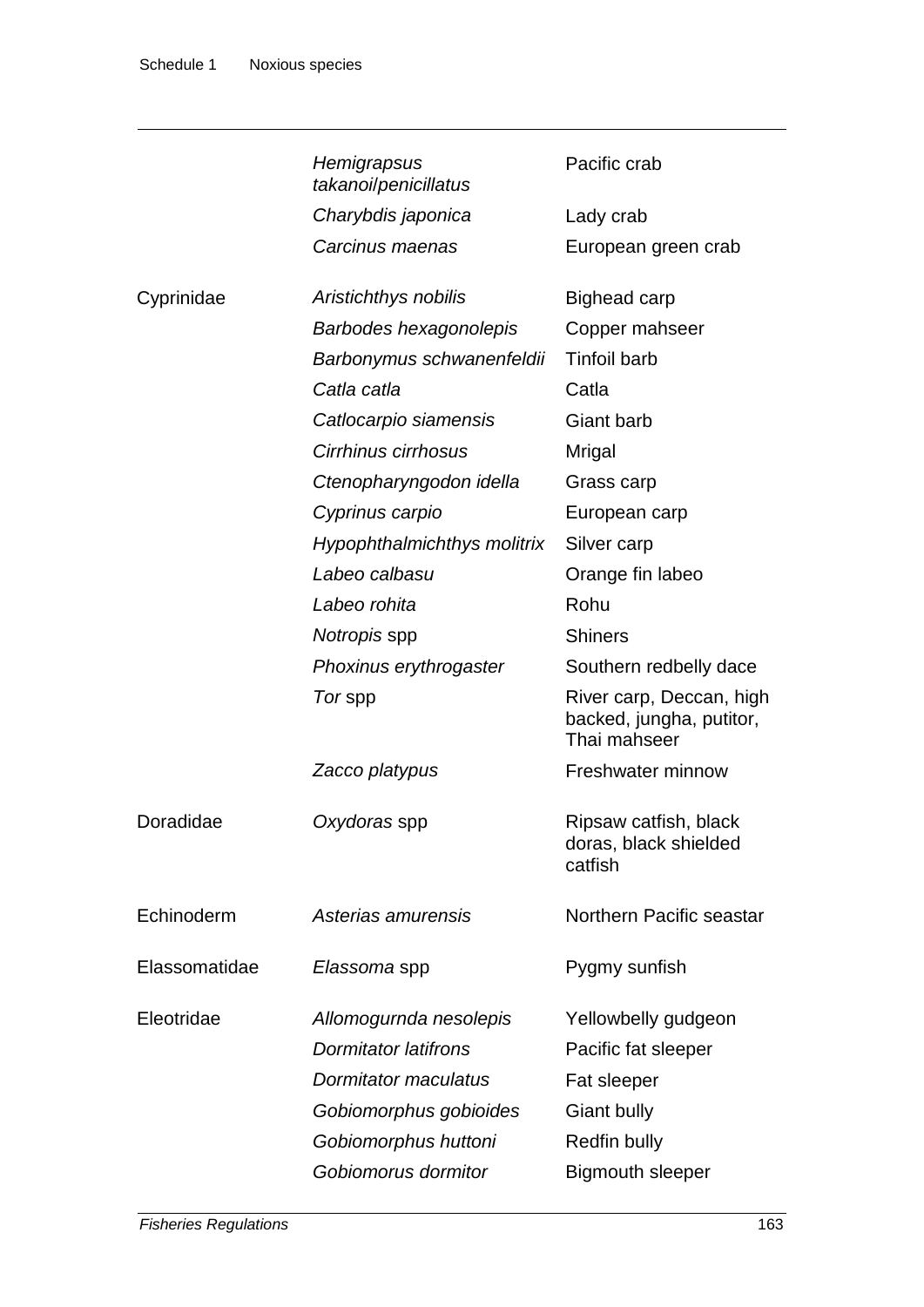|                  | Gobiomorus maculatus<br>Hypseleotris cyprinoides<br>Hypseleotris tohizonae<br>Oxyeleotris heterodon       | Pacific sleeper<br>Tropical carp-gudgeon<br>Sentani gudgeon                            |
|------------------|-----------------------------------------------------------------------------------------------------------|----------------------------------------------------------------------------------------|
|                  | Oxyeleotris marmorata<br>Oxyeleotris siamensis<br>Oxyeleotris urophthalmoides<br>Oxyeleotris urophthalmus | Marble goby                                                                            |
| Erythrinidae     | <i>Erythrinus</i> spp<br>Hoplerythrinus spp<br>Hoplias spp                                                | <b>Trahiras</b>                                                                        |
| Esocidae         | Esox spp                                                                                                  | <b>Pikes</b>                                                                           |
| Fish             | Neogobius melanostomus<br>Siganus rivulatus                                                               | Round goby<br>Marbled spinefoot, rabbit fish                                           |
| Gasterosteidae   | Apeltes quadracus<br>Culaea inconstans<br>Pungitius pungitius                                             | Four spined stickleback<br>Ninespine stickleback                                       |
| Gobiidae         | Acanthogobius flavimanus<br>Tridentiger trigonocephalus                                                   | Yellow fin goby<br>Trident goby                                                        |
| Gymnarchidae     | Gymnarchus niloticus                                                                                      | Aba aba                                                                                |
| Gymnotidae       | Electrophorus electricus                                                                                  | Electric eel                                                                           |
| Hepsetidae       | Hepsetus odoe                                                                                             | African pike                                                                           |
| Heteropneustidae | Heteropneustes fossilis                                                                                   | Stinging catfish                                                                       |
| Holoplankton     | Alexandrium monilatum<br>Dinophysis norvegica<br>Pfiesteria piscicida<br>Chaetoceros concavicornis        | Toxic dinoflagellate<br>Toxic dinoflagellate<br>Toxic dinoflagellate<br>Centric diatom |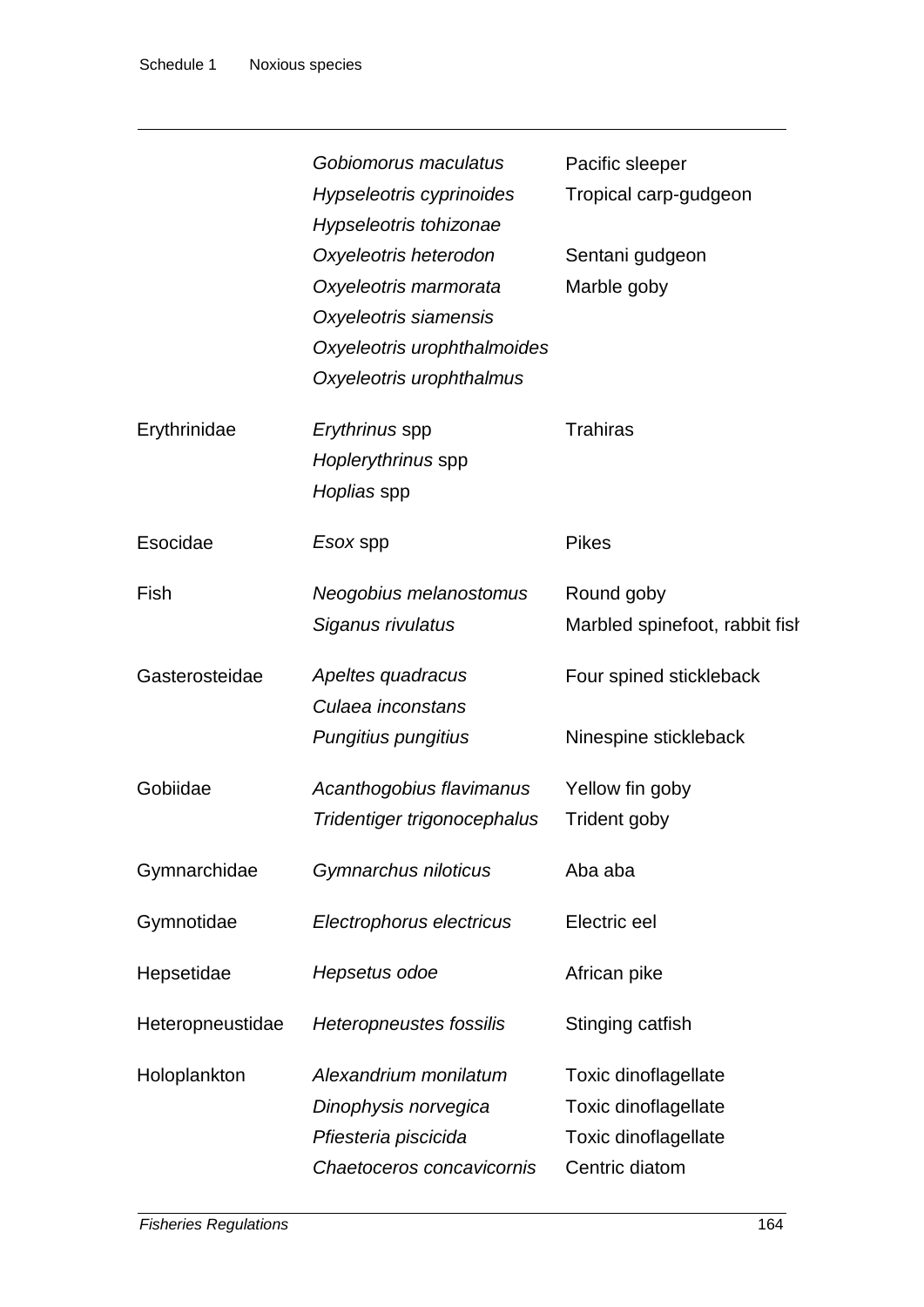|                 | Chaetoceros convolutus                   | Centric diatom                                           |
|-----------------|------------------------------------------|----------------------------------------------------------|
|                 | Pseudo-nitzschia seriata                 | Pennate diatom                                           |
|                 |                                          |                                                          |
| Ictaluridae     | Ictalurus punctatus                      | Channel catfish                                          |
| Lebiasinidae    | Lebiasina bimaculata                     | Twospot lebiasina                                        |
| Lepidosirenidae | Lepidosiren paradoxa                     | South American lungfish                                  |
| Lepisosteidae   | Atractosteus spp                         | Alligator gar, tropical gar,<br>Cuban gar                |
|                 | Lepisosteus spp                          | Spotted gar, longnose gar,<br>shortnose gar, Florida gar |
| Malapteruridae  | Malapterurus spp                         | Electric catfish                                         |
| Mollusca        | Musculista senhousia                     | Asian bag mussel                                         |
|                 | Mytilopsis sallei                        | <b>Black striped mussel</b>                              |
|                 | Perna perna                              | Brown mussel                                             |
|                 | Perna viridis                            | Asian green mussel                                       |
|                 | Corbula (Potamocorbula)<br>amurensis     | Asian clam, brackish-water<br>corbula                    |
|                 | Ensis directus                           | Jack-knife clam                                          |
|                 | Mya arenaria                             | Soft shell clam                                          |
|                 | Theora Iubrica                           | Asian semelid bivalve                                    |
|                 | Varicorbula gibba                        | European clam                                            |
|                 | Crepidula fornicata                      | American slipper limpet                                  |
|                 | Rapana venosa (syn<br>Rapana thomasiana) | Rapa whelk                                               |
|                 | Maoricolpus roseus                       | New Zealand screwshell                                   |
| Mormyridae      | Mormyrops anguilloides                   | Bottlenose, Cornish jack                                 |
| Pangasiidae     | Pangasianodon<br>hypophthalmus           | Sutchi catfish                                           |
|                 | Pangasius conchophilus                   |                                                          |
|                 | Pangasius elongatus                      |                                                          |
|                 | Pangasius gigas                          | Mekong giant catfish                                     |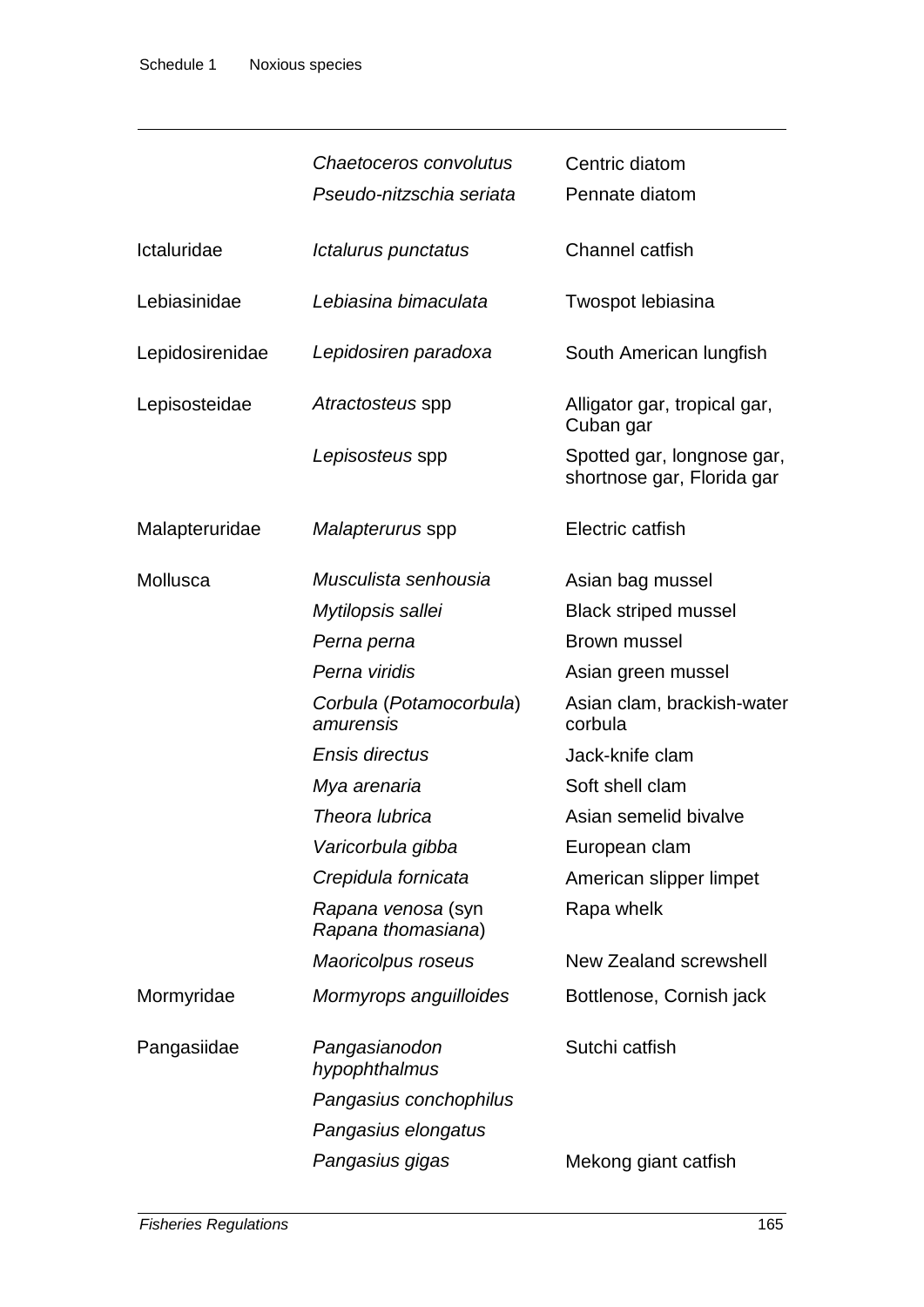|                  | Pangasius krempfi          |                             |
|------------------|----------------------------|-----------------------------|
|                  | Pangasius kunyit           |                             |
|                  | Pangasius larnaudii        | Spot pangasius              |
|                  | Pangasius macronema        |                             |
|                  | Pangasius nasutus          |                             |
|                  | Pangasius nieuwenhuisii    |                             |
|                  | Pangasius pangasius        | <b>Yellowtailed catfish</b> |
| Poeciliidae      | Alfaro cultratus           | Knife-edged livebearer      |
|                  | Alfaro huberi              |                             |
|                  | <b>Belonesox belizanus</b> | Pike minnow, pike killifish |
|                  | Gambusia spp               | Gambusia, mosquito fish     |
|                  | Heterandria bimaculata     | <b>Twospot livebearer</b>   |
|                  | Tomeurus gracilis          |                             |
| Polyodontidae    | Polyodon spathula          | Mississippi paddlefish      |
|                  | Psephurus gladius          | Chinese swordfish           |
| Polypteridae     | Erpetoichthys calabaricus  | Reedfish                    |
| Potamotrygonidae | Paratrygon aiereba         | Discus ray                  |
| Protopteridae    | Protopterus aethiopicus    | Marbled lungfish            |
|                  | Protopterus amphibius      | Gilled lungfish             |
|                  | Protopterus annectens      | African lungfish            |
|                  | Protopterus dolloi         | Slender lungfish            |
| Rivulidae        | Leptolebias aureoguttatus  |                             |
|                  | Leptolebias marmoratus     | Marbled pearlfish           |
|                  | Leptolebias minimus        | Barred tail pearlfish       |
|                  | Leptolebias opalescens     | Opal pearlfish              |
| Schilbeidae      | Schilbe intermedius        | Silver catfish              |
|                  | Schilbe marmoratus         | Shoulderspot catfish        |
|                  | Schilbe mystus             | African butter catfish      |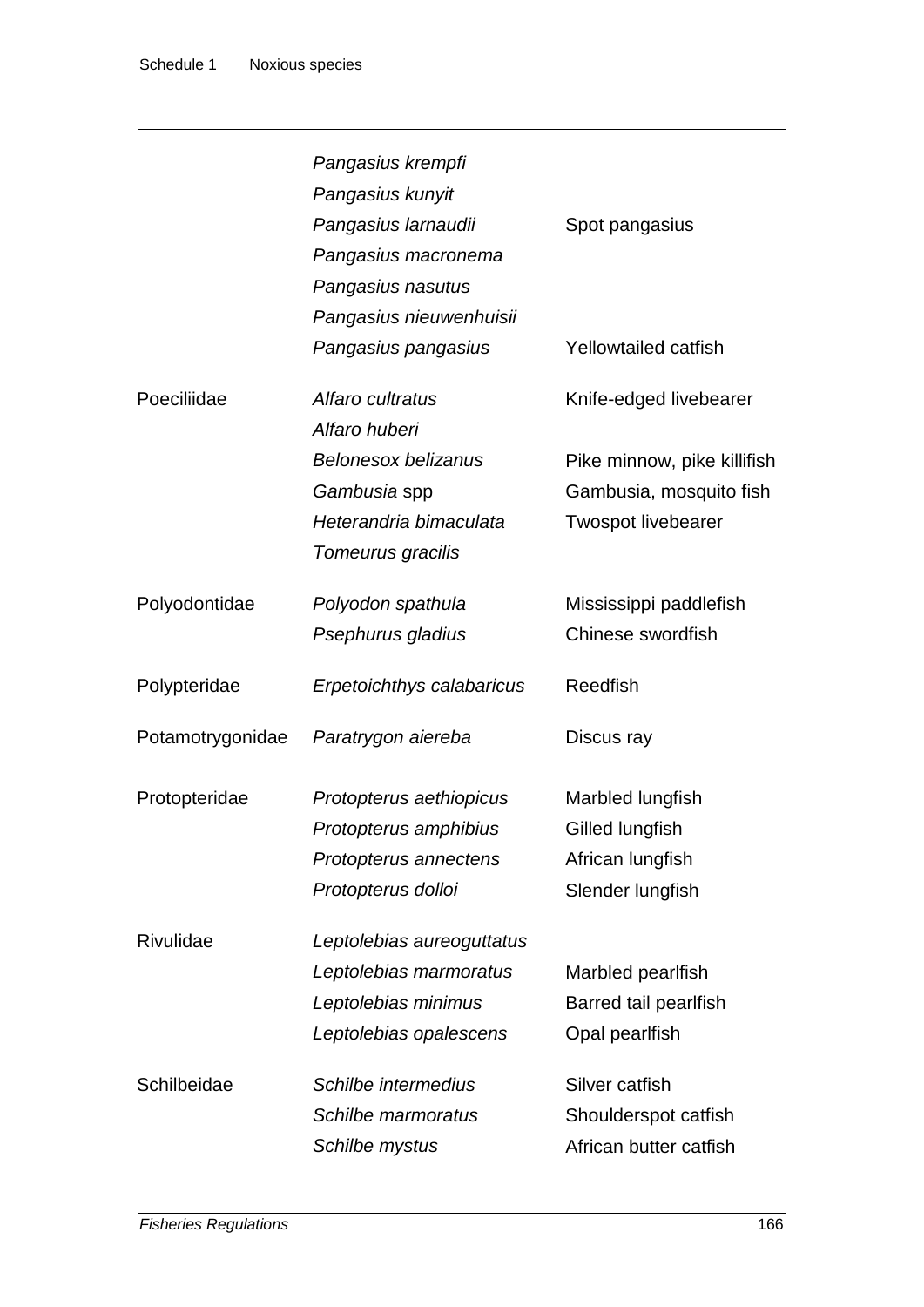| Siluridae        | Silurus spp            | European catfish, wels<br>catfish |
|------------------|------------------------|-----------------------------------|
| Trichomycteridae | Paravandellia oxyptera | Parasitic catfish                 |
| Valenciidae      | Valencia hispanica     | Valencia toothcarp                |

 $\overline{\phantom{a}}$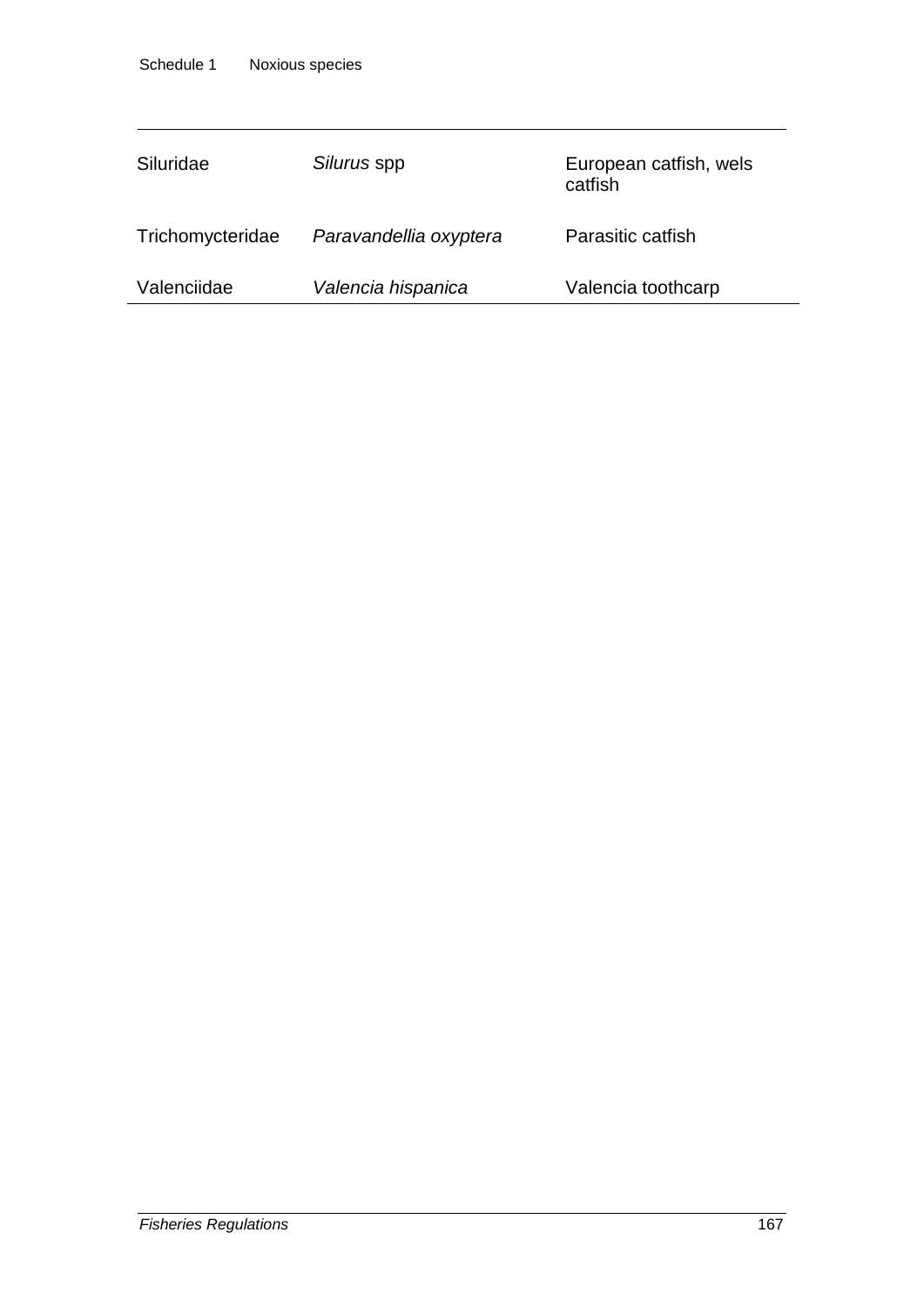## **Schedule 1AA Daly River Fish Management Zone**

regulation 3, definition *Daly River Fish Management Zone*

The Daly River Fish Management Zone is that part of the Territory bounded:

- (a) to the south west by an imaginary straight line drawn from near Wombungi Outstation near grid reference 7189 E 83633 N (map 5168 Flora) north westerly to the mean low water mark seaward of Cape Scott near grid reference 5885 E 85072 N (map 4870 Dombey); and
- (b) to the north west by an imaginary line drawn from the Cape Scott reference point mentioned in paragraph (a) generally north easterly along the mean low water mark of the coastline to the most northerly point of Cliff Head near grid reference 6298 E 85211 N (map 4971 Anson), then generally northerly along the mean low water mark of the coastline and across the mouth of the Daly River to the mouth of the Reynolds River near grid reference 6326 E 85347 N (map 4971 Anson), then generally north westerly along the mean low water mark of the coastline to a point due west of the southern boundary of the former Wagait Aboriginal Reserve near grid reference 6225 E 85508 N (map 971 Anson); and
- (c) to the north and north east by an imaginary line running easterly along the southern boundary of the former Wagait Aboriginal Reserve to a point due north of Welltree Station Homestead near grid reference 6663 E 85508 N (map 5071 Reynolds River), then from that reference point due south to Welltree Station Homestead near grid reference 6663 E 85396 N (map 5071 Reynolds River), then generally south easterly along the south western boundary edge of Welltree Station access road to its junction with Skewe's Road, then south easterly along the south western boundary edge of Skewe's Road to its junction with the Daly River Road, then easterly along the southern boundary edge of Daly River Road to its junction with the Dorat Road, then south easterly along the south western boundary edge of the Dorat Road to its junction with the Stuart Highway and then south easterly along the south western boundary edge of the Stuart Highway to its junction with the Claravale/Dorisval Road near grid reference 8165 E 84503 N (map 5269 Fergusson River), but not including any buildings or parking areas associated with roadhouses, rest areas or towns (including Pine Creek) along the Stuart Highway; and
- (d) to the south east by the south eastern boundary edge of the Claravale/Dorisvale/Wombungi Road from its junction with the Stuart Highway referenced in paragraph (c) and then south-easterly to Wombungi Outstation near grid reference 7189 E 83633 N (map 5168 Flora);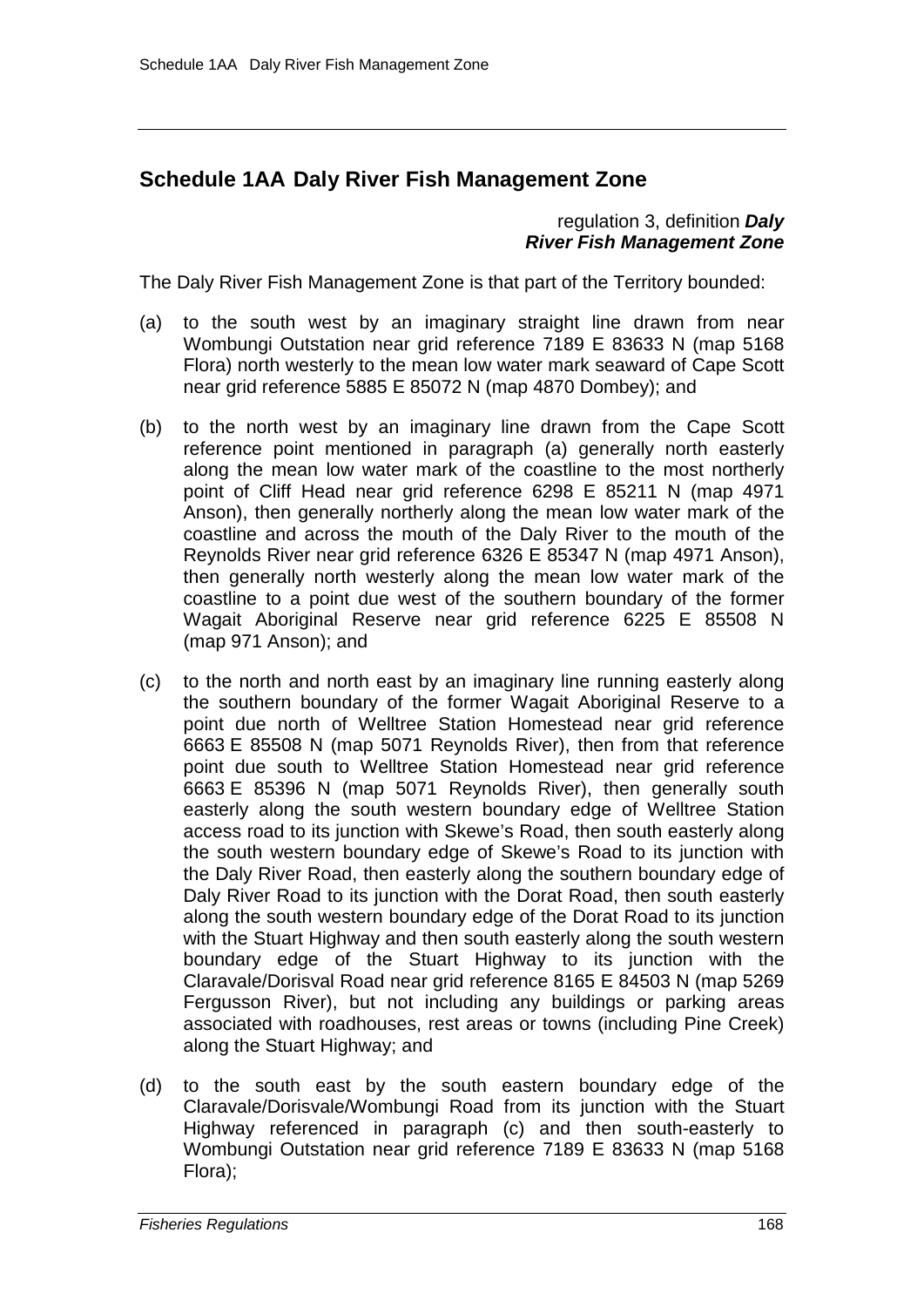including the Daly River upstream of the Claravale crossing on the Claravale/Dorisvale Road to the Flora River junction near grid reference 7914 E 83778 N (map 5268 Bowman), and all tributaries of the Daly River that are downstream from that reference point and the parking and camping areas adjacent to the Claravale crossing.

#### *Note*

*The maps mentioned above are part of the 1:100 000 topographic series R621, edition 2-AAS, 1984.*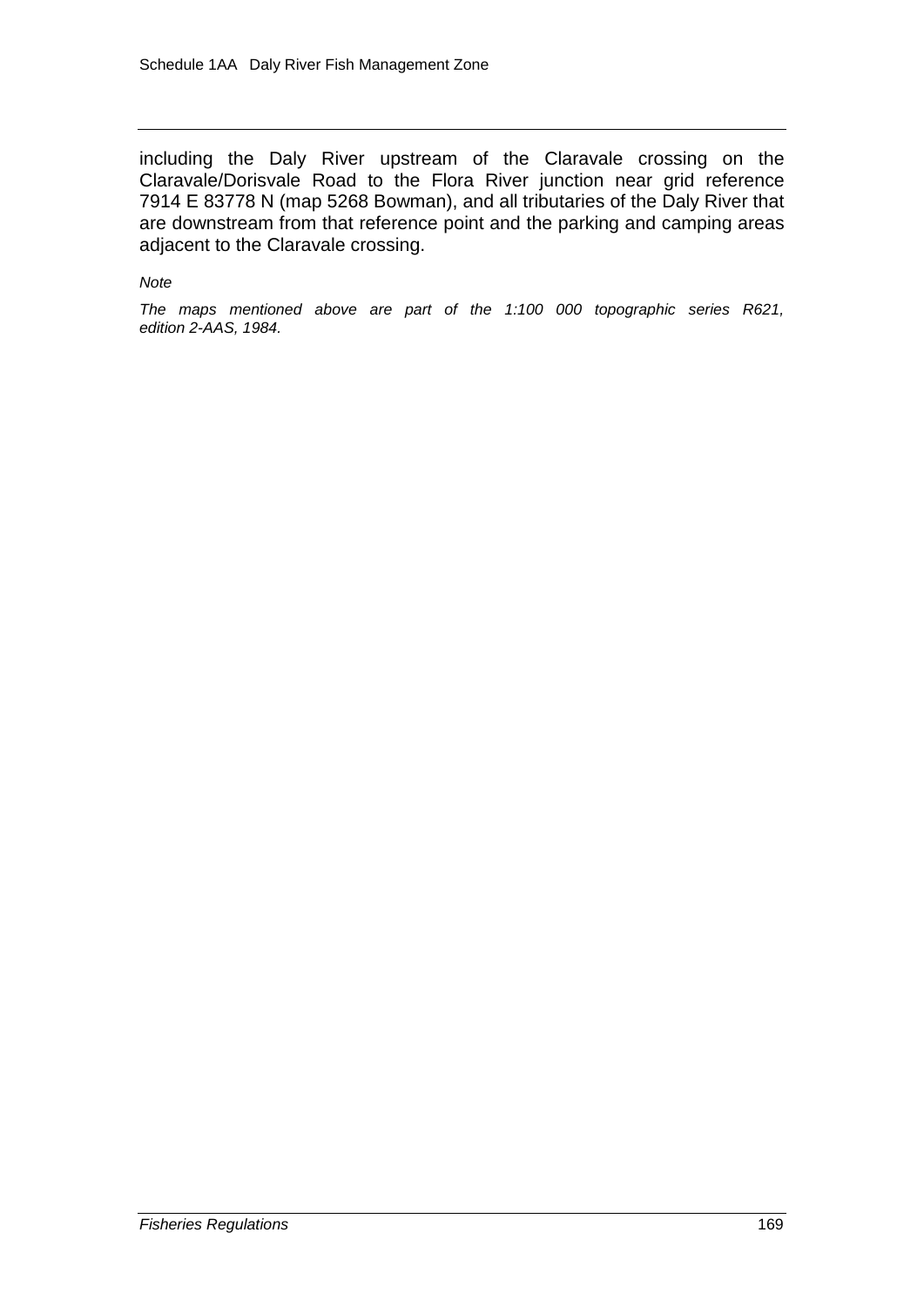## **Schedule 1AB Protection areas**

regulation 10A(3), definition *protection area*

## **Part 1 Melville Island Protection Area**

The Melville Island Protection Area is all that area of sea in the Territory in the Elphinstone Reef locality, being those parts of NT Portion 7435(A) starting near Point Jahleel near a point on the Intertidal Zone of Lowest Astronomical Tidal water mark of latitude 11° 11.404' south, longitude 131° 16.635' east; from there east along the northern boundary to a point of latitude 11° 11.404' south, longitude 131° 34.200' east; from there south along the eastern boundary to a point of latitude 11° 28.440' south, longitude 131° 34.200' east; from there west along the southern boundary to the Intertidal Zone of Lowest Astronomical Tidal watermark near Soldier Point near a point of latitude 11° 28.440' south, longitude 131° 31.831' east; from there in a northerly and north-westerly direction along the Intertidal Zone of Lowest Astronomical Tidal watermark, past Tinganoo Bay, Pulloloo Bay, Boradi Bay, Quanipiri Bay and Yunanti Bay to the starting point near Point Jahleel.

*Note for Part 1*

*This area includes Elphinstone Reef.*

## **Part 2 Charles Point Protection Area**

The Charles Point Protection Area is all that area of sea in the Territory, being those parts of NT portion 7438(A) starting near Charles Point Patches at a point of latitude 12° 20.612' south, longitude 130° 39.689' east; from there west along the southern boundary to a point of latitude 12° 20.612' south, longitude 130° 34.000' east; from there north along the western boundary to a point of latitude 12° 16.000' south, longitude 130° 34.000' east; from there east along the northern boundary to a point of latitude 12° 16.000' south, longitude 130°39.689' east; from there south along the eastern boundary to the starting point near Charles Point Patches.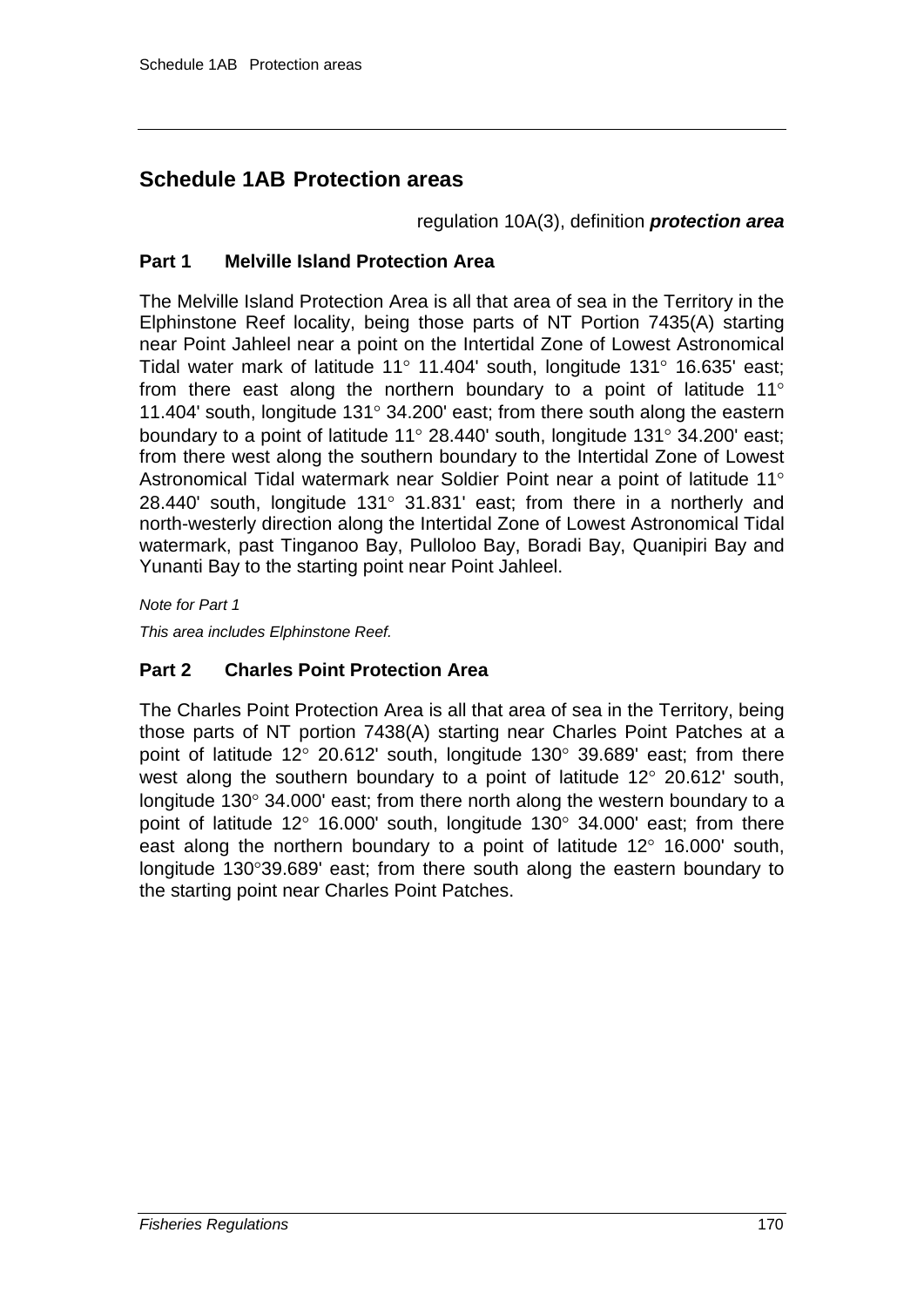## **Part 3 Howland Shoal and Emu Reef Protection Area**

The Howland Shoal and Emu Reef Protection Area is all that area of sea in the Territory, being those parts of NT Portion 7439(A) starting at a point west of Tree Point and south-east of Howland Shoals of latitude 14° 0.000' south, longitude 129° 30.000' east; from there west along the southern boundary to a point of latitude 14° 0.000' south, longitude 129° 18.000' east; from there north along the western boundary to a point of latitude 13° 44.000' south, longitude 129° 18.000' east; from there east along the northern boundary to a point of latitude 13° 44.000' south, longitude 129° 30.000' east; from there south along the eastern boundary to the starting point.

*Note for Part 3*

*This area includes Emu Reefs and Howland Shoals.*

## **Part 4 Lorna Shoal Protection Area**

The Lorna Shoal Protection Area is all that area of sea in the Territory, being those parts of NT portion 7437(A) starting at a point of latitude 12° 19.655' south, longitude 130° 15.767' east; from there east along the northern boundary to a point of latitude 12° 19.655' south, longitude 130° 22.537' east; from there south along the eastern boundary to a point of latitude 12° 26.193' south, longitude 130° 22.537' east; from there west along the southern boundary to a point of latitude 12° 26.193' south, longitude 130° 15.767' east; from there north along the western boundary to the starting point.

*Note for Part 4*

*This area includes Lorna Shoal.*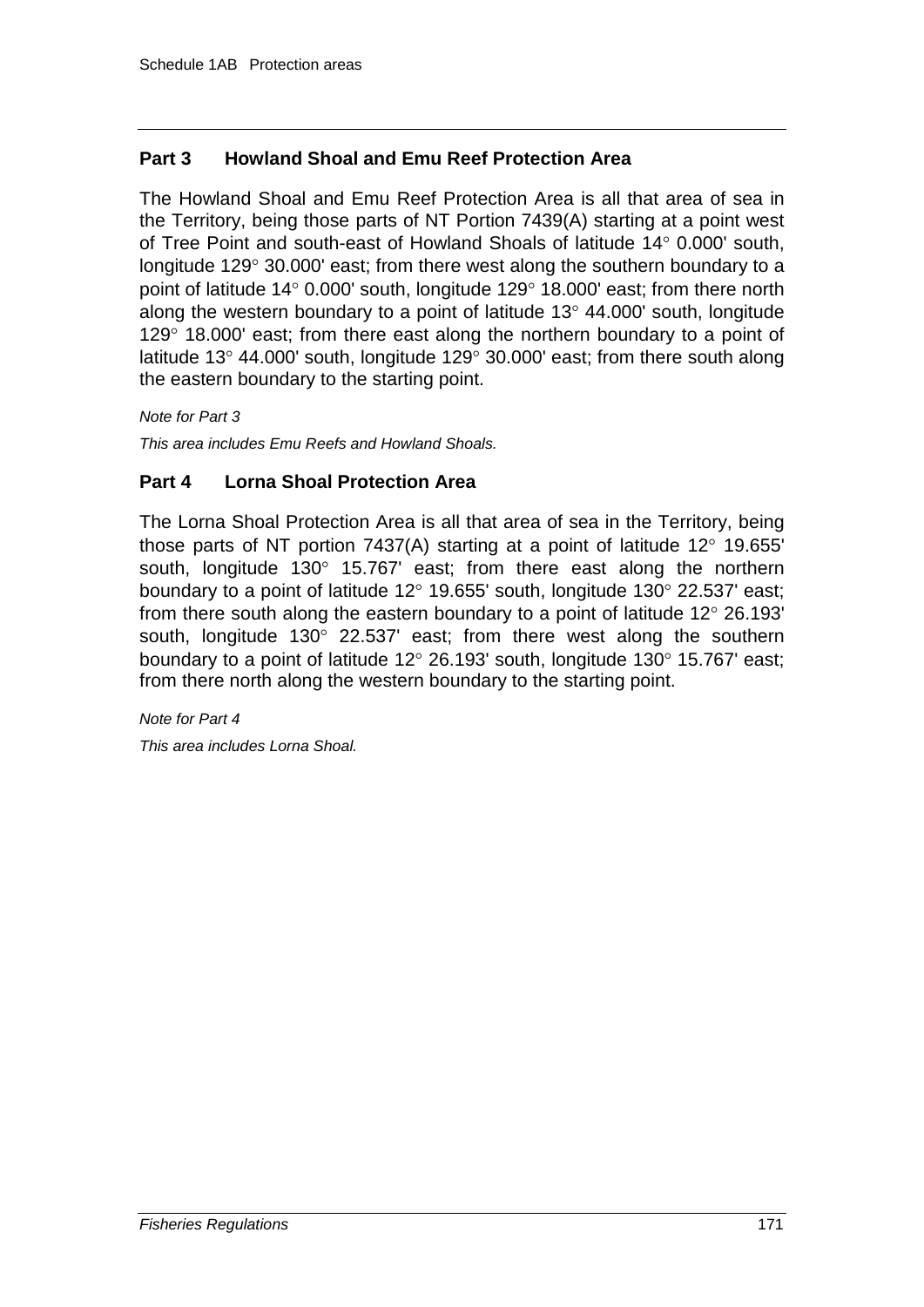### **Part 5 Bathurst Island Protection Area**

The Bathurst Island Protection Area is all that area of sea in the Territory, being those parts of NT Portion 7436(A) starting at a point near Rocky Point on the Intertidal Zone of Lowest Astronomical Tide water mark near latitude 11° 29.404' south, longitude 130° 09.135' east; from there in a south-westerly direction towards Cape Helvetius to a point of latitude 11° 38.623' south, longitude 130° 04.788' east; from there west along the southern boundary to a point of latitude 11° 38.623' south, longitude 129° 59.400' east; from there north along the western boundary to a point of latitude 11° 31.854' south, longitude 129° 59.400' east; from there in a north-easterly direction to a point of latitude 11° 21.935' south, longitude 130° 4.863' east; from there east along the northern boundary to a point on the Intertidal Zone of Lowest Astronomical Tide watermark south of Deception Point near latitude 11°21.935' south, longitude 130° 14.819' east; from there in a south-westerly direction along the boundary of the Intertidal Zone of Lowest Astronomical Tide watermark past Caution Point to the starting point near Rocky Point.

#### *Note for Schedule 1AB*

*The points that define protection areas are determined by reference to the Geocentric Datum of Australia 1994 (GDA94).*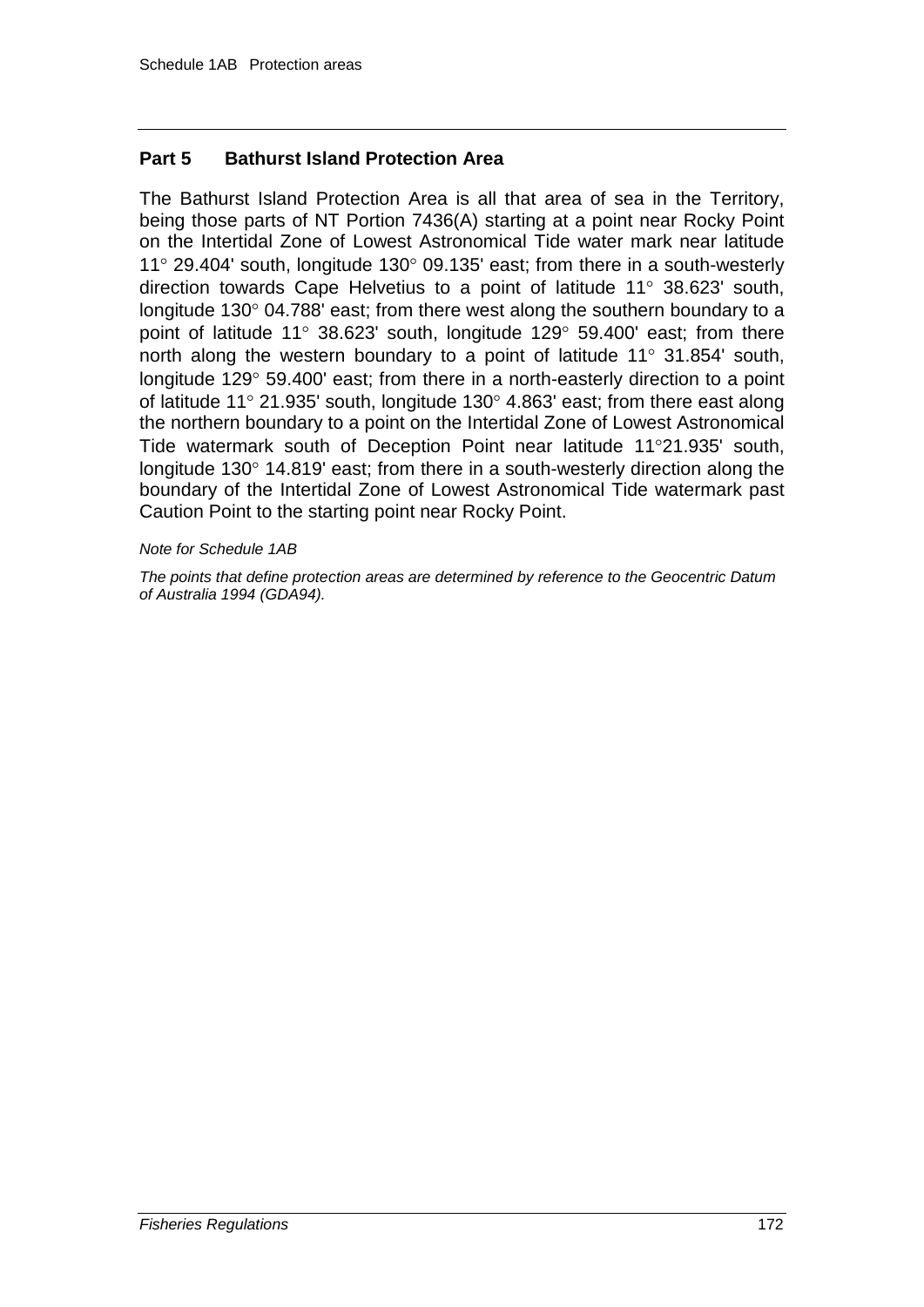## **Schedule 1AC Tiwi Islands restriction zones**

#### regulation 10B(2), definition *Tiwi Islands restriction zone*

### **Part 1 Melville Island, Nodlaw Island and Karslake Island Restriction Zone**

**Firstly**, all that area of land and sea being those parts of NT Portion 1644 (Melville Island) that lie within its intertidal zone (between low water mark and high water mark), including adjoining inlets and tidal rivers and tributaries, commencing near a point at latitude 11 degrees 11.532 minutes south, longitude 130 degrees 25.844 minutes east; thence generally south easterly by said zone to near a point at latitude 11 degrees 26.445 south, longitude 130 degrees 42.056 minutes east being near to Point Strath in Snake Bay; thence generally northerly by a closure line of true mid bearing 2 degrees 52 minutes 20 seconds to near a point within the said zone at latitude 11 degrees 25.464 minutes south, longitude 130 degrees 42.102 minutes east being near to Johnson Point in Snake Bay, including all that area of sea not within the said zone in Snake Bay as delineated by the said closure line; thence generally north easterly by the said zone to Radford Point; thence generally south easterly by said zone to near a point at latitude 11 degrees 21.724 minutes south, longitude 131 degrees 01.177 minutes east being the western bank of the Jessie River; thence generally easterly by a closure line of true mid bearing 86 degrees 54 minutes 20 seconds to near a point on the eastern bank of the Jessie River within the said zone at latitude 11 degrees 21.652 minutes south, longitude 131 degrees 02.426 minutes east, including all that area of sea not within the said zone in the Jessie River as delineated by the said closure line; thence northerly, north easterly and southerly by said zone to near a point at latitude 11 degrees 17.201 minutes south, longitude 131 degrees 10.306 minutes east being on the western bank of the Johnston River; thence generally south easterly by a closure line of true mid bearing 119 degrees 26 minutes 40 seconds to near a point within the said zone at latitude 11 degrees 17.849 minutes south on the eastern bank of the Johnston River, longitude 131 degrees 11.470 minutes east, including all that area of sea not within the said zone in the Johnston River as delineated by the said closure line; thence generally northerly, north easterly by the said zone to Point Jahleel; thence generally south easterly by the said zone to near a point at latitude 11 degrees 17.234 minutes, longitude 131 degrees 16.573 minutes east: and **Secondly** all that area of land and sea being those parts of NT Portion 1644 around Nodlaw Island and Karslake Island and described as all that lies within its intertidal zone (between low water mark and high water mark), including adjoining inlets and tidal rivers and tributaries and more delineated on Compiled Plan 5565 lodged with the Surveyor-General, Darwin.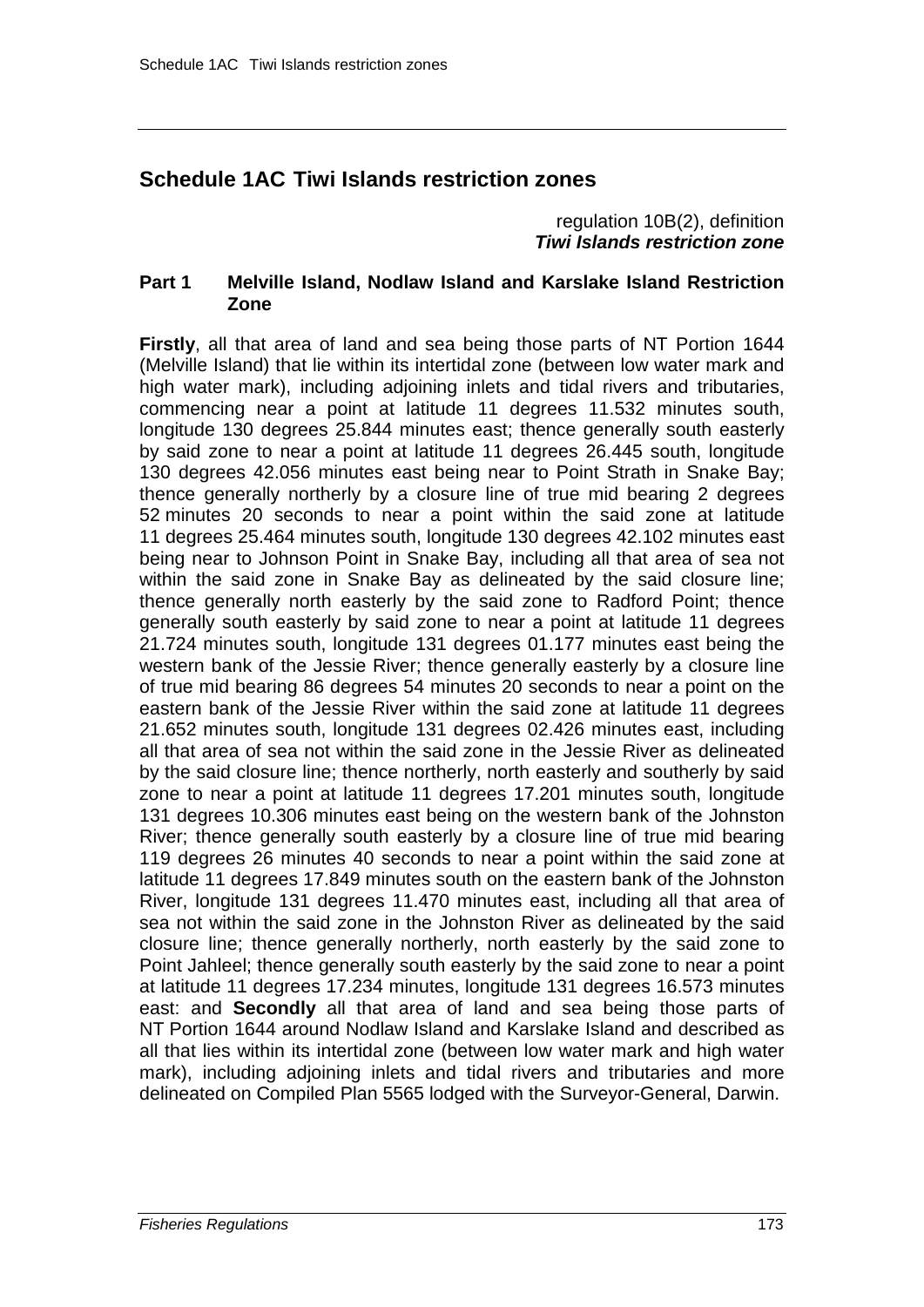## **Part 2 Bathurst Island and Clift Island Restriction Zone**

**Firstly**, all that area of land and sea being those parts of NT Portion 1640 (Bathurst Island) that lie within its intertidal zone (between low water mark and high water mark), including adjoining inlets and tidal rivers and tributaries, commencing near a point at latitude 11 degrees 47.846 minutes south, longitude 130 degrees 01.459 minutes east known as Cape Fourcroy; thence generally north easterly, south easterly and north easterly by said zone to near a point at latitude 11 degrees 38.996 minutes south, longitude 130 degrees 12.058 minutes east being near Munanampi Point in Port Hurd; thence north westerly by a closure line of true mid bearing 306 degrees 58 minutes to near a point within the said zone at latitude 11 degrees 38.622 minutes south, longitude 130 degrees 11.551 minutes east being near Kanunga Point in Port Hurd, including all that area of sea not within the said zone in Port Hurd as delineated by the said closure line; thence northerly and north easterly by the said zone to Rocky Point; thence north easterly by the said zone to near a point at latitude 11 degrees 20.922 minutes south, longitude 130 degrees 15.240 minutes east known as Deception Point: and **Secondly** all that area of land and sea being those parts of NT Portion 3042 around Clift Island and described as all that lies within its intertidal zone (between low water mark and high water mark), including adjoining inlets and tidal rivers and tributaries and more delineated on Compiled Plan 5566 lodged with the Surveyor-General, Darwin.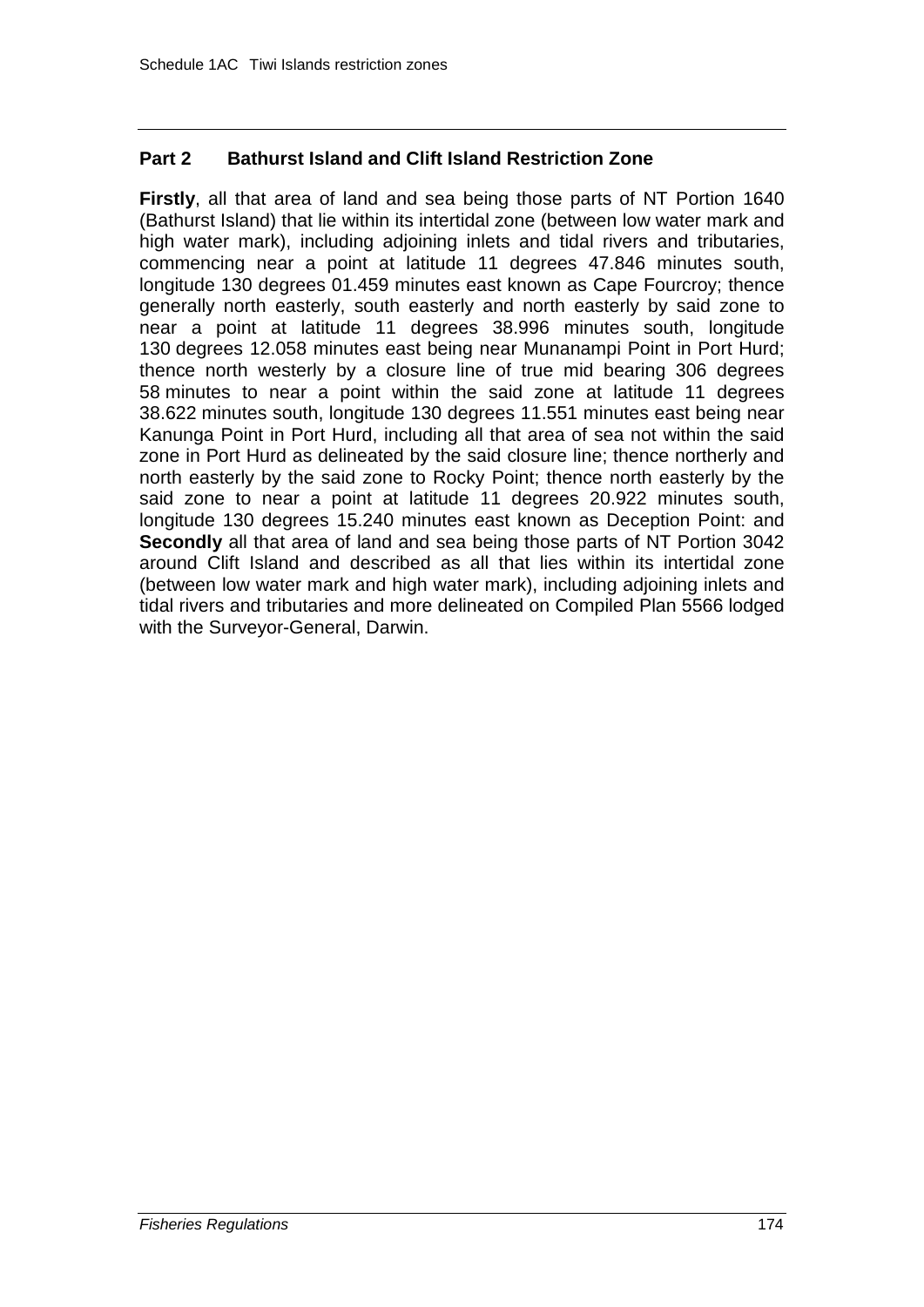## **Schedule 2 Licence or permit for which fees are payable**

regulation 206

Aboriginal Coastal licence Aquaculture licence Aquarium Fishing/Display Fishery licence Aquarium Trader licence Bait Net Fishery licence Barramundi Fishery licence Coastal Line Fishery licence Coastal Net Fishery licence Demersal Fishery licence Development Fishery licence Fish Broker licence Fish Trader/Processor licence Fishing Tour Operator licence Jigging Fishery licence Mud Crab Fishery licence Mollusc Fishery licence Off-shore Net and Line Fishery licence Ornamental Aquaculture licence Pearl Oyster Culture Industry licence Pearl Oyster Fishery licence Public Aquarium licence Spanish Mackerel Fishery licence Timor Reef Fishery licence Trepang Fishery licence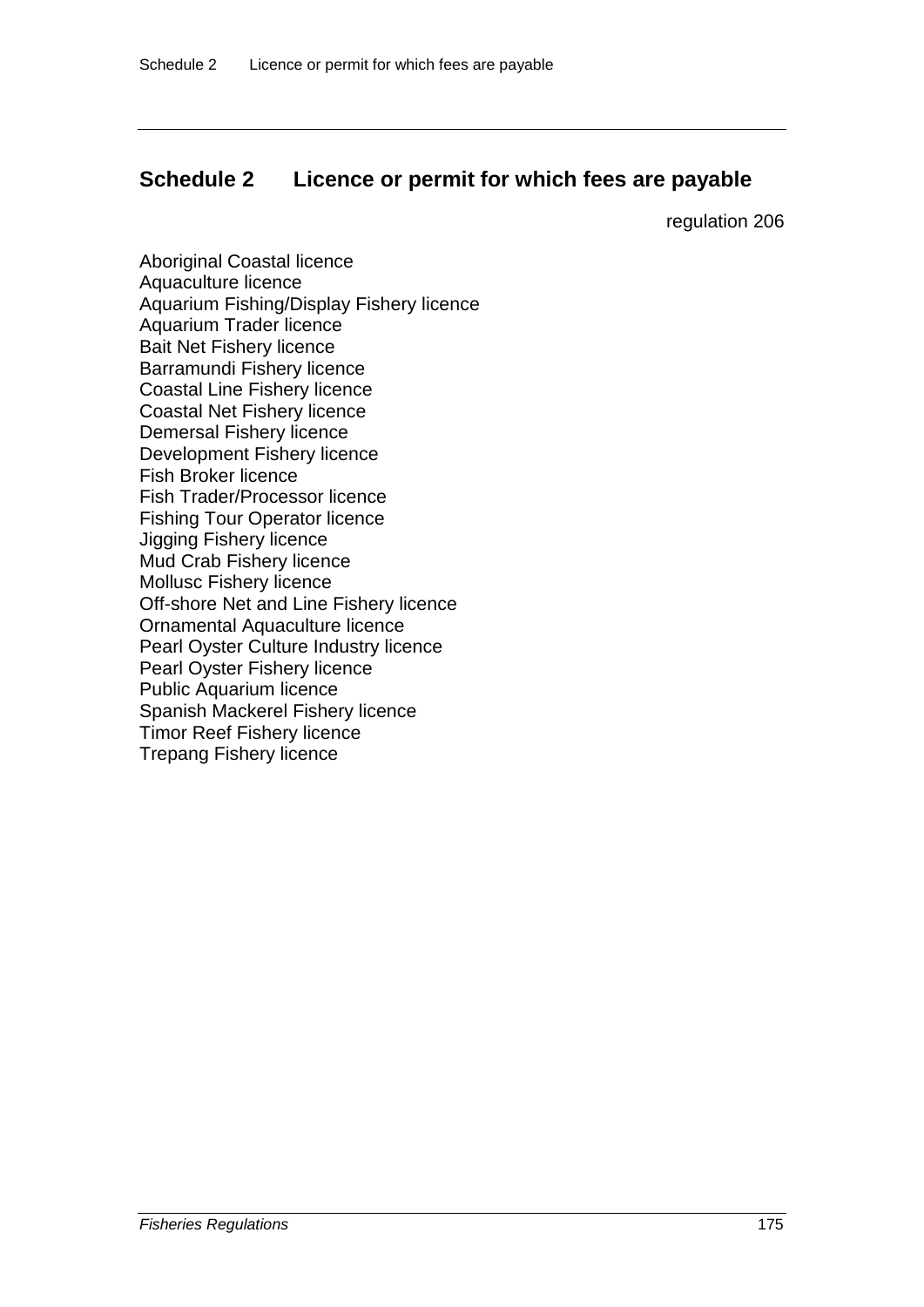## **Schedule 3 Licence or permit for which levies are payable**

regulation 207

Aquaculture licence Bait Net Fishery licence Barramundi Fishery licence Coastal Line Fishery licence Coastal Net Fishery licence Demersal Fishery licence Development Fishery licence Jigging Fishery licence Mud Crab Fishery licence Mollusc Fishery licence Off-shore Net and Line Fishery licence Pearl Oyster Fishery licence Spanish Mackerel Fishery licence Timor Reef Fishery licence Trepang Fishery licence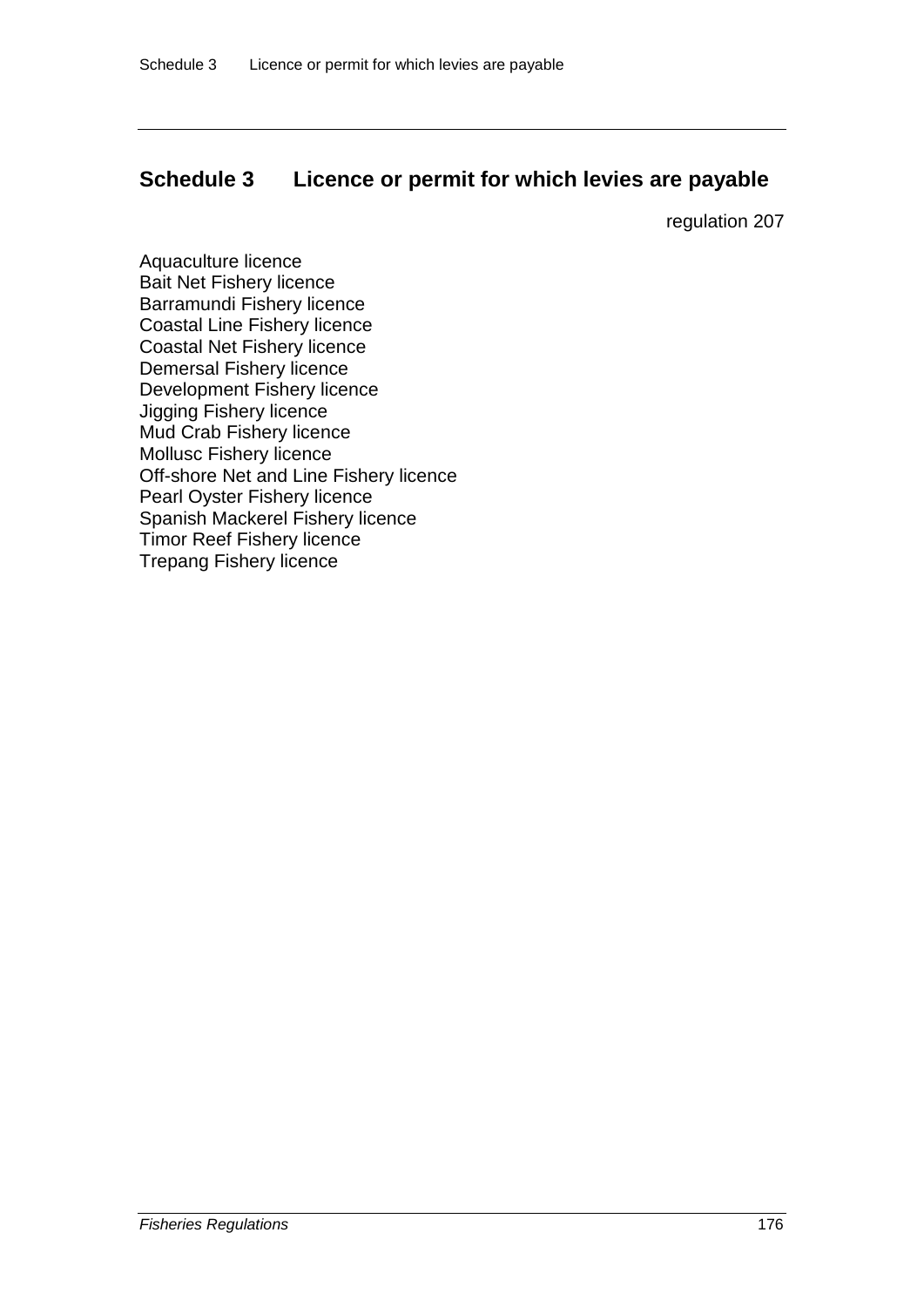## **Schedule 5 Tuna or tuna like species in respect of which taking as by-catch is prohibited or limited**

regulation 72A

| <b>Common Name</b>                                                | <b>Scientific Name</b>                                                      |
|-------------------------------------------------------------------|-----------------------------------------------------------------------------|
| Item 1                                                            |                                                                             |
| Southern Bluefin tuna<br>Northern Bluefin tuna<br><b>Billfish</b> | Thunnus maccoyii<br>Thunnus thynnus<br>families Istiophoridae and Xiphiidae |
| Item <sub>2</sub>                                                 |                                                                             |
| Yellowfin tuna<br>Bigeye tuna                                     | Thunnus albacares<br>Thunnus obesus                                         |
| Item <sub>3</sub>                                                 |                                                                             |
| Skipjack tuna<br>Albacore tuna<br>Fanfishes                       | Katsuwonus pelamis<br>Thunnus alalunga<br>family Bramidae                   |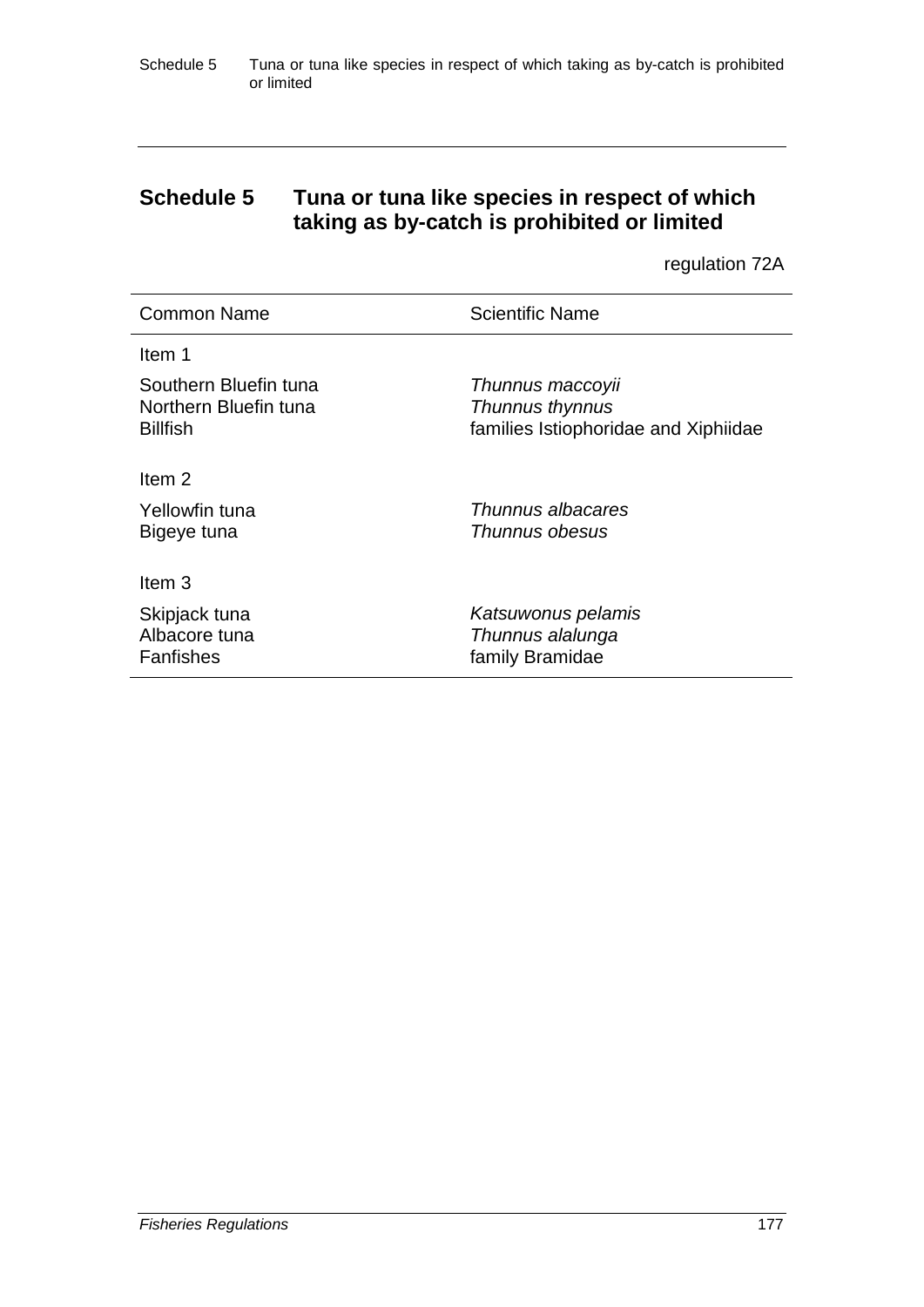# **Schedule 6 Infringement notice offences and penalties**

regulation 205A

| Column 1<br>Provision                   | Column <sub>2</sub><br>Brief description of offence                                        | Column 3<br>Penalty |
|-----------------------------------------|--------------------------------------------------------------------------------------------|---------------------|
| <b>Fisheries Act</b>                    |                                                                                            |                     |
| Section 35(1)                           | Contravening requirement to<br>keep or supply accounts,<br>records, returns or information | 4 penalty units     |
| <b>Fisheries</b><br><b>Regulations</b>  |                                                                                            |                     |
| <b>Regulation 8</b>                     | Tethering live fish                                                                        | 1.7 penalty units   |
| <b>Regulation 9</b>                     | Taking certain fish over 1.2 m                                                             | 4 penalty units     |
| Regulation 10B(1)                       | Fishing in restriction zone other<br>than in accordance with<br>permission                 | 4 penalty units     |
| Regulation 31(1)                        | Abandoning gear                                                                            | 4 penalty units     |
| Regulation 32(1)<br>and $(2)$           | Using improperly marked gear                                                               | 1.7 penalty units   |
| <b>Regulation 34</b>                    | Using amateur drag net<br>improperly                                                       | 1.7 penalty units   |
| <b>Regulation 41</b>                    | Using restricted bait net<br>improperly                                                    | 4 penalty units     |
| Regulation $54(1)$ , $(2)$<br>and $(3)$ | Using improperly marked fishing<br>vessel                                                  | 4 penalty units     |
| Regulation 107E(2)                      | Failing to give notice about<br>intention to fish                                          | 4 penalty units     |
| Regulation 107K(3)                      | Navigating slowly in prohibited<br>area                                                    | 8 penalty units     |
| Regulation 107M(1)(b)                   | Having more than 100 kg of fish<br>that is not intended for sale on<br>board vessel        | 4 penalty units     |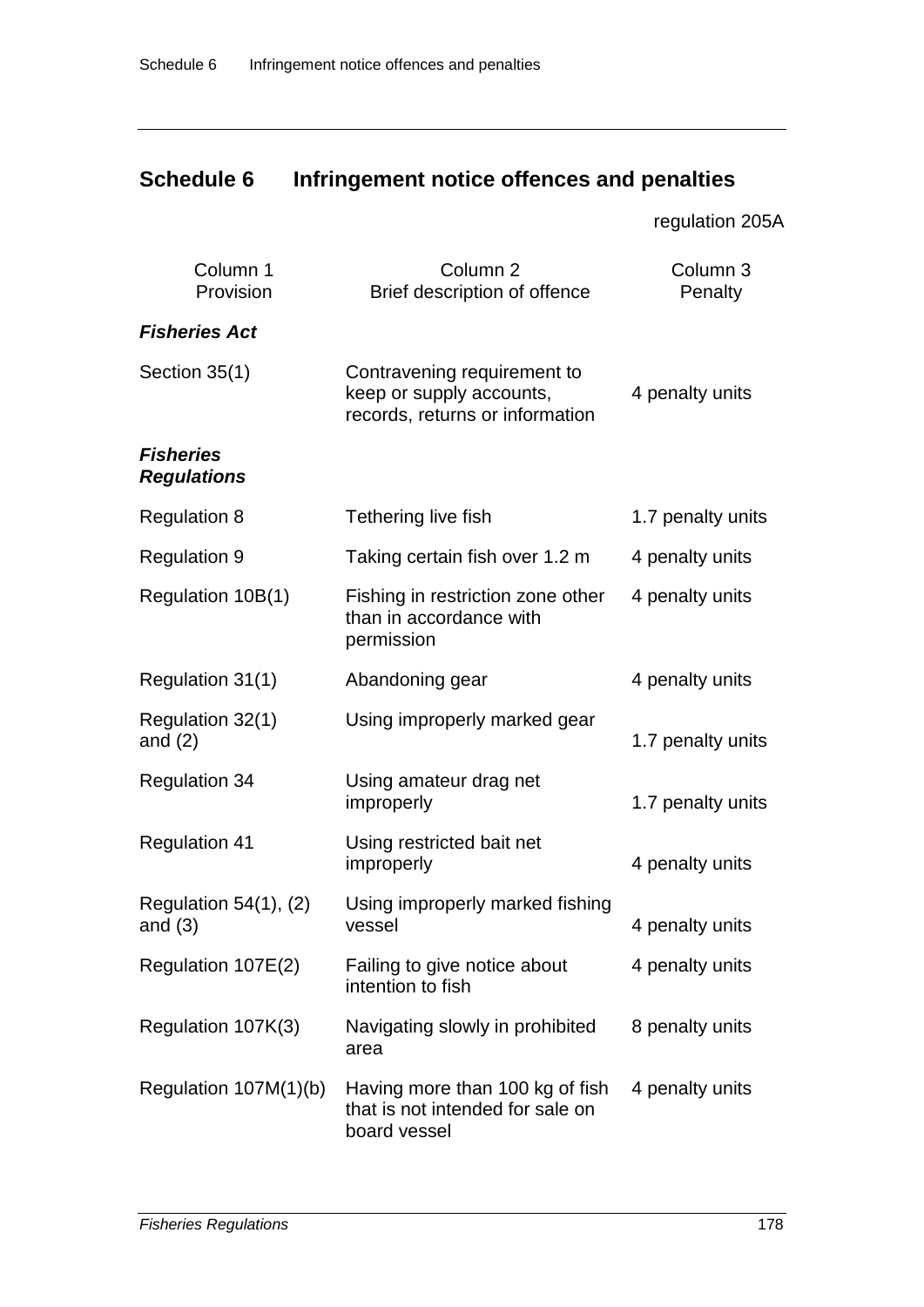| Taking fish in excess of quota<br>Failing to give prior landing<br>notice<br>Failing to weigh fish properly<br>Failing to produce certificate of<br>verification<br>Failing to give unload notice | If the excess is<br>50kg or less -<br>4 penalty units<br>If the excess is<br>more than 50 $kg -$<br>8 penalty units<br>4 penalty units<br>4 penalty units<br>4 penalty units<br>4 penalty units                                                                                                                                                                                                                     |
|---------------------------------------------------------------------------------------------------------------------------------------------------------------------------------------------------|---------------------------------------------------------------------------------------------------------------------------------------------------------------------------------------------------------------------------------------------------------------------------------------------------------------------------------------------------------------------------------------------------------------------|
|                                                                                                                                                                                                   |                                                                                                                                                                                                                                                                                                                                                                                                                     |
|                                                                                                                                                                                                   |                                                                                                                                                                                                                                                                                                                                                                                                                     |
|                                                                                                                                                                                                   |                                                                                                                                                                                                                                                                                                                                                                                                                     |
|                                                                                                                                                                                                   |                                                                                                                                                                                                                                                                                                                                                                                                                     |
|                                                                                                                                                                                                   |                                                                                                                                                                                                                                                                                                                                                                                                                     |
|                                                                                                                                                                                                   |                                                                                                                                                                                                                                                                                                                                                                                                                     |
|                                                                                                                                                                                                   | 4 penalty units                                                                                                                                                                                                                                                                                                                                                                                                     |
|                                                                                                                                                                                                   | 4 penalty units                                                                                                                                                                                                                                                                                                                                                                                                     |
|                                                                                                                                                                                                   | If the excess is<br>50kg or less -<br>4 penalty units                                                                                                                                                                                                                                                                                                                                                               |
|                                                                                                                                                                                                   | If the excess is<br>more than 50 $kg -$<br>8 penalty units                                                                                                                                                                                                                                                                                                                                                          |
|                                                                                                                                                                                                   | 4 penalty units                                                                                                                                                                                                                                                                                                                                                                                                     |
|                                                                                                                                                                                                   | 4 penalty units                                                                                                                                                                                                                                                                                                                                                                                                     |
|                                                                                                                                                                                                   | 4 penalty units                                                                                                                                                                                                                                                                                                                                                                                                     |
|                                                                                                                                                                                                   | 4 penalty units                                                                                                                                                                                                                                                                                                                                                                                                     |
|                                                                                                                                                                                                   |                                                                                                                                                                                                                                                                                                                                                                                                                     |
|                                                                                                                                                                                                   | 4 penalty units                                                                                                                                                                                                                                                                                                                                                                                                     |
|                                                                                                                                                                                                   | 1.7 penalty units                                                                                                                                                                                                                                                                                                                                                                                                   |
|                                                                                                                                                                                                   | Failing to give notice about<br>intention to fish<br>Having more than 100 kg of fish<br>that is not intended for sale on<br>board vessel<br>Taking fish in excess of quota<br>Failing to give prior landing<br>notice<br>Failing to weigh fish properly<br>Failing to produce certificate of<br>verification<br>Failing to give unload notice<br>Using gillnet improperly<br>Using improper amateur fishing<br>gear |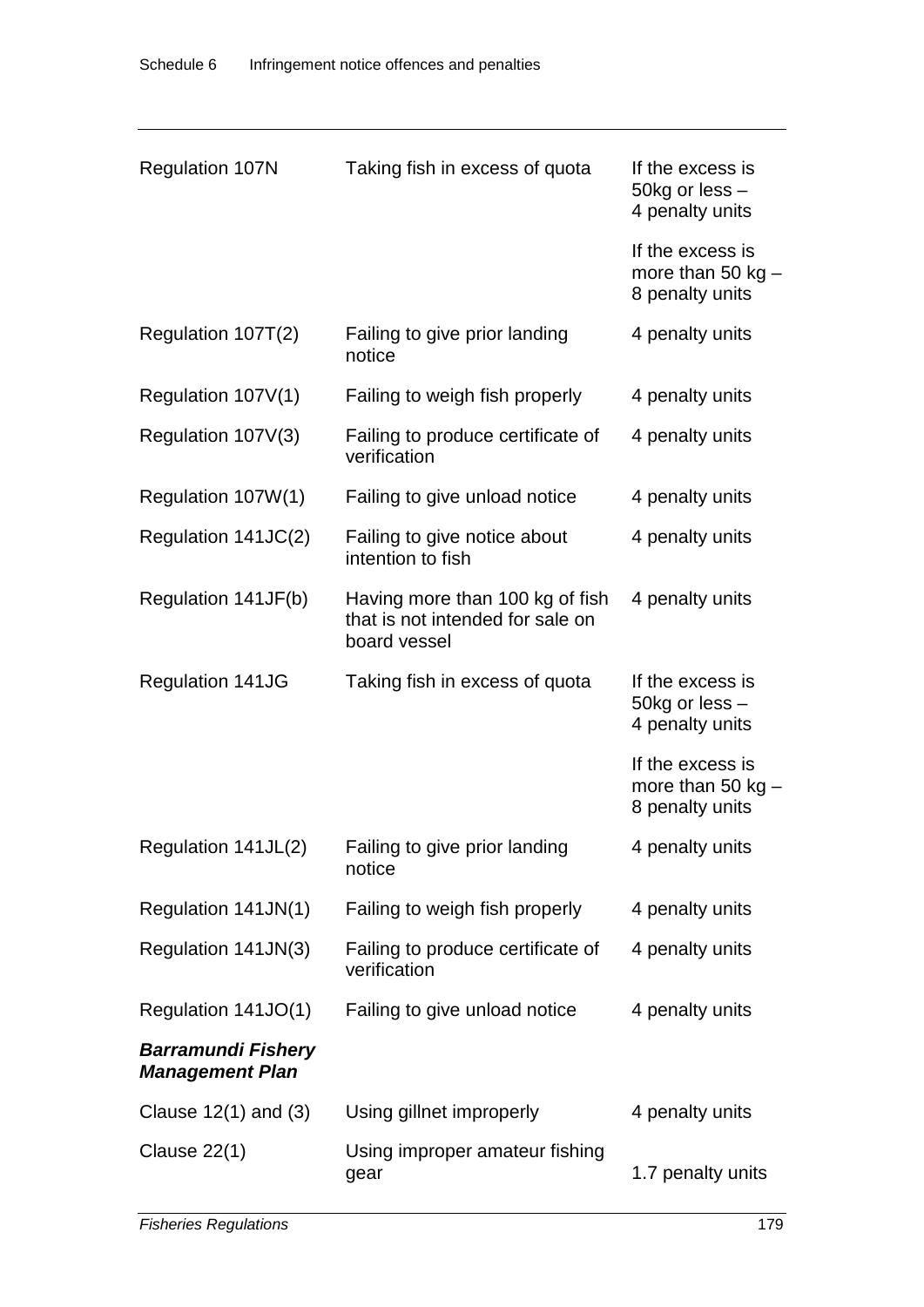| Clause 23                                         | Tethering barramundi                                                         | 1.7 penalty units |
|---------------------------------------------------|------------------------------------------------------------------------------|-------------------|
| Clause $26(1)$                                    | Fishing using bait or improper<br>gear – Shady Camp Billabong                | 1.7 penalty units |
| Clause 27(1)                                      | Fishing or possessing improper<br>gear – Mary River                          | 1.7 penalty units |
| Clause $28(b)$ and $(c)$                          | Fishing in closed season in<br>Mary or Daly River seasonally<br>closed areas | 1.7 penalty units |
| <b>Mud Crab Fishery</b><br><b>Management Plan</b> |                                                                              |                   |
| Clause $12(2)(e)$                                 | Amateur – using improperly<br>marked pots                                    | 1.7 penalty units |
| Clause $13(1)$ and $(2)$                          | Amateur – using or possessing<br>pots in excess of limit                     | 1.7 penalty units |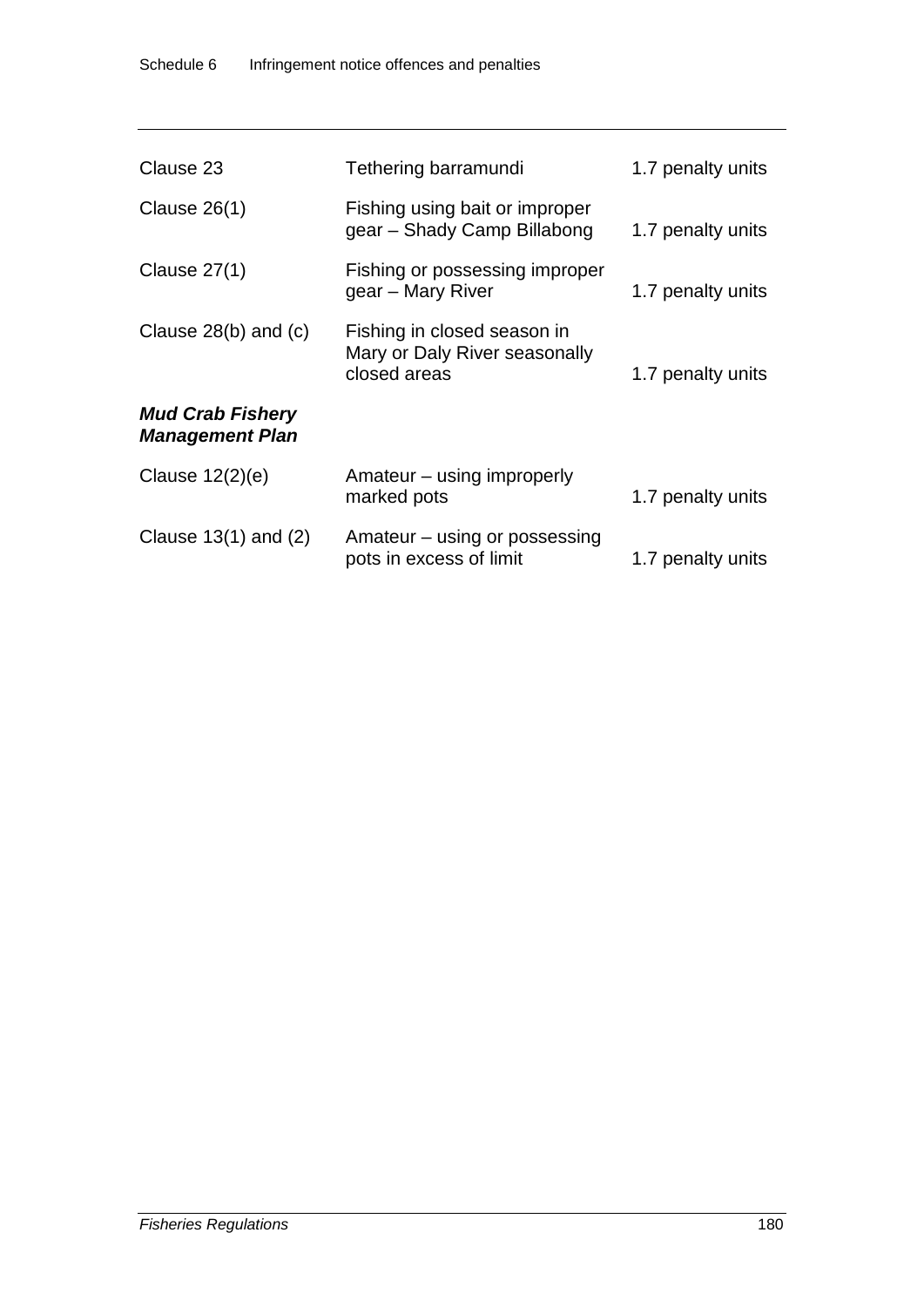## **Schedule 7 Species of fish or aquatic life for which permit to import may be granted**

regulation 26(2)(a)(iii)

| Common name           | Scientific name   |
|-----------------------|-------------------|
| Golden perch          | Macquaria ambigua |
| Silver perch          | Bidyanus bidyanus |
| Southern bluefin tuna | Thunnus maccoyii  |
| Yellowtail kingfish   | Seriola lalandi   |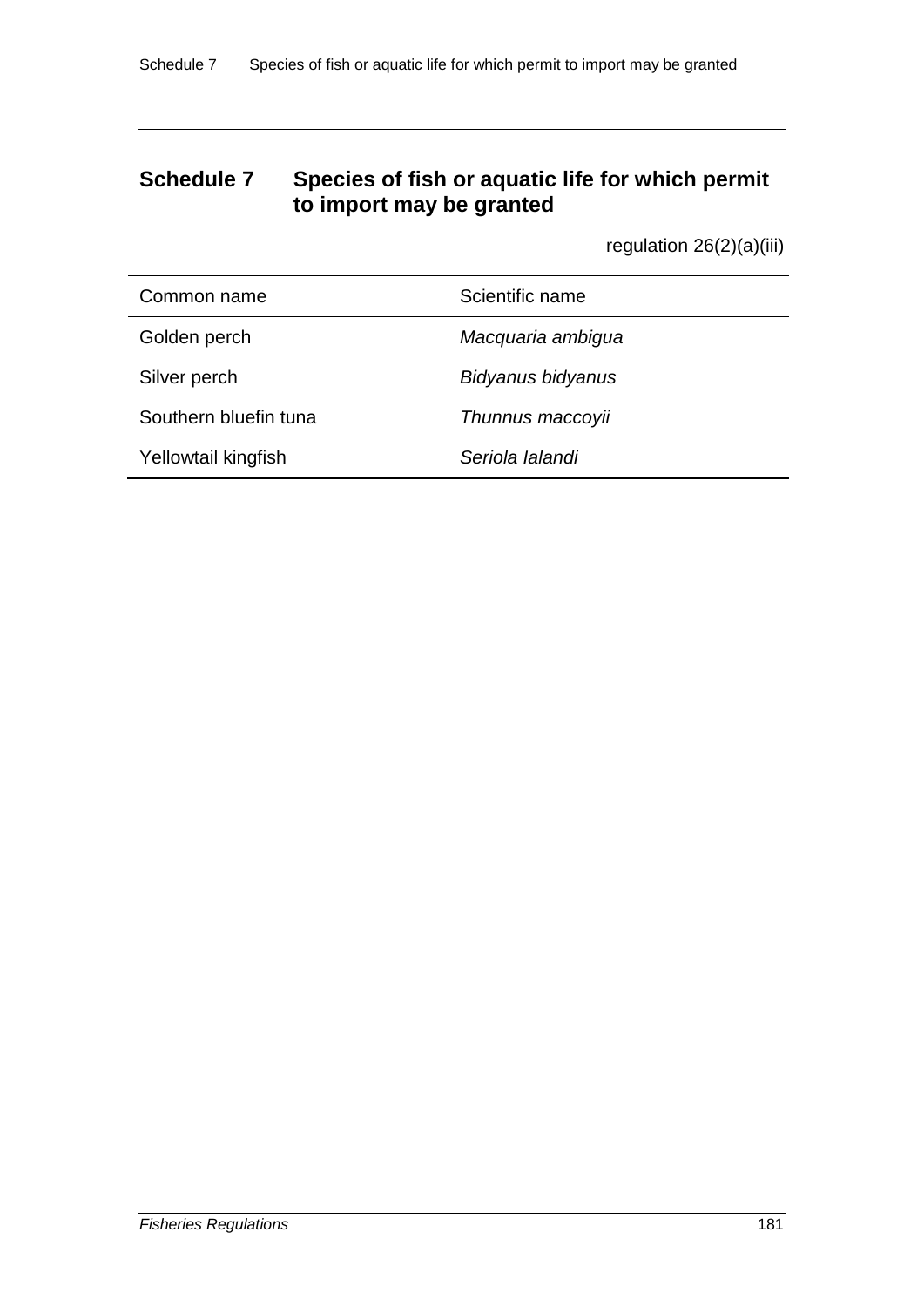#### **ENDNOTES**

**1 KEY**

Key to abbreviations

amd = amended od = order<br>
app = appendix **butch** on = omitted app = appendix<br>bl = by-law bl = by-law bl = com **bl** = by-law<br>
ch = Chapter **ch = Chapter**<br> **cl** = clause **r** = regulation/rule<br> **r** = remainder **cl = clause rem = remainder**  $exp = expires/expired$ <br>**f** = forms *Gaz* = *Gazette*<br>hdg = heading **hdg = heading sdiv = Subdivision nc = not commenced**

**renum = renumbered**<br>rep = repealed **f** = section<br>sch = Schedule **ins = inserted SL = Subordinate Legislation lt = long title sub = substituted**

### **2 LIST OF LEGISLATION**

|  | Fisheries Regulations (SL No. 72, 1992) |  |  |  |  |
|--|-----------------------------------------|--|--|--|--|
|--|-----------------------------------------|--|--|--|--|

| Notified  | 24 December 1992     |
|-----------|----------------------|
| Commenced | 1 January 1993 (r 2) |

#### *Planning (Consequential Amendments) Act 1993* **(Act No. 86, 1993)**

| Assent date | 31 December 1993                                          |
|-------------|-----------------------------------------------------------|
| Commenced   | 18 April 1994 (s 2 and s 2 Planning Act 1993 (Act No. 85, |
|             | 1993) and <i>Gaz</i> S28, 18 April 1994)                  |

# *Amendments of Fisheries Regulations* **(SL No. 19, 1994)**

Notified 1 July 1994<br>Commenced 1 July 1994 1 July 1994

#### *Amendments of Fisheries Regulations* **(SL No. 3, 1995)** Notified

| <b>Notified</b> | 31 January 1995       |
|-----------------|-----------------------|
| Commenced       | 3 February 1995 (r 2) |

*Amendment of Fisheries Regulations* **(SL No. 40, 1996)**

Notified 7 August 1996<br>Commenced 7 August 1996 7 August 1996

## *Amendments of Fisheries Regulations* **(SL No. 31, 1997)** Notified 12 November 1997<br>Commenced 12 November 1997

| Commenced | 12 November 1997 |
|-----------|------------------|
|           |                  |

#### *Amendments of Fisheries Regulations* **(SL No. 15, 1998) Notified**

| Notified  | 1 July 1998 |
|-----------|-------------|
| Commenced | 1 July 1998 |

#### *Amendments of Fisheries Regulations* **(SL No. 3, 1999)**

| <b>Notified</b> | 10 February 1999 |
|-----------------|------------------|
| Commenced       | 10 February 1999 |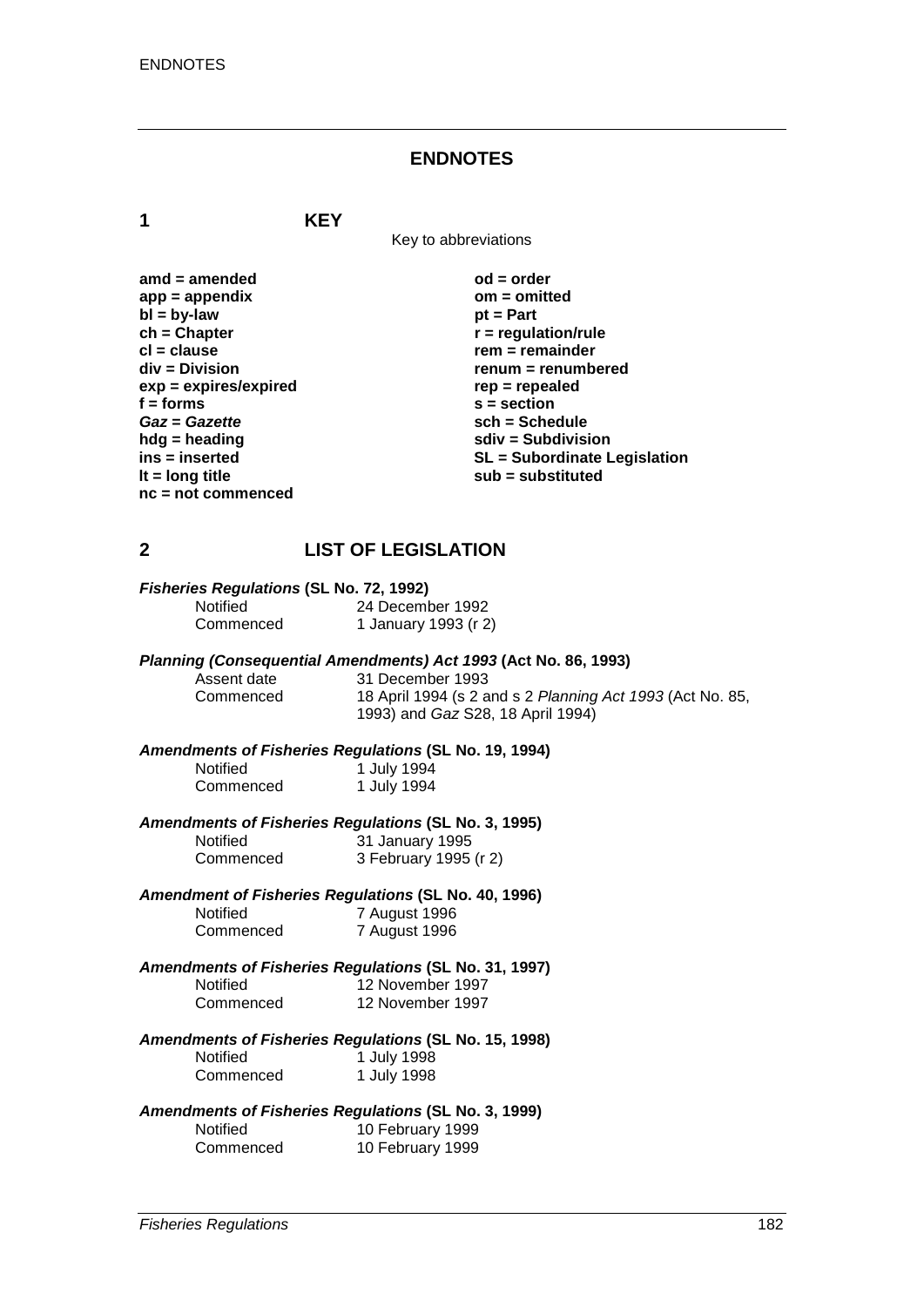|                                                                 | Amendments of Fisheries Regulations (SL No. 10, 1999)                   |
|-----------------------------------------------------------------|-------------------------------------------------------------------------|
| Notified                                                        | 31 March 1999                                                           |
| Commenced                                                       | 31 March 1999                                                           |
|                                                                 |                                                                         |
| Statute Law Revision Act 1999 (Act No. 27, 1999)<br>Assent date | 18 June 1999                                                            |
| Commenced                                                       | 18 June 1999                                                            |
|                                                                 |                                                                         |
|                                                                 | Amendment of Fisheries Regulations (SL No. 36, 1999)                    |
| Notified                                                        | 1 December 1999                                                         |
| Commenced                                                       | 1 December 1999                                                         |
|                                                                 | Planning (Consequential Amendments) Act 1999 (Act No. 56, 1999)         |
| Assent date                                                     | 14 December 1999                                                        |
| Commenced                                                       | 12 April 2000 (s 2 and s 2 Planning Act 1999 (Act No.55,                |
|                                                                 | 1999) and Gaz S15, 12 April 1999)                                       |
|                                                                 | Amendment of Fisheries Regulations (SL No. 3, 2000)                     |
| <b>Notified</b>                                                 | 9 February 2000                                                         |
| Commenced                                                       | 9 February 2000                                                         |
|                                                                 |                                                                         |
|                                                                 | Amendments of Fisheries Regulations (SL No. 17, 2000)                   |
| Notified                                                        | 12 April 2000                                                           |
| Commenced                                                       | 12 April 2000                                                           |
|                                                                 |                                                                         |
|                                                                 | Amendments of Fisheries Regulations (SL No. 39, 2001)                   |
| Notified                                                        | 8 August 2001                                                           |
| Commenced                                                       | 8 August 2001                                                           |
|                                                                 | Amendments of Fisheries Regulations (SL No. 49, 2001)                   |
| Notified                                                        | 19 December 2001                                                        |
| Commenced                                                       | 19 December 2001                                                        |
| Statute Law Revision Act 2002 (Act No. 18, 2002)                |                                                                         |
| Assent date                                                     | 7 June 2002                                                             |
| Commenced                                                       | 7 June 2002                                                             |
|                                                                 |                                                                         |
|                                                                 | Statute Law Revision (Financial Provisions) Act 2002 (Act No. 38, 2002) |
| Assent date                                                     | 13 September 2002                                                       |
| Commenced                                                       | 30 October 2002 (s 2 and Gaz G43, 30 October 2002, p 3)                 |
|                                                                 | <b>Amendments of Fisheries Regulations (SL No. 19, 2003)</b>            |
| Notified                                                        | 28 March 2003                                                           |
| Commenced                                                       | 28 March 2003                                                           |
|                                                                 |                                                                         |
|                                                                 | Amendment of Fisheries Regulations (SL No. 20, 2003)                    |
| Notified                                                        | 28 March 2003                                                           |
| Commenced                                                       | 28 March 2003                                                           |
|                                                                 | <b>Amendments of Fisheries Regulations (SL No. 46, 2003)</b>            |
| Notified                                                        | 3 September 2003                                                        |
| Commenced                                                       | 3 September 2003                                                        |
|                                                                 | <b>Amendments of Fisheries Regulations (SL No. 57, 2003)</b>            |
| Notified                                                        | 22 December 2003                                                        |
| Commenced                                                       | 22 December 2003                                                        |
|                                                                 |                                                                         |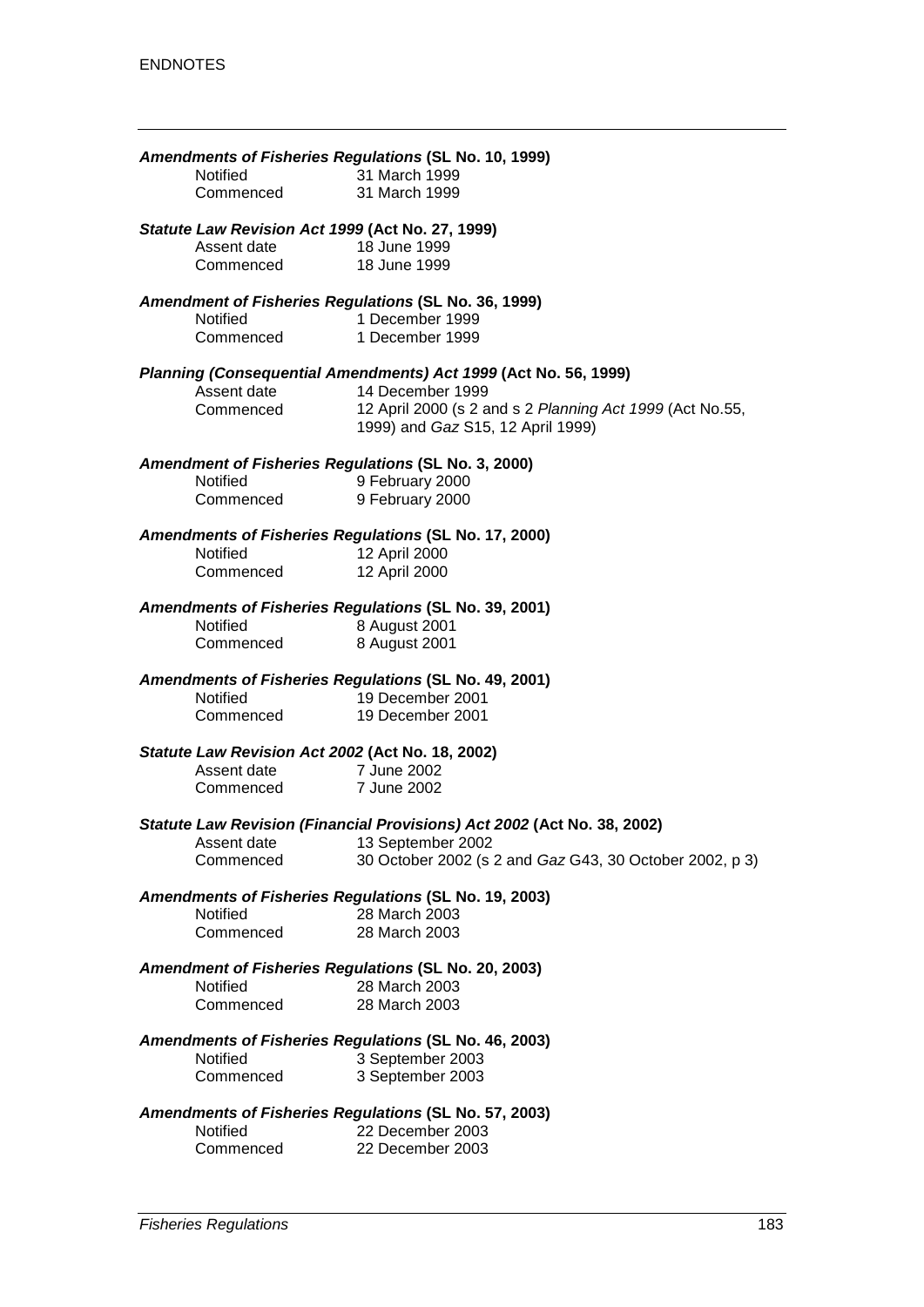|       | Fisheries Amendment Act 2004 (Act No. 7, 2004)   |                                                                                                  |
|-------|--------------------------------------------------|--------------------------------------------------------------------------------------------------|
|       | Assent date                                      | 7 January 2004                                                                                   |
|       | Commenced                                        | 7 January 2004                                                                                   |
|       | Notified                                         | Amendments of Fisheries Regulations (SL No. 34, 2004)<br>24 November 2004                        |
|       | Commenced                                        | 24 November 2004                                                                                 |
|       |                                                  |                                                                                                  |
|       | Notified                                         | Fisheries Amendment (Spanish Mackerel Fishery) Regulations 2005 (SL No. 4, 2005)<br>2 March 2005 |
|       | Commenced                                        | 1 January 2005 (r 3)                                                                             |
|       |                                                  |                                                                                                  |
|       |                                                  | Fisheries Amendment (Shark Fishery) Regulations 2005 (SL No. 13, 2005)                           |
|       | Notified                                         | 18 May 2005                                                                                      |
|       | Commenced                                        | 18 May 2005                                                                                      |
| 2005) |                                                  | Fisheries Amendment (Off-shore Net and Line Fishery) Regulations 2005 (SL No. 48,                |
|       | <b>Notified</b>                                  | 9 November 2005                                                                                  |
|       | Commenced                                        | 9 November 2005                                                                                  |
|       |                                                  |                                                                                                  |
|       | Statute Law Revision Act 2005 (Act No. 44, 2005) |                                                                                                  |
|       | Assent date                                      | 14 December 2005                                                                                 |
|       | Commenced                                        | 14 December 2005                                                                                 |
|       |                                                  | Fisheries Amendment (Mud Crab Fishery) Regulations 2006 (SL No. 11, 2006)                        |
|       | Notified                                         | 26 April 2006                                                                                    |
|       | Commenced                                        | 1 May 2006 (r 2)                                                                                 |
|       |                                                  | Fisheries Amendment (Pearl Oyster Fishery) Regulations 2006 (SL No. 23, 2006)                    |
|       | <b>Notified</b>                                  | 30 June 2006                                                                                     |
|       | Commenced                                        | 30 June 2006                                                                                     |
|       |                                                  |                                                                                                  |
|       | Statute Law Revision Act 2007 (Act No. 4, 2007)  |                                                                                                  |
|       | Assent date                                      | 8 March 2007                                                                                     |
|       | Commenced                                        | 8 March 2007                                                                                     |
|       | (SL No. 10, 2007)                                | Fisheries Amendment (Fishing Tour Operator Licence) Regulations (No. 2) 2007                     |
|       | Notified                                         | 18 April 2007                                                                                    |
|       | Commenced                                        | 18 April 2007                                                                                    |
|       |                                                  |                                                                                                  |
|       |                                                  | Fisheries Amendment (Prescribed Fish) Regulations 2007 (SL No. 22, 2007)                         |
|       | Notified                                         | 1 August 2007                                                                                    |
|       | Commenced                                        | 1 August 2007                                                                                    |
|       |                                                  | Fisheries Amendment (Public Aquarium Licence) Regulations 2008 (SL No. 3, 2008)                  |
|       | Notified                                         | 5 March 2008                                                                                     |
|       | Commenced                                        | 5 March 2008                                                                                     |
|       |                                                  | <b>Fisheries Amendment Regulations 2008 (SL No. 12, 2008)</b>                                    |
|       | Notified                                         | 28 May 2008                                                                                      |
|       | Commenced                                        | 28 May 2008                                                                                      |
|       |                                                  |                                                                                                  |
|       |                                                  | Fisheries Amendment Regulations (No. 2) 2008 (SL No. 27, 2008)                                   |
|       | Notified                                         | 20 October 2008                                                                                  |
|       | Commenced                                        | 20 October 2008                                                                                  |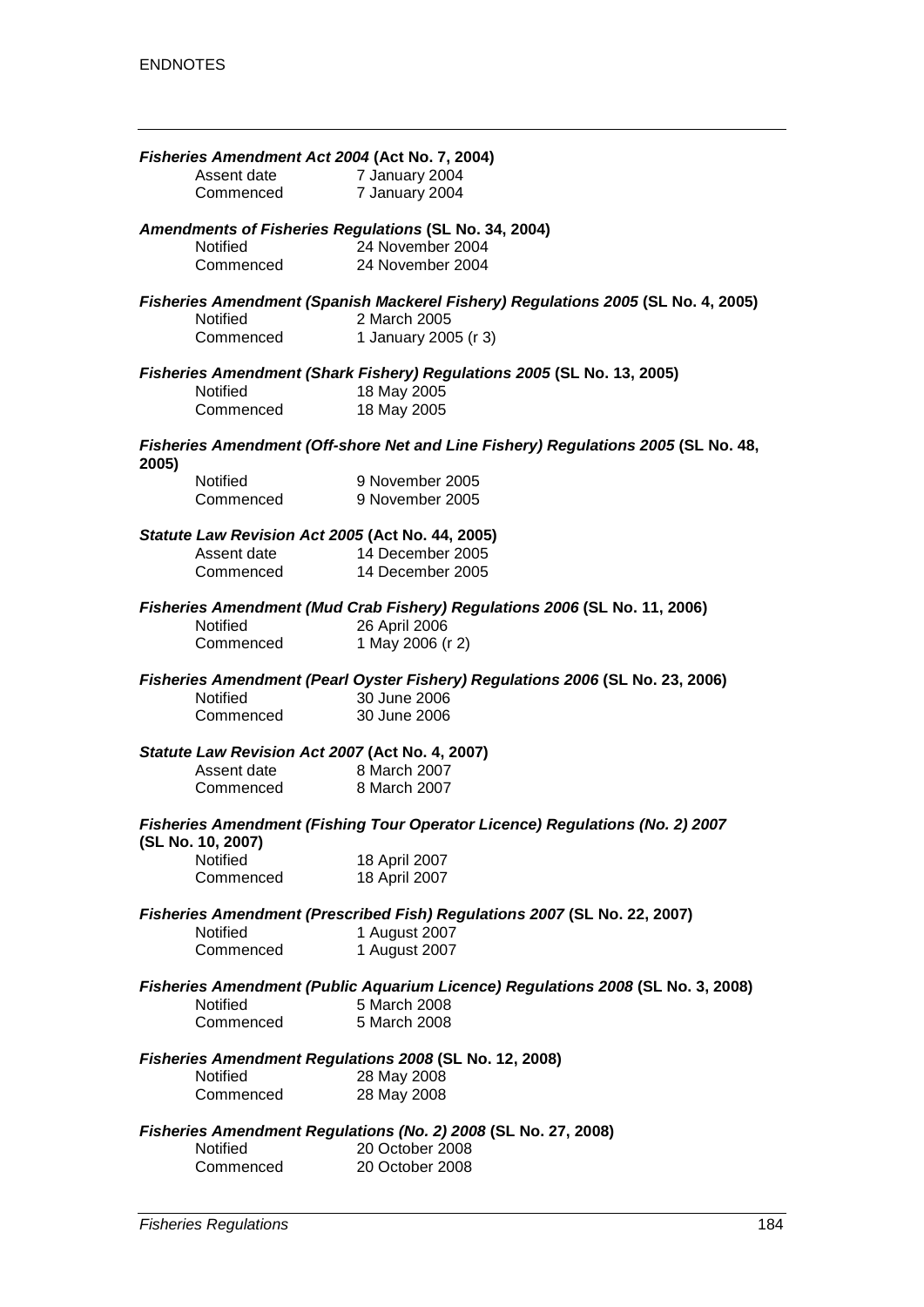|       | Notified                                                        | Fisheries Amendment (Permit to Import) Regulations 2008 (SL No. 28, 2008)<br>20 October 2008 |
|-------|-----------------------------------------------------------------|----------------------------------------------------------------------------------------------|
|       | Commenced                                                       | 20 October 2008                                                                              |
|       | Livestock Act 2008 (Act No. 36, 2008)                           |                                                                                              |
|       | Assent date                                                     | 8 December 2008                                                                              |
|       | Commenced                                                       | 1 September 2009 (Gaz G34, 26 August 2009, p 3)                                              |
| 2009) |                                                                 | Fisheries Amendment (Noxious Fish and Aquatic Pests) Regulations 2009 (SL No. 6,             |
|       | <b>Notified</b>                                                 | 11 March 2009                                                                                |
|       | Commenced                                                       | 11 March 2009                                                                                |
|       | (SL No. 28, 2009)                                               | Fisheries Amendment (Aquarium Fishing/Display Fishery Licence) Regulations 2009              |
|       | Notified                                                        | 26 August 2009                                                                               |
|       | Commenced                                                       | 2 September 2009                                                                             |
|       | Statute Law Revision Act 2009 (Act No. 25, 2009)<br>Assent date | 1 September 2009                                                                             |
|       | Commenced                                                       | 16 September 2009 (Gaz G37, 16 September 2009, p 3)                                          |
|       |                                                                 | Fisheries Amendment (Possession Limits) Regulations 2009 (SL No. 38, 2009)                   |
|       | Notified                                                        | 14 December 2009                                                                             |
|       | Commenced                                                       | 1 January 2010                                                                               |
|       |                                                                 | Fisheries Amendment (Timor Reef Fishery) Regulations 2011 (SL No. 1, 2011)                   |
|       | Notified                                                        | 1 February 2011                                                                              |
|       | Commenced                                                       | 1 February 2011 (r 3)                                                                        |
|       |                                                                 | Fisheries Amendment Regulations 2011 (SL No. 2, 2011)                                        |
|       | <b>Notified</b>                                                 | 1 February 2011                                                                              |
|       | Commenced                                                       | 1 February 2011                                                                              |
|       |                                                                 | Public and Environmental Health Act 2011 (Act No. 7, 2011)                                   |
|       | Assent date                                                     | 16 March 2011                                                                                |
|       | Commenced                                                       | 1 July 2011 (Gaz S28, 3 June 2011)                                                           |
|       | and Resources) Act 2011 (Act No. 28, 2011)                      | Penalties Amendment (Children and Families, Health and Primary Industry, Fisheries           |
|       | Assent date                                                     | 31 August 2011                                                                               |
|       | Commenced                                                       | 21 September 2011 (Gaz G38, 21 September 2011, p 4)                                          |
| 2012) |                                                                 | Fisheries Amendment (Fishing Gear and Amateur Fishing) Regulations 2012 (SL No. 3,           |
|       | Notified                                                        | 8 February 2012                                                                              |
|       | Commenced                                                       | 13 February 2012 (r 2)                                                                       |
|       |                                                                 | Fisheries Amendment (Demersal Fishery) Regulations 2012 (SL No. 5, 2012)                     |
|       | Notified                                                        | 31 January 2012                                                                              |
|       | Commenced                                                       | pt 3: 1 June 2012; rem: 1 February 2012 (r 2)                                                |
|       |                                                                 | Fisheries Amendment (Noxious Fish) Regulations 2012 (SL No. 34, 2012)                        |
|       | Notified                                                        | 3 August 2012                                                                                |
|       | Commenced                                                       | 3 August 2012                                                                                |
|       |                                                                 |                                                                                              |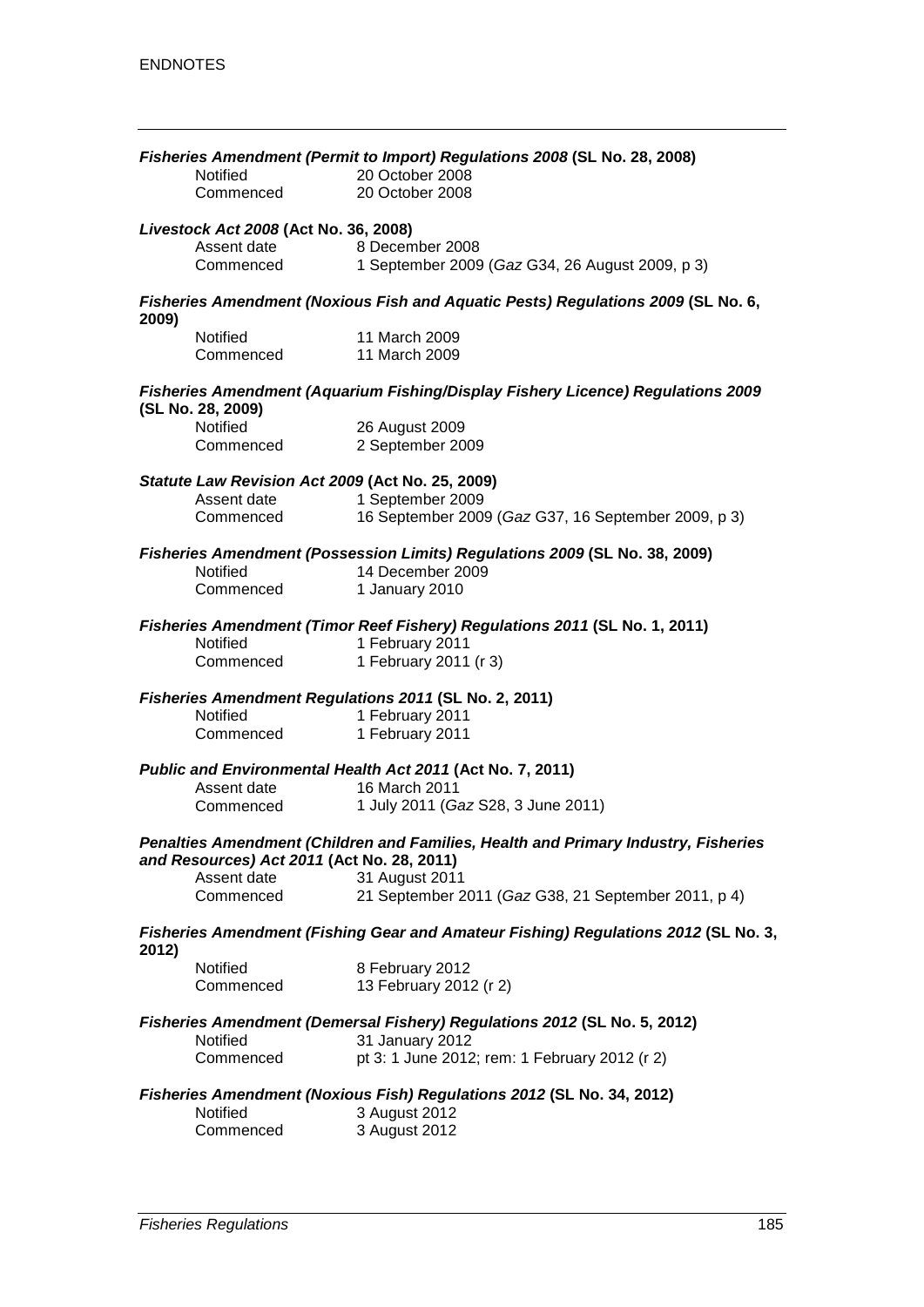|               |                                                  | Fisheries Amendment (Pearl Oyster Licence Levy) Regulations 2012 (SL No. 50, 2012)    |
|---------------|--------------------------------------------------|---------------------------------------------------------------------------------------|
|               | Notified                                         | 14 December 2012                                                                      |
|               | Commenced                                        | 14 December 2012                                                                      |
|               |                                                  |                                                                                       |
|               | (SL No. 36, 2013)                                | <b>Fisheries Amendment (Giant Clams and Freshwater Crustaceans) Regulations 2013</b>  |
|               | Notified                                         | 1 October 2013                                                                        |
|               | Commenced                                        | 1 October 2013                                                                        |
|               |                                                  |                                                                                       |
|               |                                                  | Local Government Amendment Act 2014 (Act No. 19, 2014)                                |
|               | Assent date                                      | 2 June 2014                                                                           |
|               | Commenced                                        | s 16: 1 July 2014; s 18: 1 December 2014; rem: 2 June 2014,<br>(s <sub>2</sub> )      |
|               |                                                  | Fisheries Amendment Regulations 2014 (SL No. 30, 2014)                                |
|               | Notified                                         | 10 September 2014                                                                     |
|               | Commenced                                        | 10 September 2014                                                                     |
|               |                                                  |                                                                                       |
|               | Statute Law Revision Act 2014 (Act No. 38, 2014) |                                                                                       |
|               | Assent date<br>Commenced                         | 13 November 2014                                                                      |
|               |                                                  | 13 November 2014                                                                      |
|               |                                                  | <b>Fisheries Amendment (Amateur Fishing Limits) Regulations 2015 (SL No. 7, 2015)</b> |
|               | Notified                                         | 12 May 2015                                                                           |
|               | Commenced                                        | 12 May 2015                                                                           |
|               |                                                  |                                                                                       |
|               | Notified                                         | Fisheries Amendment Regulations 2015 (SL No. 8, 2015)                                 |
|               |                                                  | 12 May 2015                                                                           |
|               | Commenced                                        | 12 May 2015                                                                           |
| No. 12, 2015) |                                                  | Ports Management (Repeals and Related Consequential Amendments) Act 2015 (Act         |
|               | Assent date                                      | 22 May 2015                                                                           |
|               | Commenced                                        | pt 4 (other than ss 52 and 54 to 56): 9 June 2015; ss 52 and                          |
|               |                                                  | 54 to 56: nc; rem: 1 July 2015 (Gaz S57, 9 June 2015, p 2)                            |
|               |                                                  | Fisheries Amendment Regulations (No. 2) 2015 (SL No. 18, 2015)                        |
|               | Notified                                         | 1 July 2015                                                                           |
|               | Commenced                                        | 1 July 2015                                                                           |
|               |                                                  |                                                                                       |
| No. 19, 2015) |                                                  | Fisheries Amendment (Coastal Line Fishery and Other Matters) Regulations 2015 (SL     |
|               | Notified                                         | 1 July 2015                                                                           |
|               | Commenced                                        | 1 July 2015                                                                           |
| 2016)         |                                                  | Fisheries Amendment (Tiwi Islands Restriction Zones) Regulations 2016 (SL No. 22,     |
|               | Notified                                         | 19 May 2016                                                                           |
|               | Commenced                                        | 19 May 2016                                                                           |
|               |                                                  | Fisheries Amendment (Transfer of Licences) Regulations 2016 (SL No. 34, 2016)         |
|               | Notified                                         | 6 July 2016                                                                           |
|               | Commenced                                        | 6 July 2016                                                                           |
|               |                                                  |                                                                                       |
|               |                                                  | Fisheries Legislation Amendment Act 2016 (Act No. 23, 2016)                           |
|               | Assent date                                      | 9 June 2016                                                                           |
|               | Commenced                                        | 1 January 2017 (Gaz G51, 21 December 2016, p 12)                                      |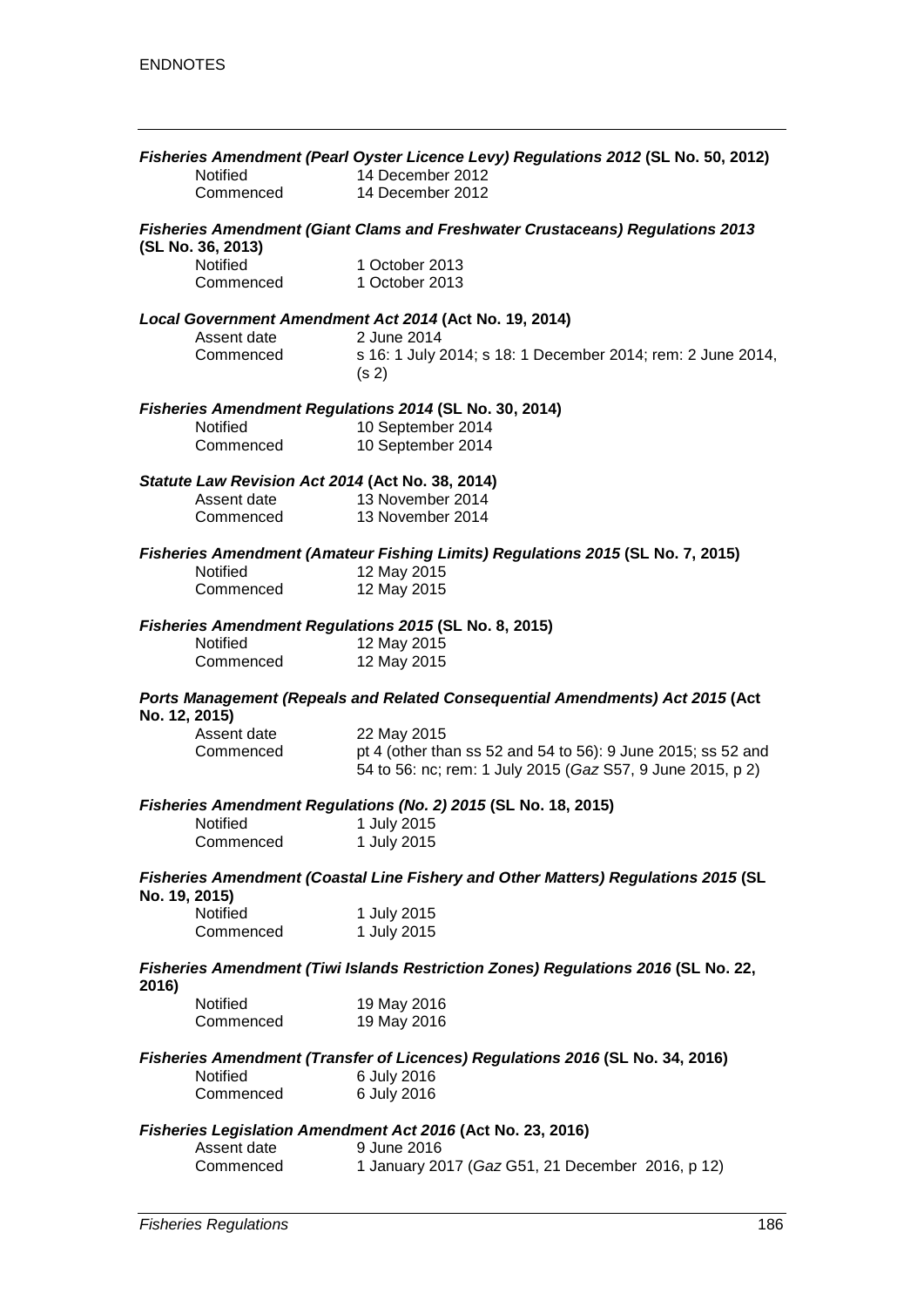# *Fisheries Amendment Regulations 2016* **(SL No. 44, 2016)**

Notified 20 December 2016<br>Commenced 1 January 2017 (r 2 Commenced 1 January 2017 (r 2, s 2 *Fisheries Legislation Amendment Act 2016* (Act No. 23, 2016) and *Gaz* G51, 21 December 2016, p 12)

*Fisheries Amendment (Dermersal Fishery Zones) Regulations 2017* **(SL No. 7, 2017)**

| Notified  | 19 April 2017 |
|-----------|---------------|
| Commenced | 19 April 2017 |

### **3 SAVINGS AND TRANSITIONAL PROVISIONS**

- r 12 *Amendments of Fisheries Regulations* (SL No. 19, 1994)
- r 5 *Amendments of Fisheries Regulations* (SL No. 15, 1998)
- r 9 *Fisheries Amendment (Spanish Mackerel Fishery) Regulations 2005* (SL No. 4, 2005)

### **4 LIST OF AMENDMENTS**

| pt 1 hdg       | amd No. 3, 2012, r 23                                                           |
|----------------|---------------------------------------------------------------------------------|
| r <sub>3</sub> | amd No. 19, 1994, r 2; No. 3, 1995, r 3; No. 31, 1997, r 2; No. 10, 1999, r 2;  |
|                | No. 13, 2005, r 3; No. 3, 2008, r 3; No. 6, 2009, r 3; Act No. 36, 2008, s 152; |
|                | No. 1, 2011, r 4; No. 2, 2011, r 3; No. 5, 2012, r 4; No. 3, 2012, rr 4 and 23; |
|                | No. 36, 2013, r 3; No. 7, 2015, r 3; No. 8, 2015, r 3; Act No. 12, 2015, s 65;  |
|                | Act No. 23, 2016, s 45                                                          |
| r 4            | amd No. 3, 1995, r 4; No. 57, 2003, r 2; No. 4, 2005, r 4; No. 13, 2005, r 4;   |
|                | Act No. 4, 2007, s 7; No 38, 2009, r 4; No. 5, 2012, r 5; No. 3, 2012, rr 5     |
|                | and 23; No. 18, 2015, r 3; Act No. 23, 2016, s 68                               |
| r 5            | amd No. 3, 1995, r 5; No. 3, 2012, r 23                                         |
| r6             | sub No. 3, 1999, r 2                                                            |
| r 8            | sub No. 3, 2012, r 6                                                            |
| r <sub>9</sub> | sub No. 19, 1994, r 3; No 38, 2009, r 5                                         |
|                | amd No. 36, 2013, r 4; No. 7, 2015, r 4; No. 44, 2016, r 4                      |
| r 10A          | ins No. 7, 2015, r 5                                                            |
|                | amd No. 19, 2015, r 3                                                           |
| r 10B          | ins No. 22, 2016, r 3                                                           |
| $rr 12 - 13$   | amd No. 3, 2012, r 23                                                           |
| r 15           | rep No. 3, 2012, r 7                                                            |
|                | ins Act No. 23, 2016, s 46                                                      |
| pt 3           |                                                                                 |
| div 2 hdg      | sub No. 10, 1999, r 3                                                           |
|                | amd Act No. 23, 2016, s 68                                                      |
| r 16           | amd No. 10, 1999, r 4; No. 3, 2012, r 23; Act No. 23, 2016, s 68                |
| r 17           | amd No. 10, 1999, r 5; Act No. 23, 2016, s 68                                   |
| r 18           | amd No. 10, 1999, r 6; Act No. 23, 2016, s 68                                   |
| r 19           | amd No. 3, 1995, r 18; No. 10, 1999, r 7; No. 34, 2004, r 2; Act No. 36, 2008,  |
|                | s 152; No. 3, 2012, r 23; Act No. 23, 2016, s 68                                |
| r 20           | amd Act No. 36, 2008, s 152; No. 3, 2012, r 23                                  |
| r 21           | amd No. 10, 1999, r 8; No. 3, 2012, r 23; Act No. 23, 2016, s 68                |
| r 22           | amd No. 10, 1999, r 9; No. 3, 2012, r 23; Act No. 23, 2016, s 68                |
| pt 3           |                                                                                 |
| div 3 hdg      | amd Act No. 23, 2016, s 68                                                      |
| r 23A          | ins No. 6, 2009, r 4                                                            |
|                | amd No. 34, 2012, r 3                                                           |
|                | rep Act No. 23, 2016, s 47                                                      |
| r 24           | rep Act No. 23, 2016, s 47                                                      |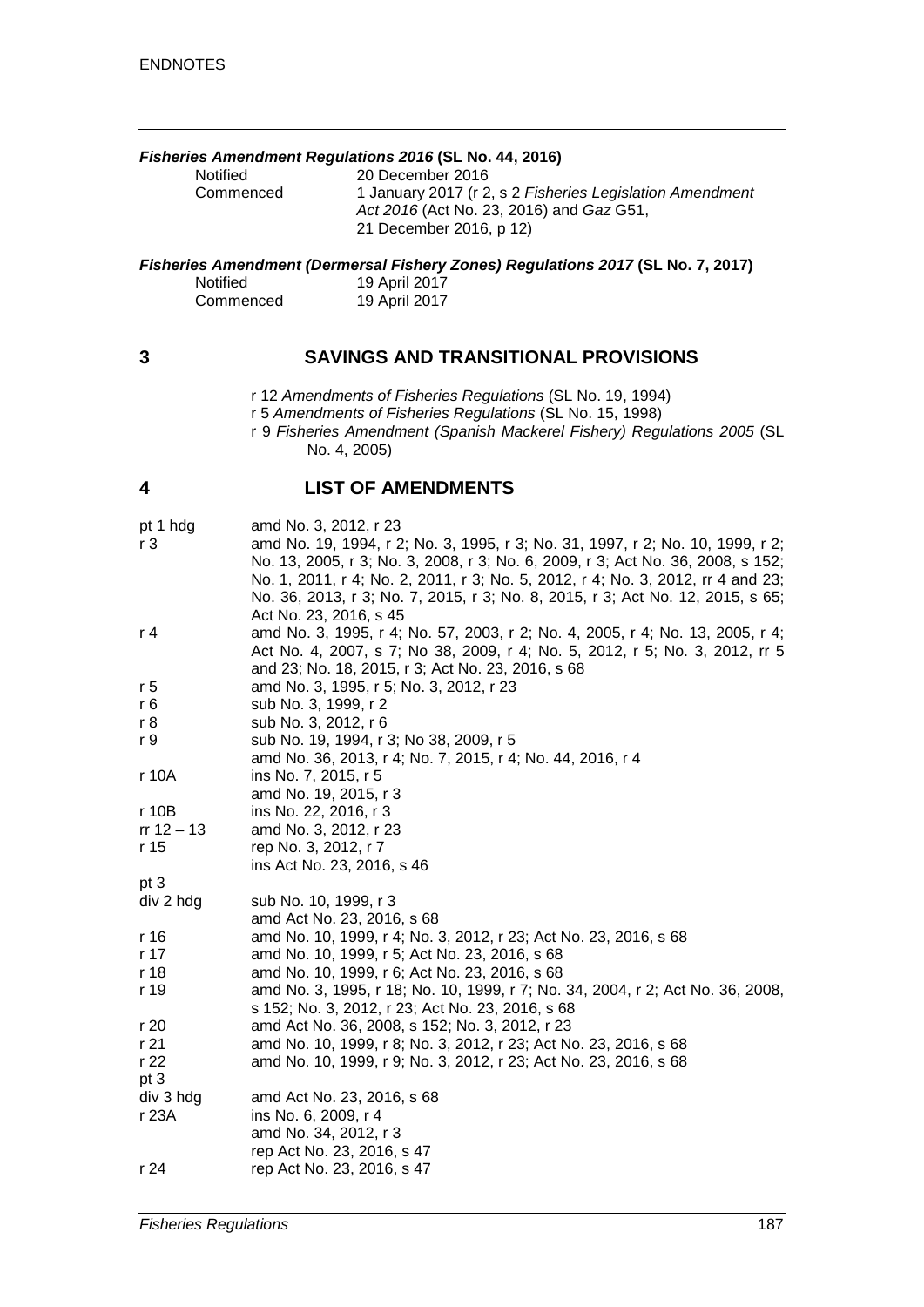| r 25<br>r 26         | sub Act No. 23, 2016, s 47<br>amd No. 19, 1994, r 4; Act No. 18, 2002, s 5; No. 28, 2008, r 3; No. 3, 2012,        |
|----------------------|--------------------------------------------------------------------------------------------------------------------|
| r 27                 | r 8; No. 30, 2014, r 3; Act No. 23, 2016, s 48<br>amd No. 3, 1995, r 18; Act No. 44, 2005, s 23; No. 3, 2012, r 23 |
| r 28                 | rep Act No. 23, 2016, s 49<br>amd No. 3, 2012, r 23<br>sub Act No. 23, 2016, s 49                                  |
| pt 3                 |                                                                                                                    |
| div 4 hdg            | ins No. 6, 2009, r 5                                                                                               |
| r 28A                | ins No. 6, 2009, r 5                                                                                               |
|                      | amd Act No. 23, 2016, s 68                                                                                         |
| r 29                 | sub No. 3, 2012, r 9                                                                                               |
| r31<br>r 32          | amd No. 11, 2006, r 4; No. 3, 2012, r 10<br>sub No. 3, 2012, r 11                                                  |
| r 33                 | amd No. 3, 2012, r 23                                                                                              |
| r 34                 | amd No. 3, 2012, r 12                                                                                              |
| r 38A                | ins No. 5, 2012, r 6                                                                                               |
| r 39                 | amd No. 3, 2008, r 4                                                                                               |
|                      | sub No. 2, 2011, r 4                                                                                               |
|                      | amd Act No. 28, 2011, s 5                                                                                          |
|                      | sub No. 3, 2012, r 13                                                                                              |
| r 39A                | ins No 38, 2009, r 6                                                                                               |
|                      | sub No. 2, 2011, r 4                                                                                               |
|                      | amd Act No. 28, 2011, s 5                                                                                          |
|                      | rep No. 3, 2012, r 13                                                                                              |
| r 40                 | amd No. 13, 2005, r 5                                                                                              |
| r 41                 | amd No. 3, 2012, r 23; No. 7, 2015, r 6                                                                            |
| r 43                 | amd No. 7, 2015, r 7                                                                                               |
| pt 5 note            | ins No. 3, 2012, r 14                                                                                              |
| pt 5                 |                                                                                                                    |
| div 1 hdg<br>r 46    | ins No. 7, 2015, r 8<br>amd No. 3, 2012, r 15; No. 7, 2015, r 9                                                    |
| rr 46AAA $-$         |                                                                                                                    |
| 46AAB                | ins No. 3, 2012, r 16                                                                                              |
| 46AAC                | ins No. 3, 2012, r 16                                                                                              |
|                      | amd No. 44, 2016, r 10                                                                                             |
| pt 5                 |                                                                                                                    |
| div 2 hdg            | ins No. 7, 2015, r 10                                                                                              |
| pt 5                 |                                                                                                                    |
| div 2                |                                                                                                                    |
| sdiv 1 hdg           | ins No. 7, 2015, r 10                                                                                              |
| r 46AA               | ins No. 49, 2001, r 1                                                                                              |
|                      | amd No 38, 2009, r 7; Act No. 28, 2011, s 5; No. 3, 2012, r 17                                                     |
|                      | sub No. 7, 2015, r 10                                                                                              |
| pt 5                 |                                                                                                                    |
| div 2                |                                                                                                                    |
| sdiv 2 hdg           | ins No. 7, 2015, r 10                                                                                              |
| rr 46 $AB -$<br>46AC | ins No. 7, 2015, r 10                                                                                              |
| pt 5                 |                                                                                                                    |
| div 2                |                                                                                                                    |
| sdiv 3 hdg           | ins No. 7, 2015, r 10                                                                                              |
| rr 46AD $-$          |                                                                                                                    |
| 46AE                 | ins No. 7, 2015, r 10                                                                                              |
| pt 5                 |                                                                                                                    |
| div 2                |                                                                                                                    |
| sdiv 4 hdg           | ins No. 7, 2015, r 10                                                                                              |
| r 46AF               | ins No. 7, 2015, r 10                                                                                              |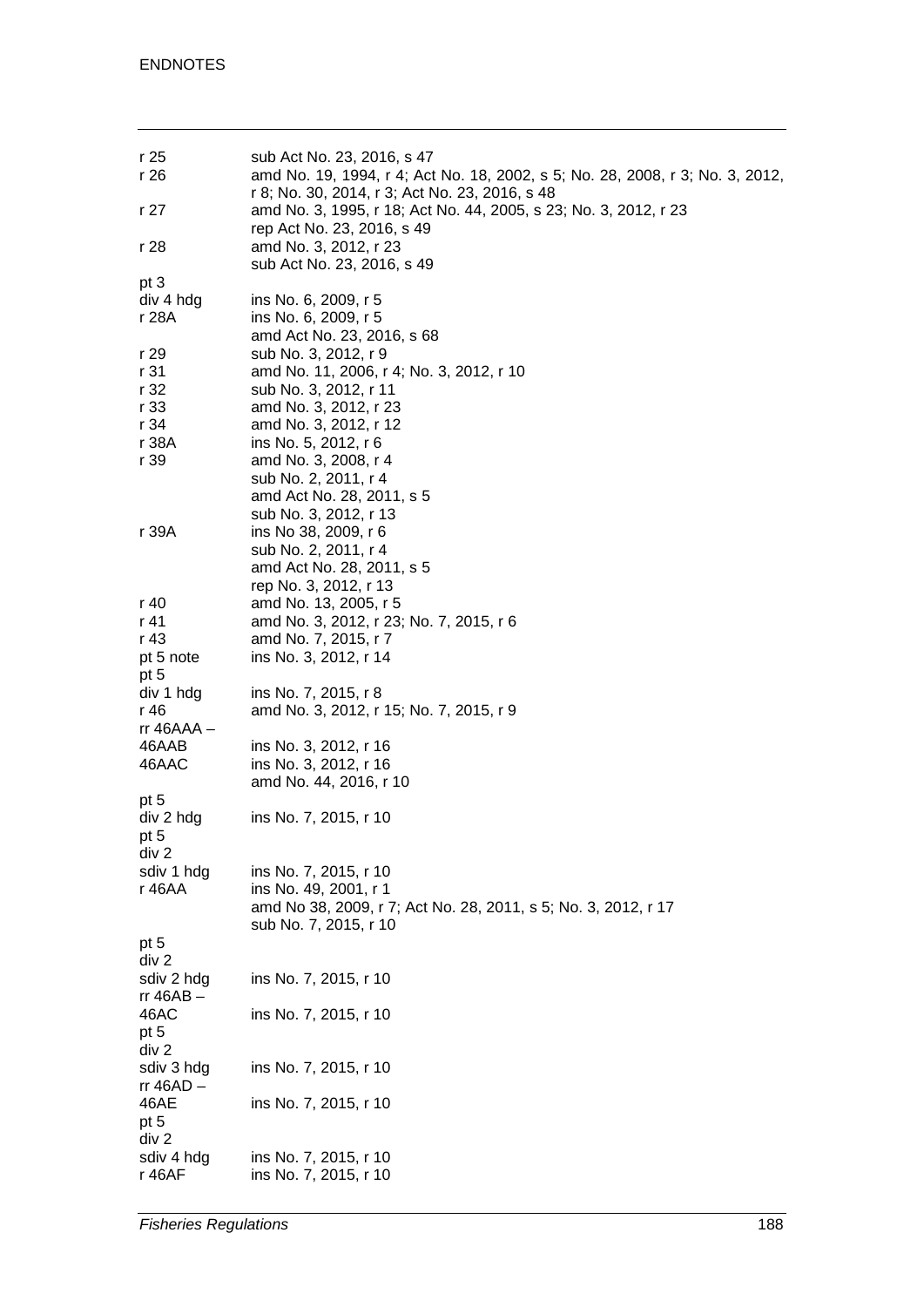| r 46AG                            | ins No 38, 2009, r 8<br>sub No. 2, 2011, r 5<br>amd Act No. 28, 2011, s 5; No. 3, 2012, r 18; No. 36, 2013, r 5                                                                  |
|-----------------------------------|----------------------------------------------------------------------------------------------------------------------------------------------------------------------------------|
| r 46A                             | renum No. 7, 2015, r 11<br>ins No. 40, 1996<br>sub No. 49, 2001, r 1; No. 57, 2003, r 3<br>amd Act No. 28, 2011, s 5; No. 3, 2012, r 23; No. 36, 2013, r 6; No. 7, 2015,<br>r 12 |
| r 46B                             | ins No. 31, 1997, r 3<br>amd No. 49, 2001, r 2; No. 22, 2007, r 3; Act No. 28, 2011, s 5; No. 3, 2012,<br>r 19; No. 36, 2013, r 7; No. 7, 2015, r 13; No. 19, 2015, r 4          |
| pt 5<br>div 3 hdg<br>rr 46BAA $-$ | ins No. 7, 2015, r 14                                                                                                                                                            |
| 46BAD<br>pt 5                     | ins No. 7, 2015, r 14                                                                                                                                                            |
| div 4 hdg                         | ins No. 7, 2015, r 14                                                                                                                                                            |
| r 46BA                            | ins No. 49, 2001, r 3                                                                                                                                                            |
|                                   | amd Act No. 28, 2011, s 5; No. 3, 2012, r 20                                                                                                                                     |
| r 46C                             | ins No. 3, 2012, r 21                                                                                                                                                            |
|                                   |                                                                                                                                                                                  |
|                                   | amd No. 7, 2015, r 15                                                                                                                                                            |
| r 47                              | amd No. 3, 2012, r 23                                                                                                                                                            |
|                                   | rep Act No. 23, 2016, s 50                                                                                                                                                       |
| r 49                              | amd No. 3, 2012, r 23                                                                                                                                                            |
| r 50                              | sub No. 3, 1995, r 6                                                                                                                                                             |
|                                   | amd No. 31, 1997, r 4                                                                                                                                                            |
|                                   | rep Act No. 23, 2016, s 50                                                                                                                                                       |
| r 51                              | rep No. 31, 1997, r 5                                                                                                                                                            |
| r 53                              | amd No. 5, 2012, r 18                                                                                                                                                            |
| r 56                              | amd No. 44, 2016, r 10                                                                                                                                                           |
| r 58                              | amd No. 31, 1997, r 6                                                                                                                                                            |
|                                   | sub No. 1, 2011, r 5                                                                                                                                                             |
|                                   | amd Act No. 23, 2016, s 68                                                                                                                                                       |
| r 59                              | amd No. 3, 2012, r 23; No. 8, 2015, r 4; No. 18, 2015, r 4                                                                                                                       |
|                                   |                                                                                                                                                                                  |
| r 60                              | amd No. 3, 2012, r 23                                                                                                                                                            |
| $rr 62 - 63$                      | amd No. 3, 2012, r 23                                                                                                                                                            |
| r 67                              | amd No. 31, 1997, r 22                                                                                                                                                           |
| r 68                              | sub No. 34, 2004, r 3                                                                                                                                                            |
|                                   | amd No. 3, 2012, r 23                                                                                                                                                            |
| r 69                              | amd No. 31, 1997, r 7; Act No. 23, 2016, s 68                                                                                                                                    |
| r 71                              | amd No. 3, 1995, r 7; No. 3, 2008, r 5; No. 3, 2012, r 23; No. 8, 2015, r 5;                                                                                                     |
|                                   | No. 44, 2016, r 10                                                                                                                                                               |
| r 72                              | sub No. 31, 1997, r 8                                                                                                                                                            |
|                                   | amd No. 20, 2003; No. 3, 2012, r 23                                                                                                                                              |
| r 72A                             | ins No. 19, 2003, r 1                                                                                                                                                            |
| pt 8                              |                                                                                                                                                                                  |
| div 1 hdg                         | sub No. 3, 1995, r 8                                                                                                                                                             |
| pt 8                              |                                                                                                                                                                                  |
| div 1                             |                                                                                                                                                                                  |
|                                   |                                                                                                                                                                                  |
| sdiv 1 hdg                        | ins No. 19, 2015, r 5                                                                                                                                                            |
| r 73                              | sub No. 3, 1995, r 8                                                                                                                                                             |
|                                   | amd No. 17, 2000, r 1; No. 19, 2015, r 6                                                                                                                                         |
| r 74                              | sub No. 3, 1995, r 8                                                                                                                                                             |
|                                   | amd No. 3, 2012, r 23; No. 19, 2015, r 7                                                                                                                                         |
| r 75                              | sub No. 3, 1995, r 8                                                                                                                                                             |
|                                   | rep No. 19, 2015, r 8                                                                                                                                                            |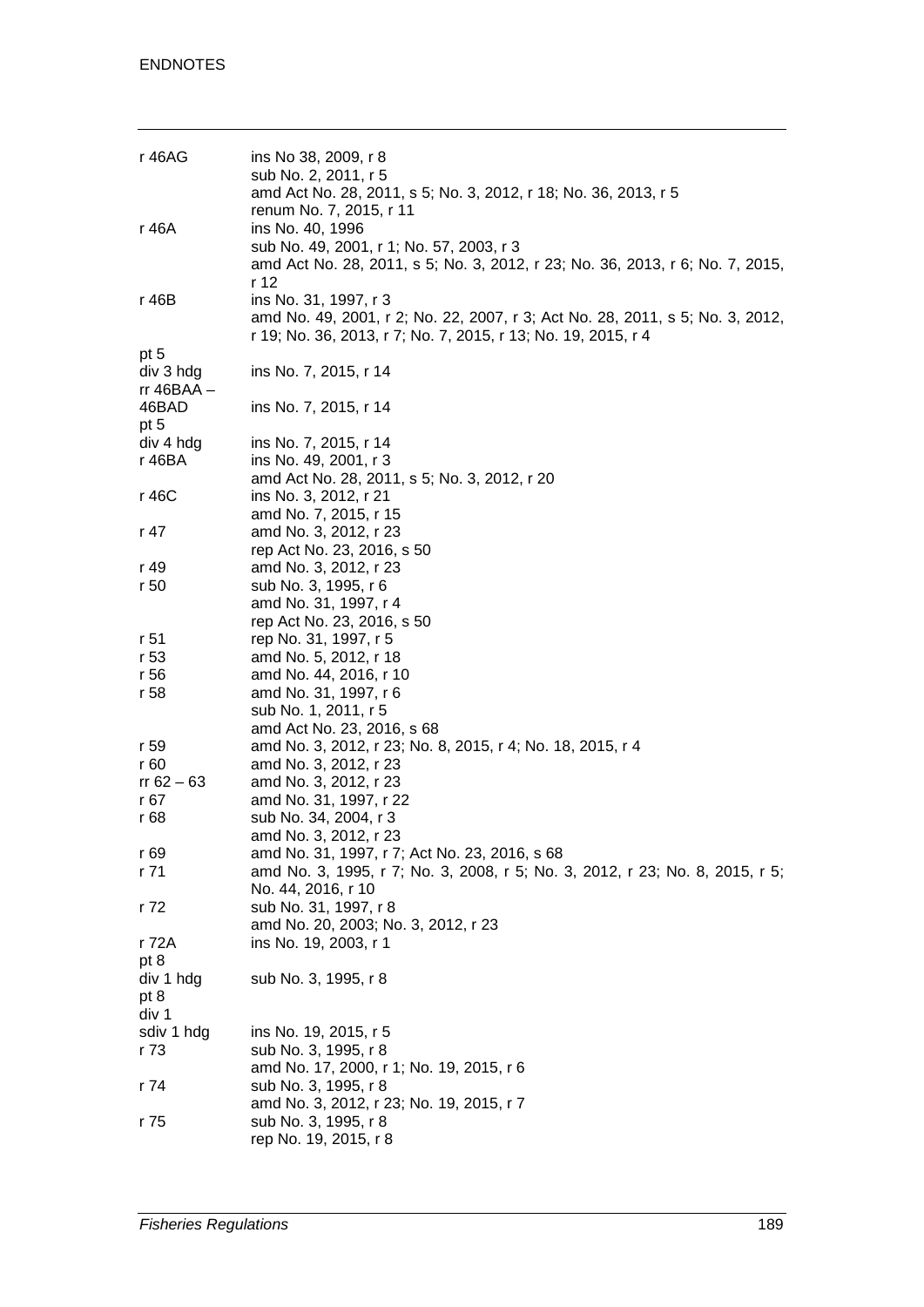| r 76                       | sub No. 3, 1995, r 8<br>amd No. 3, 2012, r 23<br>rep No. 19, 2015, r 8 |
|----------------------------|------------------------------------------------------------------------|
| r 76A                      | ins No. 3, 1995, r 8<br>amd No.17, 2000, r 2<br>rep No. 19, 2015, r 8  |
| r 77                       | sub No. 3, 1995, r 8                                                   |
| pt 8                       |                                                                        |
| div 1                      |                                                                        |
| sdiv 2 hdg                 | ins No. 19, 2015, r 9                                                  |
| r 77A                      | ins No. 19, 2015, r 9                                                  |
| r 78                       | sub No. 3, 1995, r 8                                                   |
|                            | amd No. 3, 2012, r 23; No. 19, 2015, r 10                              |
| r 78A                      | sub No. 3, 1995, r 8                                                   |
|                            | amd No. 3, 2012, r 23; No. 19, 2015, r 11                              |
| pt 8<br>div 1              |                                                                        |
| sdiv 3 hdg                 | ins No. 19, 2015, r 12                                                 |
| rr 78B - 78F               | ins No. 19, 2015, r 12                                                 |
| pt 8                       |                                                                        |
| div 1                      |                                                                        |
| sdiv 4 hdg                 | ins No. 19, 2015, r 12                                                 |
| rr 78G – 78Q               | ins No. 19, 2015, r 12                                                 |
| pt 8                       |                                                                        |
| div 1                      |                                                                        |
| sdiv 5 hdg                 | ins No. 19, 2015, r 12                                                 |
| rr 78R – 78T               | ins No. 19, 2015, r 12                                                 |
| pt 8                       |                                                                        |
| div 1                      | ins No. 19, 2015, r 12                                                 |
| sdiv 6 hdg<br>rr 78U - 78W | ins No. 19, 2015, r 12                                                 |
| r 79                       | amd No. 3, 2012, r 23                                                  |
| r 80                       | amd No. 34, 2016 r 3                                                   |
| r 82                       | rep No. 34, 2016 r 4                                                   |
| r 83                       | amd No. 12, 2008, r 3                                                  |
| r 84                       | amd No. 3, 2012, r 23; No. 34, 2016 r 5                                |
| $rr 85 - 86$               | amd No. 3, 2012, r 23                                                  |
| r 87                       | amd No. 34, 2016 r 6                                                   |
| r 88                       | rep No. 34, 2016 r 4                                                   |
| r 89                       | amd No. 12, 2008, r 4; No. 7, 2015, r 16                               |
| $rr 90 - 91$<br>pt 8       | amd No. 3, 2012, r 23                                                  |
| div 4 hdg                  | sub No. 4, 2005, r 5                                                   |
| r 92                       | sub No. 4, 2005, r 5                                                   |
|                            | amd No. 3, 2012, r 23                                                  |
| r 93                       | sub No. 19, 1994, r 5                                                  |
|                            | amd No. 3, 1995, r 18                                                  |
|                            | rep No. 4, 2005, r 5                                                   |
| r 94                       | amd No. 3, 1995, r 18                                                  |
|                            | rep No. 4, 2005, r 5                                                   |
| r 95                       | rep No. 4, 2005, r 5                                                   |
| pt 8                       |                                                                        |
| div 5 hdg<br>r 96          | sub No. 3, 1995, r 9; No. 48, 2005, r 3<br>sub No. 3, 1995, r 9        |
|                            | amd No. 13, 2005, r 6; No. 48, 2005, r 4                               |
| r 96A                      | ins No. 3, 1995, r 9                                                   |
|                            | sub No. 48, 2005, r 5                                                  |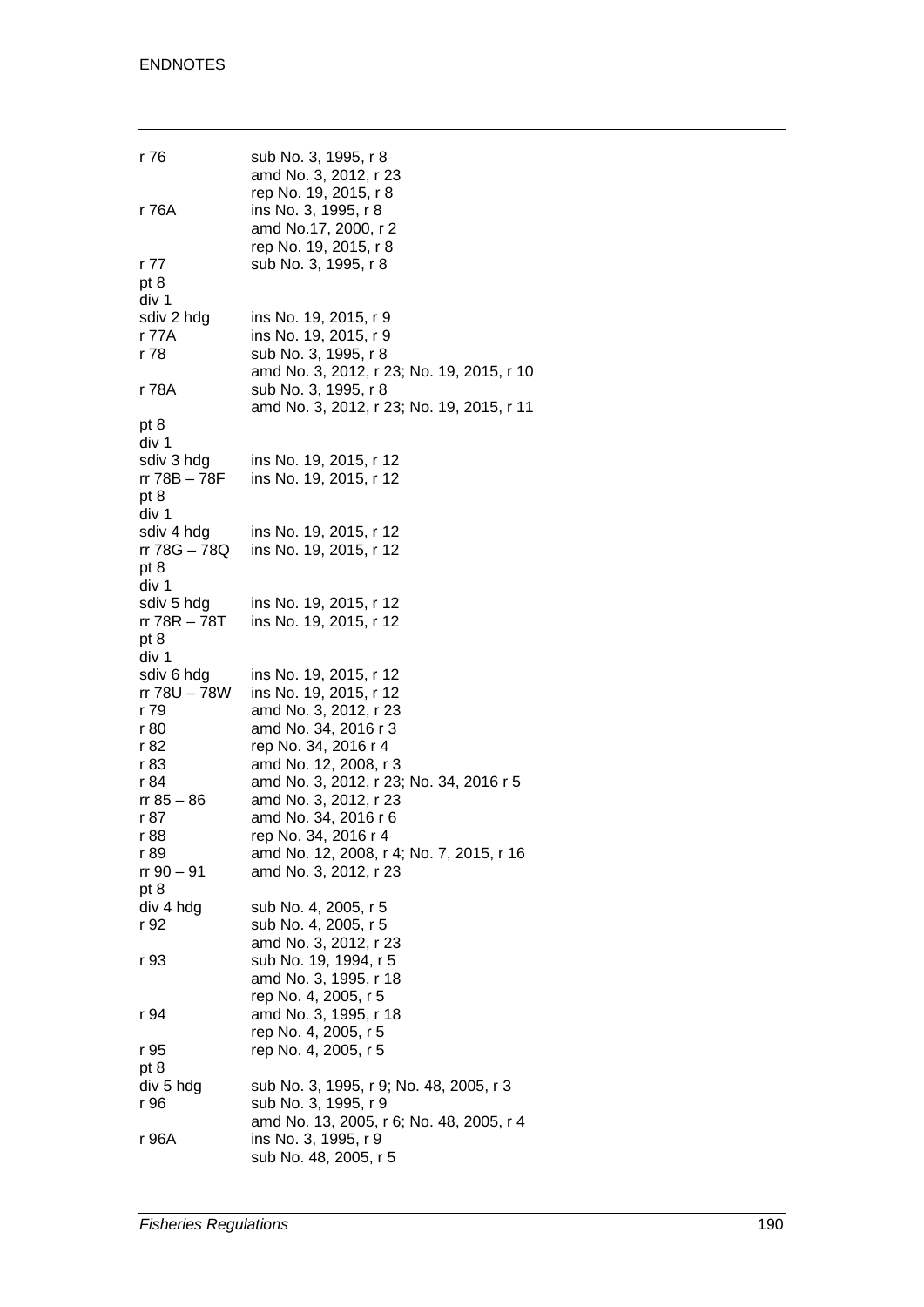| r 96B                                 | ins No. 3, 1995, r 9<br>amd No. 3, 1999, r 3; No. 48, 2005, r 13; Act No. 23, 2016, s 68; No. 44,                                                 |
|---------------------------------------|---------------------------------------------------------------------------------------------------------------------------------------------------|
| r 96C                                 | 2016, r 10<br>ins No. 3, 1995, r 9<br>sub No. 13, 2005, r 7                                                                                       |
| r 96CA                                | amd No. 48, 2005, r 13; No. 3, 2012, r 23<br>ins No. 13, 2005, r 7<br>amd No. 48, 2005, r 13                                                      |
| r 96CB                                | ins No. 13, 2005, r 7<br>amd No. 48, 2005, r 6; Act No. 28, 2011, s 5; No. 3, 2012, r 23; Act No. 23,                                             |
| r 96CC                                | 2016, s 51<br>ins No. 13, 2005, r 7<br>amd No. 48, 2005, r 7; Act No. 23, 2016, s 52                                                              |
| r 96D                                 | ins No. 3, 1995, r 9<br>amd No. 3, 1999, r 4; No. 39, 2001, r 1; No. 13, 2005, r 8; No. 48, 2005, r 8;                                            |
| r 97                                  | Act No. 28, 2011, s 5; No. 3, 2012, r 23<br>sub No. 3, 1995, r 9<br>amd No. 3, 1999, r 5; No. 36, 1999, r 1; No. 48, 2005, r 9; Act No. 23, 2016, |
| r 98                                  | s 53<br>sub No. 3, 1995, r 9<br>amd No. 3, 1999, r 6; No. 13, 2005, r 9; No. 48, 2005, r 10; Act No. 23, 2016,                                    |
| r 99                                  | s 54<br>sub No. 3, 1995, r 9<br>amd No. 13, 2005, r 10; No. 48, 2005, r 13                                                                        |
| r 100                                 | sub No. 3, 1995, r 9<br>amd No. 3, 1999, r 7; No. 13, 2005, r 11; No. 48, 2005, r 13; No. 3, 2012,<br>r 23; No. 7, 2015, r 17                     |
| r 100A                                | ins No. 3, 1995, r 9<br>amd No. 48, 2005, r 13                                                                                                    |
| pt 8                                  |                                                                                                                                                   |
| div 6 hdg<br>pt 8<br>div <sub>6</sub> | sub No. 3, 1995, r 10; No. 5, 2012, r 7                                                                                                           |
| sdiv 1 hdg                            | ins No. 5, 2012, r 7                                                                                                                              |
| $rr 101 - 102$                        | sub No. 3, 1995, r 10; No. 5, 2012, r 7                                                                                                           |
| r 103                                 | sub No. 3, 1995, r 10; No. 5, 2012, r 7<br>amd No. 7, 2017, r 3                                                                                   |
| pt 8<br>div 6                         |                                                                                                                                                   |
| sdiv 2 hdg<br>rr 104 - 107<br>pt 8    | ins No. 5, 2012, r 7<br>sub No. 3, 1995, r 10; No. 5, 2012, r 7                                                                                   |
| div 6                                 |                                                                                                                                                   |
| sdiv 3 hdg<br>rr 107A -               | ins No. 5, 2012, r 7                                                                                                                              |
| 107D<br>pt 8<br>div <sub>6</sub>      | ins No. 5, 2012, r 7                                                                                                                              |
| sdiv 4 hdg<br>rr 107E -               | ins No. 5, 2012, r 7                                                                                                                              |
| 107J                                  | ins No. 5, 2012, r 7                                                                                                                              |
| r 107K                                | ins No. 5, 2012, r 7                                                                                                                              |
|                                       | amd No. 5, 2012, r 19                                                                                                                             |
| r 107KA<br>rr 107L                    | ins No. 5, 2012, r 20                                                                                                                             |
| 107Z                                  | ins No. 5, 2012, r 7                                                                                                                              |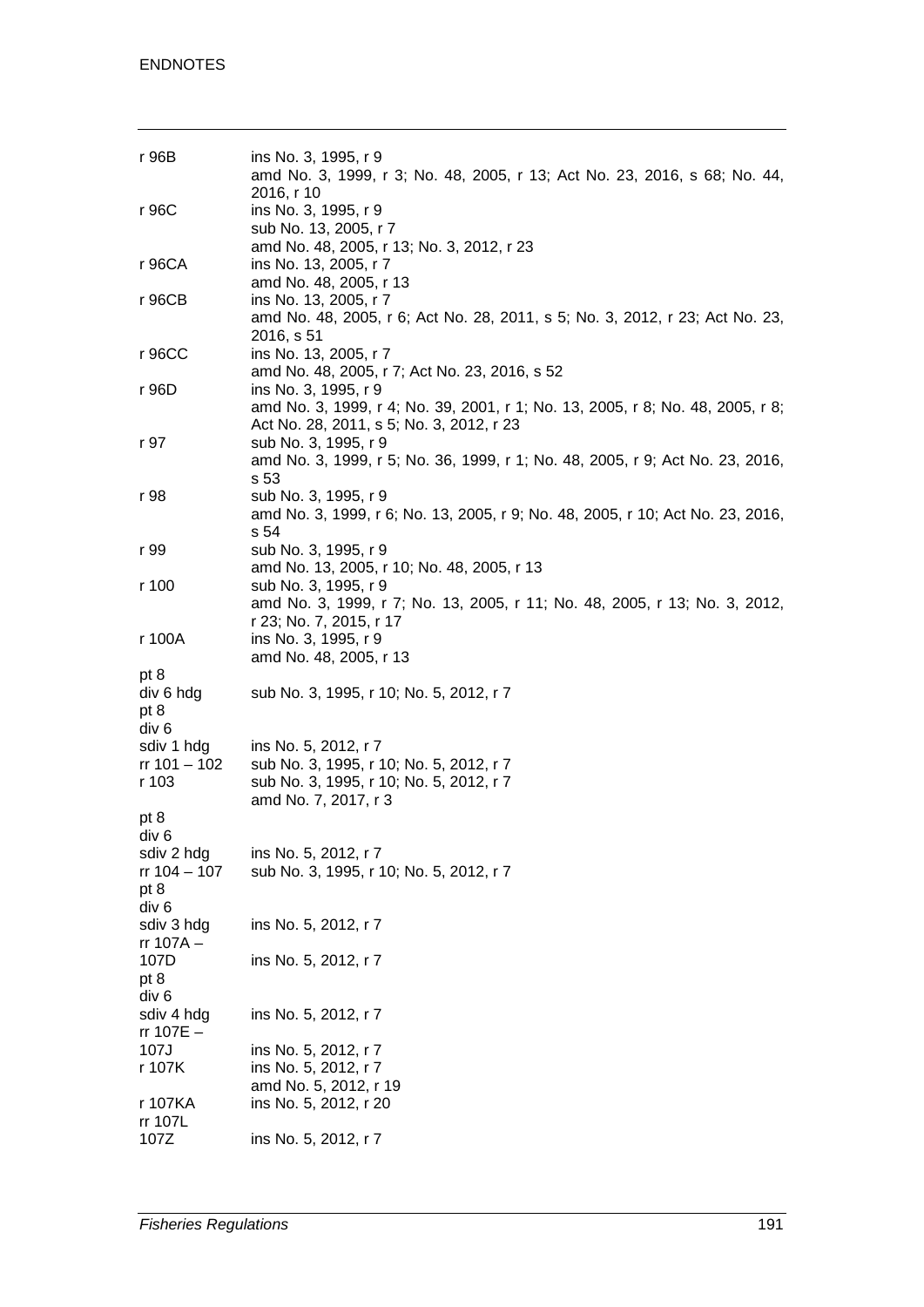| pt 8<br>div 6 |                                              |
|---------------|----------------------------------------------|
| sdiv 5 hdg    | ins No. 5, 2012, r 7                         |
| r 108         | rep No. 31, 1997, r 9                        |
|               | ins No. 5, 2012, r 7                         |
| rr 108A -     |                                              |
|               |                                              |
| 108B          | ins No. 5, 2012, r 7                         |
| pt 8          |                                              |
| div 6         |                                              |
| sdiv 6 hdg    | ins No. 5, 2012, r 7                         |
| rr 108C -     |                                              |
| 108E          | ins No. 5, 2012, r 7                         |
| r 109         | amd No. 31, 1997, r 10                       |
| pt 8          |                                              |
| div 8 hdg     | sub No. 11, 2006, r 5                        |
| r 111         | rep No. 31, 1997, r 11                       |
|               | ins No. 11, 2006, r 5                        |
| rr 112 - 114  | rep No. 11, 2006, r 5                        |
| r 116         | rep No. 34, 2016 r 7                         |
| pt 8          |                                              |
| div 10 hdg    | sub No. 3, 1995, r 11; No. 15, 1998, r 2     |
| pt 8          |                                              |
| div 10        |                                              |
| sdiv 1 hdg    | ins No. 3, 1995, r 11                        |
|               | sub No. 15, 1998, r 2                        |
|               | amd No. 50, 2012, r 4                        |
| r 117         | sub No. 3, 1995, r 11; No. 15, 1998, r 2     |
|               | amd No. 23, 2006, r 3; No. 3, 2012, r 23     |
| r 117A        | ins No. 3, 1995, r 11                        |
|               |                                              |
|               | rep No. 15, 1998, r 2                        |
| r 118         | sub No. 3, 1995, r 11; No. 15, 1998, r 2     |
| r 118A        | ins No. 3, 1995, r 11                        |
|               | rep No. 15, 1998, r 2                        |
| r 119         | sub No. 3, 1995, r 11; No. 15, 1998, r 2     |
|               | amd No. 3, 2012, r 23                        |
| r 119A        | ins No. 3, 1995, r 11                        |
|               | rep No. 15, 1998, r 2                        |
| pt 8          |                                              |
| div 10        |                                              |
| sdiv 2 hdg    | ins No. 3, 1995, r 11                        |
|               | sub No. 15, 1998, r 2                        |
| r 120         | sub No. 3, 1995, r 11; No. 15, 1998, r 2     |
|               | amd No. 3, 2012, r 23                        |
| rr 120A –     |                                              |
| 120B          | ins No. 3, 1995, r 11                        |
|               | rep No. 15, 1998, r 2                        |
| r 121         | amd No. 19, 1994, r 6                        |
|               | sub No. 3, 1995, r 11; No. 15, 1998, r 2     |
|               | amd No. 3, 2012, r 23                        |
| r 122         | sub No. 3, 1995, r 11; No. 15, 1998, r 2pt 8 |
| div 10        |                                              |
| sdiv 3 hdg    | ins No. 15, 1998, r 2                        |
| r 122A        | ins No. 3, 1995, r 11                        |
|               | sub No. 15, 1998, r 2                        |
|               | amd No. 3, 2012, r 23; Act No. 38, 2014, s 2 |
| r 122B        | ins No. 3, 1995, r 11                        |
|               | sub No. 15, 1998, r 2                        |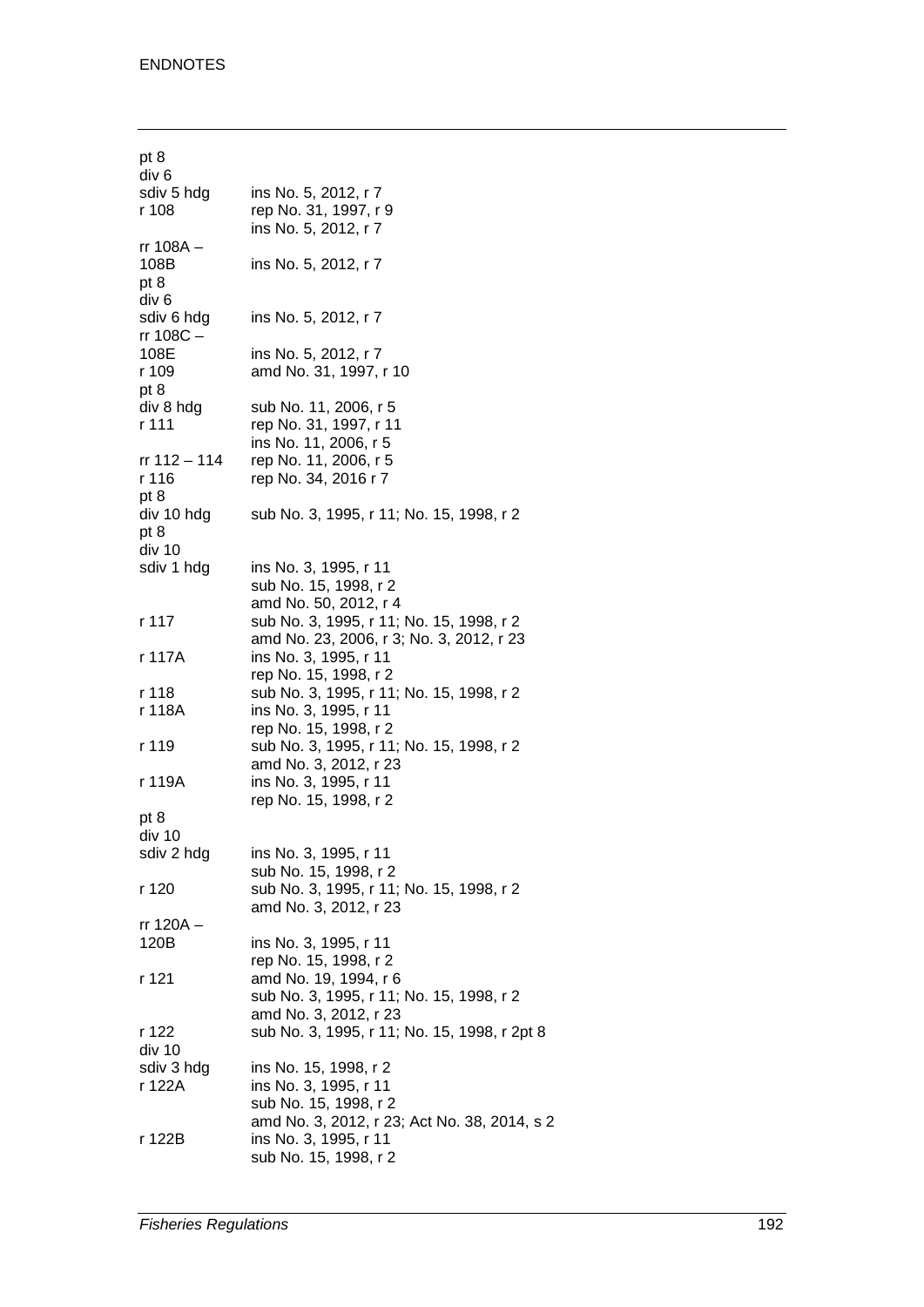| pt 8<br>div 10             |                                                                         |
|----------------------------|-------------------------------------------------------------------------|
| sdiv 4 hdg<br>$rr 122C -$  | ins No. 15, 1998, r 2                                                   |
| 122D                       | ins No. 3, 1995, r 11                                                   |
| r 122E                     | sub No. 15, 1998, r 2<br>ins No. 3, 1995, r 11<br>sub No. 15, 1998, r 2 |
| pt 8                       | amd No. 3, 2012, r 23                                                   |
| div 10                     |                                                                         |
| sdiv 5 hdg<br>r 122F       | ins No. 15, 1998, r 2<br>ins No. 3, 1995, r 11<br>sub No. 15, 1998, r 2 |
| rr 122G -                  |                                                                         |
| 122J                       | ins No. 15, 1998, r 2                                                   |
| r 122K                     | ins No. 15, 1998, r 2                                                   |
| r 122L                     | amd No. 44, 2016, r 10<br>ins No. 15, 1998, r 2                         |
|                            | amd No. 44, 2016, r 10                                                  |
| r 122M                     | ins No. 15, 1998, r 2                                                   |
|                            | amd No. 50, 2012, r 4                                                   |
| pt 8                       |                                                                         |
| div 10                     |                                                                         |
| sdiv 6 hdg<br>rr 122 $N -$ | ins No. 15, 1998, r 2                                                   |
| 122Q                       | ins No. 15, 1998, r 2                                                   |
| 122R                       | ins No. 15, 1998, r 2<br>amd No. 3, 2012, r 23; No. 50, 2012, r 4       |
| pt 8                       |                                                                         |
| div 11 hdg                 | rep No. 3, 1999, r 8                                                    |
| rr 123 – 128               | rep No. 3, 1999, r 8                                                    |
| r 130                      | rep No. 27, 2008, r 3                                                   |
|                            | ins No. 28, 2009, r 3                                                   |
| r 131                      | amd No. 3, 1995, r 18                                                   |
| r 132                      | amd No. 3, 2012, r 23; No. 8, 2015, r 6; No. 18, 2015, r 5              |
| r 135<br>r 135A            | sub No. 44, 2016, r 5<br>ins No. 19, 1994, r 7                          |
| r 138                      | sub Act No. 23, 2016, s 55                                              |
| r 139                      | amd No. 3, 1995, r 18; No. 3, 2012, r 23                                |
| r 140                      | amd No. 3, 1995, r 18; No. 3, 1999, r 9; No. 3, 2012, r 23              |
| r 141                      | amd No. 3, 1995, r 18                                                   |
| pt 8                       |                                                                         |
| div 15 hdg                 | ins No. 3, 1995, r 12                                                   |
| pt 8                       |                                                                         |
| div 15<br>sdiv 1 hdg       | ins No. 1, 2011, r 6                                                    |
| r 141A                     | ins No. 3, 1995, r 12                                                   |
|                            | sub No. 1, 2011, r 6                                                    |
|                            | amd No. 5, 2012, r 17                                                   |
| r 141B                     | ins No. 3, 1995, r 12                                                   |
|                            | amd No. 1, 2011, r 7                                                    |
| r 141C                     | ins No. 3, 1995, r 12                                                   |
| pt 8                       | amd No. 3, 2012, r 23                                                   |
| div 15                     |                                                                         |
| sdiv 2 hdg                 | ins No. 1, 2011, r 8                                                    |
|                            |                                                                         |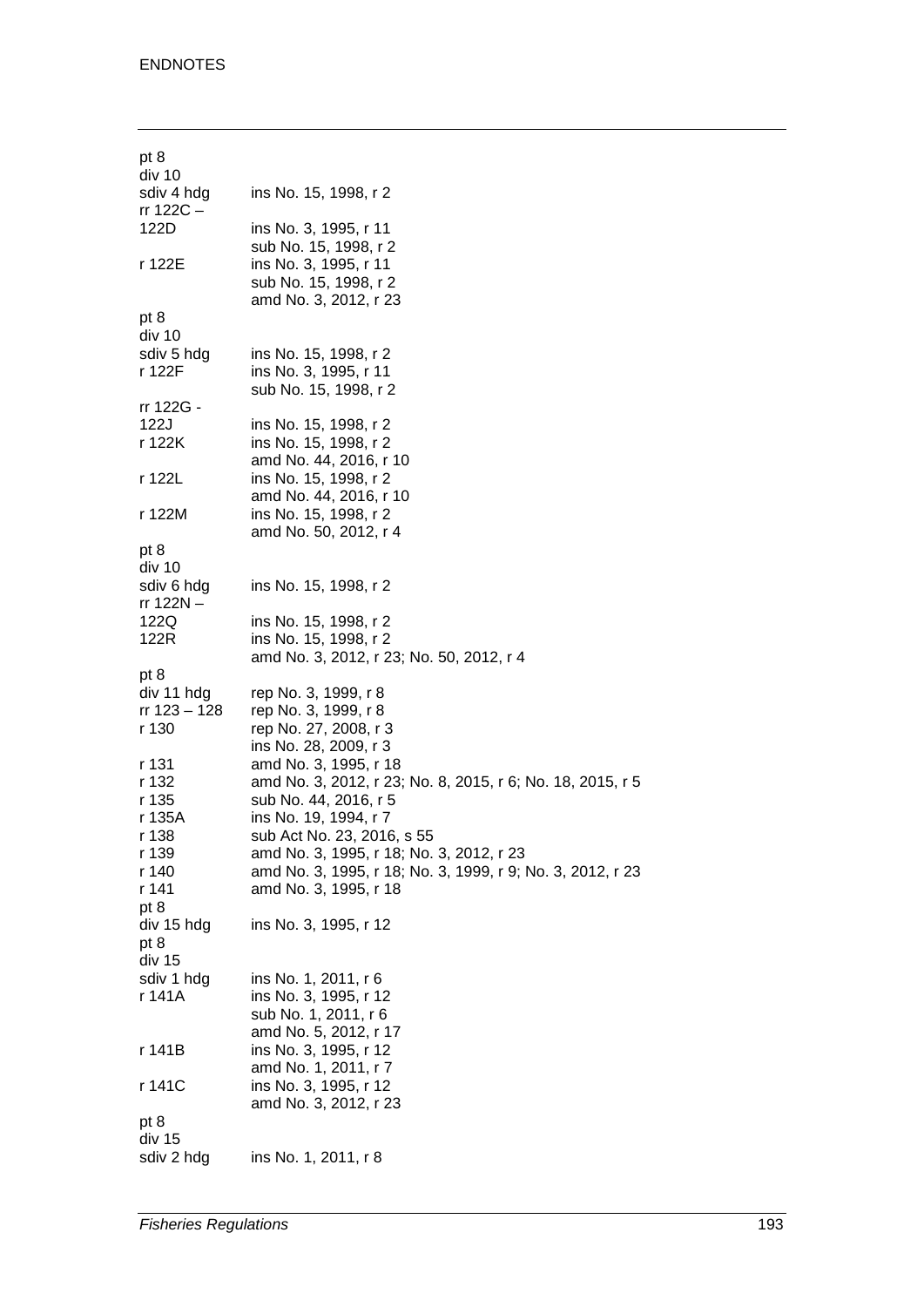| rr 141D              | ins No. 3, 1995, r 12                                                |
|----------------------|----------------------------------------------------------------------|
|                      | sub No. 1, 2011, r 8                                                 |
| r 141E               | ins No. 3, 1995, r 12<br>sub No. 1, 2011, r 8                        |
|                      | amd No. 5, 2012, r 17                                                |
| rr 141F-             |                                                                      |
| 141G                 | ins No. 3, 1995, r 12                                                |
|                      | sub No. 1, 2011, r 8                                                 |
| pt 8<br>div 15       |                                                                      |
| sdiv 3 hdg           | ins No. 1, 2011, r 8                                                 |
| r 141H               |                                                                      |
|                      | ins No. 3, 1995, r 12                                                |
|                      | sub No. 1, 2011, r 8                                                 |
| r 141J               | ins No. 3, 1995, r 12                                                |
|                      | sub No. 1, 2011, r 8<br>amd Act No. 38, 2014, s 2                    |
| r 141JA              | ins No. 1, 2011, r 8                                                 |
|                      | amd No. 5, 2012, r 17                                                |
| r 141JB              | ins No. 1, 2011, r 8                                                 |
|                      | amd No. 5, 2012, r 8                                                 |
| pt 8<br>div 15       |                                                                      |
| sdiv 4 hdg           | ins No. 1, 2011, r 8                                                 |
| rr 141JC –           |                                                                      |
| 141JD                | ins No. 1, 2011, r 8                                                 |
|                      | amd Act No. 28, 2011, s 5                                            |
| r 141JDA<br>r 141JE  | ins No. 5, 2012, r 21<br>ins No. 1, 2011, r 8                        |
|                      | amd Act No. 28, 2011, s 5                                            |
|                      | sub No. 5, 2012, r 9                                                 |
| rr 141JF $-$         |                                                                      |
| 141JG                | ins No. 1, 2011, r 8                                                 |
| r 141JH              | amd Act No. 28, 2011, s 5; No. 5, 2012, r 17<br>ins No. 1, 2011, r 8 |
|                      | amd Act No. 28, 2011, s 5; No. 5, 2012, r 17; No. 3, 2012, r 23      |
| r 141JI              | ins No. 1, 2011, r 8                                                 |
|                      | amd Act No. 28, 2011, s 5; No. 5, 2012, r 17                         |
| rr 141JJ –           |                                                                      |
| 141JK                | ins No. 1, 2011, r 8<br>amd Act No. 28, 2011, s 5                    |
| rr 141JL $-$         |                                                                      |
| 141JO                | ins No. 1, 2011, r 8                                                 |
|                      | amd Act No. 28, 2011, s 5; No. 5, 2012, r 17                         |
| r 141JP              | ins No. 1, 2011, r 8                                                 |
|                      | amd Act No. 28, 2011, s 5                                            |
| r 141JQ              | sub No. 5, 2012, r 10<br>ins No. 1, 2011, r 8                        |
|                      | amd Act No. 28, 2011, s 5; No. 5, 2012, r 11                         |
| 141JR                | ins No. 1, 2011, r 8                                                 |
|                      | amd Act No. 28, 2011, s 5; No. 5, 2012, r 12                         |
| pt 8                 |                                                                      |
| div 15<br>sdiv 5 hdg | ins No. 1, 2011, r 8                                                 |
| r 141JS              | ins No. 1, 2011, r 8                                                 |
| rr 141JT -           |                                                                      |
| 141JU                | ins No. 1, 2011, r 8                                                 |
|                      | amd No. 5, 2012, r 17                                                |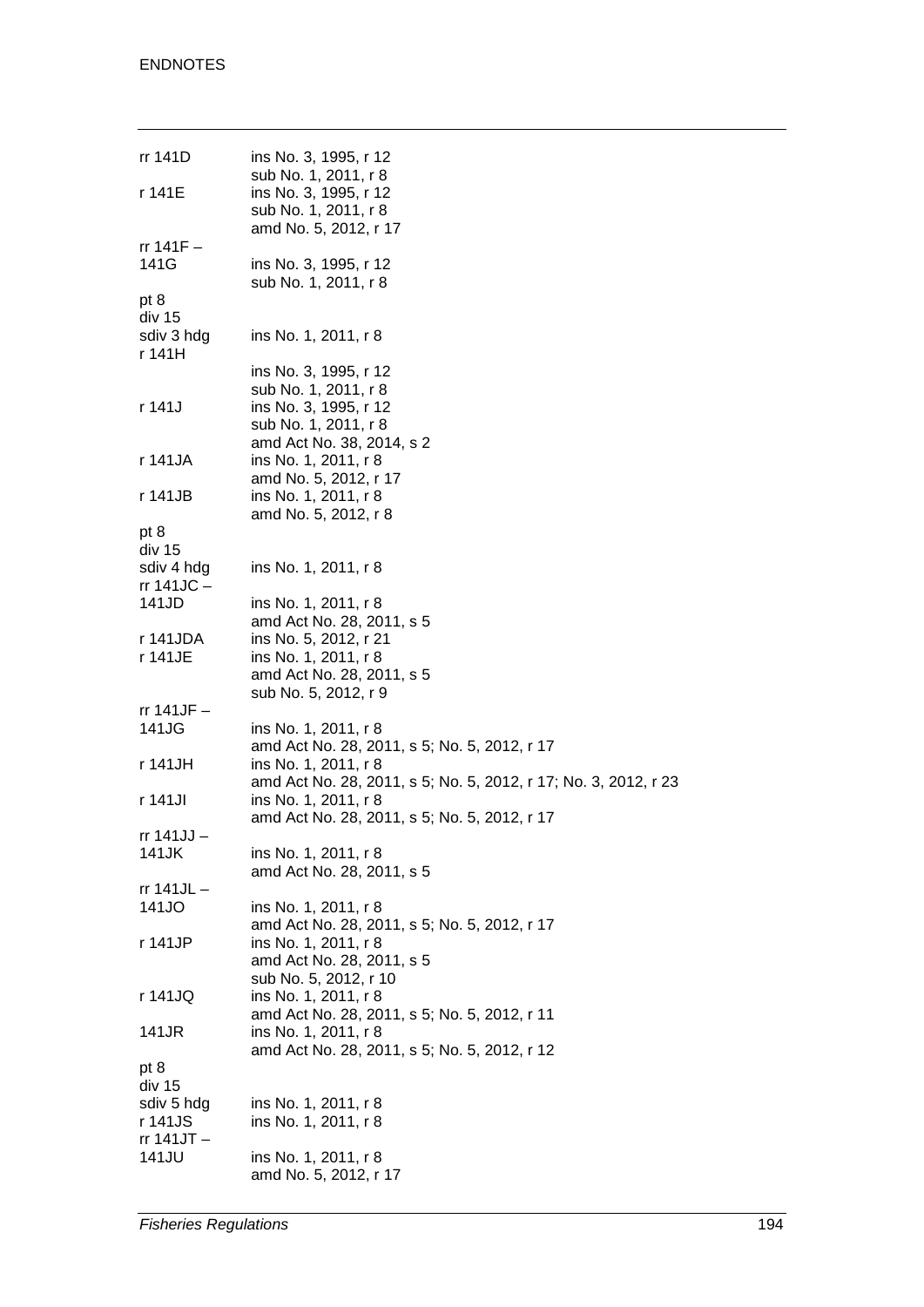| pt 8           |                                                                                |
|----------------|--------------------------------------------------------------------------------|
| div 15         |                                                                                |
| sdiv 6 hdg     | ins No. 1, 2011, r 8                                                           |
| r 141JV        | ins No. 1, 2011, r 8                                                           |
| rr 141J $W -$  |                                                                                |
| 141JX          | ins No. 1, 2011, r 8                                                           |
|                | amd No. 5, 2012, r 17                                                          |
| pt 8           |                                                                                |
| div 16 hdg     | ins No. 3, 1995, r 12                                                          |
|                | rep No. 5, 2012, r 13                                                          |
| r 141K         | ins No. 3, 1995, r 12                                                          |
|                | amd No. 4, 2005, r 6                                                           |
|                | rep No. 5, 2012, r 13                                                          |
| r 141L         | ins No. 3, 1995, r 12                                                          |
|                | rep No. 5, 2012, r 13                                                          |
| r 141M         | ins No. 3, 1995, r 12                                                          |
|                | amd No. 39, 2001, r 2                                                          |
|                | rep No. 5, 2012, r 13                                                          |
| r 141N         | ins No. 3, 1995, r 12                                                          |
|                | amd No. 3, 2000                                                                |
|                | rep No. 5, 2012, r 13                                                          |
| r 141P         | ins No. 3, 1995, r 12                                                          |
|                | rep No. 5, 2012, r 13                                                          |
| r 141Q         | ins No. 3, 1995, r 12                                                          |
|                | amd No. 4, 2005, r 7                                                           |
|                | rep No. 5, 2012, r 13                                                          |
| r 141QA        | ins No. 4, 2005, r 8                                                           |
|                | amd Act No. 28, 2011, s 5                                                      |
|                | rep No. 5, 2012, r 13                                                          |
| pt 8           |                                                                                |
| div 17 hdg     | ins No. 3, 1995, r 12                                                          |
| rr 141 $R -$   |                                                                                |
| 141S           | ins No. 3, 1995, r 12                                                          |
| r 141T         | ins No. 3, 1995, r 12                                                          |
|                | amd No. 31, 1997, r 12                                                         |
| rr 141U –      |                                                                                |
| 141X           | ins No. 3, 1995, r 12                                                          |
| r 141Y         | ins No. 3, 1995, r 12                                                          |
|                |                                                                                |
|                | amd No. 3, 2012, r 23                                                          |
| rr 143 - 144   | amd No. 3, 2012, r 23                                                          |
| r 145          | amd Act No. 86, 1993, s 3(2); Act No. 56, 1999, s 3(2); Act No. 7, 2011, s 147 |
| r 146          | rep No. 31, 1997, r 13                                                         |
| r 147          | amd No. 31, 1997, r 14                                                         |
|                | sub No. 3, 2008, r 6                                                           |
| r 148          | amd No. 3, 2012, r 23                                                          |
| r 151          | amd No. 3, 2012, r 23; No. 8, 2015, r 7; No. 18, 2015, r 6                     |
| r 153          | rep No. 34, 2004, r 4                                                          |
| r 155          | amd No. 3, 2012, r 23; No. 8, 2015, r 8; No. 18, 2015, r 7                     |
| r 157          | amd No. 3, 2012, r 23                                                          |
| r 158          | amd No. 3, 2012, r 23; No. 8, 2015, r 9; No. 18, 2015, r 8                     |
| pt 9           |                                                                                |
| div 5 hdg      | ins No. 1, 2011, r 9                                                           |
|                | amd No. 5, 2012, r 17                                                          |
| r 158A         | ins No. 1, 2011, r 9                                                           |
|                | amd Act No. 28, 2011, s 5; No. 5, 2012, r 17                                   |
| r 159          | amd No. 8, 2015, r 10                                                          |
|                | rep Act No. 23, 2016, s 56                                                     |
| $rr 160 - 161$ | amd No. 3, 2012, r 23                                                          |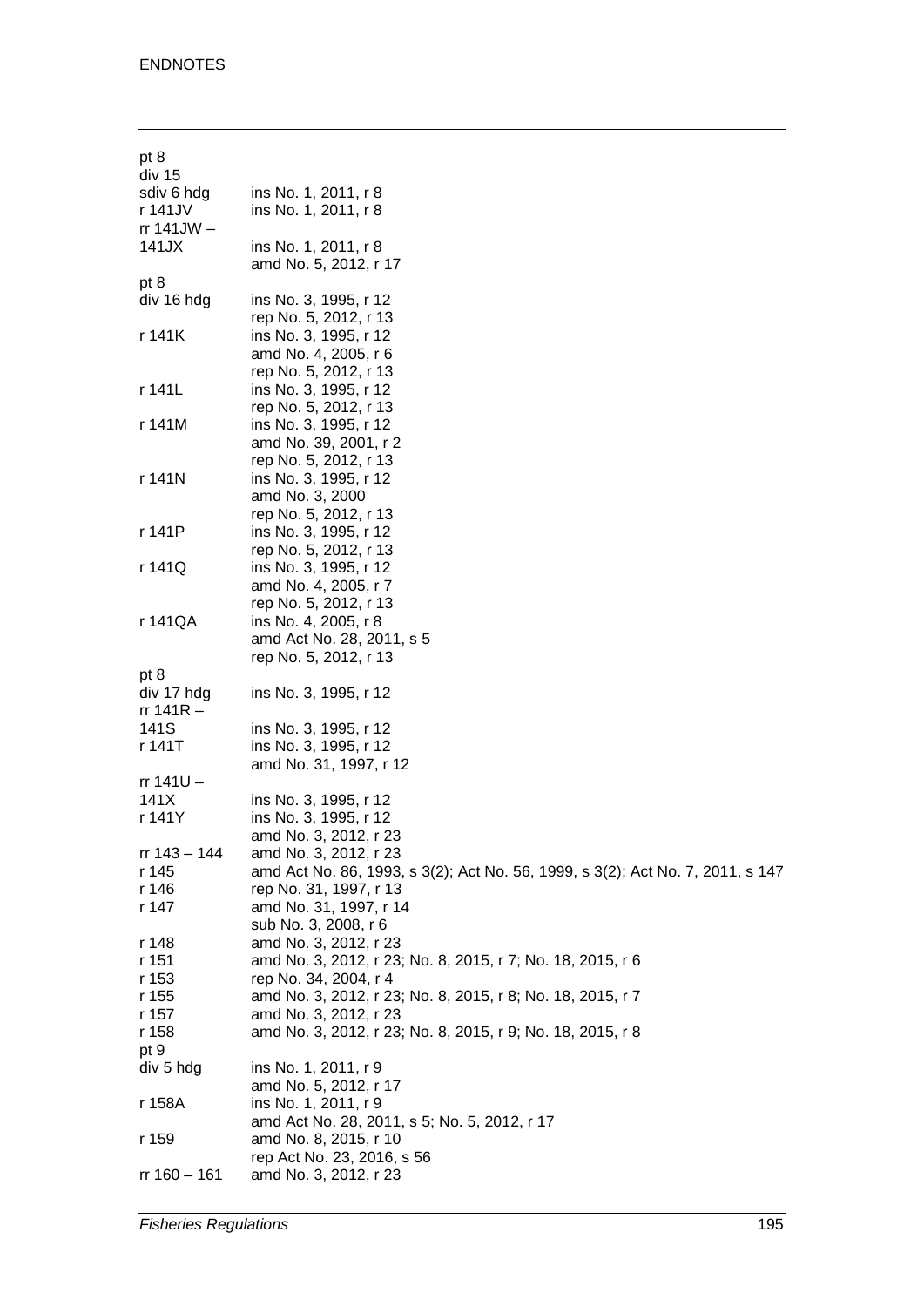| r 162        | amd Act No. 86, 1993, s 3(2); Act No. 7, 2011, s 147; No. 8, 2015, r 11         |
|--------------|---------------------------------------------------------------------------------|
| r 164        | rep No. 31, 1997, r 15                                                          |
|              | amd No. 8, 2015, r 12                                                           |
| r 166        |                                                                                 |
| r 167        | amd No. 8, 2015, r 13                                                           |
| r 168        | amd No. 3, 2012, r 23; Act No. 23, 2016, s 68                                   |
| r 169        | amd No. 3, 2012, r 23                                                           |
| r 170        | amd No. 15, 1998, r 3; No. 3, 2012, r 23; No. 8, 2015, r 14                     |
| r 171        | amd Act No. 38, 2002, s 7; No. 3, 2012, r 23                                    |
|              |                                                                                 |
| r 172        | amd No. 3, 2012, r 23                                                           |
| r 173        | amd No. 31, 1997, r 22; No. 3, 2012, r 23; No. 8, 2015, r 15; No. 18, 2015, r 9 |
| r 174        | amd No. 31, 1997, r 16                                                          |
|              | sub No. 3, 2008, r 7                                                            |
|              | amd No. 8, 2015, r 16                                                           |
| r 175        | amd No. 31, 1997, r 22                                                          |
|              |                                                                                 |
| pt 10        |                                                                                 |
| div 2A hdg   | ins No. 8, 2015, r 17                                                           |
| rr 175A -    |                                                                                 |
| 175C         | ins No. 8, 2015, r 17                                                           |
| r 175D       | ins No. 8, 2015, r 17                                                           |
|              | amd No. 18, 2015, r 10                                                          |
| rr 175E –    |                                                                                 |
|              |                                                                                 |
| 175F         | ins No. 8, 2015, r 17                                                           |
| pt 10        |                                                                                 |
| div 3 hdg    | sub No. 15, 1998, r 4                                                           |
| r 176        | sub No. 15, 1998, r 4                                                           |
|              | amd No. 3, 2012, r 23; No. 50, 2012, r 4                                        |
| r 177        | sub No. 15, 1998, r 4                                                           |
| r 178        | sub No. 15, 1998, r 4                                                           |
|              | amd No. 3, 2012, r 23                                                           |
| r 179        | amd No. 31, 1997, r 22                                                          |
|              |                                                                                 |
|              | sub No. 15, 1998, r 4                                                           |
| r 180        | amd No. 19, 1994, r 8                                                           |
|              | sub No. 15, 1998, r 4                                                           |
|              | amd No. 3, 2012, r 23; No. 50, 2012, r 4                                        |
| r 181        | amd No. 31, 1997, r 22                                                          |
|              | sub No. 15, 1998, r 4                                                           |
| r 181A       | ins No. 15, 1998, r 4                                                           |
| r 181B       | ins No. 15, 1998, r 4                                                           |
|              | amd No. 3, 2012, r 23; Act No. 23, 2016, s 68                                   |
|              |                                                                                 |
| r 183        | amd No. 3, 2012, r 23; Act No. 19, 2014, s 26                                   |
|              | sub No. 44, 2016, r 6                                                           |
| r 184        | amd No. 3, 2012, r 23; No. 18, 2015, r 11                                       |
| r 187        | sub No. 44, 2016, r 7                                                           |
| r 188        | amd No. 18, 2015, r 12                                                          |
| r 189        | sub No. 18, 2015, r 13                                                          |
| r 190        | amd No. 3, 2012, r 23; No. 18, 2015, r 14                                       |
| r 191        | sub No. 18, 2015, r 15                                                          |
| r 191A       | ins No. 18, 2015, r 15                                                          |
|              | amd No. 44, 2016, r 8                                                           |
|              |                                                                                 |
| r 192        | sub No. 31, 1997, r 17                                                          |
|              | amd No. 3, 2012, r 23                                                           |
|              | sub Act No. 23, 2016, s 57                                                      |
| r 193        | amd No. 3, 2012, r 23                                                           |
| r 194        | rep No. 19, 2015, r 13                                                          |
| rr 195 - 196 | sub No. 31, 1997, r 18                                                          |
|              | amd Act No. 23, 2016, s 68                                                      |
| r 196A       | ins No. 3, 2012, r 22                                                           |
|              | sub Act No. 23, 2016, s 58                                                      |
|              |                                                                                 |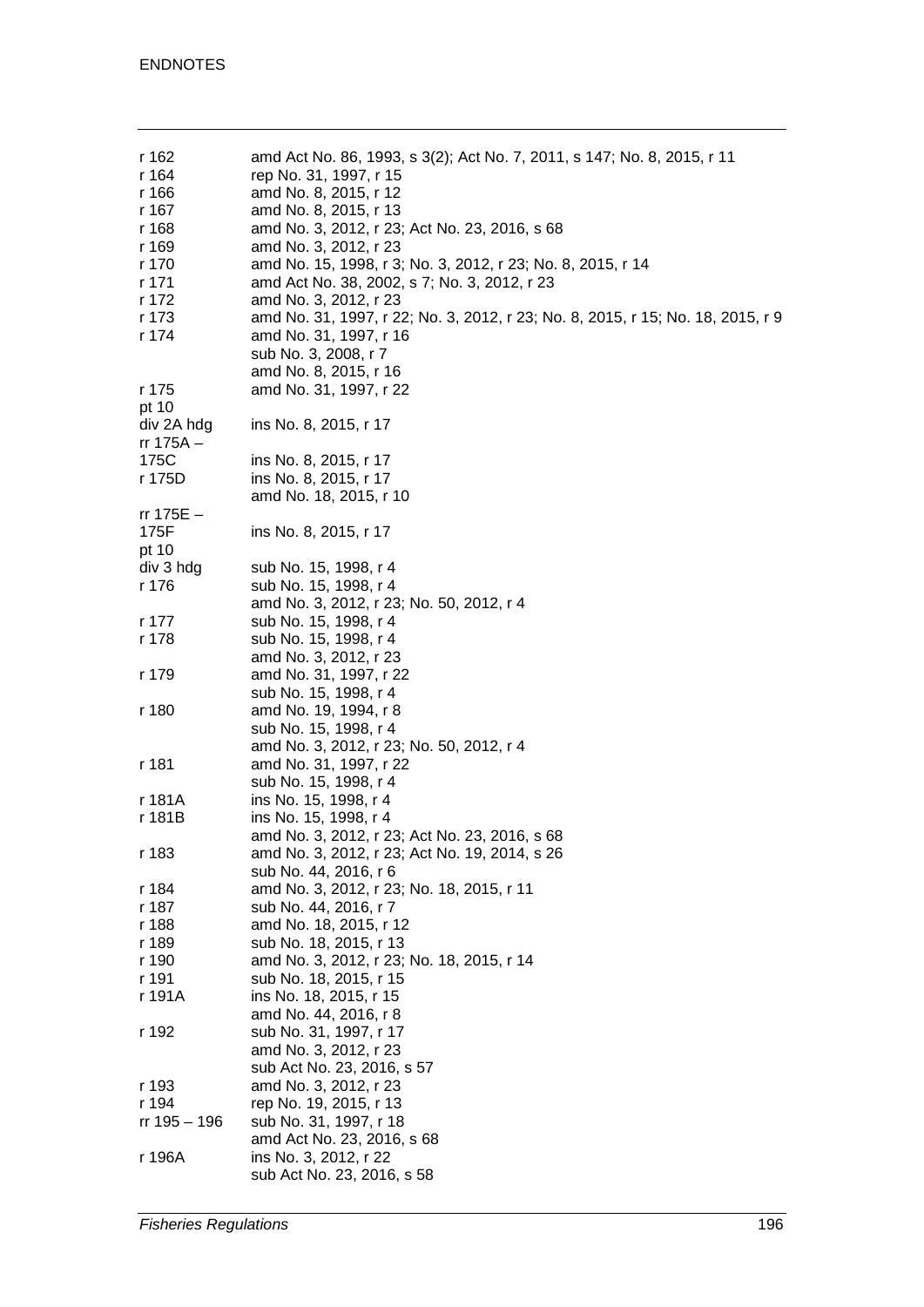| r 197<br>r 198<br>r 199             | rep Act No. 23, 2016, s 58<br>amd No. 31, 1997, r 19; Act No. 23, 2016, s 68<br>amd No. 3, 2008, r 8; No. 3, 2012, r 23; No. 8, 2015, r 18; No. 18, 2015, r 16;<br>Act No. 23, 2016, s 59 |
|-------------------------------------|-------------------------------------------------------------------------------------------------------------------------------------------------------------------------------------------|
| r 200<br>r 201A<br>pt 11            | amd Act No. 86, 1993, s 3(2)<br>ins No. 3, 2008, r 9                                                                                                                                      |
| div 4A hdg<br>r 202                 | ins No. 3, 2008, r 10<br>rep No. 31, 1997, r 20<br>ins No. 3, 2008, r 10<br>amd No. 3, 2012, r 23; No. 8, 2015, r 19; No. 18, 2015, r 17; Act No. 23,<br>2016, s 60                       |
| r 202A<br>r 203                     | ins No. 3, 2008, r 10<br>amd No. 3, 2012, r 23<br>sub Act No. 23, 2016, s 61                                                                                                              |
| r 204<br>pt 11A hdg<br>rr 205AA $-$ | amd No. 31, 1997, r 22<br>ins No. 44, 2016, r 9                                                                                                                                           |
| 205AD                               | ins No. 44, 2016, r 9                                                                                                                                                                     |
| pt 12 hdg                           | amd No. 31, 1997, r 21                                                                                                                                                                    |
| r 205A                              | ins Act No. 7, 2004, s 12                                                                                                                                                                 |
| r 206                               | sub Act No. 23, 2016, s 62<br>amd No. 3, 1995, r 13; Act No. 27, 1999, s 16; No. 46, 2003, r 2; Act No. 4,                                                                                |
|                                     | 2007, s 7; Act No. 25, 2009, s 11; No. 1, 2011, r 10; No. 3, 2012, r 23; Act                                                                                                              |
|                                     | No. 23, 2016, s 68                                                                                                                                                                        |
| r 207                               | amd No. 19, 1994, r 9; No. 3, 1995, r 14; Act No. 27, 1999, s 16; No. 46,<br>2003, r 3; Act No. 4, 2007, s 7; Act No. 25, 2009, s 11; No. 1, 2011, r 11;                                  |
|                                     | No. 3, 2012, r 23; No. 8, 2015, r 20                                                                                                                                                      |
| r 208                               | amd No. 3, 2012, r 23                                                                                                                                                                     |
| r 208A                              | ins No. 1, 2011, r 12                                                                                                                                                                     |
| r 208B<br>r 208C                    | ins No. 5, 2012, r 14<br>ins No. 50, 2012, r 3                                                                                                                                            |
| r 209                               | amd No. 3, 2012, r 23; Act No. 23, 2016, s 63                                                                                                                                             |
| r 209A                              | ins No. 3, 1995, r 15                                                                                                                                                                     |
|                                     | amd No. 3, 2012, r 23; Act No. 38, 2014, s 2; Act No. 23, 2016, s 68                                                                                                                      |
| r 209B                              | ins No. 1, 2011, r 13<br>sub Act No. 23, 2016, s 64                                                                                                                                       |
| pt 13 hdg                           | ins No. 48, 2005, r 11                                                                                                                                                                    |
| pt 14 hdg                           | ins No. 48, 2005, r 12                                                                                                                                                                    |
| $rr 211 - 213$                      | ins No. 48, 2005, r 12                                                                                                                                                                    |
| pt 15 hdg                           | ins No. 23, 2006, r 4                                                                                                                                                                     |
| rr 214 – 215                        | ins No. 23, 2006, r 4                                                                                                                                                                     |
| pt 16 hdg                           | ins No. 1, 2011, r 14                                                                                                                                                                     |
| rr 216 – 221                        | ins No. 1, 2011, r 14                                                                                                                                                                     |
| pt 17 hdg<br>rr 222 - 227           | ins No. 5, 2012, r 15                                                                                                                                                                     |
| pt 18 hdg                           | ins No. 5, 2012, r 15<br>ins No. 19, 2015, r 14                                                                                                                                           |
| rr 228 - 232                        | ins No. 19, 2015, r 14                                                                                                                                                                    |
| sch 1 hdg                           | amd No. 3, 2012, r 23                                                                                                                                                                     |
| sch 1                               | sub No. 6, 2009, r 6; Act No. 23, 2016, s 65                                                                                                                                              |
| sch 1AA                             | ins No. 2, 2011, r 6                                                                                                                                                                      |
| sch 1AB                             | ins No. 7, 2015, r 18                                                                                                                                                                     |
| sch 1AC                             | ins No. 22, 2016, r 4                                                                                                                                                                     |
| sch 1A                              | ins No. 6, 2009, r 6                                                                                                                                                                      |
|                                     | sub No. 34, 2012, r 4                                                                                                                                                                     |
|                                     | rep Act No. 23, 2016, s 66                                                                                                                                                                |